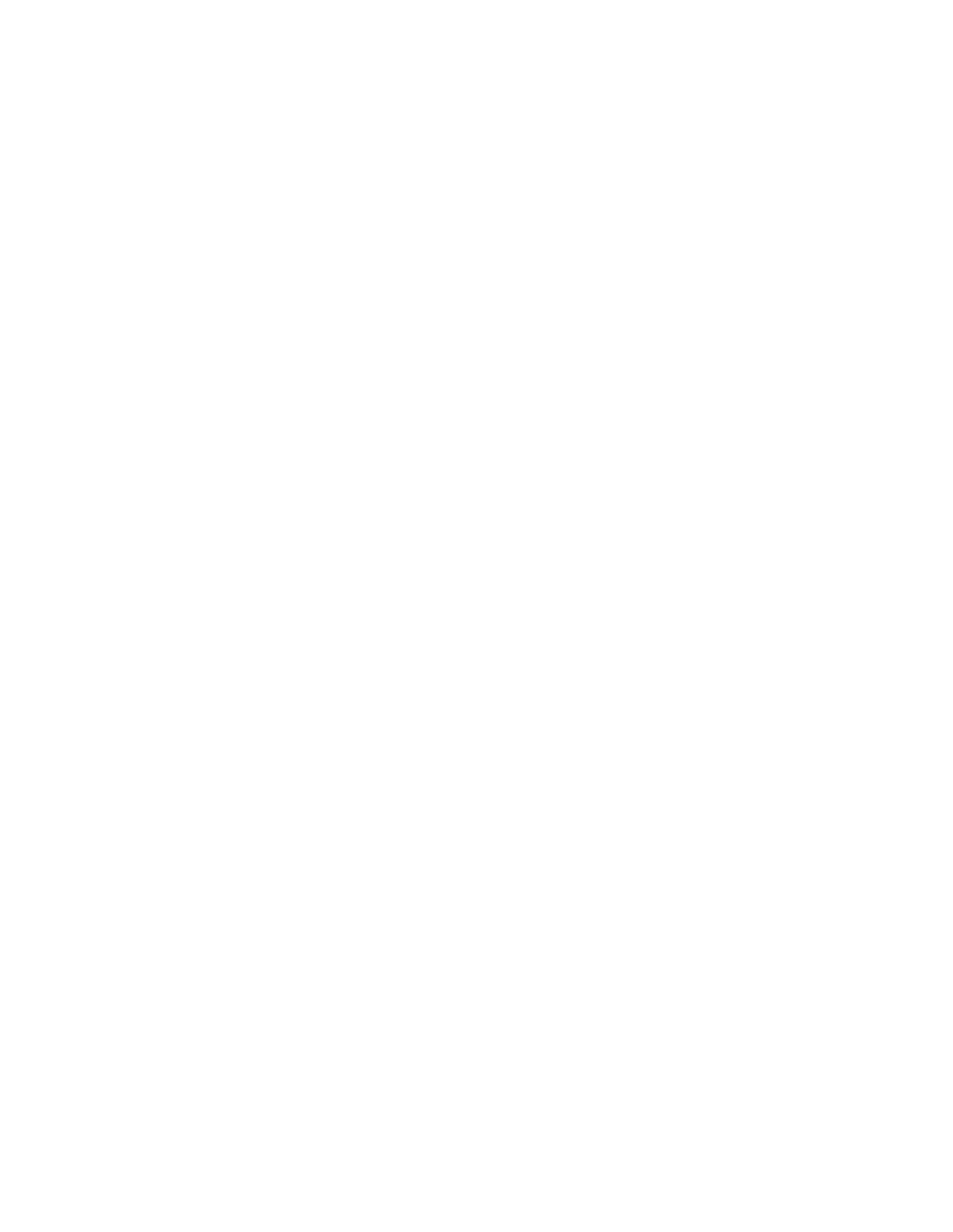## The thermodynamic approach to market

## Victor Sergeev

translated from the Russian and edited by Dimitry Leites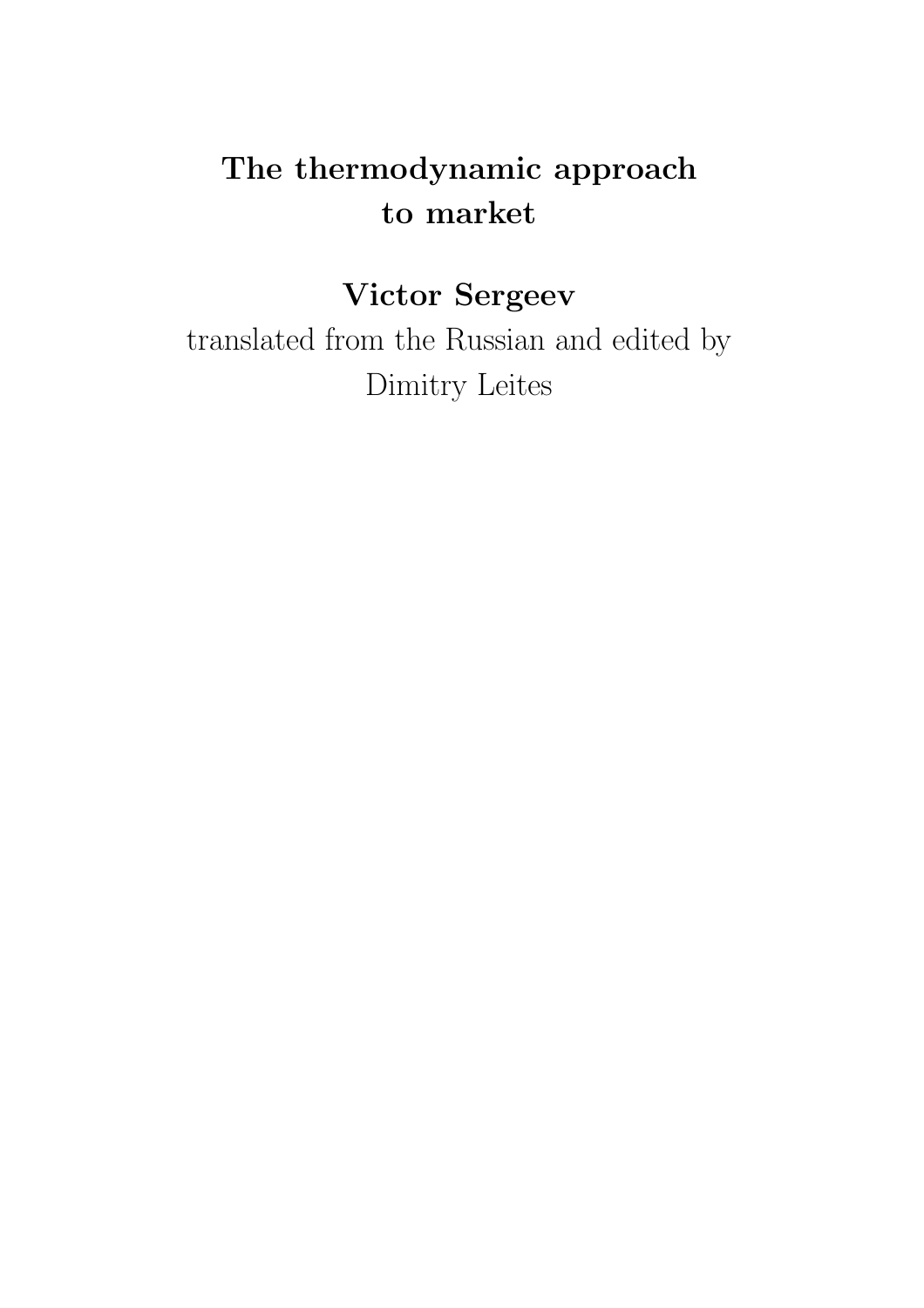Abstract. The book gives an explanation of several intriguing phenomena, providing new insights and answers to some deeply vexing questions.

Why the economic "shock therapy" implemented in Eastern Europe was doomed to a failure whereas the approach adopted by China and Vietnam should inevitably lead to economic growth (damped, perhaps, by corruption and inconsistencies)?

Why some restrictions imposed on markets are dangerous? Politicians (and laymen) usually believe that the more restrictions you impose on the society, the easier it is to govern. The reality seems to be more subtle. Some restrictions are necessary for the markets to function. However, restrictions on salary, for example, seem to always result in unemployment, as a simple "spin" model shows. Evidently, optimizing freedom is an equilibrium problem, and none of the extrema is devoid of danger.

Why should crooked dealings be prevented? While honesty has a price, the the dishonest market collapses.

What is a reasonable rate of taxation, if any such exists?

Other questions abound, raising many points of interest.

Appendices contain an essay which informally can be entitled "Why mathematics and physics major should study economics" and a deep mathematical paper summarizing a century long study of nonholonomic systems (such as ideal gas or market economy) in the quest for an analog of the curvature tensor in nonholonomic setting.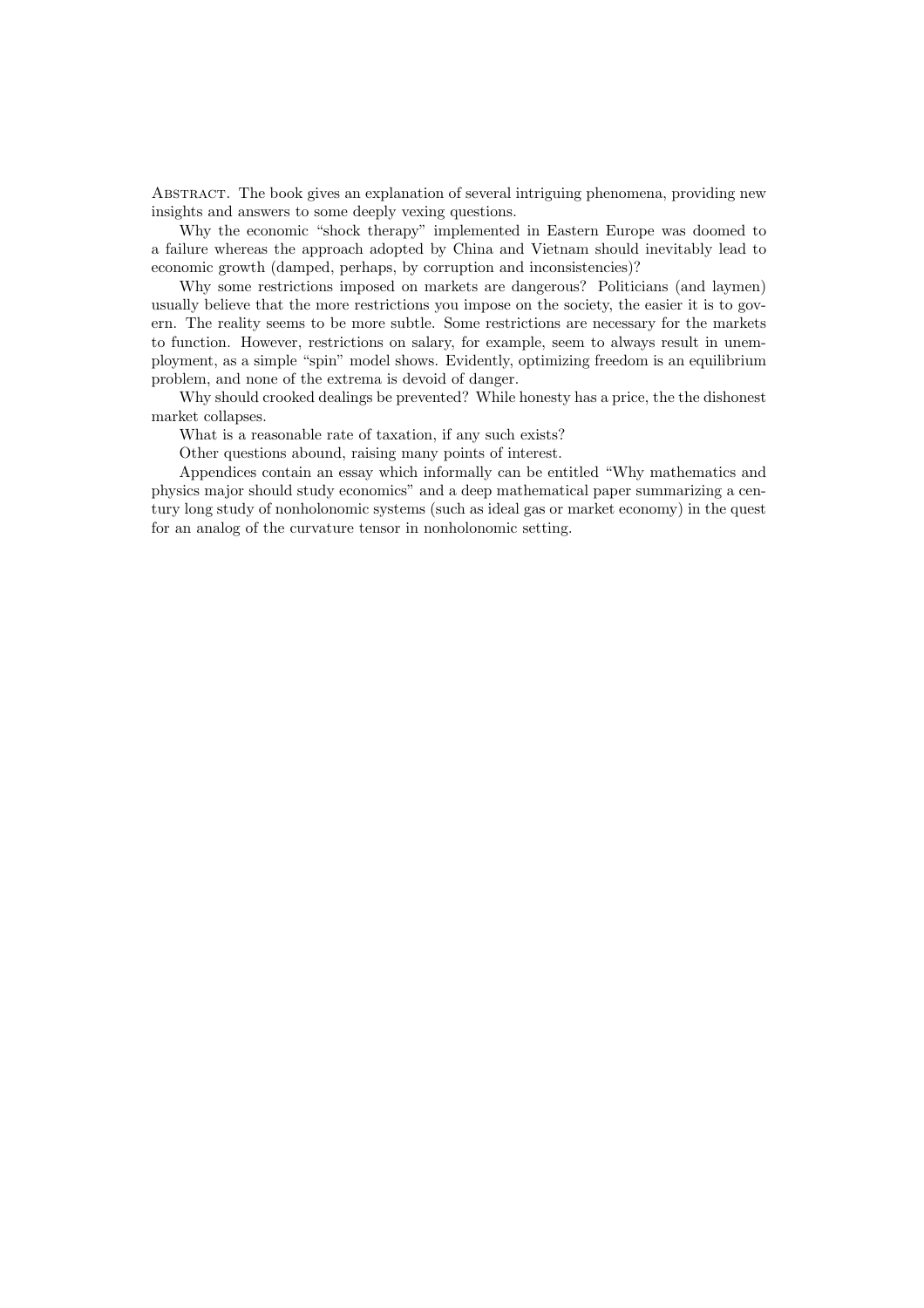## Contents

| Preface<br>Preface to the English edition<br>Editor's preface                                                                                                                                                                                                           | 13<br>13<br>16             |
|-------------------------------------------------------------------------------------------------------------------------------------------------------------------------------------------------------------------------------------------------------------------------|----------------------------|
| The Limits of Rationality<br>Part 1.                                                                                                                                                                                                                                    | 11                         |
| Preface<br>Preface to the English edition<br>Editor's preface                                                                                                                                                                                                           | 13<br>13<br>16             |
| Introduction                                                                                                                                                                                                                                                            | 19                         |
| Models and their role in economics<br>Chapter 1.                                                                                                                                                                                                                        | 23                         |
| General Equilibrium Theory and the ideas of A. Smith<br>Chapter 2.                                                                                                                                                                                                      | 29                         |
| C. Menger, F. Hayek and D. Hume: Challenge to utilitarianism<br>Chapter 3.                                                                                                                                                                                              | 37                         |
| Metaphors of equilibrium<br>Chapter 4.                                                                                                                                                                                                                                  | 45                         |
| Chapter 5.<br>Entropy and temperature in models of economics<br>Entropy and temperature<br>§1.<br>Thermostat and function of income distribution<br>$\S2.$<br>§3.<br>On interaction of systems with and without restrictions on income<br>$\S4.$<br>Migration potential | 53<br>53<br>56<br>58<br>60 |
| Chapter 6. The thermodynamics of prices<br>A setting of the problem<br>§1.<br>Two markets with two items of goods<br>$\S2.$<br>§3.<br>The market at constant temperature                                                                                                | 65<br>65<br>75<br>77       |
| Thermodynamic inequalities and Le Chatelieu's principle<br>Chapter 7.<br>Thermodynamic inequalities<br>§1.<br>$\S2.$<br>The Le Chatelieu principle                                                                                                                      | 83<br>83<br>86             |
| Chapter 8. Market fluctuations<br>§1. Mean values of fluctuations<br>$\S2.$<br>Fluctuations in time<br>§3.<br>"The shadow of future" and the collective behavior at market                                                                                              | 91<br>91<br>94<br>98       |
| "Heat machines" in economics<br>Chapter 9.<br>Speculation and "heat machines"<br>§1.<br>$\S2.$<br>The government and the economics                                                                                                                                      | 103<br>103<br>106          |
| The limits of rationality: the thermodynamic approach and evolutionary<br>Chapter 10.<br>theory                                                                                                                                                                         | 109                        |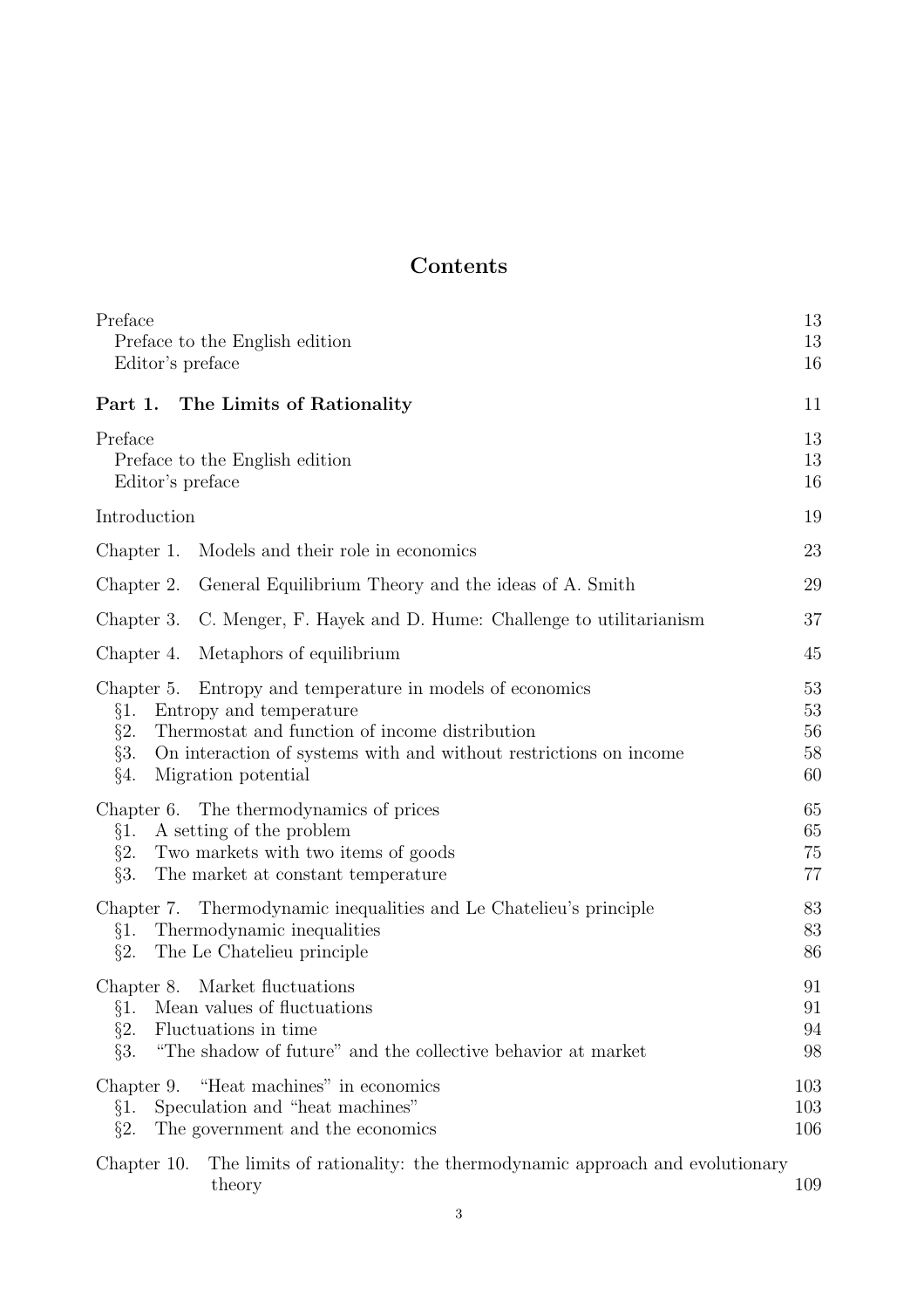| §1.<br>Rationality and uncertainty in economics<br>$\S2.$<br>Rationality and evolution<br>§3.<br>Evolution and thermodynamics                                                                                                                                                                                                      | 109<br>112<br>113                             |
|------------------------------------------------------------------------------------------------------------------------------------------------------------------------------------------------------------------------------------------------------------------------------------------------------------------------------------|-----------------------------------------------|
| Chapter 11. Conclusion                                                                                                                                                                                                                                                                                                             | 117                                           |
| Bibliography                                                                                                                                                                                                                                                                                                                       | 121                                           |
| Appendix 1. Physics as a tool in sociology<br>Social changes and tacit knowledge<br>§1.<br>$\S2.$<br>The paradox of changes<br>$\S3.$<br>The Interaction Space<br>§4.<br>Phase Transitions in Social Systems<br>§5.<br>Certain Conclusions<br>Bibliography                                                                         | 125<br>125<br>125<br>126<br>128<br>130<br>131 |
| Appendix 2. Economic dynamics as geometry<br>Bibliography                                                                                                                                                                                                                                                                          | 133<br>135                                    |
| Appendix 3. Mathematics of nonholonomicity (A.M. Vershik)<br>Dynamics with constraints<br>§1.<br>$\S2.$<br>Geometry of the tangent bundle and Lagrangian mechanics<br>§3.<br>Riemannian metric and reduced connection<br>§4.<br>Group mechanics with constraints<br>§5.<br>Non-classical problems with constraints<br>Bibliography | 137<br>137<br>140<br>146<br>150<br>152<br>154 |
| Index                                                                                                                                                                                                                                                                                                                              | 157                                           |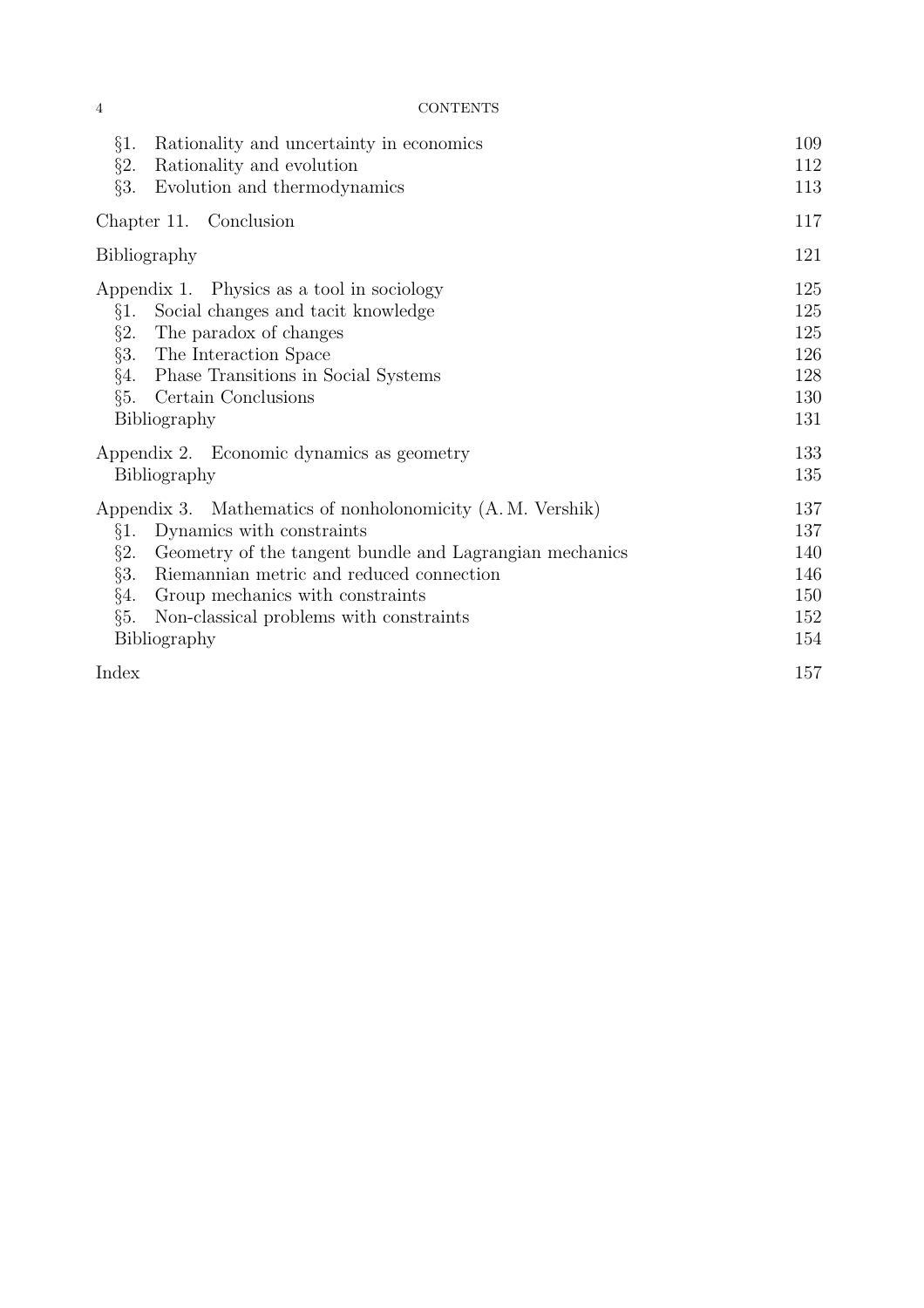## Preface

Scientific notions possess an intrinsic power. For this author, it is, of course, essential to understand when and under what circumstances are born the particular ideas that forced him to exercise the considerable effort to write this book. But for the process of creation and accumulation of knowledge, this is hardly essential.

Nevertheless, ideas are seldom conceived in isolation. Therefore this author is morally indebted to the colleagues who, perhaps unawares, helped him to crystallize these notions and mold them into a coherent dissertation.

It seems that at the very beginning the idea that there exists an affinity between economic processes and phenomena studied in the statistical physics appeared as a result of the author's repeated discussions of parallels between the biological and social processes with Ya. Dorfman between 1980 and 1985. Unfortunately, we were unable to develop these ideas because of the tragic death of Ya. Dorfman in the summer of 1986.

My interest in this problem was further stimulated by the inspiring atmosphere of A. Chernavsky's seminar at the Institute of Problems of Information Transmission in 1985–86 and our joint work with Yu. Sandler between 1987 and 1990 on the application of neural networks to the study of collective decision-making processes. During the same period and somewhat later the author intensively discussed the possibilities of neural-net modelling of economic processes with A. Vedenov.

Still, the final formation of a thermodynamic approach to equilibrium problems in economics happened during informal discussions of the economics of science organized by V. Olshansky in one of the Moscow biological institutes and subsequent periodic discussions of this type of problems with V. Pavlov and O. Bushmanov. I am sincerely thankful to all the above.

The author is also thankful to his foreign colleagues: Prof. O. Andersson for the numerous discussions of the problems of theoretical economics and the possibility to discuss the first result of this work at the Conference on Economics of Eastern Asia in Beijing in October 1996; Professors B. Arthur, M. Bekman and Zhang Weibin for stimulating discussions of the problems of economic equilibrium.

Naturally, none of the above people take responsibility neither for the views and conclusions in this book nor for the possible mistakes.

Finally, the author is deeply thankful to the Russian Foundation for Fundamental Research for the financial support of the Russian edition of this book. The first three chapters are written under the support of RFFR grant No 96-06-80625.

Moscow, November 1998.

#### Preface to the English edition

The book was translated and edited by D. Leites, Sophus-Lie-Professor at the Max-Planck-Institute for Mathematics in Sciences, Leipzig. He also appended the book with translations of excerpts from two of my papers published recently in the editions difficult to find (his deliberations on feasibility of a qualitative study of stability of market economy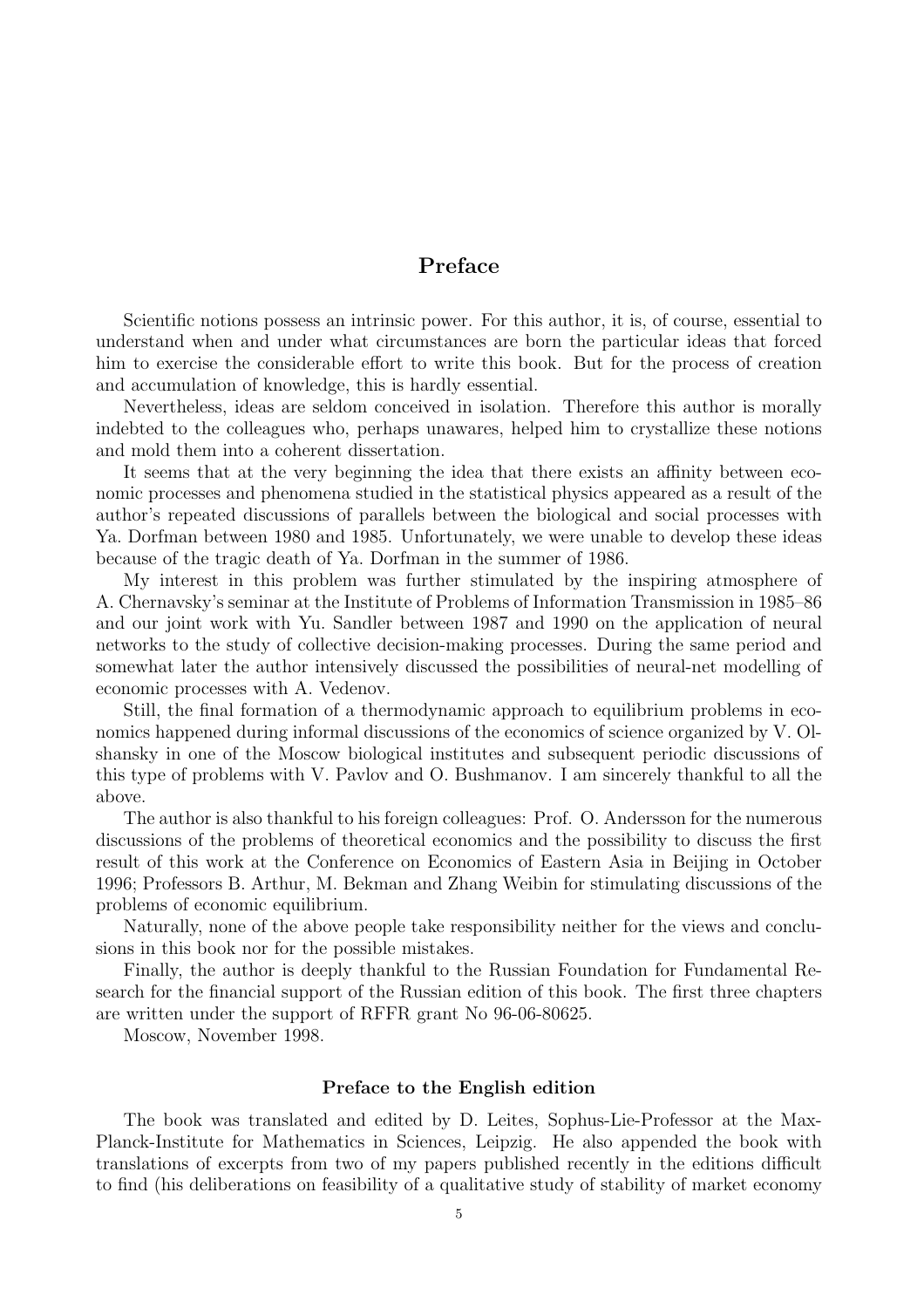#### 6 PREFACE

based on the approach given in this book are published separately<sup>1</sup>). I am deeply grateful to D. Leites for the time and efforts he devoted to the process of translation as well as his numerous comments and suggestions which improved the text.

I am also deeply grateful to the Max-Planck-Institute for Mathematics in Sciences, Leipzig, which hosted me in October 2005 and its director, Prof. Dr. Juergen Jost, for an opportunity to finish together with D. Leites the work on the English text of the book.

Access to originals of several references when the book was being written has become difficult to me. In order not to overburden the translator with the effort of tracking precise quotations, we confined ourselves with a translation of a quotation back from the Russian in most places, usually omitting the quotation marks in such cases. Except for some minor improvements, the main text is basically the same as in the Russian edition. To comment the recent developments in the subject would be to write a completely new book.

I'd like to make some additional acknowledgements: I am very grateful to David Chassin for various comments that improved the exposition of the book and his invitation to the panels he shared at the 2nd International Conference on Computing, Communications and Control Technologies: CCCT'04. August 14–17, 2004 — Austin, Texas, USA and at the AAAS conference at Washington, February 2005, where I was able, among other things, to express the ideas presented in this book.

I am very grateful to all the people who participated in discussions of the subject of this book during my stay as a Senior International Fellow at the Santa Fe Institute during 2002–04. My stay at the Santa Fe Institute was extremely helpful from the point of view of my further studies of the applications of thermodynamic approach to economics and for an opportunity to publish a working paper of the Santa Fe Institute based on parts of this book. This made at least some of its results readily available to the English speaking audience. I am also indebted to the members of the Santa Fe Institute who provided me with an opportunity to participate in the vivid scientific life of the Institute. I am especially grateful to Prof. Elen Goldberg, the then director of the Institute for the first invitation to Santa Fe during the fall of 2001. I also thank Prof. Hayward Alker, Jr. who connected me for the first time with the Santa Fe Institute. I am particularly indebted to Professors Doyne Farmer and Duncan Foley for discussions and their interest in this work. I appreciate very much their interest to my work. I thank Prof. M. Gell Mann for his interest in my work.

I am thankful to D. Leites and A. Vershik for their contributions.

After this book had been published in Russian in 1999, a lot of papers and several books were published on application of ideas of thermodynamics and statistical physics to problems of economics. They are being taken into account in a sequel to this book I am writing now.

#### October 2005, MPIMiS, Leipzig

About the author. MA in physics from Moscow Power Engineering (1967) and MA in mathematics from Department of Mechanical engineering and Mathematics ("mekh-mat") of Moscow State University (1970), Ph.D. in Mathematics and Physics from Moscow Institute for High Temperature (1974); Dr. Sci. in History; thesis "Genesis of Democracy in Russia and the Tradition of Sobornost'"(1990).

Hon. Research Prof. Leeds University, UK (1995-); Member of the Russian Academy of Natural Sciences (1997).

Author of more than 150 published works, in particular, monographs

<sup>&</sup>lt;sup>1</sup>D. Leites, On computer-aided solving differential equations and stability studies of markets. In: Vershik A. (ed.) Teorija predstavlenij, dinamicheskie sistemy. [Representation theory and dynamical systems] XI. (Proc. of the L. V. Kantorovich memorial conference "Mathematics and economics: Old problems and new approaches", Jan. 8–13, Euler Mathematica International Institute (EIMI), 2004.) Zapiski nauchnyh seminarov POMI, tom 312, S.-Peterburg, 2004, 165–187.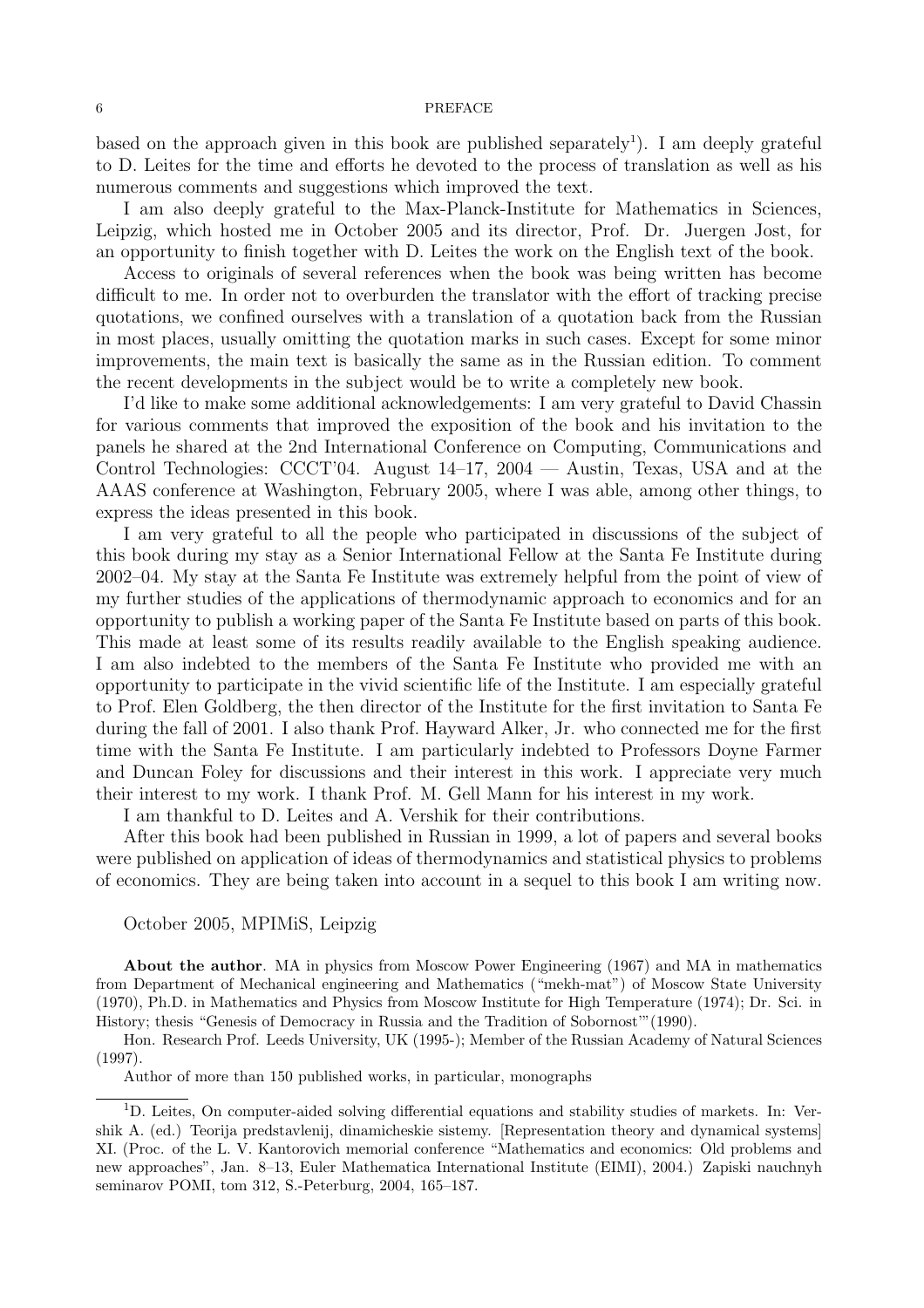(2003) Perspective of Russian Oil (with V. Petrov, G. Polyakov, T. Poliakova) Fazis, Moscow (in Russian) (2003) Economic Reconstruction: the comparison of post war Europe and Post-Communist Russia (with R. Griffiths). Letnii Sad, Moscow (in Russian)

(1999) Democracy as a Negotiation Process. MONF, Moscow (in Russian)

(1999) The Limits of Rationality: Termodynamic Approach to the Problem of Economic Equilibrium, Fasis, Moscow (in Russian)

(1997) Central Asia After the Empire (with Yu. Kulchik and A. Fadin) Pluto Press, London

(1997) Russian Politics in Transition. (with N. Biryukov) Aldershot, Ashgae Publishing Ltd., Brookfield, USA, Singapore, Sydney.

(1997) The Wild East. M. E. Sharpe, N. Y.

(1993) Russia's Road to Democracy: Parliament, Communism and Traditional Culture (with N. Biryukov) Aldershot, Edward Elgar Publishing Ltd., Hampshire

(1987) Editor of Language and Modelling of Social Interaction Progress, Moscow (in Russian)

(1986) Space Weapons: A Security Dilemma (with A. G. Arbatov et al., Mir, Moscow (in Russian and in English)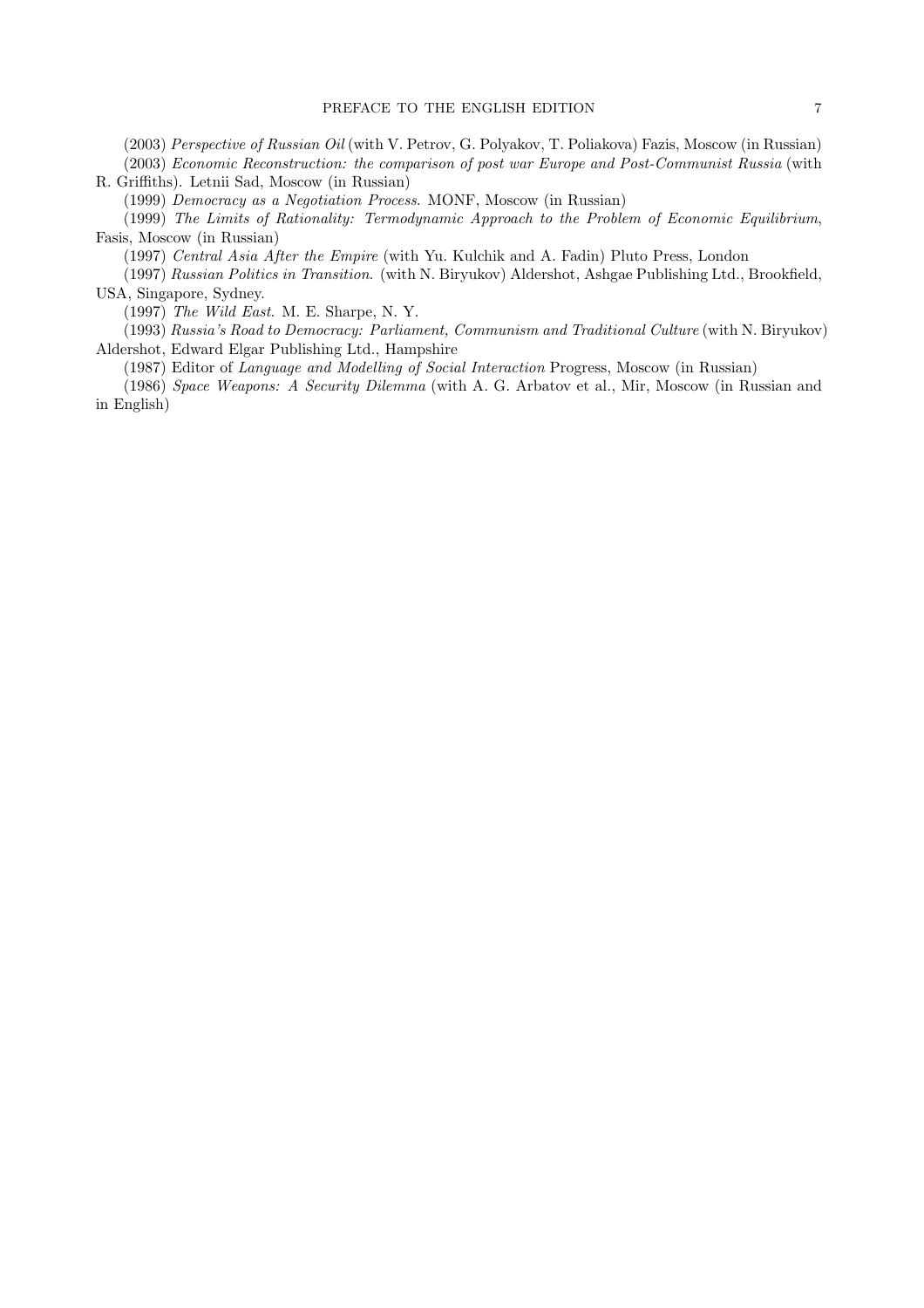#### 8 PREFACE

#### Editor's preface

When I was 15, my chemistry teacher gave me *Feynman Lectures on Physics* just translated into Russian. Although, in Yu. Manin's words, these lectures represent physics approximately as much as La Fontaine's fables represent reality, or, perhaps, just thanks to this feature of Lectures, they are most absorbing reading. Feynman's charismatic presentation of the material is felt even on paper and I was overwhelmed. For decades I read no equally impressive scientific book until I came across Sergeev's book The Limits of Rationality<sup>2</sup>.

The most intriguing words in Feynman's Lectures were those about the mysterious notion of force. At about the same time I read Lectures, I learned about Hertz's attempts to exorcize the notion of force from the set of basic physical notions. These ideas were related with (ascending to Riemann) notion of "geometrodynamic", namely the idea that there are no forces, just the curved space.

Later on, when as a researcher I tried to understand how supergravity equations should look, I have realized how to write them: one should use Hertz's definition of constrained dynamics and define an analog of the Riemann curvature tensor for such constrained dynamics (more precisely, with nonintegrable constraints on velocities; phase spaces of dynamic systems with such constraints are said to be nonholonomic); the supergravity equations should be a vanishing condition on certain components of this tensor.

Having realized this much, I was on the look out for examples of nonholonomic manifolds. My interest in the problem of mathematical description of economic systems given in this book is related with a particular way of this description, namely, in terms of nonintegrable distributions<sup>3</sup> or nonholonomic manifolds (a *distribution* is singled out in the tangent bundle to a manifold by a system of Pfaff equations, i.e., is the common set of zeros of differential  $1$ -forms). $4$ 

No wonder then that Sergeev's Limits made an impact on me comparable with Feynman's Lectures: I was psychologically prepared for its message. Later I read several more of Sergeev's books and highly recommend them, especially The Wild East and his books on democracy; regrettably not all of them are yet published in English.

For whom is this book. It was inexplicable to me at first why Limits was not a bestseller, at least, among physicists and economists, but also among other people: it does not use mathematics more involved than the notion of partial derivative.

Eventually I have understood why Limits did not enjoy the phenomenal success I'd expected it to have, at least no less than Feynman's Lectures. Actually, I'd expect much wider spread of *Lectures* since the deductions of *Limits* concern everybody's pocket, are easier to grasp than Lectures; besides, Limits is very short.

Although the topic of Limits is vital for everybody, and practical applications of Limits are rather clearly expressed, its first half (Chapters 1–4), is manifestly addressed to economists and sociologists and is difficult for mathematicians and physicists to whom the names even of Nobel laureates in economics do not mean much, and who (as I witnessed, to my regret), having read about what is not obvious to them, easily get too tired to pass to

<sup>&</sup>lt;sup>2</sup>For the English edition the book is expounded and the title appropriately changed to "The thermodynamic approach to market".

<sup>&</sup>lt;sup>3</sup>In this book, the term "distribution" means two different things, obvious from the context: either a probabilistic distribution or a subbundle of the tangent or cotangent bundle.

<sup>&</sup>lt;sup>4</sup>There are two interpretations of the notions which bare the same name "Pfaff equation". One is given above and in the main text (a solution of a system of Pfaff equations in this sense is a common set of zeros of a collection of differential 1-forms), whereas here we assume that the differentials of the independent variables are independent, and solve the equation  $\alpha(X) = 0$  for unknown vector fields X; such fields X constitute the distribution in question for the given collection of differential 1-forms  $\alpha$ .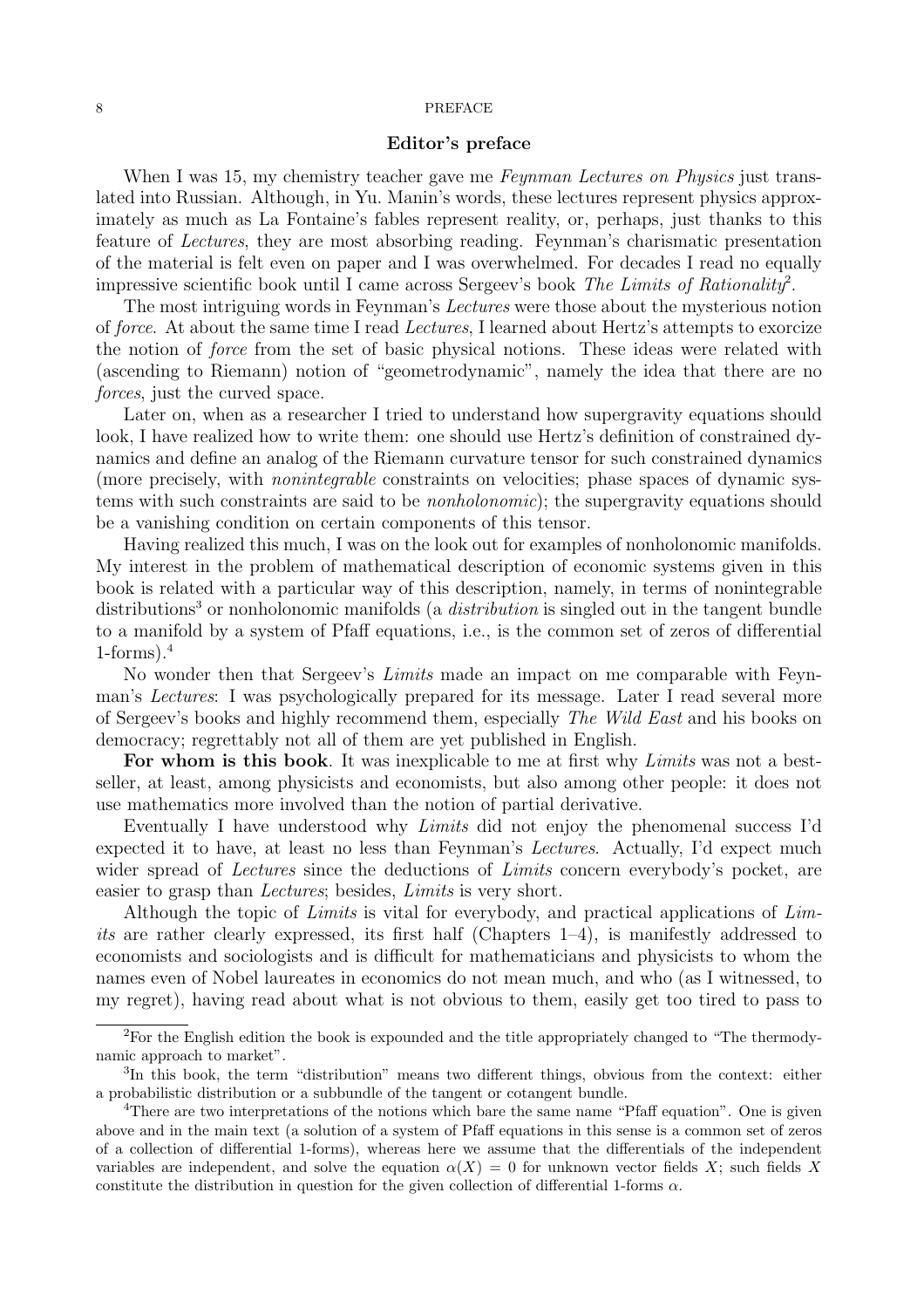#### EDITOR'S PREFACE 9

the second half of the book — the thermodynamics expressed in terms of market economy (or the other way round, the market economy expressed in terms of thermodynamics).

Economists, on the other hand, were scared by the second half by allegedly difficult notions from physics. Therefore I would like to inform the reader: **no mathematics apart** from partial differential equations is needed to understand the main text. Conclusions do not require any mathematics at all and should be clear even to government officials.

Mathematicians and physicists should, perhaps, begin with Chapter 5 and turn to earlier chapters for motivations addressed, mainly, to experts in economics, as well as for general background and history.

Appendices require rudiments of differential geometry. The fact that the book mainly appeals to common sense (and uses only most basic mathematics) is its extra attraction to me.

The present book is not just a translation into English of its Russian counterpart. It is about twice enlarged version, with elucidations and comments.

The main body of the book is appended with an essay "*Physics as a tool in sociology*" which can be considered as an extended summary with its own message: it gives an answer to the question "Why mathematics and physics major should study sociology or economy". This Appendix can be interpreted as follows: whereas the main body of the book is a paraphrase of the first few chapters of any good text-book on Statistical Physics in terms of market economy, to translate other notions and theorems is an interesting open problem, a challenging problem for Ph.D. students majoring in theoretical physics and seeking real life applications.

This book not only indicates a method for answering various vital questions of economics but also widens horizons of applications for mathematics major students. Similar miracles (when a branch of mathematics becomes an indispensable tool or language in a branch of another natural science) were known (applications of the theory of Hilbert space operators in quantum theory); Sergeev makes economics a field of application of representation theory of Lie algebras (these are needed, for example, to compute the nonholonomic analog of the curvature tensor, see Vershik's Appendix and ref. [L] in it).

Literature on econophysics Since the first pioneer papers by Rozonoer published in 1973 (commented on in the main text) and Sergeev's Limits written in 1996 the ideas to apply statistical physics to economy became widespread.

Ten years after that first bold approach, in collaboration with A. Tsyrlin, Rozonoer published another three papers in the same journal. This time no analogies between thermodynamics and economics were mentioned but a very impressive theory of optimal control in thermodynamic processes was suggested. Possibly, the cause of such a turn away from economics was related with general political atmosphere in Soviet science, not encouraging for advanced studies in market economics. These new ideas of optimal control over thermodynamic processes gave a start to a flow of articles in this direction, but this activity was not related directly with studies of economics. Recently S. Amelkin, K. Martinash and A. Tsirlin<sup>5</sup> returned to the idea of applying the methods of optimal control in thermodynamics to economic problems.

Here is the list of latest monographs on econophysics or related to it:

 $5$ Amelkin, S. A.; Martinash, K.; Tsirlin, A. M. Problems of the optimal control of irreversible processes in thermodynamics and microeconomics. (Russian) Appendix 1 by L. I. Rozonoer. Avtomat. i Telemekh. 2002, , no. 4, 3–25; translation in Autom. Remote Control 63 (2002), no. 4, 519–539.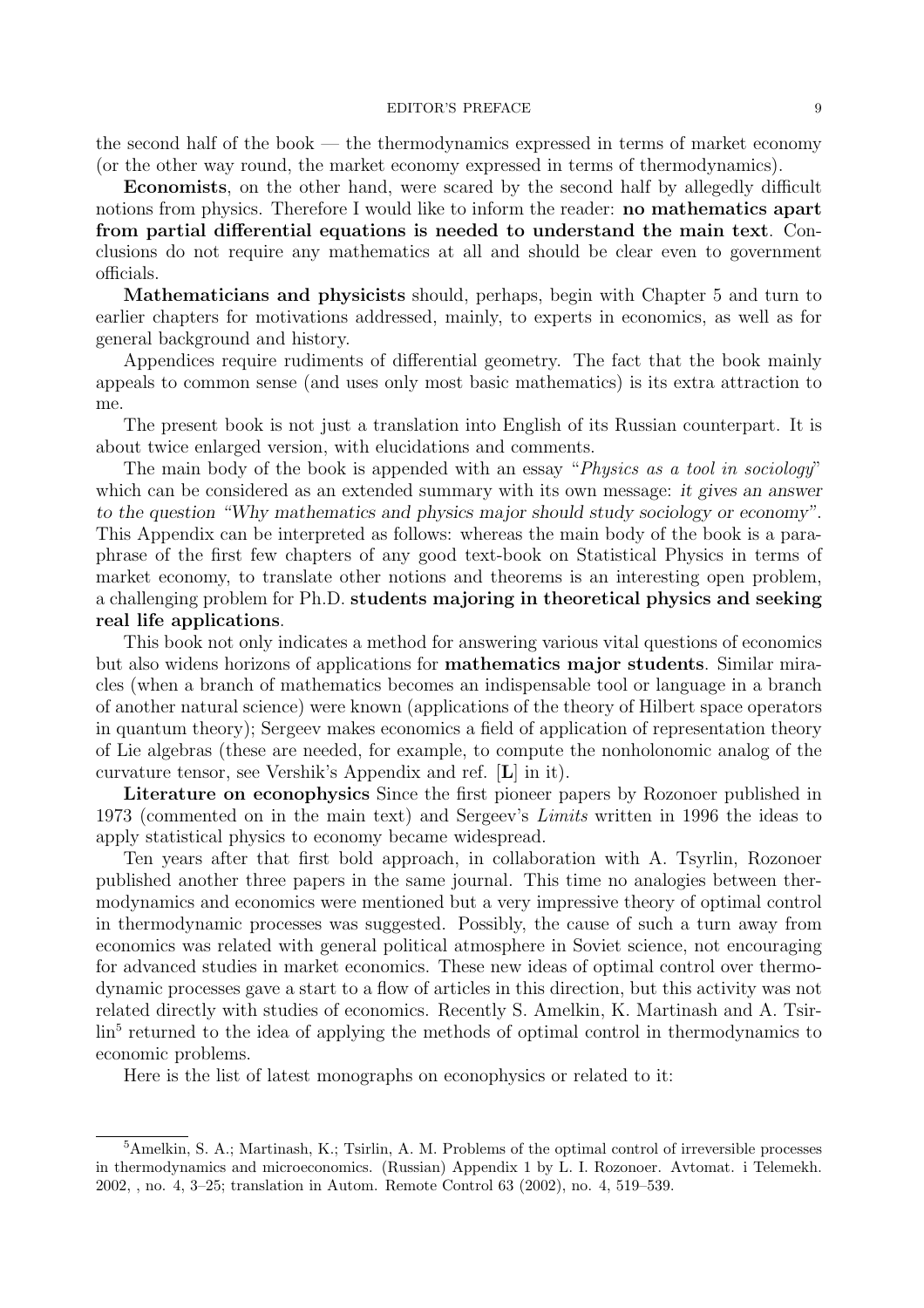#### 10 PREFACE

McCauley, J. L. Dynamics of markets. Econophysics and finance. Cambridge University Press, Cambridge, 2004. xvi+209 pp.

Kleinert, H., Path integrals in quantum mechanics, statistics, polymer physics, and financial markets. Third edition. World Scientific Publishing Co., Inc., River Edge, NJ, 2004.  $xxxvi+1468$  pp.

Sornette, D., Critical phenomena in natural sciences. Chaos, fractals, selforganization and disorder: concepts and tools. Second edition. Springer Series in Synergetics. Springer-Verlag, Berlin, 2004. xxii+528 pp.

Schweitzer, F., Brownian agents and active particles. Collective dynamics in the natural and social sciences. With a foreword by J. Doyne Farmer. Springer Series in Synergetics. Springer-Verlag, Berlin, 2003. xvi+420 pp.

Schulz, M., *Statistical physics and economics. Concepts, tools, and applications.* Springer Tracts in Modern Physics, 184. Springer-Verlag, New York, 2003. xii+244 pp.

Voit, J., The statistical mechanics of financial markets. Texts and Monographs in Physics. Springer-Verlag, Berlin, 2001. xii+220 pp.

Paul, W.; Baschnagel, J. Stochastic processes. From physics to finance. Springer-Verlag, Berlin, 1999. xiv+231 pp.

None of the above listed rival works covers the ideas, approaches and results presented in the book you are about to read.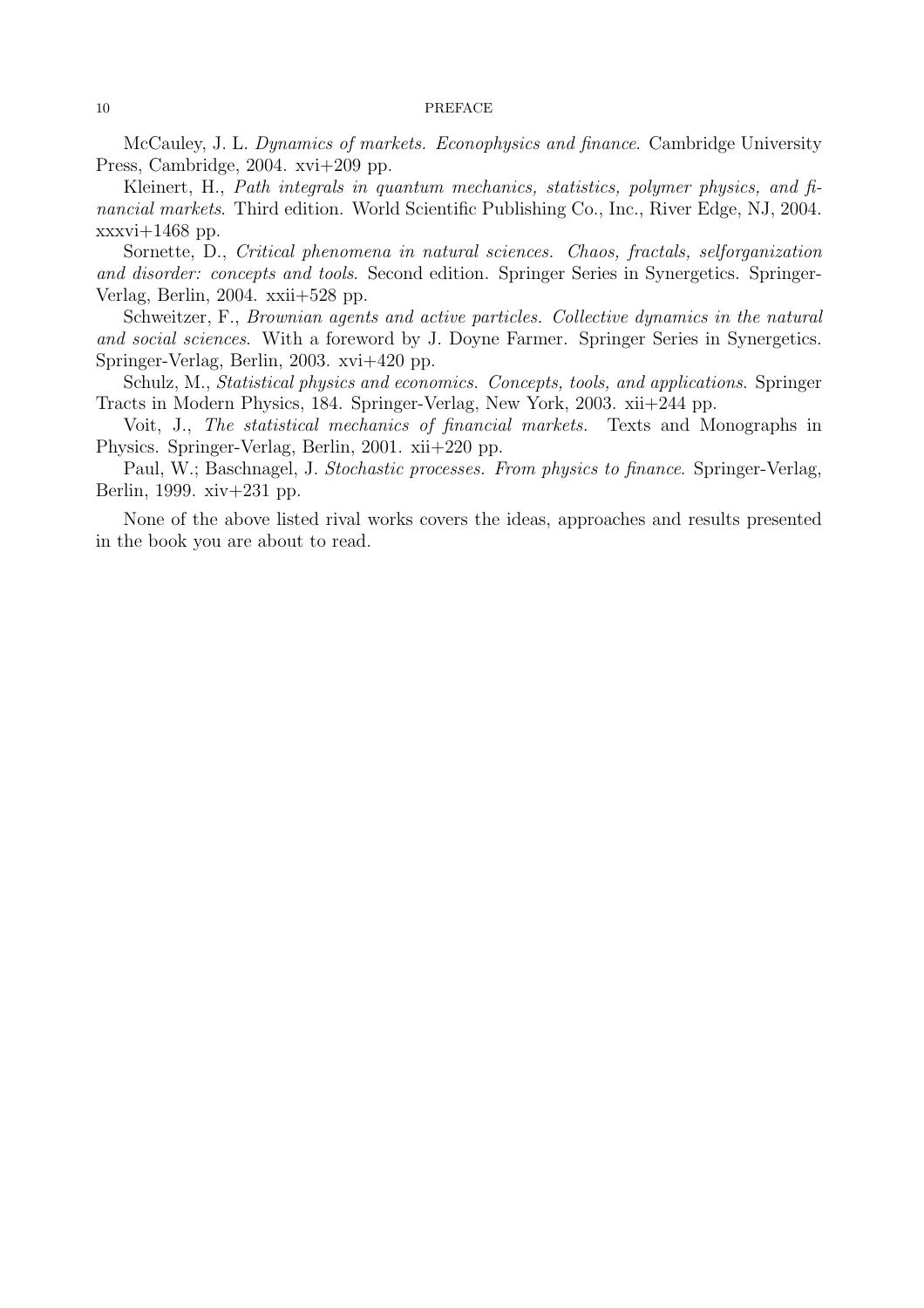Part 1

# The Limits of Rationality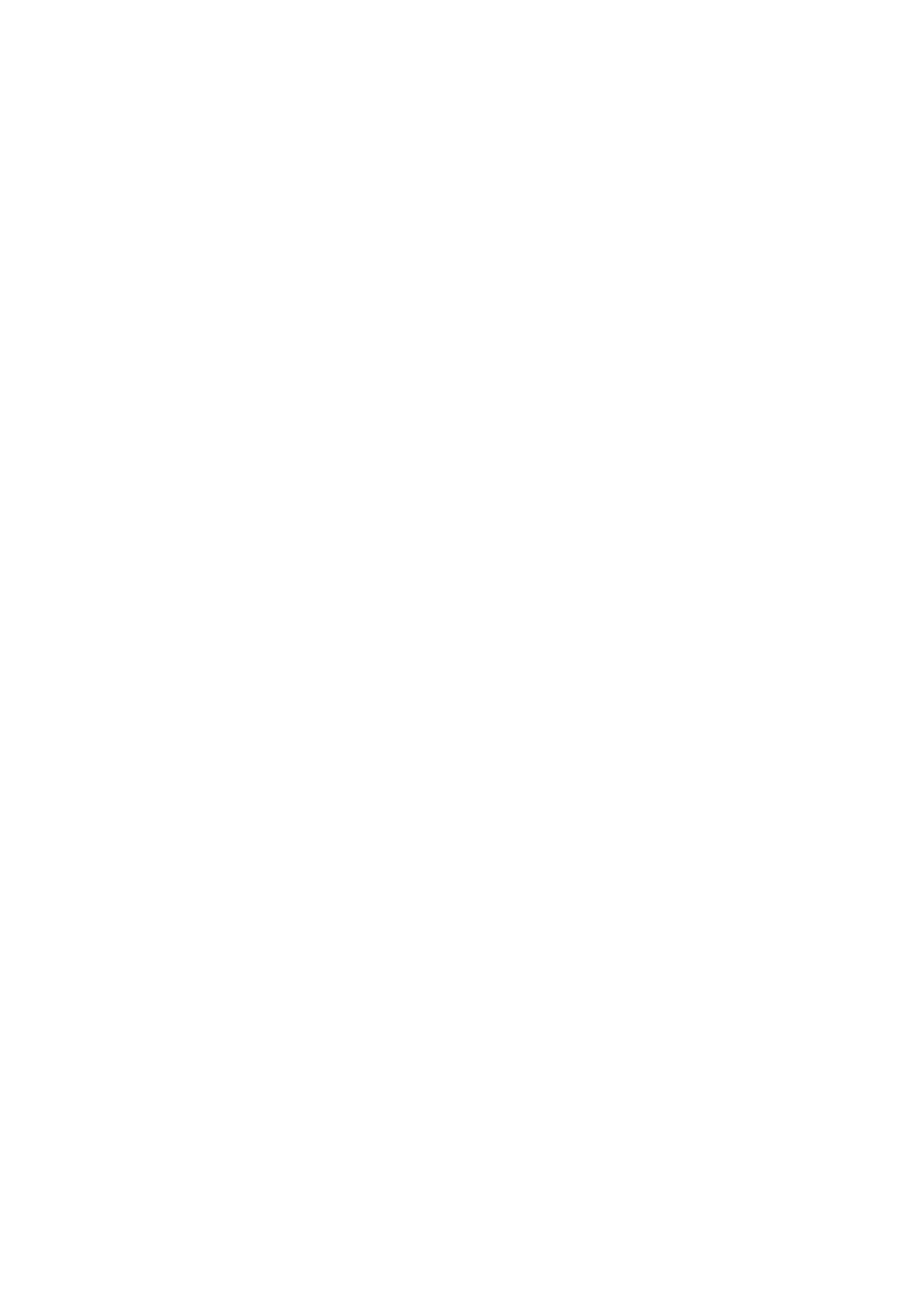## Preface

Scientific notions possess an intrinsic power. For this author, it is, of course, essential to understand when and under what circumstances are born the particular ideas that forced him to exercise the considerable effort to write this book. But for the process of creation and accumulation of knowledge, this is hardly essential.

Nevertheless, ideas are seldom conceived in isolation. Therefore this author is morally indebted to the colleagues who, perhaps unawares, helped him to crystallize these notions and mold them into a coherent dissertation.

It seems that at the very beginning the idea that there exists an affinity between economic processes and phenomena studied in the statistical physics appeared as a result of the author's repeated discussions of parallels between the biological and social processes with Ya. Dorfman between 1980 and 1985. Unfortunately, we were unable to develop these ideas because of the tragic death of Ya. Dorfman in the summer of 1986.

My interest in this problem was further stimulated by the inspiring atmosphere of A. Chernavsky's seminar at the Institute of Problems of Information Transmission in 1985–86 and our joint work with Yu. Sandler between 1987 and 1990 on the application of neural networks to the study of collective decision-making processes. During the same period and somewhat later the author intensively discussed the possibilities of neural-net modelling of economic processes with A. Vedenov.

Still, the final formation of a thermodynamic approach to equilibrium problems in economics happened during informal discussions of the economics of science organized by V. Olshansky in one of the Moscow biological institutes and subsequent periodic discussions of this type of problems with V. Pavlov and O. Bushmanov. I am sincerely thankful to all the above.

The author is also thankful to his foreign colleagues: Prof. O. Andersson for the numerous discussions of the problems of theoretical economics and the possibility to discuss the first result of this work at the Conference on Economics of Eastern Asia in Beijing in October 1996; Professors B. Arthur, M. Bekman and Zhang Weibin for stimulating discussions of the problems of economic equilibrium.

Naturally, none of the above people take responsibility neither for the views and conclusions in this book nor for the possible mistakes.

Finally, the author is deeply thankful to the Russian Foundation for Fundamental Research for the financial support of the Russian edition of this book. The first three chapters are written under the support of RFFR grant No 96-06-80625.

Moscow, November 1998.

#### Preface to the English edition

The book was translated and edited by D. Leites, Sophus-Lie-Professor at the Max-Planck-Institute for Mathematics in Sciences, Leipzig. He also appended the book with translations of excerpts from two of my papers published recently in the editions difficult to find (his deliberations on feasibility of a qualitative study of stability of market economy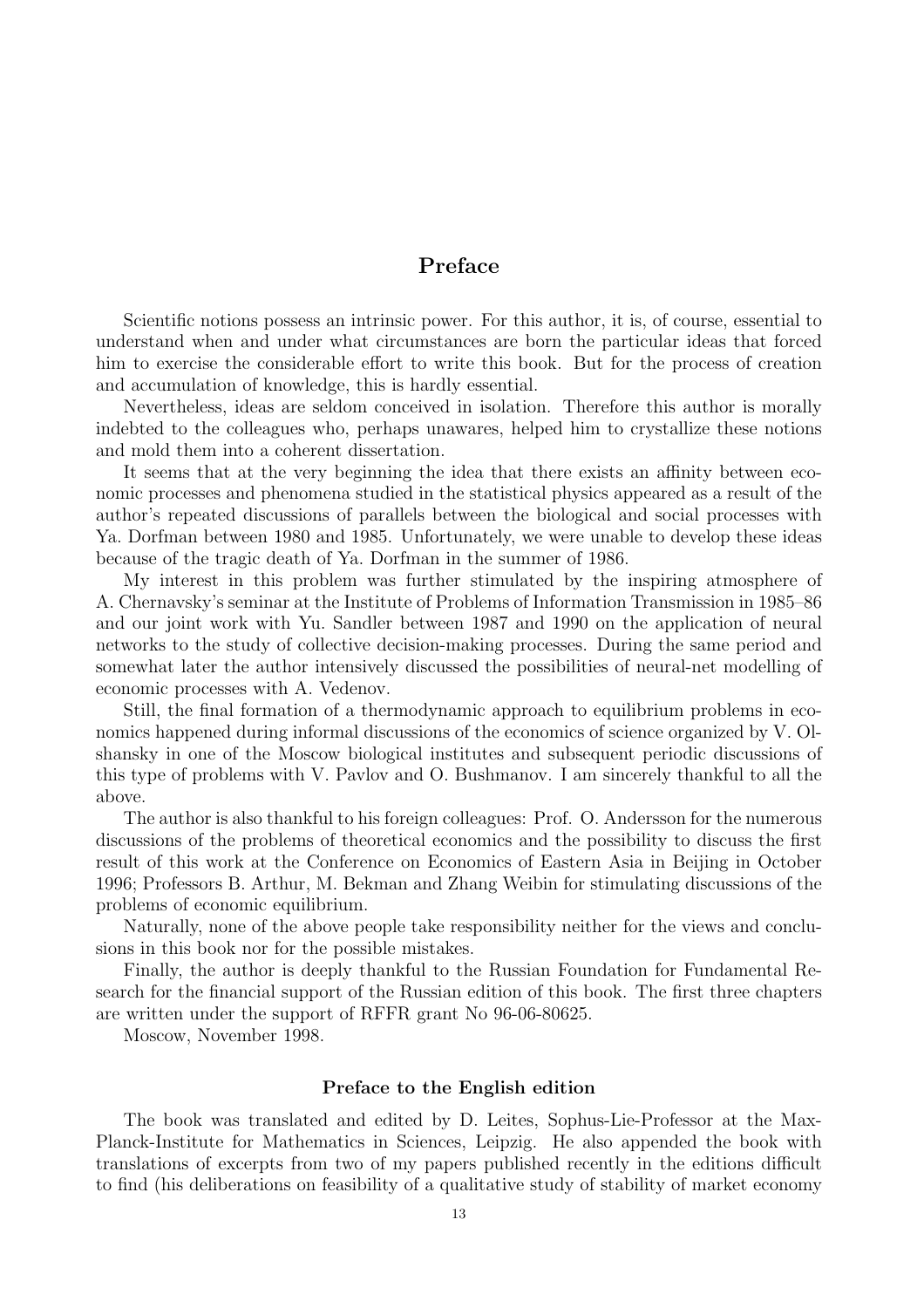#### 14 PREFACE

based on the approach given in this book are published separately<sup>6</sup>). I am deeply grateful to D. Leites for the time and efforts he devoted to the process of translation as well as his numerous comments and suggestions which improved the text.

I am also deeply grateful to the Max-Planck-Institute for Mathematics in Sciences, Leipzig, which hosted me in October 2005 and its director, Prof. Dr. Juergen Jost, for an opportunity to finish together with D. Leites the work on the English text of the book.

Access to originals of several references when the book was being written has become difficult to me. In order not to overburden the translator with the effort of tracking precise quotations, we confined ourselves with a translation of a quotation back from the Russian in most places, usually omitting the quotation marks in such cases. Except for some minor improvements, the main text is basically the same as in the Russian edition. To comment the recent developments in the subject would be to write a completely new book.

I'd like to make some additional acknowledgements: I am very grateful to David Chassin for various comments that improved the exposition of the book and his invitation to the panels he shared at the 2nd International Conference on Computing, Communications and Control Technologies: CCCT'04. August 14–17, 2004 — Austin, Texas, USA and at the AAAS conference at Washington, February 2005, where I was able, among other things, to express the ideas presented in this book.

I am very grateful to all the people who participated in discussions of the subject of this book during my stay as a Senior International Fellow at the Santa Fe Institute during 2002–04. My stay at the Santa Fe Institute was extremely helpful from the point of view of my further studies of the applications of thermodynamic approach to economics and for an opportunity to publish a working paper of the Santa Fe Institute based on parts of this book. This made at least some of its results readily available to the English speaking audience. I am also indebted to the members of the Santa Fe Institute who provided me with an opportunity to participate in the vivid scientific life of the Institute. I am especially grateful to Prof. Elen Goldberg, the then director of the Institute for the first invitation to Santa Fe during the fall of 2001. I also thank Prof. Hayward Alker, Jr. who connected me for the first time with the Santa Fe Institute. I am particularly indebted to Professors Doyne Farmer and Duncan Foley for discussions and their interest in this work. I appreciate very much their interest to my work. I thank Prof. M. Gell Mann for his interest in my work.

I am thankful to D. Leites and A. Vershik for their contributions.

After this book had been published in Russian in 1999, a lot of papers and several books were published on application of ideas of thermodynamics and statistical physics to problems of economics. They are being taken into account in a sequel to this book I am writing now.

#### October 2005, MPIMiS, Leipzig

About the author. MA in physics from Moscow Power Engineering (1967) and MA in mathematics from Department of Mechanical engineering and Mathematics ("mekh-mat") of Moscow State University (1970), Ph.D. in Mathematics and Physics from Moscow Institute for High Temperature (1974); Dr. Sci. in History; thesis "Genesis of Democracy in Russia and the Tradition of Sobornost'"(1990).

Hon. Research Prof. Leeds University, UK (1995-); Member of the Russian Academy of Natural Sciences (1997).

Author of more than 150 published works, in particular, monographs

<sup>6</sup>D. Leites, On computer-aided solving differential equations and stability studies of markets. In: Vershik A. (ed.) Teorija predstavlenij, dinamicheskie sistemy. [Representation theory and dynamical systems] XI. (Proc. of the L. V. Kantorovich memorial conference "Mathematics and economics: Old problems and new approaches", Jan. 8–13, Euler Mathematica International Institute (EIMI), 2004.) Zapiski nauchnyh seminarov POMI, tom 312, S.-Peterburg, 2004, 165–187.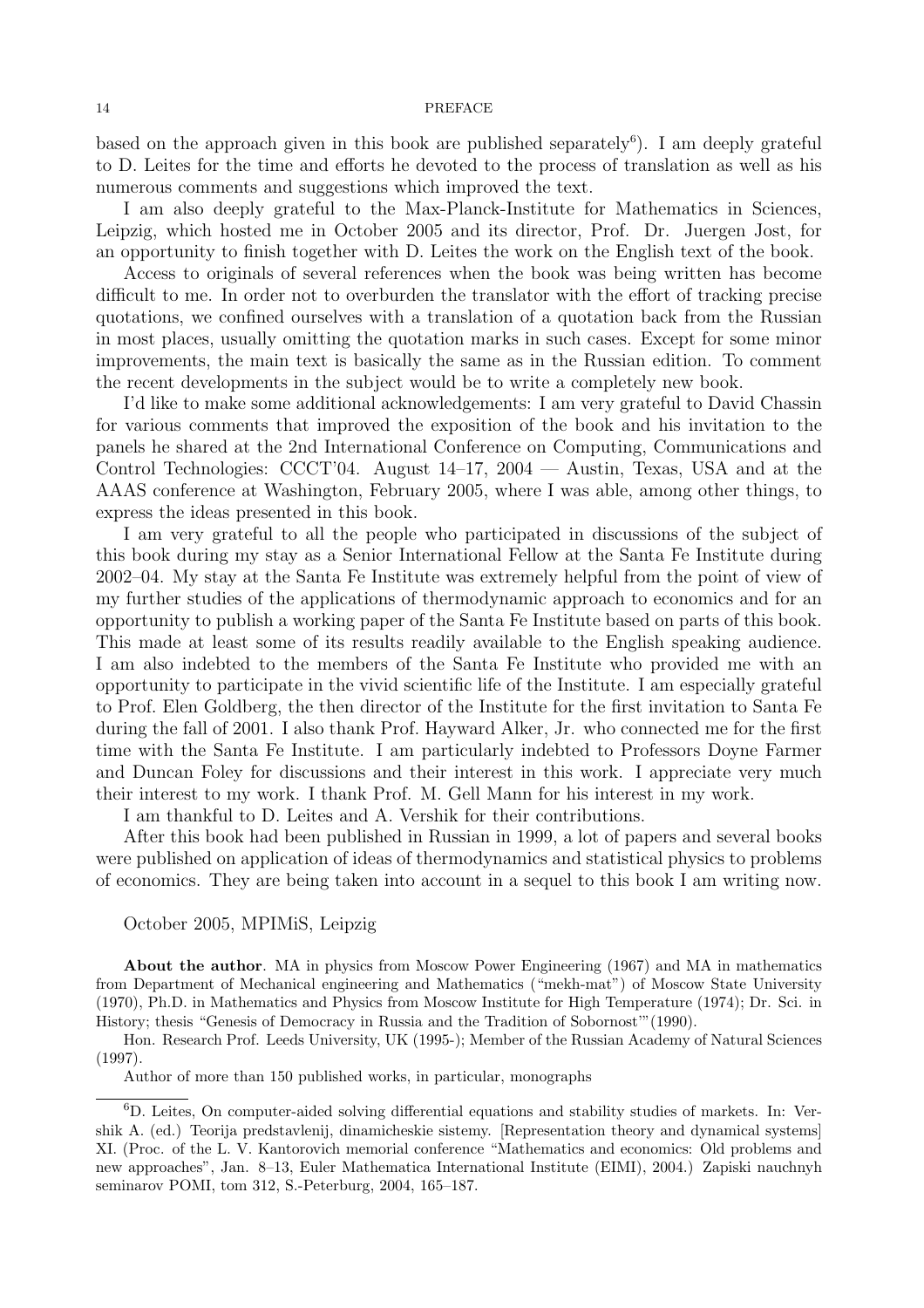(2003) Perspective of Russian Oil (with V. Petrov, G. Polyakov, T. Poliakova) Fazis, Moscow (in Russian) (2003) Economic Reconstruction: the comparison of post war Europe and Post-Communist Russia (with R. Griffiths). Letnii Sad, Moscow (in Russian)

(1999) Democracy as a Negotiation Process. MONF, Moscow (in Russian)

(1999) The Limits of Rationality: Termodynamic Approach to the Problem of Economic Equilibrium, Fasis, Moscow (in Russian)

(1997) Central Asia After the Empire (with Yu. Kulchik and A. Fadin) Pluto Press, London

(1997) Russian Politics in Transition. (with N. Biryukov) Aldershot, Ashgae Publishing Ltd., Brookfield, USA, Singapore, Sydney.

(1997) The Wild East. M. E. Sharpe, N. Y.

(1993) Russia's Road to Democracy: Parliament, Communism and Traditional Culture (with N. Biryukov) Aldershot, Edward Elgar Publishing Ltd., Hampshire

(1987) Editor of Language and Modelling of Social Interaction Progress, Moscow (in Russian)

(1986) Space Weapons: A Security Dilemma (with A. G. Arbatov et al., Mir, Moscow (in Russian and in English)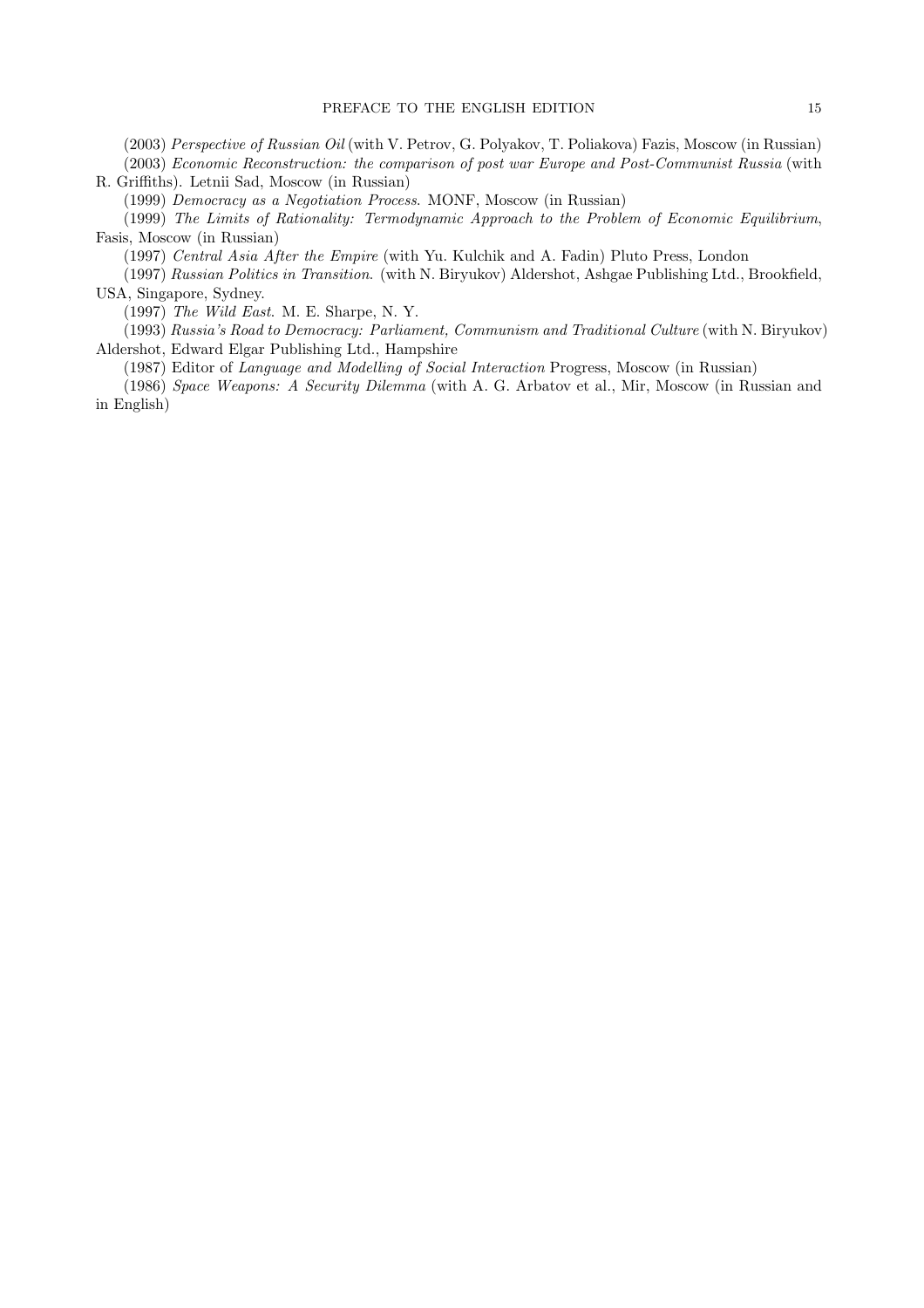#### 16 PREFACE

#### Editor's preface

When I was 15, my chemistry teacher gave me *Feynman Lectures on Physics* just translated into Russian. Although, in Yu. Manin's words, these lectures represent physics approximately as much as La Fontaine's fables represent reality, or, perhaps, just thanks to this feature of Lectures, they are most absorbing reading. Feynman's charismatic presentation of the material is felt even on paper and I was overwhelmed. For decades I read no equally impressive scientific book until I came across Sergeev's book The Limits of Rationality<sup>7</sup>.

The most intriguing words in Feynman's Lectures were those about the mysterious notion of force. At about the same time I read Lectures, I learned about Hertz's attempts to exorcize the notion of force from the set of basic physical notions. These ideas were related with (ascending to Riemann) notion of "geometrodynamic", namely the idea that there are no forces, just the curved space.

Later on, when as a researcher I tried to understand how supergravity equations should look, I have realized how to write them: one should use Hertz's definition of constrained dynamics and define an analog of the Riemann curvature tensor for such constrained dynamics (more precisely, with nonintegrable constraints on velocities; phase spaces of dynamic systems with such constraints are said to be nonholonomic); the supergravity equations should be a vanishing condition on certain components of this tensor.

Having realized this much, I was on the look out for examples of nonholonomic manifolds. My interest in the problem of mathematical description of economic systems given in this book is related with a particular way of this description, namely, in terms of nonintegrable distributions<sup>8</sup> or nonholonomic manifolds (a *distribution* is singled out in the tangent bundle to a manifold by a system of Pfaff equations, i.e., is the common set of zeros of differential  $1$ -forms).<sup>9</sup>

No wonder then that Sergeev's Limits made an impact on me comparable with Feynman's Lectures: I was psychologically prepared for its message. Later I read several more of Sergeev's books and highly recommend them, especially The Wild East and his books on democracy; regrettably not all of them are yet published in English.

For whom is this book. It was inexplicable to me at first why Limits was not a bestseller, at least, among physicists and economists, but also among other people: it does not use mathematics more involved than the notion of partial derivative.

Eventually I have understood why Limits did not enjoy the phenomenal success I'd expected it to have, at least no less than Feynman's Lectures. Actually, I'd expect much wider spread of *Lectures* since the deductions of *Limits* concern everybody's pocket, are easier to grasp than Lectures; besides, Limits is very short.

Although the topic of Limits is vital for everybody, and practical applications of Limits are rather clearly expressed, its first half (Chapters 1–4), is manifestly addressed to economists and sociologists and is difficult for mathematicians and physicists to whom the names even of Nobel laureates in economics do not mean much, and who (as I witnessed, to my regret), having read about what is not obvious to them, easily get too tired to pass to

<sup>&</sup>lt;sup>7</sup>For the English edition the book is expounded and the title appropriately changed to "The thermodynamic approach to market".

<sup>&</sup>lt;sup>8</sup>In this book, the term "distribution" means two different things, obvious from the context: either a probabilistic distribution or a subbundle of the tangent or cotangent bundle.

<sup>&</sup>lt;sup>9</sup>There are two interpretations of the notions which bare the same name "Pfaff equation". One is given above and in the main text (a solution of a system of Pfaff equations in this sense is a common set of zeros of a collection of differential 1-forms), whereas here we assume that the differentials of the independent variables are independent, and solve the equation  $\alpha(X) = 0$  for unknown vector fields X; such fields X constitute the distribution in question for the given collection of differential 1-forms  $\alpha$ .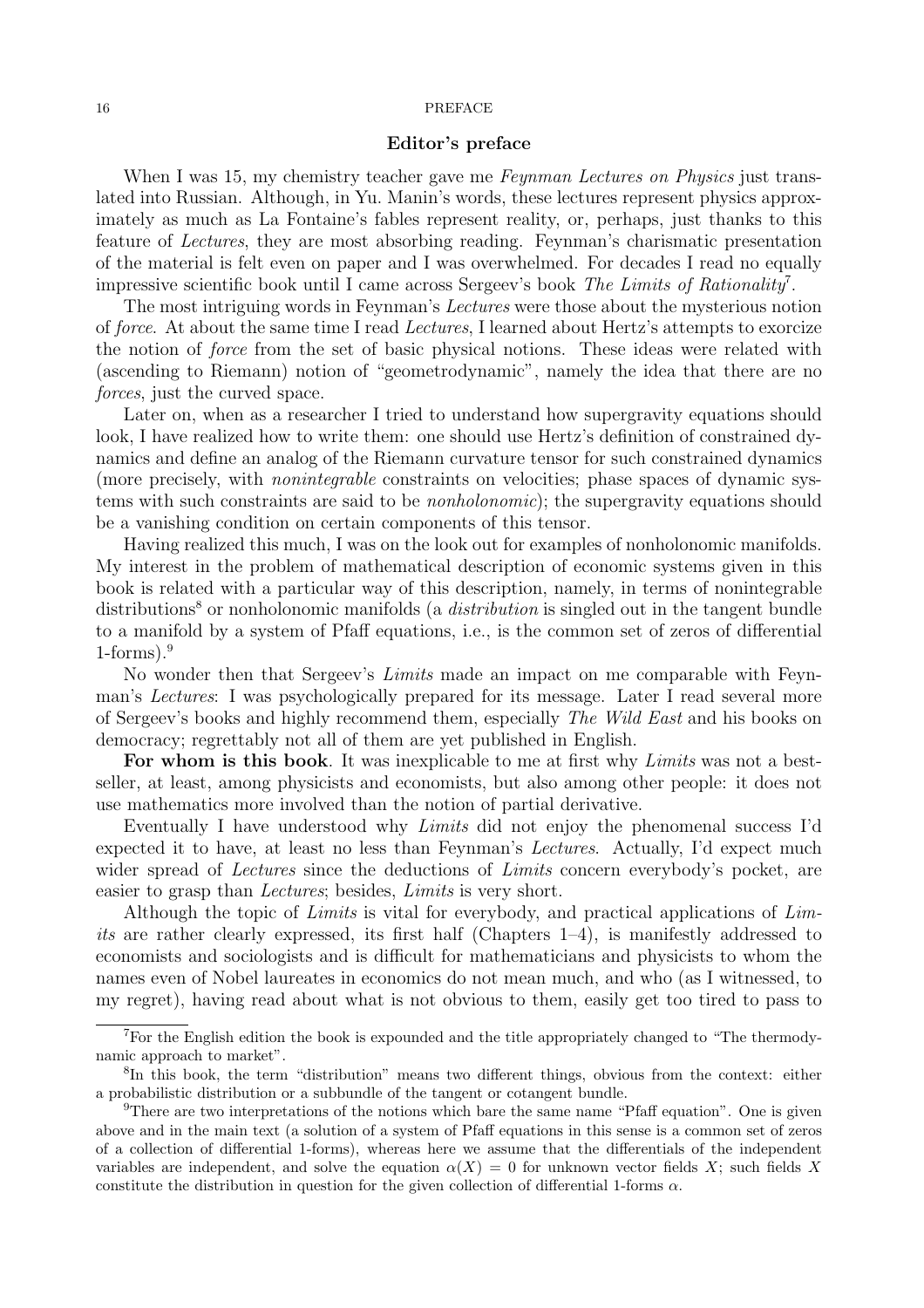#### EDITOR'S PREFACE 17

the second half of the book — the thermodynamics expressed in terms of market economy (or the other way round, the market economy expressed in terms of thermodynamics).

Economists, on the other hand, were scared by the second half by allegedly difficult notions from physics. Therefore I would like to inform the reader: **no mathematics apart** from partial differential equations is needed to understand the main text. Conclusions do not require any mathematics at all and should be clear even to government officials.

Mathematicians and physicists should, perhaps, begin with Chapter 5 and turn to earlier chapters for motivations addressed, mainly, to experts in economics, as well as for general background and history.

Appendices require rudiments of differential geometry. The fact that the book mainly appeals to common sense (and uses only most basic mathematics) is its extra attraction to me.

The present book is not just a translation into English of its Russian counterpart. It is about twice enlarged version, with elucidations and comments.

The main body of the book is appended with an essay "*Physics as a tool in sociology*" which can be considered as an extended summary with its own message: it gives an answer to the question "Why mathematics and physics major should study sociology or economy". This Appendix can be interpreted as follows: whereas the main body of the book is a paraphrase of the first few chapters of any good text-book on Statistical Physics in terms of market economy, to translate other notions and theorems is an interesting open problem, a challenging problem for Ph.D. students majoring in theoretical physics and seeking real life applications.

This book not only indicates a method for answering various vital questions of economics but also widens horizons of applications for mathematics major students. Similar miracles (when a branch of mathematics becomes an indispensable tool or language in a branch of another natural science) were known (applications of the theory of Hilbert space operators in quantum theory); Sergeev makes economics a field of application of representation theory of Lie algebras (these are needed, for example, to compute the nonholonomic analog of the curvature tensor, see Vershik's Appendix and ref. [L] in it).

Literature on econophysics Since the first pioneer papers by Rozonoer published in 1973 (commented on in the main text) and Sergeev's Limits written in 1996 the ideas to apply statistical physics to economy became widespread.

Ten years after that first bold approach, in collaboration with A. Tsyrlin, Rozonoer published another three papers in the same journal. This time no analogies between thermodynamics and economics were mentioned but a very impressive theory of optimal control in thermodynamic processes was suggested. Possibly, the cause of such a turn away from economics was related with general political atmosphere in Soviet science, not encouraging for advanced studies in market economics. These new ideas of optimal control over thermodynamic processes gave a start to a flow of articles in this direction, but this activity was not related directly with studies of economics. Recently S. Amelkin, K. Martinash and A. Tsir- $\text{lin}^{\text{10}}$  returned to the idea of applying the methods of optimal control in thermodynamics to economic problems.

Here is the list of latest monographs on econophysics or related to it:

 $10$ Amelkin, S. A.; Martinash, K.; Tsirlin, A. M. Problems of the optimal control of irreversible processes in thermodynamics and microeconomics. (Russian) Appendix 1 by L. I. Rozonoer. Avtomat. i Telemekh. 2002, , no. 4, 3–25; translation in Autom. Remote Control 63 (2002), no. 4, 519–539.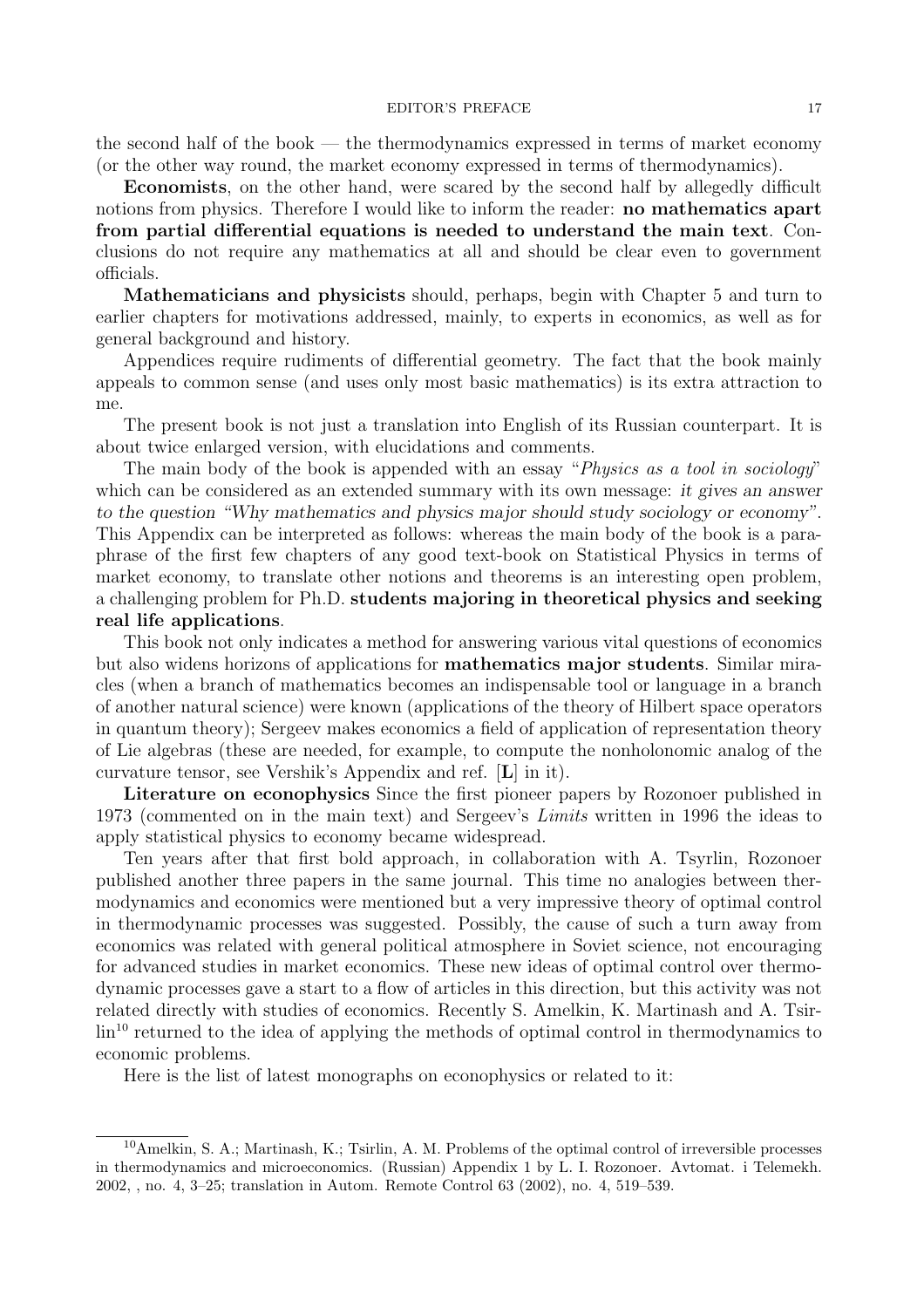#### 18 PREFACE

McCauley, J. L. Dynamics of markets. Econophysics and finance. Cambridge University Press, Cambridge, 2004. xvi+209 pp.

Kleinert, H., Path integrals in quantum mechanics, statistics, polymer physics, and financial markets. Third edition. World Scientific Publishing Co., Inc., River Edge, NJ, 2004.  $xxxvi+1468$  pp.

Sornette, D., Critical phenomena in natural sciences. Chaos, fractals, selforganization and disorder: concepts and tools. Second edition. Springer Series in Synergetics. Springer-Verlag, Berlin, 2004. xxii+528 pp.

Schweitzer, F., Brownian agents and active particles. Collective dynamics in the natural and social sciences. With a foreword by J. Doyne Farmer. Springer Series in Synergetics. Springer-Verlag, Berlin, 2003. xvi+420 pp.

Schulz, M., *Statistical physics and economics. Concepts, tools, and applications.* Springer Tracts in Modern Physics, 184. Springer-Verlag, New York, 2003. xii+244 pp.

Voit, J., The statistical mechanics of financial markets. Texts and Monographs in Physics. Springer-Verlag, Berlin, 2001. xii+220 pp.

Paul, W.; Baschnagel, J. Stochastic processes. From physics to finance. Springer-Verlag, Berlin, 1999. xiv+231 pp.

None of the above listed rival works covers the ideas, approaches and results presented in the book you are about to read.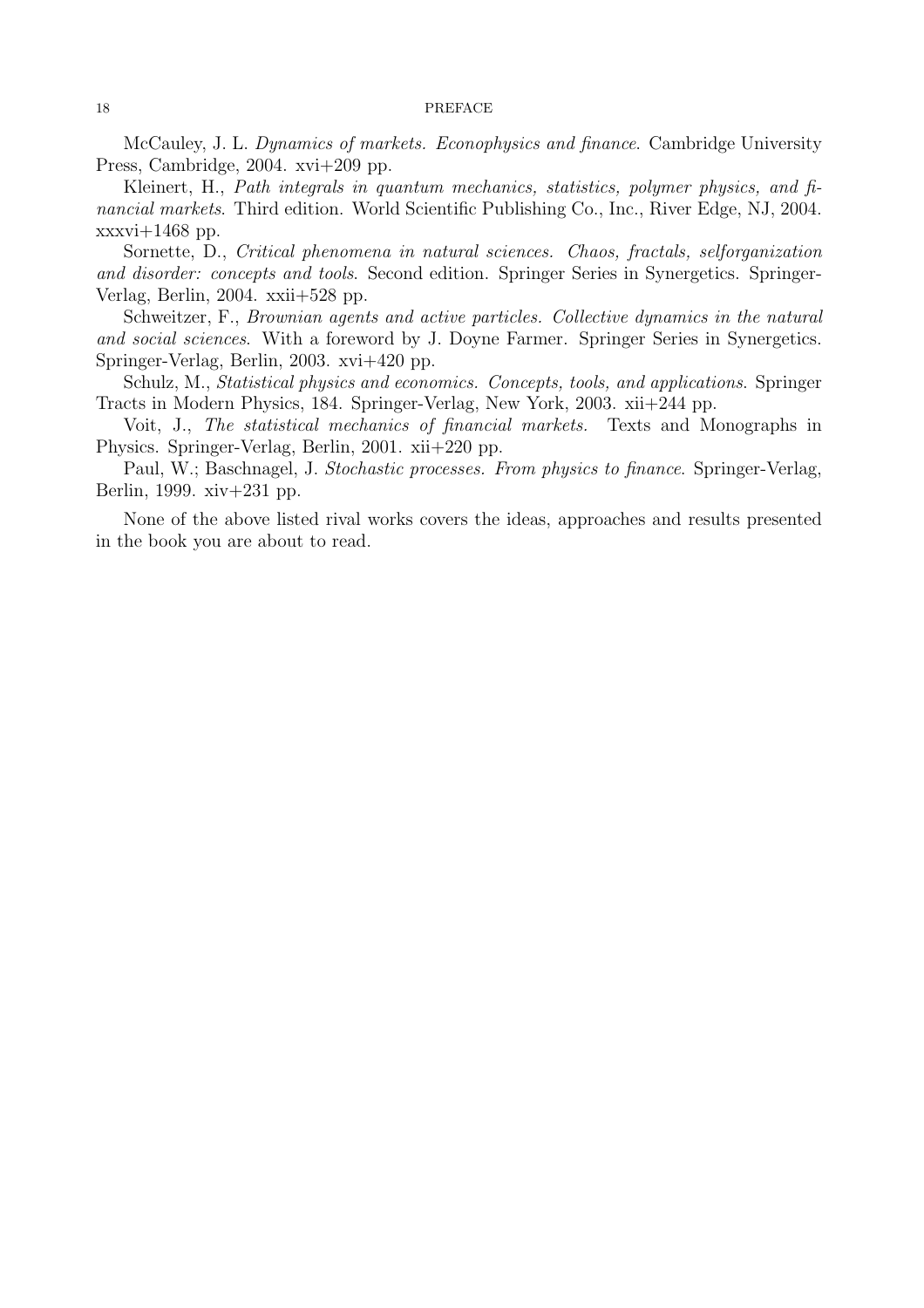## Introduction

This book is a result of my thoughts on problems of construction of models of social phenomena. In the European scientific tradition starting from Descartes and Bacon, a thick line was drawn between the study of Nature and the study of Man. This line became a separating truncheon about a hundred years ago when Dilthey, Windelbandt and Rickert divided the domains of science into the ones where the essence of the study is the search for the laws that connect the notions (physics is a prime example here) and "sciences of the Spirit", i.e., the domains of science where the essence of the study is the description of the individual and which are not reproducible (history is a prime example here).

But even without accepting the neo-Kantian position, it is difficult not to concede that the faceless world of Nature should be essentially different from the world of the Man colored by his personality and possessing at least empirical freedom of choice and abilities to understand the world.

To what extent do this freedom and ability to understand (which an individual is supposed to possess) influence the properties of communities?

What happens when the interaction between individuals becomes so essential that, studying the individual, we cannot actually say anything about the whole?

This borderline situation requires a special consideration. Are the methods of the study developed for the description of Nature applicable in this case? Or the individuality is, in the end, non-removable and one has to take it into account, at least through the values, i.e., through the criteria that determine the choices of individuals? To what extent these criteria themselves are individual?

Basically, the study of human societies in the various incarnations — economic, political, social — is a "no man's land" between the sciences of Nature and sciences of Spirit. It was already in XVIII century starting with F. Quesnay and A. Smith that it became clear that certain domains of this "no man's land" are much better suited to be subjected to a formal "logical analysis" than the other ones and that economics is a most promising domain for the construction of rigorous models thanks to the domination of the interests (in principle, accessible to a logical analysis) in the economic behavior of the people.

In this way, we determine, on the individual level, a force that governs the behavior of society as a whole.

Such arguments range in a simple and neat scheme — the individual choice of behavioral alternatives is determined on the base of a personal interest  $-$  (in the mathematical models such a choice is expressed through the maximization of the "utility function") and the collective behavior is considered as the sum of individual behavioral acts. On the choice of a human performance certain auxiliary conditions may be imposed that restrict this choice, and therefore the problem to determine the "conditional maximum" becomes the center around which the mathematical methods of theoretical economics are formed.

The efforts of several generations of theoreticians resulted in an impressive apparatus that enables one to explain the existence of a market equilibrium under the conditions of an ideal competition and to study the properties of an equilibrium state of economy. The successes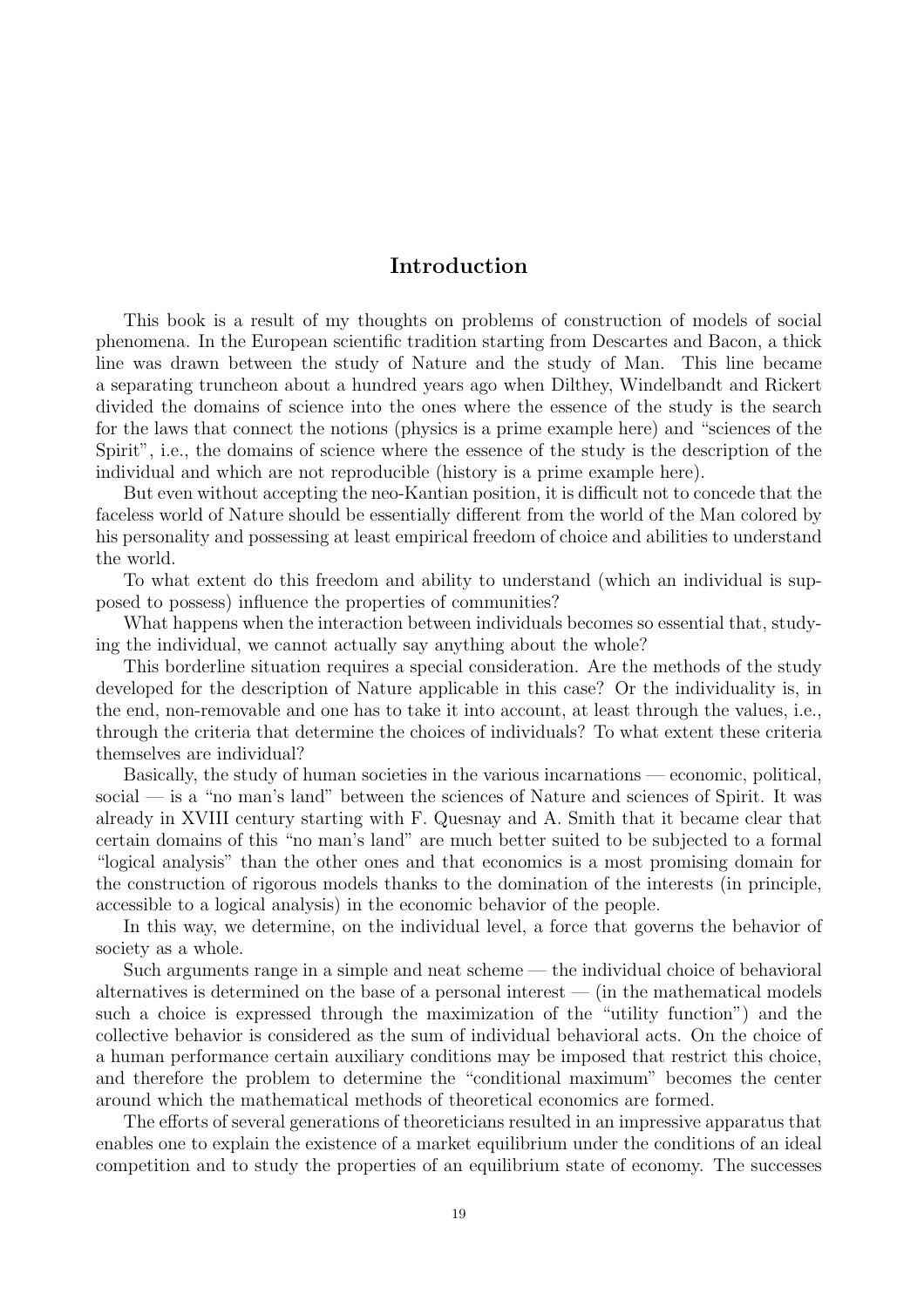#### 20 INTRODUCTION

of mathematical economics far surpass the achievements in the construction of models in the social and political studies. It was already A. Smith who pointed out at the cause of this situation by discovering the existence of a general regulative principle in economics — "the invisible hand" of the market that transforms the individual aspirations into a common order.

The successes of theoretical and mathematical models cannot, however, hide a serious crisis in this domain of science; a crisis that developed slowly and became noticed only recently.

The gap between the mathematical economics, i.e., the discipline with its own quite interesting and meaningful object of the study that develops more and more abstract methods and partly became an esoteric domain of mathematics that studies certain particular types of functionals in partly ordered topological vector spaces and the applied studies whose problems turned out to be weakly related to the existence problems and the properties of the market equilibrium became wider and wider.

In practice, it is much more important to know how the system reaches an equilibrium under various constraints than in the non-constrained situation.

This problem became manifest in the study of "economies in transition", for which the abstract existence theorems concerning equilibrium are of little value. In the study of economies in transition, it is important to understand where this equilibrium will be reached under initial non-equilibrium conditions.

The deepening of the theoretical studies of the market as such also led to serious questions that put the theoretical orthodoxy to doubt. F. Hayek gave serious arguments in favor of the fact that the market as a social institute exists not as a corollary of an unbounded strive for full satisfaction of personal interests but rather thanks to the opposite — thanks to the existence of a system of a rigid moral rules that bound this strive.

In this case, the initial paradigm that pillared the mathematical models — the maximization of the utility function as the base for determining equilibrium — should be questioned.

The purpose of this book is to develop a new approach to the study of Nature and the mathematical apparatus of the theory of economic equilibrium; the point of view conceptually lying in the trend of ideas of F. Hayek and the Austrian school and the evolutionary approach to economics.

The idiosyncrasy towards econometrics shared by representatives of the Austrian school is well known. The purpose of this work is to show that the mathematical apparatus that enables one to rigorously formulate certain basic ideas of C. Menger, L. von Mises and F. Hayek actually exists and, moreover, is well known.

This apparatus is the statistical thermodynamics which, as follows from the studies of C. Shannon, L. Brillouin and N. Wiener and preceded in 1920s by L. Szilard's ideas, has applications far wider than statistical physics.

Statistical thermodynamics and information theory coincide, essentially. And what is the market if not the search for information and the continuous stream of decision-making?

"Information" here is understood in its most formal theoretical meaning as a means to diminish the number of alternatives for choice.

That is precisely how Hayek interpreted the institute of market and it is precisely this interpretation that provides, as we will show, a possibility to construct a qualitative theory of market economy. This theory possesses, we think, far greater possibilities than the orthodox theory based on ideas of Walras and Samuelson.

Several final comments. Our discussion of the existing economic theory is by no means a review or overview. We consider only theories and works which were of interest to us in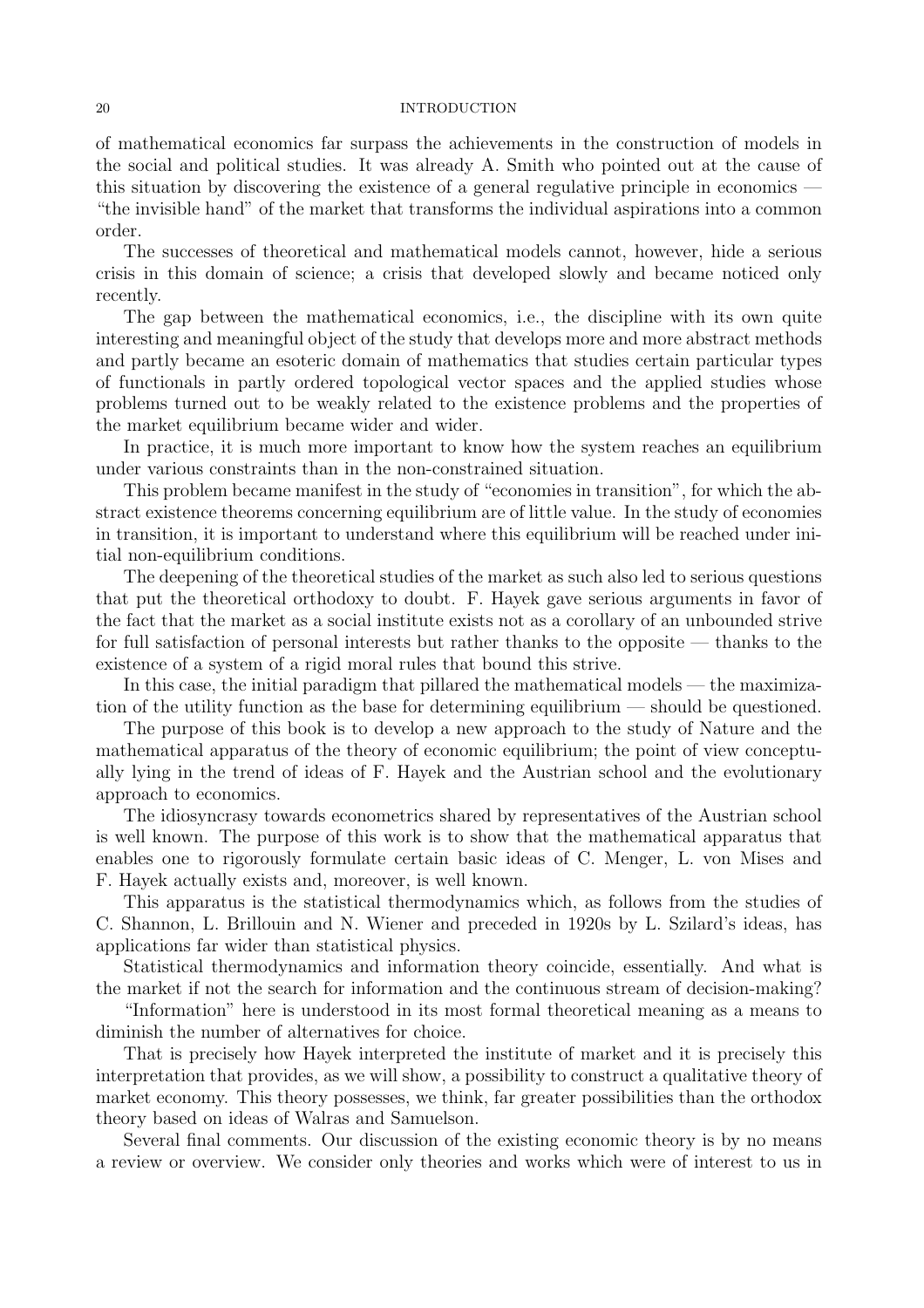#### INTRODUCTION 21

the context of the formulated problem — the development of a new approach to the study of economic equilibrium.

One more remark concerns the rigor of the mathematical tools applied. We stick to the standards developed in theoretical physics, i.e., consider the functions differentiable as many times as is needed and freely replace the sums by integrals (but doing so we naturally remember the constraints that should be imposed on the mathematical objects involved).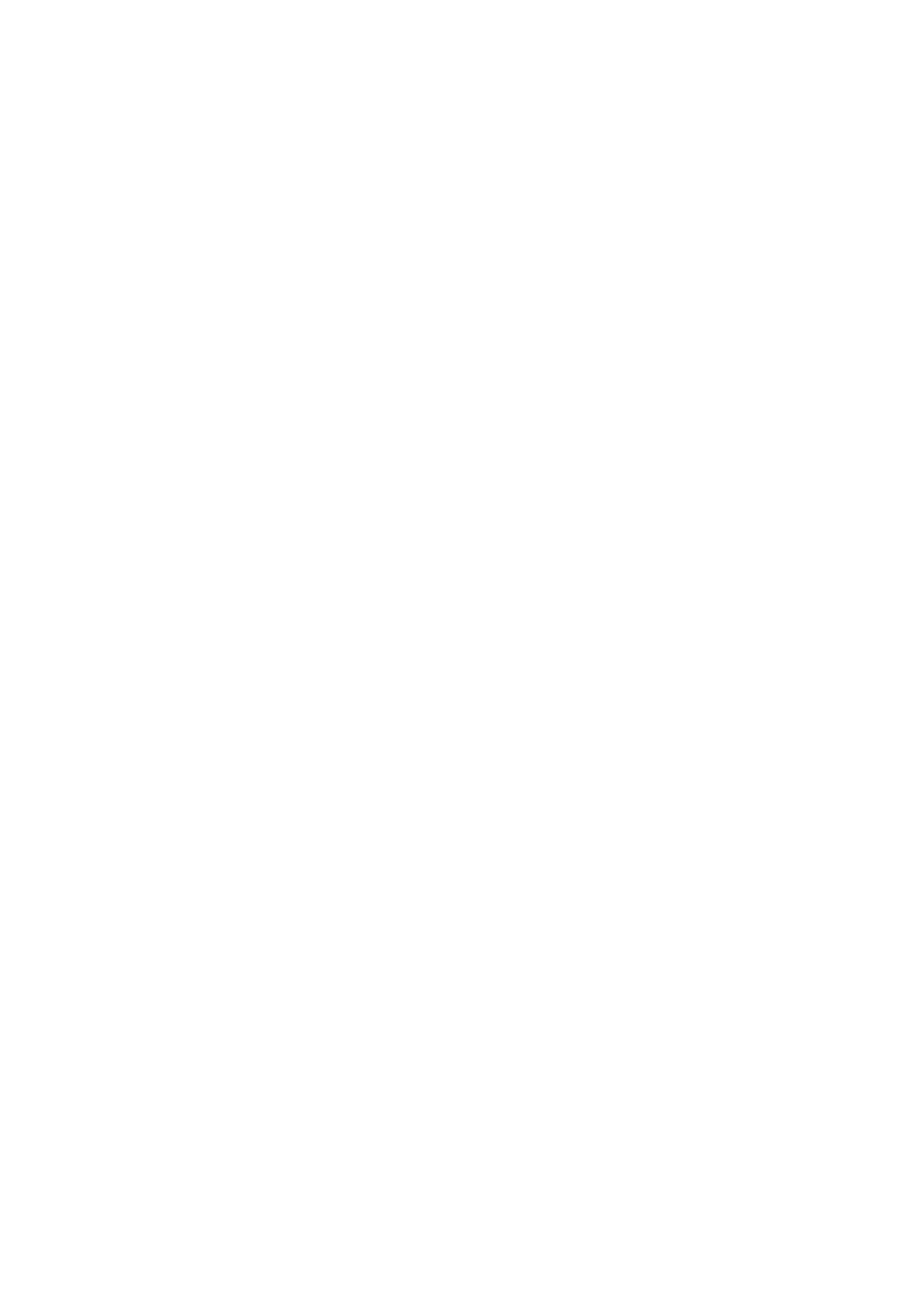### CHAPTER 1

## Models and their role in economics

In which sense should one understand models in economics?

Is the economic modelling an uncovering of certain "common laws" of economics or this is a mere instrument that helps to evaluate a concrete economic situation?

To answer these questions, we have to overview the types of models used in economics and, what is most important, establish what type of knowledge these models allow one to deduce from the analysis of economic situations.<sup>1</sup>

The role of economic models in the estimation of practical decisions is obvious. How to make use of resources optimally? How to invest with the least risk or with the highest yield? What assortment of goods should the firm produce at the current market situation?

The answers to the multitude of similar questions constitute the base of management and in this sense the mathematical models are of undoubted value as a means for solving the routine problems of control of economic activity. The main concept in the formulation of such problems and obtaining the answers is the notion of optimization  $-$  in the process of the search for solutions a certain essential parameter of the problem is tested for the maximum or minimum value.<sup>2</sup>

A typical problem of this type is the problem of replacement in the neoclassical theory of demand in the style of Slutsky-Hicks: How do variations of the price of one of the goods influence the demand? (See [AEA].)

This is an optimization problem with one parameter whose solution is easy to obtain by means of the usual methods of Calculus.

Far more serious problems appear when optimization takes into account two or more parameters: say, maximize the yield and minimize the risk. These problems would have required a more sophisticated mathematical apparatus — game theory — but, nevertheless, observe that problems with multiple criteria remain open to a considerable extent.

Far from always it is clear how to solve them and the reason here lies not only in mathematics but mainly in the "theory of choice" since it is not clear, in general, how to adjust and make commensurable criteria of distinct nature.<sup>3</sup>

How to correlate the beauty of the object with its price? Or the price and the quality?

It is hardly possible to construct universal means for evaluating beauty or practical value because they depend too much on the individuality of the evaluator. This is exactly why

<sup>&</sup>lt;sup>1</sup>The discussion on various types of models in economics has a long history. For separation of the "pure" theoretical law and an historical study of empirical forms of economic activity, see [Me]. For the present state of discussion on the type of economics, see [Bl].

<sup>&</sup>lt;sup>2</sup>The optimization problems in economics are discussed in very broad literature, see, e.g., [La] solidly based on the ideas of L. Kantorovich and J. von Neumann. To a great extent this interest was also related with the general interest in the problem of the study of operations gained a great importance during WWII. The methods of the study of operations based on optimization of solutions demonstrated their effectiveness for a very broad type of problems, see, e.g., [Saa].

<sup>3</sup>See, for example, the discussion of this problem in Section 4 of Chapter 1 in the book by J. von Neumann and O. Morgenstern [NM].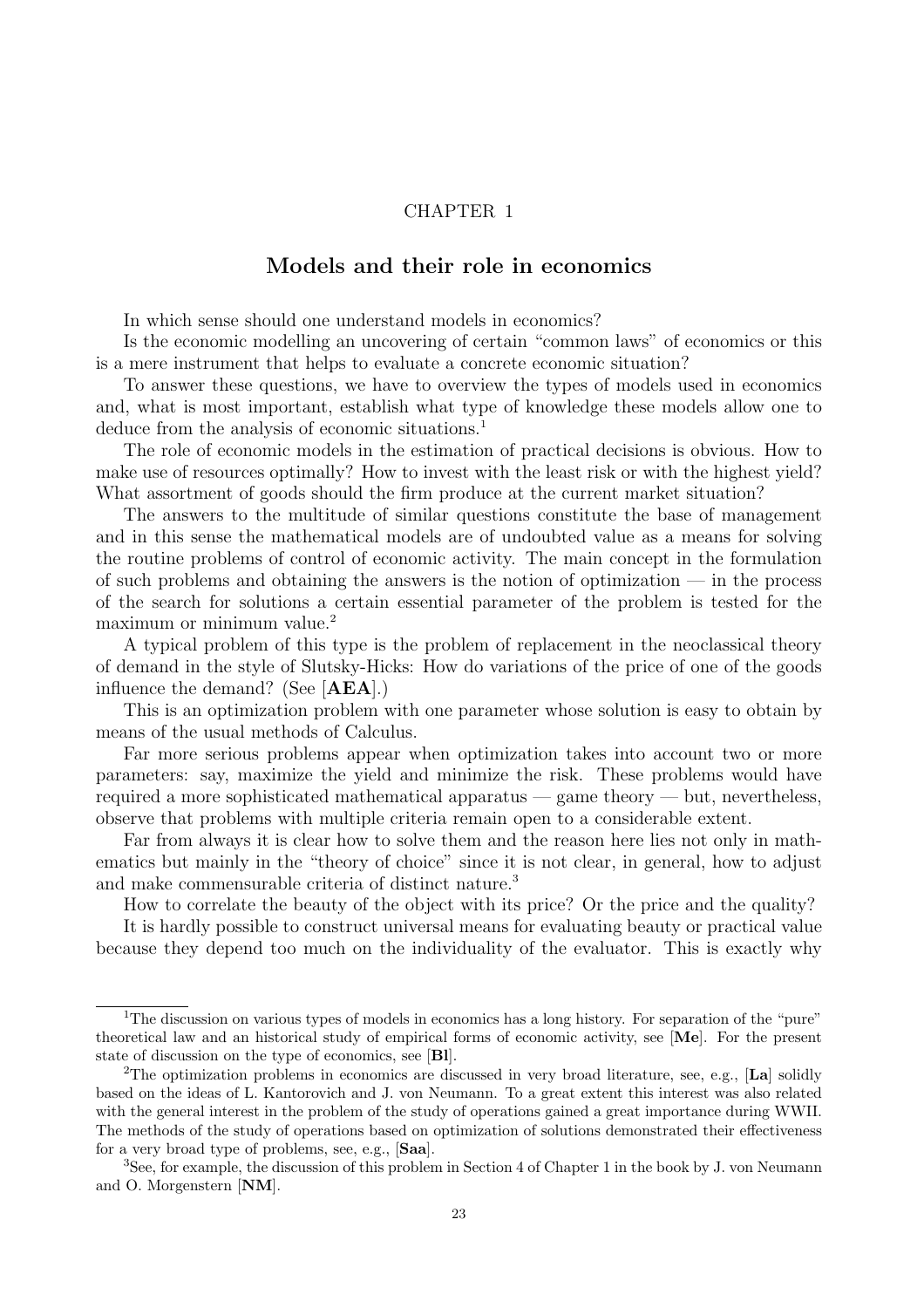certain trends of economic thought, in particular, the Austrian school, very skeptically considered the possibility to universalize the estimates. Such an approach certainly undermines the trust into the practical significance of the optimization problems that use the notion of "utility".

There are, however, a considerable number of optimization problems where there is no need to introduce the "utility". Such are for example, various transport problems where the subject of optimization is the time or the price of transportation.

Optimization problems provide innumerable possibilities for the skilled application of mathematical apparatus — linear, integer and dynamical programming, various versions of game theory: games with zero sum, games with non-cooperation, differential games and so on.

All these problems, however, possess a common peculiarity: these are problems with a goal. Models of solutions of such problems can be called "normative" since they are based on the evaluation of decisions.

The ontology of goal-reaching is organically in-built in these problems.

Generally speaking, the subject is utterly unnecessary for similar optimization problems. For example, there is a broad variety of variational problems in physics without any subject if, of course, one does not consider that variational principles in mechanics are testimonials of God's existence (such a possibility was subject to an active discussion immediately after the discovery of variational principles<sup>4</sup>).

Nevertheless, both practical economic problems on optimization and "normative models", despite the similarity of their tools, differ from the variational problems of physics: the economic theory assumes the existence of a subject with interests, a subject able to formulate goals.

In "practical economics", optimization problems are the tools that help the subject to achieve a goal rather than "nature's laws", which variational problems of mechanics are supposed to be.

Nothing similar to Hamilton's variational principle can be seen in the "normative models" for decision-making.

### To what extent then can one expect the appearance of similar universal principles in the theory of economics?

This question was the center of a theoretical discourse in economics in the second half of XIX century. Such economists as C. Menger, L. Walras, W. Jevons insisted on the possibility of the existence of an abstract theory, see [Me, Wa, Je].

Those who defended the possibility of existence of an abstract theory in economics based on relations between "pure", "ideal" notions were actually defending theoretical economics as an independent sphere of activity, independent of successes of the practical recommendations in the realm of management.

This discussion was also connected with the existence of another danger for the newborn theoretical economics — the possibility of its engulfing by economic history, see  $|\mathbf{Me}|$ . In case of such an engulfing the theoretical studies would have been reduced to the documentation of the uncountable variety of various "national economics".

An approach formulated in the works of L. Walras, W. Jevons and C. Menger and later called "neoclassical" in distinction from the "classical" formulations of A. Smith assumed the possibility to obtain precise answers to "general questions" and explanation of such

<sup>&</sup>lt;sup>4</sup>Thus, one of the authors of the principle of least action, P. Maupertuis, assumed that the laws deduced from this principle are applicable not only to the world of mechanics but also to the world of animated nature, see [Mau].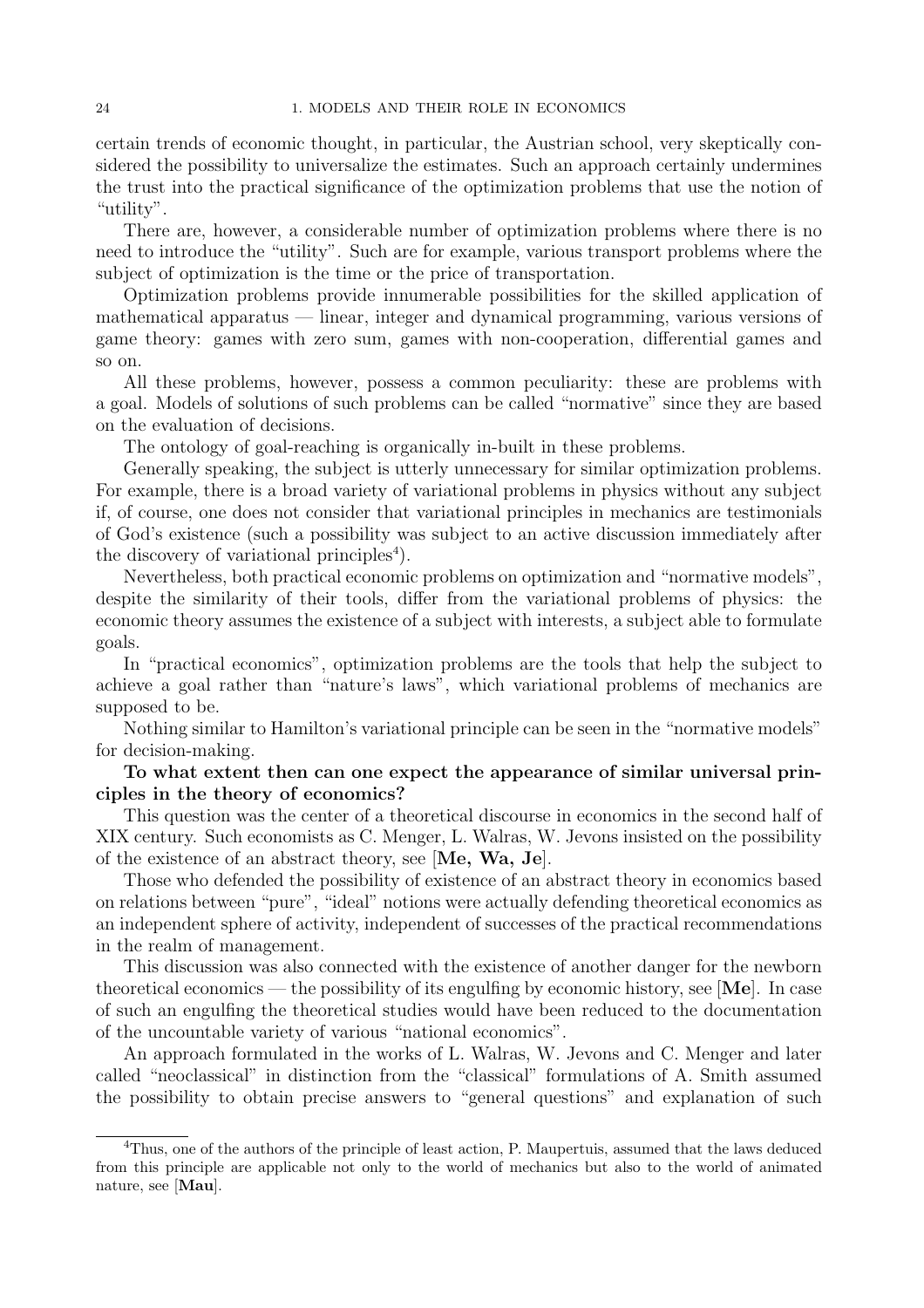phenomena as, for example, the surge of prices under the increase of the supply of goods, surge of banks interest under the significant accumulation of capital and so on. The founders of the neoclassical approach assumed that theoretical constructions that tie the abstract notions will enable them to go out of the realms of the "latest news" and provide both prediction and control, see [Me].

In particular, C. Menger saw the base of theoretical models in economics in the separation of empirical forms of economic activity — the types devoid of individual features — and in establishing logical relations between the types.

In this way, the theoretical economics was alienated both from the "economic politics", that is the technology of decision-making, and from studies on the history of economics. These studies invariably, due to the logic of the historical science, concentrated their attention on the individual peculiarities of the situations studied.

Theoretical economics became, therefore, the domain of functioning of interpretational models, i.e., the models that enable one to understand the general properties of the reality studied, the principles of its organization and functioning.

Still the considerable difference between the interpretational models of theoretical economics and the type of theoretical knowledge which in the natural sciences was used to be called "laws of Nature" was unbridgeable. The neoclassical models helped to understand certain principal peculiarities of functioning of the economic institutes, for example, the study of market equilibrium under the conditions of ideal competition but could not offer anything similar to the laws of mechanics that enable us to predict the future state of the system on the base of a small amount of general characteristics of the system and initial data.

Interpretational models of neoclassical economics are rather analogues of existence theorems in mathematics, i.e., logical means that help to discuss the existence of certain objects and their properties but tell nothing on the dynamics of these objects. In order to understand this fundamental distinction one has to make a short digression in the domain of general principles of methodology of natural sciences formed in the beginning of the Modern Age and compare these principles with methodological principles of theoretical economics.

The base of the modern science is, after Tycho Brahe, the experiment, more exactly, a methodology that assumes that there are means to verify the applicability of theoretical constructions and models, that is to compare the results obtained with the help of these models with an experiment.

Here I would like to make a very essential remark, which is usually missed not only by various laymen from the general public, but also by highly qualified experts.

The point is that any "comparison with an experiment" is hardly a comparison with natural situations encountered in Nature. Strictly speaking, by means of comparison with "natural situations" one cannot either confirm or disprove a scientific theory.

Indeed, the experiment deals not just with a mere reality. It deals with a *specially* prepared reality in which all the parameters considered to be given (and essential) in the theoretical model are under control. Actually, any experiment has no direct relation to Nature as such. This is a construction which is a corollary of theoretical abstraction (see a remarkable analysis of this problem in [Bib]).

For example in the "theoretical dispute" of Aristotle and Galileo on the nature of motion in physics the practice is on Aristotle's side: moving bodies, devoid of a source of energy, have a tendency to stop and assume a certain position. The idea of Galileo about the motion by inertia is a theoretical abstraction that ignores friction and resistance of the media. Nevertheless it was precisely this abstraction that Galileo realized constructing his experiments.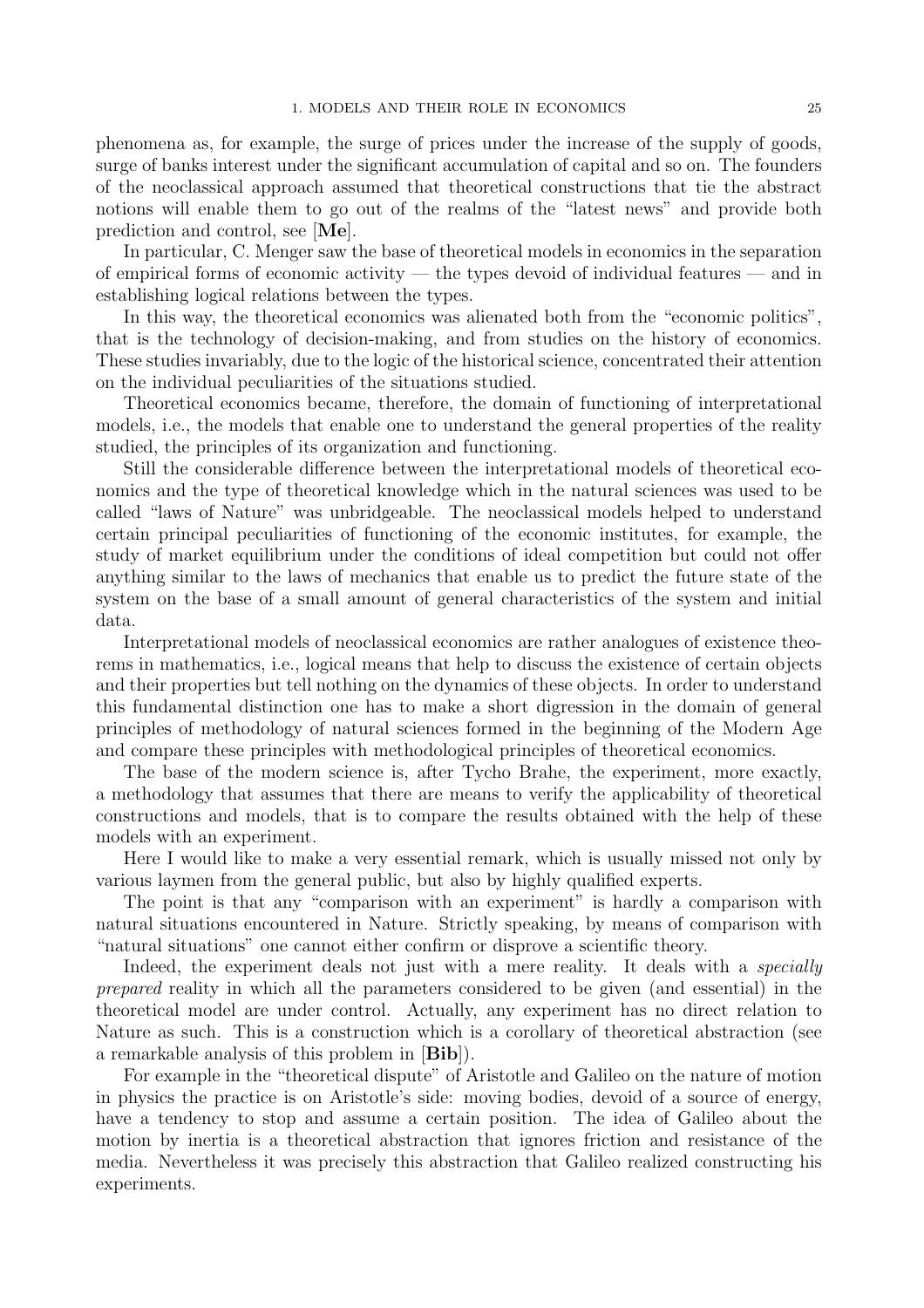Actually, a thought experiment preceded the real experiment, i.e., the construction of a device that develops certain properties of the object under investigation.

Such a device creates a sort of microcosm that purifies the object and deprives it of the properties inessential for the experiment.

I intentionally stress here the role of the thought experiment as a necessary predecessor of a real experiment as a theoretical construction, which, being completely realized only in the ideal world, possesses, nevertheless, an intrinsic value and ability to prove. (M. Wertheimer suggested a very interesting analysis of the structure of Galileo's thought experiments, see  $[\mathbf{W}\mathbf{e}]$ .)

The extent to which the conceptual pattern of an experiment can be realized is always questionable. How can we be sure that the real device does not possess certain factors unknown or not under our control but with decisive influence on the results of the experiment? To be so sure, we should believe in the theory underlying the conceptual scheme of the experiment or more precisely in the logic behind this conceptual scheme because neglecting certain possible influencing factors during the development of the conceptual scheme is often based not on theoretical considerations but on the "natural logic" which is often implicit.

Let us make one more step. What if the experimental device spoken about in the conceptual scheme of the experiment is conceivable in principle but so complicated that it cannot be realized for technical reasons? Does it mean that we may not argue appealing to the conceptual scheme of the experiment?

Similar situations are encountered all the time.

It turned out that the conceptual scheme of an experiment can be a means of the proof even without being realized in hardware. It suffices to recall discussions of Bohr and Einstein, see  $[BE]^5$  on the basics of quantum mechanics, "Schrödinger's cat", "Maxwell's Demon"<sup>6</sup> and other examples of thought experiments. A thought experiment verifies the logic of the theory under the hypothesis of a potential realizability of however complicated technical devices whose principle is understood.

Consider, for example, "Maxwell's Demon", a thought experiment that will be needed in what follows. Working with problems of statistical physics, Maxwell suggested an idea of a technical device whose performance was intended to disprove the second law of thermodynamics, the law of growth of the entropy. According to the second law of thermodynamics, heat cannot naturally pass from a cooler body to a hotter one. Maxwell suggested to consider two volumes of gas separated by a door managed by a robot of a kind or as he called it, "Demon". We assume that the Demon is able to determine the speed of the particles of gas approaching the door and either open it or not, depending on this speed, and this way regulate the flow of the particles from one volume into another without affecting their natural motion. It seems that the Demon is able, without spending any energy,

<sup>&</sup>lt;sup>5</sup>This volume comprises Bohr's papers on relativistic quantum theory and his philosophical texts regarding complementarity in physics from the years 1933 to 1958, together with two introductory essays, some unpublished manuscripts, and four relevant papers of other authors. It is supplemented by selected correspondence mainly with Heisenberg and Pauli.

The part on relativistic quantum theory documents Bohr's views on field quantization, measurability, and early particle physics that do not so much hinge on lengthy calculations and consistent schemes as on detailed reflections on the principal problems.

The part on complementarity as a "bedrock of the quantal description" presents Bohr's reaction to the Einstein-Podolsky-Rosen paper (also reprinted), that had a remarkable effect on him, quite in contrast to, e.g., Heisenberg and Pauli, who considered it as no news. Further papers deal with causality in atomic physics and general epistemological problems.

<sup>6</sup>For an analysis of Maxwell's thought experiment important for problems considered in our paper, see [Bri].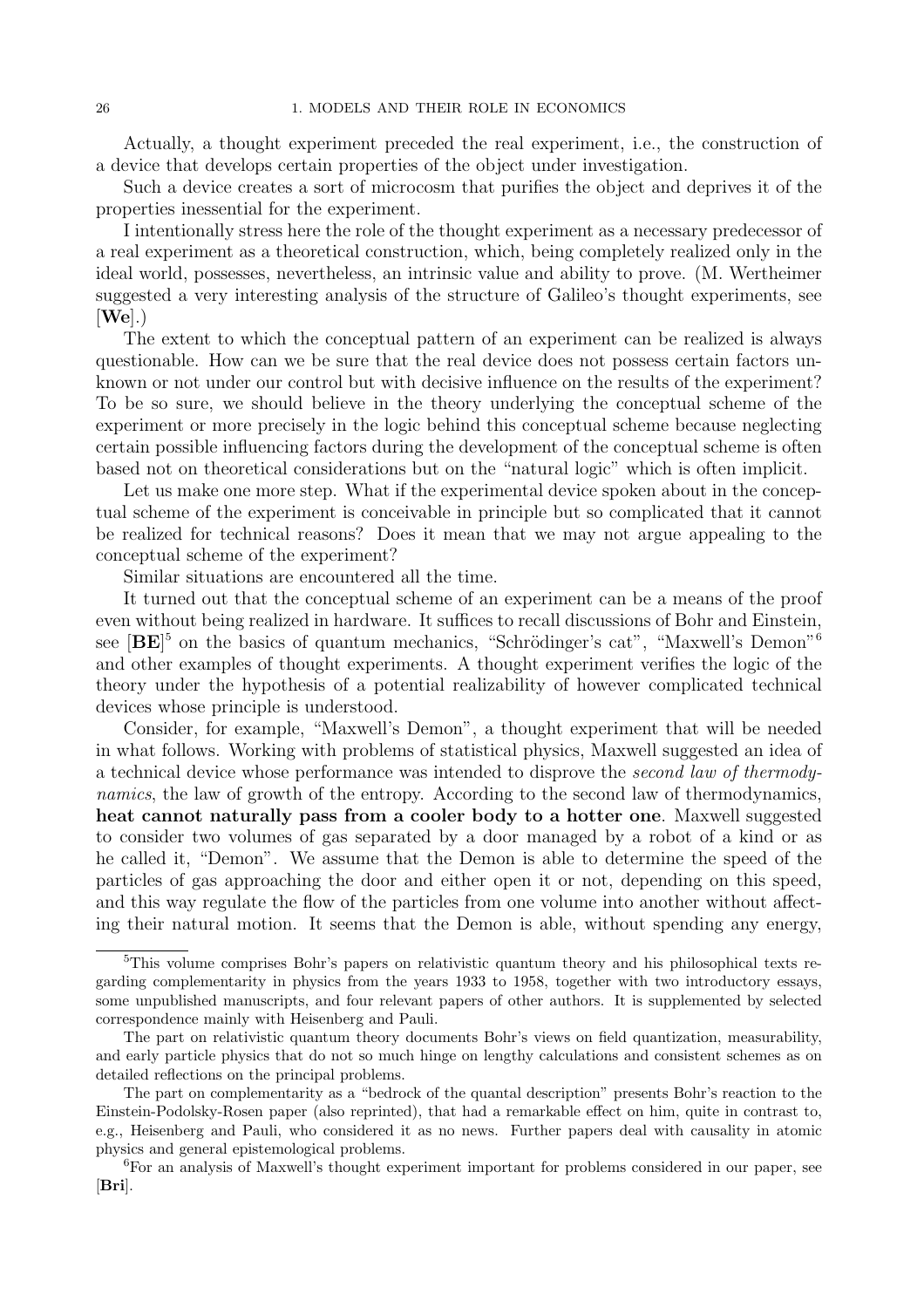make so that the faster particles will go from a cooler volume to the hotter one, and therefore raise the temperature of the hotter volume still further, contrary to the second law of thermodynamics. This is a paradox from the thermodynamic point of view.

This paradox was repeatedly studied afterwards<sup>7</sup> and it became one of the cornerstones of modern information theory. L. Szilard used this example to show that the performance of such a device is impossible without exchange of information between the Demon and the gas that the Demon controls, and that this information may be defined as a negative entropy, i.e., by diminishing the entropy in the system, the Demon will invariably increase its own entropy which proves the impossibility of this type of devices.

Numerous examples of other thought experiments directed, as a rule, to elucidate fundamental questions of new theories show that a thought experiment is a powerful tool of analysis on the borderline between theory and experiment that helps the theoretical thought to penetrate the worlds inaccessible to technical control, the domains of reality where the experimental situation is not possible to be prepared and controlled artificially.<sup>8</sup>

Let us now return to the question formulated at the beginning of this chapter.

What is economics as science? Is it possible to experiment in economics and is it possible to construct theoretical economics along the classical pattern well known from the practice of physical studies: theory — experimental verification — theory?

At first glance nothing contradicts such an approach. Theoretical economics describes real processes and from the point of view of a "naive methodologist" a provable comparison of the theory with "practice" is possible. In other words, the "experimental verification" of a theory is possible in real life. The above arguments, however, make it manifest that the experiment, as it was understood during the last three centuries thanks to the efforts of the classics of the European scientific tradition, is hardly possible nowadays in economic investigations. In real life, there are no artificially prepared situations specifically designed for verification of theoretical ideas. And even if in certain cases (for reasons unknown, the history of Russia is exceedingly rich with such cases) "economic experiments" are being performed, the conceptual schemes of these experiments are very far from the complete description of potential influencing factors on the artificially prepared experimental situation.

We say nothing about the price of such "experiments" and how sound is the theoretical base of such "experimentation" if evaluated on the level of theoretical models in natural sciences.

The impossibility, at least at present time, of a real scientific experiment in economics does not, however, mean that the idea of an experiment as a test of theoretical models in economics failed. The rich possibilities of thought experimenting still remain. The huge help of thought experiments, for example, in the construction of quantum mechanics, leaves some hope. In such a setting of the problem we do not speak of course about verification of the quantitative predictions of the theory. But it seems quite possible to verify the theoretical models themselves and their inner logic.

Having said so, we immediately encounter a very serious question whose scale is comparable with the logical problems of quantum mechanics and which, to my mind, can be solved by analogous means. This question is where are the limits of rationality of economic behavior?

To what extent the economic situation formed by the choices, preferences, plans and behavior of a multitude of people can be controlled rationally? Can there be certain principal

<sup>7</sup>See the paper by Szilard [Sci], seminal for the development of information theory.

<sup>8</sup>For semantics of such "twilight zone" worlds, see, e.g., [SPU].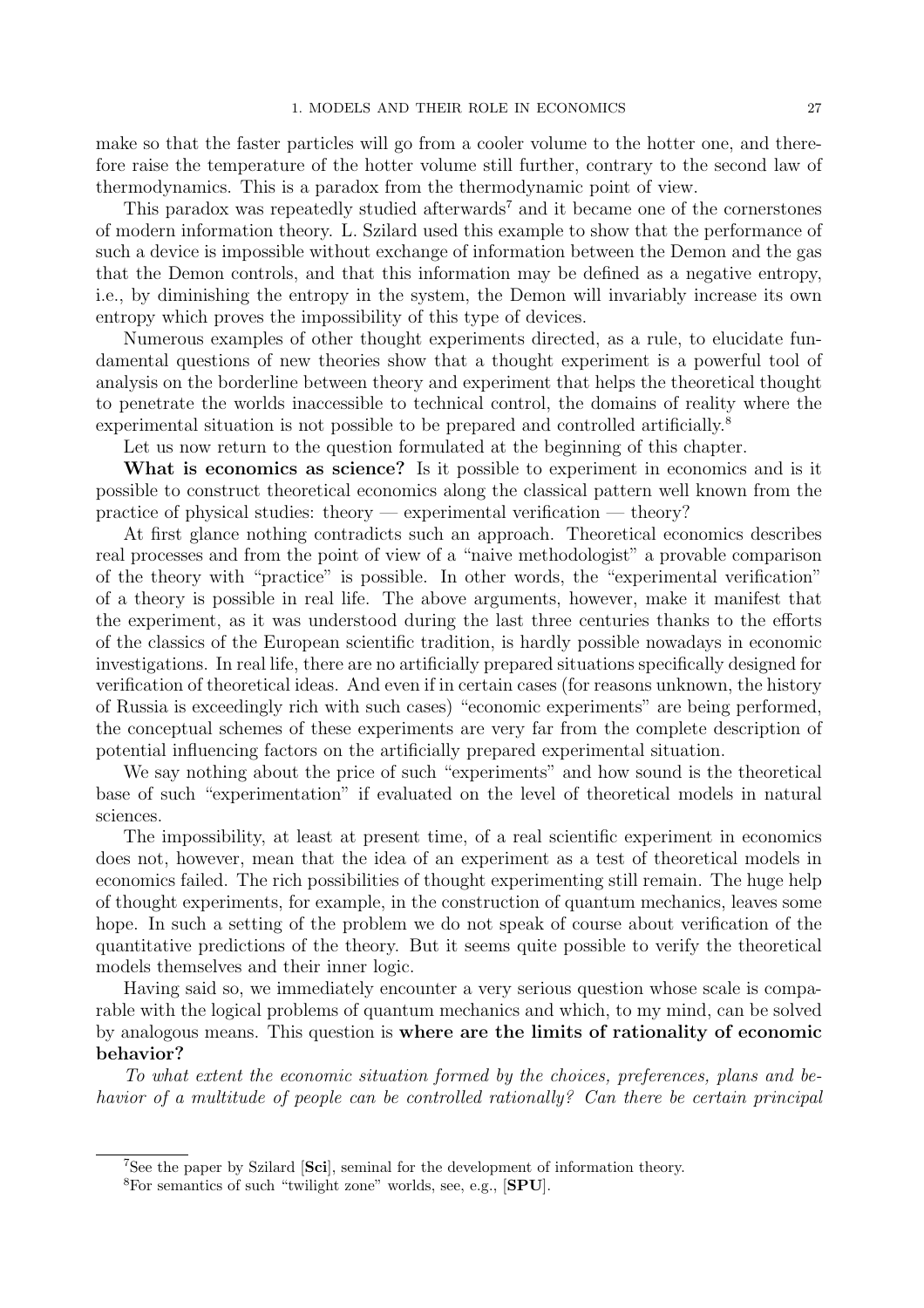constraints, logical in their nature, on the rational control similar to the second law of thermodynamics or Bohr's complementarity principle?

Nothing contradicts the assumption that thought experiments might suffice to solve such problems if the theoretical models will be formulated clearly and logically.

Conceptual models possess their own logic and, as the example of the analysis of "Maxwell's Demon" shows, the rigorous adherence to this logic may reveal the inner self-contradicting nature of the conceptual constructions, which seemingly satisfy the principles of the "natural, naive" logic.

It is precisely such analysis which we think is of primary importance in economic studies. But serious and rigorous study of the inner logic of theoretical models is only possible if these models are formulated in a sufficiently lucid language subject to logical analysis and possessing a certain inner completeness that does not let the theoretician get lost in the multitude of weak and sometimes not explicitly formulated basic assumptions. In other words, to be verifiable by a thought experiment a theoretical model should be a logical construction and not a metaphor.

As we will see in what follows, this is precisely this requirement that the current theoretical models of market economy fail to satisfy essentially.

Theoretical models of market started with the metaphor of the "invisible hand" of the market suggested by Adam Smith. Surely, the metaphor is a most powerful weapon of creative thinking. But theoretical analysis must go beyond metaphor. It should make explicit the inner logical structure of the metaphor turning the metaphor into a theoretical model and, to an extent, destructing the metaphor.

The existing economic theories of market are metaphorical to the marrow. They constantly discuss an "equilibrium", the notion metaphorically borrowed from mechanics and therefore our first problem will be the analysis of the history of the conception of this basic metaphor of economic theory. In order to turn a metaphor into a model this metaphor should have been subjected to "deconstruction", say in the same sense one deconstructs theoretical notions by M. Foucault and W. Derrida. Still, deconstruction alone is insufficient to construct a theoretical model. The deconstructed metaphor should be composed again using the "logical constructor" and only after that the logically constructed model may be fit for thought experimenting. This is precisely what we intend to do with the notion of equilibrium in market economy.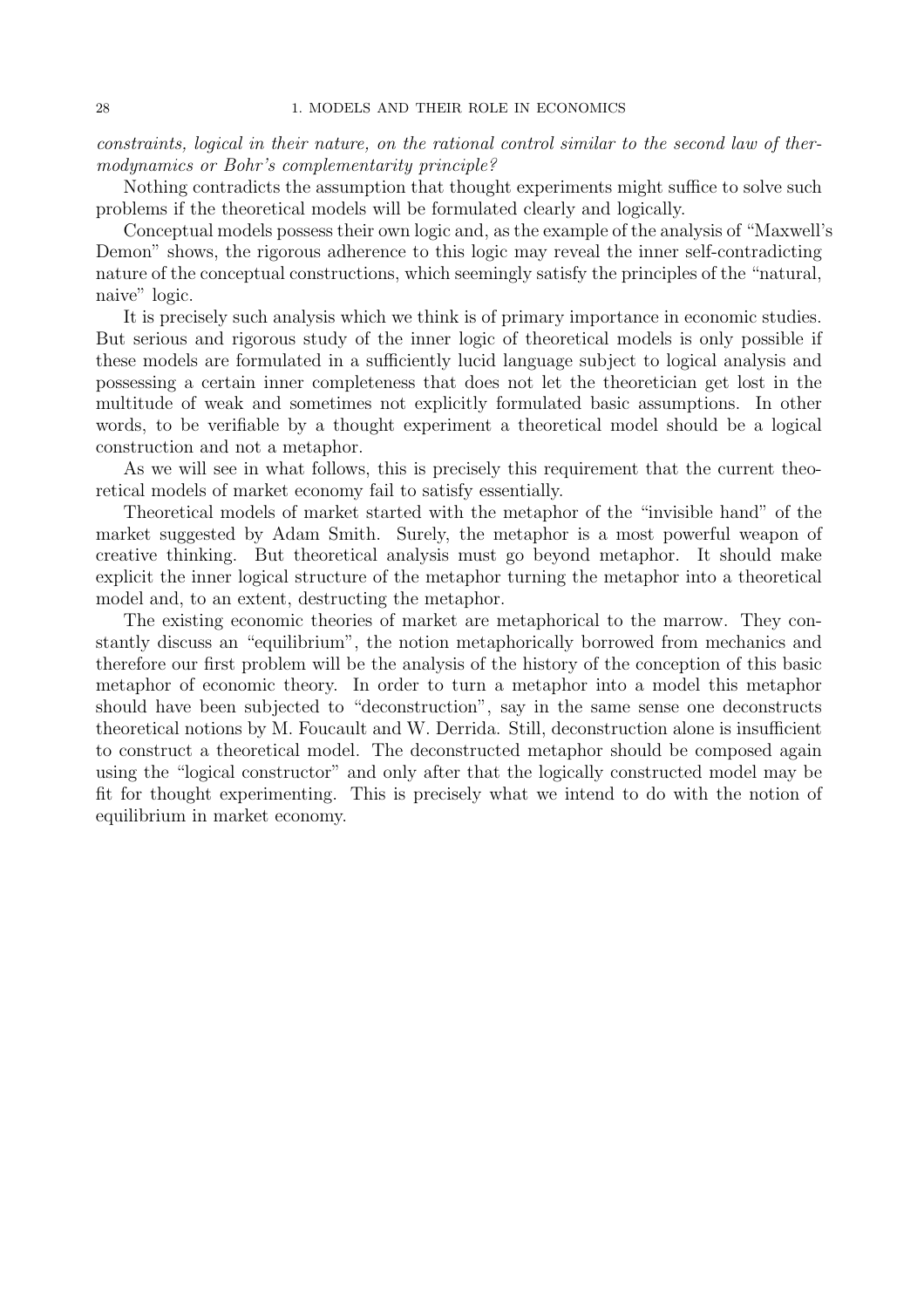### CHAPTER 2

## General Equilibrium Theory and the ideas of A. Smith

In economic theory, there seems to be no notion whose importance can be compared with the notion of equilibrium.

The General Equilibrium Theory (GET) became the cornerstone of modern economic science and subjected not only theoretical investigations but even the economic politics. Strange as it may seem, but General Equilibrium Theory gained a great deal of currency and popularity in the countries with transitional economies whereas, as is manifest, the transitional economy is constantly being in a state quite distant from equilibrium, at least in its traditional reading.

Our aim here is to consider the ontological basis of GET. This will enable us to offer in the subsequent chapters a generalization of the notion of equilibrium in economics. This generalization will allow us, at least partly, to consider non-equilibrium processes with approximately the same degree of generality as the non-equilibrium statistical thermodynamics has in the framework of physics.

The creators of the General Equilibrium Theory were well aware that this theory only describes economic situations in a sufficiently small neighborhood of an equilibrium state and that the logical base for General Equilibrium Theory should be sought outside its realms, since the mechanisms that force the system to attain an equilibrium have nothing in common with the description of characteristics of the equilibrium itself.

One of the known American experts in mathematical economics wrote not so long ago, see [Fi]:

"For macro-economists ... the microeconomic theory is primarily about positions of equilibrium. The plans of agents (usually derived from the solution of individual optimization problems) are taken together, and certain variables — usually prices — are assumed to take on values that make those plans mutually consistent... In all this very little is said about the dynamics of the process that leads an equilibrium to be established... Attention is centered on the equilibria themselves... and points of non-equilibrium are only discussed by showing that the system cannot remain in such points. "

This fundamental position is often forgotten and those who try to apply this theory in practice, assuming that "liberating" market forces and rigorous sustaining certain parameters (such as, for example, the volume of the currency or the level of the deficit of the budget) in certain limits automatically leads economy to the state of equilibrium. Such economists or, more exactly, politicians, since the one who implements an economic theory in practice becomes a politician whether one wishes that or not, should recall the warning on practical application of economic models expressed in one of the most known books in the world literature on economic theory ([NM]):

"The sound procedure is to obtain first utmost precision and mastery in a limited field, and then proceed to another somewhat wider one, and so on. This will do away with the unhealthy practice of applying so-called theories to economic or social reforms, where they are in no way useful".

Thus it is very important to establish the limits of the basic notions used in economic theories. This applies first of all to the notion of economic equilibrium.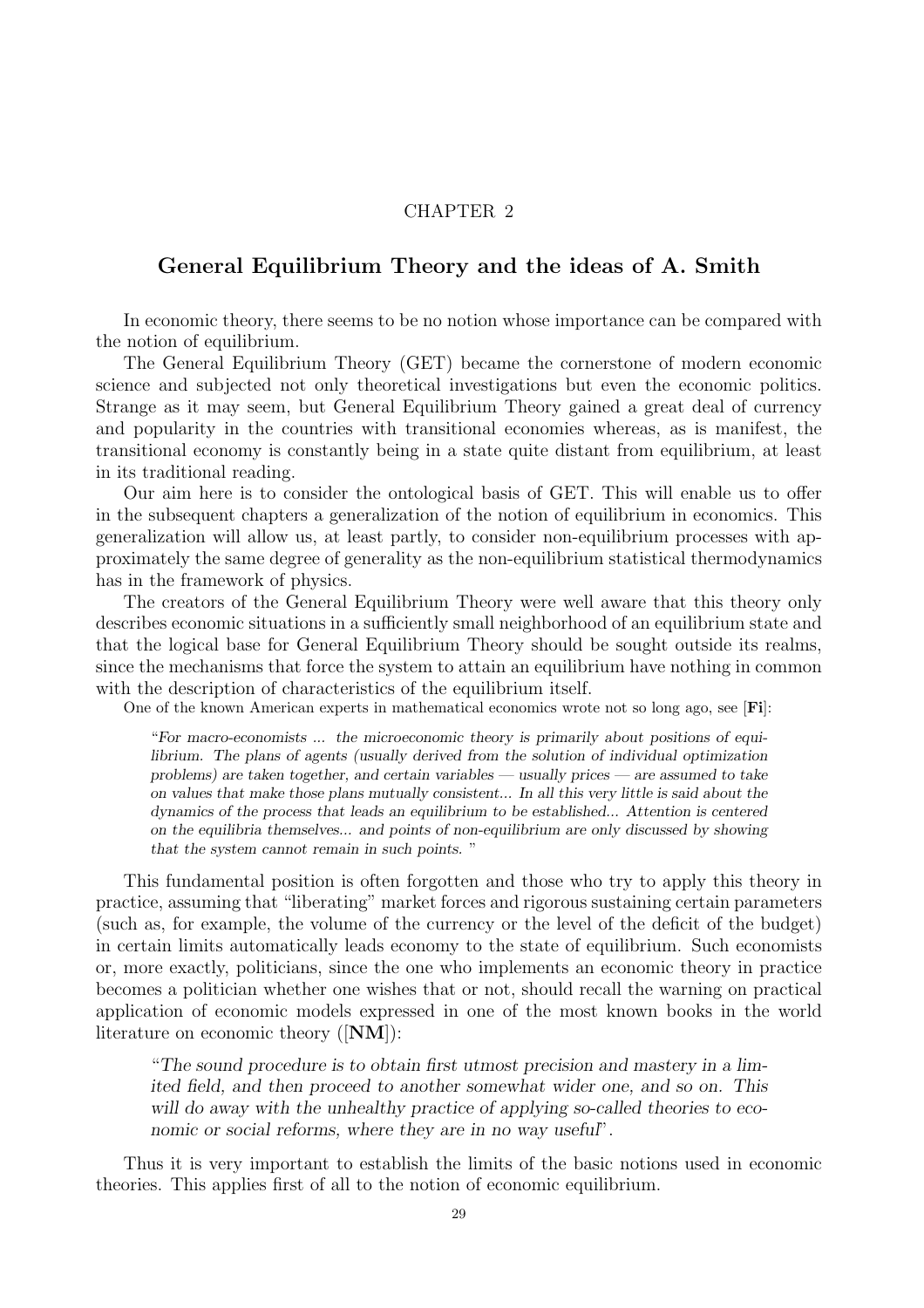There is a number of key questions concerning General Equilibrium Theory which are very hard to answer.

Is General Equilibrium Theory a scientific theory or is it just a "paradigm", an ontological base in the frame of which an economic theory should be developed? Is it possible to falsify General Equilibrium Theory? Is it possible to use it as a foundation for "normative economics", i.e., for practical economic decisions? These questions are a subject of heated and incessant debates, see, e.g., [Bl], Ch.8.

The very existence of such questions during discussions testifies that the status of General Equilibrium Theory as a theory is unsettled. It is hardly possible that such questions may arise nowadays for example, concerning classical mechanics. Therefore, instead of considering General Equilibrium Theory as a base for practical solutions, we should at least try to analyze the logical foundations of General Equilibrium Theory and see what mathematical models are adequate to these foundations. Let me make several remarks that at first glance may seem rather trivial.

Any description of a real situation is a reduction. Certain parameters of the situations are being taken into account, the other ones are being ignored. For the scientific theory the problem is to find out the degree to which the inevitable reduction of the description is the subject of a conscious control. Since in the frameworks of the majority of "non-scientific" descriptions the reduction is as a rule implicit, the critics "from inside" become impossible. The description becomes the subject of faith. Precisely this type of transformation happens usually during the process of application of scientific theories. Scientific descriptions differ from "non-scientific" ones in the very fact that the reduction becomes the object of reflection. Methodological criteria clarify what "models of reality" are the base of the description. And what is very important, such a practice (i.e., reflection) needs its own "metalanguage" which is generally speaking, different from the one used for the description of reality.

To what extent are these trivial arguments used during the construction of economic models? To a large extent this is related with the understanding of the role of mathematical models in the description of reality.

When mathematical models are being used, the level of requirements to the understanding of implicit hypotheses of the model is much higher than for the usage of conceptual models. We think that, under the passage from the conceptual models of Adam Smith and the founders of the neoclassical theory to the mathematical models of economics in 1930s– 50s, the understanding of the hypothesis did not improve in the majority of cases considered in the economic theory, but instead, diminished. Therefore we deem it highly important to analyze the genesis of conceptions on market equilibrium and reveal the hidden hypothesis that used to lie in the foundation of the molding representations of the classical and neoclassical economic theory.

The first thing to do is to try to understand the inner motivation and implicit suggestions lying in the foundation of the notions used by the founder of the classical economic theory, Adam Smith.

Observe, first of all, that A. Smith was not, generally speaking, an economist. At least his main interests used to lie outside the domain of economics. Smith was a moral philosopher. He was interested in the problems and principles explaining people's behavior and correlation of the characteristics of this behavior with the common well-being. Essentially, his economic theory was precisely the theory purported to explain the character of the relations between human behavior and common well-being.<sup>1</sup>

<sup>&</sup>lt;sup>1</sup>Before A. Smith wrote his famous book  $[\text{Sm1}]$ , he was for a long-term plunged into studies of moral philosophy. At the age of 29, A. Smith was elected the Chair of Moral Philosophy at Glasgow University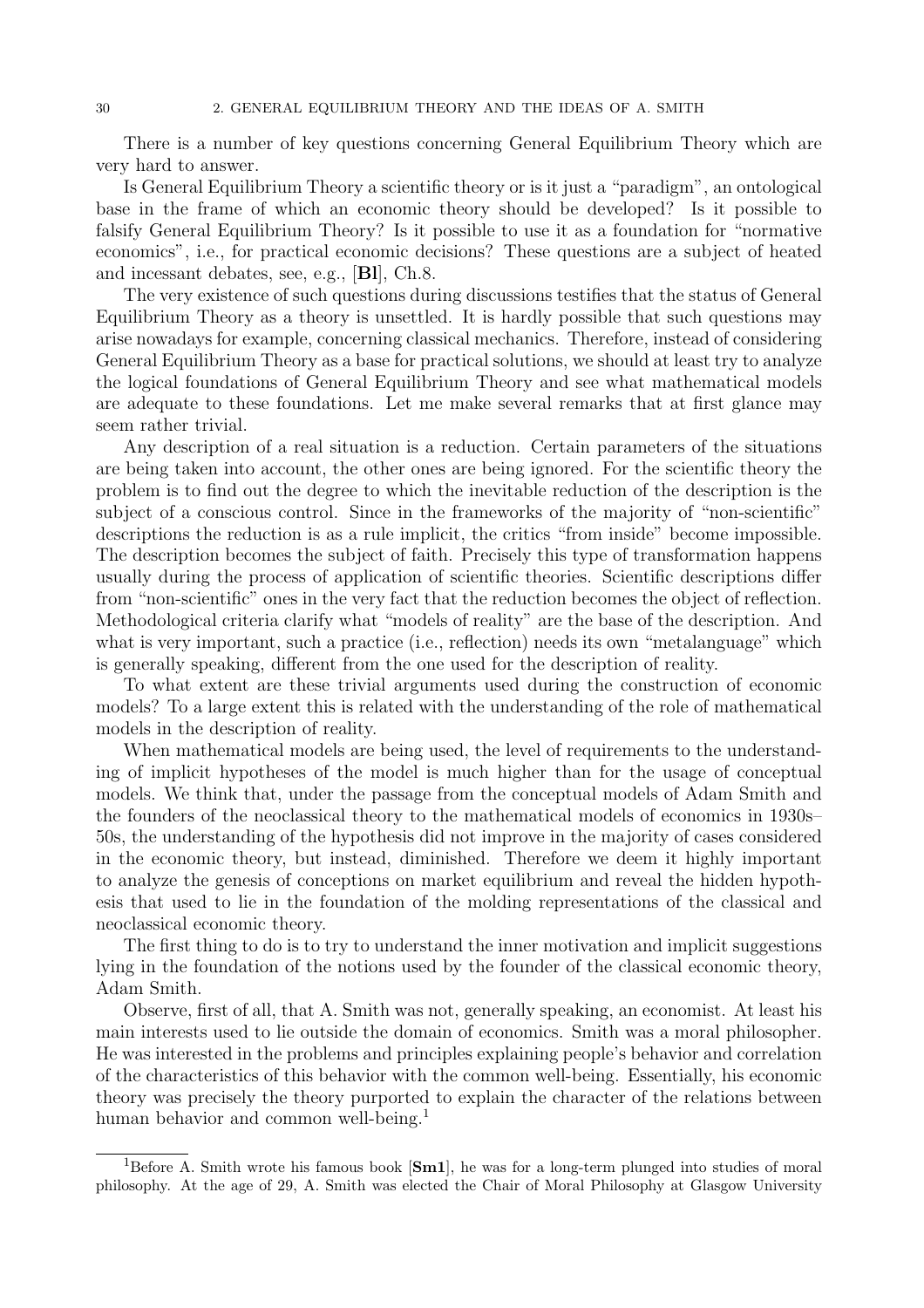We think that the economic representations of Smith are impossible to understand without first understanding the "model of the human being" which he put into the foundation of his economic theory (for a shrewd analysis of this aspect of A. Smith's ideas, see [Wh]).

For Smith, a man is, first of all, an emotional being whose behavior is determined not by reason but by feelings and emotions.

According to Smith, the "moral" expresses the communal feelings and a moral behavior is a behavior concordant with these feelings. Without difficulty Smith reveals contradictions between the individual utility and communal appraisal: he

remained, however, under the opinion that the first and prime reason of our approval or disapproval does not follow from the understanding what can be useful or evil to us... To the feeling of approval we constantly add our understandings on what is natural and legal which have nothing to do with the understandings on utility...

He believed that human abilities in pure sciences are being discovered in a most wide and illustrious way especially in the so-called higher mathematics. The utility of these sciences, however, is known to precious few and, to prove it, one would require explanations which far from all can grasp. Therefore not the utility provided by these sciences is the reason of the universal respect to them. There was no discussion about this utility until one had to retort the reprimands of the people who, having no inclination to these higher sciences, tried to diminish their value accusing them of uselessness, see [Sm2], part IV, Ch. II.

Actually, A. Smith spent his life seeking for the principles and social institutions which could harmonize human emotions and the common prosperity. Having found nothing satisfactory in the domain of moral and political philosophies he turned to the study of economic behavior where he found, at last, the dominating emotion that governs behavior — the individual's interest and a regulative principle that matches this emotion with common prosperity — the market. Observe, however, that for A. Smith the interrelation between the individual's interest and the common prosperity was never a postulate. This was his deduction obtained from an economic analysis. Smith needed the "invisible hand" of the market not to describe the phenomenon of equilibrium. He needed the "invisible hand" to find out and explain the circumstances of a rapid economic growth. He is most interested in the questions of interrelation between well-being and growth. He has found out, for example, that the price of a labor force is highest not in the regions with the higher well-being but where the production growth is the highest.

A. Smith formulates a dynamical theory of the market in which the interests of its agents under the conditions of free competition are the driving forces that establish an equilibrium and turn themselves into this "invisible hand". He describes the influence of the "invisible hand" as follows:

and at the age of 36 he published Theory of Moral Sentiments. Only in 1767, being 44 years old, after he had travelled to Paris and acquainted with Turgeau, A. Smith began to study theory of economics.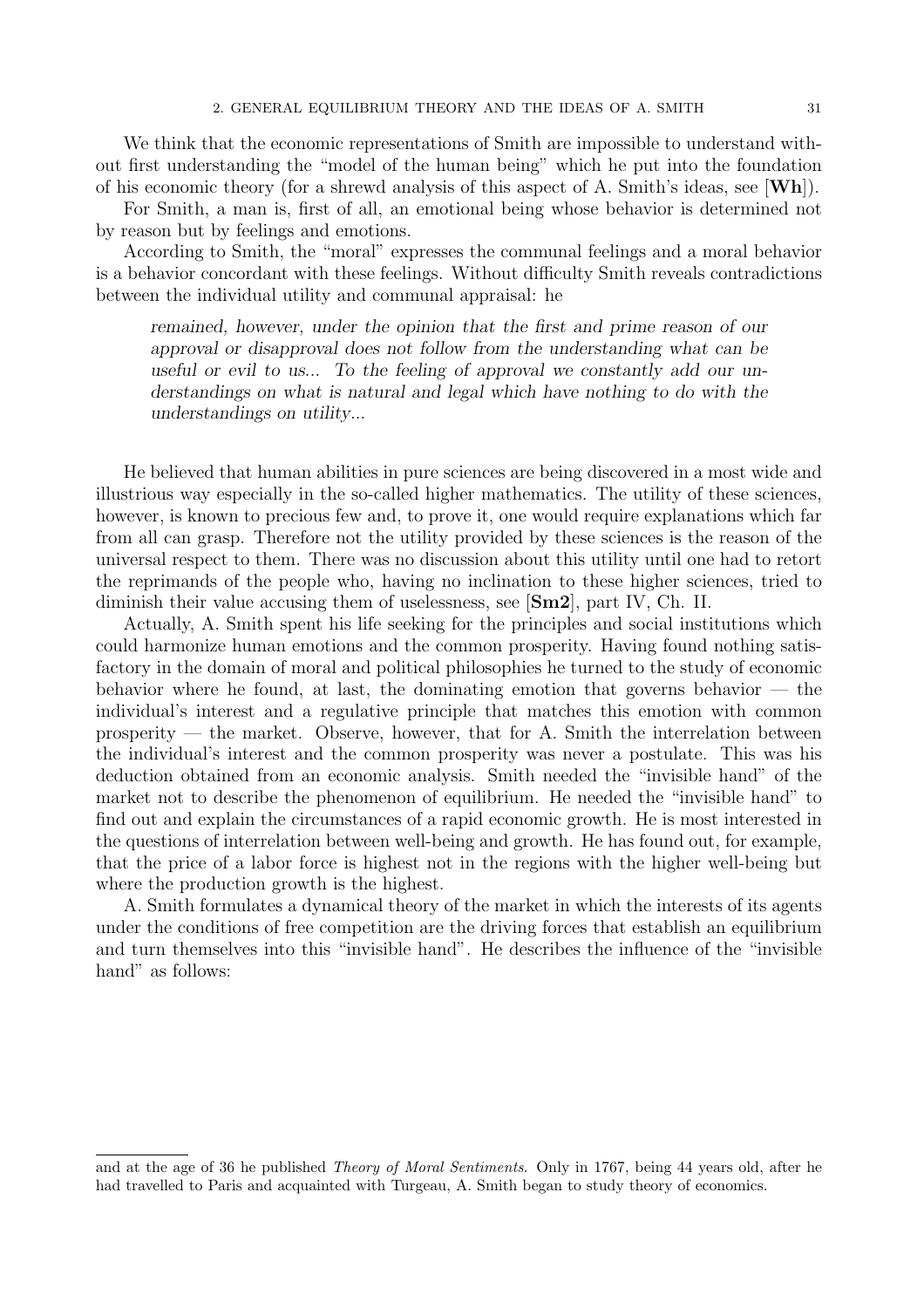#### 32 2. GENERAL EQUILIBRIUM THEORY AND THE IDEAS OF A. SMITH

All the people that use the land, force or capital to provide the market with goods are interested that the quantity of the goods would not exceed the actual demand whereas all the others are interested in maintaining its quantity on the level not lower this demand... If on the contrary, at some moment the amount of goods delivered to the market would be lower than the actual demand then certain constituents of its price should raise higher its natural norm. If this is a land rent, then the interests of all the other landlords will naturally prompt them to adjust more land for unearthing this product; if this is a wage or a profit then the interests of all the remaining workers and business people will soon force them to invest more labor and capital into production and delivering this item of goods to the market, see  $[\text{Sm1}]$ , book 1, Ch. 7.

A. Smith was not interested in the market equilibrium as such. He was interested in the conditions which establish the fastest growth of communal wealth. The problem of an "invisible hand" and the study of equilibrium were only his means to investigate the problem of harmonization of individual interests (utility) and the common prosperity (i.e., the rapid growth of the total wealth of the people). This is a principal difference between A. Smith and his neoclassical followers.

It is interesting to observe that the method Smith uses to prove his statements is essentially a thought experiment. Using an ideal logical model — a free competition and the lack of constraints on the nature of economic activity Smith proves the existence of a market equilibrium based on a logical deduction. Introduction of any constraint into his model (say restrictions on the available resources of labor or capital) will change the results.

Such a model does not, of course, allow to make quantitative predictions. The thought experiment of A. Smith can be easily formulated as a mathematical model but only on a "metaphorical level".

The equilibrium of a dynamical system is precisely a metaphor which can be applied to the description of a market "equilibrium" starting from Smith's thought experiments. A deviation of the system from the equilibrium state calls the "forces", i.e., interests that struggle to return the system into the equilibrium state.

Of course, Smith himself did not consider market equilibrium as a singular point of a system of differential equations but this metaphorical model can be easily extracted from his arguments.

Smith's ideas were developed in the first half of the XIX century by economists of the "classical school": Ricardo, J. H. Mill, and so on. But this development was not qualitative and did not considerably augment our understanding of economic processes. These theories never gave any "computational" recipes for behavior nor models of economic decision making.

The situation completely changed with appearance of works by C. Menger, L. Walras and W. Jevons who changed the intellectual landscape of research in economics.

As we mentioned above, the purpose of these studies was to construct rigorous models in whose framework by logical (C. Menger) and mathematical (W. Jevons and L. Walras) methods one could obtain significant results. To do so, the neoclassics had to essentially restrict the range of application of their analysis confining themselves to the study of market equilibrium as such. In other words, the market equilibrium became (especially in works of W. Jevons and L. Walras) not an institutional mechanism to be analyzed, but a rigorously defined situation of the market, namely, the absence of a surplus demand.

In the middle of the XX century, the development of the ideas of Jevons and Walras by A. Wald  $([W])$ , K. Arrow and G. Debreu  $([D], [AD])$  led to creation of mathematical models of market equilibrium with developed research tools; these models digressed very far from the initial ideas of neoclassics.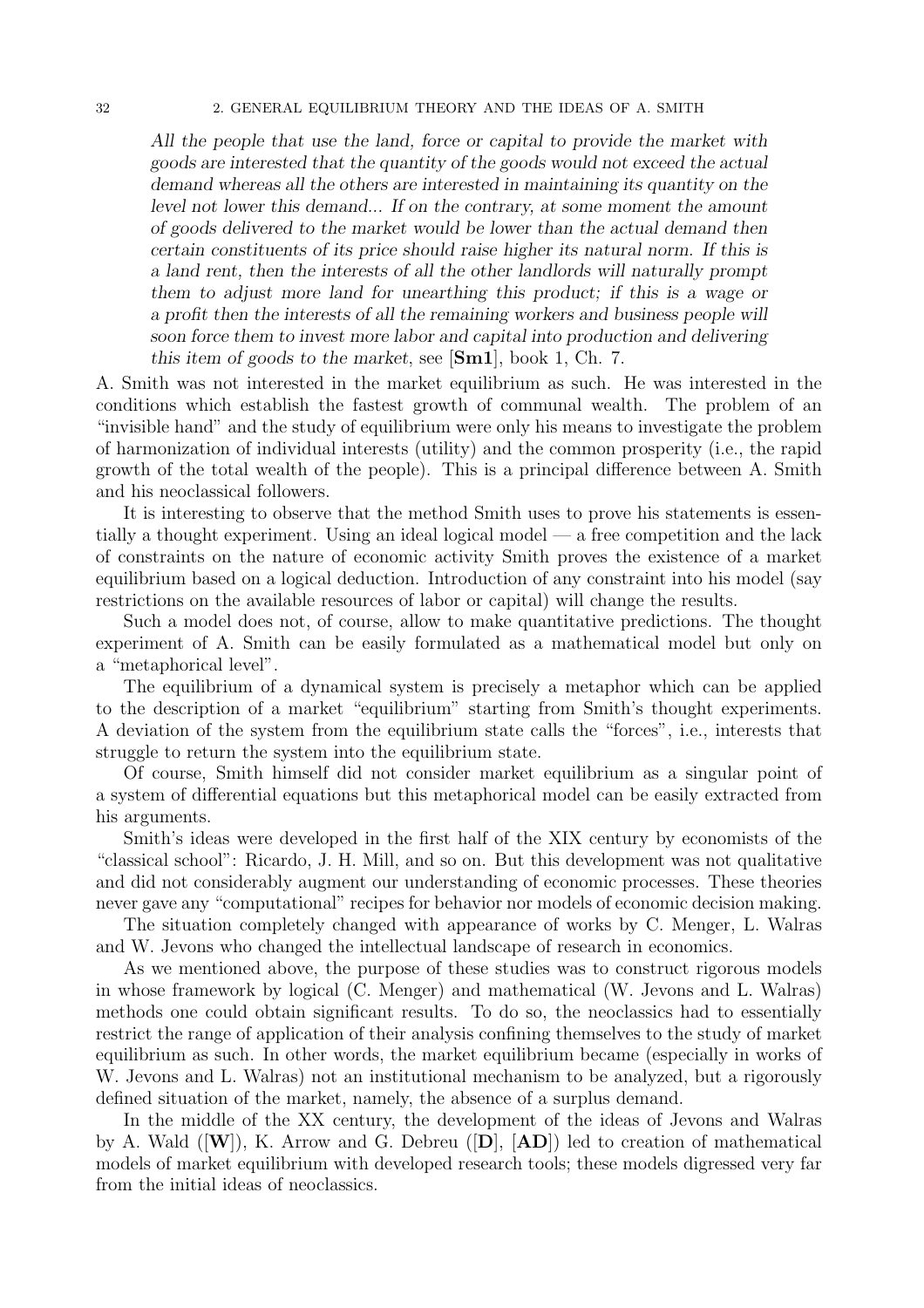To understand these highly sophisticated mathematical constructions, one has to sort out the ontological shift that took place in the passage from the classical theory to a neoclassical one. One of the central novelties here became the notion of utility. In order to get a possibility to construct mathematical models of the market, one had to create a universal model of behavior of its agents. Whereas the basis of such a model for the sellers was considered sufficiently obvious after works of A. Smith (as maximization of the profit realizing the private interest), it was not that easy to introduce a similar universal measure for the buyers. On the philosophical level, the notion of utility introduced and justified by I. Bentham started to play this role.

Bentham thought that human behavior in general is determined by a utility derived from decisions and actions, and the common welfare can be computed as the sum of gains and losses in totality obtained by the members of the society as a result of their decisions, CR. [Ben]. Bentham suggested an essential change in understanding of human behavior: for A. Smith, a private interest was only one of emotions that determine human behavior, and the role of this emotion in the general picture of behavior was a subject of the study; for Bentham, the question was solved: utility became the only driving force that determines the whole totality of behavioral acts.

This point of view was adopted by the founders of the neoclassical school and turned into an instrument of mathematical analysis of the market. With the help of the notion of utility it became possible to construct a model of rational decision making by the buyer. Thus, the hypothesis that

the buyer possesses clearly described goals and preferences and is capable to determine and compare utility of different goods

became the ontological postulate of the neoclassical orthodoxy to the same extent as the hypothesis that

the utility the buyer obtains and the profit the seller gets exhaust the conception of common welfare obtained as a result of an economic activity.

Sufficiently simple hypotheses on the dependence of utility on the quantity of the goods purchased (its monotonic decay) together with the principle of maximization of utility led to the "marginalist revolution" in the study of market economy namely to the understanding that the utility of the last portion of goods purchased determines the market situation.

Indeed, it is not difficult to see that the ratio of utility of this last portion to its price should be the same for all goods, otherwise it would have been possible to enlarge the common utility of goods to buy by changing the assortment of purchases.

The discovery of this fact immensely influenced the whole style of economic studies. New possibilities to study properties of the state of market equilibrium opened up. The visible ontological change discernible already in works of Bentham — placement of utility function and its properties in the center of analysis of human behavior — became fossilized. The theory of "rational choice" was formed. The analysis of decisions the buyer makes became the prime object in the study of market equilibrium. Later it was dubbed the "buyer's sovereignty", that is independence of the buyer's decisions of anything except for the utility function.

The already mentioned basic metaphor of mathematical economics emerged, namely, the problems of mathematical economy became now understood as problems on extrema of certain functions subject to given constraints (usually constraints on resources). The problem of existence and properties of the market equilibrium came to the center of research in economics.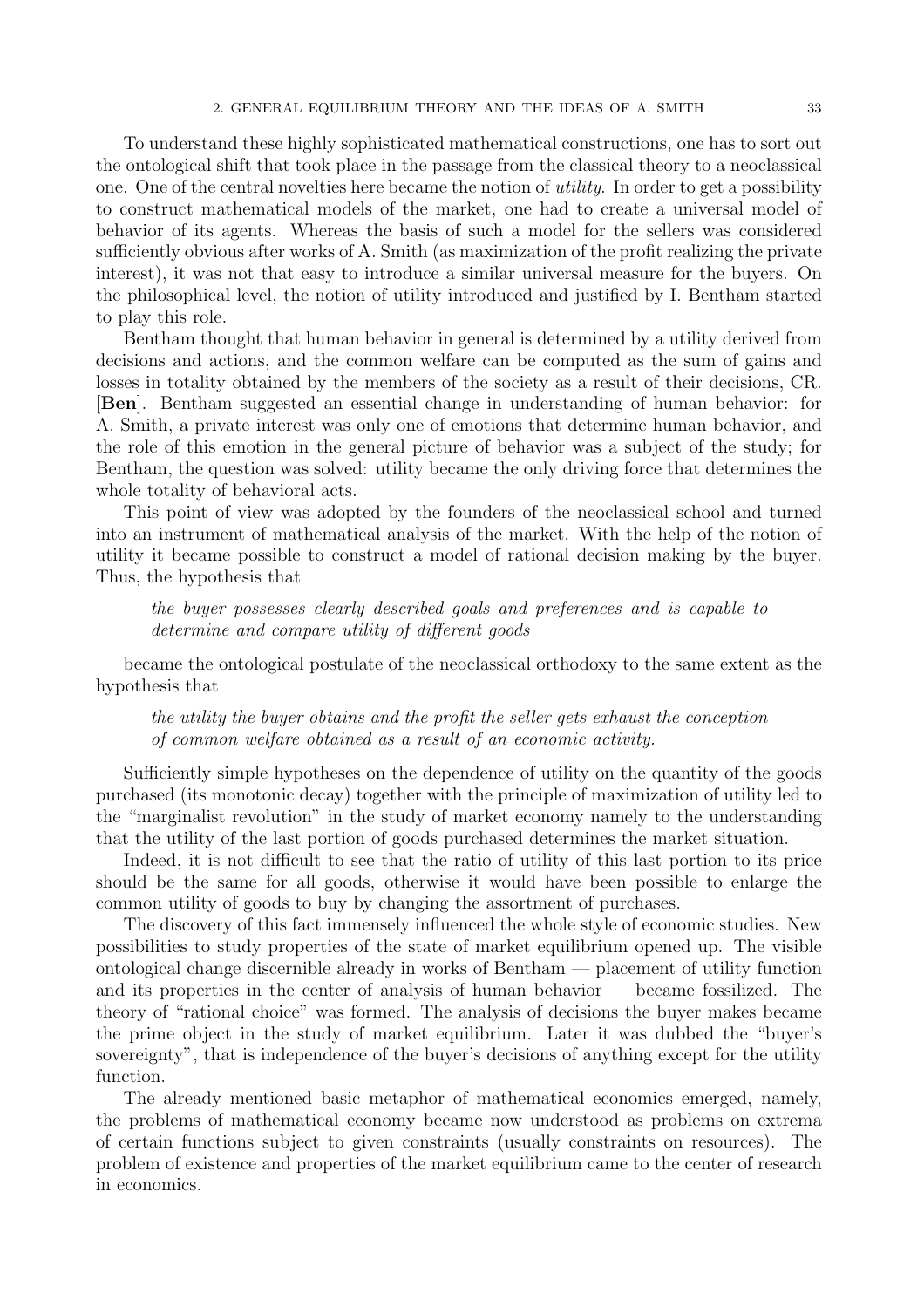Such a change of main goals of the study entailed the appearance of a specific mathematical apparatus: in 1950s, for the proof of existence of the point of market equilibrium, i.e., a certain vector of positive prices under a non-positive extra demand, the researchers started to use topological methods such as the fixed point theorems<sup>2</sup>.

Of course, the conclusions of the economists of the neoclassical school, as well as the conclusions of the classics, were based on thought experiments since it is hardly possible to actually compute the utility function of the market agents. By means of a thought experiment it is possible to prove the existence of a point of market equilibrium, but it is hardly possible to determine what would this equilibrium be for given conditions on production and demand.

The most important happening in the framework of the marginalist revolution was the change in the understanding of the nature of market equilibrium.

For A. Smith, a *market equilibrium* was a stable point of a dynamical system with actually acting "forces" (interests of the market agents) that react on deviations from the equilibrium state. In other words, the metaphor of equilibrium itself turned out to be justified by comparison with the behavior of mechanical systems. In works of neoclassics and especially in mathematical interpretations of neoclassical conceptual constructions, even the relation with the etymology of the word *equilibrium* on the metaphorical level becomes lost.

It is unclear why the vector of prices which is a fixed point of a certain map and corresponds to a non-positive extra demand should be called an equilibrium point of whatever.

The model of the human in neoclassical economics becomes reduced to triviality. A behavior is called "rational" if it maximizes utility and utility is actually defined as a function which determines a "rational behavior".

This is a logical vicious circle. The market is considered to be a priori free, i.e., the conditions for the ideal competition are justified as if "taught by themselves" whereas A. Smith, for example, clearly understood that

### a free competition is a social institute which should be maintained and the justification of conditions for free competition is a function of political power.

Implicitly, the neoclassics started to consider the free competition as a self-sustaining system which is a very doubtful assumption (at least it should be seriously justified).

The General Equilibrium Theory formed on the base of neoclassics' opinions became lately not even as much scientific paradigm as the leading ideology of conservative political movements and parties in many countries despite its very doubtful performance in their economic effectiveness. One should observe that in the post-war time the highest rate of economic growth was achieved in the countries (Japan, South Korea, Taiwan and recently China and Vietnam) where the general orientation to market economy was combined with an economic policy very distinct from the ideology of neoclassic.

The faults of the economic policy inspired by the principles of the general theory of market equilibrium (as well as recent economic difficulties of the East European countries) can, nevertheless, hardly be arguments in the dispute on scientific consistency of this theory for

<sup>&</sup>lt;sup>2</sup>A theorem stating that a continuous selfmap of a compact set has a fixed point is due to Brouwer. Later, Kakutani formulated a fixed point theorem for semi-continuous above maps of sets, [Ka]. Arrow and Debreu used this theorem to prove existence of an equilibrium in the dynamics of competition. Their idea is to construct two maps of sets: a map of the set of vectors of excess demand to the set of vectors of prices and a map of the set of vectors of prices to the set of vectors of excess demand and to apply Kakutani's theorem to the selfmap induced by the above maps on the Cartesian product of these two sets. Under certain conditions (whose fulfilment for concrete economic models is to be verified) there exists a vector of prices for which the excess demand is non-positive, cf. [ABB].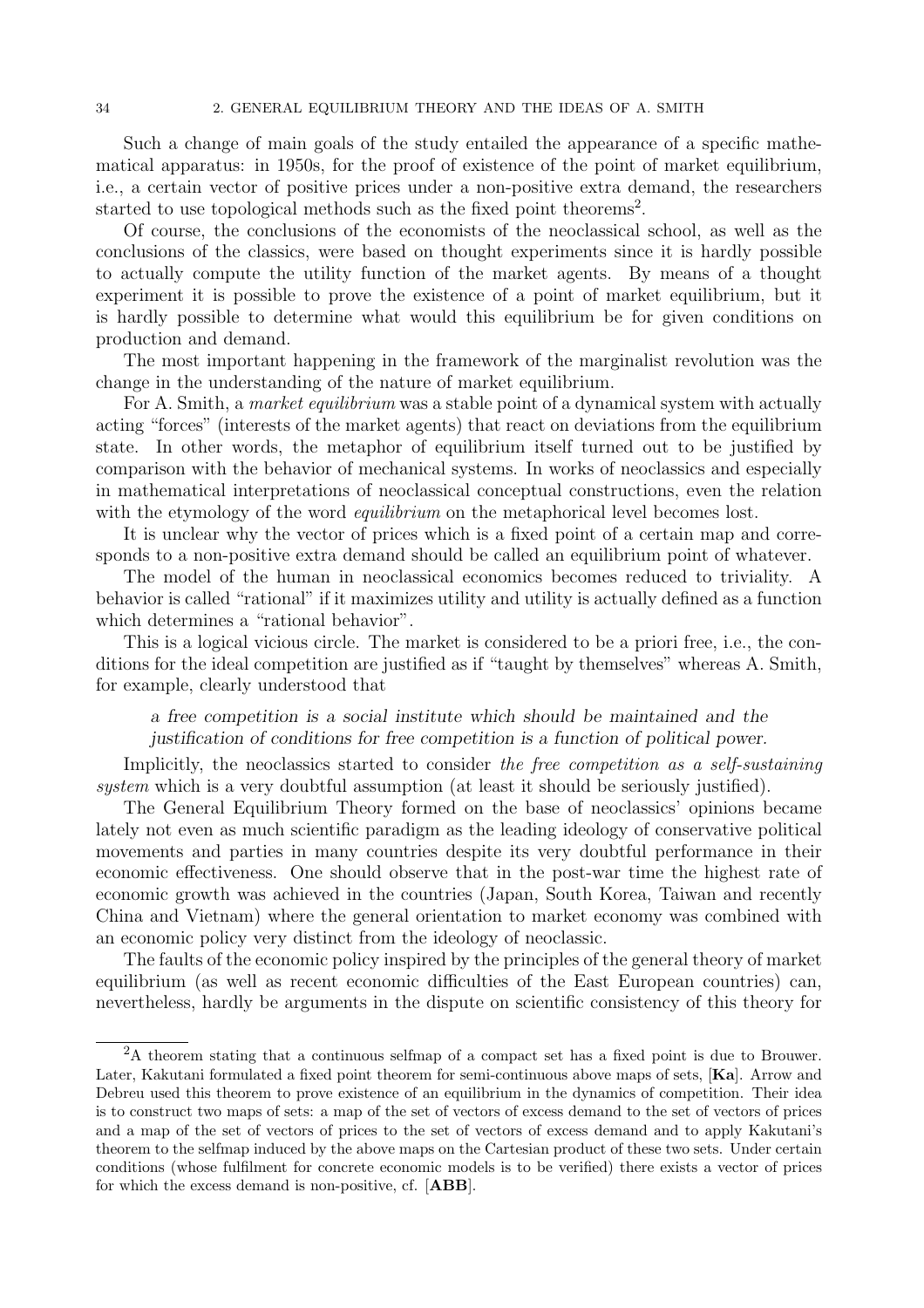reasons discussed in Chapter 1. We need an inner logical analysis of the thought experiments on which General Equilibrium Theory is based.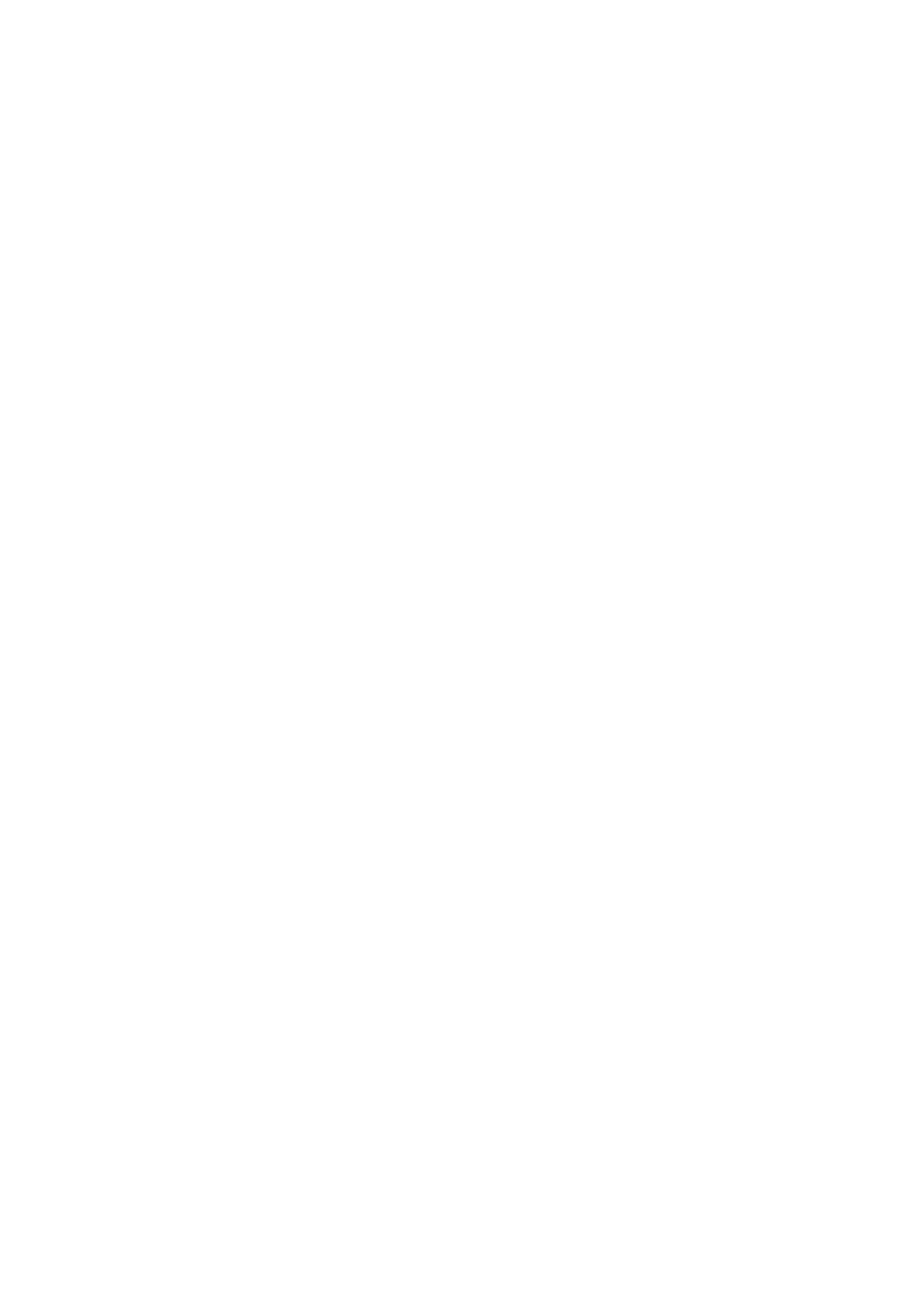# CHAPTER 3

# C. Menger, F. Hayek and D. Hume: Challenge to utilitarianism

Observe that the basic for the classical and the neoclassical economic theory idea of the market as a means to directly harmonize a private interest and common welfare was subject to a serious criticism by economists who strived to create a rigorous economic theory; first of all, by representatives of the Austrian school. Carl Menger, one of the initiators of the marginalist revolution, insisted, nevertheless, that a private interest cannot be considered as a means for automatic achievement of common welfare and the idea on an interrelation between a private interest and common welfare is not a suitable foundation for a rigorous economic theory.

According to Menger, certain economists consider the "dogma of private interest" the founding principle that pursuing a private interest on the level of an economic individuum without any influence of the political and economic measures of the government should result in the highest level of common welfare which can be achieved by the society in the given spatial and time constraints. We will not nevertheless deal here with this approach which is faulty at least in its most general form, see [Me], p. 83. Even if, in their economic activity, people would always and everywhere be guided exclusively by their private interests, it would be, nevertheless, impossible to assume that this feature determines economic phenomena, since from experience we know that in uncountable many cases people have faulty views on their economic interests or have no idea about the situation in economics at all. .. .The presumption of such definition of the regulating force in economic phenomena, and therefore within theoretical economics, however multivalued this word might be, is not just a dogma on a private interest. It is also a dogma on "faultlessness" and "omniscience" of the people concerning the situation in economics, [Me], p. 84.

Menger insists that the economic theory should disregard inessential aspects in the human behavior (in particular, possible errors) giving an ideal scheme. The economic theory cannot provide with understanding of the human phenomena in all its totality and concreteness. But it may provide with understanding of one of the most important facets of human life, [Me], p. 87.

Menger denies the economic theory in its claim to understand real situations in which exterior factors influencing human behavior (in particular, faults, delusions and prejudices) are impossible to remove but believes that the reside after removal of these occasional factors is of considerable interest for understanding economic behavior of people.

Such a position is, of course, both vulnerable and self-contradicting because it is absolutely not obvious that, having removed essential factors that affect a real situation, the residue will be of any interest.

This is impossible to postulate. This must be proved.

In particular, one should show that eliminating such a factor as a faulty understanding of the economic situation by many market agents does not destroy the scheme of thought experiment which we used to obtain a new notion on the nature of economic life. To compare, observe that we know now that, in the physical theory of microcosm, the experimental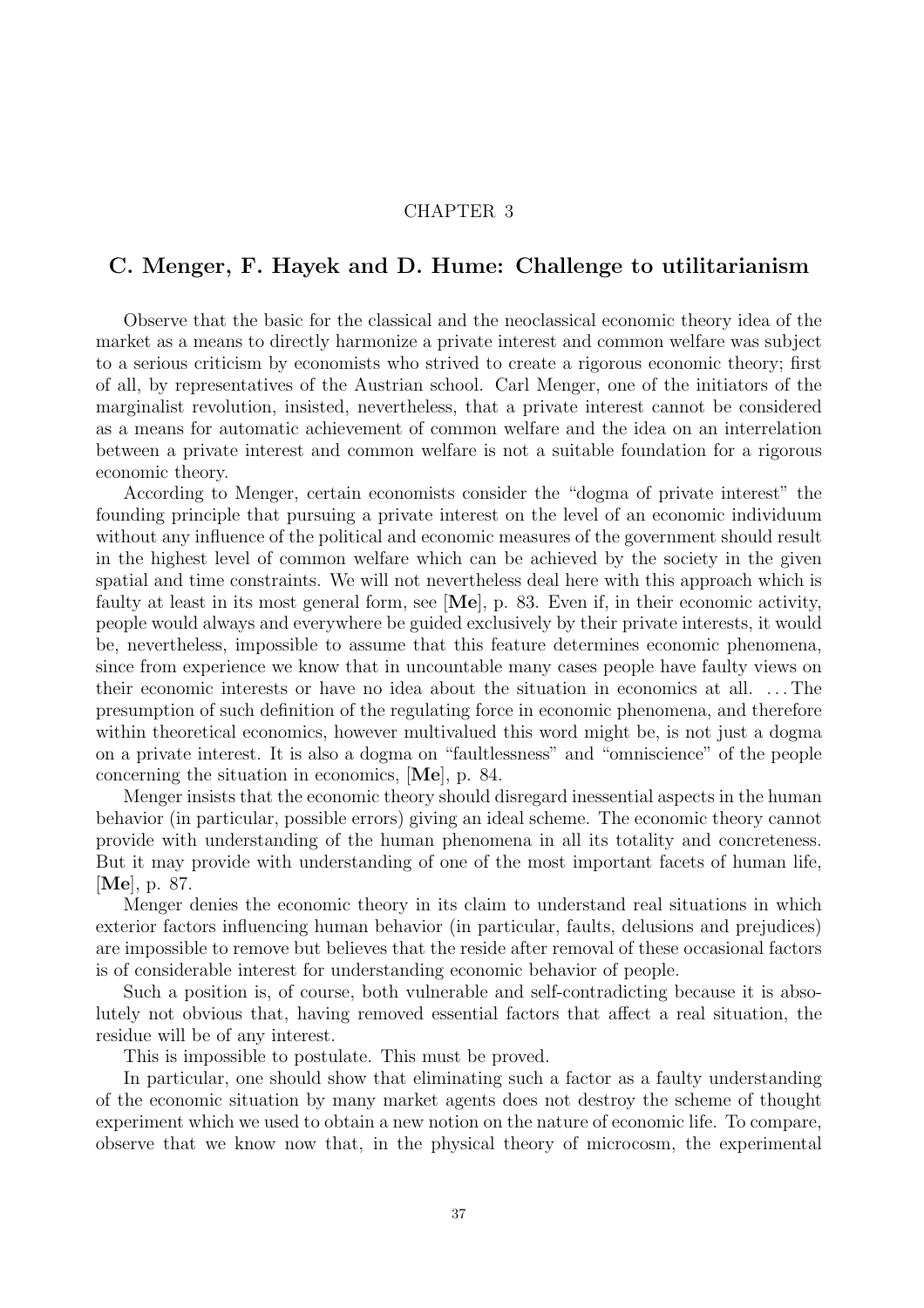mistakes cannot be eliminated from the theory.<sup>1</sup> We see, therefore, that while criticizing ontological idealization that lie in the foundation of the neoclassical theory Menger remained on the "classical" positions in quite another sense. In the sense of possibility to eliminate from the theory the so-called "inessential" factors. Nevertheless, the principal difference of his point of view from that of neoclassical orthodoxy is manifest. And therefore it is not accidental that the representatives of the neoclassical orthodoxy are rather restrained in their appraisal of Menger and the Austrian economic school as a whole.<sup>2</sup>

Much later the eminent representative of the Austrian school, F. Hayek, made the next step in understanding of the deeper principles of market functioning suggesting an interpretation of these principles totally different from the traditional one. He started to consider competition at the discovery procedure (in particular, circumstances and by particular people) of the facts and data on the market state which give preference to those who know these facts and can use them.

Hayek accepted the principal incompleteness of knowledge on the actual situation in economics the main circumstance of any economic activity. According to him:

It is difficult not to concede with the accusation that during the approximately 40– 50 years the economists' discussions on competition based on assumptions which had the actually mirror of the reality would have made competition totally meaningless and useless. If somebody could indeed know everything that economic theory calls "data", then competition would be quite a wasteful method of adjustment to these "data"... Having this in mind it is useful to recall that each time when competition can be rationally justified it turns out that the basics for it was the lack of facts given beforehand that determine the rivals' actions.<sup>3</sup>

Hayek poses a principally comparative problem:

 $^{2}S.$  Littlechild  $\left[{\bf Li}\right]$  characterizes the Austrian school as follows:

"Austrian economists are subjectivists; they emphasize the purposefulness of human actions, they are unhappy with constructions that emphasize equilibrium to the exclusion of market processes; they are deeply suspicious of attempts to apply measurement procedures to economics, they are skeptical of empirical "proofs" of economic theorem and consequently have serious reservations about the validity and importance of a good deal of the empirical work being carried on in the economics profession today."

Earlier, P. Samuelson ([Sam], p. 761) formulated his relation to certain critics of the neoclassical orthodoxy as follows:

"In connection with the exaggerated claims that used to be made in economics for the power of deduction and a priori reasoning by Carl Menger, by Ludwig von Mises... I tremble for the reputation of my subject. Fortunately, we have left this behind us.".

<sup>3</sup>The first, it seems, to come to the idea to apply evolutionary theory to economics was A. Alchian  $[**A**l**c**]$ . D. North also used evolutionary approach in the study of evolutions of social institutes and first of all the inheritance law to a considerable extent, see [NoI, NoS].

<sup>&</sup>lt;sup>1</sup>This is one of the fundamental results of quantum mechanics, see, e.g.,  $[JvN2]$ . There exist quantities which cannot be simultaneously measured with arbitrary precision, namely such are the physical quantities whose corresponding quantum mechanical operators do not commute. The measurement problem in modern physical theory does not reduce, however, to impossibility of simultaneous precise measurements:

<sup>&</sup>quot;... it goes without saying that any measurement or related process of subjective perception is related to the external physical world a new entity that does not reduce to it. Indeed, such a process leads us out of the outer world or, more correctly, leads into a non-controllable situation since in each control test the inner life of the individual is already supposed to be known."  $([JvN2], Ch. VI)$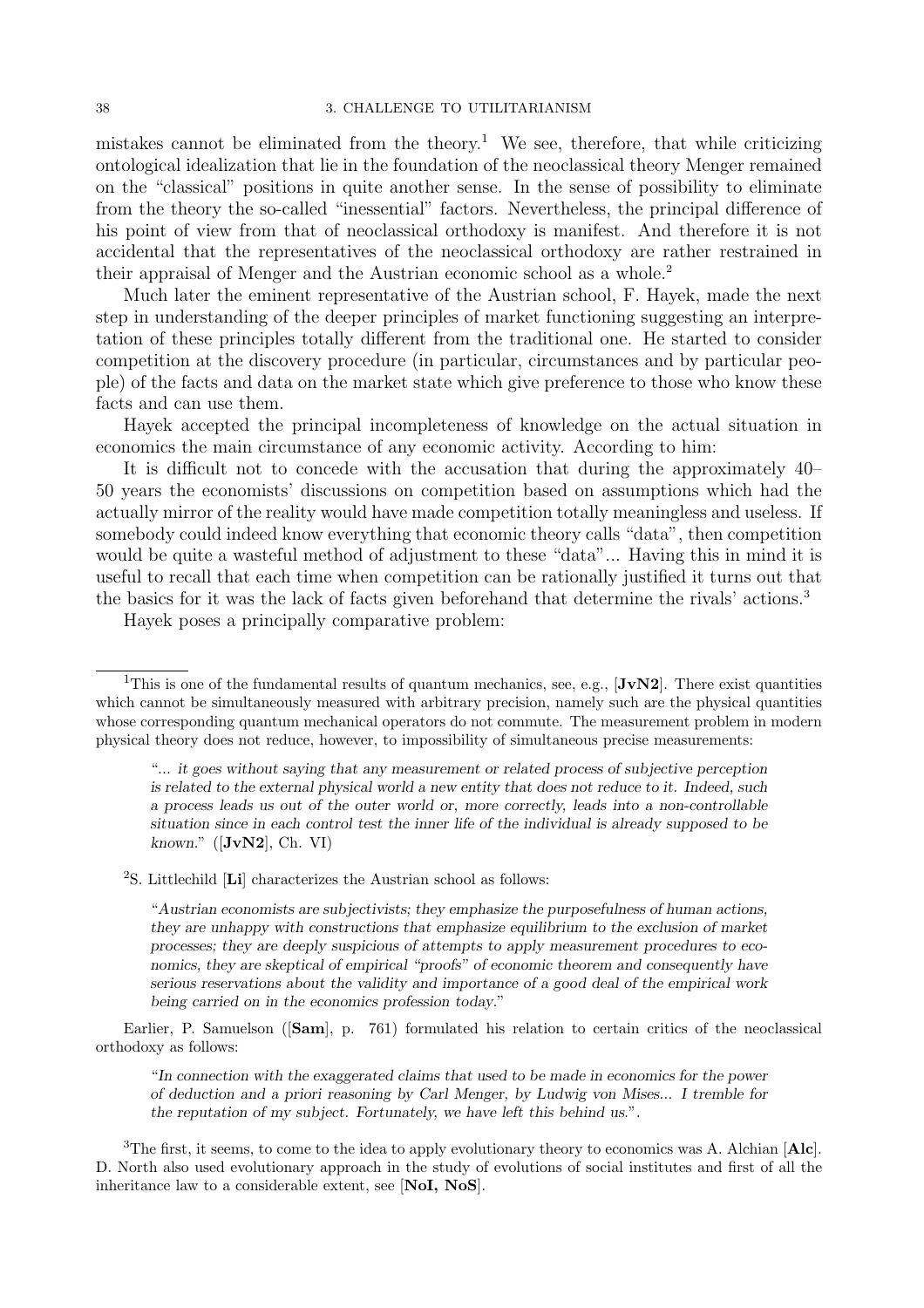what institutional organization in economics becomes more effective, i.e., capable to survive, and under which conditions?

Such a formulation of the question makes him to turn to the evolutionary theory for justification of deductions made. He cannot any longer consider just empirical facts, or even thought experiments, to justify his opinion:

... We come to an inevitable conclusion that in cases where the competition is meaningful the validity of the theory is definitely impossible to verify empirically. We can verify it on abstract models and conjecturally in the artificially reproduced real situations where the facts on which discovery the competition is aimed are already known to the observer. But in such situations the theory has no practical value... At best we may hope to be able to establish that the communities relying on competition will eventually achieve their goals with more success than the other ones. This is the deduction which I think is remarkably confirmed by the whole history of civilization.

This excerpt lucidly shows what determines Hayek's skepticism concerning mathematical models of market economy. Hayek's turned to evolutionary theory for justification of the advantages of market economy as compared with the methods of centralized planning let to reconsider ontological assumptions concerning the nature of society as a whole. Hayek started to consider evolution of market structures as a "third world" of a kind as compared with two other worlds — the world of "nature with its laws and the world of rational human activity" ( $[H2]$ , Ch. 1).

Competitive structures (i.e., not only economics but also biological species) circumnavigate he thinks the limits of human rationality, thus stating the problem of creating a new type of arguments — the evolutionary epistemology (I would have said: evolutionary ontology).

Hayek is well aware that approaching the study of market economy from the position of availability of knowledge he destroys the conception on harmony of private interests and the global goals of the society. He is forced to refute the notion of economics as a system of rational "management" thus destroying the suggested by A. Smith interpretation of interest as the inner regulating force, i.e., Hayek goes much further than C. Menger who refused to accept the idea on a correspondence of a private and common interest in market conditions as a dogma (i.e., without discussion) but it seems would have nothing against accepting it as a deduction (in accordance with the general methodology of A. Smith). Hayek writes:

"The direct meaning of the word "management" is an organization or a social structure where somebody consciously places resources in accordance with a unique scale of goals. In the spontaneous order created by market none of this exists and it functions principally differently than the above "management". In particular, it differs in that it does not guarantee necessarily to satisfy first more important due to general opinion needs and then less important ones..."  $([H2], Ch. 1).$ 

Hayek denied the notion of "management" the prime role and instead introduced the idea of "order".

This conceptual change requires a particular attention. The role of idea of "order" in statistical physics where "order" is an antonym of "chaos" is well known. In statistical physics same as in the conceptual model of economics suggested by Hayek the order establishes itself under certain circumstances since such a state becomes more probable than the chaos (for example, this is the way crystallization of the fluids under low temperatures occurs). This happens not because each molecule knows its place. The movement of molecules is only determined by local information on the position of its neighbors. The order is established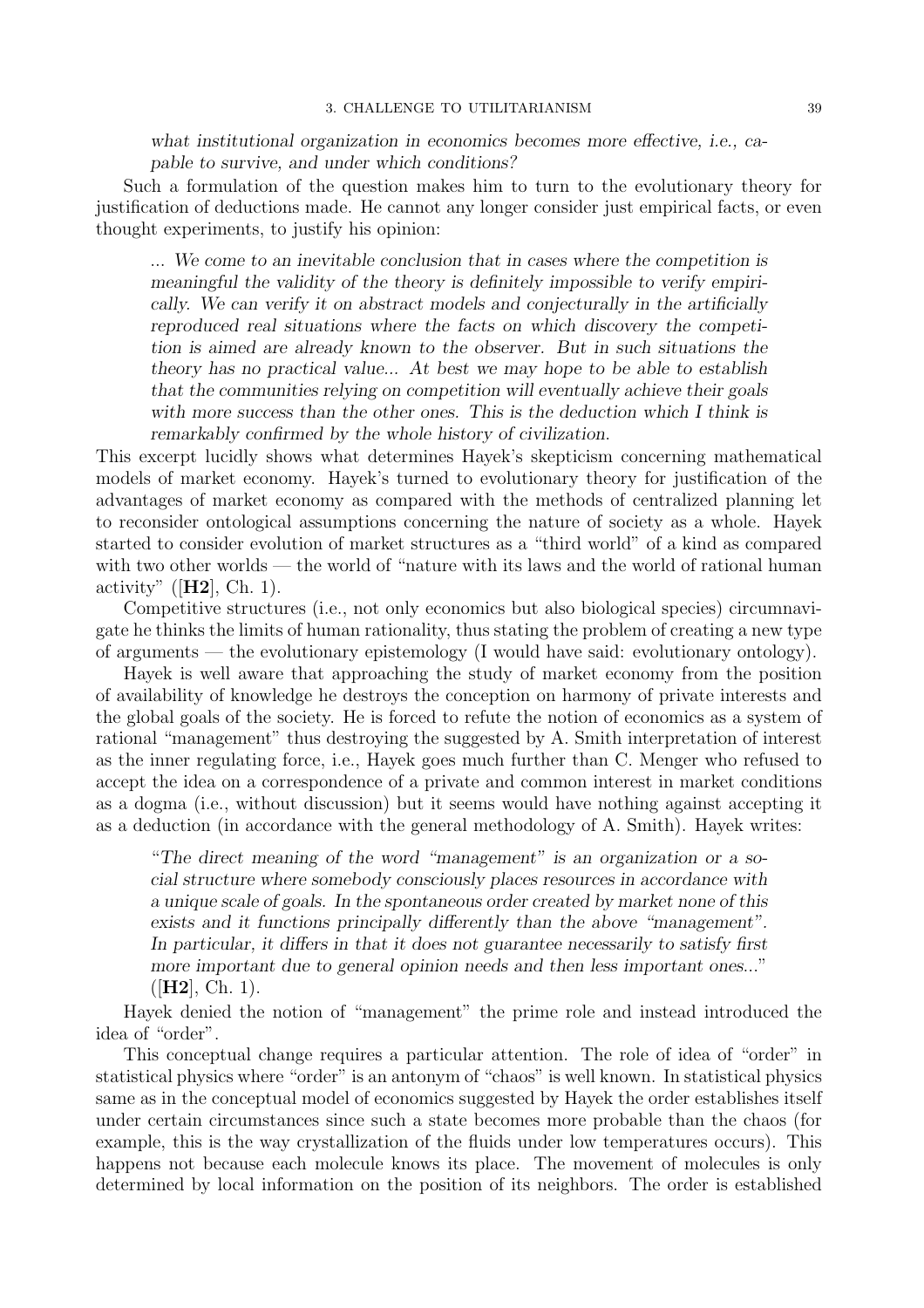because the number of possible ordered states with given energy turns out to be very high, greater than the number of chaotic states.

We can therefore try to transform Hayek's arguments based on the just mentioned metaphor of order in the statistical theory of economic activity which uses in principle the same notions as the statistical physics.

I think that Hayek himself came rather close to this idea:

"It goes without saying that it is worthwhile to try to create conditions under which the chances of any randomly selected individual for the most effective realization of his goals would have been rather high, even if it would have been impossible to predict beforehand for which particular goals these conditions will be favorable and for which unfavorable",  $[H2]$ , Ch.1.

Therefore Hayek assumes that under the conditions when "general prosperity" would be considered simply as the sum of satisfied interests of the participants of the economic activity the market as an economic institute would ensure the attaining the "common prosperity" simply due to the high probability of satisfaction of interests of individuals. In such conditions to predict how would the "common prosperity" look like is impossible.

Such an approach to the study of market can hardly be called the study of equilibrium in the sense in which this metaphor was used by A. Smith. Here we see no "balance", no "forces" that return the system to a certain natural state. Hayek is very sensitive to this. He writes:

"Economists usually call the order created by competition an equilibrium. This term is not quite adequate since such an equilibrium assumes that all defects are already discovered (compare with A. Smith's thoughts that the prices inform us on "hidden" parameters such as profit or interest rate. V. S.) And the competition therefore is stopped. I prefer the notion of "order" to that of equilibrium  $-$  at least during the discussion of problems of economic politics"  $([H2], Ch. 12).$ 

Hayek further makes a number of particularly interesting remarks which hint that the ideas of a fundamental relation of physical statistics with modelling of economic processes were not alien to him and his skepticism towards modelling in economics was occasioned by perhaps the fact that both conceptual constructions and mathematical methods widely used in the modern mathematical economics were in Hayek's view inadequate. It seems that Hayek was just not acquainted with the main ideas of statistical physics and therefore related even purely statistical ideas with cybernetic ideas on positive feedback, i.e., with a mechanical metaphor. (For the sake of justice observe that in N. Wiener's papers applications of the idea of the feedback to the study of behavior of complicated systems were largely inspired by his interest to the problems of statistical physics.) Studying the problem of interaction of economic agents of the market Hayek writes:

"This mutual adjustment of individual plans is being performed along the principle that we following the pattern of natural sciences that also turned to the study of spontaneous orders (my italics, V. S.) or self-organizing systems became known the "negative feedback" "  $(H2]$ , Ch. 1).

Feeling that the market works rather spontaneously as a statistically organized system in which the order appears not because the parts have information on the whole and they, the parts of the system, make a choice in favor of the "order" but just because the order is more probable in certain conditions. Hayek still cannot completely get rid of the mechanical metaphor in the study of principles of market functioning. Actually from the above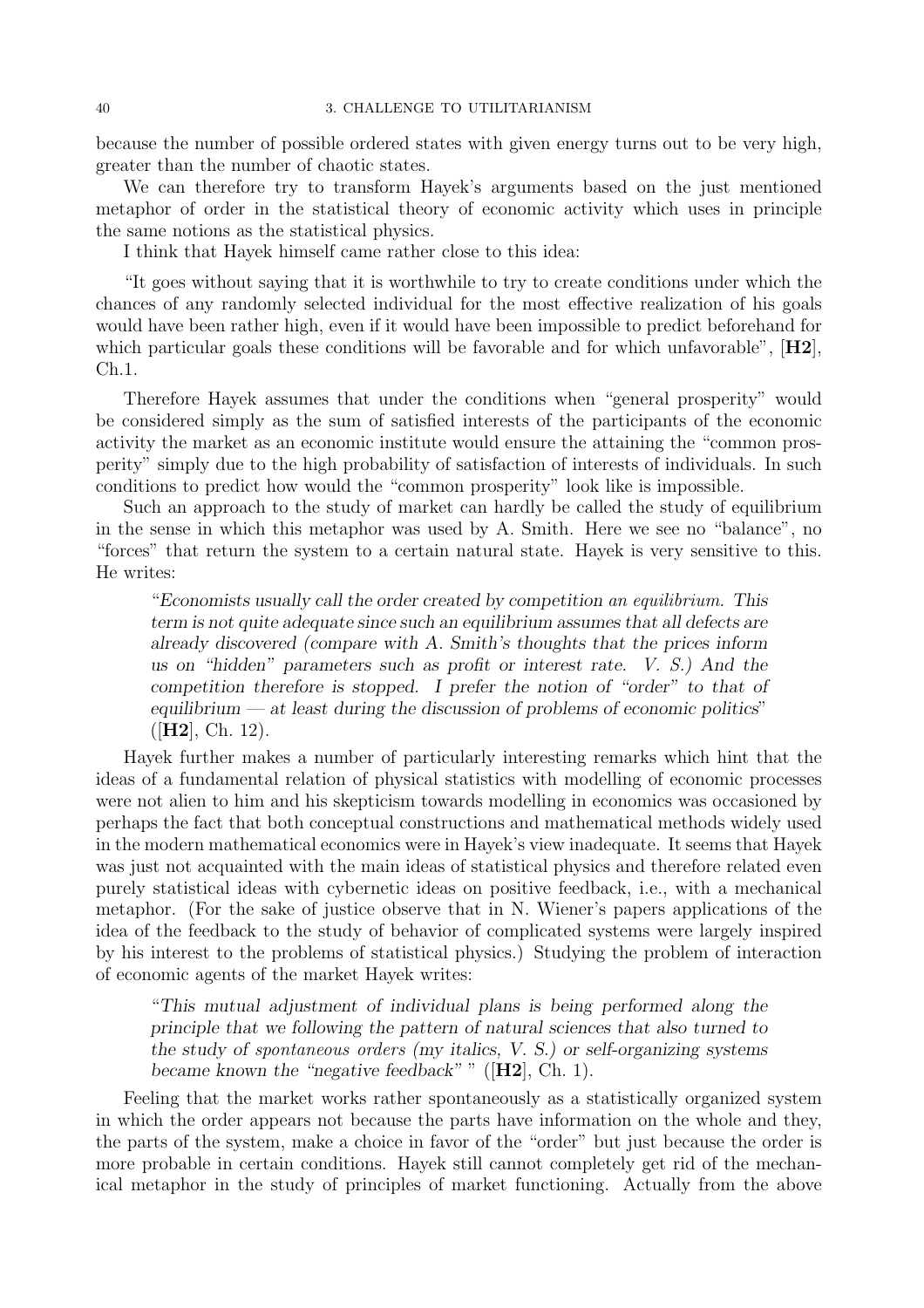arguments Hayek deduces a principle of universal applicability of market economy refusing to distinguish the conditions and the social problems in solution of which the principles of market economy are indeed effective and the conditions and problems for which their effectiveness is doubtful. We think that such a mixture is a result of coexistence in Hayek's perceptions of two different metaphors that explain functioning of market economy — the mechanical metaphor of A. Smith and the statistical metaphor developed by Hayek himself without due logical separation. Speaking about statistical metaphor in the excerpt cited above Hayek mentions self-organization. Indeed, there were multitude attempts to prove a possibility for self-organization starting from statistical principles.<sup>4</sup>

Strictly speaking, a self-organization means diminishing of the entropy of the system. In the closed system this cannot happen, for self-organization we need an influx of energy from outside. In other words, if we speak about self-organization in economics, such a process should assume existence not of equilibrium but metastable states.<sup>5</sup>

We believe that one should be very careful applying perceptions on self-organization to the evolutionary theory (cf. Chapter 8).

Discussing the problem of self-organization Hayek says that the rules of behavior of market's agents are the result of a long cultural process. They are not natural and often are being followed contrary to the interests of the economic agents. The market as a whole exists as a system not because following the rules of behavior the market agents gain an immediate profit but because the system of rules of behavior that determines market institutes wins in the process of competition with other systems of rules of behavior. In other words, there exists a competition between the types of economic institutes and in the larger time scales that is in "macrotime" the market institutes are more effective.

This is a very radical transformation of the viewpoint on the nature of market. Placing the economic and generally speaking social institutes of the society in the evolutionary line similar to the process of evolution of species, Hayek changes the ontological level of his analysis from the analysis of separate behavioral acts to the analysis of the culturally determined systems of behavioral principles. It is not people who are being dragged into the process of competition but rather cultures and social institutes. In such an approach there is nothing left of metaphor of mechanical equilibrium. It is the dynamical systems of different types that compete. Similar systems were considered in order to describe biological mechanisms of evolution on the molecular level where the chemically reacting flows of biological quantities are the dynamical systems and the metastable states win as a result of selection, see now widely know works [E]; similar problems were earlier discussed from different position in [Wdd, Th, Kas].

We cannot consider here biological theories in any detail but we may make one principal deduction: if Hayek is right in his opinion above the nature of market competition and evolution of social institutes then the mathematical metaphors used in order to construct models describing such processes should be cardinally modified. A natural language for description of such systems is the information theory and equilibrium and non-equilibrium statistical

 ${}^{4}$ The study of such problems started, it seems, from the book by E. Schrödinger [Sch]. At the end of his life, J. von Neumann studied selforganization of automata, see [JvN].

<sup>&</sup>lt;sup>5</sup>Life as a metastable state was discussed as early as in  $[\mathbf{W}]$ . In relation with inevitability of eventual equilibrium of Maxwell's demon and the environment, Wiener wrote: "Nevertheless, before the Demon becomes muddled a considerable laps of time may pass and this period may turn out to be so prolonged that we have right to say that Demon's active phase is metastable. There are no reasons to believe that metastable Demons do not exist in reality, contrariwise, it is quite probable that enzymes are such metastable Maxwell's Demons that diminish entropy if not by separation the fast particle from the slow ones but by some other method. We can very well consider the live organisms, and the Man himself, in this light."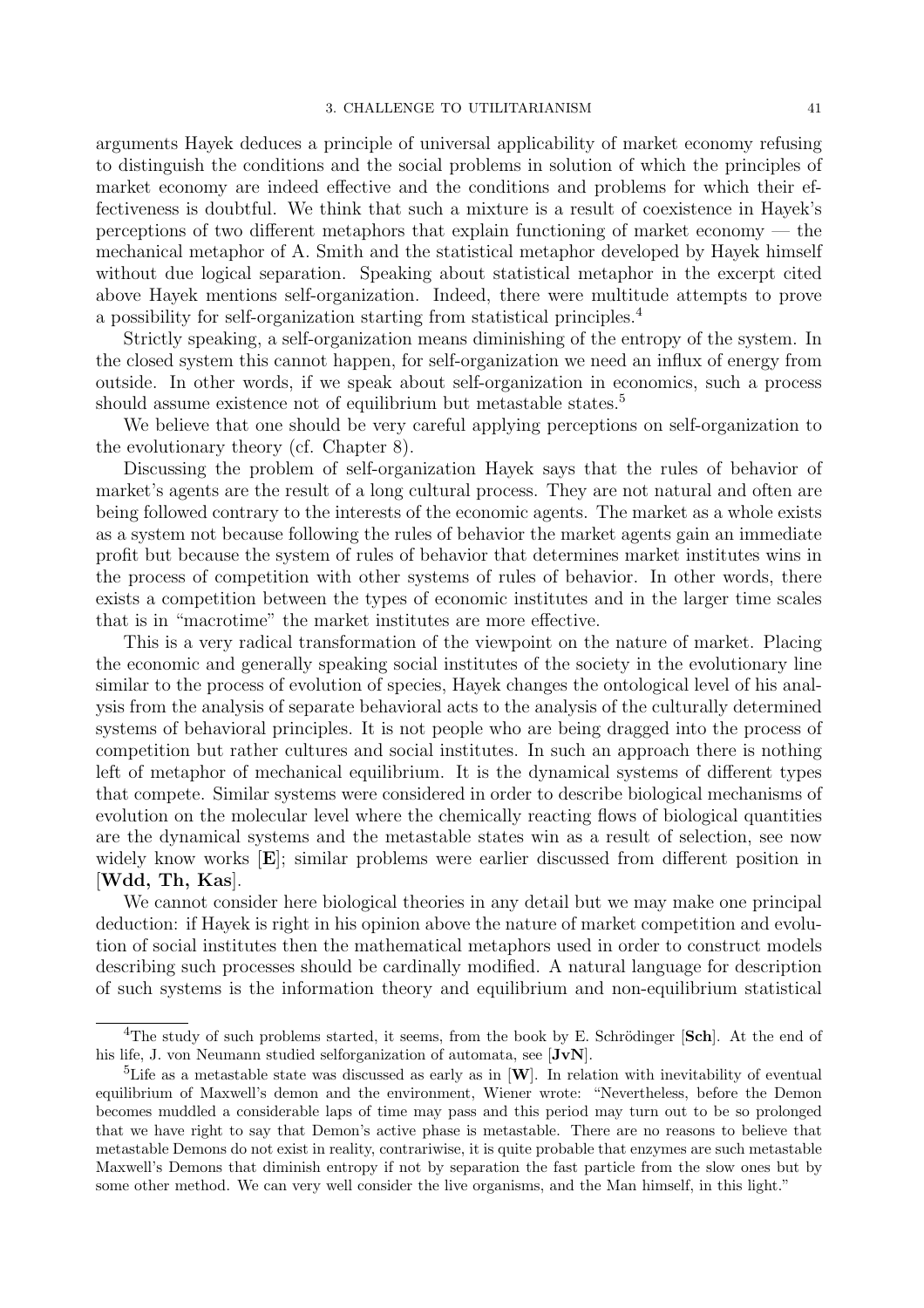thermodynamics. Such modifications in the language of description should naturally completely modify the theory. The models of market equilibrium should completely change both the meaning and the apparatus.

The metaphors of mechanical equilibrium, dynamical system, feedback will hardly be applicable. It is interesting to investigate if the history of economic thought contain some attempts on alternative conceptualization of economic equilibrium in the early period of the development of economic theory when the neoclassical orthodoxy was not fossilized?

Indeed, such an attempt is known, it is due to David Hume. Even before the fundamental work of A. Smith, Hume  $[Hu]$  wrote several essays on economic problems. In one of them, named "On Market Balance", he suggested an interesting metaphor of an economic equilibrium. Discussing the problem of relation between the amount of currency in the country and the prices Hume writes ( $[Hu]$ , pp. 112–113):

"Let us suggest, for example, that during one night the amount of currency in Great Britain will be multiplied five-fold... Will not this raise the prices on labor and goods until neither of the neighboring countries will be able to buy anything from us while contrariwise their goods will become comparatively cheap so much so that despite possible preventive laws they will saturate our market and our money will flow out of the country until we become equal with our neighbors in relation of money and will not lose this access well which placed us in such an unfavorable position. Water, wherever it penetrates, always stands at one level. Ask physicists the cause of this phenomenon and they will answer that if water raises at one place then the raising weight of the water in this place without being in equilibrium makes the water lower its level until the equilibrium is attained."

Apparently we have here a "mechanical" equilibrium metaphor. But essentially this is the same metaphor (a liquid in joint jars), which was the initial point for the construction of thermodynamic theory. It is approximately in this way that the temperature of touching bodies becomes equal.

The meaning of Hume's metaphor is not mechanical. He draws our attention to the equalizing of the value of the essential parameter in two systems coming into an interaction. The fact that the system comes to an equilibrium is not so important. What is important is the values of the essential parameter become equal, as soon as the systems come into a contact.

Let us draw a particular attention to Hume's remark concerning possible preventive measures which nevertheless cannot forbid the attaining of an equilibrium. Hume assumes that the means of attaining equilibrium (in this case the ways of foreign goods to infiltrate the country) are so numerous that it is not worth even discussing this question: what is important is that such means will always be found. This attitude cardinally distinguishes Hume's model of equilibrium from the model of equilibrium of A. Smith who explicitly indicates the mechanism for gaining the equilibrium.

Hume's idea is close to that of F. Hayek. It is exactly the same distinction that appears between the mechanical metaphor of equilibrium and the thermodynamic metaphor in which the ways of attaining equilibrium are not known and are not important. The only important thing is that the final state is the most probable one.

Hume's ideas on the economic equilibrium did not make an influence on the economic theory comparable with the influence of A. Smith's ideas. But we see that a certain germ of a new sense, namely pregnant with possibilities theoretical metaphor contained in Hume's essay can be in principle unfolded into a theory that uses completely different language and has a different ontology, in a theory which leads in certain cases to principally different conclusions than the neoclassical orthodoxy. Hayek's approach to the market as a system in which the means of actions are impossible to calculate and predict whereas the "equilibrium"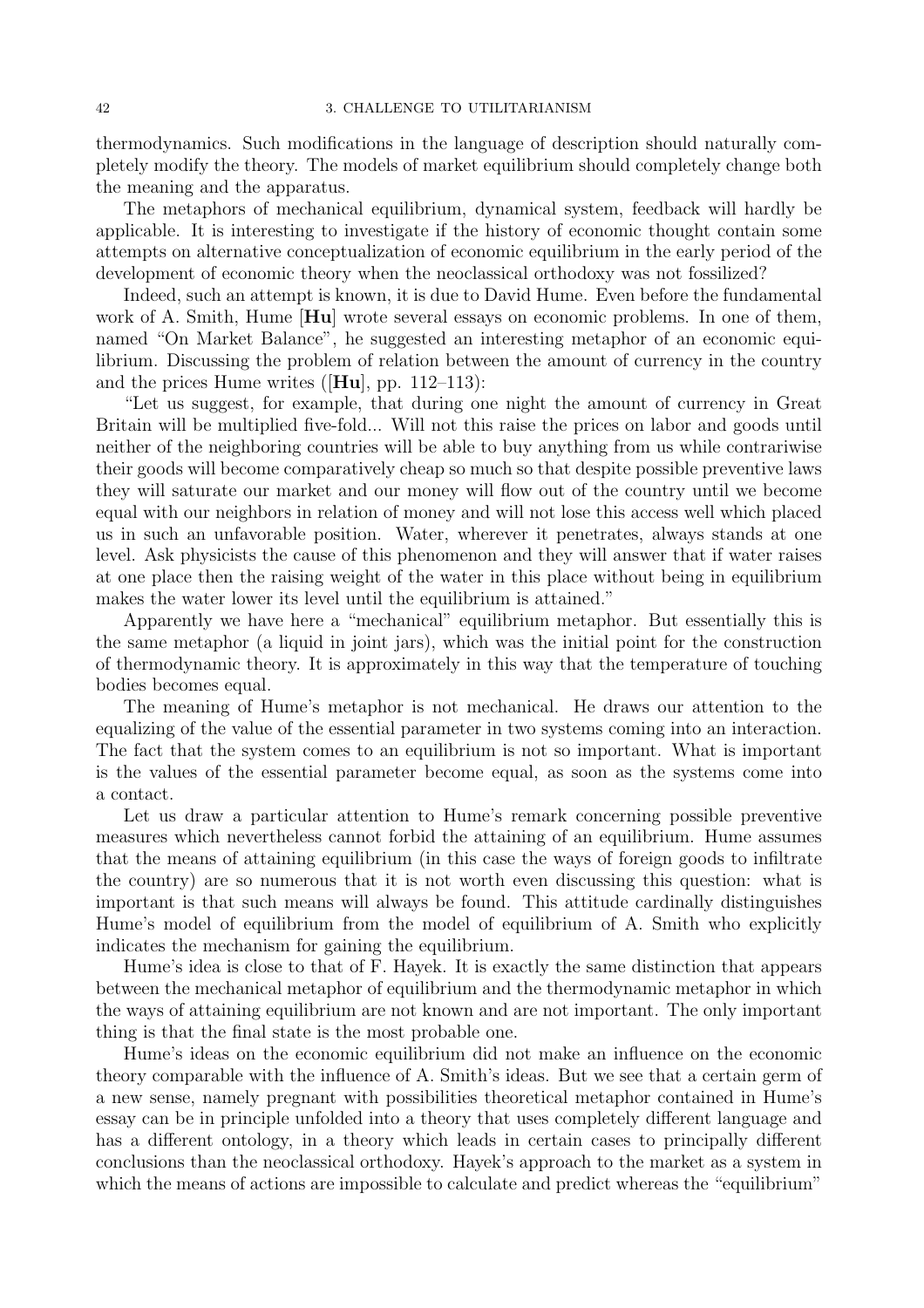or "order" are attained as the most probable state are essentially quite concordant with Hume's metaphorical conceptualization. Let us try to make one more step and construct an economic theory that would systematically use the language of information theory and statistical thermodynamics.

For this, we first have to "destruct" the mechanical metaphor of equilibrium.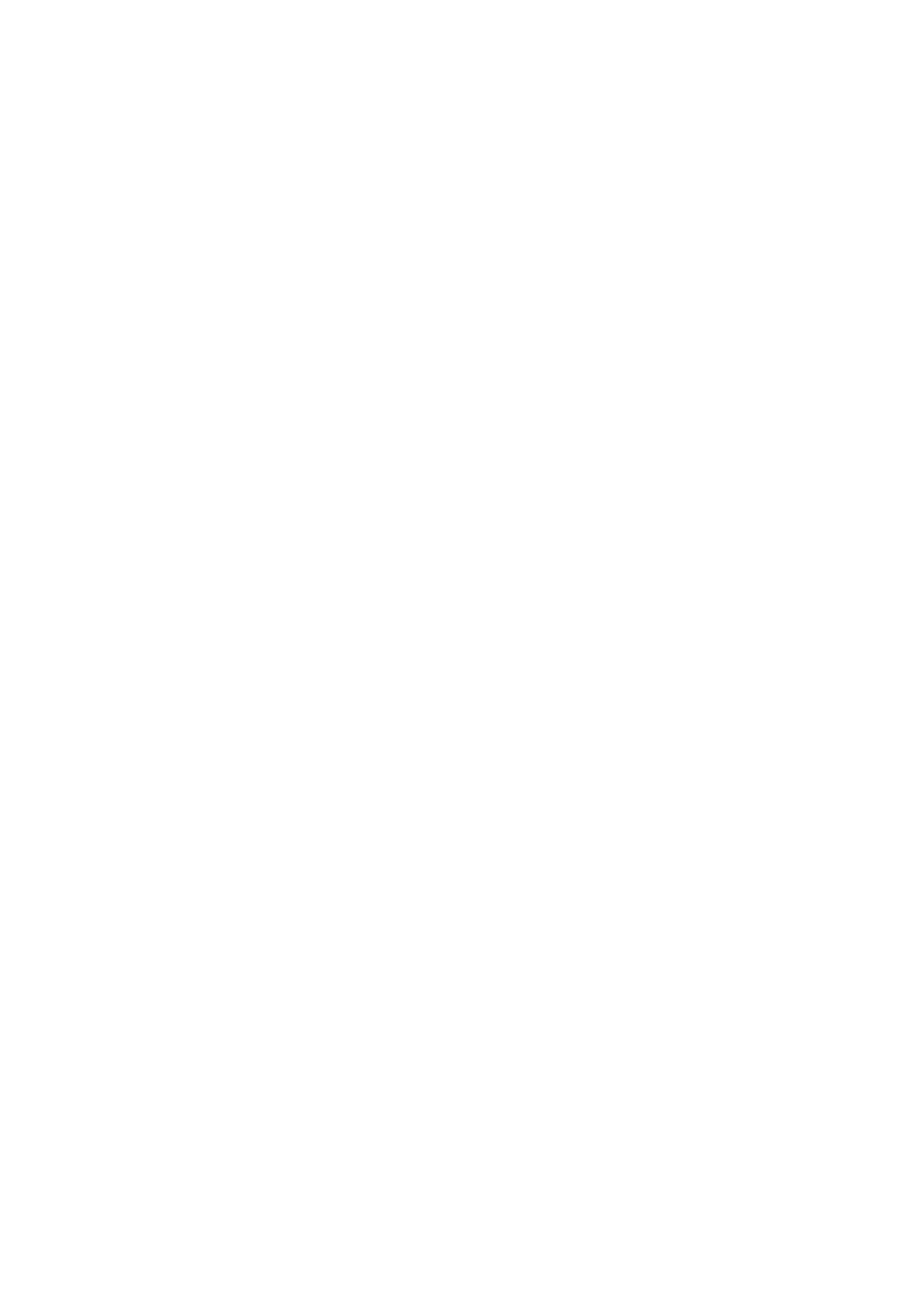# CHAPTER 4

# Metaphors of equilibrium

The theory of economics is an example of a non-trivial case in which ontological assumptions that underly mathematical models are mathematical models themselves or, to say more precisely, are mathematical metaphors. A basic mathematical metaphor for the classical model of the market is that of a mechanical equilibrium.

The basic idea of such a model is that small deviations of the system from the point of equilibrium produce "forces" which try to return the system to the equilibrium state.<sup>1</sup>

In some, very important, sense "the invisible hand" of the market in this model is equivalent to a mechanical force. The economics is considered as a dynamical system. Time stands as a key notion, and the mathematical structure of the economic models is represented by a system of differential equations.

In the mechanical models, the equilibrium is considered as a state at which the forces applied to the system counterbalance each other and the potential energy attains its extremum.<sup>2</sup> Consequently, to apply the mechanical metaphor of equilibrium in the economics, some analogs of the mechanical notions are needed. Such a conceptualization is not "harmless" at all: it implies that the system, having slightly digressed from the state of equilibrium, will return to this very state being left alone. As far as the dynamics of the market is concerned, the neo-classical economics inherited the classical approach. Here lie the roots of ideas how to revitalize the economics by means of financial stabilization, the essence of monetarist approach to vitalization of economics. According to it, it suffices to release the prices while preserving the volume of money for the system to immediately come to an equilibrium.

The practice of "shock therapies" illustrates that this is not always the case. Still, practice may lead us astray. To unearth the reasons why the economic systems refuse to come to an equilibrium as predicted, we have to deeply analyze, first of all, the "mathematical metaphor" used. The question is are the dynamical systems adequate and sufficient metaphors for description of the equilibrium of economic systems?

In physics, it is well-known, there are other, distinct, approaches to the conceptualization of the intuitive notion of equilibrium. Our construction is based on the thermodynamic notion of equilibrium. According to this concept, the system gets in the state of equilibrium not because it is being affected by "forces", but simply because this is the most probable state of the system, consisting of numerous parts, each of which is characterized by its independent dynamics.

<sup>&</sup>lt;sup>1</sup>Clearly, economists have in mind the stable equilibrium. A nonstable equilibrium is no less interesting, especially after Kapitsa explained how to stabilize an inverted or even slanted stick [BP]. The recent results on cyclic nature of (stock) markets indicate that this remark is, perhaps, deeper than one might think. D.L.

 $2$ It is worth remembering, among other things, that the subject of the modern research in mathematical economics is, as a rule, the state of equilibrium in itself. The dynamics of the system is only considered as a metaphor, pointing out the way this equilibrium state may be attained, see [Fi] and the works of the classics:  $[\mathbf{W}]$ ,  $[\mathbf{D}]$ ,  $[\mathbf{AD}]$ . In general, further evolution of the theory produced such a state of affairs, in which the system's dynamics in the vicinity of the equilibrium point was completely neglected by the researchers.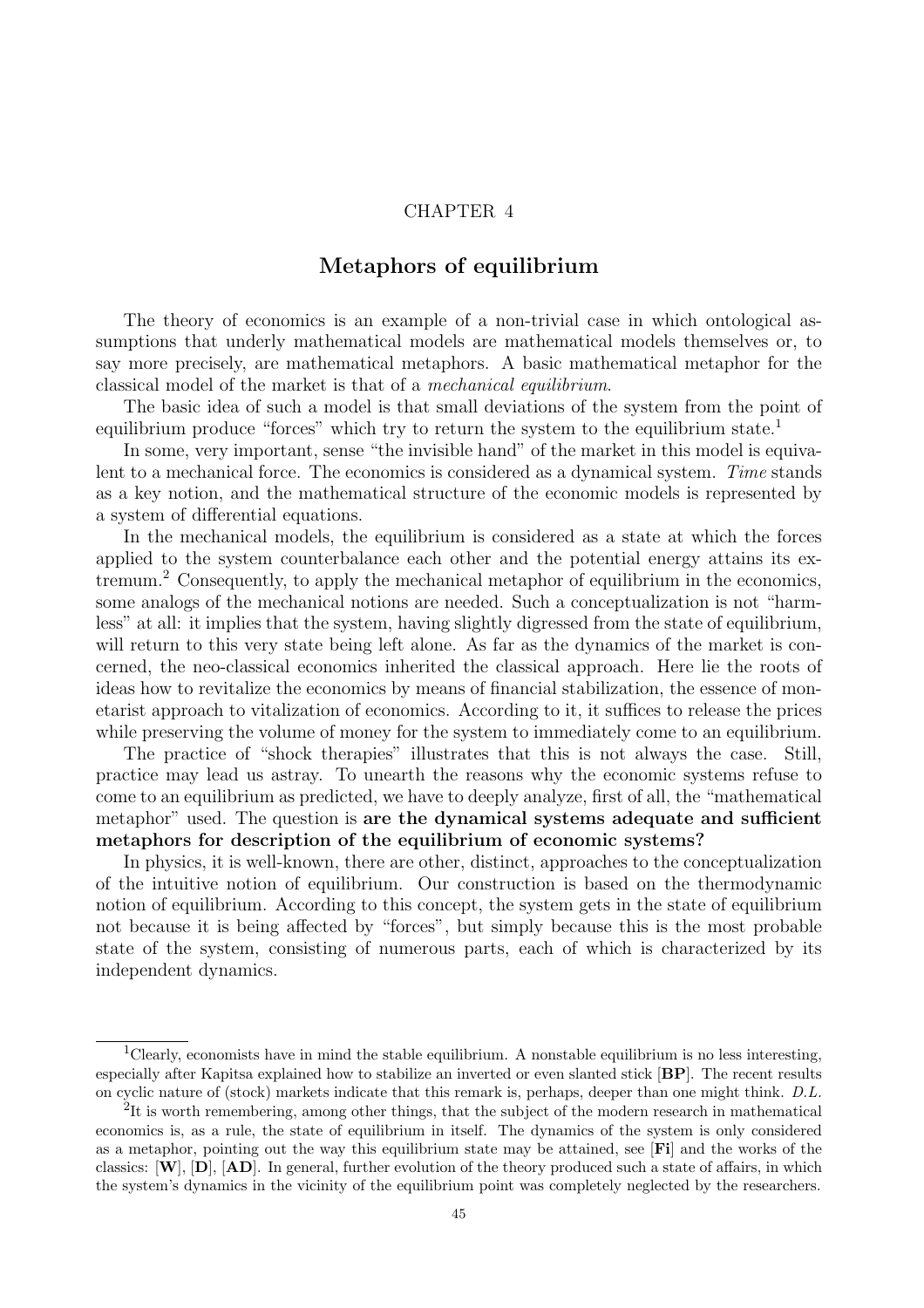This approach may refer as well to mechanical systems obeying the laws of mechanics. But, if the system is very complex, its general behavior is determined by absolutely different principles, very unlike those of mechanics.

This distinction in the mathematical description of how the system changes its state is fundamental. In terms of thermodynamic approach to equilibrium, the system, instead of evolving in time, simply changes its position in the space of macroscopic parameters, remaining on certain surface, the *surface of state*, singled out by the "equation of state".

Time is not included into a set of parameters important for the description of the system's equilibrium. The equation of state is given by (linear) dependencies between the differentials of macroscopic parameters, in other words, by a system of *Pfaff equations*.<sup>3</sup> By changing one or several macro-parameters of the system we simply moves the system along the surface of state.

In essence, from the mathematical point of view, the investigation of equilibrium in such a model is a problem of differential topology of the surface, described by the equation of state [B2].

Such a metaphor of equilibrium essentially differs from the mechanical one. Time does not occur here as an internal parameter of the system, the parameter that determines its dynamics, but as an external one.

Dependencies between the differentials of changeable macro-parameters are determined by the internal structure of the system, for example, by the energy values of subsystems.

In the beginning of the XX century, C. Carathéodory proved  $\langle Cy \rangle$  that it is possible to logically develop the thermodynamic theory, drawing, exclusively, on the assumption that "the equation of state", i.e., the surface in space of thermodynamic variables, corresponding to a system of Pfaff equations, exists. In this case, the second law of thermodynamics is formulated as existence, in an infinitesimal neighborhood of each state of the system, of such states that cannot be reached without the change of entropy.

In other words, a simple assumption that the differentials of "generalized positions" are constrained (and this constraint is nonintegrable, in Hertz's words, nonholonomic), appears to be sufficient to develop the system of thermodynamic equations. Accordingly, the idea of equilibrium will look completely differently. This thermodynamic equilibrium, unlike that from a mechanical metaphor, would mean not the existence of a singular point of a solution of a system of differential equations or an extremum of a potential function, but movement along the surface of state.

In what follows I will show that there are most serious grounds to believe that the Pfaff equations (and, consequently, thermodynamic metaphor of equilibrium) are often more adequate for the description of various economic phenomena than the mechanical metaphor.

Under some additional assumptions on the thermodynamic system described by the Pfaff equations the Le Chatelieu principle  $[LL]$  is applicable. Namely, the system demonstrates a behavior obstructing influences exercised on it in the result of changes of the external macro-parameters.

The systems in economics also demonstrate such a behavior under certain conditions. For example, the increase of prices can be an incentive for the production in order to support the consumption level; attempts to impose total control over levels of production or consumption trigger the process of corruption of executive bodies, which diminish the effect of such control, and so on.

<sup>&</sup>lt;sup>3</sup>A *Pfaff equation* is a particular linear equation for vector fields X; namely, any equation of the type  $\alpha(X) = 0$ , where  $\alpha$  is a differential 1-form. For a modern exposition of the theory of Pfaff equations, see [BCG]. For another interpretation of the term, see footnote on p. 8?? and [BCG].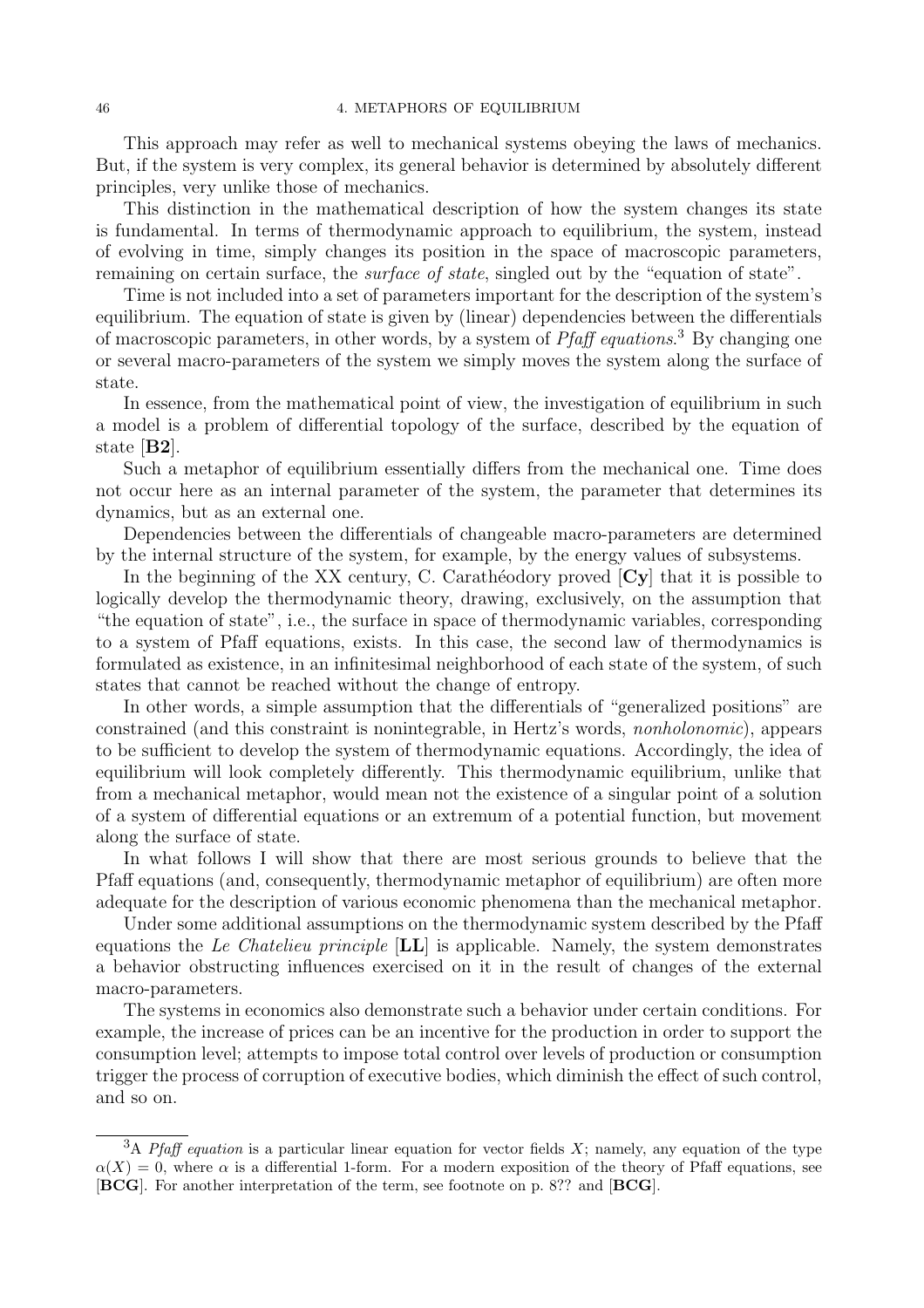An important discovery of the past was that the phenomena of such homeostasis in physics, sometimes appearing as almost reasonable behavior, can be explained on the basis of the thermodynamic metaphor, proceeding from the very simple assumption, namely, that

#### for the most time the system is staying in the most probable state.

In case of economics, it may look as if the system is directed, citing A. Smith, by an "invisible hand". At the time when A. Smith was working on his book, the principles of thermodynamics were not known yet, so the "invisible hand" was interpreted in terms at hand, those of a mechanical metaphor. A. Smith's conceptual model that identifies human interests with "forces" of the market gives really serious grounds for such an interpretation.

Let us consider a thought experiment of A. Smith a bit closer. Smith assumes [Sm1] that an increase of commodity prices brings about an increase in at least one of the price-making components — the rent, workers' salaries or profit — giving a signal to actors, or rather forcing them, to change their behavior (to exploit more facilities, increase the offer of jobs or to expand manufacturing), and this change of behavior finally leads to the reduction of price.

There is, however, one very weak spot in the "thought experiment" of A. Smith.

(1) The only immediately accessible information for the market actors is the price.

Whatever changes it — up or down — the reasons for this change are not immediately revealed to the observer. It is most often not clear to the buyer at all if the changes in the price were due to change-making factors (say, raise or fall of profit) or the reason was in increase of demand? Usually, such information is the seller's most guarded secret.

In the studies of researchers from the Austrian school we find serious arguments in favor of the hypothesis that

(2) no complete information on the hidden components of the price is available for the market actors.

This, consequently, means that they simply cannot behave in the way, described in the A. Smith's "thought experiment". In blunt terms, this "thought experiment" was based on false assumptions. This necessitates to put under doubt the mathematical metaphor underlying the classical concepts of the market dynamics, i.e., the mechanical metaphor.

In other words, the ontology of the classical model of economics is, indeed, not indisputable.

F. Hayek [H] despite of his vigorous diatribes of socialist ideas of regulation of economics and adherence to market principles, negated liberal viewpoints on the role of selfishness in market economy. Hayek directly asserts that the market economy is based on the observance of moral principles, ensuring survival of the community in competition with the other communities, and that these principles not infrequently directly contradict mercantile egoistic interests.

M. Weber, in his famous work about the role of protestant ethics in genesis of capitalist economy, also developed similar views. Weber shoed that the protestant ethics (the scrupulous honesty and workaholism in the frames of the capitalism formed in the Northern Europe) are necessary conditions for richness growth.

The interests of the members of society are being fulfilled as a result of abiding the moral laws in the society as a whole.

This directly contradicts the idea of A. Smith that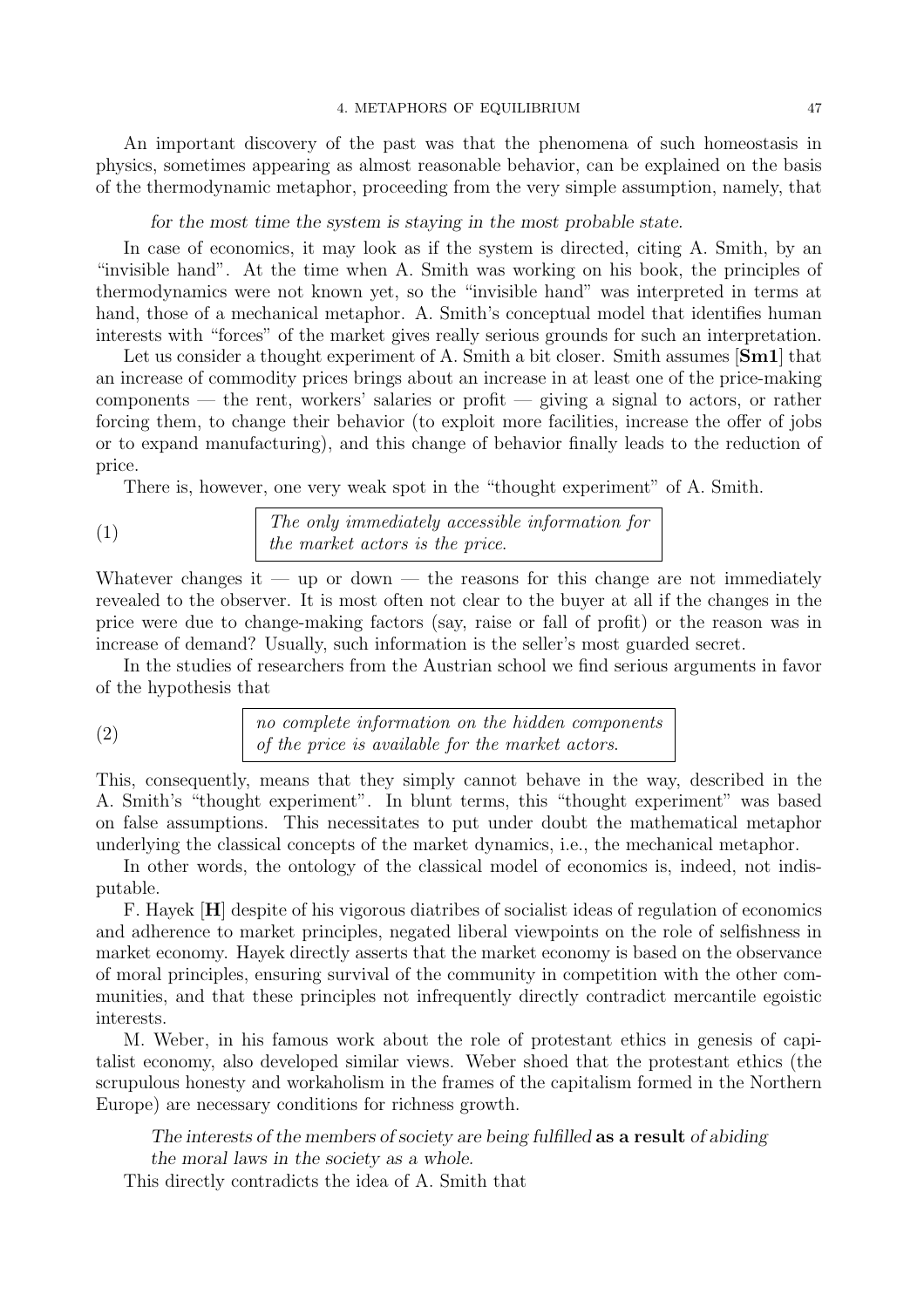## the common well-being is a resulting corollary of individuals attempting to fulfill their egoistic interests.

In neo-classical models of the economic equilibrium constructed later, such, for example, as the ones due to Arrow-Debreu-McKenzie, in order to prove the existence of equilibrium, one assumes that the subjects of economic activity maximize their utility functions. Thus, the arguments on in-built incompleteness of the information available for the market actors were ignored.

This postulate — about unavoidable incompleteness of the information — seems to be one of the basic reasons why the economists of the Austrian school rejected applicability of mathematical methods in economics. It looks as though these scientists were not so much dissatisfied with the mathematics itself, but rather with the mechanical metaphor used to construct models of equilibrium — the metaphor in which, in the end, the utility played the same role as the potential in the classical dynamical systems.

The dissatisfaction with such models of equilibrium was, however, discernible not only on the part of the opponents of mathematical economics, but also among its champions. The latter were anxious with the absence, within the framework of the mechanical metaphor, of satisfactory stability theory of the market equilibrium. Most profound disappointments were connected with impossibility to consider, in all cases, the excess demand as continuous function of the price. Controversial examples are well known, see, for example, the work by B. Arthur [AAP].

One can, of course, try to "improve" the theory, remaining in the confines of the mechanical metaphor and liberal dogma. We believe, however, that although the arguments of the Austrian School of economics are insufficient to completely reject possible applicability of mathematics in economics, they suffice to be the reason to change the mathematical metaphor of the equilibrium.

F. Hayek's concept of market, as the process of discovery, emphasizes the key role of information in the market economy (as opposed to the priority of unobservable utility functions in neo-classical models, based on the mechanical metaphor of an equilibrium). In what follows we develop a model of market equilibrium proceeding from the information theory: Brillouin showed [Bri] that the mathematical information theory is, in essence, identical to thermodynamics, if we identify information with entropy.

The quantity of information, obtained at the instance of interaction of the subject with the system, is measured in the information theory by the logarithm of the relative reduction of opportunities for choice enjoyed by the subject before the information had been obtained. It is easy to understand that such an interpretation of the information theory directly links it to the behaviorial description of the market actors, thus making entropy the most important parameter of the market interactions.

This idea is not new. At the end of 1960s, A. Wilson suggested that the entropy analysis should be used for the examination of transport flows  $[\mathbf{WE}]$ . Wilson mainly used the method of the maximization of entropy to tackle transportation problems.

In his three papers published in the Russian journal Avtomatika i Telemekhanika in 1973<sup>4</sup> (nos. 5, 6, 8), L. Rozonoer formulated very general principles of "resource dynamics". Unfortunately, I was unaware of these papers while writing this book and became acquainted with them only a year after the publication of the Russian version. The basic idea of Rozonoer was to suggest a theory that could unite on most general level the economic and thermodynamic theory. On a deeper level, his aim was to formulate a theory in which the exchange of resources and the idea of equilibrium can be expressed and to extract the most general

 $4$ Cover-to-cover translated starting 1978 as Automat. Remote Control.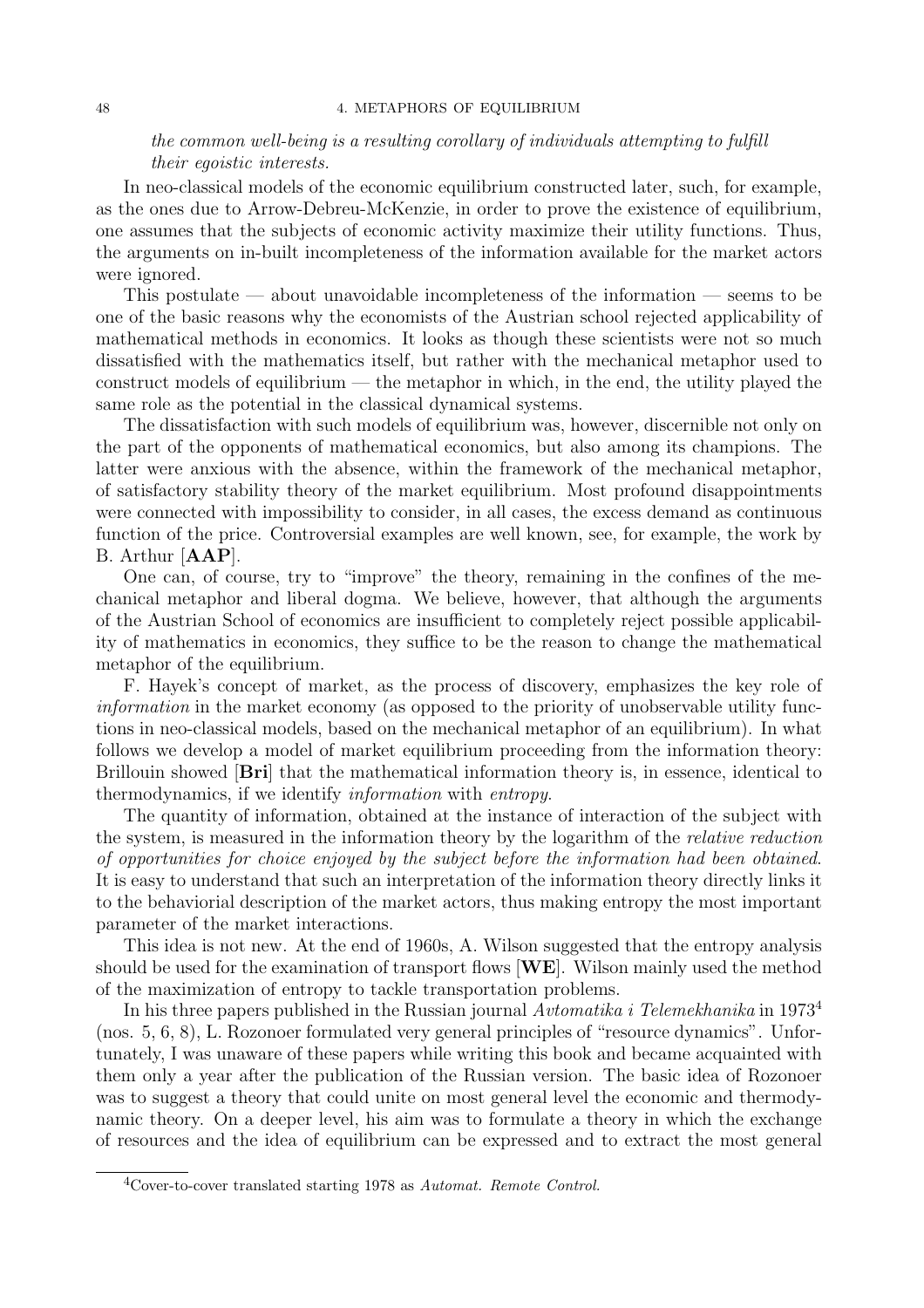consequences from such a theory in the manner of the Second Law of Thermodynamics and Le Chatelieu principle. For such a purpose, Rozonoer introduced two specific functions: the "function of effect" and a "structural function", the first being an analog of entropy, the second an analog of equilibrium entropy. The definitions for these functions were suggested on the most abstract level, and the state of equilibrium was defined as a condition when the structural function reaches its maxima for subsystems of a general system, other conditions being the additive property of resources, conservation principle and the possibility of measuring resources in terms of non-negative numbers. In all his three papers, Rozonoer argued that economics with traditional concept of utility and thermodynamics with classical definition of entropy (in Carathéodory style) are two basic examples of resource dynamics. Rozonoer assumed no specification for any concrete economic or physical system. Such an approach is reasonable because Rozonoer wanted to formulate a theory with maximum abstractness and the most wide range of application.

Rozonoer succeeded in formulating a number of rather general theorems, implementing the idea of "basic exchange resource" (an analog of gold or money in economics or energy in physical thermodynamics). Rozonoer showed an analogy between pressure divided by temperature and "value of resource" divided by a "basic relation of effect", Rozonoer's term for an analog of temperature in his theory. Rozonoer obtained an impressive long list of analogies between economic theory and thermodynamics (Avtomatika i telemekhanika, 1973, no. 6, pp. 75-76).

What is interesting for our subject is to try understand why in an excellent series of papers devoted to "resource dynamics" (Rozonoer's term) Rozonoer did not suggest any methods to analyze concrete economic systems along his lines of thought. It is interesting to wonder why there was no response to his ideas from the economics community in general.

To my mind, Rozonoer considered similarities between economics and thermodynamics not as direct analogies allowing one to construct a new theory of economic equilibrium, but as a "metaphor" or, even less stringently, as an analogy, because he was not ready to adopt the idea that a "narrow", statistical definition of entropy could be used instead of the vague concept of "utility". As a result his *resource dynamics* was too "abstract", and this made it practically useless for the description of economic systems. Rozonoer incorporated into his theory only the theorems which basically were known by scholars in economics, and could be formulated within the language elaborated on the basis of General Equilibrium Theory, possibly in a more elegant if not more complicated way.

What was really important — insisting that *utility* must be considered as entropy in models formulated using a specific conceptual language — was not, unfortunately, accomplished. Using the language of *resource dynamics* it was possible to make abstract statements about economic systems, but it was difficult to derive an equation of state for a given economic system, or to analyze for such a given system the role of institutional constraints and these tasks were not performed.

The use of entropy approach is also well-known in the economic studies in relation to the estimation of uncomplete data on the basis of the ideas by E. T. Jaynes [J]. For details, see [Le], [GJM]. These works do not include, however, analysis of economic equilibrium. On the precedents of application of other methods from statistical physics for socio-economic studies, see, for instance, [Dur1, Dur2].

Nevertheless, until now, the idea to apply the notion of entropy to the study of economics was only realized for particular purposes (mainly, in relation to the transportation problems, and was not used with the aim to build up the whole theory of economic equilibrium).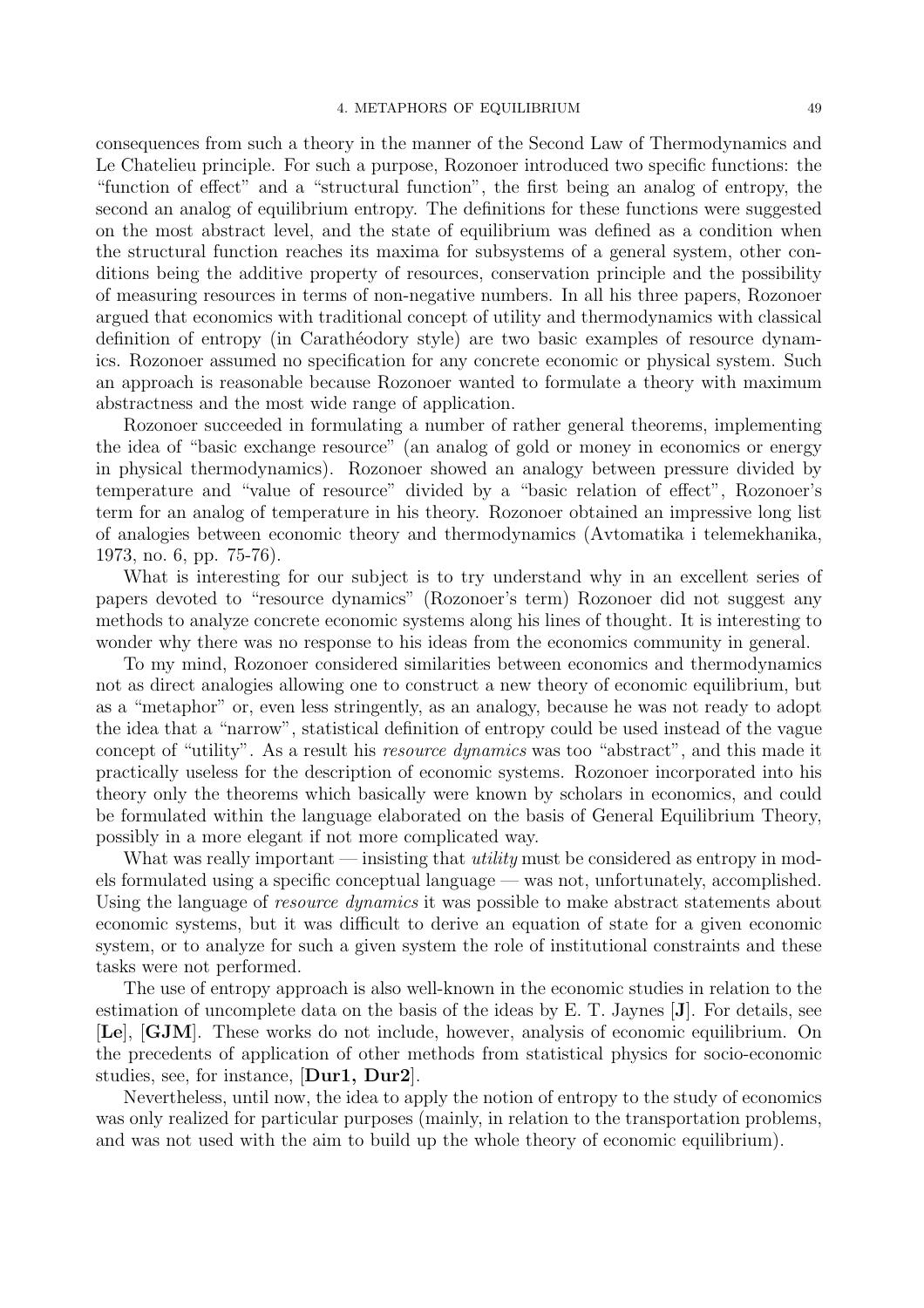The entropy alone is not sufficient to create the thermodynamic theory of economic equilibrium. To this end, we need the whole spectrum of thermodynamic variables, such as temperature, pressure, chemical potential, free energy, and so on.

The basic idea of thermodynamic approach to the analysis of economic equilibrium is as follows. If the system is described on two ontological levels — a "macroscopic" and a "microscopic" ones — and one macroscopic state is characterized by a multitude of microscopic states (their number is called the *statistical weight* of the macroscopic state), and the system will, generally, remain in the most probable state, i.e., in the state with the greatest statistical weight.

The conditions of applicability of the thermodynamic approach can be formulated in very general terms. It becomes clear thereby, that the applicability of thermodynamics goes beyond the realm of physical systems.

One can imagine The Large System that can be decomposed, or rather consists of, a huge number of Small Systems, each with its independent dynamics. We assume that the state of the Large System, and its relatively large parts, is described by a certain number of macroparameters, which are additive, i.e., the total values of the macro-parameters appear to be the sums of values of the same macro-parameters of parts.

In physics, energy is an example of such a parameter if we neglect superficial interaction between the parts of the Large System. This is a basis for application of thermodynamic methods in physics. Let further each of the systems considered be additionally characterized by a set of micro-parameters which can have distinct values at the same value of the fixed macro-parameter. Their values are determined by the system's dynamics and, generally, can be of interest in relation with our task in one aspect only. Namely, having fixed them, an exact state of the system becomes known and one can answer, how many various micro-states correspond to one macro-state of the system.

At this stage, we can introduce the notion of statistical weight, as a number of microstates corresponding to one macro-state, and the notion of entropy, as the measure of uncertainty of the macro-state of the system, which is a function of the number of micro-states.

If the system is such that the micro-states of the parts of the Large System are statistically independent, it is possible to compute the statistical weight of the Large System as a whole, given the statistical weights of all Small systems. For that purpose, it suffices to multiply the statistical weights of Small Parts.

If we wish the entropy be additive, we may regard it as the logarithm of the statistical weight. Since  $\ln(ab) = \ln a + \ln b$ , it follows that the uncertainty, or entropy, is additive.

Assuming that nothing is known about the dynamics of the system, except that it is very complex, the natural assumption for the probability value of any macro-parameter is that it is proportional to the number of the appropriate micro-states, i.e., to the statistical weight. Since the logarithm is a monotonous function, the most probable state, i.e., the state with the greatest statistical weight, is, at the same time, the state with the greatest entropy, i.e., with the greatest extent of uncertainty.

This is the core of the *second law of thermodynamics* — the entropy tends to increase as every part of the Large System goes in the most probable state during interactions with the other parts.

If we "isolate" some part of the Large System in order to observe the distribution of the probable states, we have to consider the rest of the Large System as a thermostat, that is a reservoir that ensures equilibrium (in a thermodynamic sense) of the distribution of states within the subsystem isolated.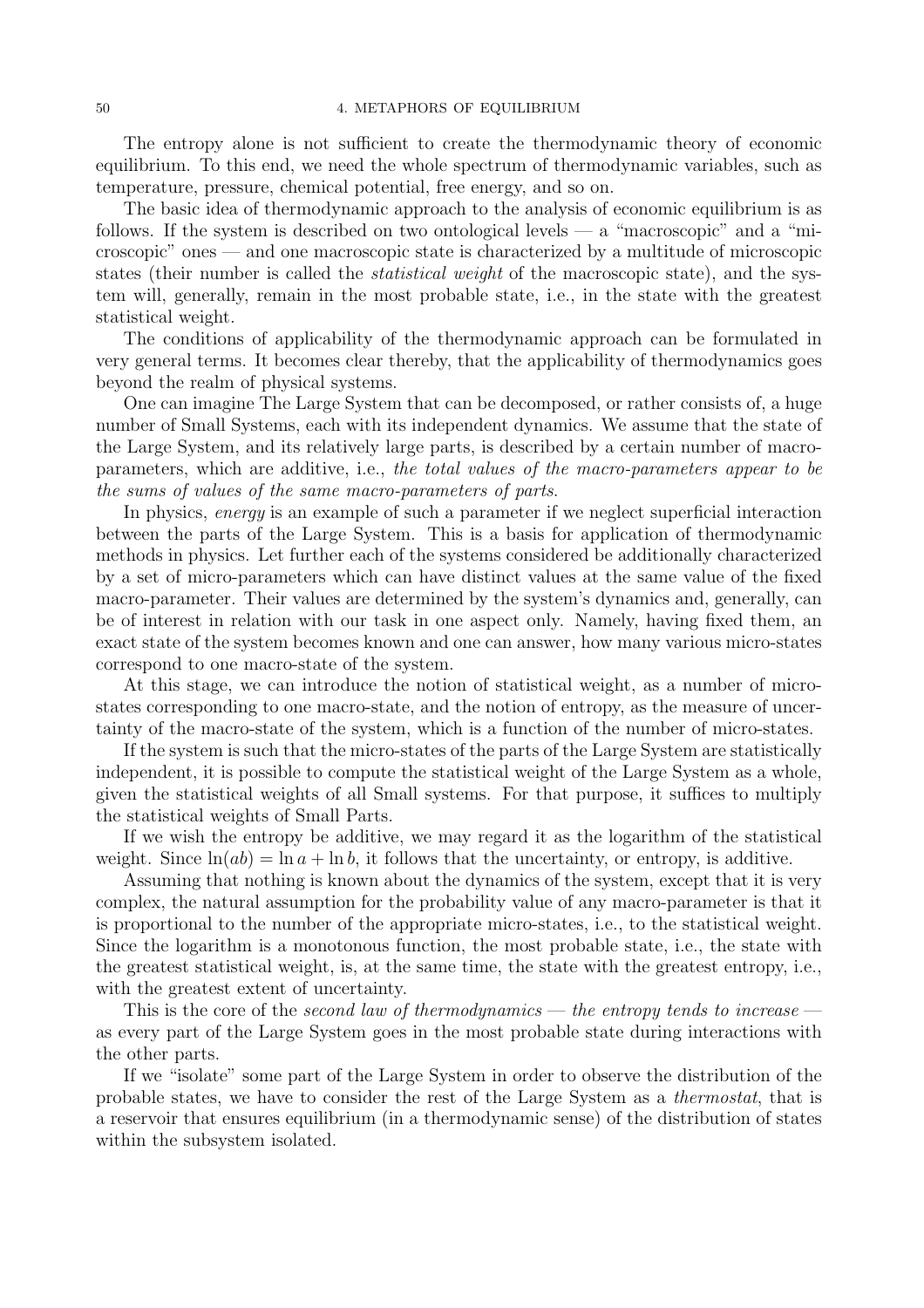To find out the form of this distribution, it is necessary to introduce the notion of "temperature", equal to the inverse of the derivative of entropy of the Large System with respect to the macro-parameter for which there exist a conservation law.

The introduction of the parameter of equilibrium — temperature — is simply a result of the condition that there are no flows of the conserved macro-parameter between the parts of the system. If there are several conserved macro-parameters, then there are as many parameters of equilibrium as there are conservation laws.

Observe that we said nothing related to either physics, or physical laws and observables. All the arguments are applicable to Large Systems of any nature, subject to the above hypotheses. These arguments look rather natural, in relation to the large economic systems, if we regard the total income, the total value of products or the total value of consumption of goods as macro-parameters, whereas distribution of income and products or consumption of goods between the subjects of economic activity are viewed as micro-parameters.

In this approach, to the study of economic equilibrium, we avoid the necessity to explore the subsystem's dynamics, so the knowledge of institutional restrictions on the goods production and distribution suffices. Thus,

we offer not only a new approach, appropriate to describe the economic equilibrium, but, also, the instruments to investigate the impact of institutional restrictions on the state of equilibrium.

Namely, we get an opportunity to build up a mathematical apparatus for analysis of the transaction costs theory, to suggest quantitative methods of the study of the impact of the informational asymmetry on the behavior of the market's agents and to tackle many other problems as well.

Observe that, for more than a century, the endeavors to prove thermodynamic predictions within the framework of theoretical physics by analyzing equations of motion were not successful. Born [B1] used to remark a radical distinction of the methods and mathematical techniques of thermodynamics from those of other branches of theoretical physics: "In the classical physics the logical processing of a branch of science is considered finalized when it is reduced to one of the chapters of the "normal mathematics". There is one astounding exception — the thermodynamics. The methods usually applied in this discipline to deduce the main postulates markedly differ from those accepted in other domains of physics."

Nobody doubted that the principles of thermodynamics work regardless of possible reductionist interpretations. The two levels of description pose the problem: how to single out certain parameters, perhaps, completely "inconspicuous" or not obvious, that govern the conditions for equilibrium, intuitively understood as the absence of significant flows between the parts of the system.

If the macro-parameters are functionally dependent, and the surface of state is differentiable, then the differentials of the macro-parameters produce are related by a system of Pfaff equations.

Thus, the idea of thermodynamic equilibrium is quite appropriate for description of economic systems. They have observable flows of money, goods and people, and, like physical systems, have two levels of description.

Consequently, the description of the economic system should be equivalent to the description of physical systems in thermodynamics, though the parameters of equilibrium "temperature", "pressure", "chemical potential" — will certainly have quite different interpretations, the ones that mirror the peculiarities of economic systems.

Observe that thermodynamic terms had often been already used, by folk, not scientists, in relation to the economic systems in a "naive" manner, as metaphors of description: the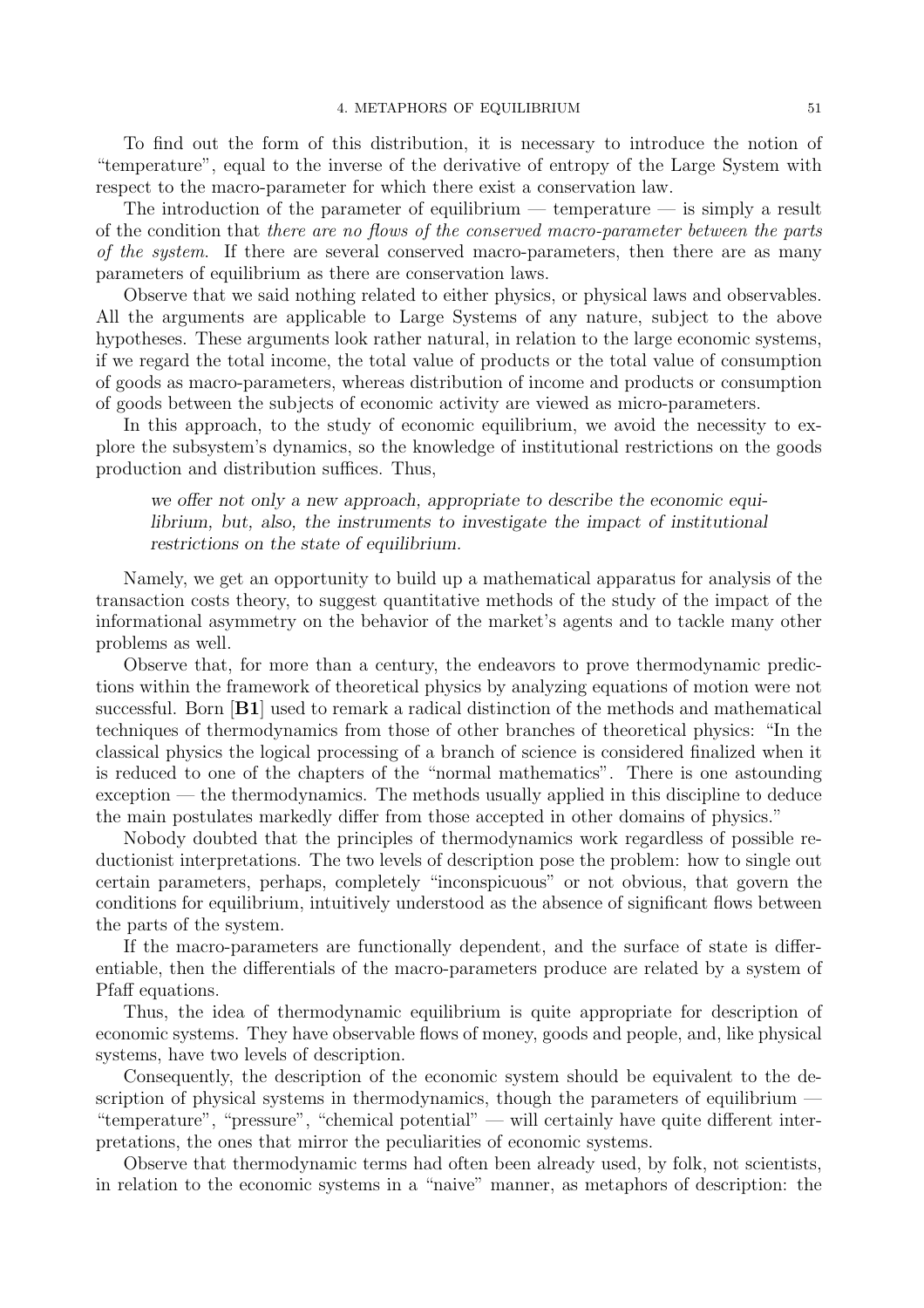#### 52 4. METAPHORS OF EQUILIBRIUM

stock exchange is "overheated", the national economic problems "boiled over" or "cooled down", stock exchange indices are associated with temperature degrees of a thermometer, and so on.

One of the aims of this work is, besides all, to show that, not rarely, there is more sense in the "naive" metaphors of such sort, than in the complex mathematical models based on mechanical metaphor of equilibrium. Proceeding from the thermodynamic metaphor, a thermodynamic theory of economics can be developed. It not only catches hold on certain realities of markets by no means less than the one built on the mechanical metaphor, but also accounts for the role of institutional restrictions for the establishment of economic equilibrium — the task unfeasible to the theories based on the mechanical metaphor.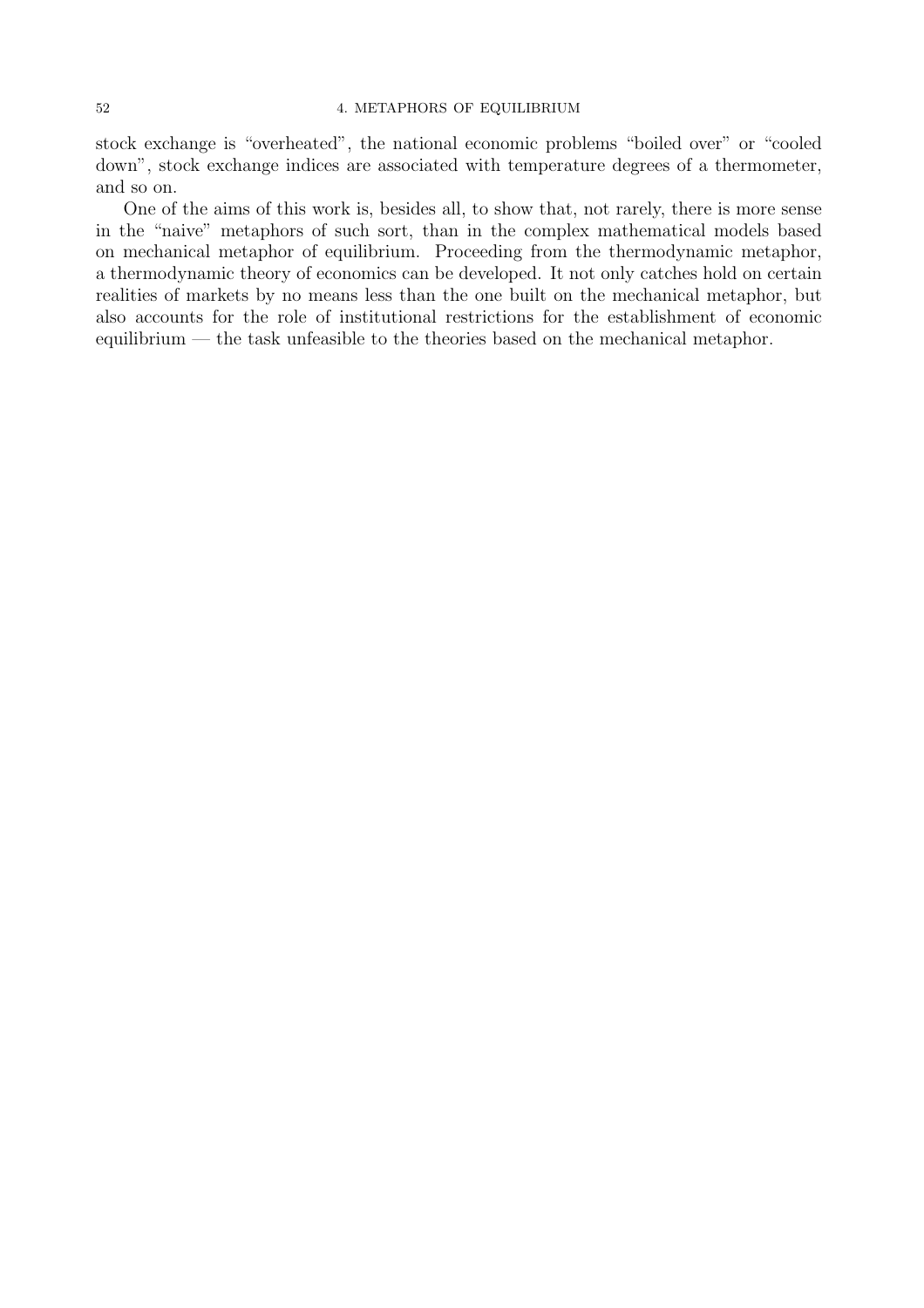## CHAPTER 5

# Entropy and temperature in models of economics

### §1. Entropy and temperature

We begin our description of a thermodynamic model of economics with the simplest example. Let an economic system consist of N agents, among whom the income, constant for the system as a whole, is distributed. We assume that there are many ways to distribute income, and we are incapable to foresee all possible alternatives. This assumption fully corresponds to Hayek's concept of market in which the market is described as an arena of discoveries of new procedures and operations. For ultimate simplicity, we assume that the income is quantum, i.e., presented in integers (which is natural, as the smallest unit of currency is operational in economics).

Now, for each value of the total income  $E$  it is possible to find the quantity of modes of income distribution between the agents, as a characteristic  $n(E, N)$  of this value, called the statistical weight of the state with income E.

At this stage we can introduce the concept of equilibrium. The idea is that two systems (under the above hypothesis) are in equilibrium, if the distribution function of income does not change when they enter in a contact, hence, there is no income flow between the systems. By a "contact" we understand here an "open list" of possible modes of redistribution. It is remarkable that it is possible to calculate the statistical weight regardless of uncountable variety of various institutional limitations imposed on the agents' incomes, so functions  $n(E, N)$  may be different for different systems.

The given model is rather simple: at this phase of reasoning we do not really turn our face to the market. The restrictions on income may be sustained coercively, but the actual means are irrelevant for our investigation.

If two systems interact, one with the total income  $E_1$  and the number of agents  $N_1$ , and another one, with  $E_2$  and  $N_2$ , respectively, then the total system is characterized by the total income  $E_1 + E_2$  and the number of agents equal to  $N_1 + N_2$ . How to find conditions necessary or sufficient for the equilibrium, i.e., for the state with no income flow between the systems?

In order to build up an appropriate theory, we have to adopt one more, extremely important, hypothesis on the nature of the systems under investigation. Namely, we assume that all elementary states of income distribution have the same probability.

The main ground for such an assumption is symmetry of states. As in the probability theory and in statistics, we assume equal probability of elementary events just because there are no grounds to prefer one event to another. Thus, it is of utmost importance for the theory, to include all probable states of distribution. The change of function  $n(E, N)$  will, certainly, change the results obtained in this model.

In statistical physics, the literature devoted to justification the principle on equal probability of elementary states is uncountable. Still, for the majority of models used,

this principle remains a subject of faith, the principle that nobody was able to prove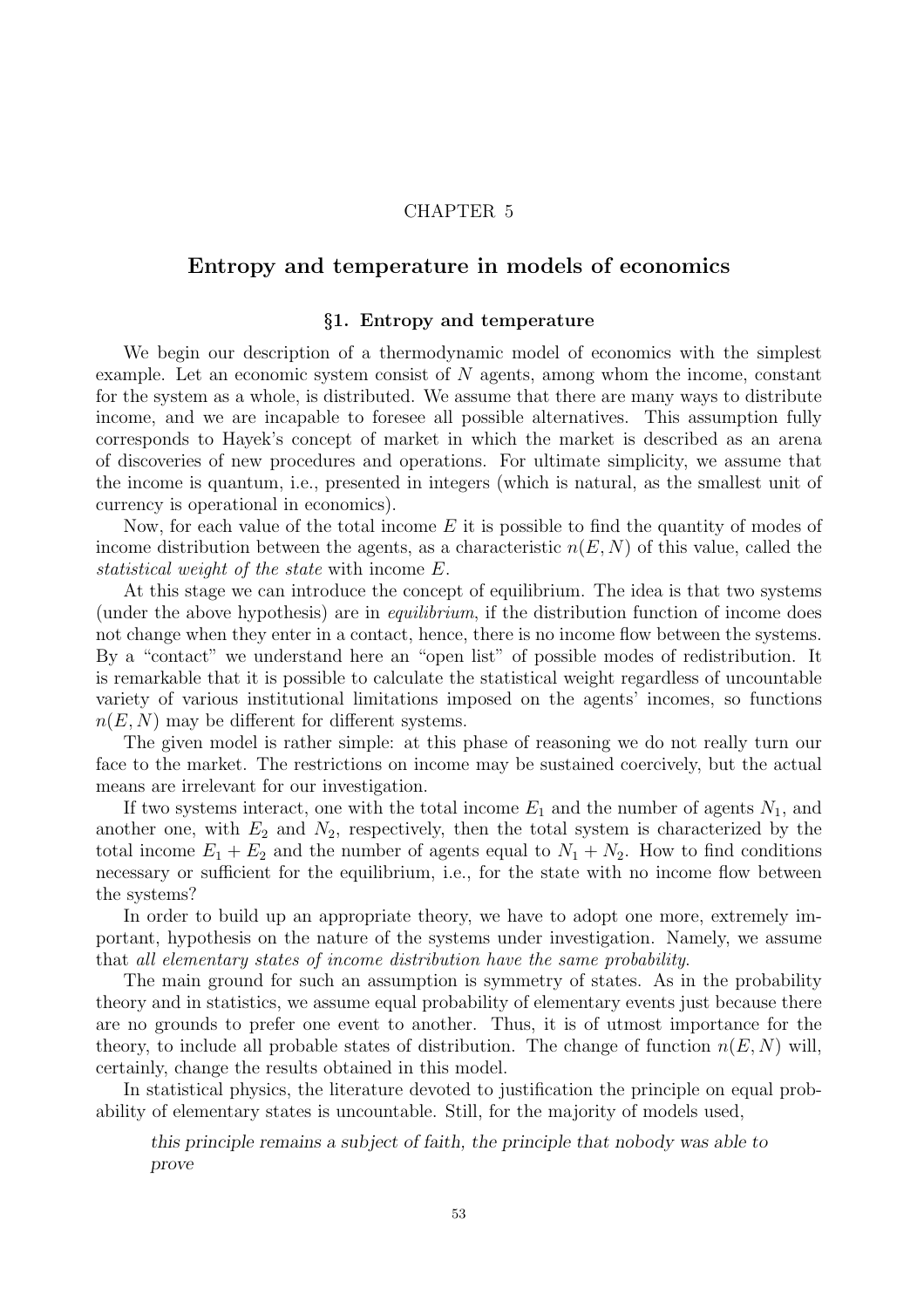and we rely on it because it is justified by the remarkable effectiveness of the statistical theory and brilliant agreement of the theory with the practice.

To find the state of equilibrium, is to determine conditions under which the income is not to be redistributed between the interacting systems. For this purpose, consider a redistribution of income during an interaction. Let a certain part of income,  $\Delta E$ , pass from system 1 to system 2. Then, the states of the systems change and their statistical weights become equal to  $n_1(E_1 - \Delta E, N_1)$  and  $n_2(E_2 + \Delta E, N_2)$ , respectively.

The principle of equal probability implies that the most probable state of the integrated system is the one with the greatest statistical weight. So we should seek the maximum of function  $n_{tot}(E_1, E_2, N_1, N_2)$ , with the proviso that the total income  $E_1 + E_2$  is a constant. If no transfer of agents from one system to another is possible, then the statistical weight of the integrated system is equal to:

(3) 
$$
n_{tot}(E_1, E_2, N_1, N_2) = n_1(E_1, N_1) n_2(E_2, N_2).
$$

Since  $E_1 + E_2 = \text{const}$ , it follows that  $\Delta E_1 = -\Delta E_2$ .

Instead of seeking the maximum of  $n_{tot}$ , we can seek the maximum of  $\ln n_{tot}$ , because the logarithm is a monotonous function.  $\lim_{t \to t} \ln n_{tot} = \ln n_1 + \ln n_2$  we derive the condition on the maximum. It is very simple:

(4) 
$$
\frac{\partial \ln n_1(E_1, N_1)}{\partial E_1} = -\frac{\partial \ln n_2(E - E_1, N_2)}{\partial E_2}
$$

or, as  $dE_1 = -dE_2$ , we have

(5) 
$$
\frac{\partial \ln n_1(E_1, N_1)}{\partial E_1} = \frac{\partial \ln n_2(E_2, N_2)}{\partial E_2}
$$

So, two systems are in equilibrium, if they are characterized by the same value of parameter  $\frac{\partial \ln n(E,N)}{\partial E}$ .

In thermodynamics, the logarithm of the statistical weightis called the *entropy* (of the system), and its derivative on energy is the inverse temperature,

(6) 
$$
\frac{\partial \ln n(E, N)}{\partial E} = \frac{1}{T}
$$

In order to reach the state of equilibrium, the interacting systems should be at the same temperature.

.

The italicized statement above, together with its deduction, can be found in any textbook on statistical thermodynamics  $[Ki]$ . Let us analyze here the adequacy of such an approach to the economic systems, at least, under the above assumptions. The economic system is in the state of equilibrium if it is rather homogeneous and there are no income flows from one of its part to another. We suppose, certainly, that the homogeneity is kept only unless there is no division into parts so tiny that significant income flows are observed.

The same postulates are available in statistical physics. Subdivision of the system into too small parts results in significant fluctuations. In physics, the question of an equilibrium of small parts of the system is solved by assuming (and this assumption is equivalent to a postulate of equal probability of elementary states), that if we observe a small part of system for "sufficiently long" time, then we will be able to adequately describe the distribution of probabilities of its state. It is one of the formulations of the so-called ergodic hypothesis, see  $[T<sub>o</sub>]$ .

A similar hypothesis can be made for the economic systems. We see that in our thermodynamic model, there are two extremely important characteristics — the entropy and temperature. If we do not know these parameters, we can not correctly infer the conditions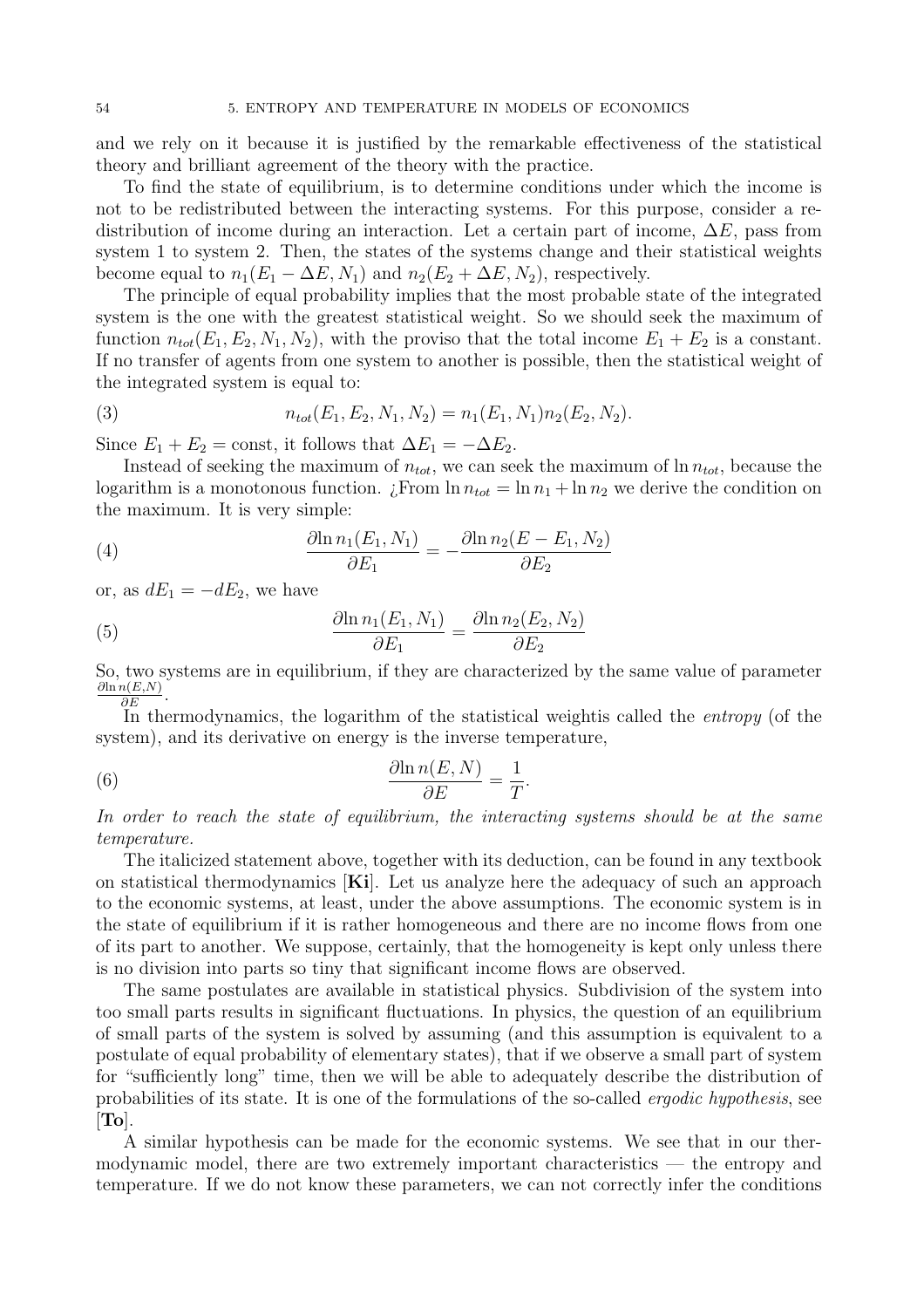for the system's state of equilibrium: as the system is in the state of equilibrium only when its subsystems have an identical temperature, and the temperature cannot be calculated without knowledge of entropy.

In physics, to measure temperature, one uses thermometers. These are special devices whose equations of state are known and calibrated; so by introducing the thermometer into a contact with a body we may find the temperature of the body by a change of the state of the thermometer. As we will see<sup>1</sup>, (stock) markets may, to an extent, be considered as thermometers in economics.

The basic possible objection against the thermodynamic approach to economy is that the number of "particles" involved (in the given example — the number of the market agents) is much less as compared with numbers of particles in the usually considered physical systems. In the physical systems, the number of particles is comparable, as a rule, with the Avogadro number, whereas in the economic systems it is usually is  $\sim 10^3 - 10^8$ .

In statistics, the order of dispersion is equal to  $\frac{1}{\sqrt{2}}$  $\frac{1}{\overline{N}}$ , where N is the number of particles in the system. Thus, in physical problems, if the statistical errors related with the fact that the number of particles is finite are completely insignificant due to the largeness of their number, in economic problems we should expect much larger errors, ∼ 3 %, or less. Such errors do not look too large ones, actually, taking into account the extreme roughness of economic models.

One of the tendencies in contemporary physics is to apply thermodynamic approach to systems with a rather small number of particles  $\sim 10^3 - 10^8$  (nuclear physics, cluster physics, and so on<sup>2</sup>.), and the results appear to be quite valid not only qualitatively, but also quantitatively.

It seems that both models of interaction and the data on interactions are far from being accurate, and to strive for a better accuracy is meaningless: there are in-built limits of accuracy, like the uncertainty principle. The situation with applicability of thermodynamic approach to economics seems to be similar.

An important remark. The statistical models in physics show that the energy of the system has a peculiar quality responsible for a success of the thermodynamic theory: if the system has some parameter of inhomogeneity, then, provided there are sufficiently many particles, the system has a very sharp maximum of entropy attained in the limit as the parameter of inhomogeneity tends to zero. Thus, not only the maximally homogeneous state is most probable, but even small deviations from it are most improbable.

To illustrate this thesis, let us analyze the entropy of one very simple system. Suppose that the income distribution between the subjects of economic activity is arranged as follows: each subject has either zero income, or a fixed income, A assuming that the system is organized in such a way that all deviations are annihilated through special institutional redistribution mechanism.

Such an example is not so much unreal, if we recall the economic experience of some countries aspiring to implement various "levelling principles" in distribution of income, stipulating that a part of population is totally excluded from economic activities, being allowed to have a very low level of income (subsidized by a social security or by Nature). If the total number of economic subjects is  $N$ , the number of the subjects with income  $A$  is  $L$  (hence, the size of the total income is  $E_{tot} = LA$ , then, cleanly, number of probable states of this system would be equal to  $\binom{N}{L}$ .

<sup>&</sup>lt;sup>1</sup>See the book [SLR].

<sup>&</sup>lt;sup>2</sup>This idea was suggested by J. Frenkel, see [F]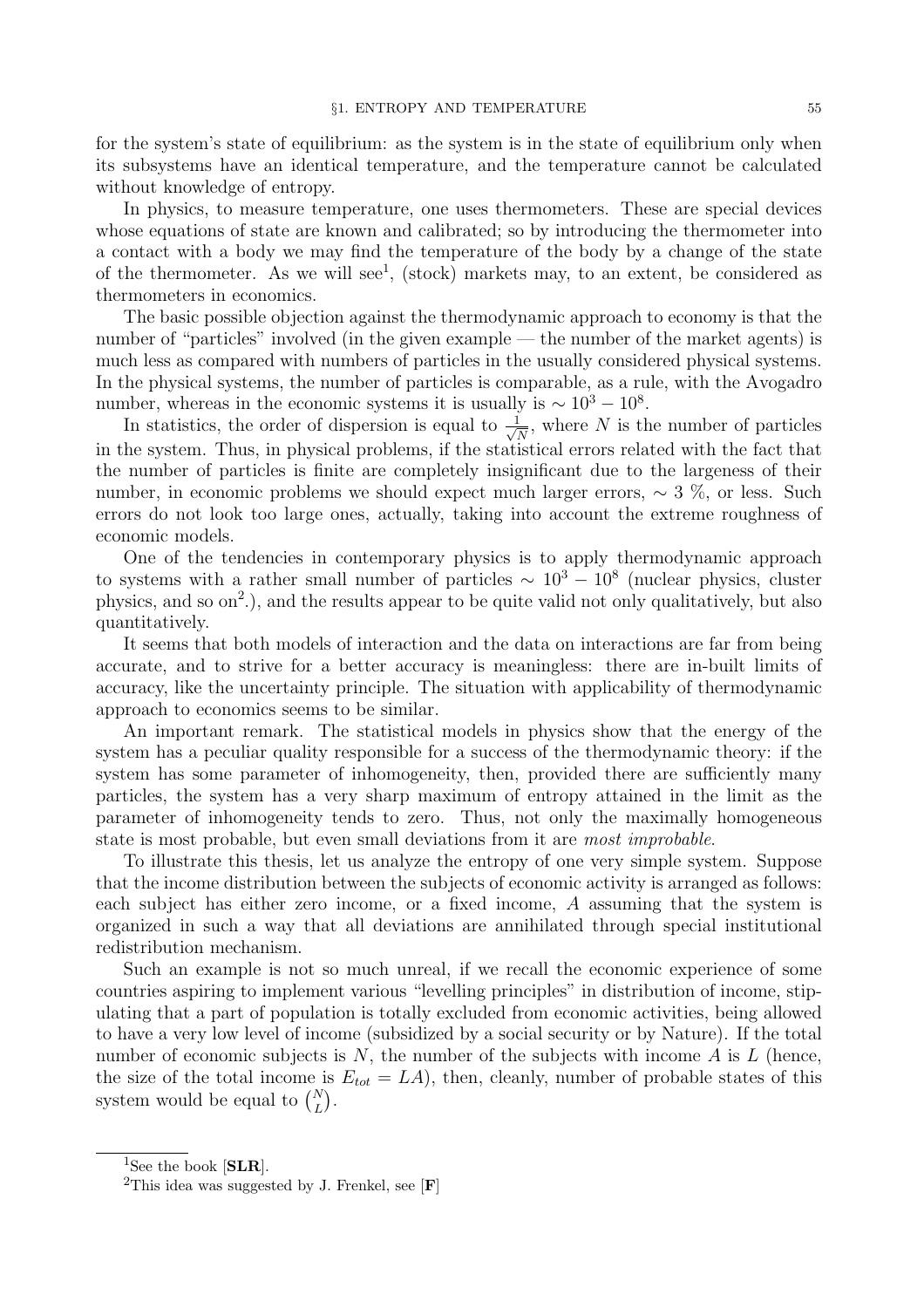By comparing the statistical weights of the systems with different levels of the total income, we conclude that the biggest statistical weight is the characteristic of the state with  $E = LA$ , where  $L =$  $\overline{N}$ 2 (to simplify arguments, let N be even). Introducing a parameter of inhomogeneity,  $m =$  $\left| \begin{matrix} L \\ L \end{matrix} \right|$  $\overline{N}$ 2 ¯ ¯ ¯ ¯ , we apply the Stirling formula for the factorial. We obtain the following simple approximation to the dependence of the statistical weight on the parameter of inhomogeneity:

(7) 
$$
n(N,m) \simeq 2^N \sqrt{\frac{2}{\pi N}} \exp\left(-\frac{2m^2}{N}\right).
$$

Formula (7) shows that the statistical weight (and, consequently, the entropy) has an extremely sharp maximum depending on the parameter of inhomogeneity, with width  $\frac{1}{\sqrt{2}}$  $\frac{1}{\overline{N}}$  .

The principle of equal probability of elementary states immediately implies that the entropy of interacting systems tends to increase. The most probable state is the state with the greatest statistical weight, i.e., the state with maximum entropy. As the number of probable system's states sharply decreases with the increase of the parameter of inhomogeneity, it is hardly possible to find the system in a state for which the parameter of inhomogeneity exceeds a certain value determined by the number of particles in the system (in the example above, this value is  $\frac{1}{\sqrt{2}}$  $\frac{1}{\overline{N}}$ ).

#### §2. Thermostat and function of income distribution

Now we will investigate how the income is distributed among the subjects of economic activity. Within the framework of thermodynamic model, it appears that there exists a universal function of distribution, whose configuration, if number of the subjects is a constant, depends only on the temperature. This situation is well known in statistical thermodynamics, where such distribution is called as the Boltzmann distribution.

To examine this distribution, imagine that the economic system  $X$  is very large, and, out of it, a small part,  $Y$ , is separated. Naturally, the system  $X$  is considered as a reservoir. If we consider a certain state of the small subsystem with income  $E_1$ , the probability for the small subsystem to have income  $E_1$  is proportional to the number of possible states of the reservoir with the range of income  $E - E_1$ , under the hypothesis that the total income of the system is a constant. Then the ratio of probability  $P(E_1)$  for the subsystem to have income  $E_1$ , to probability to have income  $E_2$ , is equal to the corresponding probability ratio for the reservoir:

(8) 
$$
\frac{P(E_1)}{P(E_2)} = \frac{n(E - E_1, N)}{n(E - E_2, N)}.
$$

Since  $n = e^{S(E,N)}$ , where  $S(E,N)$  denotes the entropy of the system, we can express (3.1) as:

(9) 
$$
\frac{P(E_1)}{P(E_2)} = e^{S(E - E_1, N) - S(E - E_2, N)} = e^{\Delta S}.
$$

If the reservoir is far larger than the subsystem in question, we can make expansion of  $\Delta S$ into Taylor series in  $\Delta E$ , thus obtaining in the first order  $\Delta S \simeq \frac{E_2 - E_1}{T}$ , where T is the temperature of the reservoir, see (6)

It follows that

(10) 
$$
\frac{P(E_1)}{P(E_2)} = e^{-\frac{E_1 - E_2}{T}}.
$$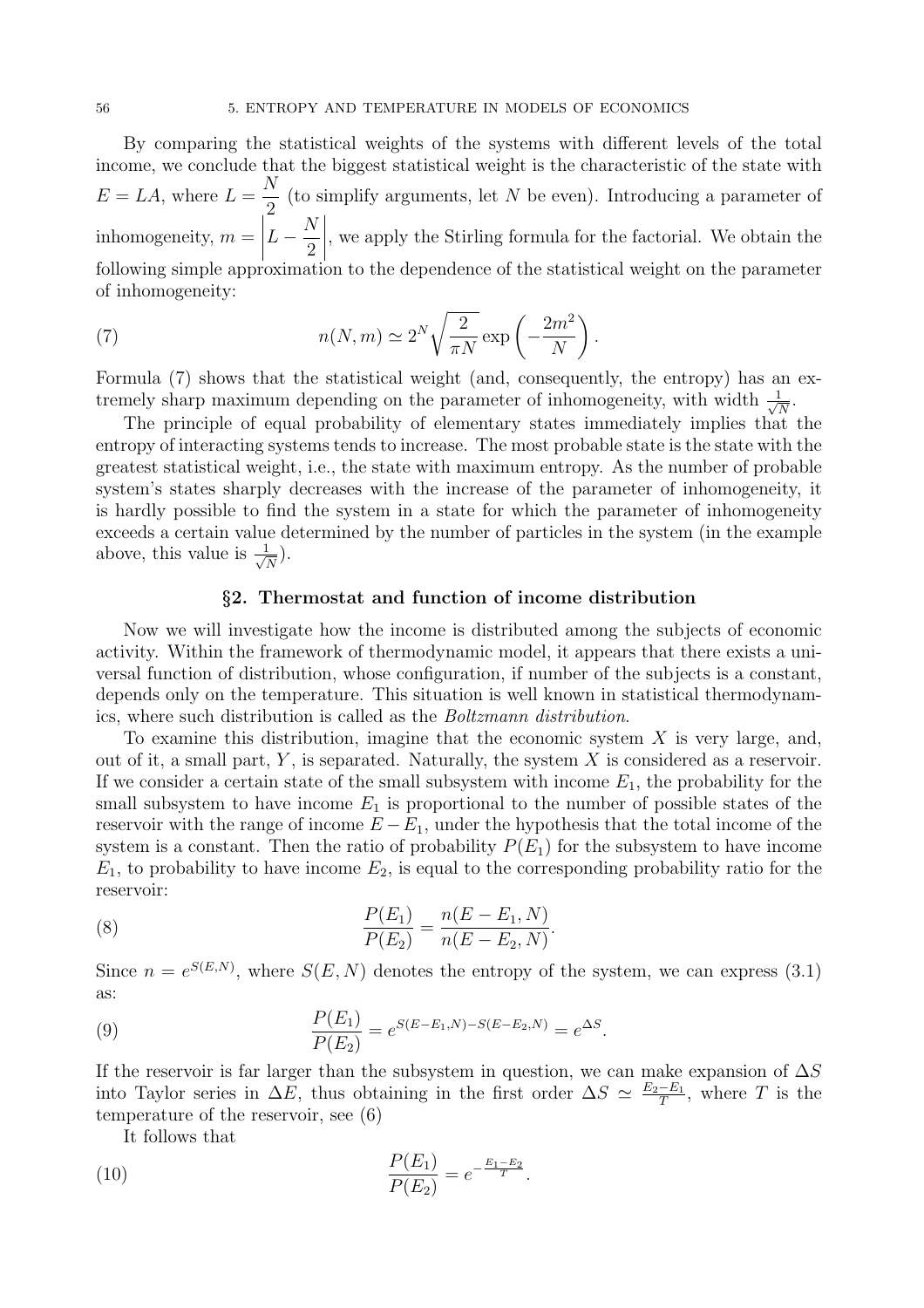This is an approximate formula for the probability distribution for a small system.

If the number of probable states of subsystem Y with incomes  $E_1$  and  $E_2$  is equal to  $n_Y(E_1)$  and  $n_Y(E_2)$ , respectively, then the distribution formula takes the form

(11) 
$$
\frac{W_Y(E_1)}{W_Y(E_2)} = \frac{n_Y(E_1)}{n_Y(E_2)} e^{-\frac{E_1 - E_2}{T}}.
$$

In this formula we proceed from the probability of the state,  $P$ , to the probability of the level of income, W. Observe that no assumptions whatsoever were made, except the two: the system is homogeneous, so it is possible to subdivide it into interacting parts without producing income flows from one part to another, and the total system's income is a constant.

The arguments laid out above, are, actually, a replica of the traditional deduction of Boltzmann distribution in statistical thermodynamics.

Hereby we got something more than just "thought experiment" for the verification of the logic of reasoning. When the appropriate data are at hand, it is possible to verify this thesis with real economies, comparing, for example, the income distribution function of various sectors of economics.

The Boltzmann distribution function is realizable, with respect to the income, in any system which interacts with the reservoir kept at certain temperature. In the isolated system, on the contrary, the temperature depends on both income and entropy.

The Boltzmann distribution of income allows one to understand the relationship between the average income of the subjects inside the system, and the system's temperature. Suppose that there are no restrictions on the agent's income and all levels of income are allowed. Such a situation is commonly associated with the market economy. Then, with the help of the Boltzmann distribution function, we easily calculate the average income of the agent:

(12) 
$$
\bar{E} = \frac{\int_{0}^{\infty} E e^{-E/T} dE}{\int_{0}^{\infty} e^{-E/T} dE} = T.
$$

We see that in absence of any restrictions on the agent's income, the mean income is equal to the temperature. The upper limit of integration here is equal to  $\infty$ , despite the fact that even the total income of the real system is bounded. However, since the exponent steeply decreases, this does not matter, provided the total income greatly surpasses the average income of a single agent; in the real systems this is true, of course.

As we will see, under restrictions on income the relationship between the temperature and the average income may look quite different.

In conclusion of this section, observe that, like in statistical thermodynamics, in the thermodynamic model of economics, the parameter called "statistical sum",

(13) 
$$
Z_0 = \sum_{E} n(E, N)e^{-E/T}
$$

is extremely useful. The sum here runs over all possible values of  $E$ . The probability of the system interacting with thermostat with temperature  $T$  can be expressed as

(14) 
$$
p(E) = \frac{e^{-E/T}}{Z_0}.
$$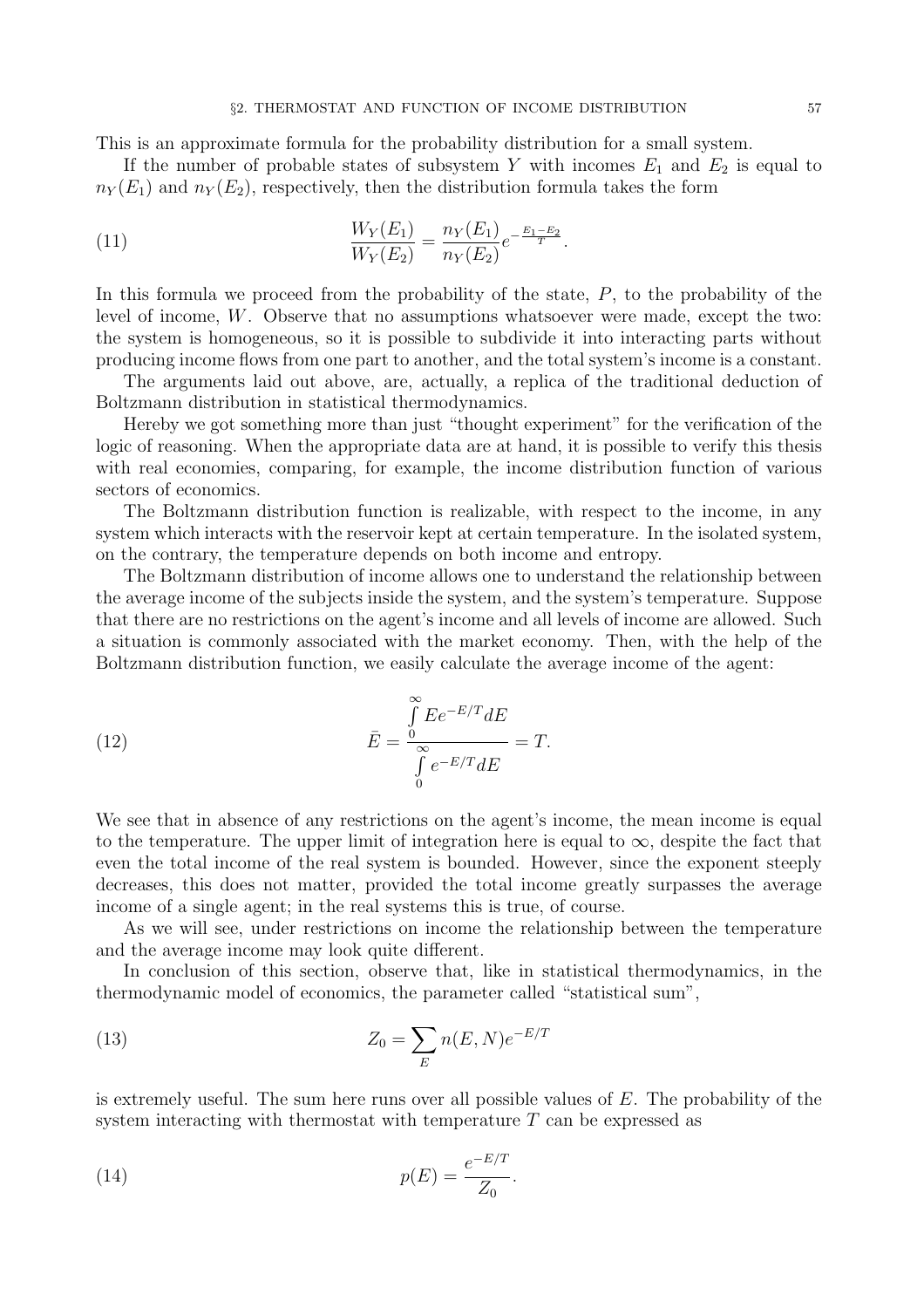With a fixed number of agents, the average income in the system at temperature  $T$  is given by the formula:

(15) 
$$
\bar{E} = \frac{\sum_{E} En(E, N)e^{-E/T}}{Z_0} = T^2 \frac{\partial \ln Z}{\partial T}.
$$

This means that if we know how the statistical sum depends on the temperature, it is possible to obtain the value of the average income by differentiation. Again, this is fully agreeable with the standard technique of statistical thermodynamics.

Consider now one paradoxical example. It demonstrates that application of the thermodynamic approach to economic systems helps to deduce unexpected, though true, conclusions.

#### §3. On interaction of systems with and without restrictions on income

In this section the "spin model" with two possible values of income, 0 and A, already addressed above, will be examined in more detail. Despite its seemingly too abstract nature, this model is rather useful, as it catches some important features of systems with restrictions on income.

What the results would be once such a spin system enters into interaction with a "free" market system, the one without any restrictions on income? In the free market system, the entropy increases together with the increase of energy, and the temperature is always positive. This is not always the case for the system with restrictions on income. Actually, if the number of agents L with non-zero income surpasses the half of a total number of agents, N, the number  $\binom{N}{L}$  of probable states of the system, starts to diminish, and the inverse temperature given by formula (6) becomes negative.

What is the meaning of the *negative temperature*?

This phenomenon was investigated quite well in the laser theory [Kl]. The negative temperature implies the existence of "inverted population", i.e., a situation, in which the levels with higher energy are more densely populated than the ones with lower energy.<sup>3</sup> In such a state, the system is imminently ready to release its energy at the contact with any system with positive temperature.

How can this be interpreted in terms of the income distribution described above? If two systems with positive temperature are in contact, the redistribution of income goes from the system with higher temperature to the one with the lower one. As we saw, for the free market, the temperature is equal to the average income per agent. The redistribution of income from the "richer" system to the "poorer" one takes place in accordance with our intuitive understanding.

Contrariwise, if a free market system interacts with a system with restrictions on income, then, under certain conditions, a counter-intuitive process is observed, when redistribution the income goes from the "poorer" system to the "richer" one.

Let X be a free market system, with the temperature  $T_X$  equal to the mean income per market agent. Let Y be a spin model of a market system with income bounded from above by A and with the total number of its agents N. Let  $T_X > NA$  and let the number of Y's subjects with non-zero income exceed the half of their total number, so the temperature of Y is, evidently, negative.

<sup>&</sup>lt;sup>3</sup>This means that the system with negative temperature is "overheated". Such a system is ready to throw out a portion of its energy at any contact with a "normal" system in equilibrium.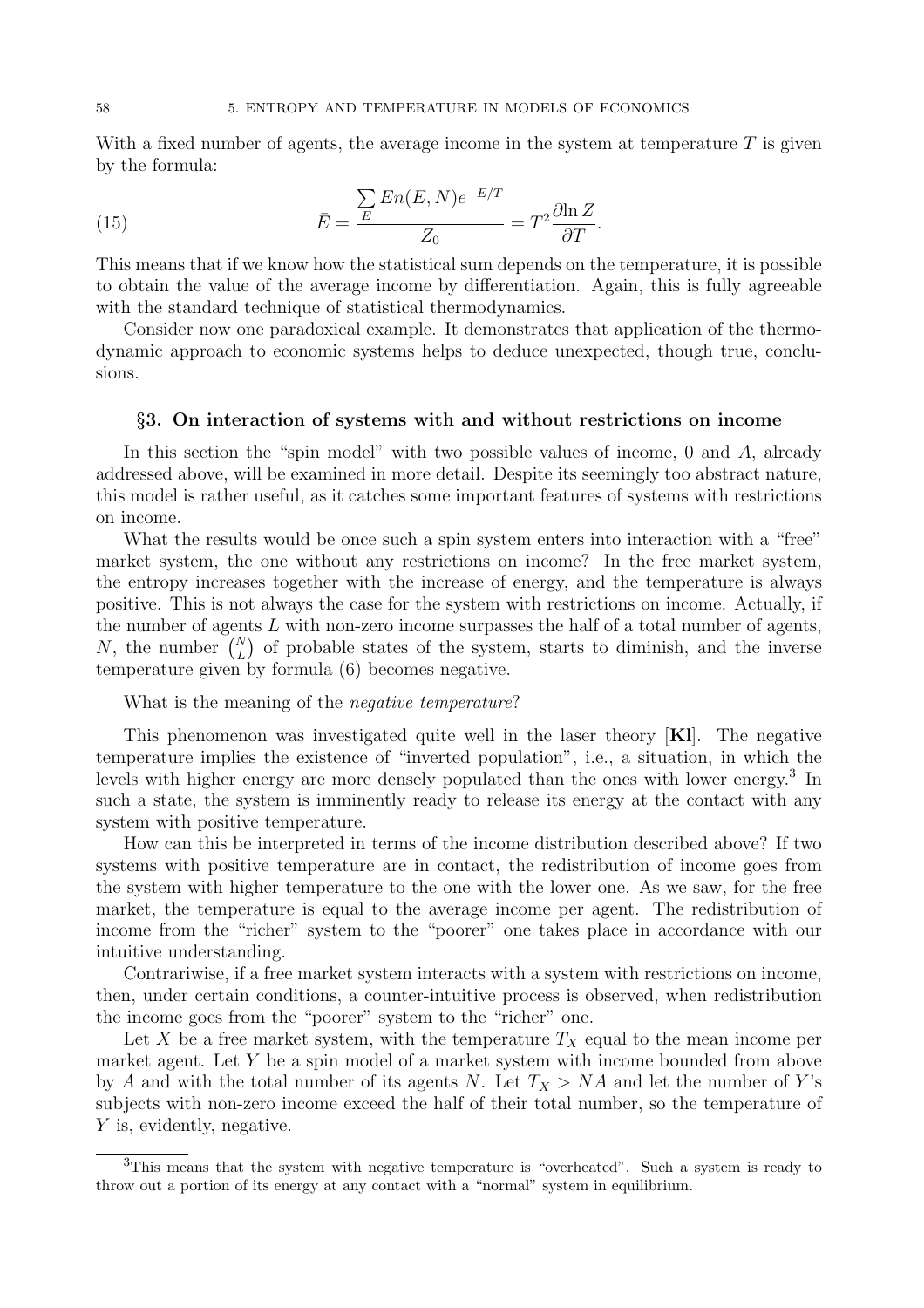What is going to happen when these systems start to interact? The entropy of the joint system will increase, and the entropy of system Y will also increase simultaneously, thereby precipitating disorder of system Y. Therefore, Y **must** transfer a part of its income to X despite the fact that average income of the system X is already higher than the average income in  $Y$ .

As a result, system Y, with restrictions on income, will get still poorer, while system  $X$ , without any restrictions on income, will get richer and richer.

This redistribution of income will not be an effect of coercion or looting, but just a consequence of the fact that the combined system tends to acquire the most probable state. As for coercion, it may play a certain role, but not in the form of  $X$  raping  $Y$ , but coercion inside system  $Y$ , aimed at obstructing any rise of income above certain level.

Applying the above most simple model to real economic situations, we can draw two important conclusions:

1) the policy of restriction of income is dangerous if the contact with a free market surroundings is unavoidable;

2) if such a policy was already embarked on, and the economy in which it was implemented is isolated from the free market, then the effect of the "market reforms" will depend on the sequence of two main steps, the release of incomes and the establishment of contact with the free market surroundings.

For the country with a "non-market" economy, it would be necessary first to release the income from restrictions and then to "open" the economy to the market only after the equilibrium had been attained. Otherwise, the resources of the country will be "sucked out" outward before the equilibrium is established.

Of course, our arguments are based on a very simple idealized model. Still, our reasoning gives an explanation of different results of market reforms observed in the Eastern Europe, on the one hand, and in China and Vietnam, on the other.

In the Eastern Europe, the reforms were conducted by means of a "shock therapy": the national economies were "opened up" for outside activities without preliminary creation of market institutions inside the country.

The results were catastrophic (flight of capital and collapse of production).

In China and Vietnam the reverse order was implemented: first, the income was released from restrictions inside the country and then the market was gradually opened up for outsiders, in accordance, more or less, with the process of creation of a domestic market. Such a policy resulted in an astoundingly rapid economic growth.

Consider another case when a system with a restriction on income interacts with a free market system.

Let the "spin system", a community of  $N$  workers, with fixed individual income  $A$ , have L vacancies. Obviously, for A fixed, the system's temperature is negative for  $L > \frac{N}{2}$ .

This means that

### in the state of equilibrium, the free market would prefer that half of the workers should not get salary,

i.e., should be unemployed, because this is a far more probable state than the other ones with a lower rate of employment. So, this model includes unemployment as an inherent characteristic of the system in the state of equilibrium.

For the neo-classical school of economics, the following famous paradox stood as a stumbling block: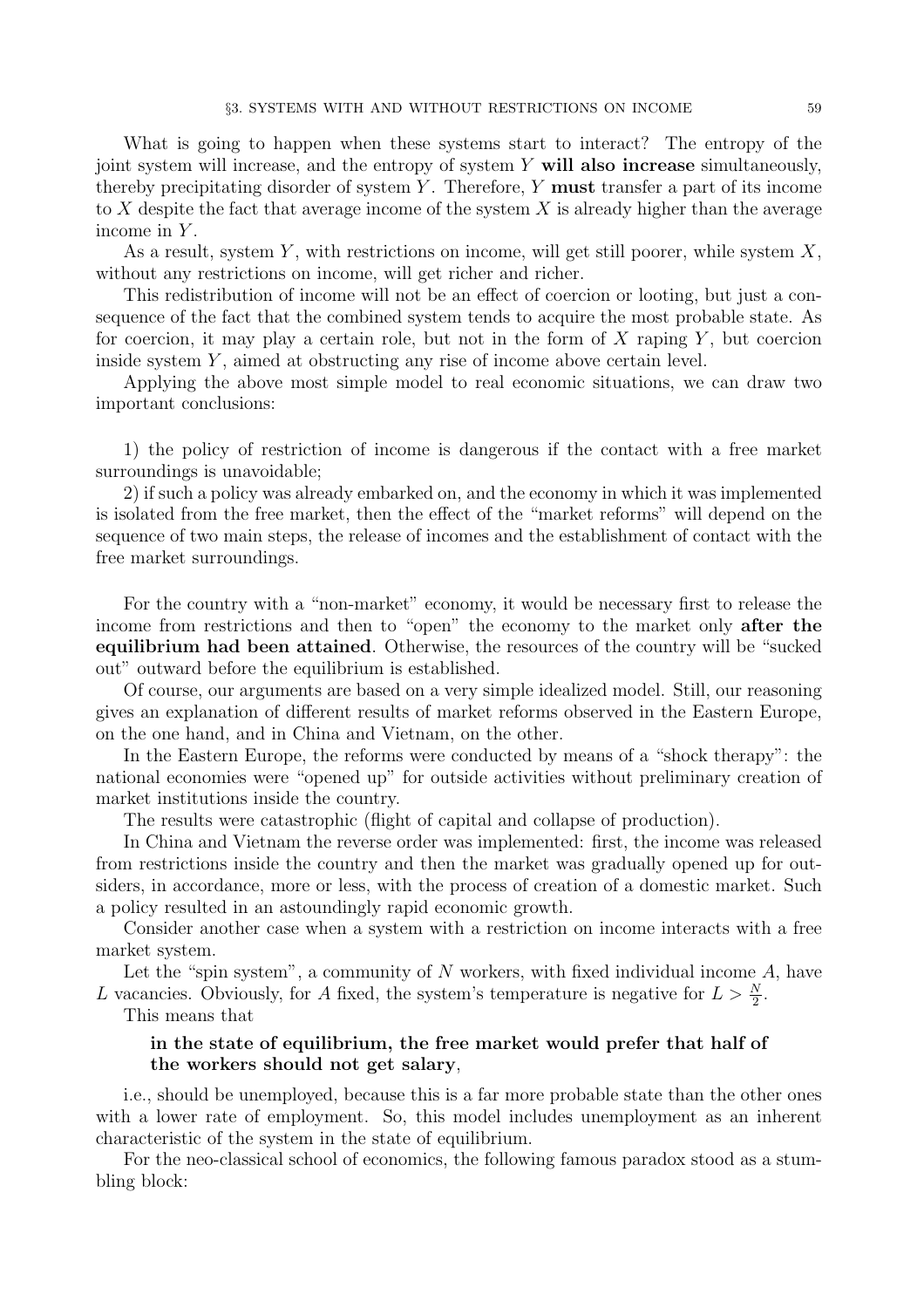why the market equilibrium is not realized when the free labor force market is in operation<sup>a?</sup>

<sup>a</sup>The problem of unemployment is of utmost importance for the discourse on economic equilibrium, as it represents by itself a counter-example for neo-classical theory of equilibrium, stating that no excess demand is possible. This served as one of greatest incentives for the emergence of institutional approach to the economy. See [Wi], [Af2].

In the above model this paradox is dismissed.

A negative temperature may also emerge in the systems with restrictions on the salary's from above. Indeed, to increase the total value of wages in the situation of a salary-restricted economy with the value of salary bounded from above by  $A$ , means that as the total value of wages  $E$  equals  $NA$ , the entropy vanishes. This implies that, at least for some interval  $E_0 < E < NA$ , the temperature,  $T = \frac{1}{\frac{\partial S}{\partial E}}$ , is negative, i.e., at any contact with a free market the value of total wages will fall, at least to  $E_0$ .

If, moreover, there is a *minimal wage value*,  $B$ , the number of gainfully employed will be bounded from above:

$$
(16)\t\t\t L<\frac{E_0}{B}.
$$

This restriction will keep salary from dropping down, and necessitate a certain rate of unemployment, which will be  $\geq \alpha = \frac{N-L}{N}$ . In reality, the level of wages is always limited "from below" by the level of biological survival (at least, in towns, where Nature's resources are unattainable). Therefore, if salary is bounded, the opportunity for unemployment is created.

The analysis given above shows that unemployment emerges in the state of equilibrium at the positive temperature if the wages are bounded simultaneously from above and below.

The above can be considered as a proof of Keynesian arguments on the reasons of unemployment. In real situations, the administration aspires to put a limit on the salary "from above", while the trade unions (are supposed to) do it "from below". This combination must, according to our model, result in the emergence of unemployment.

### §4. Migration potential

In the previous sections we showed some applications of the thermodynamic approach to economics and interpreted in terms of economics several thermodynamic parameters.

One more very important parameter is known in statistical physics under the name the chemical potential. Here it will be referred to as migration potential. It describes the state of equilibrium in the systems when the number of agents is not fixed.

Take two such systems, assuming that the total number of their agents is a constant,  $N_1+N_2=N$ , but the agents can migrate from one system to another. Consider the problem: under what conditions these two systems will get into an equilibrium?

Having applied the standard technique, it is possible to find out when the entropy of two interacting systems, characterized by restrictions on the total amount of income and the total number of agents, will be maximal. The total entropy is the sum of entropies of the two systems. As a result, we get two conditions (as a corollary of  $dN_1 = -dN_2$  and  $dE_1 = -dE_2$ implied by  $dN = 0$  and  $dE = 0$ :

(17) 
$$
\frac{\partial S_1(N_1, E_1)}{\partial N_1}\Big|_{E_1} = \frac{\partial S_2(N_2, E_2)}{\partial N_2}\Big|_{E_2};
$$

(18) 
$$
\frac{\partial S_1(N_1, E_1)}{\partial E_1}\Big|_{N_1} = \frac{\partial S_2(N_2, E_2)}{\partial E_2}\Big|_{N_2}.
$$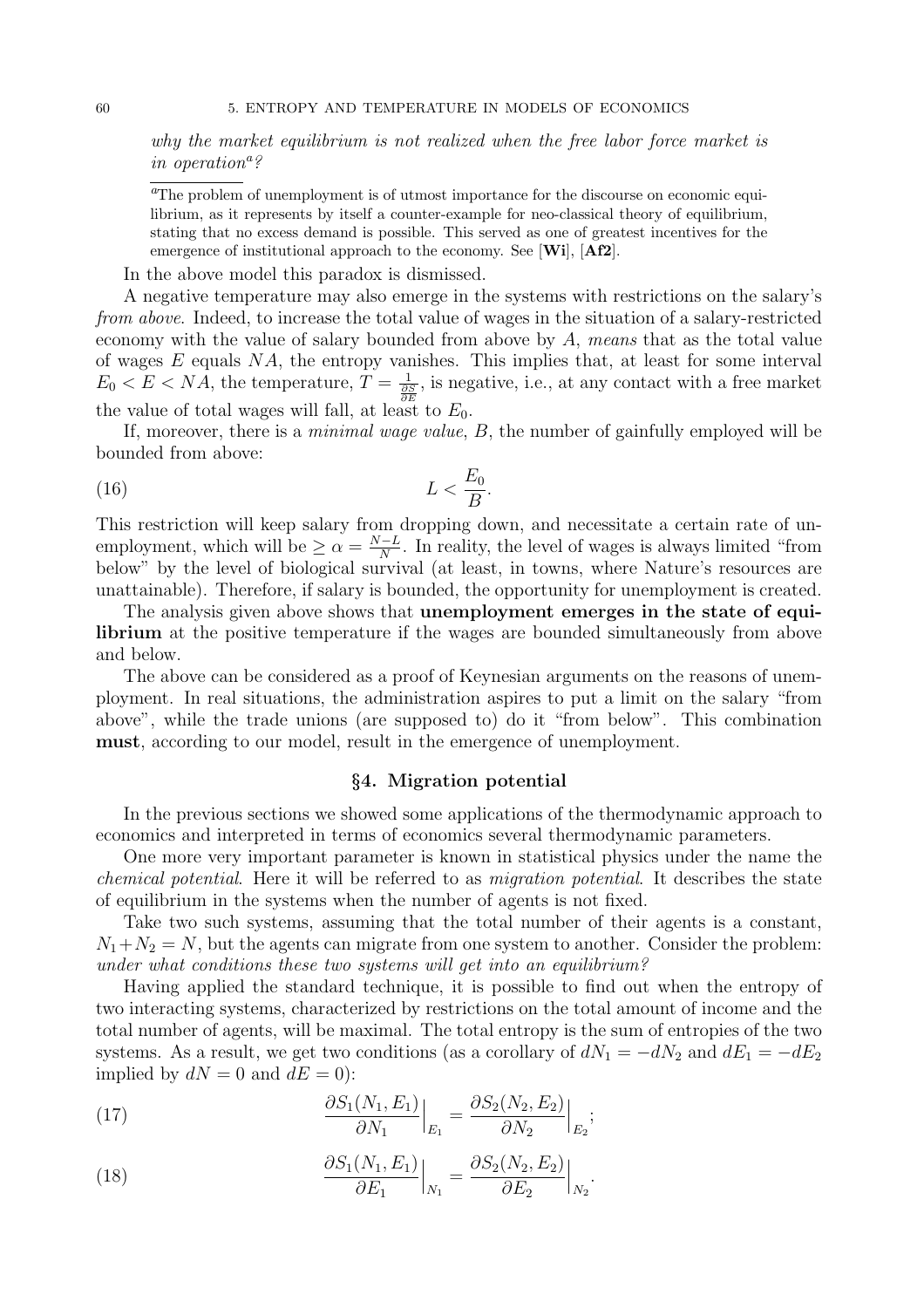The factor  $\mu = -T \frac{\partial S(N,E)}{\partial N}$ ∂N will be called the *migration potential*. When the temperatures are equal, the two systems in diffusion contact, i.e., when migration of agents from one system to another is allowed, are in equilibrium (i.e., in the most probable state), if their migration potentials are equal.

As  $\delta N_1$  agents from the second system migrate to the first one, the change of entropy will be as follows

(19) 
$$
\delta S = \delta S_1 + \delta S_2 = \frac{\partial S_1}{\partial N_1}\Big|_{\delta N_1} + \frac{\partial S_2}{\partial N_2}\Big|_{\delta N_2} = \left(\frac{\mu_2}{T} - \frac{\mu_1}{T}\right)\delta N_1
$$

(since  $\delta N_2 = -\delta N_1$  and  $\delta N_1 > 0$ ).

This makes clear what happens with the systems, if their migration potentials are not equal. If  $\mu_2 < \mu_1$ , the change of entropy with the increase of the number of agents in the first system is positive, hence, it is a change of state towards the maximal probability.

In other words, the agent flow proceeds from the system with a larger migration potential to the system with a smaller migration potential.

Now, we can find the relative probability of various states for the system interacting with a thermostat and exchanging with it either income, or agents, or both. In the same way as before, we obtain

(20) 
$$
\frac{P_Y(E_1, N_1)}{P_Y(E_2, N_2)} = \exp\left(S(E_1 - E_2, N - N_1) - S(E - E_2, N - N_2)\right),
$$

where  $(E_1, N_1)$  and  $(E_2, N_2)$  are different states of subsystem Y, interacting with the thermostat, while  $E$  and  $N$  are the total income and the total number of agents, respectively, in the total system (sub-system  $Y$  plus the thermostat).

On expansion into Taylor series and simplifications, we obtain:

(21) 
$$
\frac{P_Y(E_1, N_1)}{P_Y(E_2, N_2)} = \frac{\exp\left(\frac{N_1\mu - E_1}{T}\right)}{\exp\left(\frac{N_2\mu - E_2}{T}\right)}
$$

This means that the probability for subsystem  $Y$  to exchange income and agents with thermostat is proportional to the Gibbs's factor

$$
(22) \t\t exp\left(\frac{N\mu - E}{T}\right).
$$

As it was mentioned earlier, the thermostat is just the remaining part of the large system, out of which the subsystem Y was isolated. As other thermodynamic parameters, we obtained the Gibbs's factor in a way usual for statistical physics.

A question arises: are the hypotheses on the total system's income and the number of agents too binding and non-realistic?

It looks that hypotheses of this kind are always needed in the study of the properties of ideal systems. We observe very similar problems in statistical physics as well. There, certainly, no absolutely closed system can be found, still, nevertheless, the theory "works".

In real economic systems, the number of agents is, of course, much smaller than that in physical systems, but, on the other hand, the expected accuracy of prediction is not so high, either.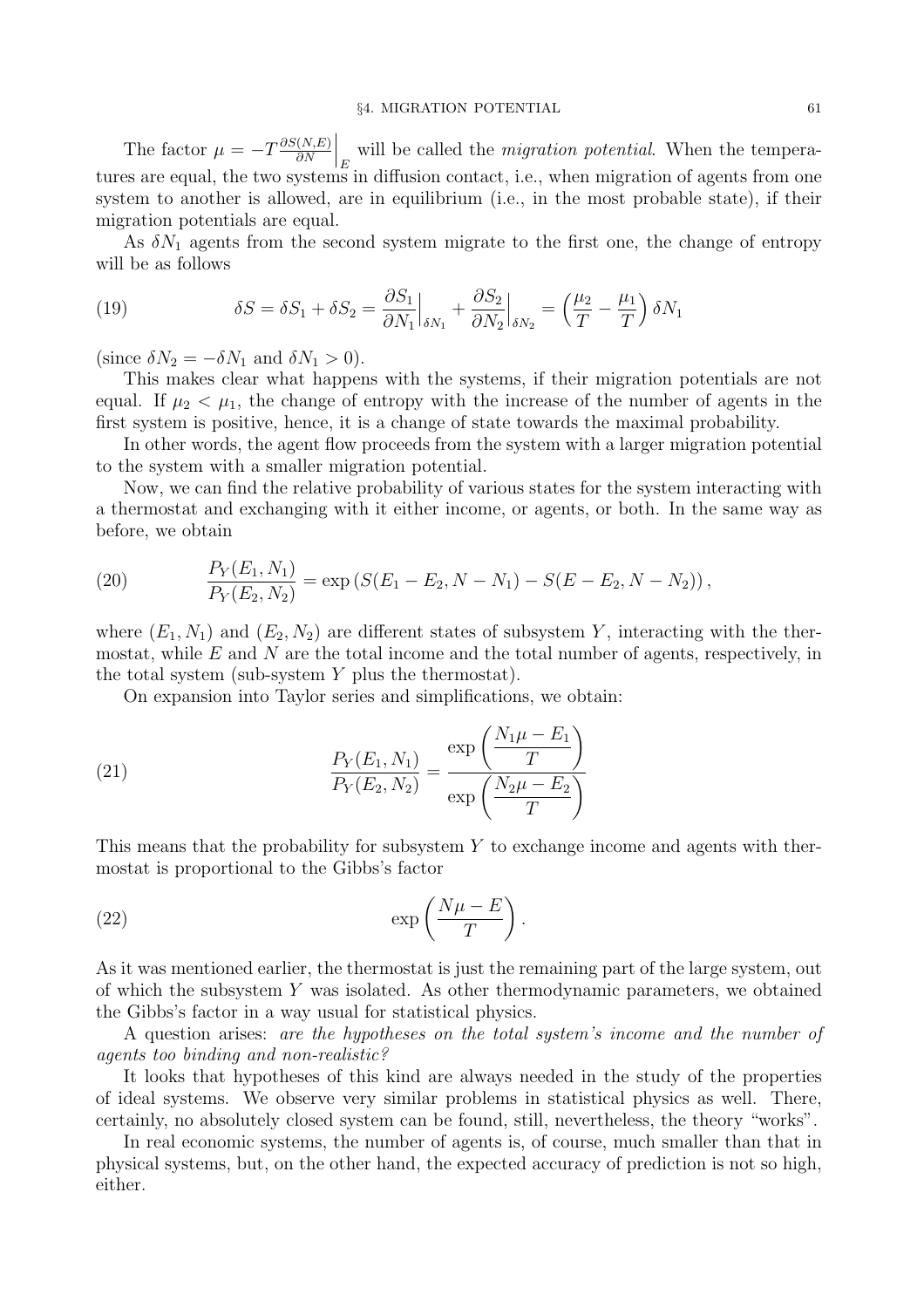The Gibbs's factor paves the way for introducing a very useful parameter, called in statistical thermodynamics the large statistical sum:

(23) 
$$
Z = \sum_{N=0}^{\infty} \sum_{k} \exp\left(\frac{N\mu - E_k(N)}{T}\right).
$$

The large statistical sum allows one to compute, effortlessly, some important parameters of the system. For instance, the mean number of the system's agents can be found by differentiation with respect to Z.

Set  $\lambda = e^{\mu/T}$ . Then the large statistical sum takes the form:

(24) 
$$
Z = \sum_{N} \sum_{k} \lambda^{N} e^{-\frac{E_{k}}{T}}.
$$

Now it is easy to deduce (see [LL]) that the mean number of agents is equal to

(25) 
$$
\bar{N} = \lambda \frac{\partial}{\partial \lambda} \ln Z.
$$

This relation is very important. It provides with a way to determine  $\lambda$  in the investigated systems by equating the number of agents in the system to  $\langle N \rangle$ .

Here is an example from the economics of migration, aimed to demonstrate the usage of the migration potential. Consider two systems:  $A$ , with  $N_A$  vacancies, and  $B$ , with  $N_B$ vacancies, with the total of  $n$  agents capable to freely migrate between the two systems. Let the per capita income in A be  $E_A$ , that in B be  $E_B$ . Besides, we assume that both systems are immersed in a much greater system, a thermostat with temperature T.

How do probabilities of filling vacancies in systems  $A$  and  $B$  depend on the parameters of the model? The equilibrium, considered here as the most probable state of the joint system, will be determined by the system's temperature and migration potential. Using the large statistical sum, one easily obtains the function of distribution of agents for  $A$  and  $B$ , see  $[Ki].$ 

Let one vacancy in system A be isolated out as a subsystem. Assuming that this subsystem is in equilibrium with the remaining part of the system, it is possible to determine the large statistical sum of the subsystem. As this subsystem can only be in one of the two possible states, with income 0 (the empty state) and with income  $E_A$ , the large statistical sum is equal to:

(26) 
$$
Z_A = 1 + \lambda e^{-\frac{E_A}{T}}, \text{ where } \lambda = e^{\mu/T}.
$$

Similarly, for system  $B$ :

$$
Z_B = 1 + \lambda e^{-\frac{E_B}{T}}
$$

As systems  $A$  and  $B$  are supposed to be in equilibrium, and, therefore, their migration potentials are equal and  $\lambda$  is the same for both systems. Hence, the probability of one vacancy in system A to be occupied is equal to:

(28) 
$$
\varphi_A = \frac{\lambda e^{-\frac{E_A}{T}}}{1 + \lambda e^{-\frac{E_A}{T}}}.
$$

Similarly, for system  $B$ :

(29) 
$$
\varphi_B = \frac{\lambda e^{-\frac{E_B}{T}}}{1 + \lambda e^{-\frac{E_B}{T}}}.
$$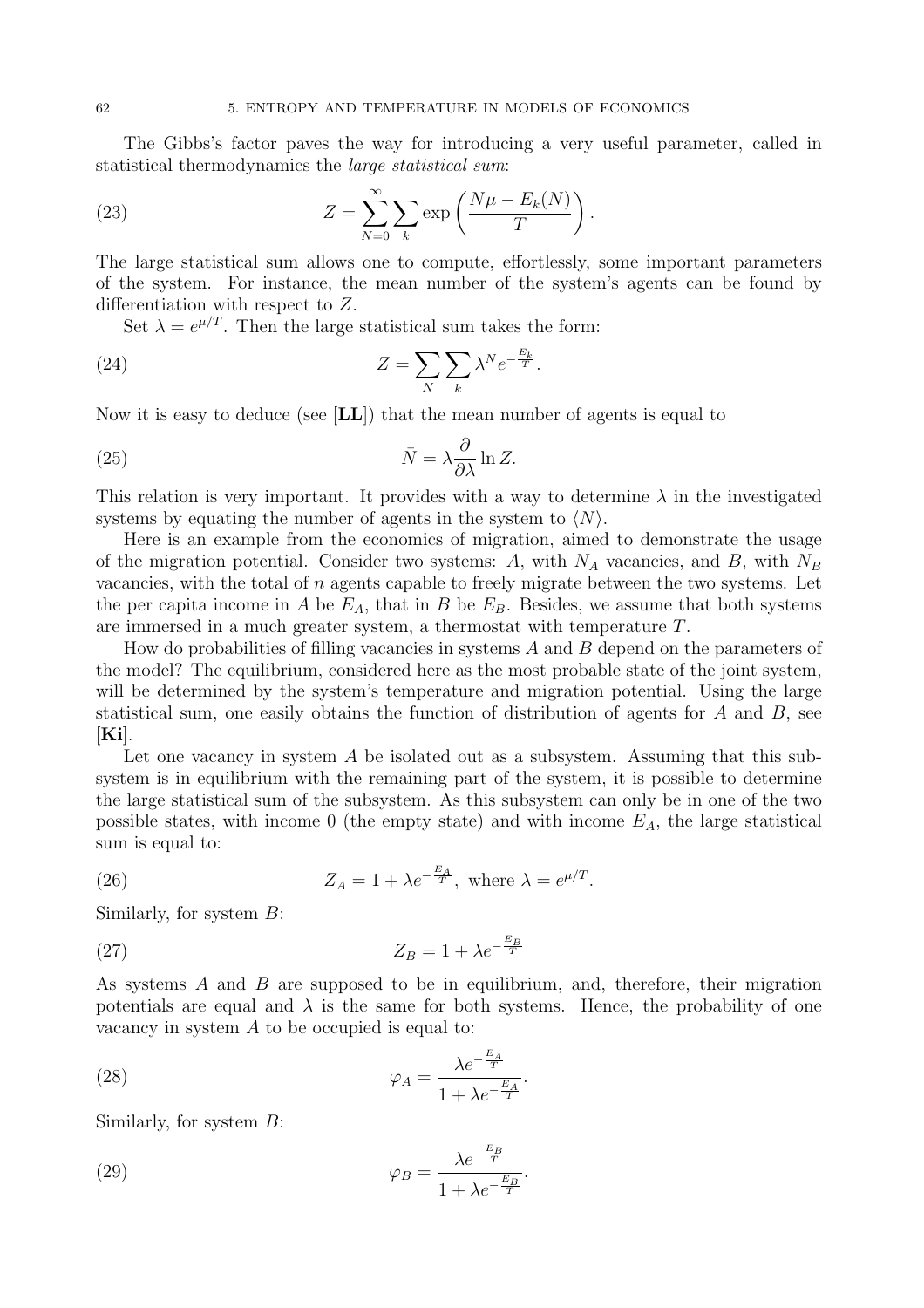So we have:

(30) 
$$
\frac{\varphi_A}{\varphi_B} = \frac{\lambda + e^{\frac{E_B}{T}}}{\lambda + e^{-\frac{E_A}{T}}}.
$$

Since the total number of the system's agents is equal to  $n$ , we have

$$
(31) \t\t n = N_A \varphi_A + N_B \varphi_B.
$$

We determine the migration potential from this equation; we substitute it into the expressions for  $\varphi_A$  and  $\varphi_B$  thus finding the probabilities for agents to belong to A and B, respectively, in the equilibrium state. It is clear that as the temperature of the thermostat changes, the migration potential also changes, because the relative probability for the joint system  $A+B$ to have total income E depends on the Boltzmann's factor  $e^{-\frac{E_A}{T}}$ .

Now, consider the case when the numbers of vacancies in the systems in question are equal and both of them are almost totally occupied, i.e., both  $\varphi_A$  and  $\varphi_B$  are close to 1. This means that we can expand  $\varphi_A$  and  $\varphi_B$  with respect to  $\lambda^{-1}e^{-\frac{E_A}{T}}$  and  $\lambda^{-1}e^{-\frac{E_B}{T}}$ . We will confine ourselves to the first order terms. Simple calculations result in:

(32) 
$$
\frac{\varphi_A}{\varphi_B} = \frac{x\left(1 - \frac{\Delta}{N}\right) + 1}{x + \left(1 - \frac{\Delta}{N}\right)},
$$

where  $N = N_A = N_B$  is number of vacancies,  $\Delta = 2N - n$  is total number of vacancies in the joint system, and  $x = e^{\frac{E_A - E_B}{T}}$ .

Clearly, if  $E_A - E_B$  is far greater than the temperature, then the ratio of probabilities becomes independent of the income, and tends to  $1 - \frac{\Delta}{N}$  $\frac{\Delta}{N}$ . If  $E_A - E_B$  is small, we have

(33) 
$$
e^{\frac{E_A - E_B}{T}} \sim 1 + \frac{E_A - E_B}{T} \text{ and } \frac{\varphi_A}{\varphi_B} \sim 1 - \frac{(E_A - E_B)\Delta}{2TN}.
$$

Thus, not the values of  $E_A$  and  $E_B$  are essential, but the ratio  $\frac{E_A-E_B}{T}$ , the parameter determined by the thermostat, that is by the environment.

Assuming that the thermostat is a free market system, and, therefore, the temperature in it is equal to the mean income, it becomes manifest that to find the relative probability of employment in two systems, the ratio of the difference of wages to the mean wage in the environment is essential.

So far we had considered very simple model problems of employment, in order to demonstrate a possible way of solving this kind of problems in general. Clearly, one can consider more realistic assumptions, e.g, the investigate migration processes in interacting systems characterized by distinct restrictions on income.

Such models are of particular importance in the study of regional economies.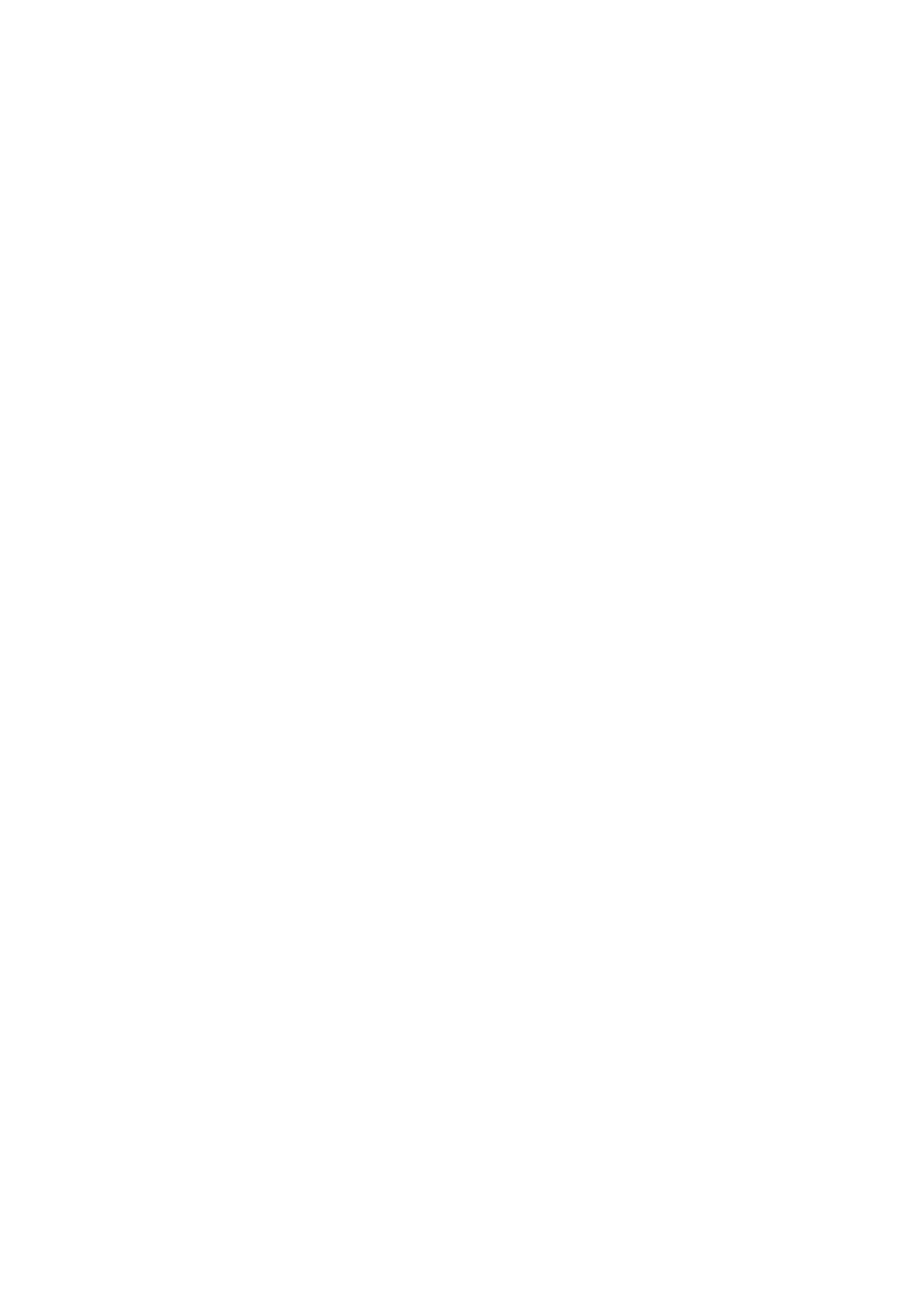# CHAPTER 6

# The thermodynamics of prices

### §1. A setting of the problem

Let us try now to extend the thermodynamic approach to the study of markets and prices. For this purpose, consider a simplified model situation. It is necessary, nevertheless, to simplify with caution, so as not to lose the most essential situational characteristics.

Our first model is intended to analyze how the size of the flow of goods and money influences the market prices.

In the above sections we showed that if the money flow is constant, it is possible to introduce the concept of equilibrium in the income distribution. To implement this, we have to know the entropy of the system, hence its temperature. Using temperature we are able to find out the conditions under which the system stays in equilibrium with the environment.

Now, we add to this model a flow of goods. It is still possible to calculate the new entropy and introduce an additional parameter of equilibrium. In what follows we will discuss how this additional parameter can be interpreted in terms of the price of the goods. Moreover, it is also possible to deduce the *equation of the market state*, i.e., to find dependence between the flow of goods, the price, the number of buyers and the temperature.

First, consider an intuitive concept of the market and the market equilibrium, and then try to formalize it.

The market is characterized by the presence of goods which are sold, and money spent at purchases. Let  $V(t)$  be the amount of "units of goods" sold per unit of time during which the buyers spend  $E(t)$  of units of money. We say that the market is *stationary* if  $V(t)$  and  $E(t)$ are constants independent of time and all goods are bought, i.e., there is no accumulation of goods in the hands of the sellers. While the market functions, the deals are made, i.e., agreements on exchange of some of the goods for some money.

Bargaining regulations are typical for the market. Some kinds of deals may be ruled out, for instance, the ones bidding price too high or too low. What is important for us is that the regulations on deals do not vary with time.

Observe that even if the price regulations are not officially fixed, some rules exist anyway, e.g., the ones that ensure contracts' fulfillment. Thus, the market is a social institution due to existence of rules of dealing. No doubt, the rules imply that a control apparatus should be present, its purpose to enforce the rules. It has to be entitled with certain enforcement powers, in order to punish violators and guarantee reliability of contracts. In this sense, the market is certainly not the arena for totally spontaneous activity of its agents, but an organized social institution.

Consider a model with several co-existing markets able to interact: exchange goods and money resources. The intuitive concept of equilibrium of these markets is that the situation in each of these markets remains, in certain essential aspects, the same even after the interaction. Clearly, this cannot take place for any values of the amounts of goods and money  $V_1$ ,  $E_1$  and  $V_2$ ,  $E_2$ , in each system, respectively. Besides, the interaction can vary, i.e., include an exchange only of money resources, only of goods, or both.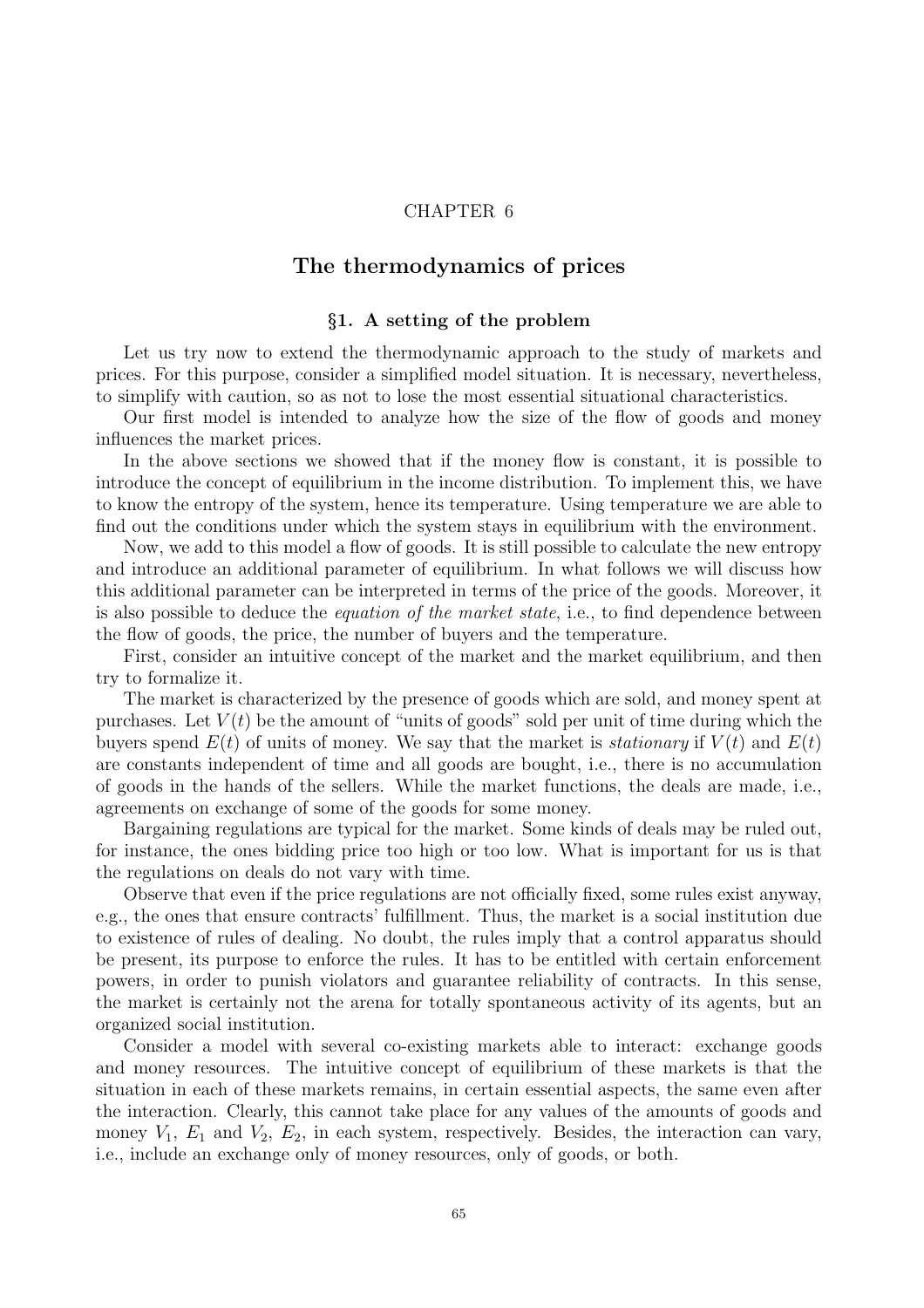Consider the simplest case, when the values of the flows of money and goods are discrete, as is the case in real life:

(34) 
$$
E_n = nE_0, \quad V_m = mV_0.
$$

In addition, let the values of n and m be sufficiently large, to make it possible to treat small changes of flows as insignificant and differentiate. Let N be the number of buyers in our model. (Generally speaking, N should be the number of bargains, but it is more convenient to consider  $N$  as the number of buyers.) The market is assumed to be stationary in the above sense.

The set of probable states of the market is the set of all contracts, allowed by rules, i.e., the ways of distribution of the goods between buyers. Let us examine the market with a single seller assuming that the seller is not capable to influence the flow of arriving goods.

For this model, introduce the entropy in the same way as earlier, namely, as the logarithm of the number of probable states. In this case, the entropy depends on both the total money expenditure,  $E$ , and the total amount of purchased goods,  $V$ . Various states of the market can be regarded as legalized by the rules of distribution of the total supply of money and goods among  $N$  buyers. Observe that now we study the "market of the buyers", so, we do not have to include in the entropy the distribution of goods among sellers.

If, however, we do take them into consideration, we have to incorporate in the model the distribution of the money among the sellers. This is a far more complex task.

To determine the price, it does not matter where the buyer purchased the goods. What is important, is how many goods he or she has received and how much he or she has paid.

So, for the analysis of the "buyer's market", the entropy, due to the presence of many sellers at the market, is not considered.

To avoid all these complications, we could have counted the number of contracts, instead of the numbers of sellers and buyers. Such an assumption, however, requires to introduce the migration potential corresponding to possible changes of the number of contracts. This case will be considered later.

By analogy with the pressure in statistical thermodynamics, the notion of *marginal price* P is introduced as follows:

(35) 
$$
P = T \frac{\partial S}{\partial V}.
$$

A bit later we will justify the introduction of this parameter. The marginal price is a characteristic that points out whether or not the two interacting systems are in equilibrium.

First, consider the simplest case, referred to as the "free market". In this model there are no restrictions on goods and money distribution among the buyers. This means that the buyer can pay any price — either infinitesimally low or infinitely high.

The free market is rather easy to study, because the total number of probable market states is the product of the number of possible distributions of goods between the market agents times the number of possible distributions of money between the same agents. Thus, the statistical weights of the system are obtained by multiplying the statistical weights determined by the flows of goods  $(V)$  and money  $(E)$ . Consequently, the entropy of the system (the logarithm of the statistical weight) consists of the two components: one, is determined by the flow of goods, the other one, by the flow of money:

(36) 
$$
S(E, V) = S(E) + S(V).
$$

Let the money and goods flows be quantized, as in (34). In what follows we will derive the equation of state for such a system.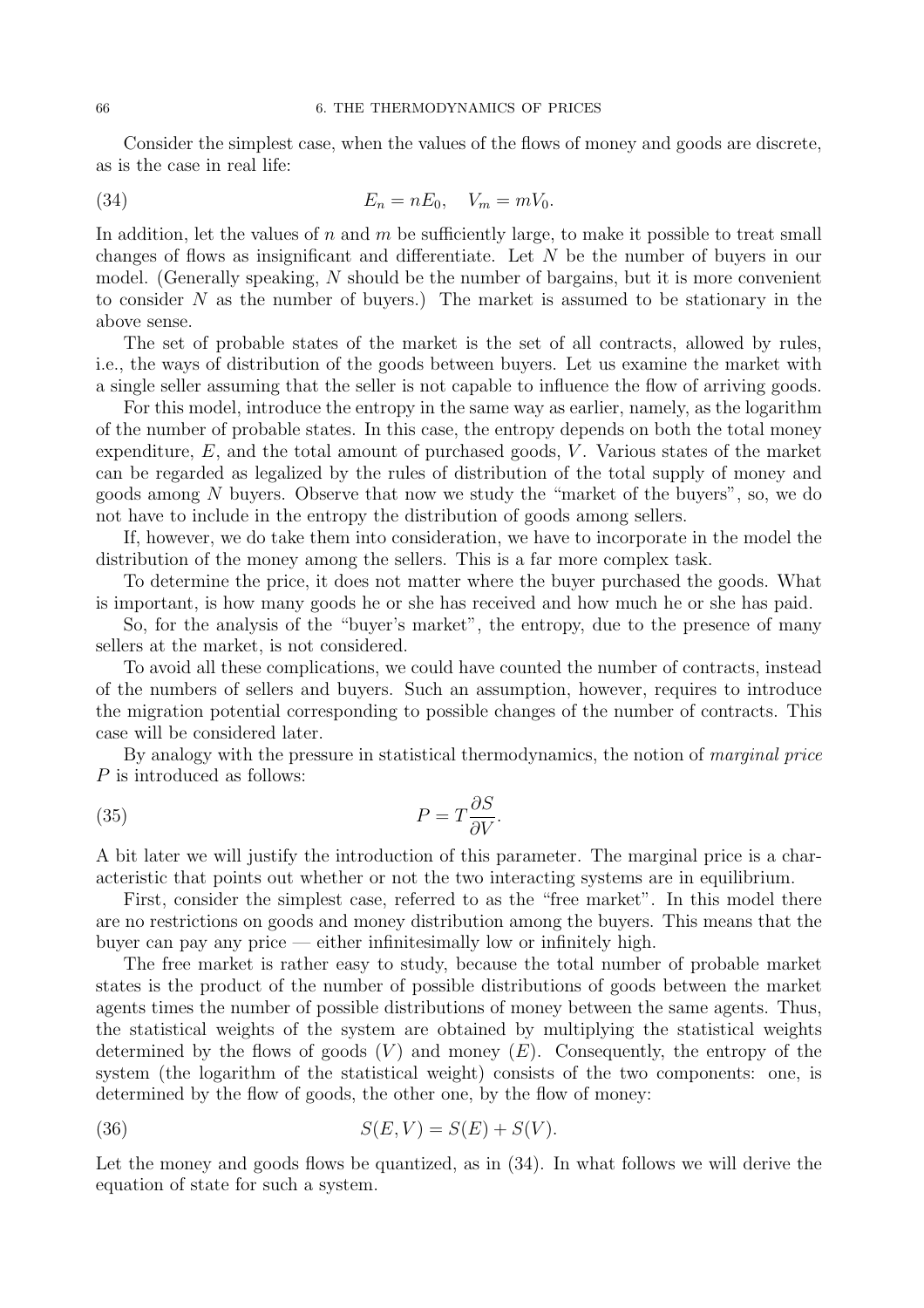First, compute the number of probable distributions of goods and money flows among N agents of the market. The statistical weight  $g(E_n, N)$  of the flow  $E_n$ , distributed among N agents is equal to the number of non-negative integer solutions of the equation

$$
(37) \t\t n = x_1 + \cdots + x_N.
$$

The calculational technique for such equations is well-known. Namely, add 1 to each  $x_i$ . Then the quantity to be determined is the number of positive integer solutions of the equation

(38) 
$$
n + N = y_1 + ... + y_N.
$$

Now, let us subdivide the integer segment of length  $n+N$  into N integer subsegments. Thus, the statistical weight is equal to

(39) 
$$
g(E_n, N) = {N-1+n \choose N-1} = \frac{(N-1+n)!}{n!(N-1)!}.
$$

For sufficiently large  $n$  and  $N$ , the Stirling formula gives

(40) 
$$
g(E_n, N) \approx \frac{1}{\sqrt{2\pi}} \frac{(N+n-1)^{N+n-\frac{1}{2}}}{N-\frac{1}{2}(N-1)n+\frac{1}{2}^n}.
$$

Hence,

(41) 
$$
S(E_n) = \ln g(E_n, N) \approx
$$

$$
(N + n - 1)\ln(N + n - \frac{1}{2}) - (N - 1)\ln(N - \frac{1}{2})n\ln(n + \frac{1}{2}) - \frac{1}{2}\ln 2\pi.
$$

The temperature T is calculated in terms of  $\frac{\partial S}{\partial E}$ :

(42) 
$$
\frac{1}{T} = \frac{1}{\varepsilon} \frac{\partial S(E_n)}{\partial n} \approx \frac{1}{\varepsilon} \ln \frac{N+n-\frac{1}{2}}{n+\frac{1}{2}}.
$$

For  $n \gg N$ , which is a rather natural condition for the free market, the expression for the inverse temperature is:

(43) 
$$
\frac{1}{T} = \frac{\partial S(E_n)}{\partial n} = \frac{1}{\varepsilon} \frac{N}{n} = \frac{N}{E}.
$$

This means that the temperature  $T = \frac{E}{N}$  $\frac{E}{N}$  is equal to the mean value of income per capita.

To compute  $\frac{\partial S}{\partial V}$  is a completely analogous matter (since the entropy S can be described as the sum of two terms, one of which only depends on  $E$ , the other one, on  $V$ , see (36)):

(44) 
$$
\frac{P}{T} = \frac{\partial S(V_m)}{\partial V_m} = \frac{1}{W} \frac{N}{m} = \frac{N}{V}.
$$

Thus, a relation between the marginal price, the goods flow and the "temperature" of the free market is of the form

$$
(45) \t\t P = T\frac{N}{V}.
$$

As  $TN = E$ , it is easy to show that for the free market the marginal price is equal to a median *price.* This, actually, allows to define the *price* as  $T\frac{\partial S}{\partial V}$ .

In presence of restrictions on price, the marginal price may deviate from the median one. Manifestly, the equation of the free market (45) is totally analogous to the equation of the ideal gas.

In our arguments, the marginal price has the same thermodynamic origin as the temperature or the chemical potential, i.e., the theory is completely derived from thermodynamic principles. The marginal price is the parameter of equilibrium, identical in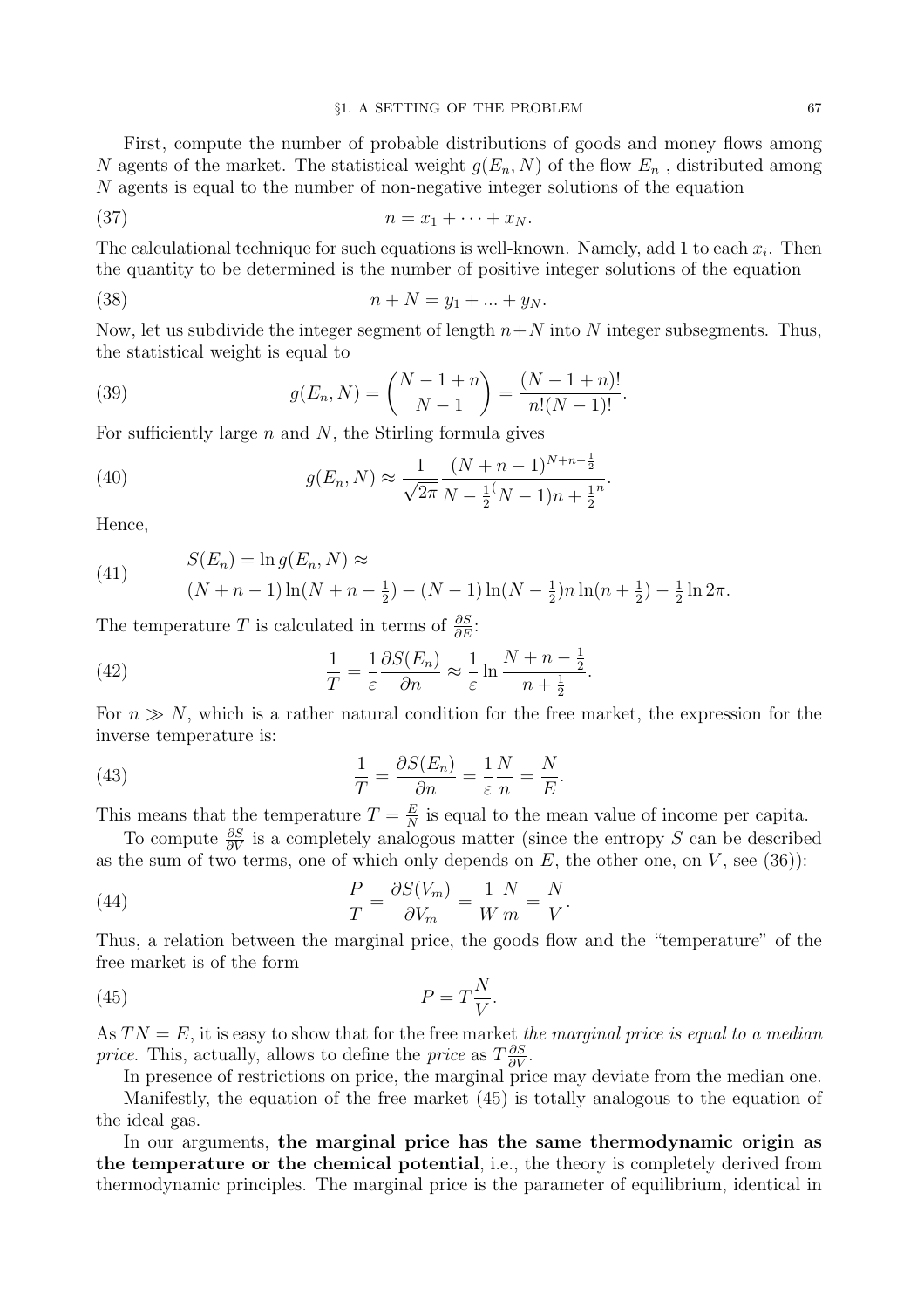meaning to the temperature. It indicates whether or not the interacting systems are in the equilibrium.

Indeed, the same pattern of reasoning as at the introduction of the temperature, can be repeated and we similarly prove that two interacting systems for which the exchange of the goods is possible are capable to be in the state of equilibrium only when their marginal prices for the goods are equal.

Indeed, let the statistical weights of the interacting systems depend on the flows of money and goods,  $E$  and  $V$ , while the total values of both parameters are constants (speaking about a flow, we mean the expenditure capacity per unit time):

(46) 
$$
E_1 + E_2 = E, \qquad V_1 + V_2 = V,
$$

then the statistical weight of the combined system is

(47) 
$$
g_1(E_1, V_1) \cdot g_2(E - E_1, V - V_1).
$$

The probability of the state becomes maximal when the function (47) attains its maximum. Introducing entropy as  $\ln q$ , the conditions for the entropy extremum become

(48) 
$$
\left(\frac{\partial S_1}{\partial E_1} dE_1 + \frac{\partial S_1}{\partial V_1} dV_1\right) + \left(\frac{\partial S_2}{\partial E_2} dE_2 + \frac{\partial S_2}{\partial V_2} dV_2\right) = 0.
$$

Taking into account that

(49) 
$$
dE_1 = -dE_2, \qquad dV_1 = -dV_2,
$$

we express the conditions of equilibrium as follows:

(50) 
$$
\frac{\partial S_1}{\partial E_1}\Big|_{V_1} = \frac{\partial S_2}{\partial E_2}\Big|_{V_2}, \qquad \frac{\partial S_1}{\partial V_1}\Big|_{E_1} = \frac{\partial S_2}{\partial V_2}\Big|_{E_2}
$$

The first expression, as we already discussed, means the coincidence of "temperatures". The second one means coincidence of values of the marginal prices.

Thus, the coincidence of values of the marginal prices is a necessary condition for the interacting markets to be in the state of equilibrium.

Now, proceed to the case that the market is not "free"; let some restrictions be imposed on its operation.

Let us investigate, first, what is going to happen if something similar to the "allocation system" is adopted, i.e., the possibilities to buy goods are forcefully restricted. Recall also our assumption that the market is stationary, which means that the flows of goods and money are completely distributed among the market participants.

Suppose that none of the market agents is allowed to get more goods than a certain amount, K. In all the other respects the distribution remains free, and  $-$  this is of utter importance — does not depend on the money distribution, i.e., there are no explicit restrictions on the prices. This means, that the statistical weight of the state with V goods, and E money is still the product of statistical weights:

(51) 
$$
g_N(E,V) = g_N(E)g_N(V),
$$

while the entropy includes two components, one of which depends on  $E$ , and the other one on  $V$ :

(52) 
$$
S_N(E, V) = S_N(E) + S_N(V).
$$

To determine the marginal price, we should known  $\frac{\partial S}{\partial V}$  $\Big|_{E,N}$ , i.e., we should compute  $S_N(V)$ . This appears to be a difficult combinatorial problem: find the number of non-negative integer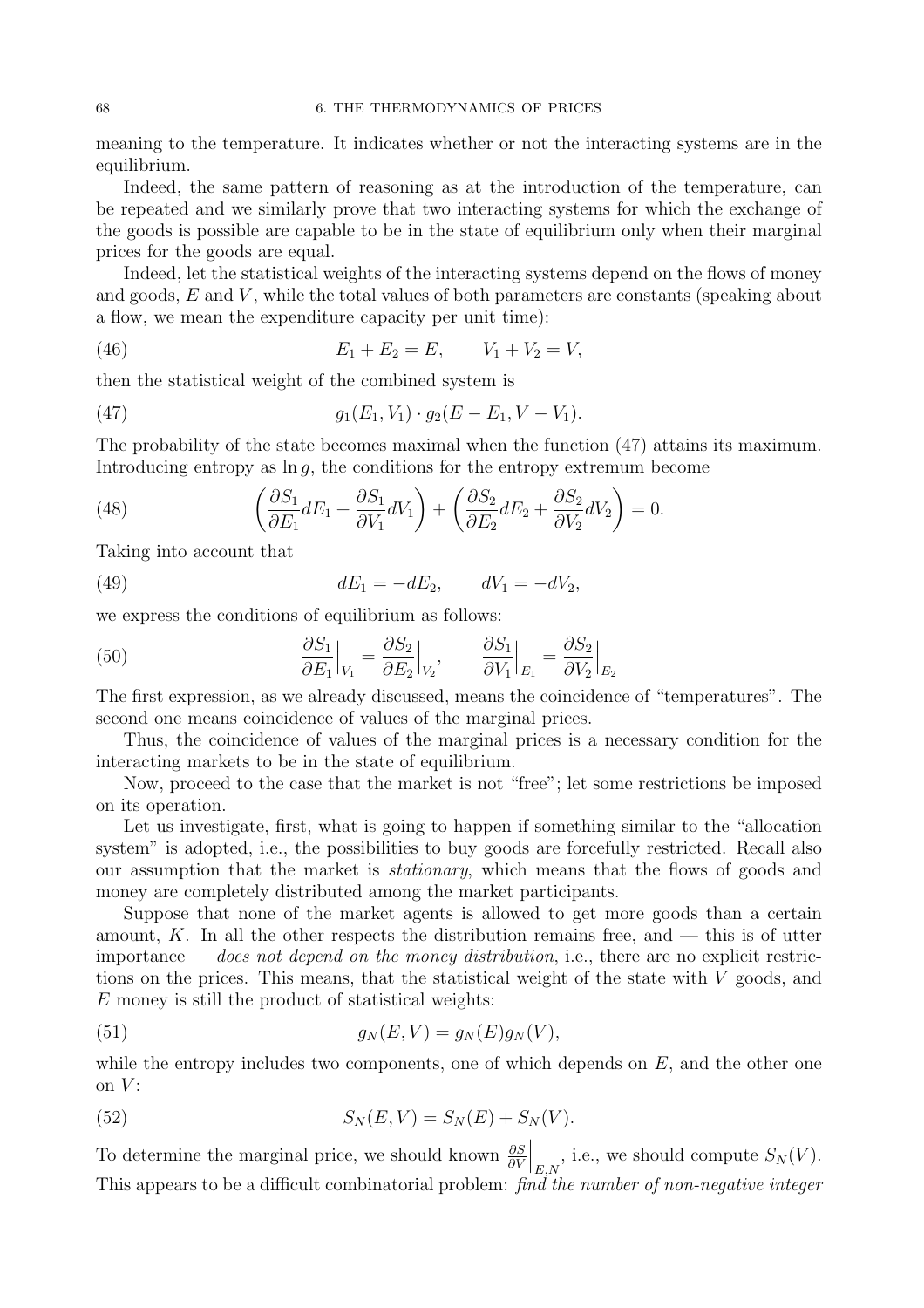solutions of the equation:

(53)  $m = x_1 + x_2 + \cdots + x_N$ , where  $x_i \le K$  for each *i*.

The solution of this problem is distinguished by a special feature, which renders meaningful conclusions.

It is clear that if  $m > KN$  this problem has no solutions at all. The logarithm of the number of solutions is the system's entropy  $S_N^K(V_m)$ . This means that when m (i.e., the flow of goods) approaches KN from below, then at some point the entropy begins to decrease. But this, in turn, means that  $\frac{\partial S(V_m)}{\partial V}$  becomes negative. Taking into account that the distribution of money flow is free, which implies positive temperature, the result would be that, under restrictions, the system's marginal price becomes negative when the volume of the flow of goods becomes sufficiently large.

This means that during interaction with other systems with positive marginal prices, our "allocation system" with imposed restriction on consumption of the goods will begin to eject goods at dumping prices: any more-than-zero price of the exported goods will contribute to destabilization of the equilibrium.

Of course, it is possible to say that when the flow of goods is close to the value of  $KN$ , there is no sense to restrict the distribution. The fact, however, is that the marginal price can become negative long before the flow of goods approaches the critical value, KN.

For instance, for  $K = 1$ , this will happen for  $m > \frac{N}{2}$ .

Since the introduction of restrictions such as in our example is a political decision, the question should be addressed: how the persons responsible to make such decision could learn that the marginal price has already became negative?

Indeed, the price of market transactions is positive, and the median price is also positive. In order to know how far the system that interacts with other systems is from the state of the equilibrium, it is necessary to calculate certain, not directly observable, parameters the temperature and the derivative of the entropy with respect to the flow of goods.

As we have just shown, this problem is rather tough, even for a very simple model.

We see, nevertheless, that the restrictions imposed on the market can create, in the range of the system's states, a zone of "latent instability".

Let us consider now whether the zones of latent instability would emerge if the price is bounded from below. This model is very important indeed because real market systems are hardly free: it is not realistic to sell the goods, on the large scale, at the price below the production cost.

If in our model the price of the bargain is bounded from below, then the entropy of the system cannot be described any more as the sum of two components, each depending on only one variable, one being the entropy of the flow of goods, the other one the entropy of the money flow.

The mathematical problem of computing the entropy is to determine  $\ln g_N(E, V_m, \lambda)$ , where  $\lambda$  is a parameter bounding the prices from below, and  $g_N = \sum g_N(y_1, \ldots, y_n)$ , where  $g_N(y_1,\ldots,y_n)$  is the number of positive integer solutions of the equation

(54) 
$$
m = x_1(y_1) + x_2(y_2) + \cdots + x_n(y_n),
$$

In (54)  $y_n$  is an arbitrary partition of the number n into N non-negative integers, and

(55) 
$$
x_i(y_i) = 0
$$
 for  $y_i = 0$  and  $x_i(y_i) < \frac{y_i}{\lambda}$  for  $y_i > 0$ .

(Here  $x$  is the allowed number of goods in the deal while  $y$  is the corresponding amount of money.)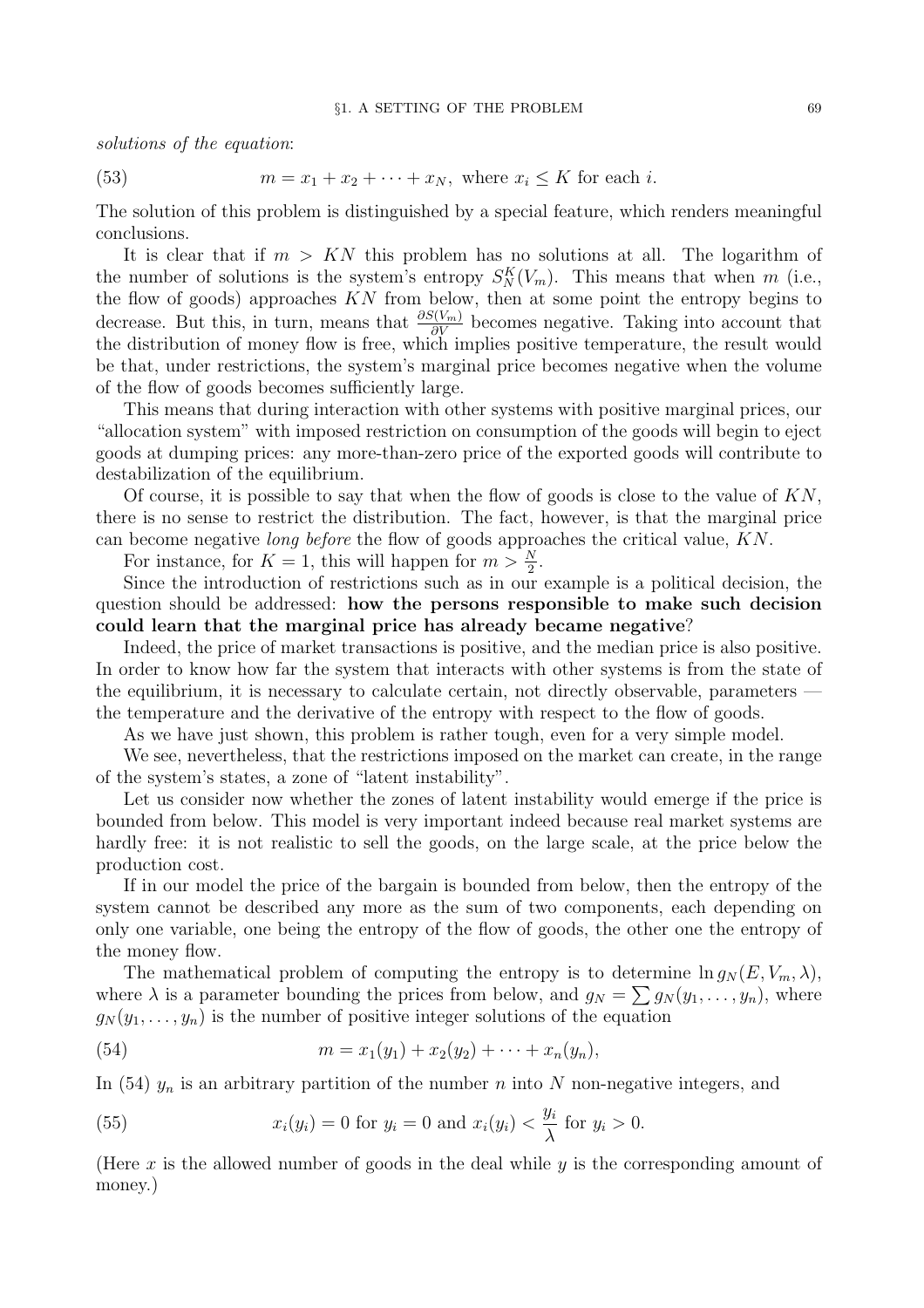This is a still more difficult calculational problem. But, as in the previous cases, some qualitative dependencies can be discovered relatively easy. If we increase the goods flow but the money flow does not increase simultaneously, the problem has no solutions. Indeed, any possible price remains below the allowed level once  $V_{k,m}$  is great enough for limitations on  $x_i$ , where the  $y_i$  are  $\leq n$  and n is such that  $ne = E$ ), i.e., the entropy  $S_N^{\lambda}(E, V)$  vanishes.

Like in the previously given model, the marginal price becomes negative earlier than that because the distribution of the money flow is free, the temperature is positive, but the derivative  $\frac{\partial S_N^{\lambda}(E,V)}{\partial V}$  at values of V smaller than but close to  $V_K$  becomes negative.

So, we observe the same effect as under the terms of the restrictions on goods, namely, the latent zone of instability with a negative marginal price, and the same consequences an outward dumping of goods by the system striving to reach an equilibrium.

Apparently, this explains phenomena of mass destruction of the goods for the sake of maintaining the level of prices during the crises of overproduction. It is not the "malicious will" of owners of the commodities, but simply the shortest way to the most probable state of the system: getting rid of the goods the system assumes a statistical equilibrium, i.e., a most probable state.

As a byproduct of our arguments, we see that **introducing restrictions in the system** we provoke occurrences of zones of latent instability. The borders of these zones are extremely scarcely discernible even for the simplest models.

Such parameters, as the derivatives of the entropy, e.g., the temperature and the marginal price, are crucial for the description of the behavior of systems with restrictions after they became engaged in interactions with similar systems or with free-market systems.

The marginal price becomes a very important parameter, a major parameter of the market equilibrium. It coincides with the median price only for the free market systems. In the systems with restrictions, it may be negative. If this happens, the system is unstable.

Thus, restrictions on economic activity can, by no means, be held as "harmless". First of all, no restriction is harmless because the range of its influence is unclear, the range within which its influence renders the system unstable.

Observe that the so-called "economic" reasons for various restrictions on deals (e.g., the minimal price determined by the cost of production) turn out, at deeper scrutiny, purely political reasons: the cost of production often can not be lowered "thanks" to a monopoly, i.e., a political control of the market. In other words, the restrictions imposed on the freedom of market activity, are capable to generate uncertainties in the system, instead of, as politicians use to think and preach during the election campaigns, making it more predictable.

The above study of the market with restrictions on prices, is related to the problem which lately aroused considerable interest in theoretical economics. In 1970, G. Akerloff published an article [Af1] that soon enjoyed much popularity. The article dealt with the markets with "asymmetric" information, i.e., markets, where the seller and buyer have different opportunities to estimate the quality of the item on sale.

Akerloff showed, further developing his contention in later publications [Af2], that, for asymmetric markets, the presence of low quality goods and dishonest sellers can result not only in sweeping away of high quality goods from the market, but may also result in a collapse of the market as such.

Briefly, Akerloff's idea was as follows. Assume that the article of goods (say, a used car) may appear to be of low quality with certain probability,  $q$  (and, accordingly, of high quality with probability  $1 - q$ ). Assume further that the buyer "knows" to an extent these a priori probability because q may reflect the ordinary index of production rejected by the factory.

But the seller in question knows about the article he or she is selling far better.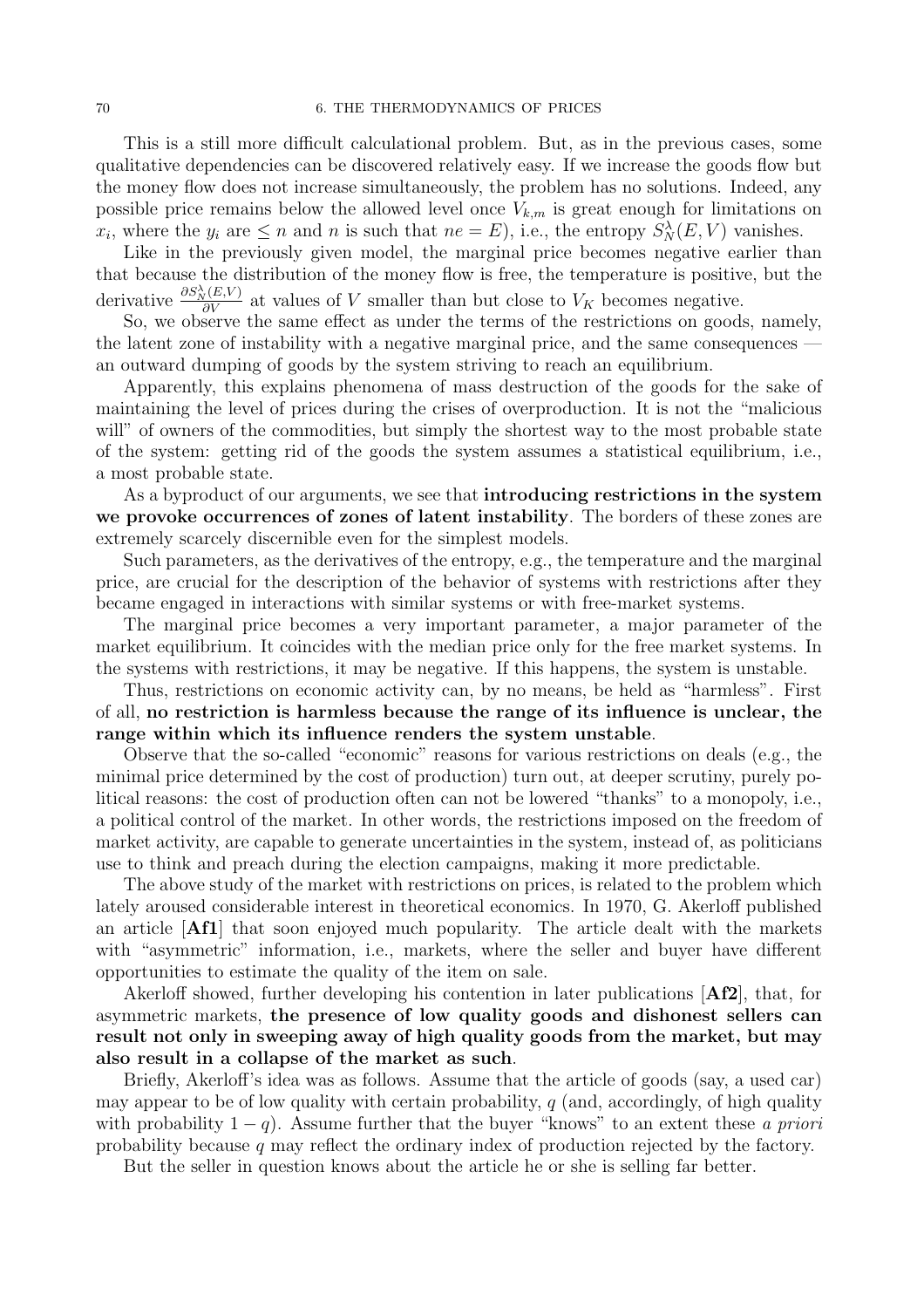The buyer just follows the general opinions concerning the item. By this reason, the seller of a *good* second-hand car is seldom able to get the real price for it: the buyer wants to insure himself or herself against the dishonest seller.

The seller of the bad car, contrariwise, enjoys all the chances to get for it more money than it is really worth. As a consequence, good cars are "washed away" from the market, and the bad ones dominate. Using the standard technique of the utility functions, Akerloff has shown that under certain conditions the equilibrium may be unattainable, e.g., when the graph representing dependence of supply on prices does not overlap with the graph representing dependence of demand on prices. Akerloff interprets the problem of asymmetric markets linking it to the Grasham law which states that the "bad" money oust the "good" money out of circulation: people tuck away the "good" money. Akerloff conjectures that such an approach gives an opportunity to estimate the losses of the market from crooked dealings.

Akerloff concludes: the price of dishonest behavior amounts not just in the losses of the buyer, but also in the undermining consequences for honest businesses  $[{\bf Af2}]$ .

The model with restrictions on prices from below discussed above, shed, in our view, some new light on the problem of asymmetric markets. We believe that Akerloff has proved not so much the possibility of collapse of the asymmetric market, but rather the impossibility to apply the standard equilibrium techniques used in neo-classical analysis. Indeed, even in an asymmetric case, the flow of deals will last anyway, but for the study of the market state, the definition of equilibrium, based on the notions of statistical thermodynamics, looks to be more appropriate.

Indeed, consider two markets in interaction, one, with restrictions on prices from below, and another one, without such restrictions (say, a market of used cars). Consider a model with an "asymmetric information", we see that a market with restrictions on price from below is a market of "good" cars, while the market without restrictions is a market with defective cars (Akerloff uses a slang term: "lemons") in circulation. As we have shown above, at a certain value of parameters of the flow of goods and "temperature" of the market (namely, at low temperature), the marginal price in the market with restrictions (here: in the market of "good" cars) becomes negative. This means that this market is collapsing. But the actual collapse will only happen at a rather low temperature. At higher temperature the market of high quality cars is quite viable. Thus, it is possible to make some amendments to Akerloff's statements on the market of "lemons", and on the opportunities to operate honest business in the developing countries, where "standards of honesty" are low.

The market of "good" cars will not rarely be on the brink of collapsing but will not actually and totally collapse. According to our thermodynamic approach, the crucial factor lies not in the standards of honesty, but in the "low temperature" of the market. If the temperature is not low any more, the "honest market" (the one with restrictions on prices from below) is quite capable to coexist with the market of "lemons". The marginal price formally corresponds to the pressure and the only thing needed to render the market "alive" is that the "pressure" in the market of "good" cars were not below a certain minimal value.

Next, consider in more detail the thermodynamic model of the market with prices bounded from below. For this purpose, we apply the technique of large statistical sum. But, first of all, let us make some remarks.

If we forget sellers and buyers, and only consider the amount of contracts,  $N$ , then the temperature of the market, according to our previous consideration, can be defined as:

$$
(56)\t\t T = \frac{E}{N},
$$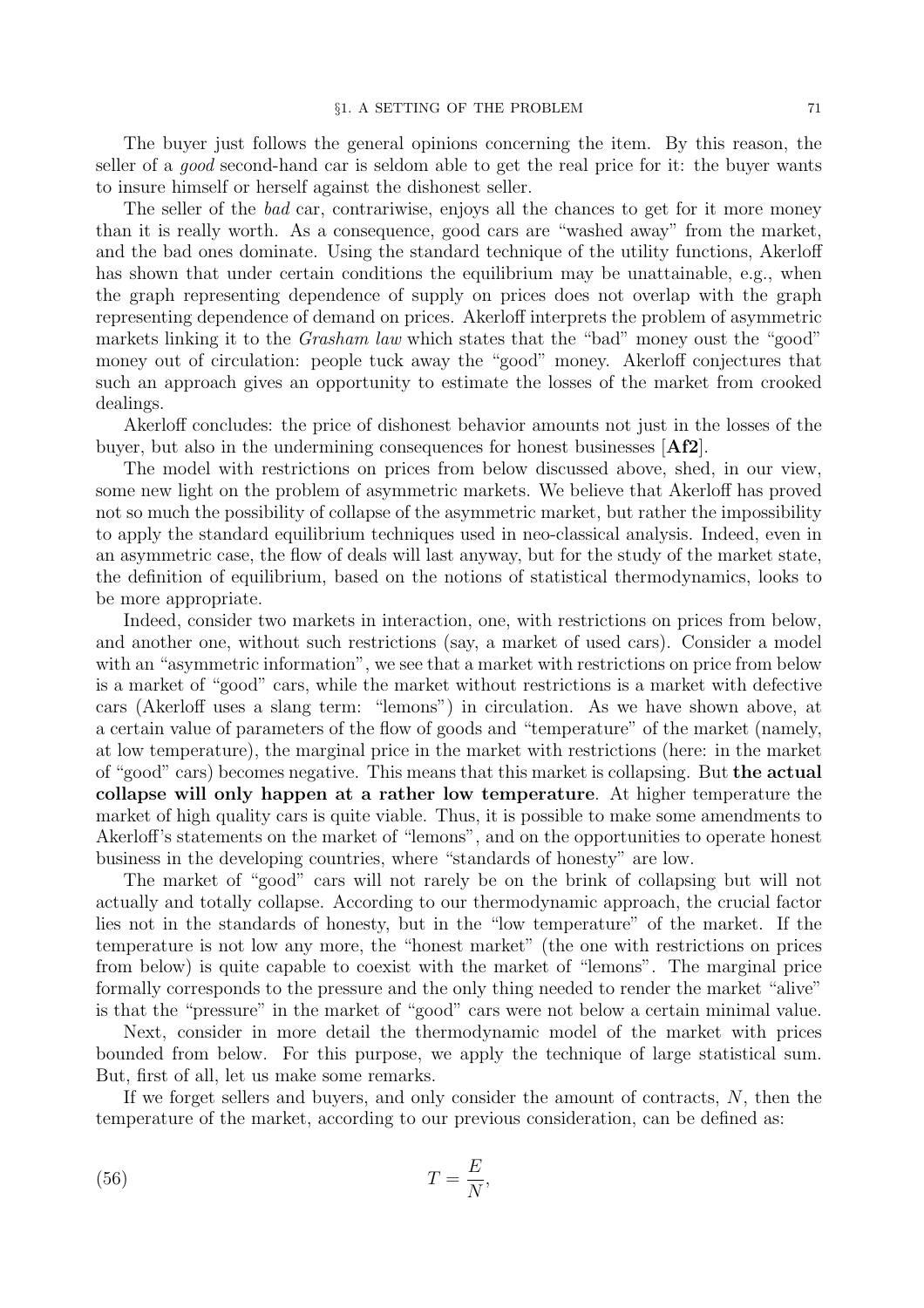where  $E$  is the amount of money.

Introduce the concept of a "potential contract" which means the possibility of striking a deal, with the goods flow  $V_l = lV_0$ , and money flow  $E_k = kE_0$ , where  $V_0$  and  $E_0$  are the least values of the respective flows. Then some further simplification would be expedient. Introducing discrete time labelled by moments  $T_k$ , we assume that the goods and money flows only occur at discrete time moments. Such a model of market resembles the market of von Mises [Mis]. It allows us to treat every deal as a single-time event.

Bearing in mind the statistical aspect of the model, it looks quite natural to consider the market as the set of simultaneously coexisting systems covering all admissible deals, and to carry out averaging over the ensemble instead of averaging over time.

The potential contract  $C(E_k, V_l)$  with parameters  $V_l$ ,  $E_k$  may be "filled in" with a real content, but also may remain "empty". The notion of potential contract corresponds to the notion of an orbital in quantum mechanics. We are able now to refer to the set of potential contracts,  $C = (E_k, V_l)$  subject to some restriction, for instance, the contracts with  $\frac{E_k}{V_l} < Q$ may be ruled out (which, actually, mirrors the restriction on prices from below, Q being the least allowed price).

Now, apply the standard technique of large statistical sum. If  $N \ll nm$ , where n, m stand for the total amount of goods and money in the market, respectively, the market discussed is a "classical one": the "population density" of every contract is very low ( $\sim \frac{N}{nn}$  $\frac{N}{nm}$ ), so, we can neglect the probability that one "potential contract" may be "filled in" with two real contracts with equal values of  $V_l$  and  $E_k$ . This means that, in the large statistical sum, we can neglect the terms of degree  $\geq 2$  with respect to  $\lambda$ . Hence, the probability for the potential contract to be "filled in" is given by the formula

(57) 
$$
W(k,l) = \lambda e^{-\frac{E_n}{T}} = \lambda W_0(k,l).
$$

If the number of actual contracts is equal to N, it is possible to find  $\lambda$  because N can be found by summing over all probability values  $W(k, l)$  for all potential contracts:

(58) 
$$
N = \lambda \sum_{l,k} W_0(k,l).
$$

Therefore

(59) 
$$
\lambda = \frac{N}{\sum_{l,k} W_0(k,l)}.
$$

Since  $\lambda = e^{\frac{\mu}{T}}$ , where  $\mu$  is the migration potential, we can express  $\mu$  as follows:

(60) 
$$
\frac{\mu}{T} = \ln \frac{N}{\sum_{l,k} W_0(k,l)}.
$$

So, the entropy of the system can be derived from the formula

(61) 
$$
\frac{\partial S}{\partial N}\Big|_{E,V} = -\frac{\mu}{T}.
$$

Substituting this value for  $\frac{\mu}{T}$ , we find that

(62) 
$$
S = -\int_0^N \frac{\mu}{T} dN = \int_0^N \ln N dN + N \ln \sum_{k,l} W(k,l),
$$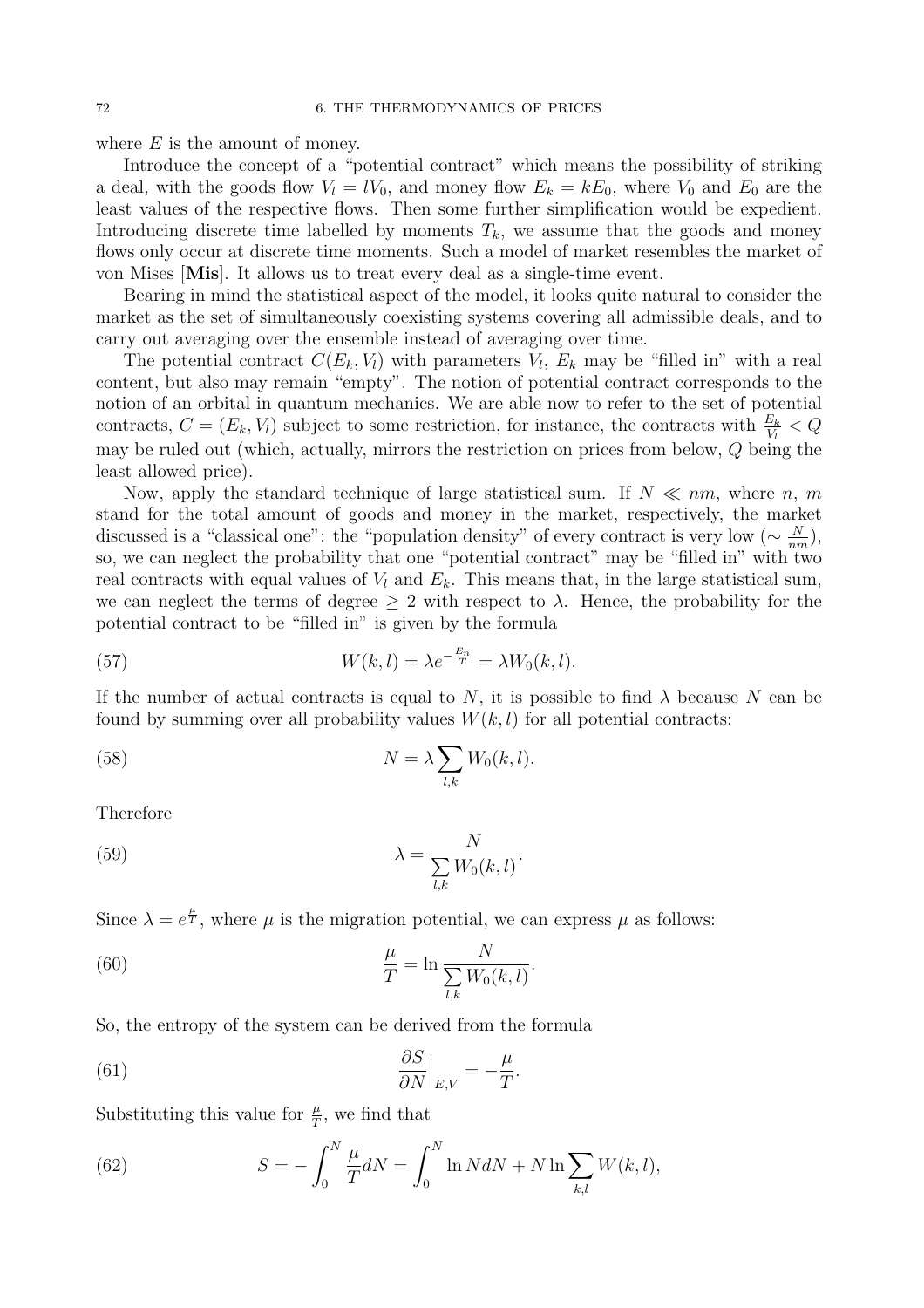or

(63) 
$$
S = -N \ln N + N + N \ln \sum_{k,l} W(k,l).
$$

The sum  $\varphi(T, V) := \sum W(k, l)$  depends, generally, on T and V.

Now, differentiating the entropy with respect to  $V$  we derive the equation of state (35)

(64) 
$$
\frac{P}{T} = \frac{\partial S}{\partial V}\Big|_{E,N}.
$$

It requires to calculate  $\varphi(T, V)$ .

First, consider the already discussed case, the one without restrictions on prices:

(65) 
$$
\varphi(T,V) = \sum_{k=1}^{\infty} C(k) \cdot e^{-\frac{kE_0}{T}},
$$

where  $C(k)$  is the number of contracts with  $E_k$ . Since a certain definite number  $m = \frac{V}{W}$  $\frac{V}{W}$  of potential contracts which can be "filled" exists for each value of  $E_k$ , it follows that  $C(k) = m$ . In order to simplify the calculations, we assume that n is very large  $(E = nE_0)$ , and the upper limit of summation is equal to  $\infty$ . We thus obtain

.

(66) 
$$
\varphi(T,V) = \frac{V_0}{V} \frac{e^{-\frac{E_0}{T}}}{1 - e^{-\frac{E_0}{T}}} = \frac{V_0}{V} \frac{1}{e^{-\frac{E_0}{T}} - 1}
$$

Hence, the already known result:

(67) 
$$
\frac{P}{T} = \frac{\partial S}{\partial V}\Big|_{E,N} = N\frac{\partial}{\partial V}\ln\varphi(V,T) = \frac{N}{V}.
$$

Now, let us calculate  $\varphi(T, V)$  for the case of prices bounded from below. The number of potential contracts  $C_k(E_k,Q)$  now depends on  $E_k$  and the minimal price, Q:

(68) 
$$
C_k(E_k, Q) = \sum_{n=1}^{\frac{kE_0}{QW}} 1 = \frac{kE_0}{QV_0}.
$$

In this case  $\varphi(T, V)$  splits into the two components.

One of them is obtained by summation up to  $k = \frac{mQW}{F_0}$  $\frac{QW}{E_0}$ , hence,  $C_k(E_k, Q) = \frac{kE_0}{QV_0}$ . For these values of k, the number of potential contracts depends on k. For very large  $k$ such dependence vanishes since we assume that the amount of money used in any potential contract suffices to ensure any of  $m = \frac{V}{W}$  $\frac{V}{W}$  possible values of goods purchased:

(69)  

$$
\varphi(T, V) = \sum_{k=1}^{\frac{QV}{E_0}} C_k(E_k, Q) e^{-\frac{kE_0}{T}} + \sum_{k=\frac{QV}{E_0}}^{\infty} m e^{-\frac{kE_0}{T}} =
$$

$$
\sum_{k=1}^{\frac{QV}{E_0}} \frac{kE_0}{QV_0} e^{-\frac{kE_0}{T}} + \sum_{k=\frac{QV}{E_0}}^{\infty} \frac{V}{V_0} e^{-\frac{kE_0}{T}}.
$$

After simplifications we have

(70) 
$$
\varphi(T,V) = \varphi_1(T,V) \left( \frac{E_0}{QV_0} - \frac{E_0}{QV_0} e^{\frac{-VQ}{E_0}} \right),
$$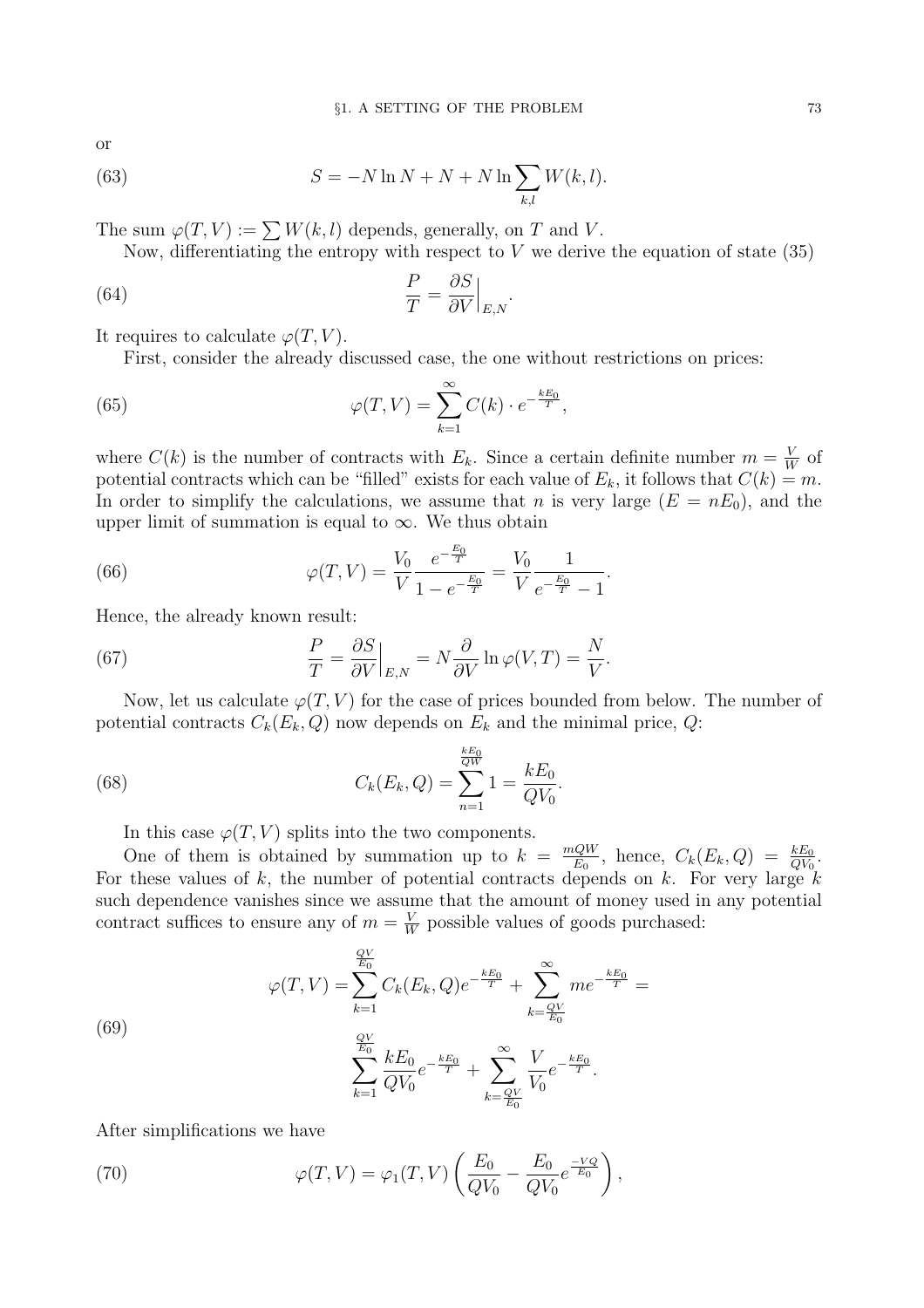where

(71) 
$$
\varphi_1(T) = \sum_{k=1}^{\infty} k e^{\frac{kE_0}{T}} = \frac{e^{\frac{E_0}{T}}}{\left(e^{\frac{E_0}{T}} - 1\right)^2}.
$$

Now, substitute  $\varphi(T, V)$  in the expression for the entropy, so the equation of state takes the form:

(72) 
$$
\frac{P}{T} = \frac{\partial S}{\partial V}\Big|_{E,N} = N \frac{\partial}{\partial V} \ln \varphi(T, V)
$$

or

(73) 
$$
\frac{P}{T} = \frac{NQ}{E_0} \frac{1}{e^{\frac{QV}{E_0}} - 1}.
$$

The equation of state (73) is very interesting. When  $Q \ll \frac{T}{V}$ , equation (73) turns into the familiar equation of the ideal gas:

$$
\frac{P}{T} = \frac{N}{V}.
$$

But, as it turns out, even small restriction on price from below completely transforms the equation of state.

In the range of larger V, the marginal price  $P$  (i.e., the equilibrium price) becomes smaller than the minimal price of the contract, which means that the market collapses. Such a situation is equivalent to the negative marginal price for the free market. It is quite clear that if the least price is implemented, the large volumes of goods cannot be sold in equilibrium provided the temperature is bounded. This does not mean that the absence of deals. This means that the equilibrium cannot be attained.

If  $T = \frac{E}{N}$  $\frac{E}{N}$ , the minimal price is equal to Q, and  $V = \frac{E}{Q} = \frac{TN}{Q}$  $\frac{d}{d}$ , then a part of goods equivalent to  $V - \frac{TN}{Q}$  $\frac{d}{d}$  is impossible to realize.

A hasty observation may lead to the premature conclusion that the critical mass of the goods when the price is bounded from below will lie in a neighborhood of

(75) 
$$
V_{crit} = \frac{TN}{Q}.
$$

But, as is clear from the above analysis, this is not the case: in reality the critical mass is considerably smaller. Namely, assuming that

(76) 
$$
P = \frac{TNQ}{E_0} \frac{1}{e^{\frac{QV_{crit}}{T}} - 1} > Q
$$

or

(77) 
$$
\frac{TN}{E_0} > e^{\frac{QV_{crit}}{T}} - 1,
$$

we obtain

(78) 
$$
V_{crit} = \frac{E_0}{Q} \ln\left(\frac{TN}{E_0} - 1\right).
$$

As a result, instead of  $V_{crit} = \frac{TN}{Q} = \frac{nE_0}{Q}$  $\frac{E_0}{Q}$ , deduced by the "naive" argument,  $V_{crit}$  is close to  $\ln V$ , i.e., is of several orders of magnitude smaller. Therefore, the market collapses much earlier than it seems at the first glance.

Coming back to the market with "lemons", this means that the ousting of good cars by the bad ones will happen much earlier than the naive a priori assumptions allow for.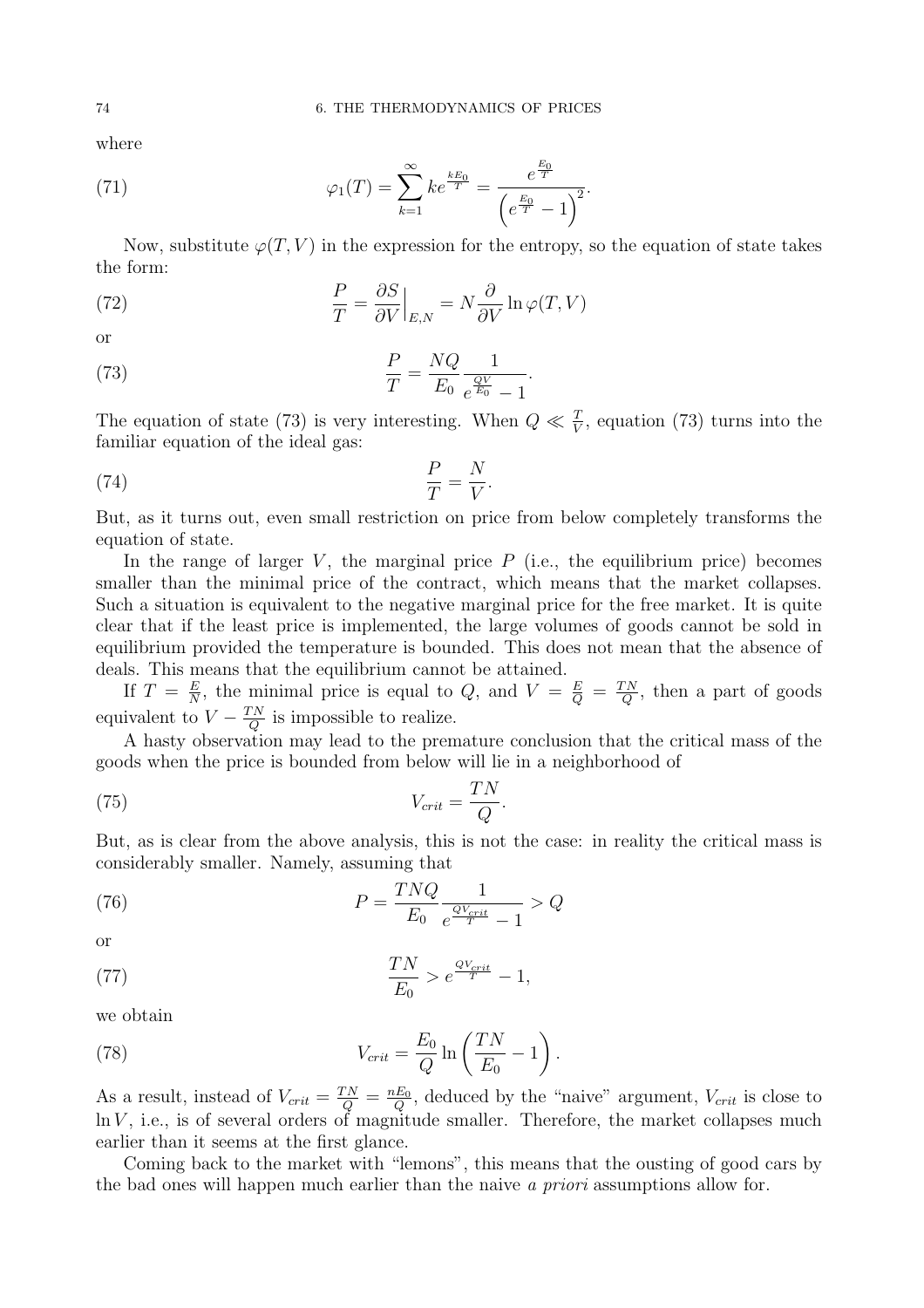Clearly, the asymmetric information narrows the market's "zone of stability" to a very small size. Thus, our analysis justifies Hayek's conjecture that the market exists thanks to the culture of "honest business", and survives in the process of competition of business cultures.

The investigation above also points to another condition for existence of markets with high quality goods. The market operating with high quality goods has to be somehow separated from the market of low quality goods. Otherwise, with the influx of high quality commodities, the market becomes unstable.

The model outlined above shows that due to a limited supply of high quality goods, their market can coexist and interact with the market of "bad" goods, but only as the "market of elite", which means that outside its aegis the market is stunted by the flaws in the "business code of behavior". An alternative is the certification of goods.

We see that, in a sense, our theory exorcises "human component": the equilibrium theory in economics becomes identical to that of statistical physics.

It is also clear that hypothesis on equal probability of market states — the basis of any statistical theory — may be justified only if, following Hayek, we consider the human activity a principal factor subject to incomplete information on what's on at the market. Otherwise the hypothesis on equal probability of market states becomes absurd. It is as a result of human ability to discover new opportunities together with all possible errors, the hypothesis of equal probability becomes natural.

Human component is essential in one more aspect. The market requires abiding certain rules of contracts. In our theory we assume this as a given reality. This, however, is extremely important. Even if contracts are not restricted by "external" rules, the mere necessity to abide the contracts makes the market into a social institute. The behavior of this institute, considered as a machine, in particular, its thermodynamic properties are of huge interest, but, first of all, such a machine — such an institute — must be created and being created they should be maintained.

#### §2. Two markets with two items of goods

Consider now the problem of the market equilibrium for the two markets with two items of goods, capable to replace each other. The market with replaceable goods poses one of the most known problems of the mathematical economics. The study of such markets prompted the marginalist revolution.

In terms of the neo-classical theory, to work out this task, it is necessary to define the utility functions of the goods, the function depending on the volume of consignments. When the derivative of the utility function with respect to the volume of consignment decreases as this volume grows, the techniques of the classical analysis show that the summary utility function reaches its maximum at such a volume of the consignment of goods that the increase of utility by one unit of the expenditure is equal for all nomenclature of goods.

Intuitively, this is a plausible statement. If, at the expenditure of one unit of funds per one item of goods, it were possible to increase the total utility of the purchased goods by replacing one item by another, this replacement have been implemented, until the utility had not dropped due to the increase of the goods' volume.

We see that the dependence of utility on volume is indeed very important in terms of maintenance of sustaining the system's stability: otherwise all funds could have been invested in the most useful goods only.

Let us now study the problem of replaceable goods in the framework of thermodynamic approach.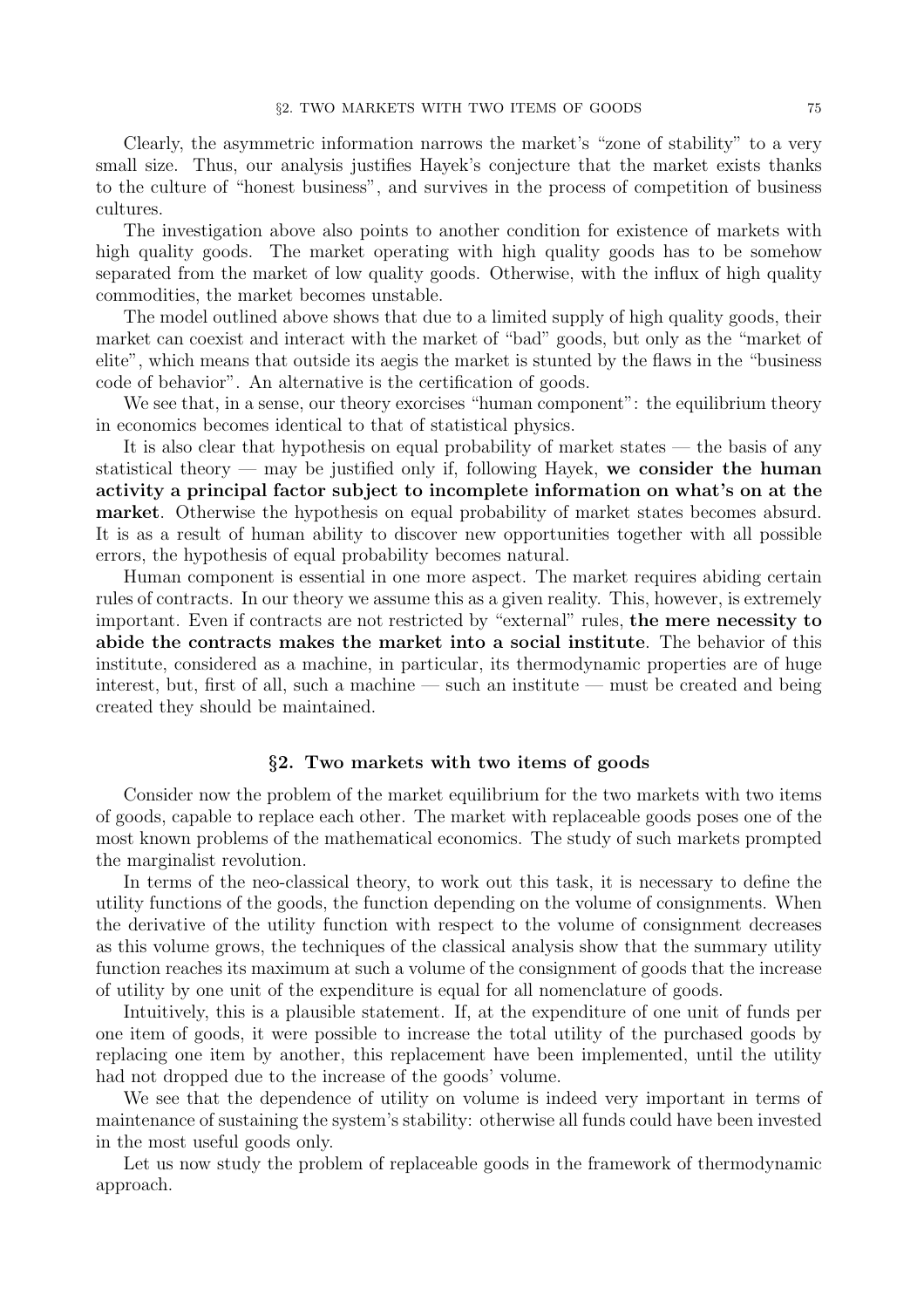Clearly, it makes sense to speak about replacement only if there is a certain equivalence between goods. If there is no equivalence, we can not proceed. So, let such an equivalence exist in the model, i.e.,  $n$  units of item 1 are equivalent (never mind, in what sense precisely) to m units of item 2. The equivalence relation can be used to find the maximum of entropy, in exactly the same manner, as it was done before for only one item of goods.

It is important to observe that, in our hypothesis, the equivalence relation does not depend on the flow of goods. If such dependence takes place, the theory of statistical equilibrium is, all the same, possible to deduce, but it is a bit more involved.

The most probable or, what is the same here, equilibrium, state of the system is attained as the entropy of the system attains its maximum. To find the maximum of entropy, we use the equivalence relation between two items of goods, in completely the same fashion as earlier on these pages.

Thus, consider a market with N agents, with a flow of money  $E$  and flows of items of two goods,  $V_A$  and  $V_B$ . To find the entropy of system, we have to count the number of probable deals, i.e., the number of ways to attribute to each agent four numbers  $(E_{A_i}, E_{B_i}, V_{A_i}, V_{B_i})$ that show how much money was spent by an agent per unit time on purchasing the goods A and B, and how many goods had been bought over the same period, respectively. Adding up over all agents we obtain the values of macroscopic parameters of the system.

Observe that in order to estimate the system's state, it does not suffice to simply fix the amount of money spent by the ith agent because some microscopic states may be ruled out, owing to, say, a restriction of the prices from below.

In the general case, the dependence of the entropy on macroscopic parameters cannot be represented as the sum of components each depending on one or two parameters. For the free market, however, this is so.

Consider the system with entropy  $S(E_A, E_B, V_A, V_B)$ . Replacing  $E_A$  by  $E_B$  and using the fact that  $E_A + E_B = E$  we see that

(79) 
$$
\delta S = \frac{\partial S}{\partial E_1} \delta E_1 + \frac{\partial S}{\partial E_2} \delta E_2 = \delta E_1 \left( \frac{\partial S}{\partial E_1} - \frac{\partial S}{\partial E_2} \right).
$$

In the state of equilibrium, the derivatives  $\frac{\partial S}{\partial E_1}$  and  $\frac{\partial S}{\partial E_2}$  are equal and  $V_A$  and  $V_B$  are fixed. If there is an equivalence between the items  $A$  and  $B$ , we may "unite" these items and consider the equilibrium problem. Let  $V_A = V_A^0 n_A$ ,  $V_B = V_B^0 n_B$  where  $n_A$  and  $n_B$  are the amounts of goods, purchased per unit time.

Having introduced  $V_A$  and  $V_B$  we imply that the replacement relation is known, i.e., we have a common unit of measurement. So, again, we have:

(80) 
$$
V_A + V_B = V, \qquad \delta V_A = \delta V_B,
$$

$$
\delta S = \frac{\partial S}{\partial A} \delta A + \frac{\partial S}{\partial B1} \delta B = \delta A \left(\frac{\partial S}{\partial A} - \frac{\partial S}{\partial B1}\right)
$$

and the condition for the equilibrium state can be expressed as:

(81) 
$$
\frac{\partial S}{\partial V_A} = \frac{\partial S}{\partial V_B}
$$

Observe that we made no assumptions on utility, but only on possibility to replace the goods by other goods.

.

Now consider the free market where we know how the entropy depends on macroparameters. As we outlined above, the equilibrium conditions with respect to the money flow are of the form:

(82) 
$$
\frac{\partial S}{\partial E_A} = \frac{N}{E_A}, \qquad \frac{\partial S}{\partial E_B} = \frac{N}{E_B}.
$$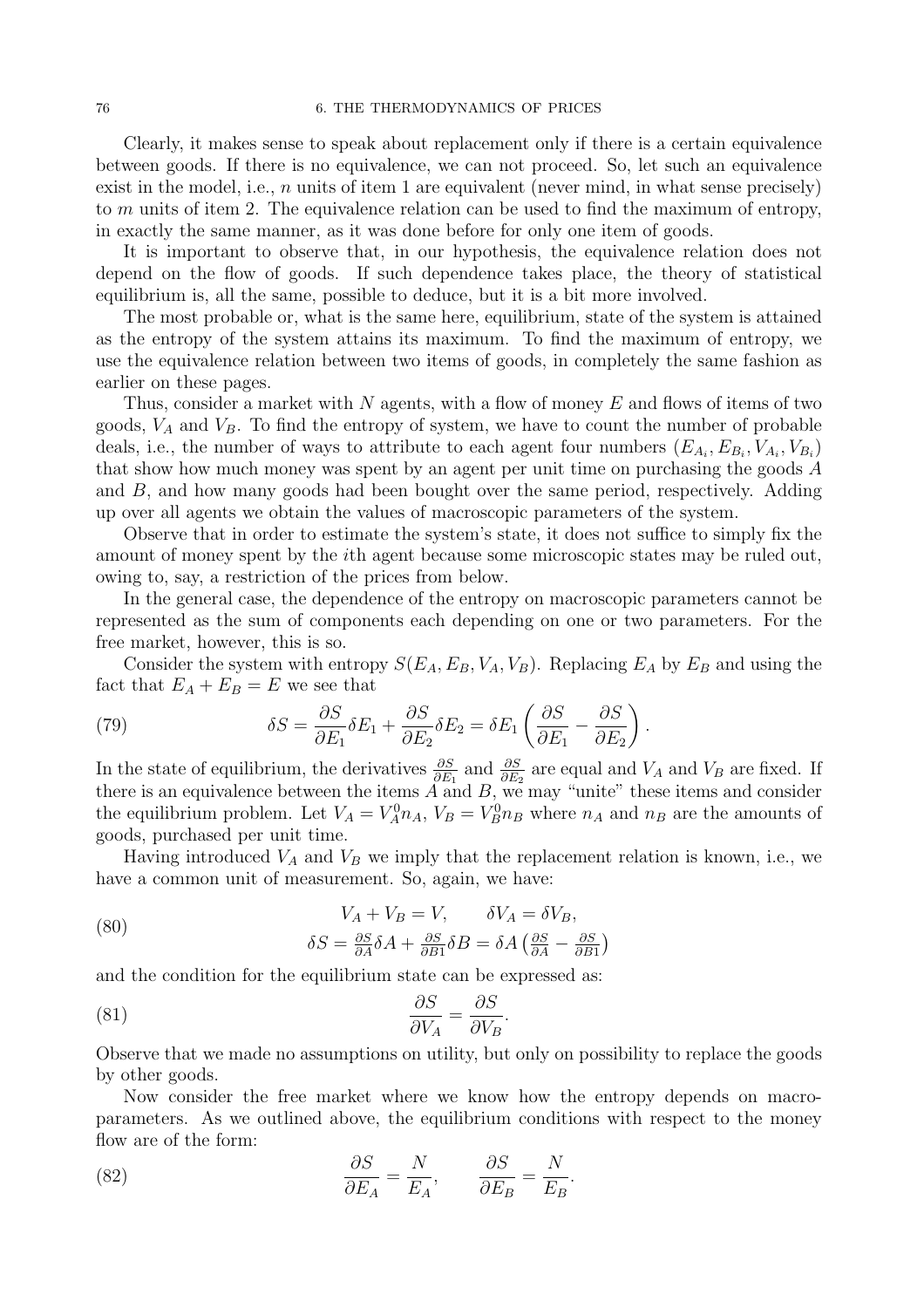As  $E_A + E_B = E$ , the equality of  $\frac{\partial S}{\partial E_A}$  and  $\frac{\partial S}{\partial E_B}$  result in  $E_A = E_B = \frac{E}{2}$  $\frac{E}{2}$ . Similar calculational techniques for  $\frac{\partial S}{\partial V_A}$  and  $\frac{\partial S}{\partial E_B}$  produce  $\frac{\partial S}{\partial V_A} = \frac{N}{V_A}$  $\frac{N}{V_A}$  and  $\frac{\partial S}{\partial V_B} = \frac{N}{V_B}$  $\frac{N}{V_B}$  and, with the constraint that  $V_A + V_B = V, V_A = V_B = \frac{V}{2}$  $\frac{V}{2}$ . Returning to the condition of substitution, expressed by  $V_A = V_A^0 n_A$ ,  $V_B = V_B^0 n_B$ , it means:

(83) 
$$
\frac{n_A}{n_B} = \frac{V_B^0}{V_A^0},
$$

i.e., the volume of goods, purchased in the equilibrium state of the free market, is inversely proportional to its "replacement capacity".

Recall our earlier assumption that the equilibrium of the money flow is attained. The conditions for the equilibrium of the goods flow takes the form

.

(84) 
$$
T\frac{\partial S}{\partial V_A}\Big|_{E_A,E_B} = T\frac{\partial S}{\partial V_B}\Big|_{E_A,E_B}
$$

If the money flow is constant, TdS can be interpreted as the expenditure on the purchase of the last, "marginal" portion of the goods. So, we have obtained the well-known marginalists's formulation:

In the state of equilibrium, the amount of money spent on the last portion of goods per unit of replacement capacity is the same for all items of goods represented at the market.

### §3. The market at constant temperature

Above we have considered models with economic systems with a fixed flow of money. In the case of actual markets, it is of course very difficult to determine how the actual flow of money looks like. Moreover, the flow of money is not a parameter that affects the equilibrium of the system, i.e., even if we know what are the flows of money in two distinctly organized systems, we cannot say if the systems will come to an equilibrium after they come into a contact.

Therefore it is much more interesting to consider economic models at a constant temperature since the temperature is a parameter of equilibrium.

To pass to new variables, we can apply a mathematical technique called *Legendre trans*formation. The geometric meaning of the Legendre transformation is that, for the new variables in a system given by a Pfaff equation (i.e., a linear constraint on the differentials of the initial variables that single out a surface), one uses the coordinates on the tangent plane for this surface, see [Cou].

This technique enables one to obtain a large number of new relations. Under the passage to new independent variables the extensive quantity whose conservation was used to derive the parameter of equilibrium is replaced by a new one in which this parameter enters linearly. It turns out that such a reparameterization of basic quantities is very useful. In statistical thermodynamics, the quantities obtained after Legendre transformation are usually called potentials. They possess a number of remarkable properties.

Let us look how to work with the Legendre transformation sending independent variables  $(E, V)$  into independent variables  $(T, V)$ . If we start from the main relation for our theory

(85) 
$$
dE = TdS + \mu dN - PdV,
$$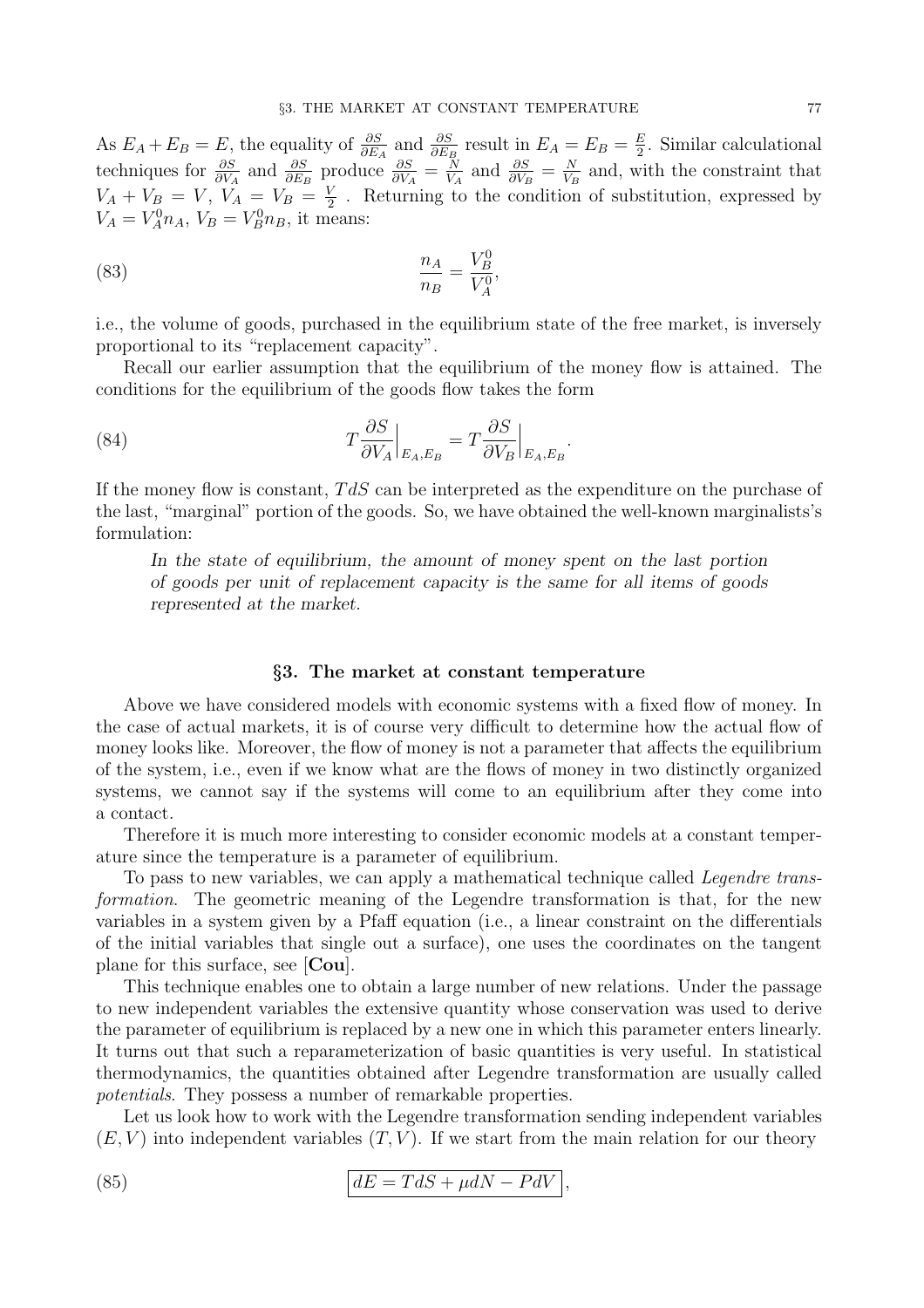then, assuming that the temperature  $T$  and the number of particles  $N$  are constants, we immediately derive by dividing  $(85)$  by  $dV$  that

.

(86) 
$$
P = -\frac{\partial E}{\partial V}\bigg|_{T,N} + T \frac{\partial S}{\partial V}\bigg|_{T,N}
$$

If we introduce the function  $F = E - TS$  — the Legendre transform, then

(87) 
$$
P = -\frac{\partial F}{\partial V}\Big|_{T,N}
$$

Therefore given  $F$ , differentiating yields the value of the price at the constant temperature and constant number of market agents.

This (87) is a very essential relation. Let our system interact with a thermostat at temperature T. Now we are not bounded by a particular value of the flow of money: the system exchanges its money with the thermostat and it suffices to assume that the total system plus thermostat satisfy the law of money conservation.

It is not difficult to see that if the flow of goods changes from  $V_1$  to  $V_2$ , then at constant temperature the corresponding variation of the flow of money will be equal to

(88) 
$$
\int_{V_1}^{V_2} P dV = -\int_{V_1}^{V_2} \frac{\partial F}{\partial V}\Big|_{T,N} dV = F(V_1) - F(V_2).
$$

Under the increase of the flow of goods the flow of money spent in order to make such an increase possible becomes equal to the increment of the function  $F$ .

In statistical thermodynamics,  $F$  is called the *free energy*. We will call  $F$  the *free flow of* money. It is easy to see that  $F = -\ln Z$  where Z is the statistical sum of the system. Indeed,

(89) 
$$
F = E - TS = \sum_{i} E_i W_i - T \sum_{i} W_i \ln W_i,
$$

where  $W_i =$  $e^{E_i/T}$  $\overline{Z}$  is the probability of the system to be in the state *i*. Substituting this  $W_i$ in the formula for  $F$  and computing the difference we get

$$
(90) \t\t\t F = -\ln Z.
$$

Observe that  $F$  is a negative quantity. The relation (88) shows that the free flow of money are exactly the highest expenditures possible in the system to increase the flow of goods.

Let us show now that a free flow of money is extremal at the most possible configuration and at a constant temperature and constant flow of goods. Indeed, in the system which interacts with a thermostat, the total flow of money is preserved:

$$
dE_C + dE_T = 0,
$$

where  $dE_C$  is the infinitesimal increment of the flow of money in the system and  $dE_T$  is the infinitesimal increment in the flow of money of the thermostat.

The total entropy of the system  $S_C + S_T$  is maximal, and therefore  $dS_C + dS_T = 0$  and the temperature  $T$  of the system is determined by the thermostat and

$$
dE_T = T dS_T.
$$

Therefore

(93) 
$$
dE_T = -dE_C = TdS_T = -TdS_C
$$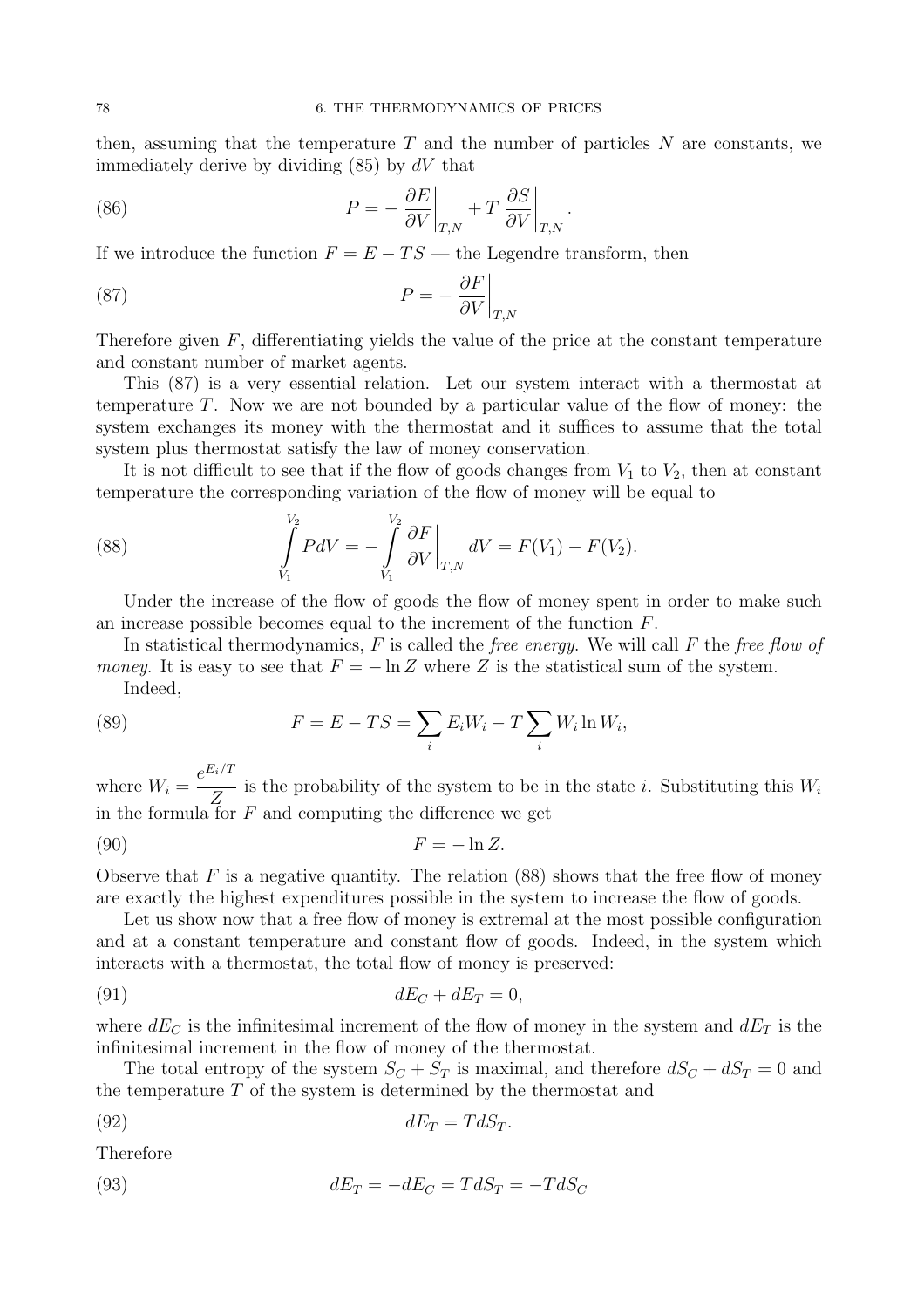or

$$
(94) \t dE_C - T dS_C = 0, \t dF_C = 0
$$

In other words, F has an extremum at the point of equilibrium between the system and the thermostat. This extremum is the minimum which follows from the maximality of the entropy. For any change of the situation which leads the system out of the equilibrium, the total sum of increments of the entropies of the system and the thermostat is

(95) 
$$
\Delta S_C + \Delta S_T \leq 0.
$$

But the energy can only sneak into the system due to the diminishing of the thermostat's entropy:

$$
\Delta E_C = -T\Delta S_T
$$

and since  $\Delta S_T \leq -\Delta S_C$ , it follows that

(97) 
$$
\Delta F_C = \Delta F_C - T \Delta S_C \ge 0.
$$

This means that

the system is in equilibrium t the minimum of F at constant V and T, see [Ki].

This is a very important property. It means that we can find the equilibrium point by looking for the minimum of a function which can be computed if we know the statistical sum. To find the statistical sum, it suffices to know the statistical weights of the states with distinct admissible values of the money flow and the temperature. All other parameters of the system (the flow of money and the price) can be found from the simple formulas:

(98) 
$$
E = -T^2 \left. \frac{\partial}{\partial T} \frac{F}{T} \right|_{V,N},
$$

(99) 
$$
P = -\frac{\partial F}{\partial V}\bigg|_{T,N}.
$$

It is easy to see that the Legendre transformations can be applied differently passing to other independent variables, for example,  $T$  and  $P$ . In this case in statistical thermodynamics one uses the thermodynamic potential

$$
\Phi := E - TS + PV.
$$

We will retain this name in our case as well. It is not difficult to show that the thermodynamic potential attains a minimum in an equilibrium at constant values of T and P. For the thermodynamic potential, we have the following relations:

(101) 
$$
d\Phi = -SdT + VdP, \quad S = -\frac{\partial \Phi}{\partial T}\bigg|_P, \quad V = \frac{\partial \Phi}{\partial P}\bigg|_T.
$$

These relations imply (thanks to possibility to interchange the order of differentiation) an important relation:

(102) 
$$
-\left.\frac{\partial S}{\partial P}\right|_{T} = \left.\frac{\partial}{\partial P}\left.\frac{\partial \Phi}{\partial T}\right|_{P} = \left.\frac{\partial}{\partial T}\left.\frac{\partial \Phi}{\partial P}\right|_{T}
$$

or

(103) 
$$
-\left.\frac{\partial S}{\partial P}\right|_{T} = \left.\frac{\partial V}{\partial T}\right|_{P}.
$$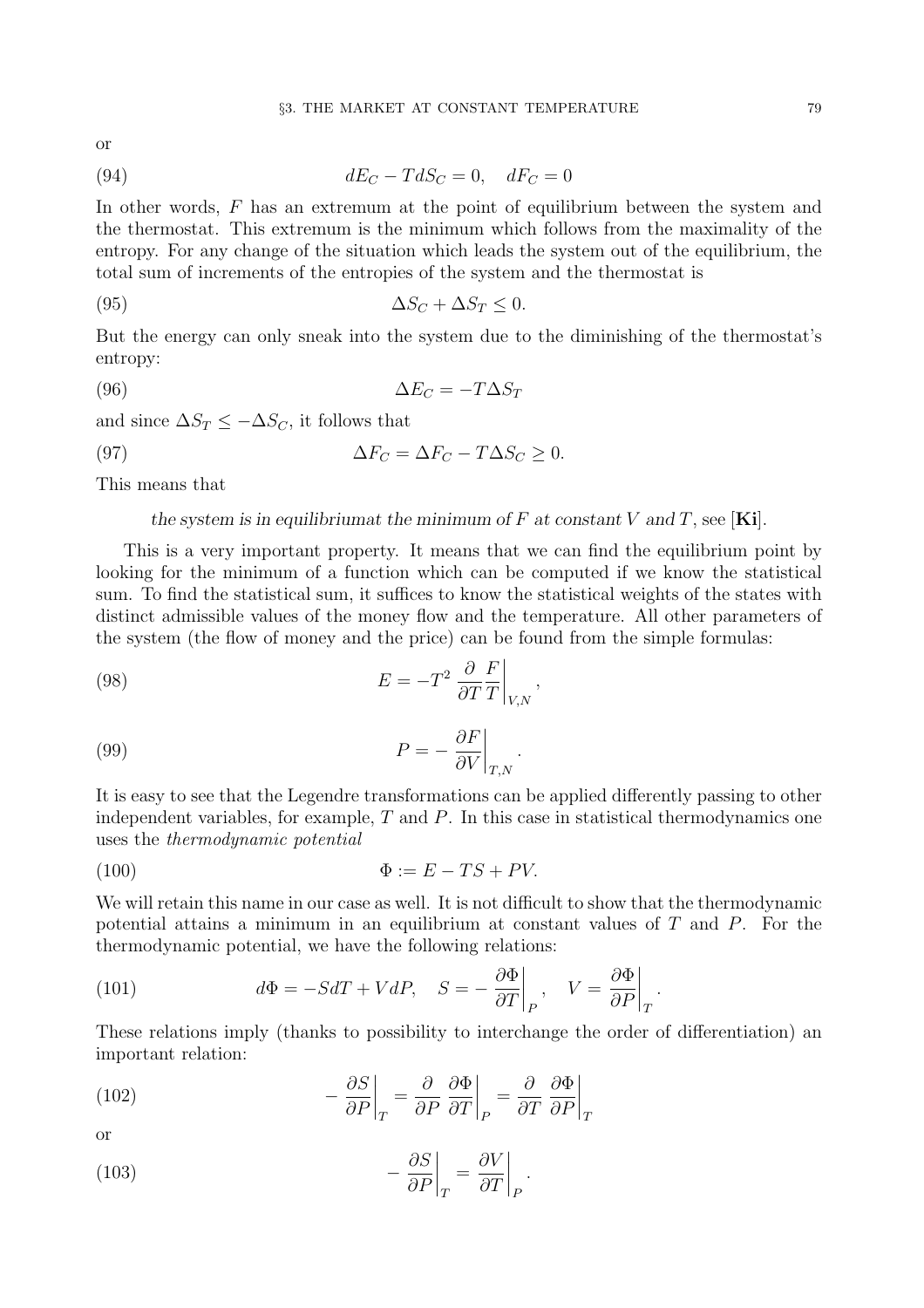Now we can construct a thermometer to define the absolute temperature of an arbitrary system.

One should, of course, observe that to apply such a thermometer in economics will be not as easy as in physics. In physics, a thermometer is an arbitrarily graded physical system which comes into a heat contact with the system to be measured and by the change in the state of thermometer which is supposed to be in the heat equilibrium with the body to be measured the "conditional temperature" is defined.

Further, if we know the equation of the state of the thermometer, the conditional temperature expressed, say, in the volume of mercury, as one does in the medical thermometers, one can derive the absolute temperature.

This procedure, however, can be performed even without beforehand knowledge of the equation of the state of the thermometer by performing a number of measurements of thermodynamic quantities.

Let  $T = T(T_{arb})$ , where  $T_{arb}$  is an arbitrarily graded scale of a thermometer. Relations (103) imply

(104) 
$$
\left. \frac{\partial E}{\partial P} \right|_{T} = T \left. \frac{\partial S}{\partial P} \right|_{T} = -T \left. \frac{\partial V}{\partial T} \right|_{P}.
$$

We can express  $\frac{\partial V}{\partial T}\Big|_P$  in the "empirical scale" in terms of  $T_{arb}$ :

(105) 
$$
\left. \frac{\partial V}{\partial T} \right|_{P} = \left. \frac{\partial V}{\partial T_{arb}} \right|_{P} \frac{\partial T_{arb}}{\partial T}
$$

This implies that

(106) 
$$
\left. \frac{\partial E}{\partial P} \right|_{T_{arb}} = -T \frac{\partial V}{\partial T_{arb}} \frac{\partial T_{arb}}{\partial T}
$$

or

(107) 
$$
\frac{\partial T_{arb}}{\partial T} = -\frac{\frac{\partial V}{\partial T_{arb}}|_P}{\frac{\partial E}{\partial P}|_{T_{arb}}}
$$

The right-hand side of this relation only involves the functions that can be measured on the conditional scale  $([LL])$ . If we can measure them we can, therefore, determine the law of dependence of the conditional scale on the relative temperature.

For real economic systems, this would mean the necessity to have a certain model market which one could append to an arbitrary market and measure the variation of the derivative of the flow of goods with respect to the conditional temperature at the fixed price and the derivative of the flow of money with respect to the price at the fixed conditional changes.

To collect such statistical data for a large number of artificially created conditions is hardly possible in reality. Observe, however, that such a device is possible as a thought experiment. In other words, a recovery of the scale of the absolute temperature from a collection of statistical data is possible, in principle.

Indeed, the fact that there is an analogue of the gas thermometer in economics — free market  $\overline{\phantom{a}}$  is a favorable circumstance. As we saw above, we can calculate the absolute temperature of the free market in terms of the mean value of the flow of money per market agent. Therefore we have thermostats with different temperatures in the form of free markets of considerable volume and, at favorable circumstances, we might be able to use them as instruments to study non-free markets.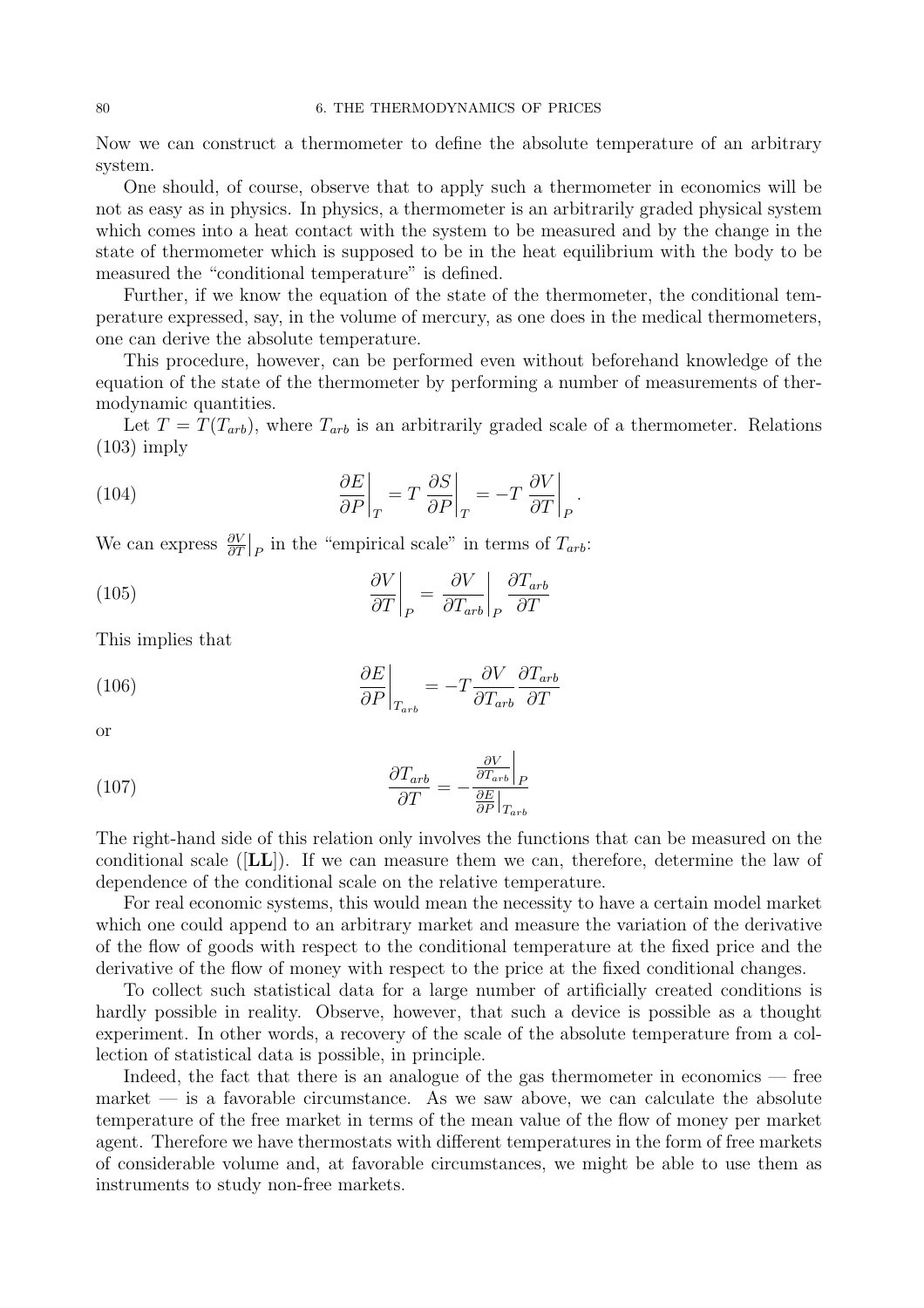Creation of such favorable circumstances, however, is rather expensive and requires a great number of large-scale economic experiments whose price is difficult even to imagine. They can, however, be replaced, to an extent, by the study of historical cases where such experiments were performed for some reasons but it would be hardly possible to collect a sufficient number of cases for one particular non-free market.

It seems that the only possible way to study the properties of non-free markets is mathematical modelling or computer simulation, the results of which can be compared with the results of analysis of specially selected historical cases.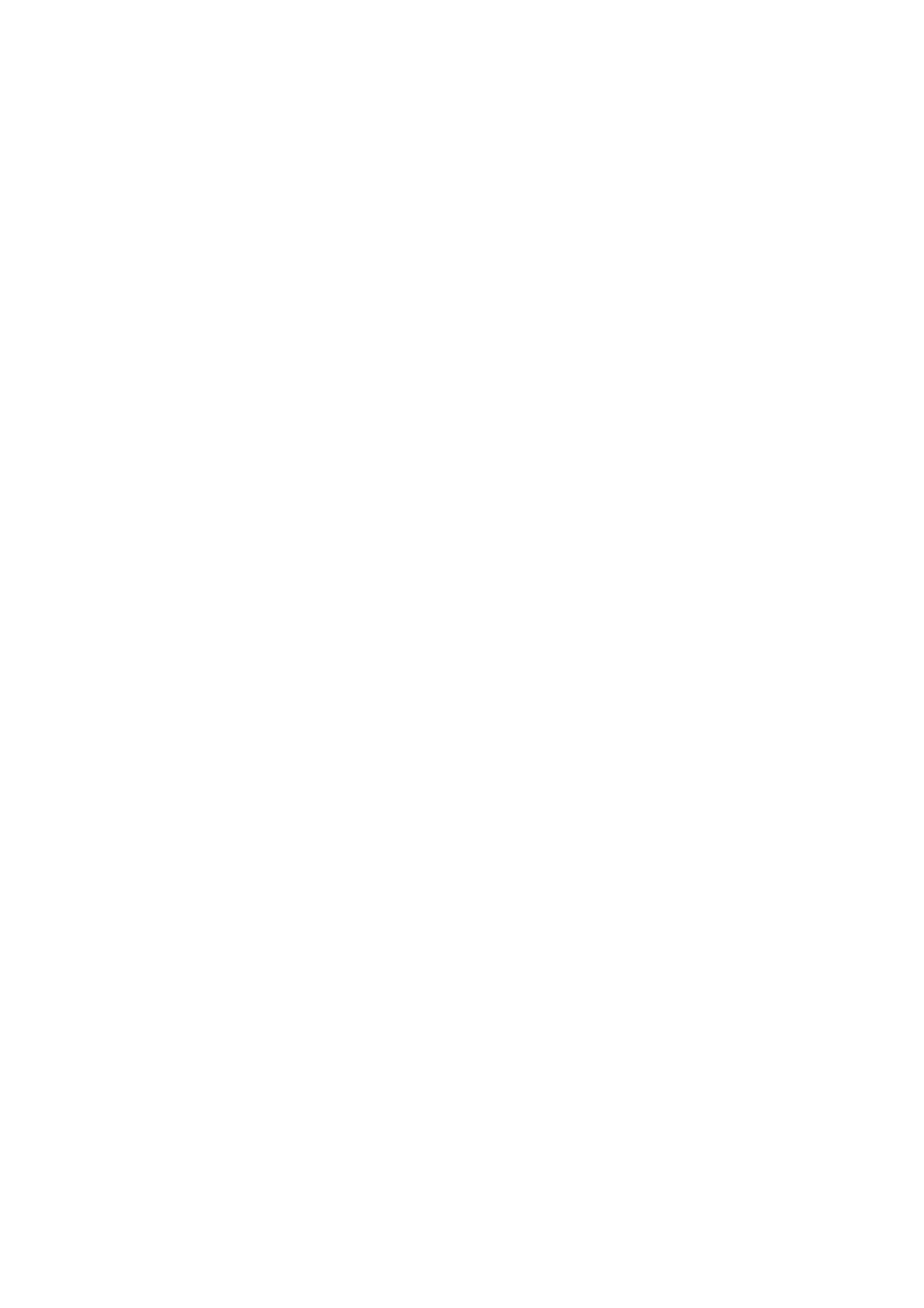### CHAPTER 7

# Thermodynamic inequalities and Le Chatelieu's principle

### §1. Thermodynamic inequalities

In the framework of the theory developed in this book, we get an interesting possibility to derive inequalities that relate different variables in an economic system in precisely the same way as similar inequalities are obtained in thermodynamics, namely thanks to the technique of the change of variables.

The inequalities obtained are, as we suggest, precisely the "economic laws" Carl Menger wrote about. These inequalities are essentially corollaries of assumptions that under any spontaneous changes the system only increases its entropy, i.e., tries to pass to the most probable state. The technique used in the proof of inequalities is based on Jacobians (108). Recall that the Jacobian of two functions of two variables (we will not need more complicated cases) is the determinant of partial derivatives

.

(108) 
$$
\frac{\partial(u,v)}{\partial(x,y)} = \begin{vmatrix} \frac{\partial u}{\partial x} & \frac{\partial u}{\partial y} \\ \frac{\partial v}{\partial x} & \frac{\partial v}{\partial y} \end{vmatrix} = \frac{\partial u}{\partial x} \frac{\partial v}{\partial y} - \frac{\partial u}{\partial y} \frac{\partial v}{\partial x}.
$$

Obviously, under composition of  $U$  and  $V$  the Jacobian changes its sign

(109) 
$$
\frac{\partial(u,v)}{\partial(x,y)} = -\frac{\partial(v,u)}{\partial(x,y)}
$$

Moreover,

(110) 
$$
\frac{\partial(u,y)}{\partial(x,y)} = \frac{\partial u}{\partial x}\frac{\partial y}{\partial y} - \frac{\partial u}{\partial y}\frac{\partial y}{\partial x} = \frac{\partial u}{\partial x}\Big|_{y}.
$$

The multiplicativity of Jacobians reflects the chain rule:

(111) 
$$
\frac{\partial(u,v)}{\partial(x,y)} = \frac{\partial(u,v)}{\partial(q,p)} \frac{\partial(q,p)}{\partial(x,y)}.
$$

By using the properties of Jacobians we may easily derive various relations between derivatives of the parameters of the system (109). Actually, the basic inequality  $\delta S \leq 0$  in the equilibrium state can be expressed by a multitude of ways that show what restrictions imposes this inequality onto relations between various variables in the system and their derivatives. Consider an important example.

The thermodynamic potential  $\Phi$  given as  $E - T_0S + P_0V$ , where  $T_0$  and  $P_0$  are fixed, attains its minimum at the equilibrium point. Therefore

(112) 
$$
\delta \Phi = \delta E - T_0 \delta S + P_0 \delta V > 0
$$

under deviations from equilibrium. Let us decompose the flow of money, as a function of entropy S and the flow of goods V, into the variations  $\delta\Phi$  and  $\delta V$  up to the second order of magnitude:

(113) 
$$
\delta E = \frac{\partial E}{\partial S} \delta S + \frac{\partial E}{\partial V} \delta V + \frac{1}{2} \left( \frac{\partial^2 E}{\partial S^2} (\delta S)^2 + 2 \frac{\partial^2 E}{\partial S \partial V} \delta S \delta V + \frac{\partial^2 E}{\partial V^2} (\delta V)^2 \right).
$$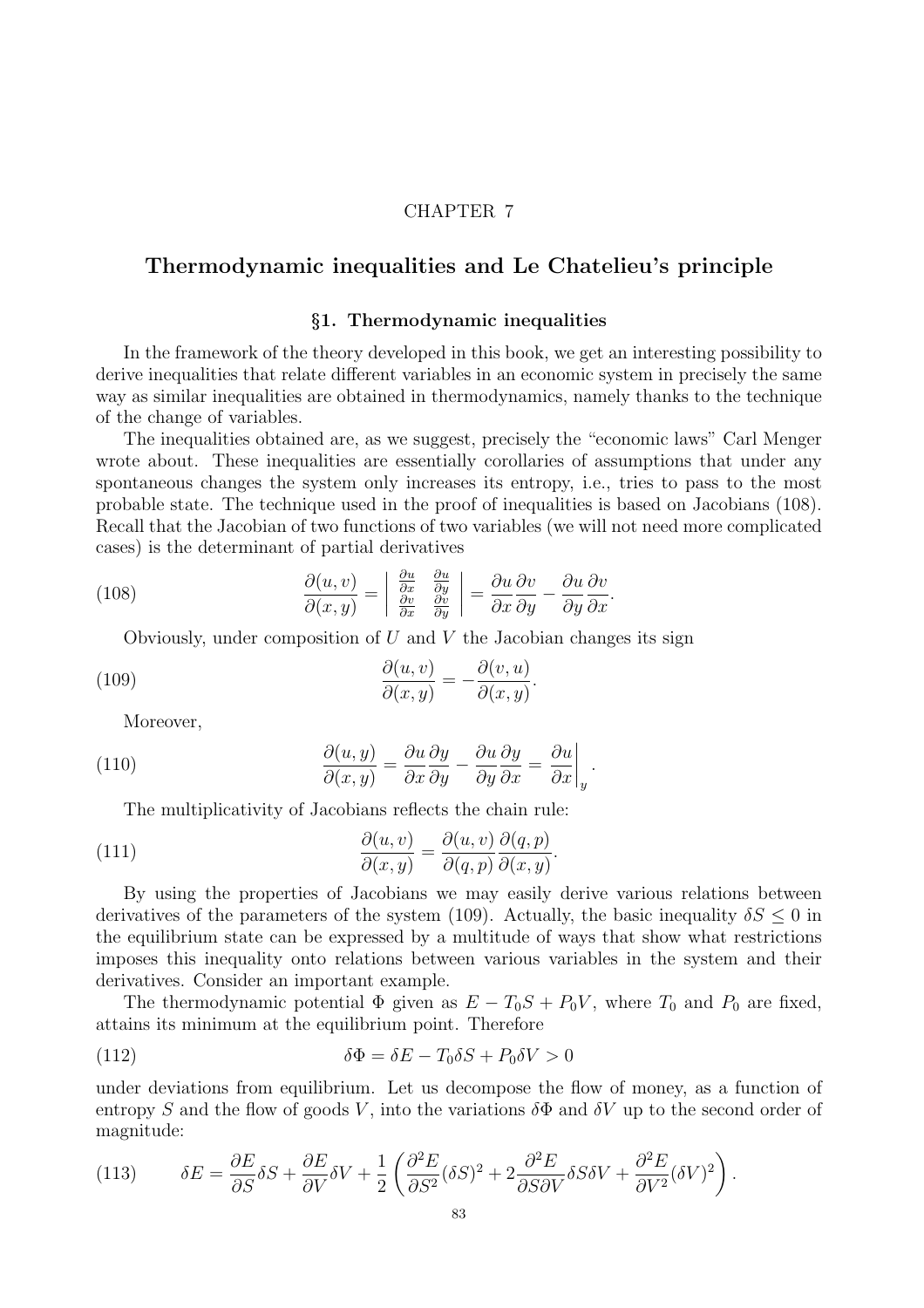Further, since at the equilibrium point, where

(114) 
$$
\frac{\partial E}{\partial S} = T \quad \text{and} \quad \frac{\partial E}{\partial V} = -P,
$$

we have  $T = T_0$  and  $P = P_0$ , it follows that substituting  $\delta E$  into  $\delta \Phi$  and cancelling terms linear in  $\delta S$  and  $\delta V$  we get

(115) 
$$
\frac{\partial^2 E}{\partial S^2} \delta S^2 + 2 \frac{\partial^2 E}{\partial S \partial V} \delta S \delta V + \frac{\partial^2 E}{\partial V^2} \delta V^2 > 0.
$$

This inequality holds provided the following two conditions are fulfilled:

(116) 
$$
\frac{\partial^2 E}{\partial S^2} > 0, \qquad \frac{\partial^2 E}{\partial S^2} \frac{\partial^2 E}{\partial V^2} - \left(\frac{\partial^2 E}{\partial S \partial V}\right)^2 > 0.
$$

The first of them means that, under the constant flow of goods, to increase the flow of money, we have to increase the temperature if it is positive or decrease the temperature if it is negative. Indeed, by the definition of the temperature,

(117) 
$$
\frac{\partial^2 E}{\partial S^2} = \frac{\partial T}{\partial S}\bigg|_V = \frac{T}{T \cdot \frac{\partial S}{\partial T}\bigg|_V}.
$$

In statistical thermodynamics, the expression in the denominator is called the heat capacity under constant volume. In our case this is the quantity by which we have to augment the flow of money in the system in order to heat it by a unit of temperature. We will call it the heat capacity of the market under constant flow of goods  $C_V$ . We thus derive that

$$
\frac{T}{C_V} > 0.
$$

This is the first of thermodynamic inequalities we intend to obtain. The second one can be expressed in terms of Jacobians as

(119) 
$$
\frac{\partial \left( \left. \frac{\partial E}{\partial S} \right|_{V}, \left. \frac{\partial E}{\partial V} \right|_{S} \right)}{\partial (S, V)} > 0.
$$

or, which is the same, as

$$
\frac{\partial(T, P)}{\partial(S, V)} < 0,
$$

where T is the temperature and P is the price. Let us replace variables  $S, V$  by T, P. We get

(121) 
$$
\frac{\partial(T, P)}{\partial(S, V)} = \frac{\frac{\partial(T, P)}{\partial(T, V)}}{\frac{\partial(S, V)}{\partial(T, V)}} = \frac{\frac{\partial P}{\partial V}\bigg|_{T}}{\frac{\partial S}{\partial T}\bigg|_{V}} = \frac{T}{C_{V}}\frac{\partial P}{\partial V}\bigg|_{T} < 0.
$$

Having recalled the preceding inequality (118) we deduce that

$$
\frac{\partial P}{\partial V}\bigg|_{T} < 0,
$$

In other words,

under the increase of the flow of goods at constant temperature the prices plunge down.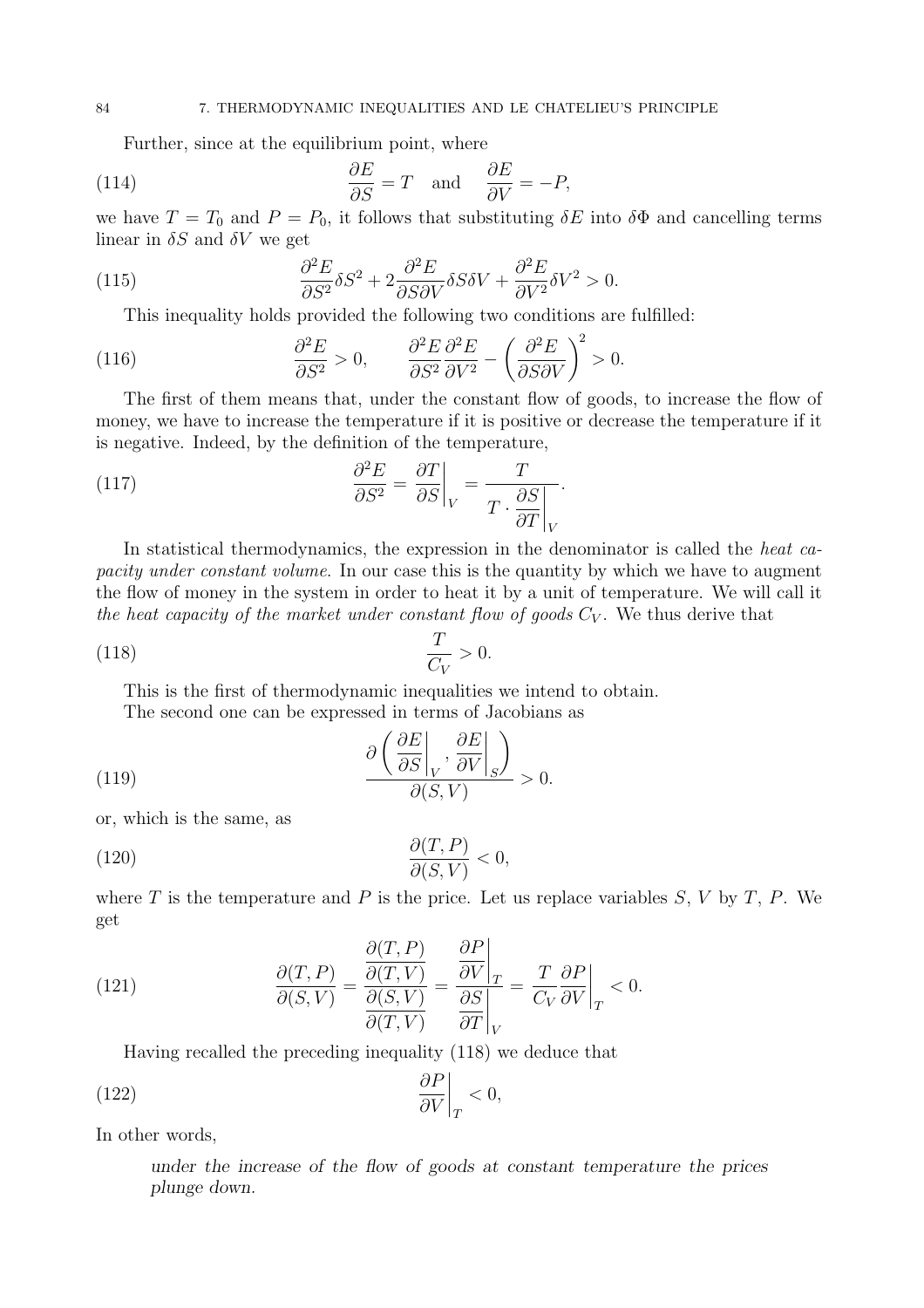Observe that we have proved a quite general and far from obvious statement. Note also how this statement was derived. We have started from the fact that  $\delta\Phi > 0$ , and having expanded  $\delta E$  into a series with respect to  $\delta S$  and  $\delta V$ , obtained a new inequality. But this inequality means that  $\delta\Phi$  has a strict minimum at the equilibrium point. The relation obtained is nothing but the condition on the convexity of the domain determined by the condition  $\Phi > \Phi_0$  in a neighborhood of the equilibrium point. Under the passage to new variables the transformations of Jacobians fix the same fact. The thermodynamic inequalities obtained is just the same statement expressed in other terms.

This is an extremely general method for obtaining thermodynamic relations. Usually this circumstance is not being stressed in the courses of thermodynamic but in the base of various thermodynamic relations lie simple statements on convexity or concavity of certain functions primarily the entropy and also the free energy and thermodynamic potential.

The fact that for a twice differentiable function to have a strict maximum the second differential should be negative is sufficient to make statements on convexity of this function in a neighborhood of the maximum. We have seen what inequalities are needed to express this fact in terms of the derivatives. We can express these inequalities in various coordinate systems; the property of the function to be convex in a neighborhood of the maximum is coordinate invariant. This is exactly the fact that lies in the method of obtaining these inequalities. This is the place to draw a parallel with the role of convex admissible domains in the standard problems of mathematical economics.

In these problems the convexity is important to establish such properties as the uniqueness of the maximum of the utility function or the existence of a fixed point of the maps. We see that there exists something in common between the standard approach of mathematical economics and the thermodynamic approach developed in this book: the differential and topological invariants are characters of importance. From a very abstract point of view any "equilibrium theory" under all the distinctions between mechanical and thermodynamic approaches mentioned above should be a theory of critical points of maps, i.e., a branch of differential topology  $[M]$ . Regrettably, as we have already mentioned, this fact did not draw due attention.

Let us now define the expression for heat capacity of the market under constant price as the change in the flow of money needed to raise the temperature by one unit under the constant price in the form

(123) 
$$
C_P = T \frac{\partial S}{\partial T} \bigg|_P.
$$

Let us now try to compare  $C_V$  and  $C_P$  — the heat capacities of the market under constant price and constant value:

$$
(124) \t C_V = T \frac{\partial(S, V)}{\partial(T, V)} = T \frac{\frac{\partial(S, V)}{\partial(T, P)}}{\frac{\partial(T, V)}{\partial(T, P)}} = \frac{T \left( \frac{\partial S}{\partial T} \bigg|_P \frac{\partial V}{\partial P} \bigg|_T - \frac{\partial S}{\partial T} \bigg|_T \frac{\partial V}{\partial P} \bigg|_P \right)}{\frac{\partial V}{\partial P} \bigg|_T} = T \frac{\partial S}{\partial T} \bigg|_P - T \frac{\frac{\partial S}{\partial T} \bigg|_T \frac{\partial V}{\partial P} \bigg|_P}{\frac{\partial V}{\partial P} \bigg|_T}.
$$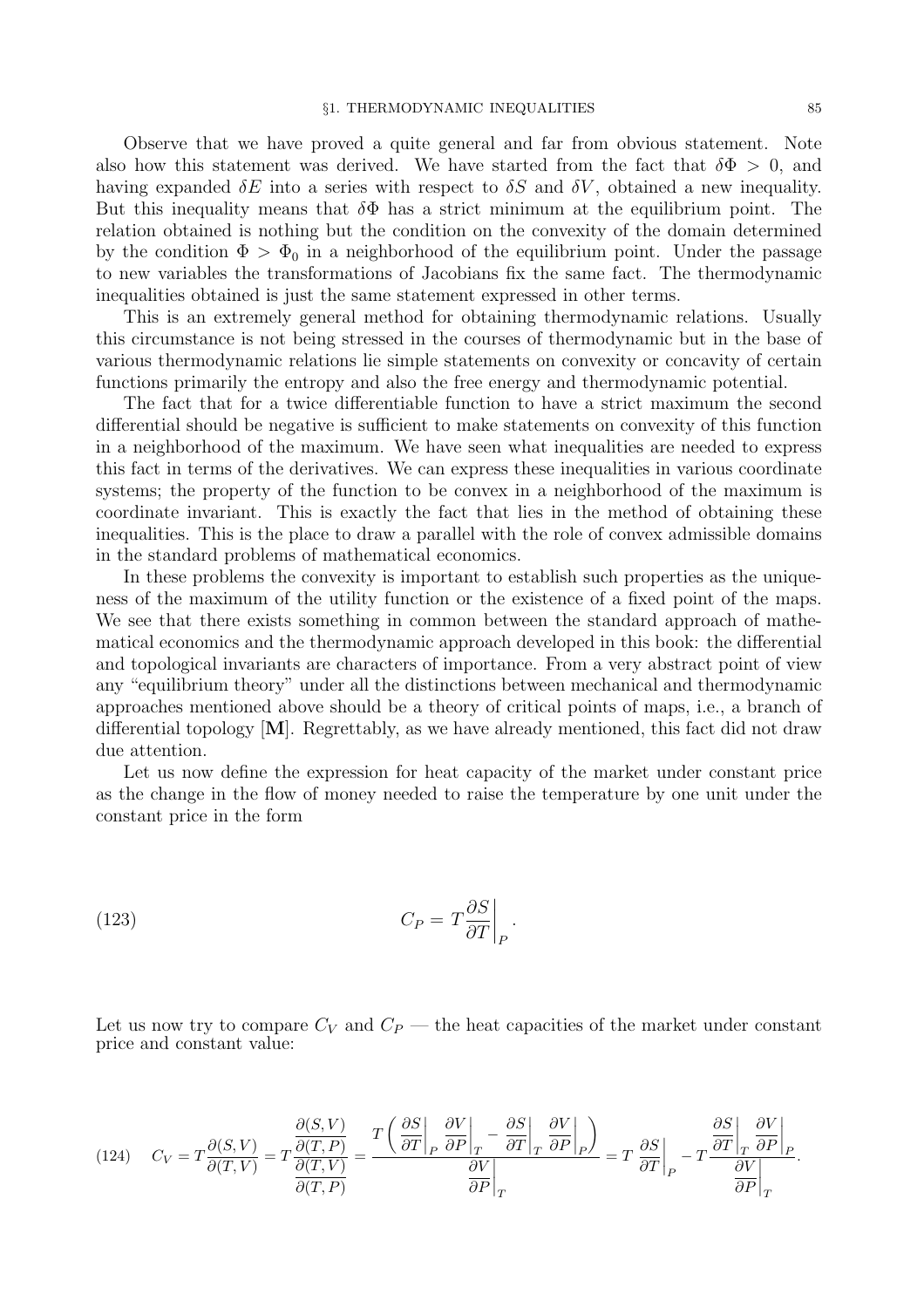If we substitute into this formula the earlier obtained relation  $\frac{\partial S}{\partial \mathbf{E}}$ ∂P  $\Big|_T = -$ ∂V  $\partial T$  $\Bigg|_F$ and recall that  $C_P = T$ ∂S  $\partial T$  $\Bigg|_F$ , we get

(125) 
$$
C_P = C_V - T \frac{\left(\frac{\partial V}{\partial T}\right)_P^2}{\frac{\partial V}{\partial P}\Big|_T}.
$$

We have just established that  $\frac{\partial F}{\partial V}$ ∂V  $\Bigg \vert_T$ < 0 which means that, at positive temperature, we have

$$
(126) \t\t\t C_P > C_V.
$$

In other words, in order to heat the market by a unit of temperature under the constant flow of goods we need lesser flow of money than in order to perform the same under the constant price, i.e.,

### under the increase of the flow of money the temperature of the market under the constant flow of goods grows faster than under the constant price.

Translating this statement into the language of economic politics, we may say that in the conditions of restriction onto import the inflation in the system grows faster than under the conditions of free market if the world prices are constant. (Under the conditions of free market the price will be determined by the prices of the world market.)

Of course as we have repeatedly underlined, statements of this type are only valuable for the models. Under a model we understand here ideally typically abstraction in the sense of Weber, abstraction from certain though essential perhaps but immaterial for the given model factors. Nevertheless, it was only with this type of models that theoretical economics dealt with, starting with Walras, Javons, Menger through Arrow, Samuelson and Debreu.

### §2. The Le Chatelieu principle

The Le Chatelieu principle reflects the following remarkable fact:

## systems in their strife to the most probable state are capable to exert a certain resistance to the modification of external conditions. Under such a modification they produce "forces" that resist the modifications.

In order to see this, let us consider a system consisting of a market submerged into a universum. Suppose there are two parameters,  $\alpha$  and x that parameterize the market and S is the entropy of the system as a whole. Let further the parameter  $\alpha$  characterize the inner equilibrium of the market, i.e., if  $\frac{\partial S}{\partial \zeta}$  $\frac{\partial z}{\partial \alpha} = 0$  this means that the market is already in the most probable state but not necessarily in the equilibrium with the universum. If, moreover, ∂S  $\frac{\partial z}{\partial x} = 0$  this means that the equilibrium exists also between the universum and the market. Under disequilibrium conditions the quantities  $A = -$ ∂S  $rac{\partial \alpha}{\partial \alpha}$  and  $X = -$ ∂S  $\frac{\partial z}{\partial x}$  will be nonzero. Since in equilibrium the entropy should be maximum this imposes certain restrictions not only on A and X but also on their derivatives with respect to  $\alpha$  and x in the precisely the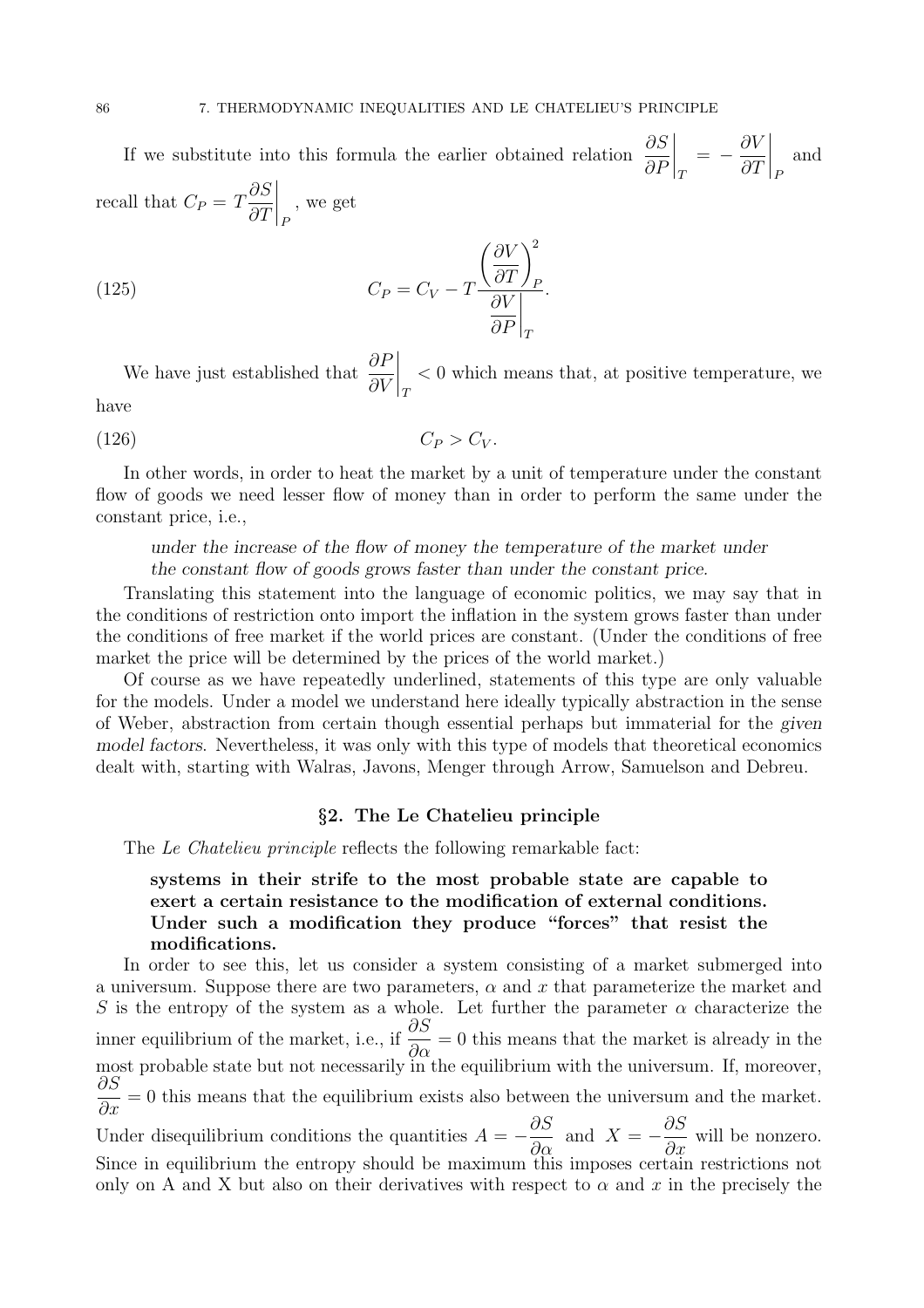same way as in the preceding section where we have obtained thermodynamic inequalities. Under equilibrium we should have

(127)  
\n
$$
\frac{\partial A}{\partial \alpha}\Big|_{\alpha} > 0, \quad \frac{\partial X}{\partial x}\Big|_{\alpha} > 0,
$$
\n
$$
\frac{\partial X}{\partial x}\Big|_{\alpha} \frac{\partial A}{\partial \alpha}\Big|_{x} - \left(\frac{\partial X}{\partial \alpha}\right)_{x}^{2} > 0.
$$

Let now as a result of a certain external influence the equilibrium of a market with the universum is violated. This means that  $X$  does not vanish any more and the parameter x of the equilibrium of the market with the universum will change. Accordingly,  $X$  will change by  $\Delta X_H$ . This will lead to the fact that the inner parameter  $\alpha$  that determines the equilibrium of the market as such will also change. In turn, the change of the parameter  $x$ will lead to a new change of the value of  $X$  as compared with the initial deviation so the resulting deviation at  $A = 0$  (i.e., under the restitution of the market equilibrium) will be equal to  $\Delta X_K$ .

The question is where will the processes that restore the market equilibrium move the quantity  $\Delta X$ ? It turns out that these processes lead to the diminishing of the initial deviation, i.e.,  $|\Delta X_H| > |\Delta X_K|$ . Indeed,

(128) 
$$
\Delta X_H = \frac{\partial X}{\partial x}\bigg|_{\alpha} \Delta x,
$$

$$
\Delta X_K\bigg|_{A=0} = \frac{\partial X}{\partial x}\bigg|_{A=0} \Delta x.
$$

The inequality desired is obtained by the method similar to the one described in the preceding section:

(129) 
$$
\frac{\partial X}{\partial x}\Big|_{A=0} = \frac{\partial(X,A)}{\partial(x,A)} = \frac{\frac{\partial(X,A)}{\partial(x,\alpha)}}{\frac{\partial(x,A)}{\partial(x,\alpha)}} = \frac{\partial X}{\partial x}\Big|_{\alpha} - \frac{\frac{\partial X}{\partial \alpha}\Big|_{x}^{2}}{\frac{\partial A}{\partial \alpha}\Big|_{x}}.
$$

Since thanks to equilibrium  $\frac{\partial A}{\partial \theta}$  $\partial \alpha$  $\Big\vert_x$ > 0, we deduce the result desired. Taking into account that

(130) 
$$
\frac{\partial X}{\partial x}\bigg|_{\alpha} \frac{\partial A}{\partial \alpha}\bigg|_{x} - \left(\frac{\partial X}{\partial \alpha}\bigg|_{x}\right)^{2} > 0,
$$

we have

(131) 
$$
0 < \frac{\partial X}{\partial x}\bigg|_{A=0} < \frac{\partial X}{\partial x}\bigg|_{\alpha}
$$

or

$$
|\Delta X_K| < |\Delta X_H| \,,
$$

i.e., the processes that restore equilibrium inside the market do indeed partly compensate the influence leading to the destruction of the equilibrium with the universum. We see that systems of thermodynamic type possess certain homeostatic properties that try to resist the disturbance of the equilibrium state. This is the Le Chatelieu principle.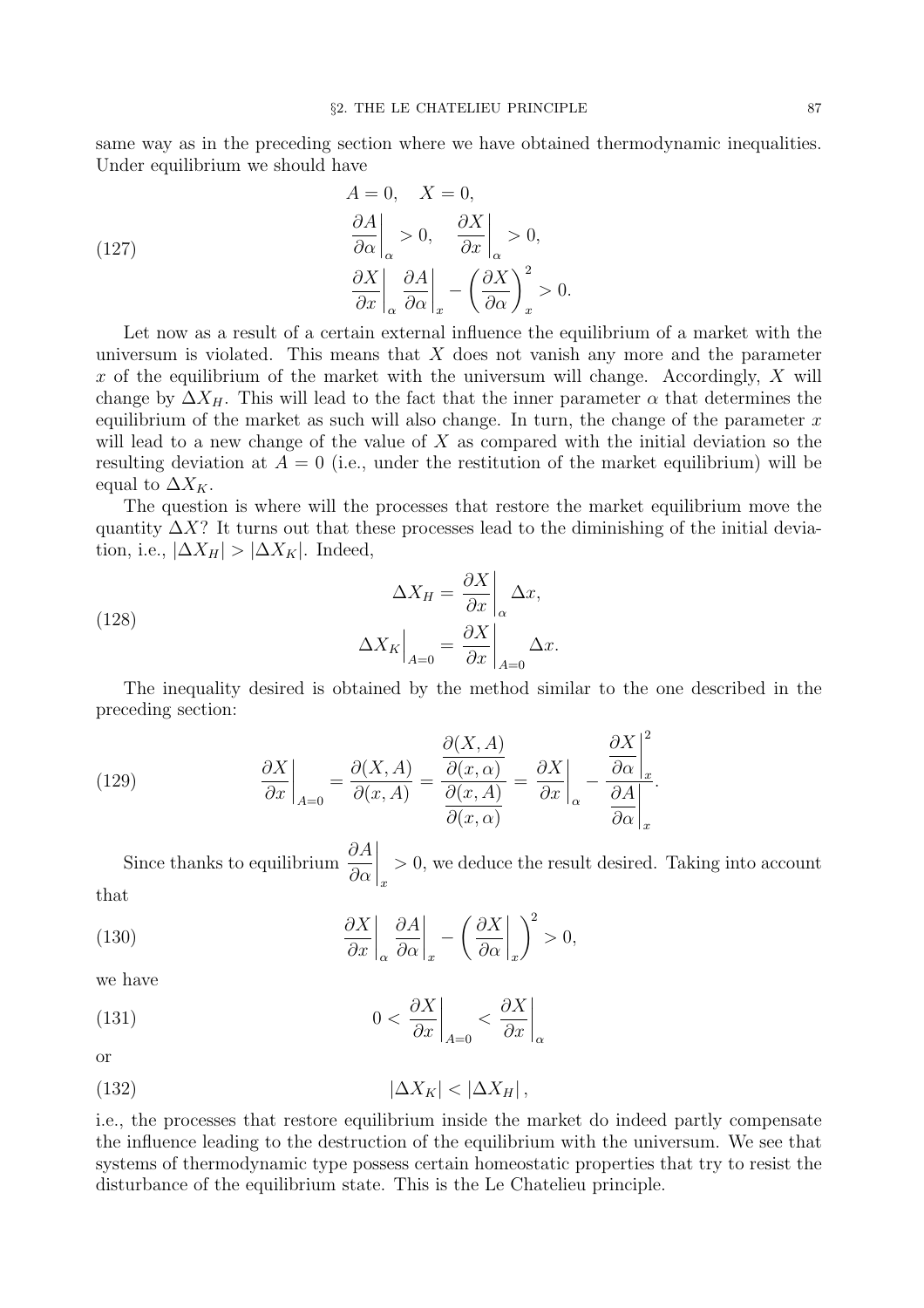Let us explain the obtained result more graphically. Fig. 1 depicts the situation considered.



#### Figure 1

After changing x by  $\delta x$  the system loses equilibrium. Nevertheless, the equilibrium begins to be reestablished along the parameter  $\alpha$  which in order to maximize the entropy moves into the position  $\alpha'$  in which  $\frac{\partial S}{\partial \alpha}$  $\partial \alpha$  $\Bigg|_{\alpha = \alpha'}$ = 0. Obviously, during this we have (133)  $|\delta S(x + \delta x, \alpha')| > |\delta S(x + \delta x, \alpha' + \delta \alpha')|$ .

It is clear that the steepness of the surface  $S(x, \alpha)$  will be lesser after a certain increase of the entropy under the process of relaxation of the system along the parameter  $\alpha$ .

We see again that the character of the singularity of the function S namely the presence of a maximum, and therefore the convexity of  $S(x, \alpha)$  determines essentially the validity of the inequalities constituting the essence of the Le Chatelieu principle.

The Le Chatelieu principle allows one also to derive thermodynamic inequalities. Thus if for a parameter x we take the market's entropy and for a parameter  $\alpha$  the flow of goods  $V$ , then the Le Chatelieu principle will imply the already known inequalities

$$
(134) \tCP > CV > 0.
$$

If for x we take the flow of goods to the market and for  $\alpha$  the entropy of the market then the Le Chatelieu principle implies

(135) 
$$
\left. \frac{\partial P}{\partial V} \right|_{S} < \left. \frac{\partial P}{\partial V} \right|_{T} < 0
$$

In other words, the change of the price under the change of the flow of goods by a unit under the constant entropy is negative and its absolute value is smaller than the change of the price under the change of the flow of goods by one under the constant temperature.

Observe that our deduction of thermodynamic inequalities for economic models does not differ at all on the deductions of thermodynamic inequalities in statistical physics.

These inequalities do not depend on the nature of the systems. They are just another form of expression of a fundamental inequality of thermodynamics directly related with the law of entropy growth, namely that in equilibrium we have  $\delta S \leq 0$  plus the assumption on differentiability of thermodynamic functions.

In other words, both the Le Chatelieu principle and the thermodynamic inequalities are corollaries on our hypothesis that, in equilibrium, the system attains the most probable state and this most probable state embodies the maximum of a twice differentiable function.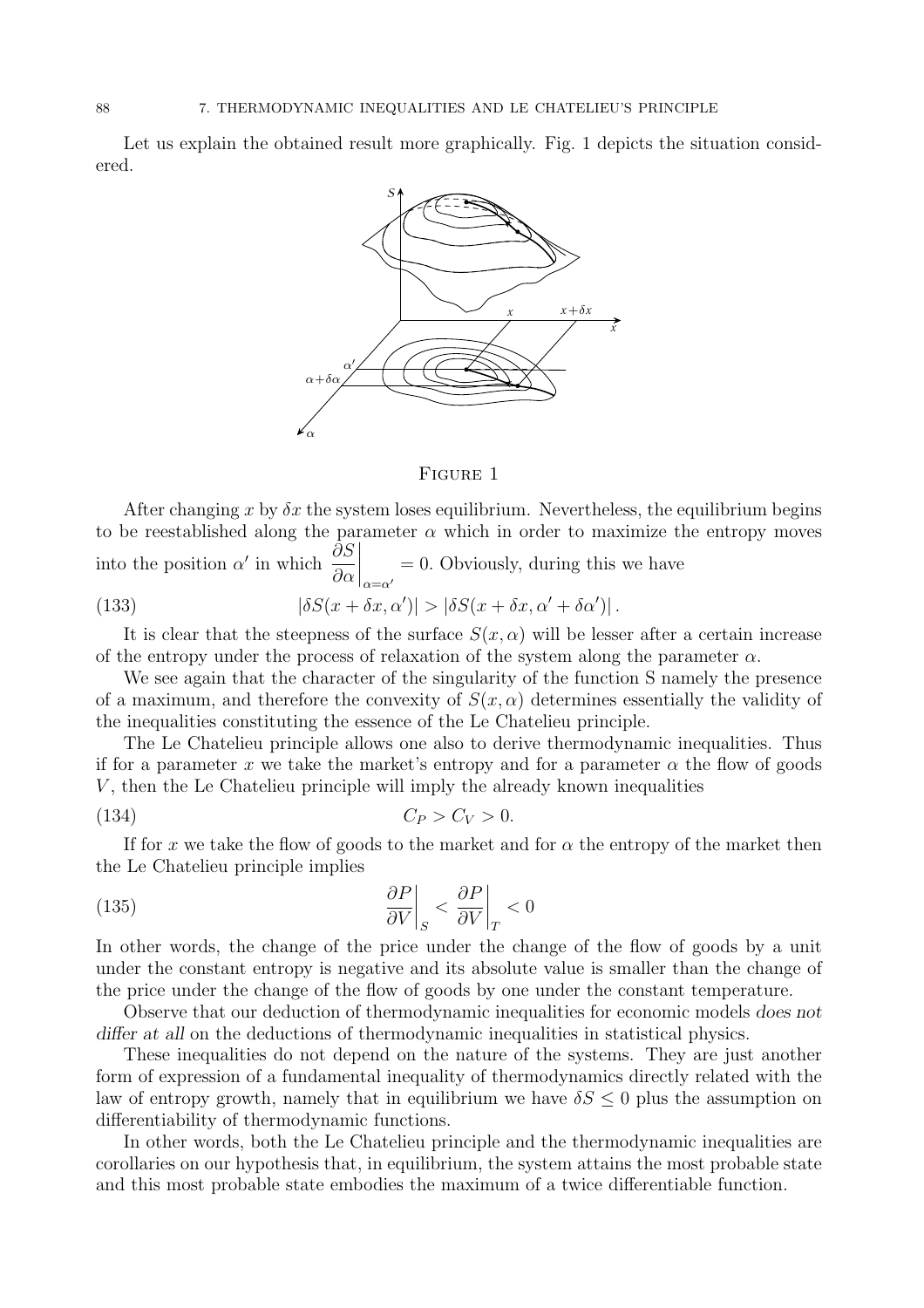Essentially, thermodynamics is not a physical theory. Thermodynamics is a theory of how our knowledge on the possible states of elementary systems armed with conjectures on a priori probabilities of these states determines the most probable (equilibrium) states of the more complicated compound systems.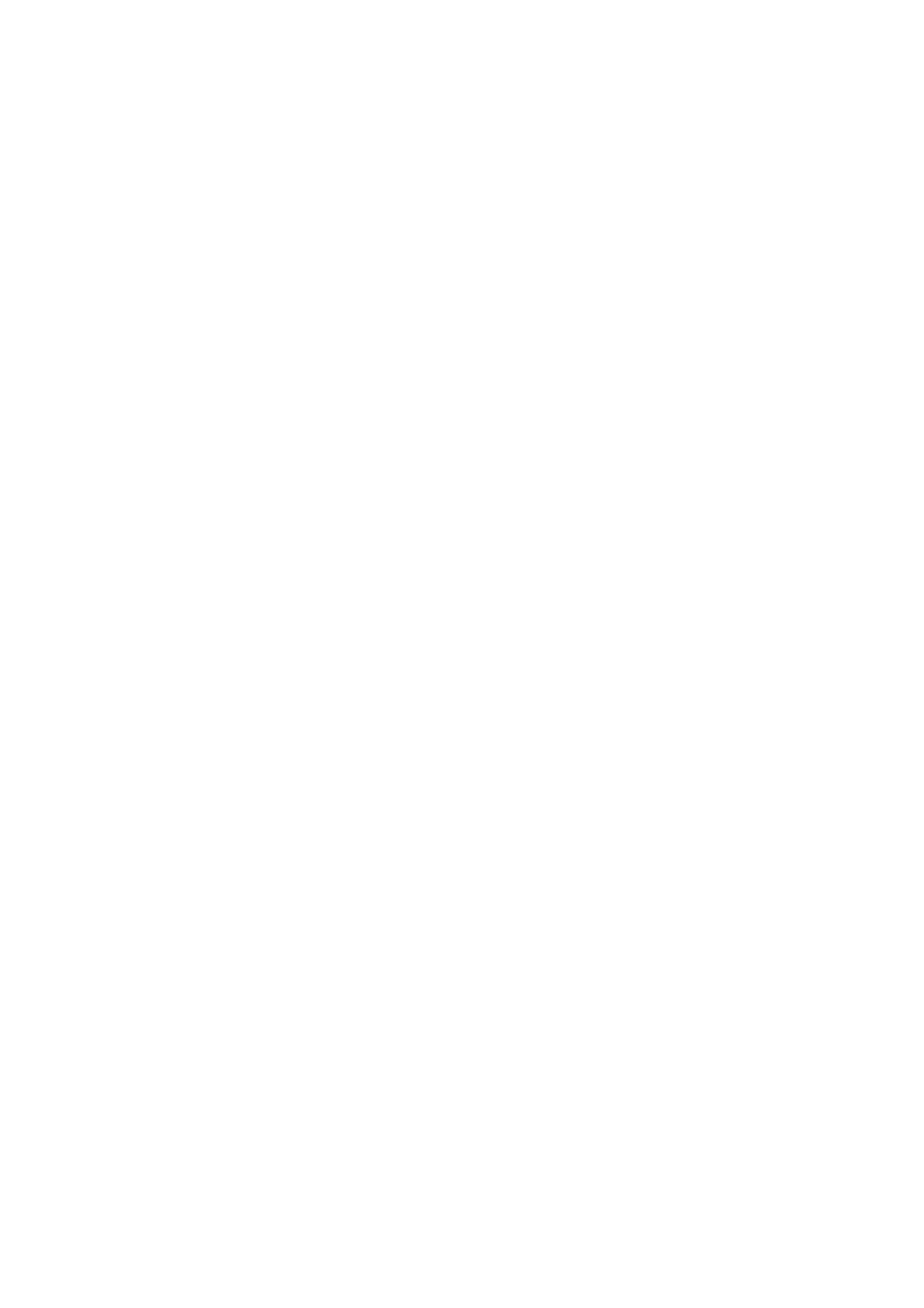## CHAPTER 8

# Market fluctuations

### §1. Mean values of fluctuations

Markets fluctuate. This is well known. If we observe how market parameters vary with time for example, consider prices or the amount of goods sold we observe certain fluctuations of these parameters about their equilibrium states. The reasons for these fluctuations may be various but for us it is necessary to differentiate two important types of fluctuations.

The first type of fluctuations is the result of the fact that markets can rarely if ever be considered isolated. As a rule, markets are parts of larger markets and even if the system as a whole, i.e., not only the directly observed part but other connected with it are in equilibrium certain random deviations are possible which will be the larger the smaller system is being considered.

The second type of fluctuations are fluctuations due to speculations and we will study them at the end of this chapter.

We have already seen that the values of the mean quadratic deviation are inversely proportional to the square root of the number of the economic agents of the market. In what follows we will show what kind of theory can be used for calculating mean quadratic fluctuations. This theory is again identical to the fluctuation theory known from the statistical physics. But in our case — being applied to economics — the fluctuation theory is especially viable because market fluctuations is a quite accessible procedure and we will see in what follows the mean value of market fluctuations become related with thermodynamic parameters of the markets. This means that the measurements of the mean values of fluctuations can be used to determine thermodynamic parameters of the markets in particular to define the temperature.

It is hardly needed to explain how important this may be for the construction of a theory. We obtain at last in our hands the measurement tool that can replace special experimental conditions.

Nevertheless, everything said about the artificial reality of the experiment remains valid. In addition to purely probabilistic factors related with the peculiarities of the market structure the fluctuations of the quantities to be measured such as prices and volumes of the goods will be affected by other non-market factors such as social, political, demographic and so on.

Our thermodynamic model of the market ignores these extra facts whereas in reality we cannot get rid of them at best reduce their influence to a minimum by selecting specific moments for the measurements or excluding certain data. As before we face the same dilemma. In order to actually verify a theory one needs to create an artificial reality or, at least, select particular cases which will be close to an artificial reality so that the influence of the factors not included in the model will be reduced to a minimum.

In this sense to measure fluctuations in the given systems at hand is much more economic way to study economic systems than special constructing of experimental situations which among other things can hardly be possible because of an incredibly high price of such experiments. Thus, let us see how the study of market fluctuations can replace such special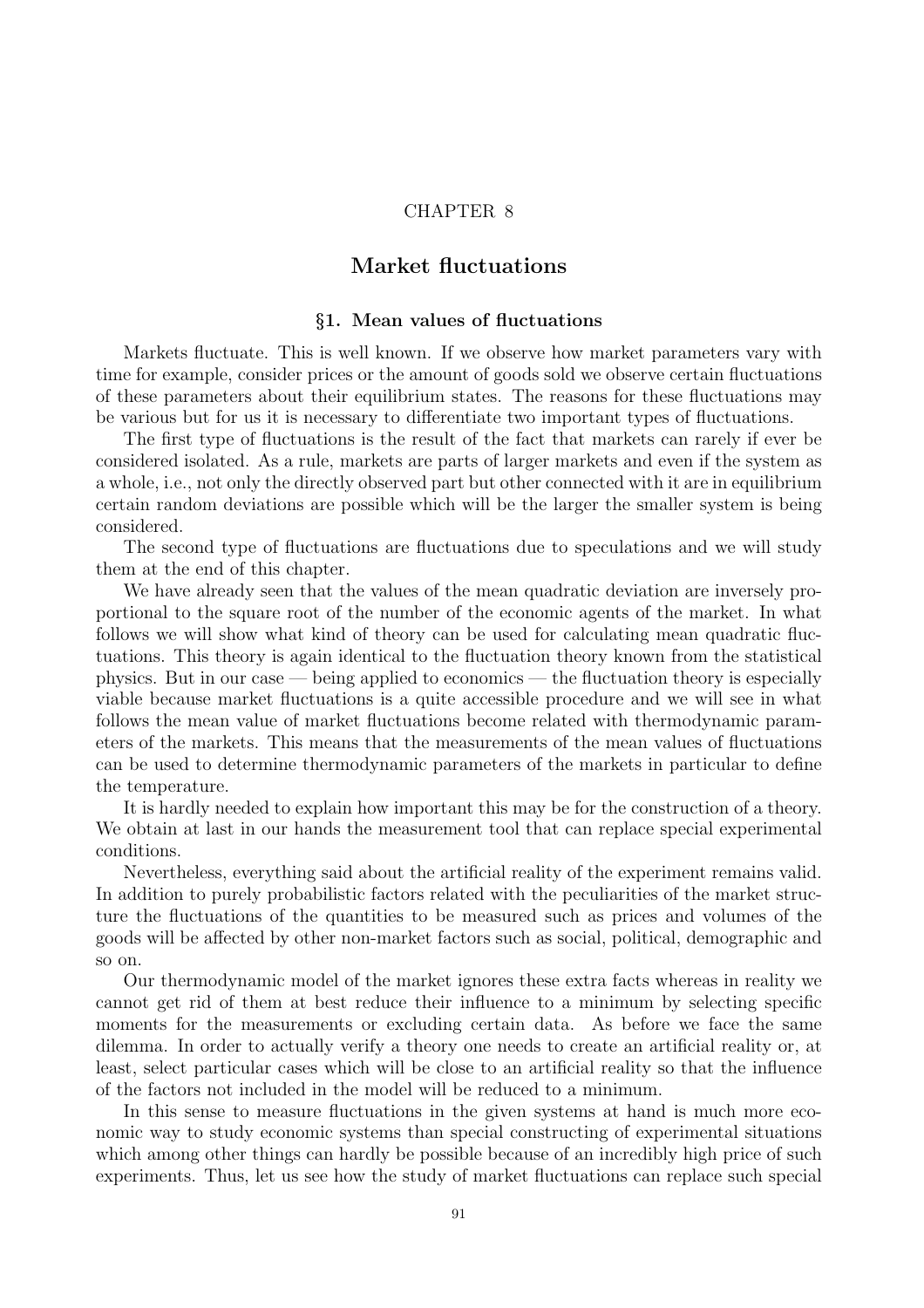experiments. In this section we will assume that market fluctuations appear by themselves because of the qualities of the market as such, i.e., we will consider the enforced changes of macroparameters of the market and land speculations non-existent. In the next section we will consider the reaction of the system on the enforced changes. Moreover, what is very essential, we will only consider fluctuations in a neighborhood of the equilibrium point. We will see further that there exist domains of disequilibrium of the markets where a random fluctuation may lead to macroscopic and sometimes however great deviations from the equilibrium — a catastrophe.

It is natural to assume in complete agreement with the man postulate of the statistical theory that the probability of the system to be in a state described by a macro-parameter X is proportional to the number of microstates corresponding to this value of the macroparameters. In other words, the probability  $W(X)$  of the system to be in the macro-state X is proportional to the statistical weight  $q(X)$  of this state. Recall that these basic principles of the statistical theory are never proved. We define the elementary microstates to be equally probable. This easily implies that the probability of the system to be in the macro-state X is proportional<sup>1</sup> to the exponent of the entropy of this macro-state just due to the definition of the entropy as the logarithm of the statistical weight:

(136) 
$$
W(x) = g(x) = e^{\ln g(z)} = e^{S(x)}.
$$

We see therefore that if we are only interested in the relation between macro and micro parameters of the system, there is no difference between physical and economic systems.

If we consider a system in an equilibrium state  $X_0$  we can expand the entropy  $S(X_0+\Delta X)$ in the series with respect to  $X$ . Since, by definition of the equilibrium state, the entropy is maximum at we have

(137) 
$$
\frac{\partial S}{\partial X}\bigg|_{X_0} = 0, \qquad \frac{\partial^2 S}{\partial X^2}\bigg|_{X_0} < 0,
$$

Again the properties of the singular point of a map enable us to construct a theory. We see that the probability  $W(x)$  of the system to possess the value X of the macro-parameter that differs by  $\Delta X$  from the equilibrium state  $X_0$  is proportional to

(138) 
$$
W(X_0 + \Delta X) = e^{S_0 - \frac{1}{2} \frac{\partial^2 S}{\partial X^2} \Delta X^2}.
$$

Since the exponent decreases very rapidly as the argument grows, the role of  $W(X_0+\Delta X)$ for large values of  $\Delta X$  is insufficient actually and we can with good accuracy obtain the normalized constant for the probability distribution integrating W along  $\Delta X$  from  $-\infty$  to ∞.

Thus we obtain

(139) 
$$
\int_{-\infty}^{\infty} dW(X_0 + \Delta X) = A \int_{-\infty}^{\infty} e^{-\frac{\Delta X^2}{2}} \frac{\partial^2 S}{\partial X^2} \bigg|_{X_0} d\Delta X = 1
$$

or

(140) 
$$
W(X_0 + \Delta X) = \sqrt{\frac{1}{2\pi}} \left. \frac{\partial^2 S}{\partial X^2} \right|_{X_0} e^{-\frac{\Delta X^2}{2} \frac{\partial^2 S}{\partial X^2} \Delta X^2} x_0.
$$

It is not difficult to deduce from here the mean square of the fluctuation:

(141) 
$$
\overline{\Delta X^2} = \sqrt{\frac{1}{2\pi}} \left. \frac{\partial^2 S}{\partial X^2} \right|_{X_0} \int_{-\infty}^{\infty} (\Delta X)^2 e^{-\frac{\partial^2 S}{\partial X^2} \Delta X^2} d\Delta X = \frac{1}{\frac{\partial^2 S}{\partial X^2} \Big|_{X_0}}.
$$

 ${}^{1}\text{In}$  (136), we set the proportionality coefficient equal to 1.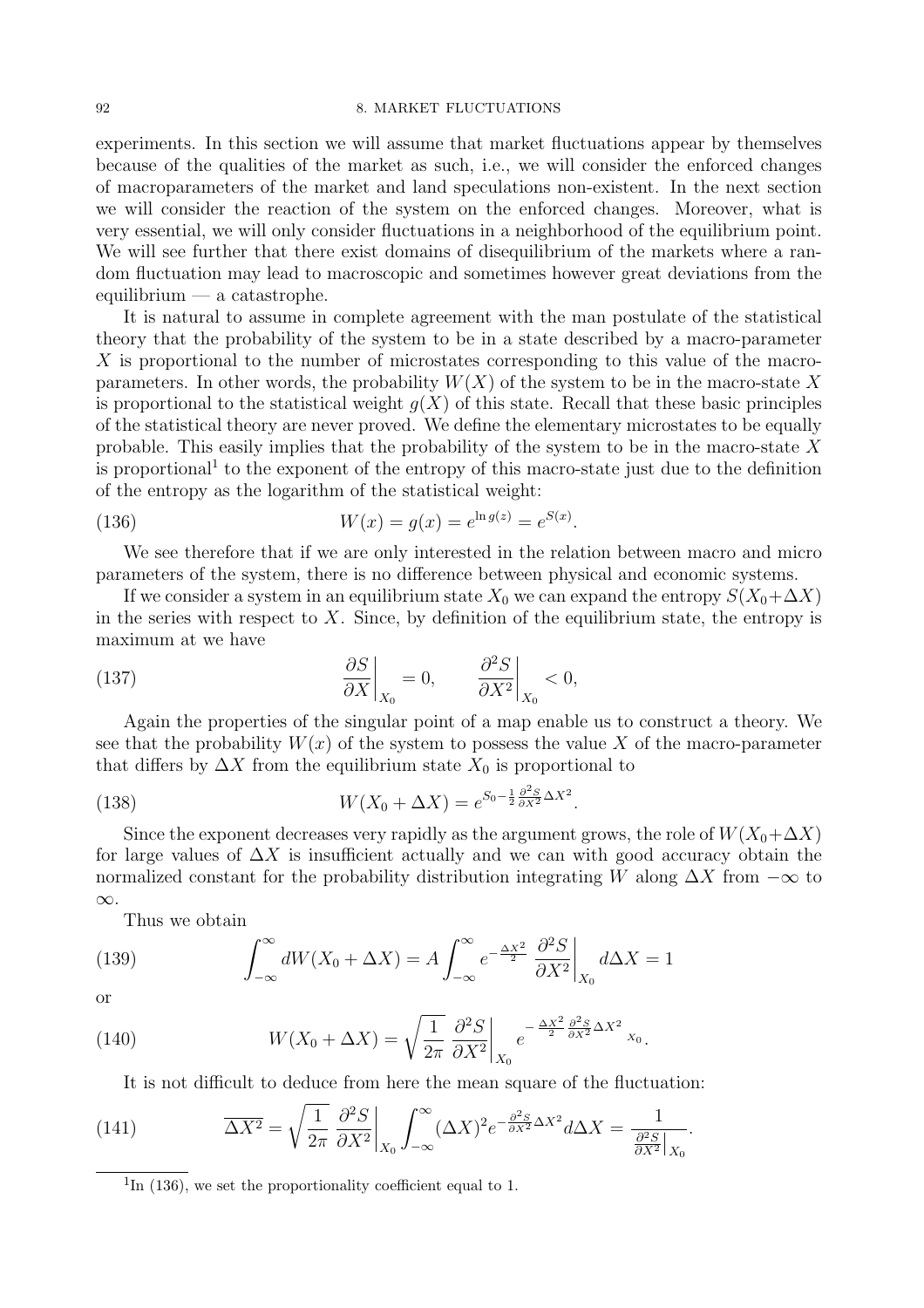Therefore, for the probability of systems deviation from the equilibrium state, we obtain the Gauss distribution:

(142) 
$$
W(X) = \frac{1}{\sqrt{2\pi\overline{\Delta X^2}}}e^{-\frac{\Delta X^2}{2\overline{\Delta X^2}}}.
$$

Since  $\Delta X$  is small and the probability steeply drops as X grows, we can simply find the mean square of any function  $f(X)$  by expanding it into the Taylor series and confining to the first term:

(143) 
$$
\overline{\Delta f^2} = \left(\frac{\partial f}{\partial X}\bigg|_{X=X_0}\right)^2 \overline{\Delta X^2}.
$$

To compute the mean of the product of the fluctuations of thermodynamic quantities, observe that the mean of the fluctuation vanishes thanks to the symmetry of the distribution function relative to the point  $\Delta X = 0$ . The mean of the product of the fluctuations of independent values  $\overline{\Delta \alpha \Delta b}$  also vanishes since for the independent values we have  $\overline{\Delta \alpha \Delta b}$  =  $\overline{\Delta \alpha} \cdot \overline{\Delta b} = 0.$ 

Now consider the mean of the product of fluctuations, which are not independent. We will need approximately the same technique of dealing with thermodynamic quantities that we have already used to derive thermodynamic inequalities. If a fluctuation occurs in a portion of the market, which is in equilibrium, this means that we can assume the temperature of the universum and the price constants in the first approximation (for a fluctuation). This in turn means that the deviations of the flow of money from the equilibrium will be given by thermodynamic potential in accordance with arguments given in  $\S6.3<sup>2</sup>$ 

(144) 
$$
\Delta \Phi = \Delta E - T_0 \Delta S + P_0 \Delta V,
$$

where  $T_0$  — is the equilibrium temperature and  $P_0$  — is the *equilibrium price*.

Indeed, the entropy of the market is a function on the money flow. If we perform a modification of this flow in a part of the system then the entropy of the system as a whole will change:

(145) 
$$
\Delta S = \frac{\partial S}{\partial E} \cdot \Delta E|_{P_0, T_0} = T_0 \Delta \Phi.
$$

The changes of  $\Phi$  can be found by expanding E into the series with respect to  $\delta S$  and  $\delta V$ . Observe here that the distribution function depends on the total change of the entropy of the system under the fluctuation whereas  $\delta S$  and  $\delta V$  — are the changes of entropy and the goods flow only for the separated part of the system.

In the same way as above we have

(146)  
\n
$$
\Delta \Phi = \Delta E - T \delta S + P \delta V
$$
\n
$$
= \frac{1}{2} \left( \frac{\partial^2 E}{\partial S^2} \delta S^2 + 2 \frac{\partial^2 E}{\partial S \partial V} \delta S \delta V + \frac{\partial^2 E}{\partial V^2} \delta V^2 \right)
$$
\n
$$
= \frac{1}{2} \left( \delta S \delta \left( \frac{\partial E}{\partial V} \Big|_S \right) \right) = \frac{1}{2} (\delta S \delta T - \delta V \delta P)
$$

(where the first order terms cancel).

Here we see the mathematical meaning of the variation of the thermodynamic potential ∆Φ. It shows how much the money flow deviates from the tangent plane to the surface of state  $E = E(V,T)$ .

<sup>&</sup>lt;sup>2</sup>Here we follow  $[LL]$ .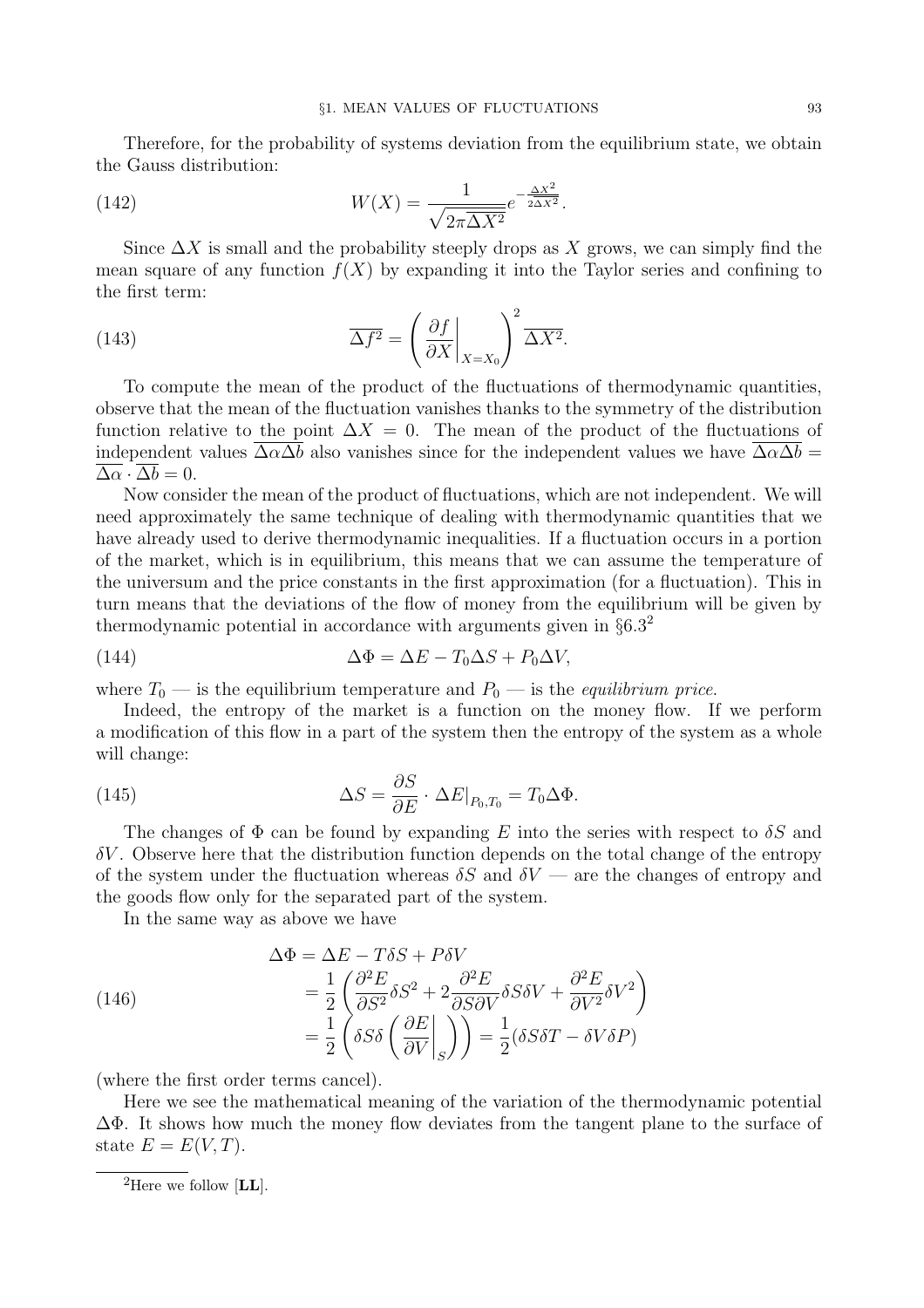We can now express this change of  $\Delta\Phi$  in various coordinate systems. Having selected for example, the variables  $\delta V$ ,  $\delta T$  we can express  $\delta S$  and  $\delta P$  in terms of  $\delta V$ ,  $\delta T$ . After simplifications we obtain

(147) 
$$
\delta P \delta V - \delta T \delta S = -\frac{C_V}{T} \delta T^2 + \frac{\partial P}{\partial V}\bigg|_T \delta V^2.
$$

The probability of fluctuation under the deviation of the systems from equilibrium is accordingly proportional to the product of two factors depending on  $\delta V$  and  $\delta T$ 

(148) 
$$
W(\delta T, \delta V) \approx e^{-\frac{1}{2T} - \frac{C_V}{T} \delta T^2 + \frac{\partial P}{\partial V}|_T \delta V^2},
$$

i.e.,  $\overline{\delta V \delta T} = 0$ .

It is not difficult to compute the mean quadratic values of the fluctuations by comparing  $W(\delta T, \delta V)$  with the Gauss distribution formula<sup>3</sup>:

.

(149) 
$$
\frac{\overline{(\delta T)^2}}{(\delta V^2)} = \frac{T^2}{C_V},
$$

$$
\frac{\partial V}{\partial P}\Big|_T
$$

This gives for the mean value the following value:

(150) 
$$
\overline{\delta P \delta V} = \overline{\left(\frac{\partial P}{\partial V}\bigg|_T \delta V - \frac{\partial P}{\partial T}\bigg|_V \delta T\right) \delta T} = \frac{\partial P}{\partial V}\bigg|_T \overline{\delta V^2} = -T.
$$

This relation enables us to measure the temperature of the market by computing the mean of the product of the fluctuation of the market by the fluctuation of the flow of goods. Since the averaging over the ensemble can be replaced by averaging over time, we obtain the following formula for the empirical computation of the market's temperature:

(151) 
$$
T = -\frac{1}{2T} \lim \int_0^T (V(t) - \bar{V})(P(t) - \bar{P}) dt.
$$

Both the dependence of the price on time and the dependence of the flow of goods on time are accessible, in principle, data, say, for the stock market. Therefore if we assume that no external factors not determined by the structure of the market as such influence the prices and the flows of goods then we have a means to measure thermodynamic parameters of markets.

### §2. Fluctuations in time

Let us see how one can consider the dependence of fluctuations on time in the system led out of the equilibrium state. Observe here that we may only consider the not too large deviations from equilibrium states but, on the other hand, not too small ones.<sup>4</sup>

If the initial deviation of the equilibrium state is very tiny, the dynamics of the fluctuations will not differ from the chaotic spontaneous fluctuations. If, on the other hand, the initial deviation is very large, one has to take into account the non-linear effects on the dependence on the speed of the deviation of the quantity under the study on the value of the initial deviation.

 ${}^{3}$ See, e.g., [Tr].

<sup>&</sup>lt;sup>4</sup>Voluminous literature is devoted to the study of time series corresponding to the market prices, see, e.g., [Mi]. We will not discuss here various methods of analysis and prediction of prices since they are based on universal mathematical properties of time series and various probabilistic hypotheses whereas in our approach the market is considered as a system with a specific property — equation of state — which takes into account the structure of dependence of the entropy of macroparameters of the market.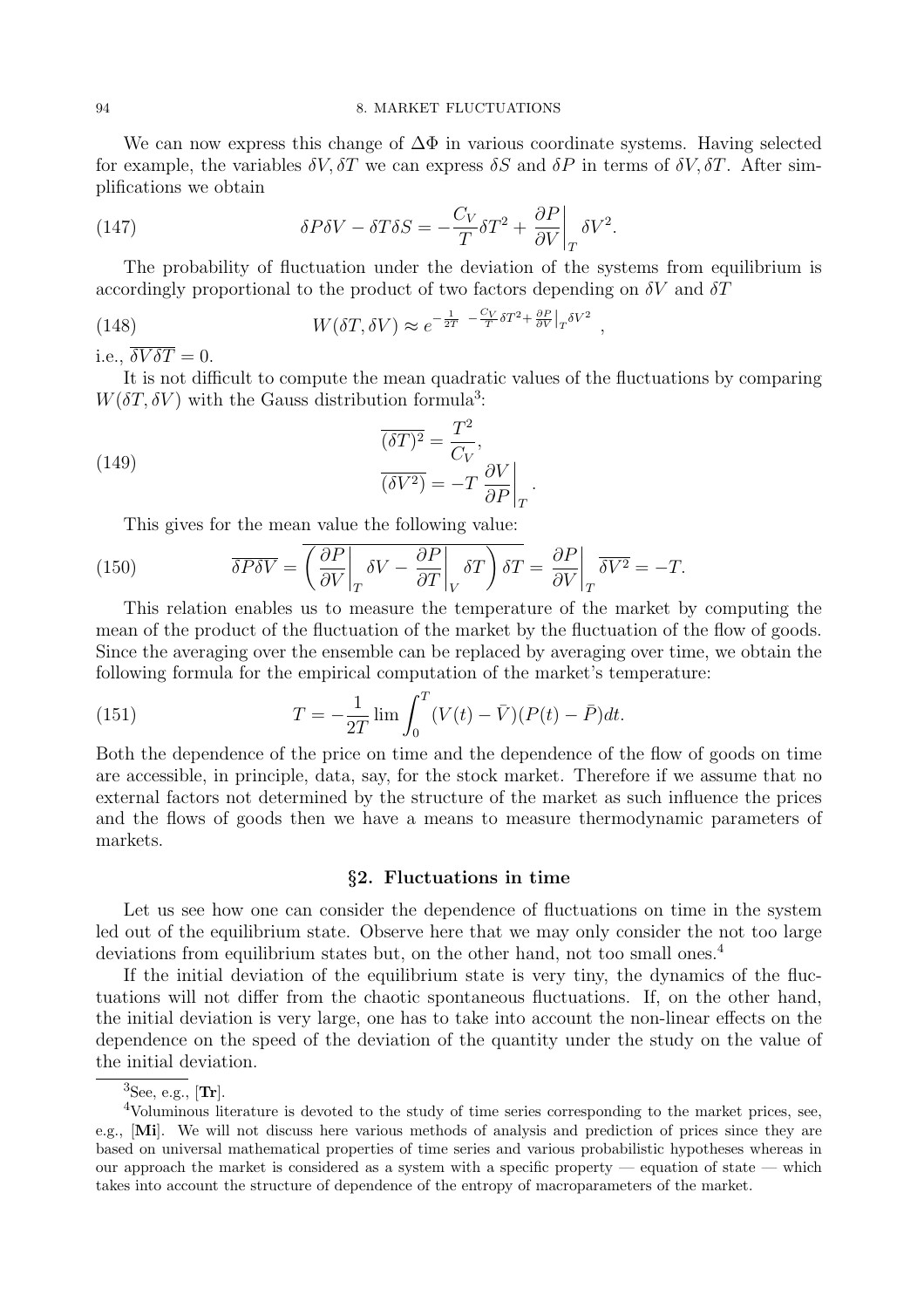Therefore we will confine ourselves to a linear case that is we will assume that in the dependence of the speed with which the quantity returns to the equilibrium state on the deviation we can ignore all the in the Taylor series expansion except the first one.

Speaking about practical applications of such an approach for prediction of behavior of time series, say of the price on the share and stock markets this means that reasonable predictions can be only made for short periods of time when the prices are still capable to return to the equilibrium state but the time spans are still larger than the value of dispersion (see Fig. 2 on which overbraced are relaxation periods; the time segments  $[t_{i_n}, t_{i_k}]$  (subscripts  $n$  and  $k$  stand for the first letters of Russian words "beginning" and "end") are the periods during which a prediction can be significant). One can determine the value of dispersion of  $\Delta X$  by means of the arguments from the preceding section.



FIGURE 2

Observe that such a prediction is possible far from all markets. As we will see in what follows in order for the purely thermodynamic approach to work it is necessary that the "shadow of future" does not affect too much the behavior of the market agents and the existence of a certain symmetry between the sellers and the buyers.

In other words, the thermodynamic approach will hardly be effective for stock exchange, where the fulfillment of both of the above requirements is hard to imagine but it can certainly be applicable for the commodity markets.

In order to construct the theory of time fluctuations we have to introduce an important value called autocorrelation function. It is defined as the average over the ensemble of the product of the values of the quantities studied separated by a fixed time interval  $t_0$ :

(152) 
$$
\varphi(t_0) = \langle \Delta X(t) \Delta X(t+t_0) \rangle.
$$

This quantity enables to determine the spectral density of the fluctuations, that is the probability that the "frequency" of the fluctuation belongs to a certain interval. Here speaking about "frequency" of fluctuations we use a metaphorical language because in actual fact we have in mind the existence of processes with a certain characteristic relaxation time  $t_0$ .

The frequency is inversely proportional to the relaxation time:

$$
\omega = \frac{1}{t_0}.
$$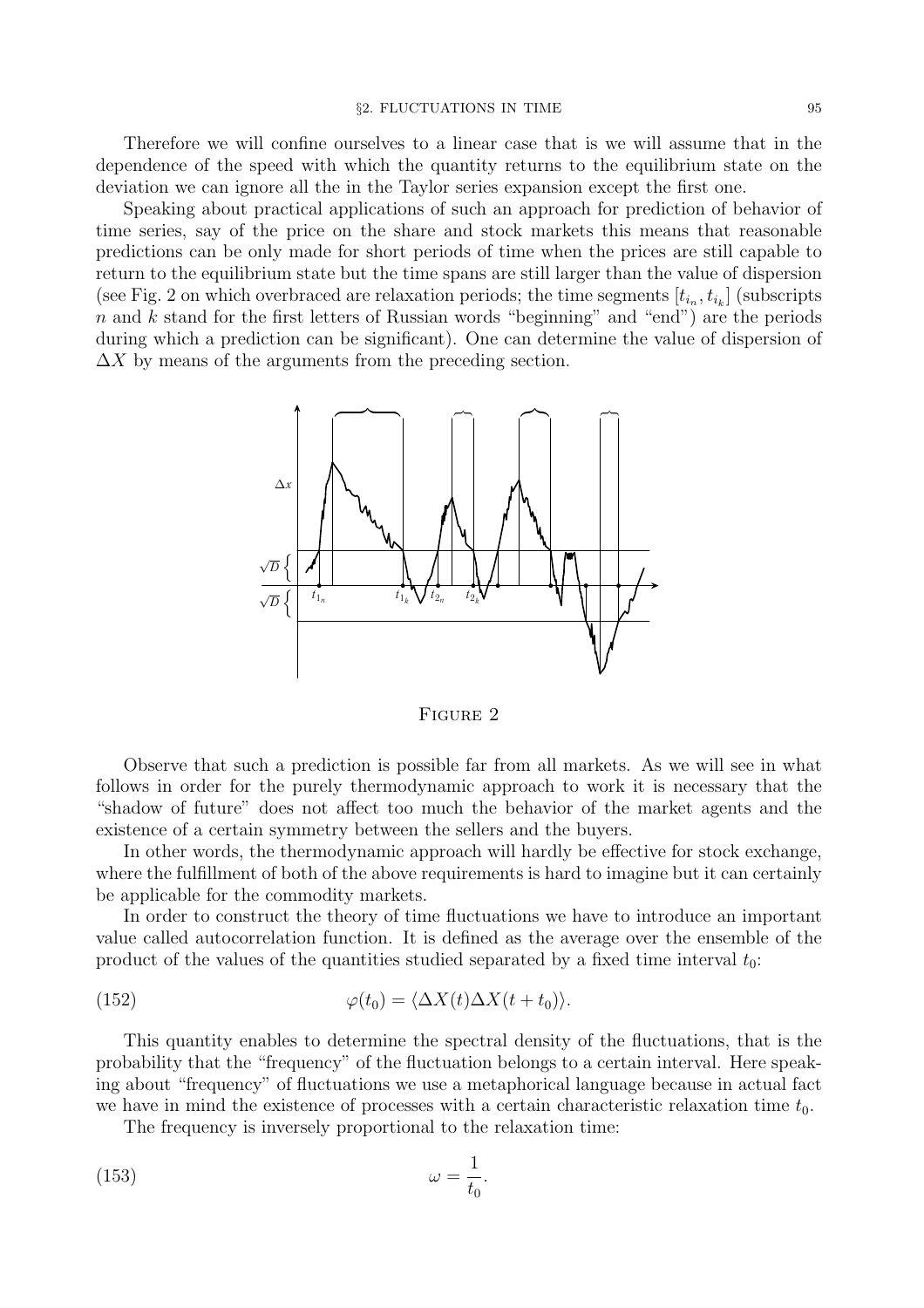In a more formal presentation, the arguments on a relation of the frequency of fluctuations and the relaxation time are as follows. Consider the Fourier transform of  $\Delta X(t)$ :

(154) 
$$
\Delta X_{\omega} = \frac{1}{2\pi} \int_{-\infty}^{\infty} \Delta X(t) e^{i\omega t} dt.
$$

Then  $\Delta X(t)$  can be considered as the inverse Fourier transform of  $\Delta X_{\omega}$ :

(155) 
$$
\Delta X = \int_{-\infty}^{\infty} \Delta X_{\omega} e^{-i\omega t} d\omega.
$$

This expression for  $\Delta X(t)$  can be substituted into the definition of the autocorrelation function for  $\Delta X(t)$ :

(156) 
$$
\varphi(t_0) = \left\langle \iint_{-\infty}^{\infty} \Delta X_{\omega} \Delta X_{\omega'} e^{-i(\omega + \omega')t} e^{-i\omega t_0} d\omega d\omega' \right\rangle.
$$

Now observe that, in accordance with the main principles of statistical thermodynamics, the averaging over the ensemble can be replaced by averaging over time.

(157) 
$$
\varphi(t_0) = \iint_{-\infty}^{\infty} \Delta X_{\omega} \Delta X_{\omega'} \left( \frac{1}{T} \int_{-T}^{T} e^{-i(\omega + \omega')t} dt \right) e^{-i\omega t_0} d\omega d\omega'.
$$

In the limit as  $T \to \infty$  the integral in parentheses becomes an expression for the delta function  $\delta(\omega + \omega')$ . Therefore for the autocorrelation function  $\varphi(t_0)$  we get the expression

(158) 
$$
\varphi(t_0) = \int_{-\infty}^{\infty} \Delta X_{\omega}^2 e^{-i\omega t_0} d\omega.
$$

or, by performing the Fourier transformation, we obtain an expression for the spectral density

(159) 
$$
X_{\omega}^{2} = \frac{1}{2\pi} \int_{-\infty}^{\infty} \varphi(t_{0}) e^{i\omega t_{0}} dt_{0}.
$$

This expression is known as the Wiener-Hinchin theorem<sup>5</sup>

Now we can better understand how the frequencies of the fluctuations and the relaxation time are related. Let the speed with which the variable  $\Delta X$  returns to the equilibrium position (i.e., to 0) only depends on the values of this variable itself

(160) 
$$
\frac{d\Delta X(t)}{dt} = f(\Delta X).
$$

Expanding  $f(X)$  into the Taylor series and taking into account that  $f(0) = 0$  (i.e., in equilibrium the rate of change is equal to 0) and selecting all the terms of the expansion except the linear one we obtain

(161) 
$$
\frac{d\Delta X(t)}{dt} = -\lambda \Delta X,
$$

where  $\lambda > 0$ , i.e.,  $\Delta X(t) = \Delta X(0)e^{-\lambda t}$ .

<sup>&</sup>lt;sup>5</sup>The above arguments do not follow from this theorem, they only illustrate the idea. For the deduction, see  $[\mathbf{W1}]$ . For the role of this theorem in the study of physical time series, see  $[\mathbf{W2}]$ .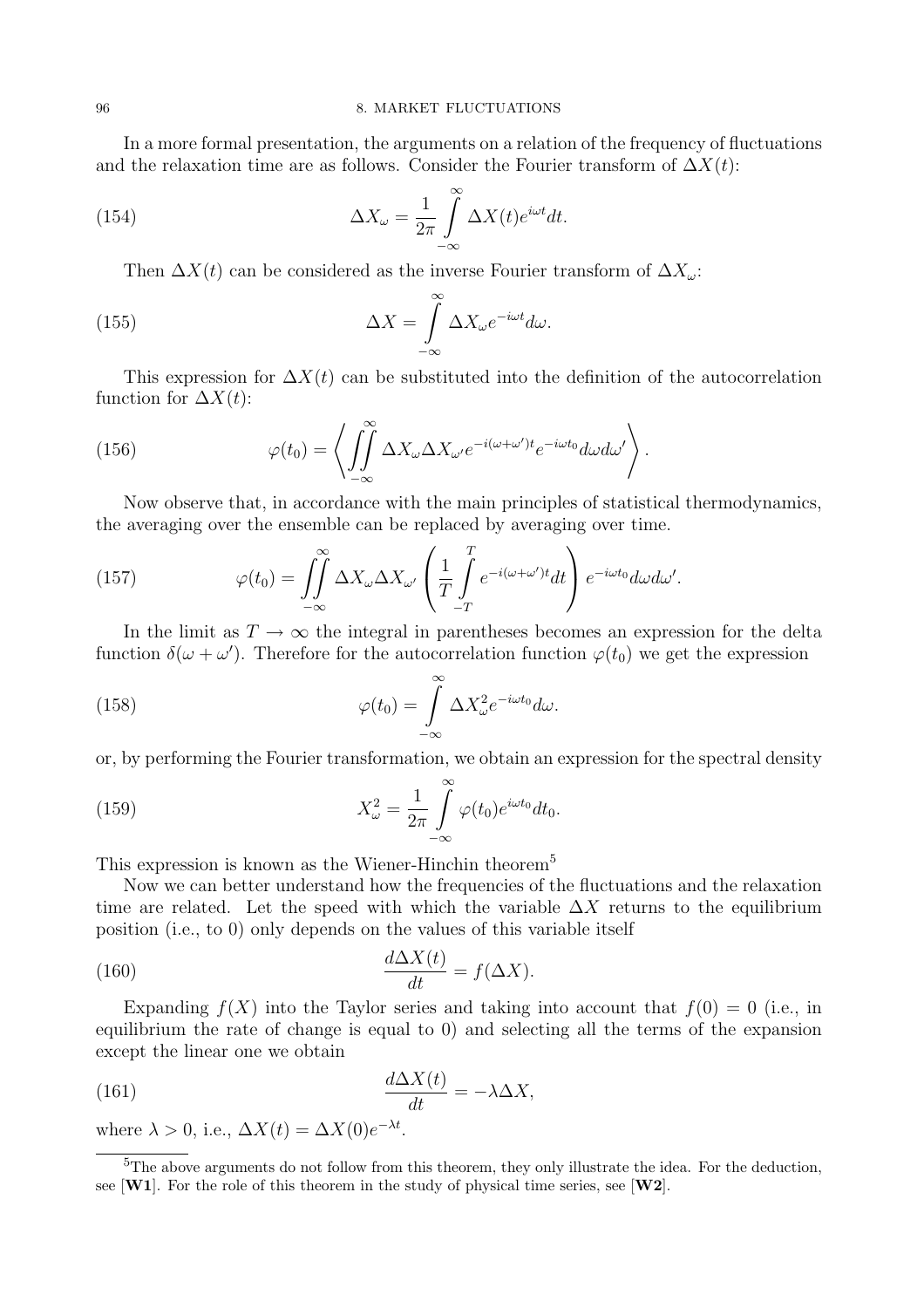Substituting this expression for  $\Delta X(t)$  into the formula for the autocorrelation function we get

(162) 
$$
\varphi(t_0) = \langle \Delta X^2 \rangle e^{-\lambda t}.
$$

We have to recall here that we

a) neglect the higher terms in the expansion of  $\Delta \dot{X}(t)$  with respect to  $\Delta X$ 

b) consider the values of  $\Delta X$  greater than the typical involuntary fluctuations, i.e.,  $|\Delta X| < \sqrt{D}$ , where D is the dispersion of the thermodynamic fluctuations of  $\Delta X$ .

Now we can determine  $\lambda$  if we know the autocorrelation function:

(163) 
$$
\int_{-\infty}^{\infty} \varphi(|t_0|) dt_0 = \langle \Delta X^2 \rangle 2 \int_{0}^{\infty} e^{-\lambda t_0} dt_0 = \langle X^2 \rangle \frac{2}{\lambda}.
$$

This means that if we have a time series  $\Delta \dot{X}(t)$  we can having computed the autocorrelation function

(164) 
$$
\varphi(t_0) = \lim_{T \to \infty} \frac{1}{T} \int_0^T \Delta X(t) \Delta X(t+t_0) dt.
$$

and integrating it with respect to time obtain the weight with which the variable  $\Delta X$  returns to equilibrium, i.e., obtain the constant

(165) 
$$
\lambda = \frac{2\langle X_2 \rangle}{\int_0^\infty \varphi(t_0) dt_0} = \frac{2\pi \langle X^2 \rangle}{X_\omega X^2(0)}.
$$

where  $X^2_\omega(0)$  is the spectral density at zero frequency in accordance with the Wiener-Hinchin theorem.

Observe that for the exponential autocorrelation function the spectral density is as follows

(166) 
$$
X_{\omega}^2 = \frac{\lambda}{\pi(\omega^2 + \lambda^2)} \langle X^2 \rangle.
$$

For frequencies smaller than  $\lambda$ , the spectral density is approximately equal to  $\frac{1}{\pi\lambda}\langle X^2 \rangle$ , i.e., for the frequencies smaller than the inverse relaxation time of the system, we see that the probabilities for  $\Delta X$  to have such frequency component are approximately equal.

What is the "physical meaning" of the above analysis of thermodynamic fluctuations? Such an analysis is of value when the system considered has two distinct relaxation times.

One — very small — to determine an incomplete equilibrium, i.e., such an equilibrium when it is meaningful to introduce thermodynamic variables for parts of the system. The other one — the large one — corresponds to the total equilibrium.

Speaking about markets this means that it is meaningful to subdivide the market into parts such that each part can be described by a thermodynamic model. Speaking practically, this means that for  $\Delta X(t)$  we can take, for example, the difference of prices at different markets since the relaxation time of this parameter is greater than the relaxation time on a particular market. It would be interesting, of course, to consider the processes of globalization of the economics from this point of view.

Observe that to apply the above theory of thermodynamic fluctuations to the study of price relaxations on markets should be implemented with utmost caution for the reasons that we consider in the next section.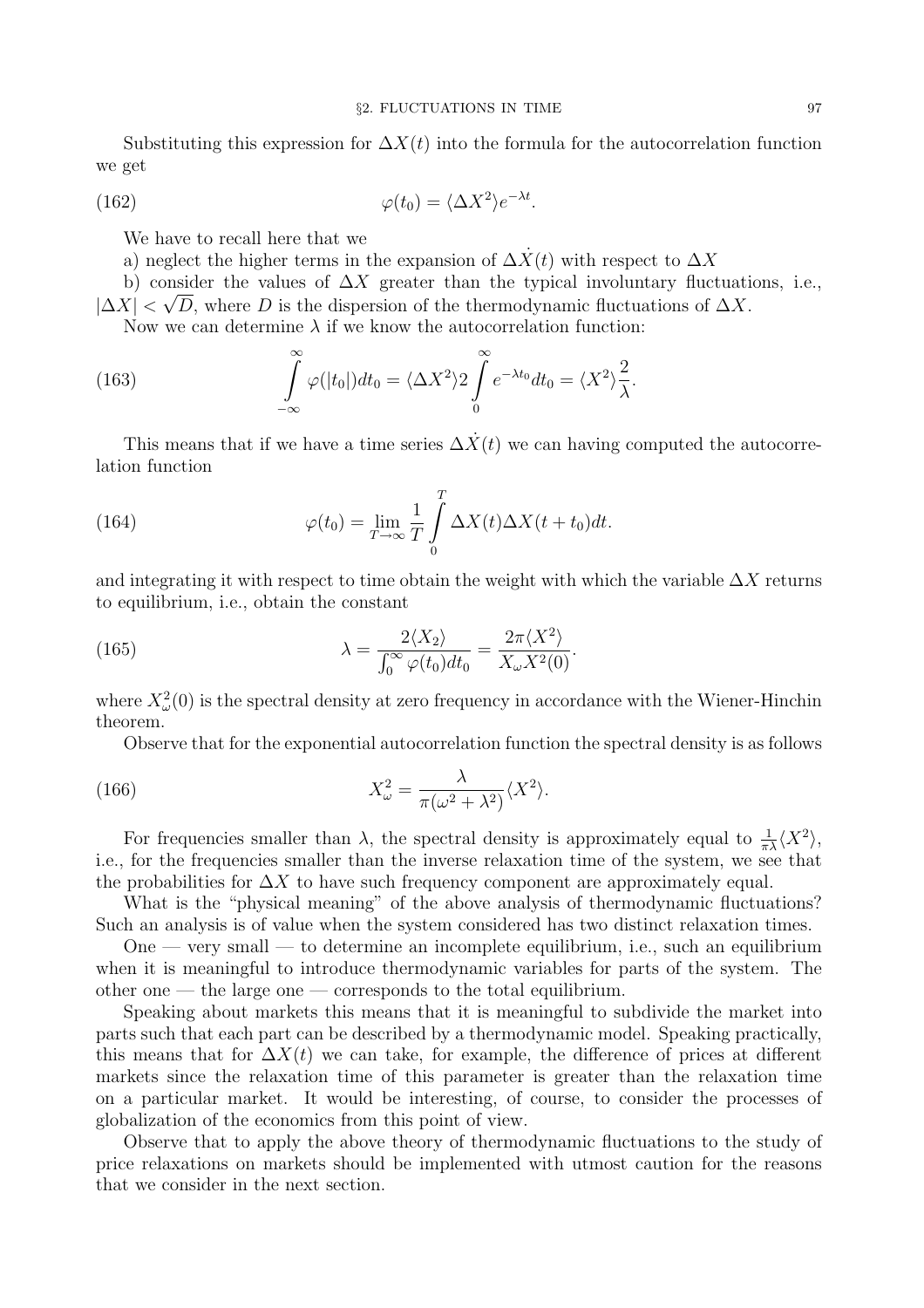### §3. "The shadow of future" and the collective behavior at market

Now we have to consider a very important question directly related with the study of market fluctuations. How do fluctuations affect the perceptions of the market agents on the future?

Generally speaking, the market agents have different information on the situation. In accordance with discussion in Chapter 3, it is difficult to expect any coordinated behavior of the market agents anywhere, in particular, in a neighborhood of the equilibrium. Indeed, the very lack of such a coordinated behavior characterizes the "extended order" F. Hayek wrote about. The one who discovers new possibilities, new types of behavior gets an advantage and the multitude of such possibilities is unlimited. Moreover it is unknown.

In the case when a certain stereotype of behavior starts to dominate one should not expect the growth of "order". Contrariwise, one should expect its destruction. This is precisely what happens when a certain idea becomes common for a considerable majority of market agents: for example to invest into a particular type of activity or company. In this case, the shares quickly become overvalued and this sooner or later (usually relatively soon) becomes clear thus influencing a new wave of spontaneously coordinated behavior, this time to withdraw money from the corresponding activity.

Such situations lead not just to market fluctuations, but to considerable oscillations and sometimes to a total transition of the market. Examples of this type are quite numerous. It suffices to recall economic catastrophes in Mexico and South East Asia during the 1990s.

A decisive role in such spontaneously coordinated behavior of the market agents is played by the "shadow of future" that is, perceptions on a possible development of the situation. The result turns out unexpected for the participants because their collective behavior leads precisely to the very result that each of them tries to avoid.

A similar effect is well known in so-called non-cooperative games and is best studied with an example of the game called "prisoner's dilemma". The innumerable literature is devoted to this topic and here is not the place to discuss this problem, still observe that it is precisely in non-cooperative games (though in a somewhat different sense) the radically important role of the "shadow of the future" in the molding of spontaneous patterns of collective behavior have been singled out<sup>6</sup>.

In this case the following problem becomes of interest: how are the small fluctuations of the system related to patterns of spontaneous behavior that totally change the market situation? In other words: what is the role of spontaneously formed collective behavior in the problem of stability of market economy?

If small fluctuations of market parameters help to form spontaneous collective behavior that destroys the market equilibrium then the market becomes evolutionary unstable despite of the fact that in "neoclassical" sense such a market should possess an equilibrium.

Lately similar questions are in the center of attention of researchers that try to leave "neoclassical" orthodoxy and extend the frameworks of economic studies in particular in connection with the study of the influence of technical innovations to economics<sup>7</sup>. Here we will confine ourselves to the simple model of "speculative behavior" which shows under what conditions the market fluctuations can be considered as thermodynamic ones.

The study of the process of molding of the stock market price is of particular interest both for creating forecasting models and from purely theoretical point of view since this price is a good example illustrating how a directed activity of a multitude of people based on individual forecasts and decision making leads to a formation of a certain collective variable.

 ${}^{6}$ See [Ax] and discussion in [SW].

 $7$ See [AAP].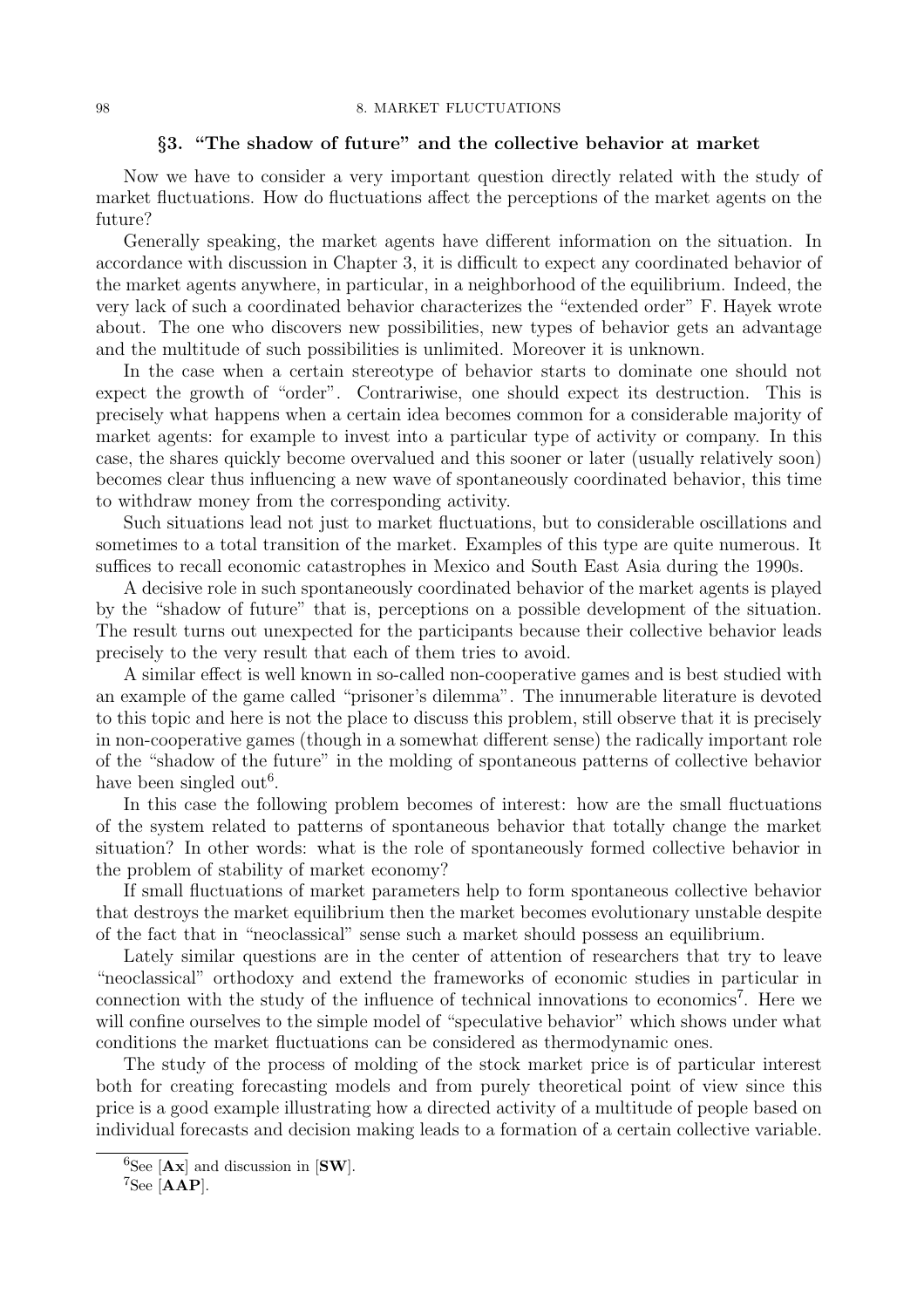The problem of forecasting stock market prices requires a very detailed study of the concrete situation and discovery of a number of factors not only of economic but also of political character. An attempt of construction in mathematical model taking into account all these factors is doomed to failure. Nevertheless observe that many of external factors and also a number of economic factors (for example the level of actual demand of an item of goods) may remain constant during a sufficiently long time though the prices are subject to constant fluctuations. The reason for these fluctuations is a speculative activity. Analysis of dependence of stock market prices on time shows us that for sufficiently short lapses of time the nature of fluctuations often possesses certain common peculiarities. This hints to study speculative oscillations provided the "long-ranged" factors are constant. This makes it possible to model the modification of prices making use of the difference in the "time scale" for price fluctuations caused by speculative activities and oscillations resulting by "long-ranged" factors.

Let us abstract from the real conditions of stop market functioning making several simplifications.

Define the "mean price"  $\bar{X}(t)$  as the ratio of the mean amount of a money  $\bar{P}(t)$  spent for the purchase of the goods per unit of time to the mean value of goods  $\overline{Q}(t)$  sold at the same time:

(167) 
$$
\bar{X}(T) = \frac{\bar{P}(t)}{\bar{Q}(t)}.
$$

Recall that in accordance with Chapter on the free market this ratio coincides with the marginal price that determines the market equilibrium, where  $\bar{P}(t)$  and  $\bar{Q}(t)$  are slowly changing quantities whose value is determined by the productive powers and other slowly changing factors.

Speculative activities lead to the change of both  $P(t)$  and  $Q(t)$  and this in turn leads to the change of price. The "instant" price  $X(t)$  depends on  $\Delta P(t)$  and  $\Delta Q(t)$ :

(168) 
$$
X(t) = \frac{\bar{P}(t) + \Delta P(t)}{\bar{Q}(t) + \Delta Q(t)}.
$$

For short lapses of time we may assume that  $\overline{Q}$  and  $\overline{P}$  are time-independent (this is possible due to the difference of time scales of the changes between the speculative and long-ranged factors.

The idea of the "shadow of future" discussed above suggests that the models of molding the market price should radically differ in structure from traditional mechanical models of equilibrium. The mechanical models of equilibrium describe a future state on the base of our knowledge of the past. Contrariwise, the market price is essentially formed as a result of interaction of goal-minded systems (in other words as a result of correlation of models of the future by people taking decisions to purchase a certain amount of goods). The market agents act on the base of predictions they have and therefore the market price depends on the predictions that the market agents that take decisions stake to. These predictions may depend not only on the price value in the past and present but also on their evaluation of the direction of development of long-ranged factors, on political situation and various other factors.

It is precisely the fact that the market price is molded as a result of forecasts which leads to a certain unpredictability of the market prices. Indeed, in order to predict the price one has to predict the forecasts of each separate market agent.

If we confine ourselves to a simple assumption that certain extra amount of goods and money appearing on the market depends on a possible profit we can express the market by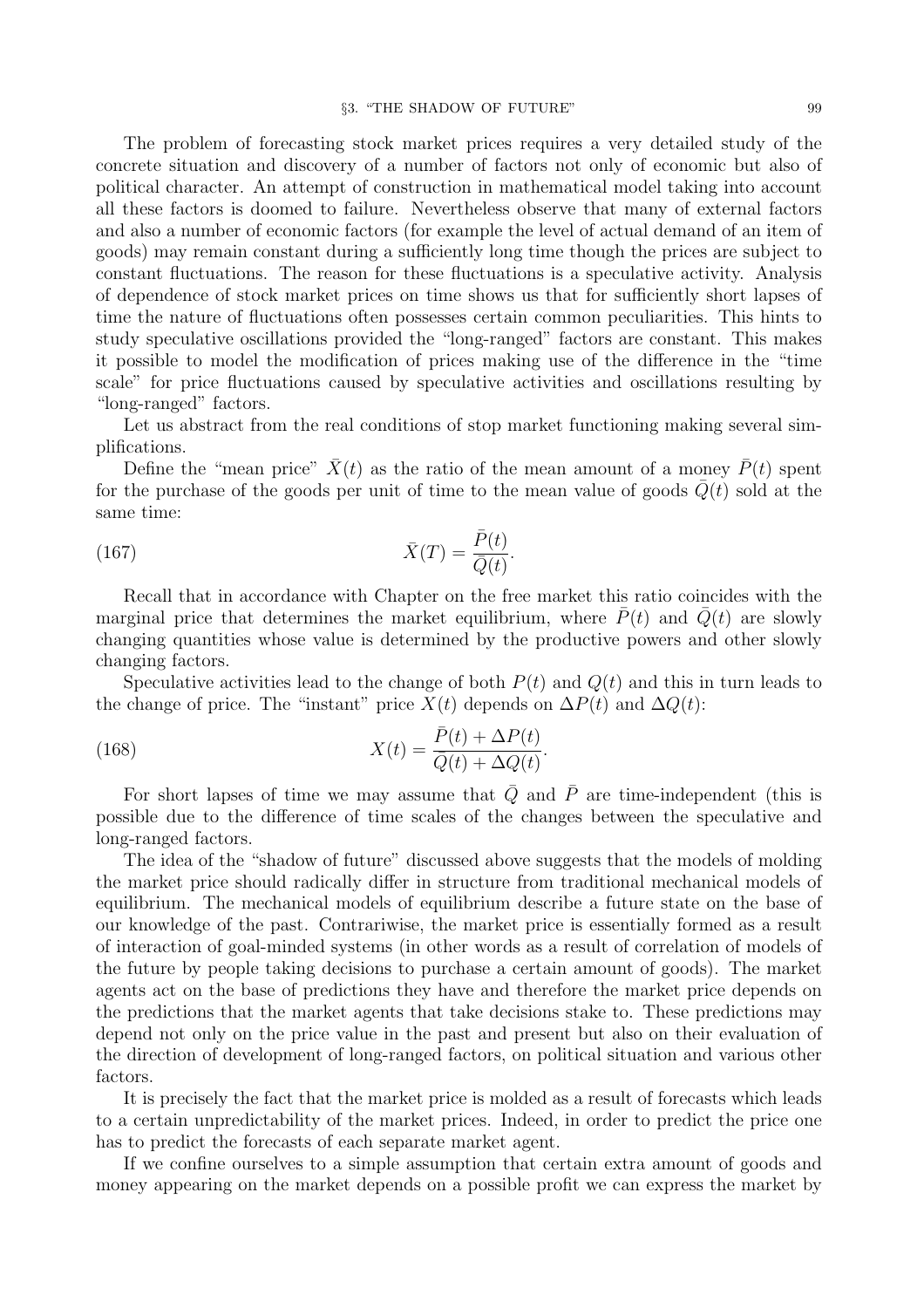means of the following equation

(169) 
$$
X(t) = \frac{\bar{P} + \sum_{l} f_l(X(t), \tilde{X}_l(t+T))}{\bar{Q} + \sum_{k} \varphi_k(X(t), \tilde{X}(t+T))},
$$

where  $l$  is the index that characterizes the buyers  $k$  is the index characterizing the sellers,  $X(t + T)$  is the predicted price for the period T and  $\varphi_k$  and  $f_l$  are the functions that characterize the relation of an additional flow of goods and money on the instant and predicted price.

In this form the equation is too general and not fit for investigations but it can serve as a starting point for further simplifications leading to more tangible equations. Our main problem will be investigation of the conditions for which we observe an equilibrium type of price fluctuations — oscillations about a certain mean value which slowly varies perhaps together with the volume of goods Q and the volume of money P.

Let us simplify as follows:

1) Assume that all the buyers use the same forecast and all the sellers use the same forecast (though these forecasts are not necessarily identical);

2) The increase of the offer is proportional to a possible (predicted) profit per unit of goods;

3) The increase of demand is also proportional to a possible profit.

Under these assumptions equation (169) takes the form

(170) 
$$
X(t) = \frac{\bar{P} + \alpha(\tilde{X}_P(t+T) - X(t))}{\bar{Q} + \beta(\tilde{X}_Q(t+\theta) - X(t))},
$$

where  $\widetilde{X}_P (t+T)$  is the buyer's prediction who use the basis prediction time T and  $\widetilde{X}_Q(t+\theta)$ is the seller's prediction who use the basis prediction time  $\theta$ .

We should expect that T and  $\theta$  may be rather different, i.e., the market is, generally speaking, asymmetric<sup>8</sup>.

Let us simplify further. It is natural to assume that the prediction is determined by the expansion of the price  $X(t)$  in the Taylor series with respect to time and terms higher second order are neglected. It is difficult to conceive the influence of the derivatives of the price greater than the second one on human perception: the eye usually catches the first and second derivatives from the form of the curve.<sup>9</sup> Thus the equation  $(170)$  takes the form

(171) 
$$
X(t) = \frac{\bar{P} + \alpha \left( T\dot{X} + \frac{T^2}{2}\ddot{X} \right)}{\bar{Q} + \beta \left( \theta \dot{X} + \frac{\theta^2}{2}\ddot{X} \right)}.
$$

We have the following alternatives:

a) We may confine ourselves to the first derivatives thus obtaining the equation

(172) 
$$
X(t) = \frac{\bar{P} + \alpha T \dot{X}}{\bar{Q} + \beta \theta \dot{X}};
$$

 ${}^{8}$ Cf. Akerloff's hypothesis on market's asymmetry, [Af1].

<sup>9</sup>Some, more perceptive, observers penetrate into even finer details: speaking about "the rate of change of inflation" President Nixon implicitly took into account the third derivative, whereas President Gorbachev once mentioned in Pravda that "the tendency of declining of growth rate of our economy has developed lately" which demonstrated his awareness of effects of the fifth, if not sixths, derivative. D.L.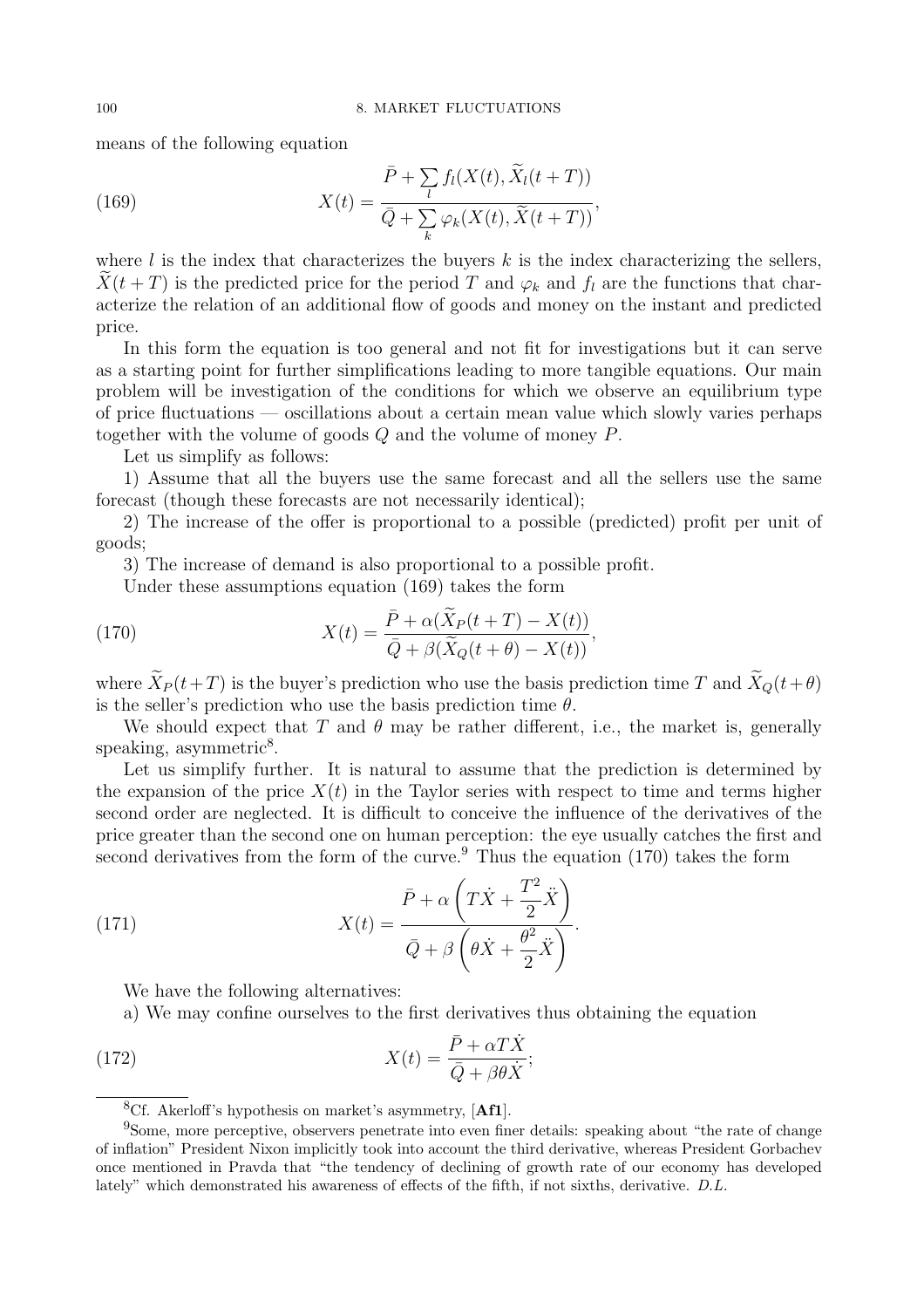b) We may study the more complicated equation (171)

Case (a) is rather simple. Resolving (172) for  $\dot{X}$  we obtain

(173) 
$$
\dot{X} = \frac{\bar{P} - \bar{Q}X}{BX - A},
$$

where  $B = \beta \theta$  and  $A = \alpha T$ .

Certainly one can integrate this equation but we will study it in a simpler way. The change of variables  $Z =$ B A X leads us to

(174) 
$$
F\dot{Z} = \frac{\Phi - Z}{Z - 1}, \text{ where } F = \frac{A}{Q}, \Phi = \frac{\bar{P}B}{\bar{Q}A}.
$$

If  $F > 0$  (Fig. 3a), that is  $A > 0$  and  $\Phi > 1$ , we have a stable equilibrium at the point  $Z = \Phi\left(X\right)$  $\bar{P}$  $\overline{\bar{Q}}$ ´ .

If  $F > 0$  and  $\Phi < 1$  (Fig. 3b), then the equilibrium at  $Z = \Phi \left( X = \emptyset \right)$  $\bar{P}$  $\overline{\bar{Q}}$  $\setminus$ is unstable. Under a small increase of the price it steeply grows up to the value corresponding to  $Z = 1 \left( X = \right)$ A B  $\setminus$ and under small diminishing falls to zero.



The case  $\Phi = 1$  is extremely interesting. In this case there is no equilibrium at all since  $\dot{Z}=-\frac{1}{F}$ F  $\left(\dot{X}=\frac{Q}{D}\right)$ B  $\setminus$ .

For  $B \le 0$  (Fig. 3c), the price continuously grows whereas for  $B > 0$  (Fig. 3d) it falls to zero.

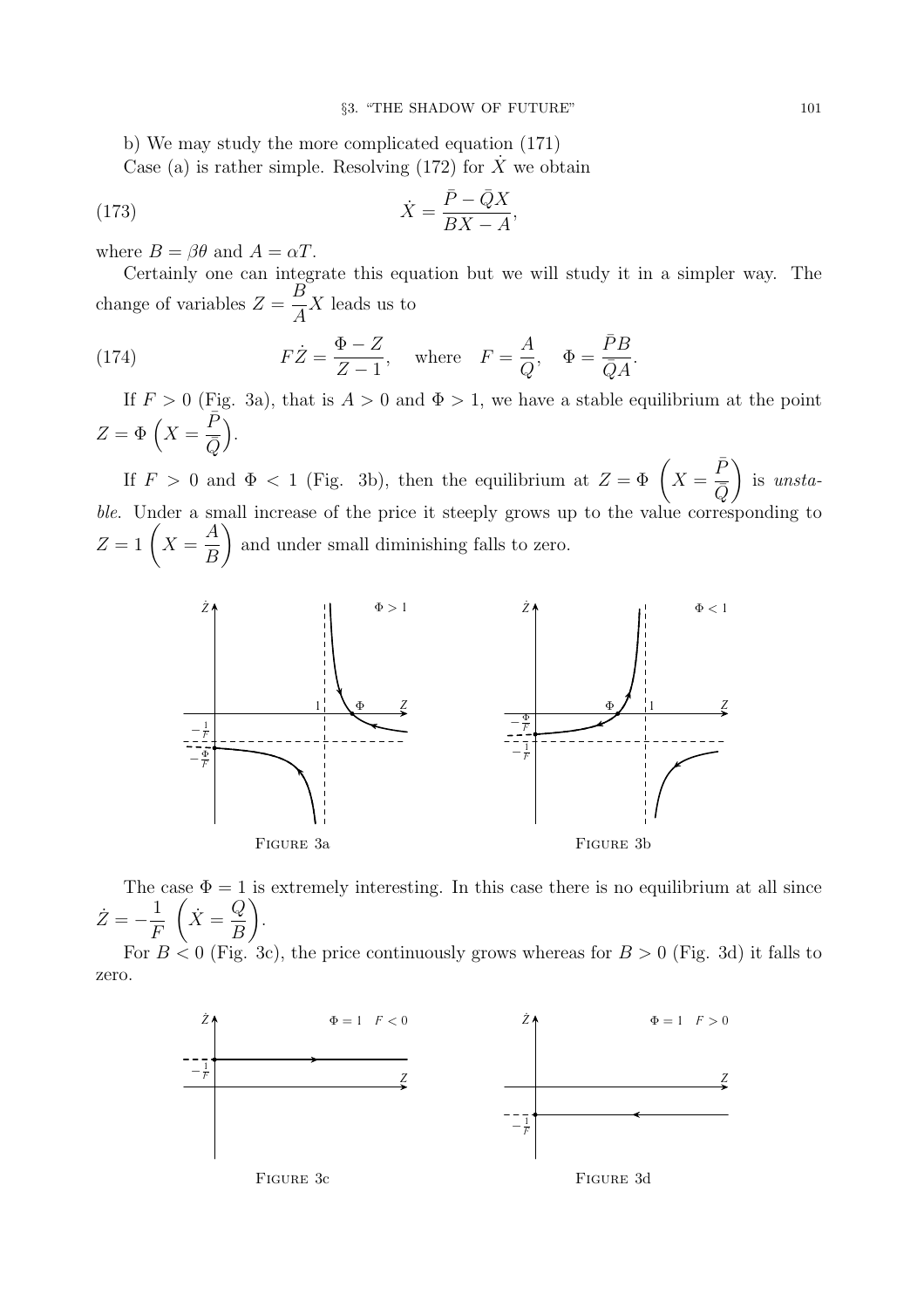(Obviously only the half-plane  $X > 0$  is practically meaningful.) In this situation everything depends on the nature of the sellers' forecast, i.e., do they believe that the raising the price will stimulate the production or one should hide the goods and wait till its price grows up.

Clearly, if the supplies are restricted or if there is a possibility to shrink the production, the case  $B < 0$  is realized. In other words, in the case of a monopoly of the seller and objective restrictions on supplies, the price grows unboundedly.

Apparently, this model adequately describes the phenomenon of sudden plummeting of prices during social unrests and wars and also the inflation in the case of restricted production (in particular, the growth of prices of the black market in 1970s–1980s in the countries with "real socialism").

Let us now consider another type of prognosis, which takes into account the second derivative of price. Resolving equation (171) for the second derivative we get

(175) 
$$
\ddot{X} = \frac{\bar{P} + \alpha T \dot{X} - X(Q + \beta \theta \dot{X})}{\beta \frac{\theta^2}{2} X - \alpha \frac{T^2}{2}}.
$$

We may study this equation by standard means, see, e.g., **Tr**. Introduce a new variable  $\dot{X} = Y$  and in the system of equations obtained eliminate time by dividing  $\dot{X}$  by  $\dot{Y}$ . We get

(176) 
$$
\frac{dY}{dX} = \frac{\bar{P} + \alpha TY - X(\bar{Q} + \beta \theta Y)}{Y(\beta \frac{\theta^2}{2}X - \alpha \frac{T^2}{2})}.
$$

We can simplify this equation by setting

(177) 
$$
k_1 = \alpha T, \quad k_2 = \alpha \frac{T^2}{2}, \quad k_3 = \beta \theta, \quad k_4 = \beta \frac{\theta^2}{2}.
$$

We get

(178) 
$$
\frac{dY}{dX} = \frac{\bar{P} + \bar{Q}X}{Y(k_4X - k_2)} + \frac{k_1 - k_3}{k_4x - k_2}.
$$

Here we see that if  $k_1 = k_3$  then the system is an equilibrium at the point  $Y = 0$  that is  $X =$  $\bar{P}$  $\overline{\overline{Q}}$  is the expected equilibrium point.

However, if  $k_1 \neq k_3$  then  $X =$  $\bar{P}$  $\frac{1}{\overline{Q}}$  is not an equilibrium point.

This is an astonishing result that shows that under asymmetric conditions taking into account the second derivative we eliminate equilibrium. Asymmetric markets behave totally unexpectedly.

So far our considerations resulted in rather unexpected corollaries: The "shadow of future" for the linear forecast restricts the domain of a stable equilibrium but even for the asymmetric forecasts of sellers and buyers it does not totally eliminate the equilibrium.

Adding the second derivative into the forecast (which amounts, actually, to professionalisation of the forecast) completely eliminates equilibrium for the asymmetric markets. In other words, the market becomes globally unstable.

This deduction is extremely important for our further analysis. It means that there appears a possibility to manipulate the market using restricted resources. In other words, one can turn the market in a "heat machine" of sorts by creating a symmetry in the ways the market agents perceive the future.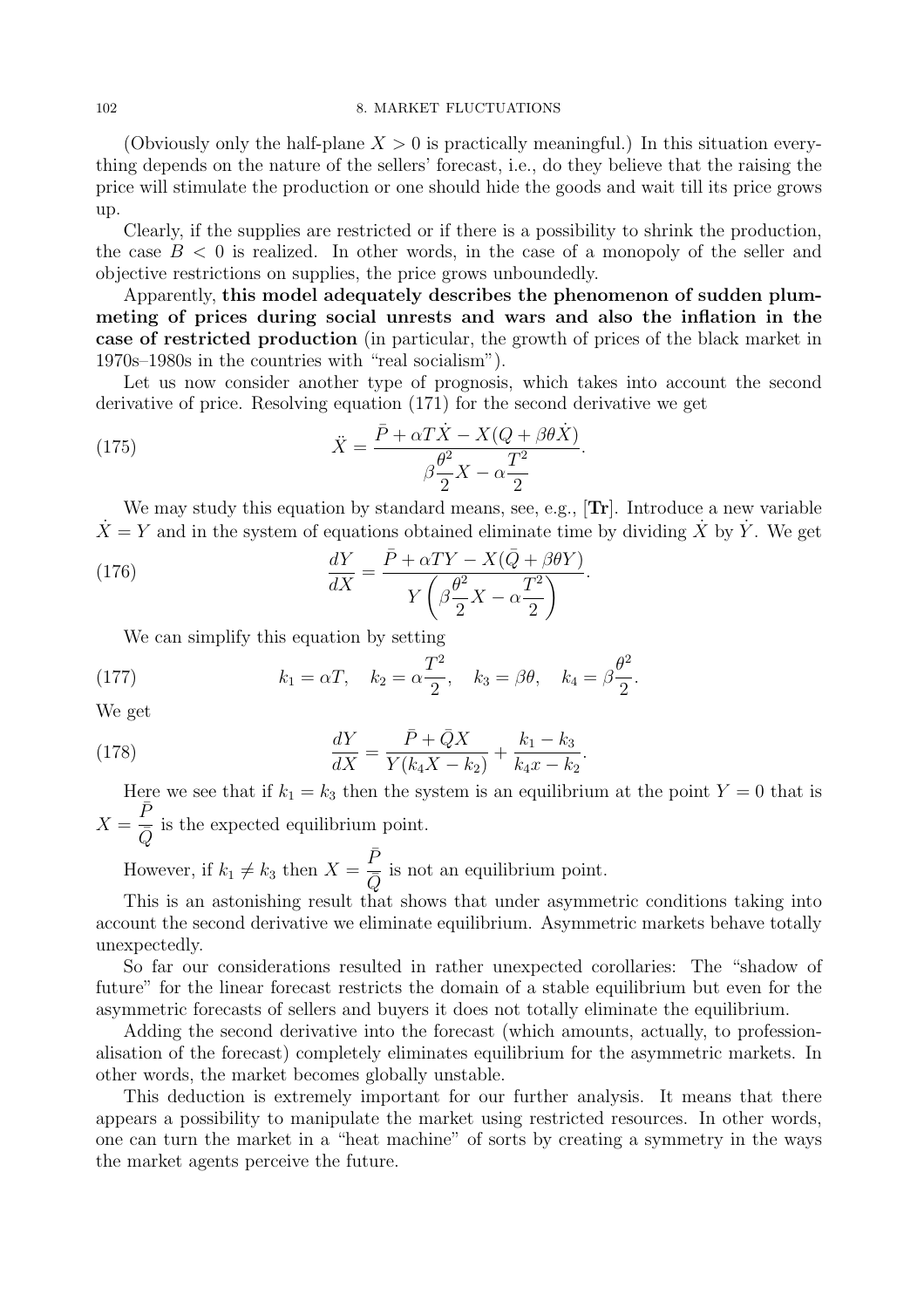### CHAPTER 9

# "Heat machines" in economics

### §1. Speculation and "heat machines"

An interesting question: can one extract money from the market making use of its thermodynamic properties?

It is well known that in physical systems one can extract energy using the difference of temperatures of two systems. The corresponding device is called a heat machine. In the simplest form the performance of a heat machine is as follows. The working body is heated by means of a source of high temperature  $T_1$  and forced to perform a work and then it is cooled in a media with temperature  $T_2$  after which the cycle is repeated. The performance of such a machine becomes possible thanks to the dependence of the volume of the body on temperature: expanding the body is capable to perform work.

In most elegant formulation this works as follows: on the level surface of the system, say  $P = P(S,T)$  one can draw curves of isotherms  $P = P(S,T_0)$  for different  $T_0$  and curves of adiabats  $P = P(S_0, T)$  for different  $S_0$ . On the coordinate net obtained we separate any curvilinear rectangle bounded by two isotherms (for  $T_1$  and  $T_2$ ) and two adiabats (for  $S_1$  and  $S_2$ ). Moving the system along the boundary of this curvilinear rectangle we will perform the Carnot cycle.<sup>1</sup> Depending on the direction of the movement a work will be either expanded or gained and its value is equal to

(179) 
$$
A = \int T dS = T_1(S_2 - S_1) - T_2(S_2 - S_1).
$$

This relation enables to determine the efficiency of the heat machine, i.e., the part of the heat that can be turned into work.

Since the expanded heat can be represented as  $Q_3 = T_1(S_2 - S_1)$  this portion is equal to  $T_1 - T_2$  $T_1$ where  $T_1$  is the temperature of the heater and  $T_2$  is the temperature of the cooler. We ask: is it possible to use the principle of the heat machine, i.e., the idea of turning heat into the mechanical energy in economics?

In a sense, the answer is trivial: yes, of course, this is possible and is performed since long ago. The simplest example of such an operation is a purchase of goods where it is plentiful at low price and selling where it is insufficient at high price. If the temperatures of the markets are equal the profit obtained is equal to  $V(P_2 - P_1)$ . This expression corresponds to the transformation of the difference of pressures obtained through heating into the mechanical energy.

If we perform sufficiently many such operations then the amount of goods at market 1 will go down and its price will rise, whereas the amount of goods at market 2 will grow and its price will go down. We see that we cannot make a cycle. The market business results in levelling the price though a temporary difference between the prices can be used to gain a profit.

 $\overline{^{1}$ For a detailed discussion of the Carnot cycle and its role in thermodynamics, see, e.g., [So].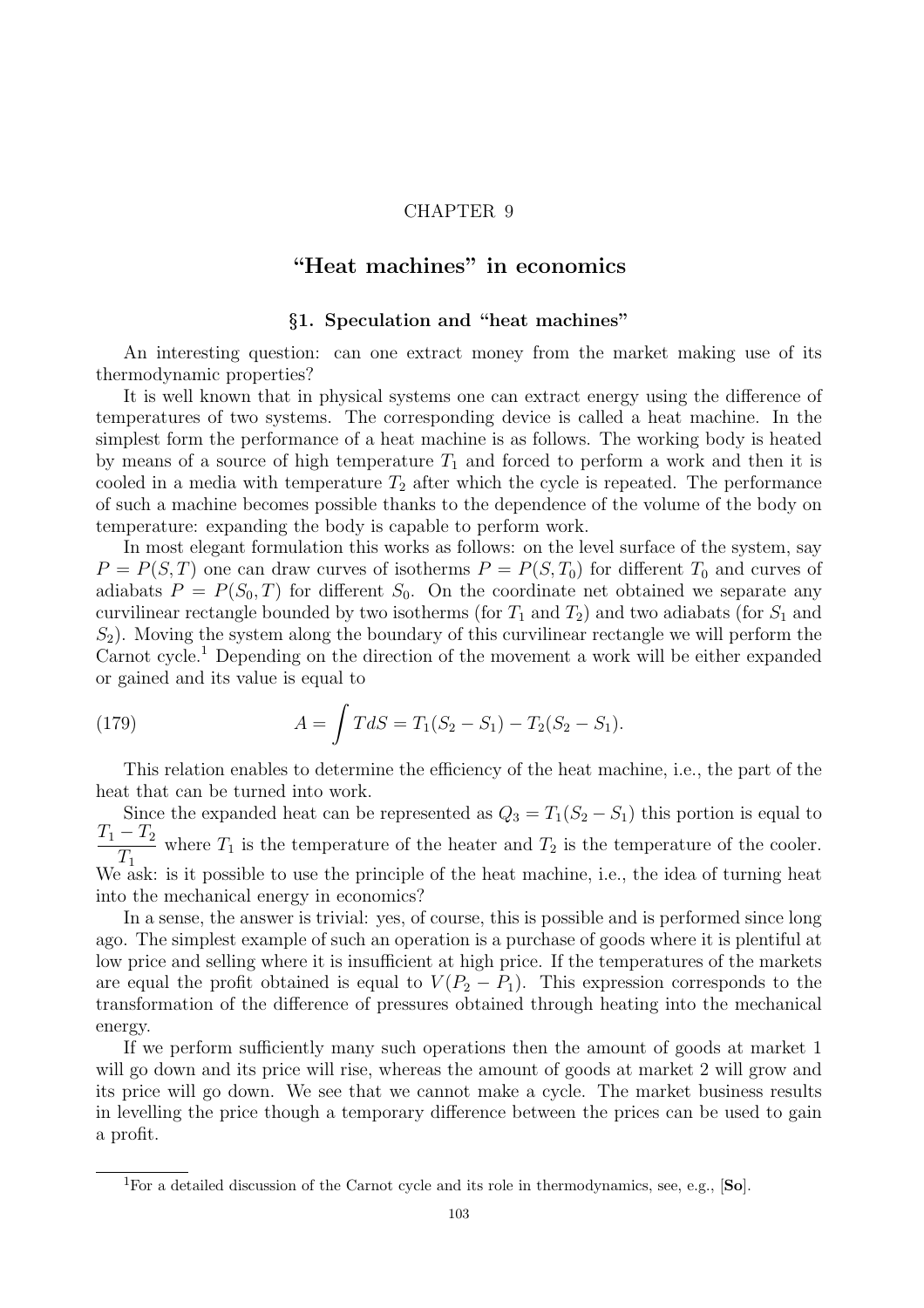Now suppose that we are able to regulate the temperature of the market. As we saw in Chapter 6, the price depends not only on the volume of the goods delivered but also on the temperature. Now we have a possibility to realize a simple scheme: cool the market buy goods, heat the market — sell goods. The profit will again be determined by the formula  $V(P_2 - P_1)$  where V is the volume of goods bought at temperature  $T_1$  and sold at temperature  $T_2$ . But since  $P_1 =$  $T_1N$  $\frac{1}{V}$  and  $P_2 =$  $T_2N$ V the profit resulting in such operations will be equal to

(180) 
$$
D = \frac{1}{2} \left( \frac{T_1 N}{V} - \frac{T_2 N}{V + \Delta V} \right) \Delta V = \frac{N \Delta V}{V} \left( T_1 - T_2 \left( 1 - \frac{\Delta V}{V} \right) \right).
$$

Selling an additional portion of goods will lower the price and the time during which the profit is gained constitutes only half of the cycles period (assuming that switching the temperatures is instantaneous).

In principle, such a scheme can be realized if we have two markets with different temperatures and market monopolies. From the expression for the profit we see that in order to gain profit we should satisfy the requirement

(181) 
$$
\frac{T_1 - T_2}{T_2} > \frac{\Delta V}{V},
$$

i.e., there is a natural restriction on the amount of the extra goods  $\Delta V$  to the amount of goods on the market  $V$ . The scale of speculations is also restricted by the difference of markets' temperatures.

We see that the nature of cyclic speculations on markets is the same as that of Carnot cycle. The question is how to ensure sufficiently large difference of temperatures. In the case where spatially separated markets interact we can make use of the natural difference in temperatures or the difference in the levels of delivery of goods on the market which may arise for multitude of reasons: thus for example, the plants producing spices do not grow in Europe which in the Middle Ages amounted to a natural difference in prices at respective markets. To regularly gain profit one needs a market monopoly, otherwise the prices would have been essentially equalized. It was also stupid to import too many spices to Europe.

The case of two weakly connected markets is trivial.

What is not trivial, we think, is consideration of speculative operations as a heat machine. What is also non-trivial is the possibility to manipulate the market's temperature. Consider the share market where the price of the share is determined by the demand and the demand is mainly determined by the firm's perspectives. The information on the firm's perspectives is a very delicate matter and not very reliable one. Therefore the majority of market agents are governed by the general trend, i.e., they try to forecast the price on the base of its change.

This is precisely the situation considered in sec. 8.3. In this case in certain circumstances (for example, for asymmetry of forecasts of the seller and the buyer) the behavior of the price may be unstable due to sudden changes in the flow of money or goods delivery. But it is precisely the amount of money flow that determines the temperature under the constant number of market's agents. Under certain conditions this parameter becomes subject to influences caused by fluctuations. This in turn means that being able to govern fluctuations that is, using relatively small resources to sell or buy shares we can steeply change the market's temperature. In this case it is easy to realize the cyclic heat machine able to extract money from the share market. The cycle looks as follows. One sells a relatively small amount of shares of a company, small but sufficient to cause a collective reaction, i.e., instability. After a considerable fall of the price one buys shares causing new instability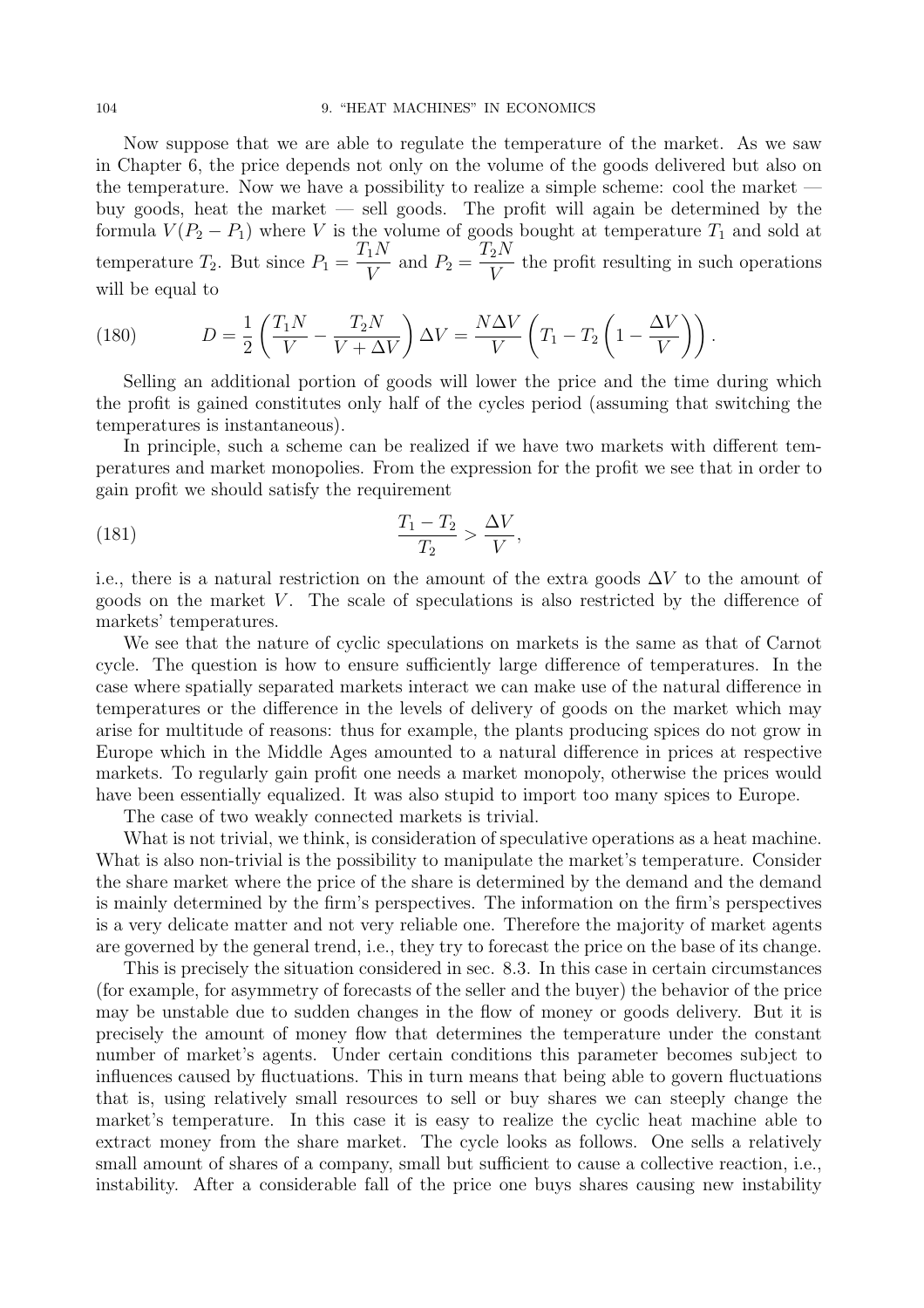leading to the price of shares and the situation returns to square one but the "hares" collect the difference between the total price of shares sold (at high price) and bought (at low price).

The cycle can be performed in the opposite direction playing "for raising". These differences in the direction of how one circumvents the cycle precisely correspond to the difference between the heating machine and the fridge in the Carnot cycle.

In the first case the player gains extra money, in the second one extra shares. The effectiveness of the operation depends on how much one can change the temperature of the market: to lower it ("Bull game") or raise ("Bear game").

This effectiveness is very dependent of course how close to instability the market is. Generally, to perform such operations in order to "disbalance" the market and change the temperature one needs considerable resources. A good example of such operations are speculations on international markets of currency. Here it is very interesting to compare the points of view of politicians of countries whose currency is plagued by such operations and the actors of the international currency markets.

In 1997, at a conference of the International Monetary Fund in Hong-Kong the Prime Minister of Malaysia, M. Mahatir, called for necessity to ban or at least restrict speculations on the international monetary market and accused the actors of this market in particular, the known American businessman G. Soros in intentional damaging Malaysian currency (as a result of currency speculations the Malaysian ringgit dropped 20% just before that). Mahatir's claim caused immediately further drop of ringgit by 5%.

Replying to Mahatir's accusation G. Soros claimed that speculations do not affect healthy currencies and only weak or overvalued currencies can suffer such attacks<sup>2</sup>. It is interesting to analyze such debates in the light of the above model. The analysis in Section 8.3 implies that stability domains of the market can considerably vary the sizes or totally disappear depending on the nature of forecast used by market agents. For factors forming the forecast one can take not only the study of the price changes during a preceding period but also rumors, statements of politicians, influential financiers and so on.

Under these conditions there is generally no objective stability of the market. Its stability depends on the nature of prognoses of the majority of its agents. But these subjective prognoses are also a part of reality and sometimes they are very flexible but can be extremely conservative. Therefore the result of speculations depends essentially on the following factors: on the degree the prognoses are conservative and on their nature (what exactly is subject to be forecast) and finally on the amount of goods used to perform a speculation (this is in close connection with the prognoses: financiers believe that there is no sense to try to disbalance a stable market).

Obviously, the larger resources an agent or a group of market agents starting to play possesses, the higher probability of their success. However, to precisely predict the result is difficult since in order to predict it one should know very well the nature of prognosis of the other participants in the market play and potential resources of the one who is attacked.

But for the case of speculations on currency markets these factors are usually very well known. G. Soros manifestly knows what he speaks about saying that without being sure in success there is no sense to start the operation. There is however, an asymmetry in potential losses of the sides. Having started an unsuccessful speculation the financier risks but a little: having not obtained the effect desired — the steep change of the market's temperature – one can return to square one without essential losses. But for the country whose currency is being attacked the stake is the amount of national wealth and possible its evaluation

<sup>&</sup>lt;sup>2</sup>On the dialog between the Prime Minister of Malaysia Mahatir and G. Soros, see Far Eastern Economic Review, 1997, September 25, October 2, 160 (39), p. 40.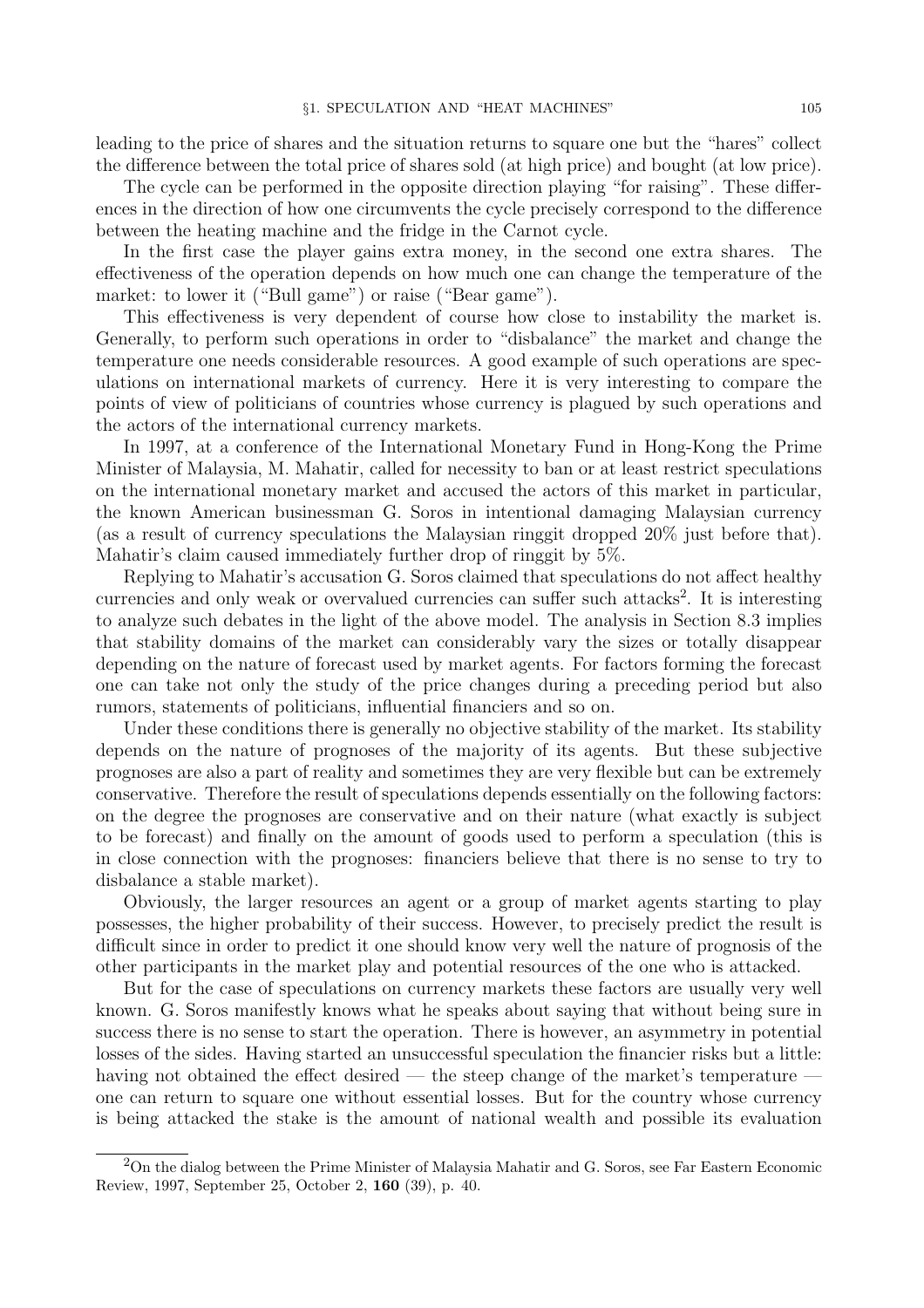(through the cross-currency exchange rate) becomes subject to the nature of prognosis of the dealers of the currency market, i.e., on subjective factors that governments can influence it seems much less than large-scale financiers.

To predict a possible behavior of the government is not an easy task either. We know from history long periods when many governments refused to make their currencies freely convertible. Therefore too great successes of financiers in the usage of heat machines in international finances may result in sharp reaction of interested governments.

The above model of the market shows a possibility to use "heat machines". But one should understand that financial heat machines are external devices in relation to the market and not its parts. This actually is one of the principal deductions we obtained as a result of application of the notion of heat machine to economics.

The market can well exist without financial heat machines: they are not necessary components of the market.

They are intellectual superstructures over the market that enable one to extract profit not from production of goods or selling them but from cyclic operations, i.e., away to extract money from the market agents who are already sufficiently poor, that is, do not have possibilities sufficient to influence the market situation.

Unfortunately this is precisely the position occupied by the population of various countries, the population having on their hands paper money issued by the government.

Certainly the role of financial "heat machines" in globalization of economic processes is huge. Thanks to them and also to the world market we establish a certain analogue of a global economic equilibrium. To create a certain "code of behavior" in this domain of economic activity may become necessary at least to avoid the growth of economic populism which threatens the freedom of market relations.

#### §2. The government and the economics

Let us see what are the possibilities of the government concerning means to extract resources from the economic system in our thermodynamic approach to economics.

For the country it is vitally important to have a reliable pattern of taxation. A natural way to extract resources is to tax transactions and immovable property. In the case of immovable property and also transactions controlled by the government (for example, when the goods cross the border of the country) there are no problems. The problem appears when the collection of resources is based on taxation on non-controllable transactions. Such a scheme turns out to be extremely ineffective.

The most notable example is the income tax. In order to collect this tax we should have a possibility to control at least in principle transactions of tens of millions of people. So here the principle of "Maxwell's Demon" starts to work: it is impossible to control the transactions (i.e., get the corresponding information) without spending some resources.

The firm must possess a documentation on transactions, whereas to force private persons to lead such documentation is practically impossible and to verify all the transactions is rather difficult since the number of potential sources of income is practically infinite.

The verification of the income also costs money, its own price of transaction. In order for this verification to be effective its probability should be rather high. This means that to perform these verifications full-scale (for tens of millions of tax payers) one should spend huge amount of money with a low probability to find tax evasions. Transactions not declared are usually never registered. In the countries with a considerable portion of "black" or "gray" economy such a method of tax collection is extremely inefficient and amounts to huge losses for the government because both "black" and "gray" transactions by definition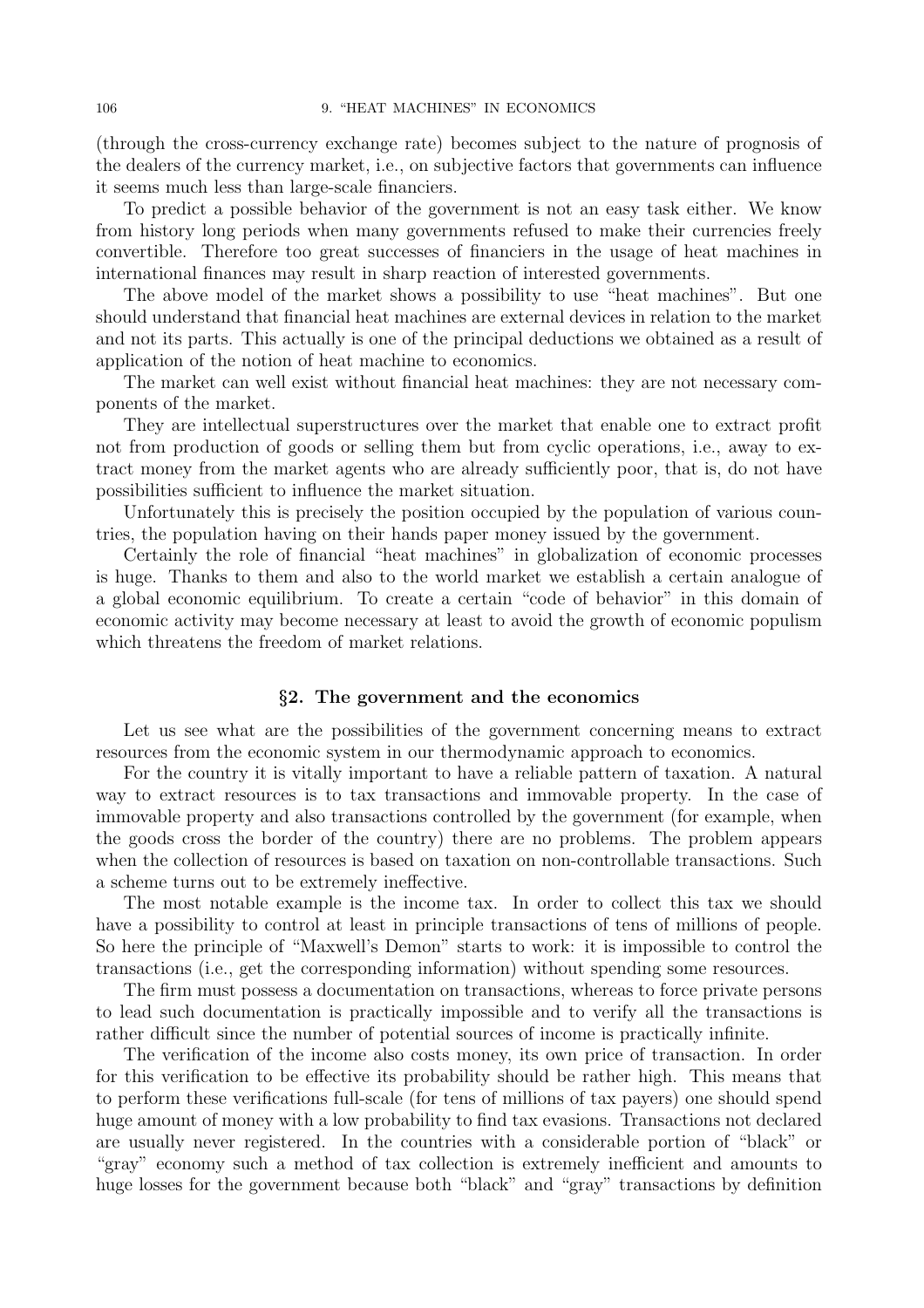cannot become taxable: to declare above them will mean at least the loss of a source of income for the tax payer in future.

Since the price of verifications depends on their number it is obvious that the effectiveness of taxation is inversely proportional to the number of subject of taxation and this is the main argument in favor of refusal of income tax and replacing it by the value added tax or turnover tax and the tax<sup>3</sup> on immovables. Obviously, this being implemented, the effectiveness of taxation will be much higher.

Why then despite the obvious drawbacks of this institution the majority of countries still collect the income tax?

Arguments on social justice can hardly be a sufficient justification. It is not difficult to correct the taxes by means of a value added tax collecting it from the luxury items at highest rate.

Provided the argument on social justice can, to an extent, be applicable for the explanation of the practice of income tax with the countries with democratic government (say, in the light of economic illiteracy of the majority of populace) it is difficult to find reasons for the effectiveness of this argument in authoritarian governments.

Among other things, the collection of income tax is doubtful from the liberal law system's point of view since it actually abandons the presumption of innocence principle during accusations in tax evasion and contradicts the principle fixed in many democratic constitutions according to which the man does not have to witness against himself or herself.

This is why in the USA (say) the tax payer has a right to refuse to fill in the tax declaration (and in this case the tax is being computed by taxation organs on the base of their own estimation of the subject's expenditures).

The inefficiency of the income tax striping off the government the incomes from the "black" and "gray" sectors of economics and a possibility to replace it by the value-added tax became subject of serious discussions lately in the USA in relation with the growth of these sectors of economics (especially drugs selling).

The above analysis justifies another interpretation of continuation of the practice of income tax collecting: it can be considered as a means of a political and economic control over subjects. It is precisely the totalitarian nature of this institution which is it seems the main argument in favor of its existence.

It does not give much money to the government but it establishes who is rich and who is poor — the information of important political flavor. It is not by accident that the income tax was discovered in Venice by the "democratic oligarchy" notorious by its sophisticated means of control over citizens' behavior.

From the point of view of our thermodynamic model of economics income tax collecting is equivalent to absolutely unthinkable and as the study of the paradox of "Maxwell's Demon" show simply non-realizable way to separate system's energy. Indeed, just imagine a construction of a robot which takes from each of the particles of gas a percentage of its kinetic energy and in turn depends on energy.

This metaphor (which as we have seen above with the examples of the study of economic processes by means of statistical thermodynamics is much more than just a metaphor) makes inefficiency of income tax absolutely manifest. Observe, however, that various governments retaining this economically inefficient and costly institute for political goals use it in order

<sup>&</sup>lt;sup>3</sup>Income tax was introduced in merchant societies (e.g., Venice and the Netherlands), so small in size that rich people knew each other and could perceive the size of each other's wealth. As the society grows, a Demon enters into play.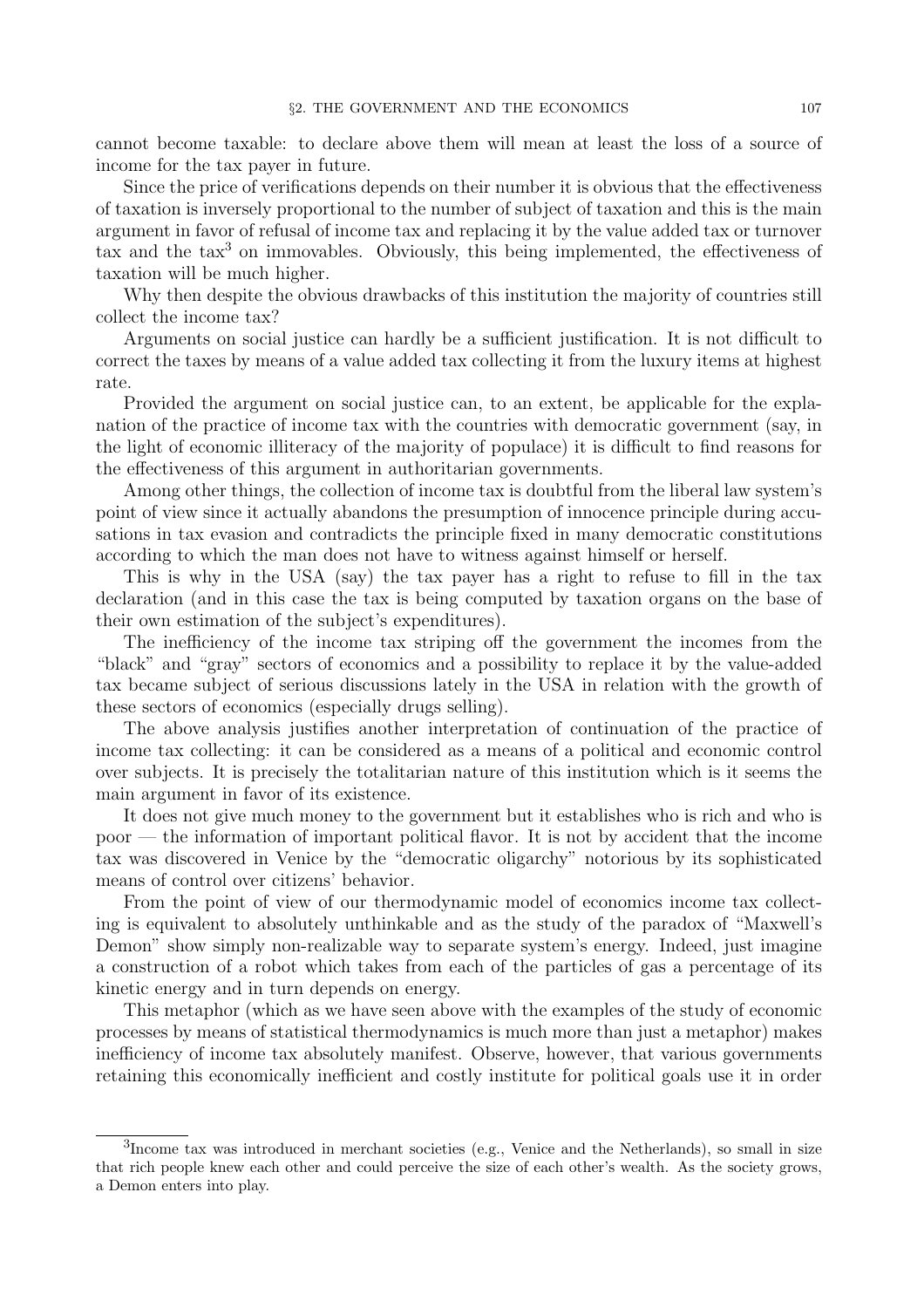to extract money from the populace much more effective economic methods we discussed in the preceding section: manipulation with the monetary market, valuable papers and shares.

Since the central banks of the countries are the largest reservoirs of the resources, it is not difficult for them to realize various heat machines which enable them (of course in the limits bounded by the possibilities of total destruction of the economics) extract considerable resources from the economic system which represents interrelated markets at different temperatures. Since some of these markets, in particular share markets, are very easy to control, that is to change their temperature almost does not require any financial input, it follows that to control them, only mass media or just controlled "leakages of information" from the decisive organs are usually sufficient.

The possibilities of governments to extract distributed resources from economic systems are practically unlimited up to a total destruction of economics.

This is one of the main arguments which stimulates the civil society usually through the means of parliamentary control to rigidly curb the activity of their governments. Empirically this is testified by the practice of creation of central banks supposedly independent on governmental decisions and also (in the cases when due to the peculiarities of political culture to ensure independence of the central bank is difficult) the creation of currency boards that tie the national currency to one or several stable foreign currencies in order to exclude possibilities of political manipulations in economics performed by central banks under the pressure of the respective governments.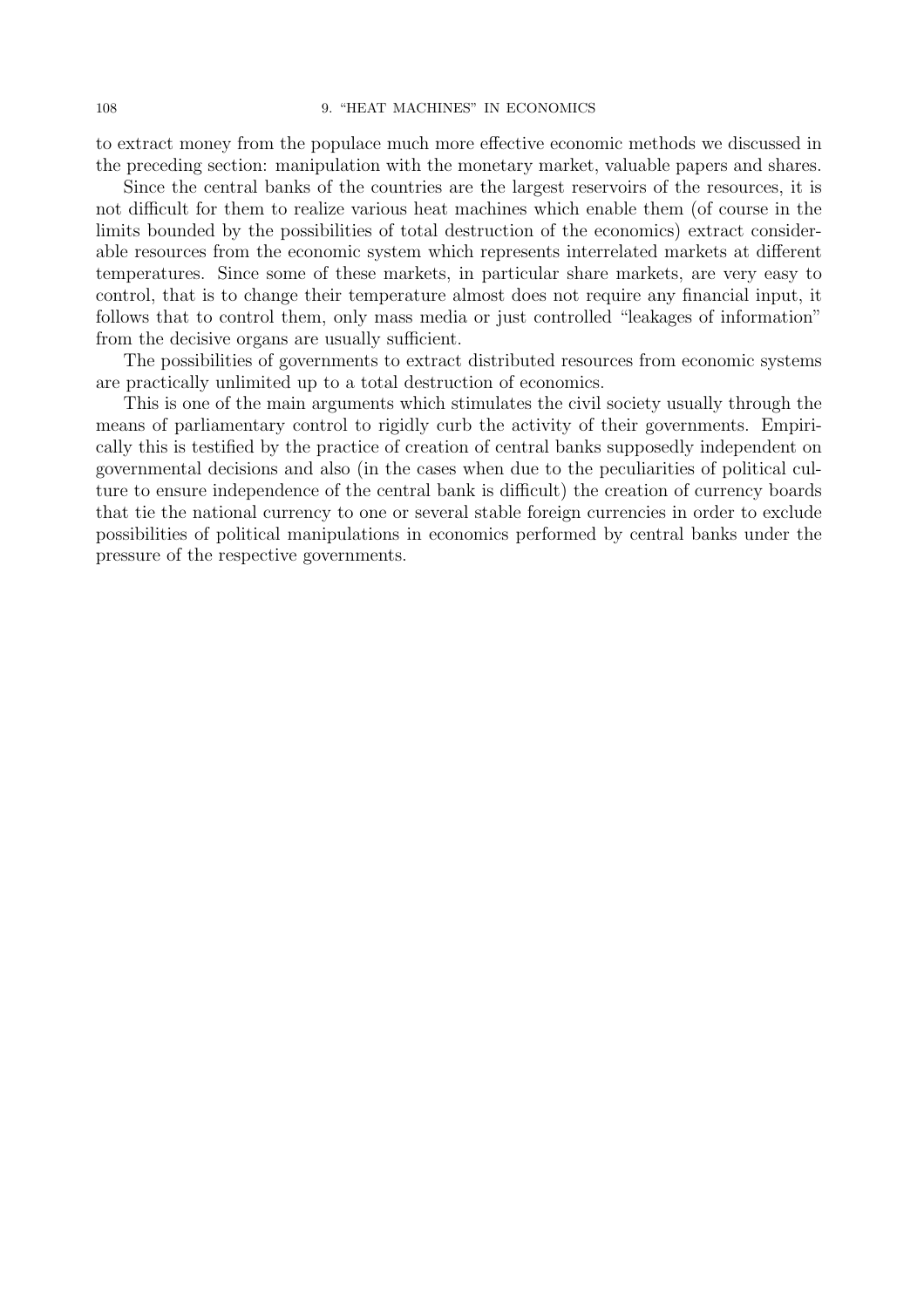### CHAPTER 10

# The limits of rationality: the thermodynamic approach and evolutionary theory

### §1. Rationality and uncertainty in economics

In the preceding chapters we have shown how to construct a mathematical theory of economic equilibrium without the notion of utility. In this approach we have to answer: what is rationality in economics?

If the prices are formed not as a result of maximization of utility but due to the fact that certain states of the system turn out to be far more probable than the other states (have greater entropy) what is the role of human decisions in economics? To what extent these decisions can rely on a rational analysis at all? What can one know about the economic situation?

In order to answer these questions we have to introduce a very important distinction concerning the types of knowledge on the situation and the types of economic decisions. The first ones are subdivided into "micro-knowledge" and "macro-knowledge" and the second ones into "micro-decisions" and "macro-decisions". Without making this distinction it is impossible to discuss the problem in general since the character and possibilities of application of "micro-knowledge" and "macro-knowledge" are totally different and the difference in uncertainties the subject of economic activity encounters with in the domain of "micro-decisions" and "macro-decisions" are cardinal.

The owner of a shop or manager of a small firm in their search for acceptable deals is confronted with uncertainty of prices.

The prices are different in different places and since there are many possible sellers the uncertainty of the situation is related first of all with the fact that not the whole information on the market is available. Somewhere perhaps nearby there is a big lots seller capable to sell at a price lower than the ones known to the shop's owner but to find this seller in the chaos of market is sometimes very difficult.

The "micro-knowledge" is first of all the knowledge about such perhaps rare cases, the knowledge where and when one should turn in order to obtain the goods at a low price and to sell it at high price. Such knowledge is based on the connections and is a result of participation in an informal informational networks. However perfect the formal system of market information would be the informal contacts and operative knowledge will always give an advantage at least because the information cannot be instantly included into the formal commonly available net and even it is, one has to be dexterous in extracting it. There is always a certain time lag between the moment of availability of a possible deal and the general spread of this information whereas the resources for making a deal may be exhausted faster than the official information becomes available. The macro-knowledge is an understanding of the global situation on the market, the knowledge of general tendencies in the developing of prices, availability of resources, possible consequences of the decisions that influence the market situation as a whole. The character of uncertainty for the "macro-knowledge" and "macro-decisions" is totally different than on the "micro" level. In many ways the economic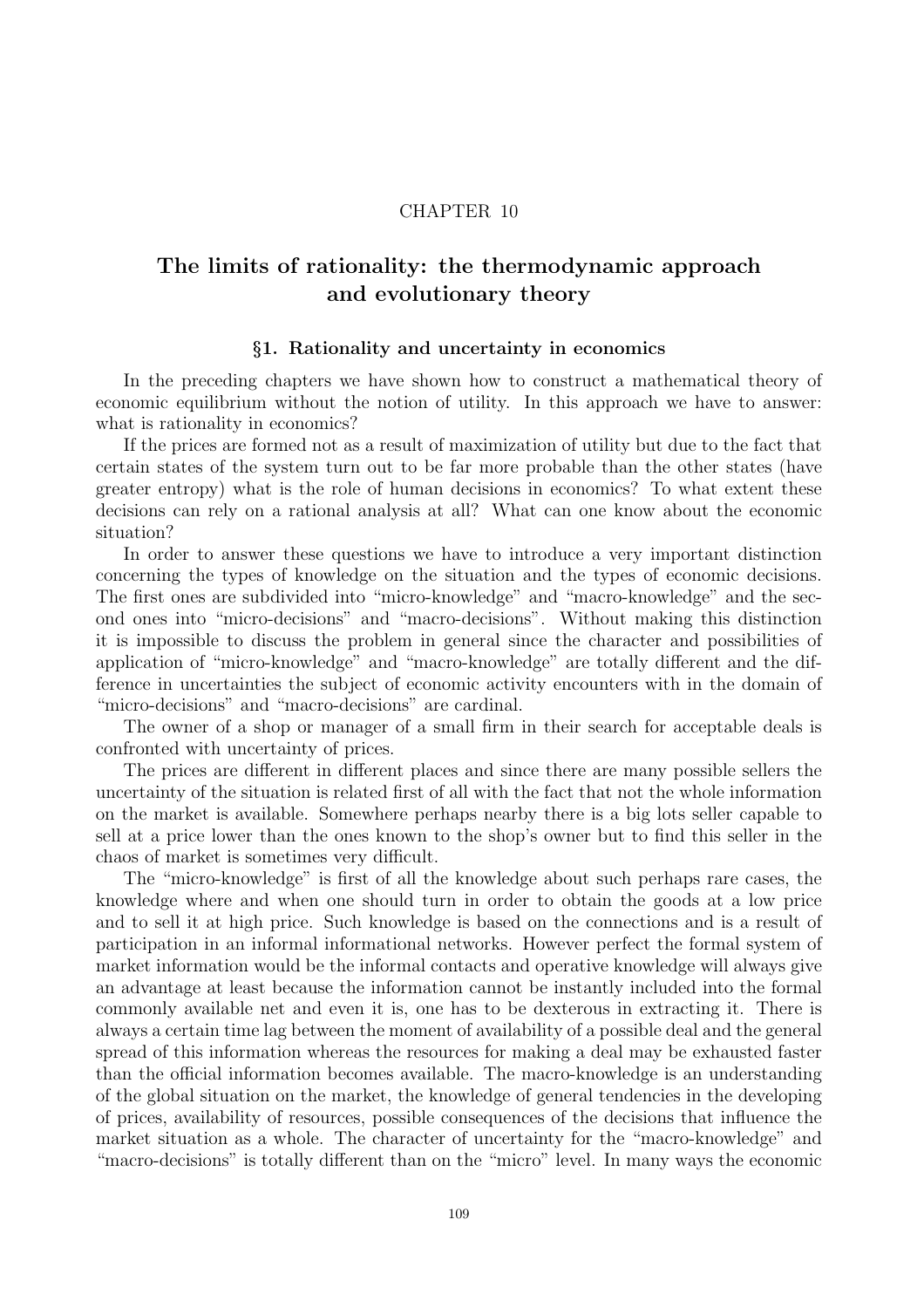"macro-knowledge" is determined by the ideas on the character of the economic equilibrium, in other words, the equilibrium metaphors used in the analysis of the economic situation.

The character of rationality differs accordingly with the differences in the character of knowledge on the micro and macro levels. Lately, in the theoretical economics, the study of the rationality problem became one of the central topics, see [HH].

The insufficiency of the model of the rational choice to explain economic phenomena becomes more and more obvious especially in connection with the growing interest to the study of economic institutions, in particular, property rights. In his time, R. Coase [Co] pointed out that the economic equilibrium depends on the prices of transactions whereas the prices of transactions are directly related with the property rights, see  $[\mathbf{W}_i, \mathbf{NoI}]$ . Therefore the work of Coase initiated in economics an interest to the study of social institutions. It is not difficult to find out that institutionalized processes of decision-making are regulated not by a rational choice between alternatives with the help of utility functions but certain routine rules to a large extent traditional.

The discovery of this fact required a serious modification on the point of view of the nature of human activity in economics. If not all human activity is determined by utility functions then how to construct equilibrium models? To answer this question in the framework of the neoclassical approach is very difficult, if possible at all.

Thus in economic theory in addition to the "instrumental rationality" related with utility one more type of rationality appears (the "procedural" in terminology of Hargreaves–Heap). H. Simon intensively studied the procedural rationality both in his works on theoretical economics  $|\textbf{Si}|$  and in connection with his activity related with artificial intelligence. H. Simon connected the appearance of procedural rationality with the restriction of computational possibilities of humans (theory of "bounded rationality"). In other words, being unable to compare all the possible alternatives H. Simon relies on the procedures formed from experience and they become conditional agreements that form the structure of social institutes.

Chess play is a good metaphor for an explanation of this situation: one cannot evaluate and compare all the moves allowed and one is forced to use the standard schemes, debuts, difficult combinations, general positional principles, and so on. It seems that the problem is more serious here than the near restricted ability for calculations. We think we have to admit that life is not a play with fixed rules. The list of alternatives is open: the alternatives of actions can be created by our mind. But in this case there should appear at least one more type of rationality, which we would like to call ontological rationality. There should exist certain rules that regulate the inclusion of alternatives into the list and in principle regulating generating alternatives, see [Sco, SB1].

This can be only performed if we rationalize the fact that the world in the perception of a subject possesses a certain ontology. In other words, there exist certain ways to perceive what is real and what is essential and should be included into the consideration. There should also exist mechanisms for generating alternatives. Here obviously metaphors and examples are of huge importance, see [Sco].

Apparently Hargreaves–Heap had something close to this conception introducing the notion of "expressive rationality". He wrote that the expressive rationality is defined by the universal human interest in understanding the world in which we live. It is thanks to our purposefulness we have to give sense to the world: the world must be rationally described if we want to act in it. We have in mind the necessity of a cosmology which answers the question on the meaning of this, on the foundations for that, on the interrelations of an individual and the society and so on, see [HH].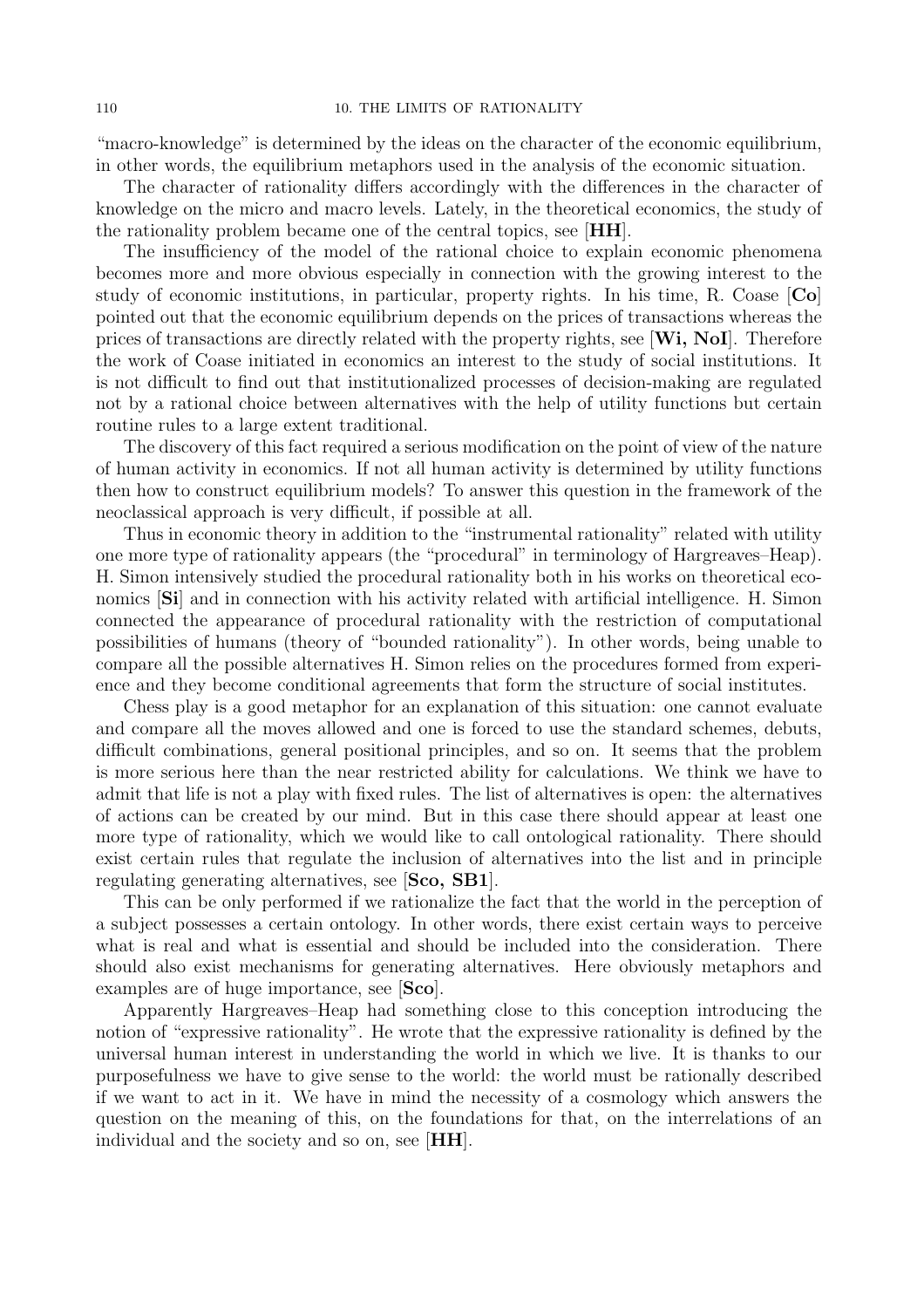We believe that the conception of ontological rationality better grasps the problem concentrating attention on the most principal question in the theory of social sciences: where and how the human takes the alternatives from which he or she chooses?

The assumption that the alternatives are given externally introduced in the theory of rational choice does not correspond to reality and rudely bounds the sphere of human freedom.

We believe that from the positions of cognitive analysis of the decision-making process one can justify the existence of three types of rationality. The first phase of this process the formulation of alternatives — is an activity which possesses its own logic and does not reduce to cataloging of alternatives already known or enforced by the environment. It is connected with ontological rationality.

The second phase of the process — a procedural development of alternatives (something similar to the plans at general headquarters compiled in case of possible conflicts) corresponds to procedural rationality.

The third phase — the evaluation of constructed and procedurally formed alternatives with the help of a given<sup>1</sup> hierarchy of values — corresponds to the theory of rational choice (instrumental rationality).

Of course this is a very simplified scheme. In reality the phases coexist, a cyclic return to a previous phase is possible and so on. But such a scheme gives at least a framework for a much deeper analysis of human activity in general and economic activity in particular than the theory of rational choice which has eliminated the two most important phases of the process of decision-making — the ontological and procedural ones.

The presence of such a scheme makes it possible to explain how the thermodynamic approach works in economics. The most essential is the fact that various subjects not only possess a different choice of alternatives (and some of these alternatives are better and some are worse from the point of view of optimization criterion) but tend to discover new alternatives.

Under conditions of institutional restrictions imposed by historical tradition, political pressure of interested groups, and so on, only the process of competition at large ensures the equilibrium in the sense we introduced, that is the equilibrium as the lack of flows between the parts of the system.

The presence of institutional restrictions in economics stunned the economists of the neoclassical school for a long time. It is interesting to note that R. Coase in his well known paper [Co] poses a seemingly strange question: why do firms exist?

This question is sudden only for the one who perceives the world through the neoclassical ontology. Indeed, why a part of transactions became integrated inside of corporations instead of being performed through market relations?

The answer to such questions required a reconsideration of the methodology of economic studies. Together with the problem of fundamental uncertainty the interest to which was initiated by works by Knight  $\mathbf{K}n$  and Keynes  $\mathbf{K}e$  and also the accent on the importance of the study of human actions under the uncertainty conditions, the action made by all the representatives of the Austrian school after von Mises [Mis] the institutional analysis forced theoreticians to pass from the study of equilibrium to the study of evolution of economic institutes. The main idea of this passage is to try to discover on the level of evolutionary process something we cannot discover in the activity of an individual market agent (realization of utility's maximality) because of the uncertainty and institutional restrictions.

<sup>&</sup>lt;sup>1</sup>For the social sources that "give" or predestine the hierarchy of values, see, e.g., E. Berne, *Games* People Play : The basic handbook of transactional analysis. Ballantine Books, 1996, 216 pp.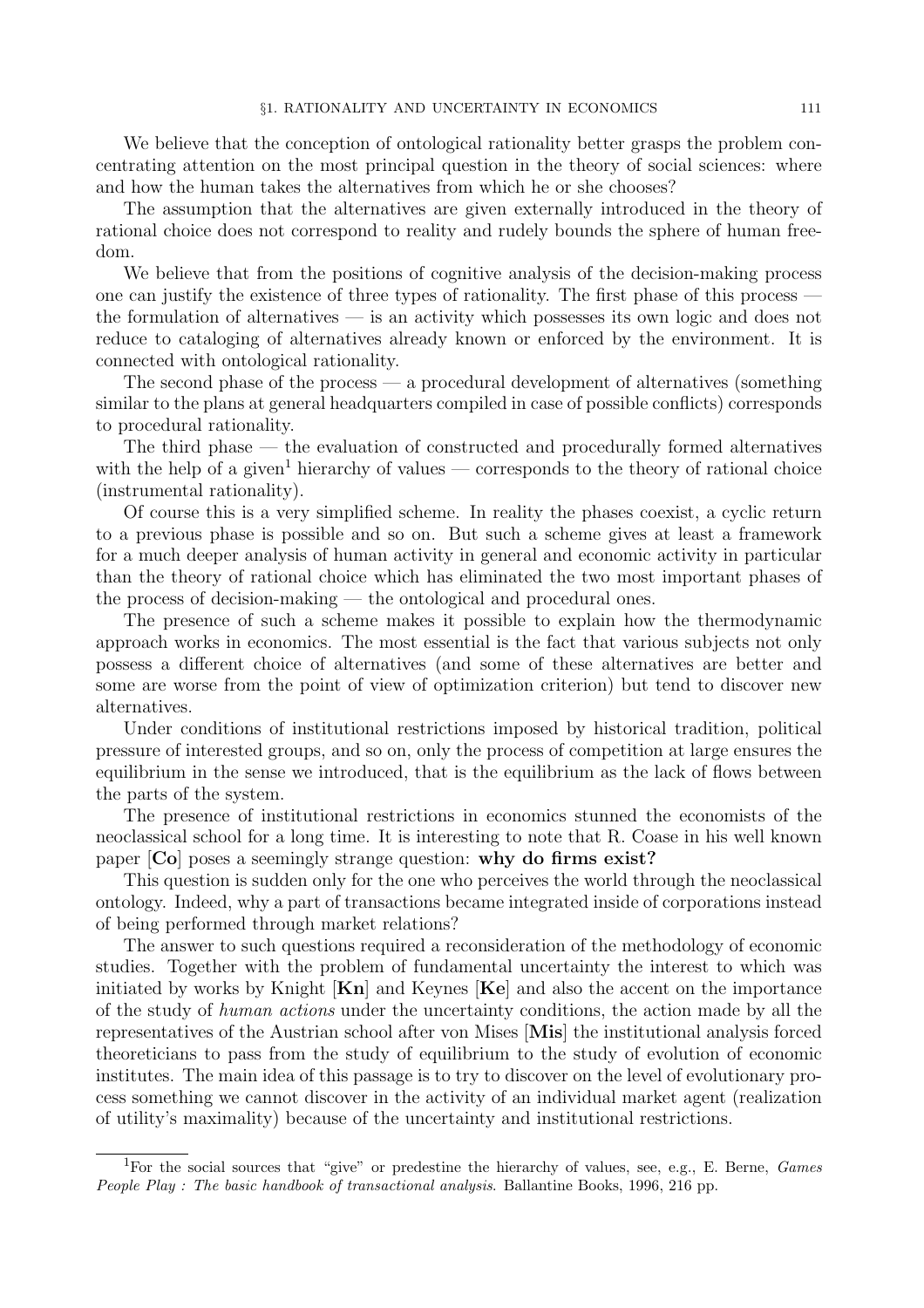#### 112 10. THE LIMITS OF RATIONALITY

#### §2. Rationality and evolution

As a result of mathematization of the neoclassical economics the "invisible hand" practically disappeared from the economic theory being reduced to the existence theorem for a vector of prices. The powerful metaphor of self-regulating of the market by means of individual interests which convinced A. Smith that in economics, unlike political sciences, a principle of spontaneous equilibrium acts provided an ontological justification of the economic theory for more than a century. A gradual dissolving of this metaphor in abstract mathematical constructions could not but worry theoreticians. F. Hayek returned, as we saw above, to the idea of "invisible hand" [HRS] suggesting to consider the evolutionary process as such an "invisible hand".

In 1950, A. Alchian published a paper [Alc] in which on the model level he showed how the evolution can replace human rationality. Alchian's initial position was that market uncertainty devalues instrumental rationality. He suggested to consider the process of natural selection as a means that determines which type of business activity survives and which does not. As a filter of evolution, Alchian suggested to consider the value of profit as a result of economic activity provided the successful patterns of business activity are copied by other participants of the economic process which guarantees proliferation of the corresponding pattern.

Alchian's work continues to provoke animated discussions until now  $\mathbf{L}\mathbf{o}$ .

Certain positions of his work were criticized: in particular, the possibility to reproduce the pattern [Wnt] the assumption on sufficiency of the positive profit as a filter of evolution [Da] but general very high evaluation of his work is based on the belief that Alchian indeed managed to return to economics the strong version of the "invisible hand".

In this way again now on the level of modern science we obtain a mechanism that establishes a rational order by a means not depending on the degree of rationality of particular participants of the process. This order is not a result of somebody's plan and is achieved by decentralized activity. Alchian's works demonstrated great possibilities of the information theory in economic analysis. One of his followers recently wrote:

"My own understanding of economics was under heavy influence of Alchian's ideas. I would have formulated the base of his teaching in the phrase: "Everything in economics is information theoretical..."."  $[V]$ 

Alchian's ideas heavily influenced the development of institutional economic theory in works of O. Williamson, D. North and others [Wi].

Indeed, despite an obvious attractiveness of the idea to take into account in the economic theory of the prices of transactions, property rights, and so on, it was totally unclear how to perform this in the framework of the neoclassical model of the rational choice. The difference of the institutionalized behavior from the behavior in the frameworks of the models of the rational choice is in the practical difficulty to ascribe any utility value to institutional procedures based on conventions. Even if one performs this inside the intra-institutional behavior it is still totally unclear how to relate such a utility with the effectiveness of the institution as a whole.

The idea to consider evolutionary process as a global understanding of sort which guarantees rationality by selecting and eliminating the rules of behavior unable to compete gave a theoretical foundation for the institutional analysis comparable with its force of conviction with the neoclassical equilibrium theory but essentially surpasses it in applicability to study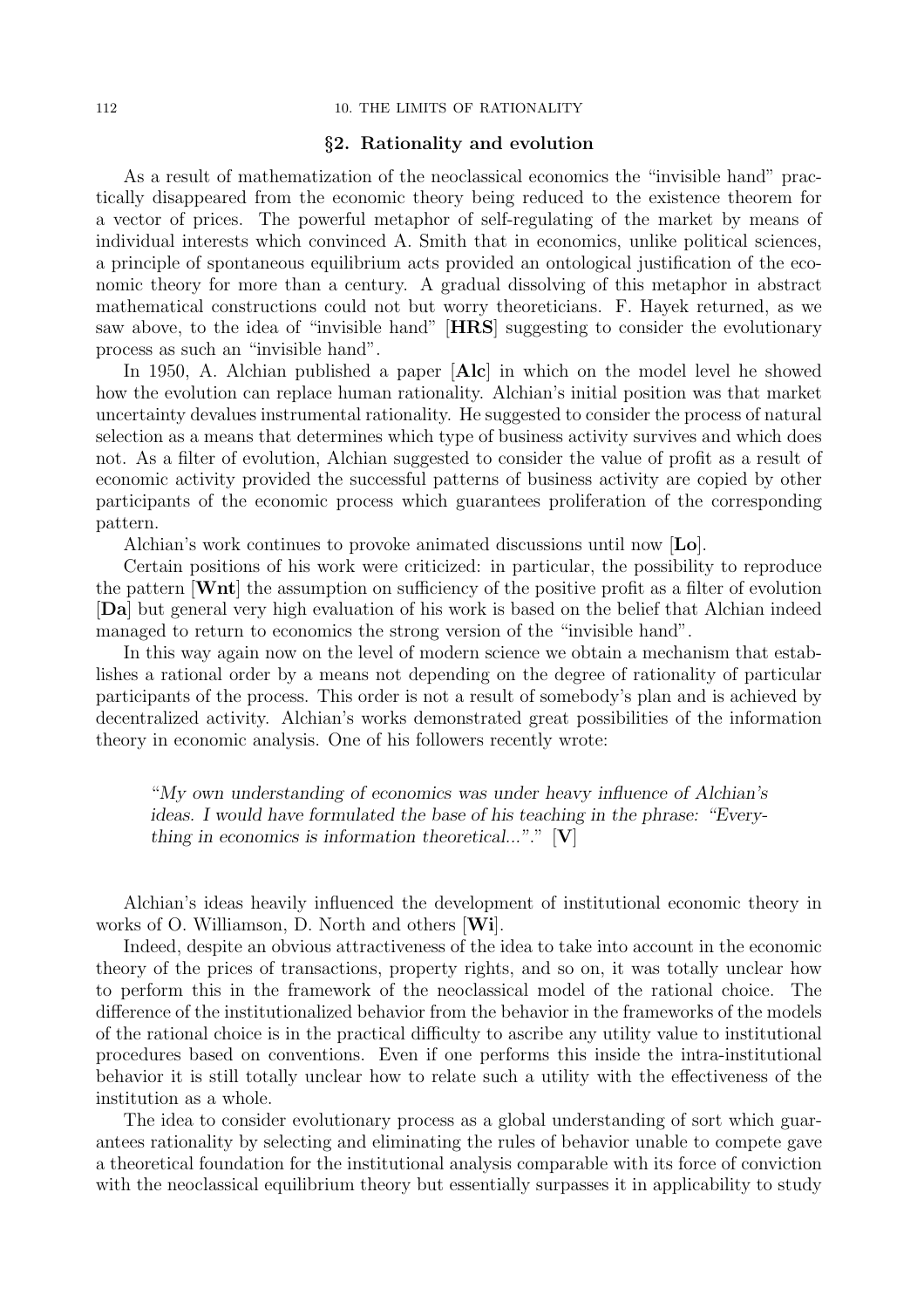real economic institutions. The institutional scope in theoretical economics created a considerable revival of the interest to the ideas of the "Austrian school" practically completely forgotten in  $1950-60s^2$ 

Nevertheless, the evolutionary approach did not quite solve the problems that the economic analysis of market processes faced when took into account such factors as the restriction of information, restrictions in behavior related with the cultural tradition, taking into account of the prices and transactions, and so on. The heart of the problems consists in the utmost labor consuming feature of the modelling of evolutionary processes and feasible to perform only for very simple systems. Moreover, for solutions of such problems there is no developed analytical tools. Mainly evolutionary models are being demonstrated by computer simulations. This does not preclude one to make important theoretical deductions but the poverty of the analytical apparatus clearly manifests the weakness of the approach.

The evolutionary analysis deals with micro-knowledge and micro-decisions but cannot say practically anything on macro-knowledge and macro-decisions<sup>3</sup>. Meanwhile it is impossible to deny the role of macro-decisions. It goes without saying that a certain spontaneous order is being developed in the process of evolutionary selection. But what to do in the cases when one has to "correct" the activity of the "invisible hand" which depends itself on certain macro-parameters, such as for example financial and taxation law, the practice of licensing of certain types of economic activity, and so on?

The evolutionary theory can hardly help in this case<sup>4</sup>. The uncertainty problem and insufficiency of information on macro-level exists nevertheless and is represented perhaps at a greater scale than on micro-level. Our book is devoted to the development one more, thermodynamic, way to introduce the "invisible hand" to economics.

In Chapter 4 we have discussed the relation between the mechanical and thermodynamic versions of the "invisible hand". What is the relation between the "invisible hand" of the evolution and the "invisible hand" of thermodynamics?

#### §3. Evolution and thermodynamics

In order to apply the evolutionary approach to the study of economic processes, one has first of all to have a clear structure of the evolutionary theory. This theory contains two extremely important but weakly related aspects. The first aspect concerns the birth of innovations in the system and the second one the mechanism that selects innovations.

In the theory of biological evolution, the first aspect caused a huge amount of disputes. The distinction between the principal versions of the evolutionary theory — Darwinism and Lamarkism  $\frac{1}{\sqrt{2}}$  is related with the different understanding of this aspect of the theory. In Darwin's theory innovations are totally random whereas in Lamark's theory they are the result of education. At present we have no direct experimental testimonies in favor of inheritance of features obtained. But this does not mean at all that Darwin's theory has no difficulties.

The main difficulty of Darwin's theory is how to explain appearance of a complicated construction as a result of random mutations: such a construction consists of elements which can be only created by separate independent mutations but it gives a preference in the selection only when all the necessary elements are already present and assembled into a functioning mechanism such as a hand or an eye.

<sup>&</sup>lt;sup>2</sup>See, e.g., [NoI]. Observe that a revival of interest to the Austrian school of economics is related with the Nobel prize in economics awarded to F. Hayek.

 ${}^{3}$ For a discussion of potential of the evolutionary theory, see [Ho].

<sup>&</sup>lt;sup>4</sup>Cf. the discussion of potentialities of evolutionary theory in  $[Ho]$ .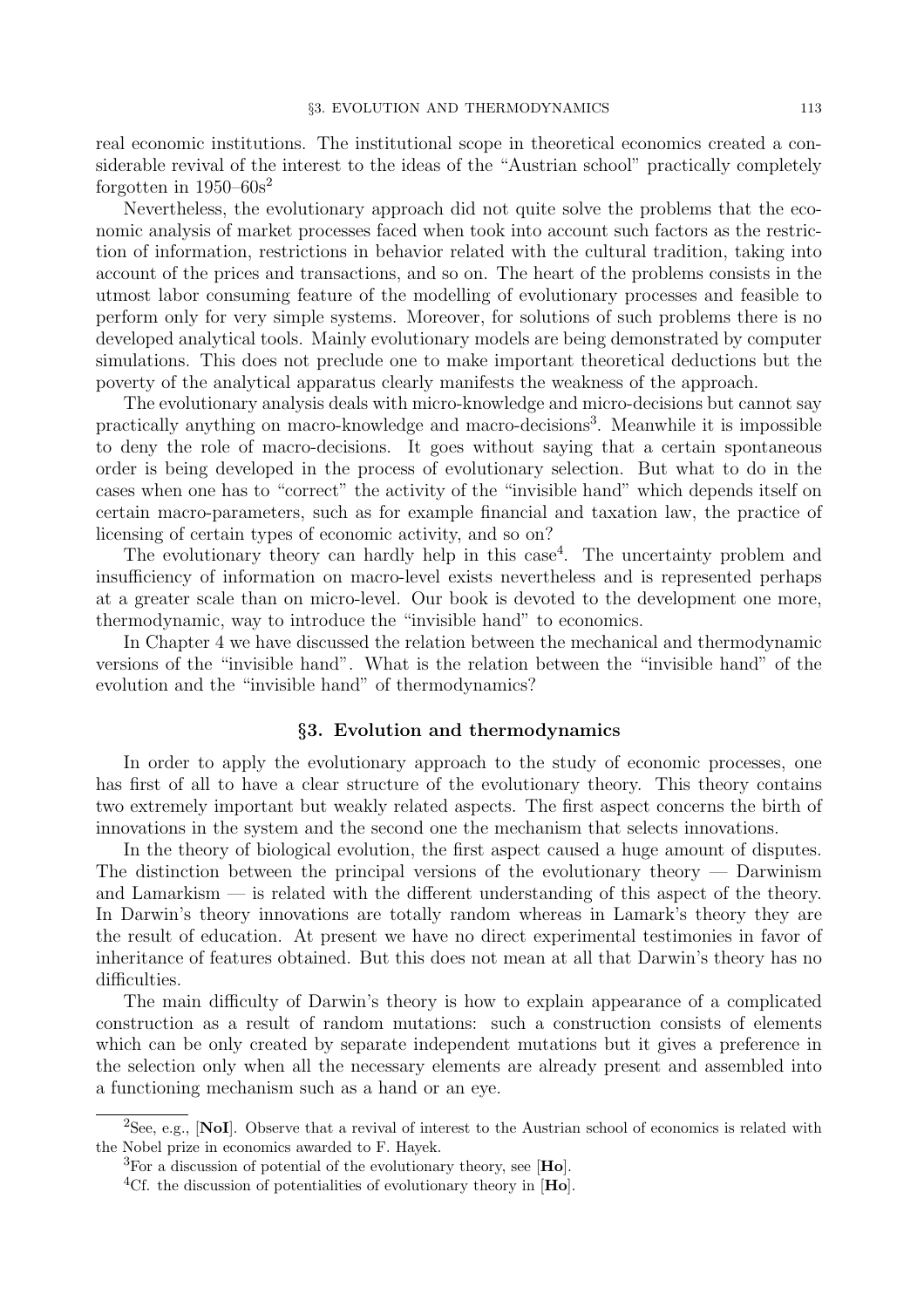We do not have to discuss these problems here since thankfully the economic theory does not have to speak about a birth of a new structure (this is a result of human activity) but the selection problem stands in full height. Essentially the selection problem is a purely thermodynamic problem. One has to determine what is the selection of the "organisms" or the "nutritional niches" in order to understand for example how the restriction of the number of "nutritional niches" affects the distribution of the "organisms" or the appearance of new "organisms" with different properties modifies the general distribution over the "nutritional niches".

It is not difficult to see that in the process of selection evolutionary stable states are being created and we can identify them with the equilibrium states of thermodynamic systems. Since in the evolutionary approach to the economic theory there is no need to introduce notions of generations, inheritance and genes [Ho] the evolutionary theory applied to economics becomes much simpler than in biology.

Here we only speak about the mechanism that filters institutional innovations. As A. Alchian observed, this is a pure problem of information theory [Alc]. But due to the practical identity of the information theory and thermodynamics the problem of innovation filtrations becomes a problem of search for an equilibrium distribution function for economic "organisms" over certain "micro-parameters" determined by the structure of the evolutionary filter. Consider one more example how this idea works. Suppose we have N firms each of which being characterized by a certain annual profit  $\varepsilon$ . Define the structure of the filter as follows: the profit should be positive. This is sufficient in order to construct the distribution of firms according to their incomes under the equilibrium — that is, at temperature  $T$  and the migrational potential  $\mu(T)$ .

The meaning of the approach consists in a way to define the distribution function of the firms according to their incomes having given the spectrum of possible values of the income and assuming that each of these values can be "populated" by any number of firms and also taking into account that the system is in equilibrium.

The equilibrium is understood here in the sense that if we separate the system into parts according to the parameters not related with the study of income distribution (for example, considering geographical location and assuming that this parameter and the income are independent) then the distribution function is preserved under such partition of the system. In this case the preservation of the number of "organisms" or the income is inessential. We only need an empirical assuredness in the existence of the invariant distribution function for the corresponding equilibrium parameters in our case - the temperature and migrational potential. We can consider this system as a number of systems that appear and disappear during an infinite number of equal time intervals. If we observe the stability of the distribution function of the "organisms" over the parameters of the filter this is an equilibrium.

To analyze such a system the technique of the large statistical sum can be applied. In this case separating one of the states of the income and computing for it the large statistical sum we obtain

.

(182) 
$$
Z = \sum_{n=0}^{\infty} \lambda^n e^{-n\frac{\varepsilon}{T}} = \frac{1}{1 - \lambda e^{-\frac{\varepsilon}{T}}}
$$

We consider the spectrum of possible states consisting of positive equidistant quantities  $\varepsilon_n = n\varepsilon_0$ . We have selected the discrete version of this spectrum to simplify the solution of the model problem.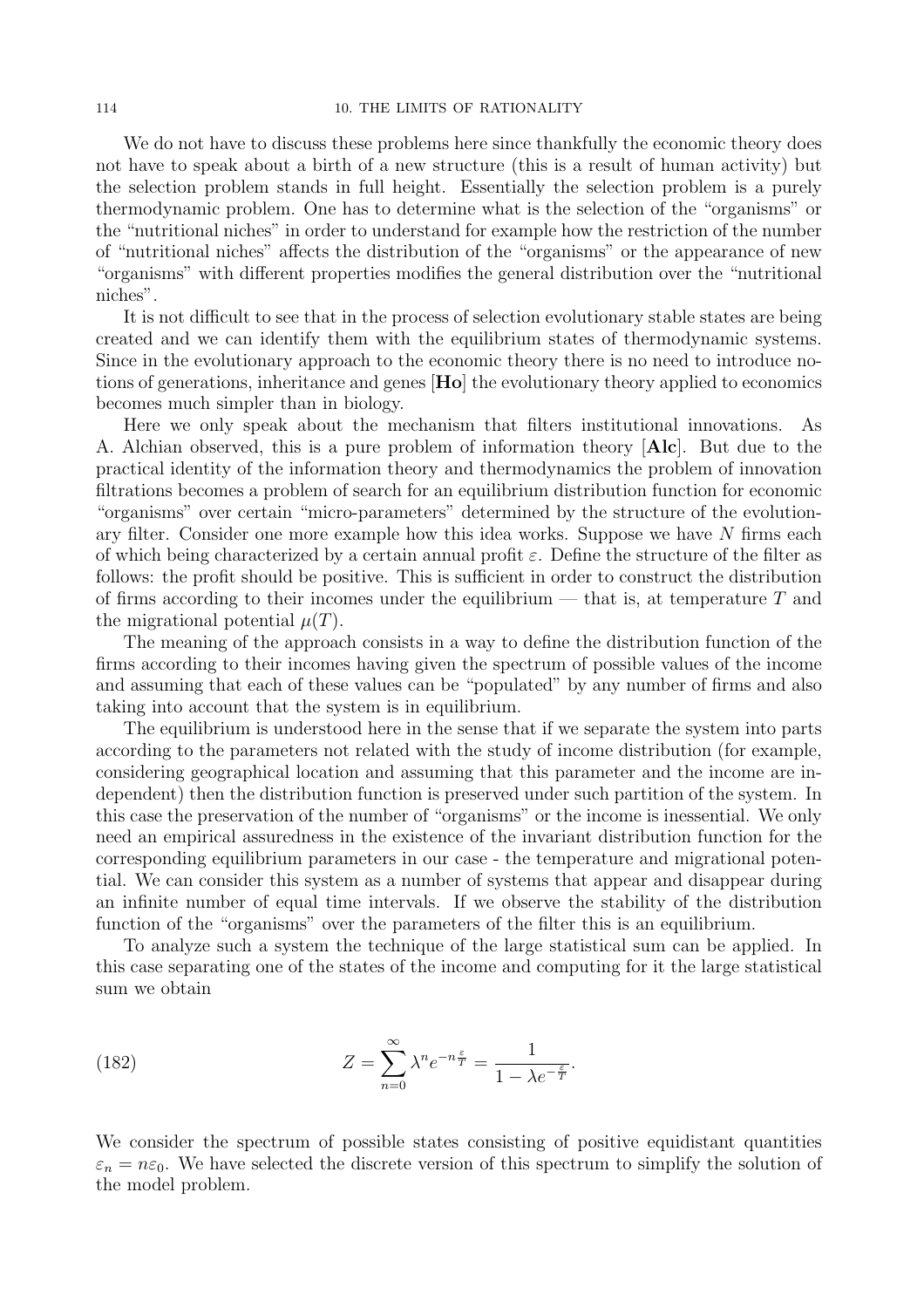For the probability function of a particular state of the income being filled we get

(183) 
$$
\langle n(\varepsilon) \rangle = \frac{\sum_{n=0}^{\infty} nx^n}{\sum_{n=0}^{\infty} x^n}.
$$

where  $x = \lambda e^{-\frac{\varepsilon}{T}}$ .

Computing this expression we obtain for (183) identical to the expression for the Bose-Einstein distribution function in the statistical physics

(184) 
$$
\langle n(\varepsilon) \rangle = \frac{1}{e^{\frac{\varepsilon - \mu}{T}} - 1}.
$$

Recall that  $T$  is an equilibrium parameter defined from the equation

(185) 
$$
\frac{\partial S(E)}{\partial \varepsilon} = \frac{1}{T}.
$$

We can compute the number of ways to fill in the income level of the systems in large placing N firms in order with the fixed level of income and therefore can compute the temperature and the migrational potential  $\mu$  determine it as earlier from the condition

(186) 
$$
\sum_{\varepsilon} \langle n(\varepsilon, \mu) \rangle = N.
$$

We have obtained a very interesting distribution function. It is well known that in the systems with Bose-Einstein statistics an effect of "Bose-condensation" is observed. Namely, at low temperatures the particles condensate on the base level of the energy of the system. It is not difficult to see that in our case the same will happen.

We obtain the following expression for the occupation of the zero-th level of income:

(187) 
$$
n(0,T) = \frac{1}{e^{-\frac{\mu}{T}} - 1} = N_0.
$$

For  $T = 0$ ,  $N(0,T) = N$  we can obtain the value of migrational potential  $\mu$  on T

(188) 
$$
\mu(T) = -T \ln \left( 1 + \frac{1}{N} \right).
$$

or

(189) 
$$
\lambda = 1 - \frac{1}{N} \quad \left(\lambda = e^{\frac{\mu}{T}}\right).
$$

Having known the occupation functions of the levels we can compute how many particles (firms) will occupy the non-zero levels of income:

(190) 
$$
N_1 = \sum_{n=1}^{\infty} \frac{1}{e^{\frac{(\varepsilon_n - \mu(T))}{T}} - 1}.
$$

Now we can obtain the value of the temperature of "Bose condensation" starting from the fact that at this temperature the number of particles on the base level of the system is equal to the number of particles on the excited levels:

(191) 
$$
N_0(T_0,\mu) = N_1(T_0,\mu) = \frac{N}{2}.
$$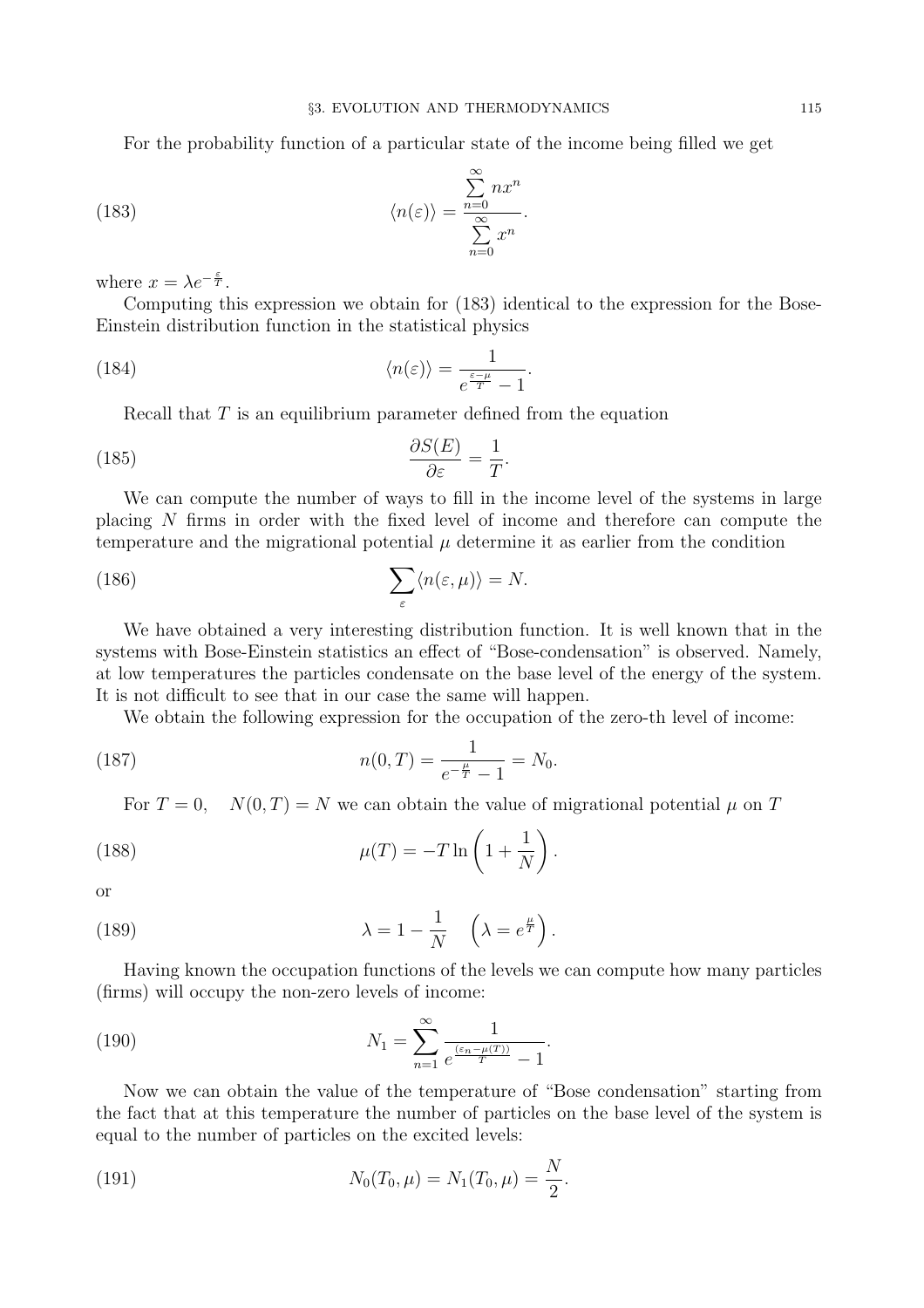We have two equations to determine two parameters:  $T_0$  and  $\mu_0$  where  $\mu_0$  is defined in terms of the occupation of the base level

(192) 
$$
\mu_0 = -T \ln \left( 1 + \frac{2}{N} \right).
$$

and  $T_0$  is found from the equation

(193) 
$$
\frac{2}{N} = \sum_{n=1}^{\infty} \frac{1}{e^{\frac{n_T \varepsilon_0}{T_0} + \ln\left(1 + \frac{2}{N}\right)} - 1}.
$$

To estimate this expression we can replace the sum by the integral assuming  $\varepsilon_0$  very small and in principle compute  $T_0 = \varphi(N, \varepsilon_0)$ .

Further having calculated the mean income  $E$  of the system we may obtain the dependence of the temperature on the value of the income for given  $N_0$ . This procedure means that the equilibrium condition can be expressed in terms of parameters  $T, \mu$  equally well as in terms of parameters  $E, N$ . We will not do this here since the model is too rough.

Here only one deduction of the model is essential for us, namely at a finite non-zero temperature the lowest level of income will be occupied by a "microscopic" portion of the firms, i.e., in the asymptotical limit for  $N$  large we have

$$
\frac{N_0}{N} \approx O(1).
$$

Now suppose that conditions slightly changed for example one has to pay an additional tax for each transaction. This means that the income of each firm will diminish by a fixed value. We obtain the well-known effect of a "crash", an essential portion of existing firms cease to exist. Observe again that the main peculiarity of the considered model is the Bose-Einstein occupation function of the values of the spectrum of possible income.

We see that under certain conditions the system becomes unstable with respect to small modifications of external parameters though it is in equilibrium. Under a small increase of the price of transactions the "macroscopic" number of firms dies out.

This is just one example of how to use statistical thermodynamics for analysis of the performance of a filter of the evolutionary process.

Here we just wanted to show that the survival in the evolutionary theory can be described in the frames of the thermodynamic model and thus establish a relation between the evolutionary and thermodynamic approaches to the description of economic processes.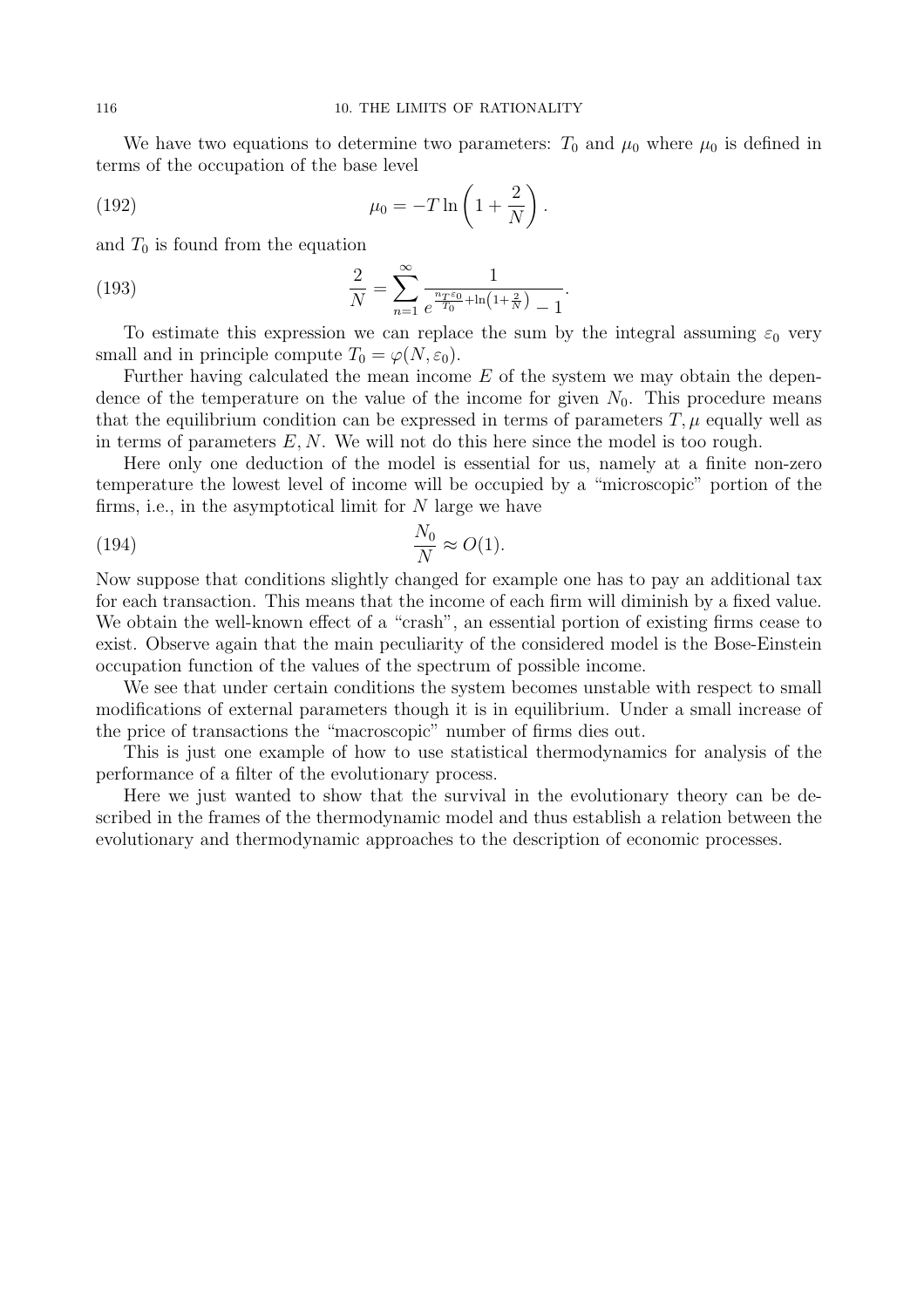## CHAPTER 11

## Conclusion

In this book we tried to show that a new metaphorical frame is possible in the theoretical economics the frame which preserves in the most strong form the idea of spontaneous order or "invisible hand" and at the same time provides with richer analytical possibilities than neoclassical theory of equilibrium or evolutionary modelling.

The thermodynamic approach shows that macro-parameters in the economic system become related by the equation of state, i.e., lie on a surface whose form is determined by a Pfaff equation. In order to able to say how the macro-parameters of the system will change under variation of one of them one has to know this equation.

Generally speaking, a success in attempts to move economics in a certain direction by changing the macro-parameters will be only achieved if we know the equation of the state. The system with a sufficiently exotic equation of state (and apparently the economic system with non-stabilized markets) may as a result of seemingly rational attempts to modify its state arrive not where a "rational" politician pushes it but to quite other state.

We believe that this corollary is of huge importance for macro-economics. Uncertainties one has to deal with in the process of macro-decisions are much more complicated than uncertainties of the same system on a micro-level as follows from the thermodynamic approach to the economics. The rationality of macro-decisions becomes "tied" in much stronger sense than the one H. Simon had in mind. And the problem is not only in the restricted ability of humans to calculate, but in our ignorance of the constraints imposed on the system.

Once again, the deduction one can make from the above analysis: without knowing the equations of the state of the system we cannot speak about rational macro-decisions.

In the absence of the knowledge of the equation of state one can only speak about empirical decisions in macro-economics. At present the equations of the state of economic systems not only are unknown but such vital parameters that determine the state of economic systems as temperature and migrational potential are not being taken into account.

We think that economic macro-theory is now on approximately the same level the study of heat processes was during the period of reign of the phlogiston theory, that is before the laws of thermodynamics were discovered.

The economics is being globalized and this globalization provides new unexpected possibilities for construction of gigantic heat machines in economics which enable those who controls international financial flows to work with national economic systems in approximately the same way as what worked with the steam engine. Recall that the steam engine was invented long before the thermodynamic relations became subject of scientific analysis.

In the process of macro-economic decisions two dangers work. One — the main one — is the wide application by politicians by the standard procedures that do not take into account the "equation of the state" of national economies and what is remarkable, the politicians pay no responsibility for the damages caused by such actions, whereas there is no evolutionary effective mechanism for selection of macro-decisions on the national level. Institutional mechanisms of democracy are too weak and work satisfactory as a rule only in places where politicians have worked out a certain procedural practice of working with economics anyway.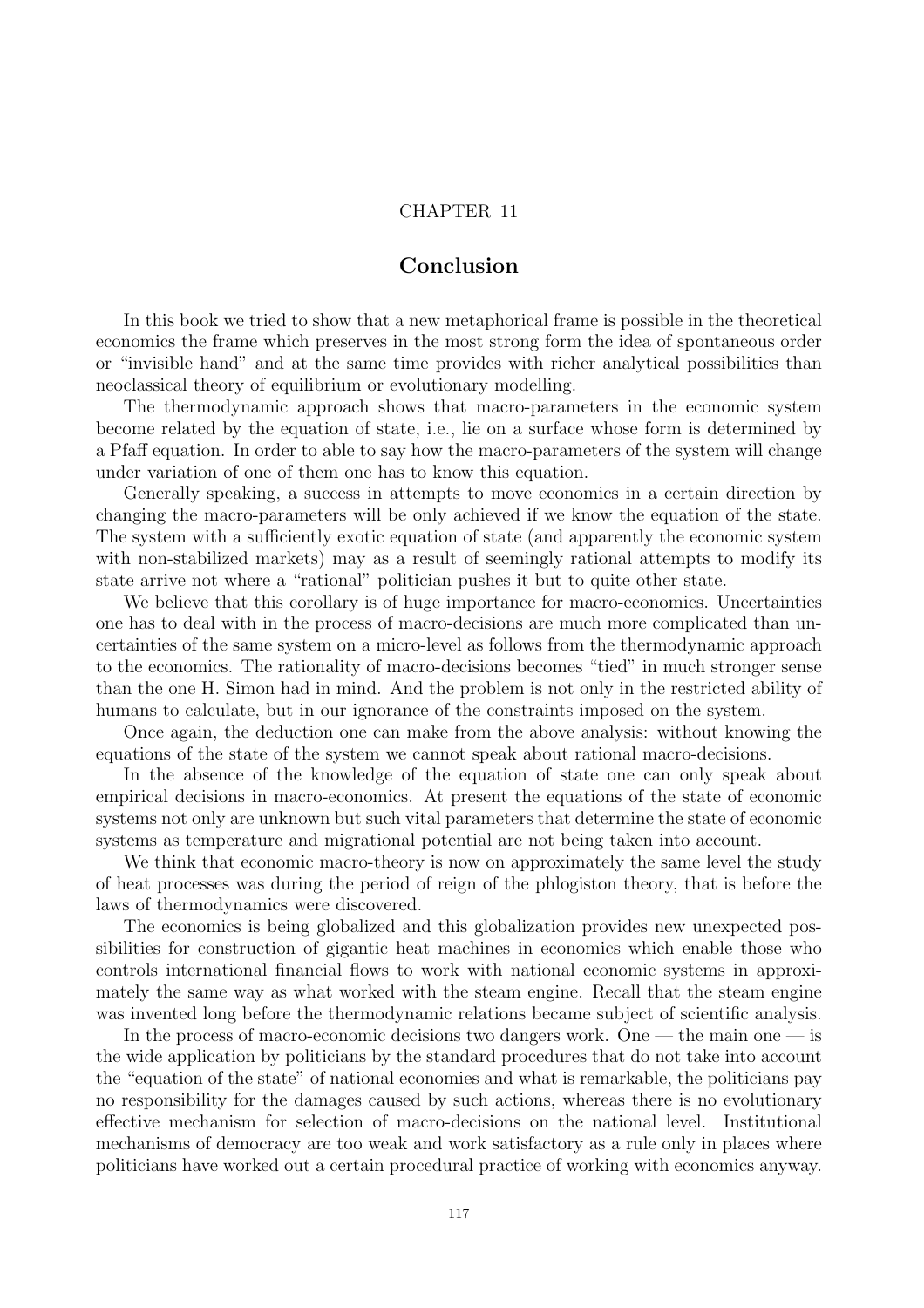#### 118 11. CONCLUSION

On the other hand, the procedures of using "heat machines" in the sphere of international finances are subject to ruthless rules of evolutionary selection based on the profitability of the economic activity and therefore are effective but totally void of any control from those whose well-being actually depends on the procedural manipulations in the globalized world economics.

I hope that the approach presented in this book will help at least to a small extent diminish the uncertainty and increase the degree of rationality of macro-economic decisions based not on the ideological dogmas but as a result of establishing an interrelation of microand macro-analysis in theoretical economics.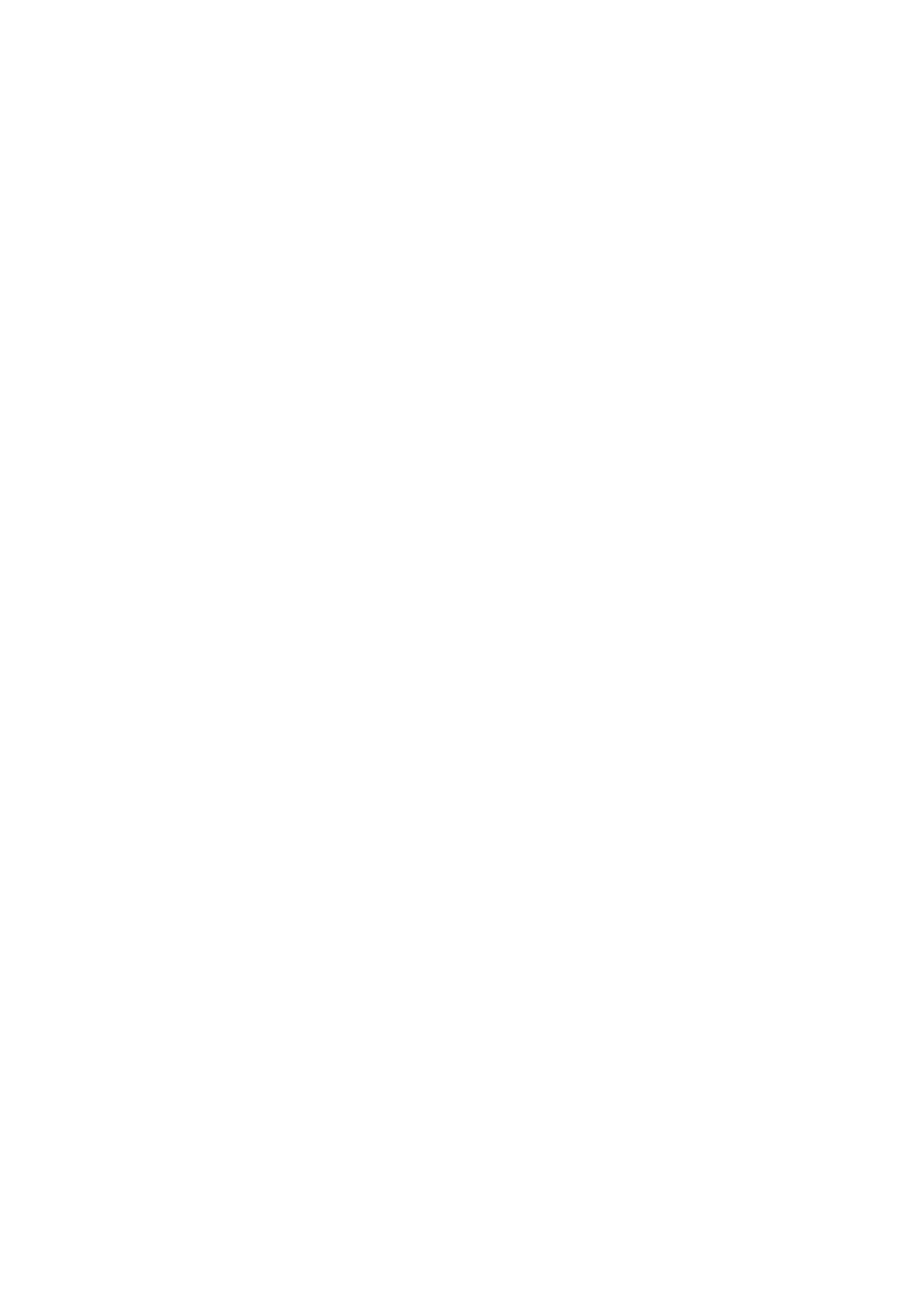# Bibliography

- [AEA] American Economic Association. Readings in Price Theory, Selected by a Committee of the American Economic Association. R.D. Irwin, Chicago, 1952
- [Af1] Akerloff G.A. The Market for Lemons: Qualitative Uncertainty and the Market Mechanism. Quaterly J. Econom., 1970, 84, 488–500.
- [Af2] Akerloff G.A. An Econimic Theorist's book of tales: Essays that entertain the consequences of New assumptions in economic theory. Cambridge Univ. Press, Cambridge, 1984
- [Alc] Alchian A. A., Uncertainty, Evolution and Economic Theory. J. Polit. Econom., 1950, 58, 211-227
- [ABB] Aliprantis Ch., Brown D., Burkinshaw O. Existence and Optimality of Competitive Equilibria. Springer, Berlin, 1990.
- [AD] Arrow K. J., Debreu G. Existence of an Equilibrium for a Competitive Economy. Econometrica, 1954, 22, 265–290.
- [AAP] Arthur W.B. Self-reinforcing mechanisms in Economics. In: P. W. Anderson, K. J. Arrow, D. Pines (eds.) The Economy as an Evolving Complex System. Proceedings of the Workshop on the Evolutionary Paths of the Global Economy Held in Santa Fe, New Mexico, September, 1987. Addison-Wesley, Redwood City, CA, 1988, 9 – 31.
- [Ax] Axelrod R. The Evolution of Cooperation. New York, Basic, 1984
- [Ben] Bentham J. An Introduction to the Principle of Morals and Legislation. W. Pickering, London, 1823
- [Bib] Bibler V. S. Kant–Galileo–Kant, Mysl, Moscow, 1991 (in Russian).
- [Bl] Blaug M. The Methodology of Economics: or How Economists Explain. 2nd ed. Cambridge, Cambridge Univ. Press, 1992.
- [Bri] Brillouin L. Science and Information Theory. Academic Press, N.Y., 1956
- [BP] Bogaevski, V.; Povzner, A. Algebraic methods in nonlinear perturbation theory. Translated from the Russian by D. Leites. Applied Mathematical Sciences, 88. Springer, N. Y., 1991. xii+265 pp.
- [BE] Bohr N., Niels Bohr collected works. Vol. 7. Foundations of quantum physics. II. (1933–1958). With a preface by Finn Aaserud. With a foreword and introductions by Jørgen Kalckar. Edited by Aaserud and Kalckar. Elsevier Science B.V., Amsterdam, 1996. xx+537 pp.
- [B1] Born M., Reflections and recollections of a physicist. Nauka, Moscow, 1977, in particular, see [B2].
- [B2] Born M. Kritische Betrachtungen zur traditionellen Darstellung der Thermodynamik. [Critical remarks on traditional exposion of thermodynamics.] Physik Zschr., 1920, 22, 218–224, 249–254, 282– 286.
- [BCG] Bryant R. L., Chern S. S., Gardner R. B., Goldschmidt H. L., Griffiths P. A. Exterior differential systems. Mathematical Sciences Research Institute Publications, 18. Springer, New York, 1991. viii+475 pp.
- [Cy] Carath´eodory C. Untersuchungen ¨uber die Grundlagen der Thermodynamik. Math. Ann. 67, 1909, 355—386; see also C. Carathéodory *Gesammelte Mathematische Schriften*, B.II, C. H. Bech'sche Verlagsbuchhandlung, M¨unchen, 1955, 131–177
- [Co] Coase R. H. The Nature of the Firm. Economics, 1937, 9, 386–405
- [Cou] Courant, R.; Hilbert, D. Methods of mathematical physics. Vol. II: Partial differential equations. (Vol. II by R. Courant.) Interscience Publishers (a division of John Wiley & Sons), New York-London 1962 xxii+830 pp; Reprint of the 1962 original. Wiley Classics Library. A Wiley-Interscience Publication. John Wiley & Sons, Inc., New York, 1989. xxii+830 pp.
- [Da] Damsets H. Rationality, Evolution and Acquisitiveness. In: Uncertainty and Economic Evolution. J. Polit. Econom., 1950, 58, 4–19.
- [D] Debreu G. Theory of Value. An Axiomatic Analysis of Economic Equilibrium. Wiley, New York, 1959
- [Dur1] Durlauf S. Nonergodic Economic Growth. Rev. Econ. Studies, 1993, 60, 349 366
- [Dur2] Durlauf S. A Theory of Persistent Income Inequality. J. Econ. Growth, 1996, 1, 75 93.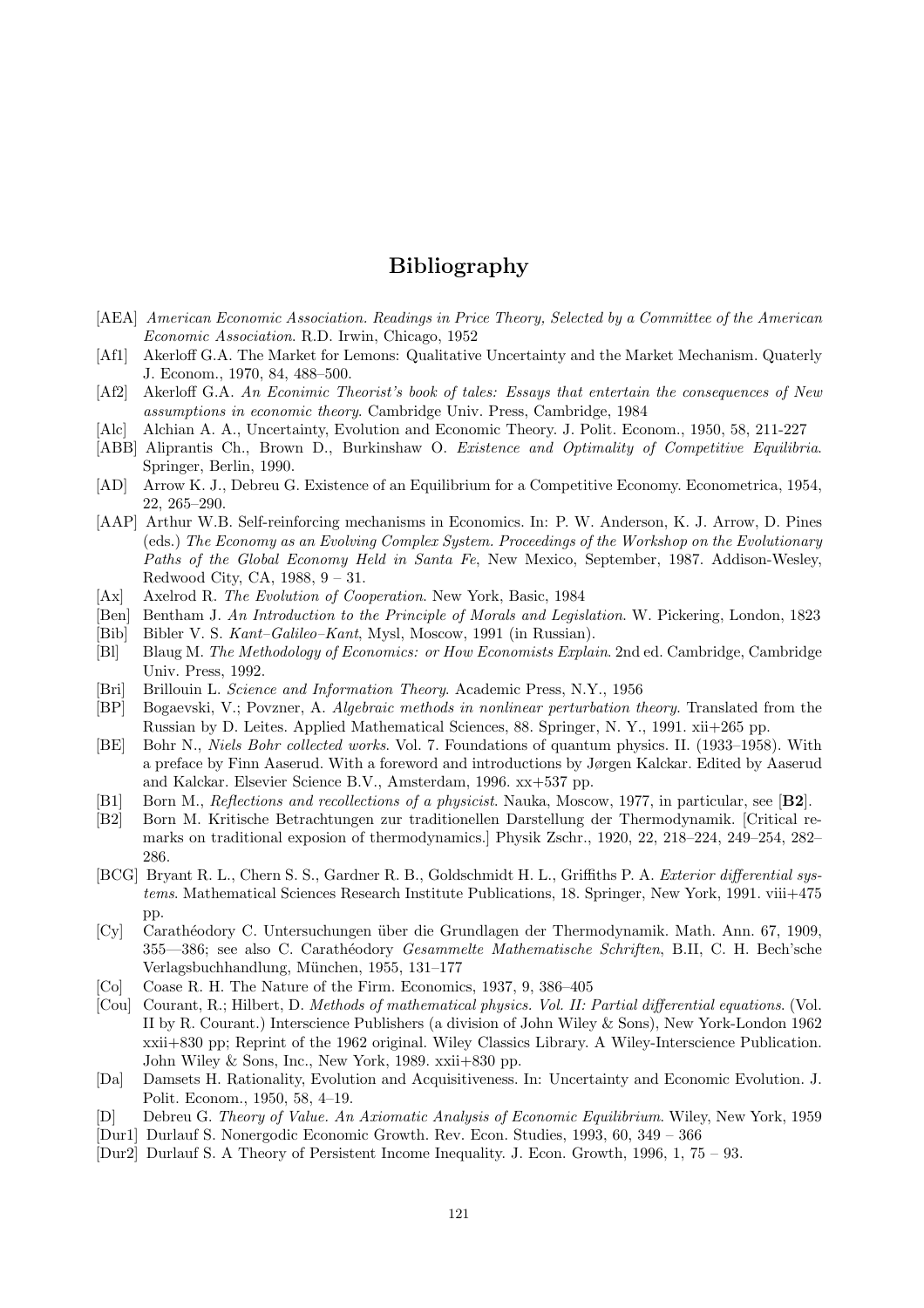- [E] Eigen M., Selforganization of matter and the evolution of biological macromolecules. Die Naturwissenschaften 58 Jahrgang Oktober 1971. Heft 10. Springer, Berlin et al.
- [EW] Eigen M., Winkler R., Ludus Vitalis. Mannheimer Forum 73/74. Erschienen in der Studierenreihe Böhringer Mannheim. Grafik: Erwin Poeil. Heidelberg, 1974
- [F] Frenkel J., Principles of the Theory of Atomic Nuclei. Atomizdat, Moscow, 1955 (in Russian)
- [Fi] Fisher F. V. Disequilibrium Foundations of Equilibrium Economics. Cambridge Univ. Press, Cambridge, 1963
- [Fie] Fiedler B. (ed.) Ergodic theory, analysis, and efficient simulation of dynamical systems. Springer, Berlin, 2001. xii+820 pp.
- [GJM] Golan A., Judge G., Miller D. Maximum Entropy Econometrics: Robust Estimation with Limited Data. Wiley, Chichester, 1996.
- [Ha] Halmos P., Lectures on ergodic theory. Chelsea Publishing Co., New York, 1960 vii+101 pp.
- [HH] Hargreaves–Heap S. Rationality in Economics. Basil Blackwell, Oxford, 1989
- [HRS] Hayek F. A. The Road to Serfdom. Chicago Univ. Press, Chicago, 1977
- [H] Hayek F. A. New Studies in Philosophy, Politics, Economics and the History of Ideas,Chicago Univ. Press, Chicago, 1978
- [H2] Hayek F. A. The Fatal Conceit. In: Collected Works of F.A. Hayek. University of Chicago Press, Chicago, 1988
- [Ho] Hodgson G. M. Economics and Institutions: a Manifesto for a Modern Institutional Economics. Polity Press, Cambridge, 1988
- [Hu] Hume D., Essays moral, political and literary, Grose T. H. (ed.), London, 1882
- [J] Jaynes E. T. Information theory and statistical mechanics. Phys. Rev., 1957, 106 (6), 620–630; 1957, 108 (2), 171–190 Jaynes E. T. Prior Information and Ambiguity in Inverse Problems. (New York, 1983). In: SIAM-AMS Proc., 14. Providence: Amer. Math. Soc., 1984, 151–166.
- [Je] Jevons W. S. Theory of Political Economy. London, Pengin, 1970
- [Ka] Kakutani S. A generalization of Brouwer's Fixed Point Theorem. Duke Math. J., 1941, 8, 457–458
- [Kas] Kastler G., The emergence of Biological organization. Yale University Press, New Haven, London. 1964
- [Ke] Keynes J. M. The General Theory of Employment Interest and Money, London, McMillan, 1936
- [Ki] Kittel Ch., *Thermal Physics*. N. Y.: Wiley, 1970
- [Kl] Klein M. J., Negative absolute temperature. Phys. Rev., 1956, 104 (3), 589
- [Kn] Knight F. H. Risk, Uncertainty and Profit. London, School of Economics, 1933.
- [La] Lancaster C., Mathematical Economics. London, The Macmillan Company, 1968
- [LL] Landau L. D., Lifshitz E. M. Course of theoretical physics. Vol. 5: Statistical physics. Translated from the Russian by J.B. Sykes and M. J. Kearsley. Second revised and enlarged edition Pergamon Press, Oxford-Edinburgh-New York, 1968, xii+484 pp.
- [Le] Levine R.D., Tribus M., Foreword. In: The Maximum Entropy Formalism (Conf., Mass. Inst. Tech., Cambridge, Mass., 1978). MIT Press, 1979, VII - IX
- [Li] Littlechild S., The Fallacy of the Mixed Economy. I. Austrian Critique of Economic Thinking and Policy. Inst. of Economic Affairs, London, 1978
- [Lo] Lott J. R. (ed.) Uncertainty and Economic Evolution: Essays in Honor of Armer Alchian. Routledge, London, 1997
- [Mau] Maupertuis P., Les lois de mouvement et du r´epos, deduites d'un Principe Methaphysique. Mem. de l'Acad. de Sci., 1746
- [Me] Menger C., Problems of Economics and Sociology. Univ. of Illinois Press, Urbana, 1963.
- [Mi] Mills T. C., The Econometric Modeling of Financial Time Series. Cambridge Univ. Press, Cambridge, 1993
- [M] Milnor J., Morse theory Based on lecture notes by M. Spivak and R. Wells. Annals of Mathematics Studies, No. 51, Princeton University Press, Princeton, N.J. 1963 vi+153 pp.
- [Mis] Mises L. von, Human Action: A Treatise on Economics. Yale Univ. Press, New Haven, 1949; I. M. Kirzner (ed.) Method, Process, and Austrian Economics: Essays in Honor of Ludwig von Mises. Lexington Books, Lexington, Mass., 1982.
- [JvN] von Neumann J., Collected works. Vol. V: Design of computers, theory of automata and numerical analysis. General editor: A. H. Taub. A Pergamon Press Book The Macmillan Co., New York, 1963 ix+784 pp.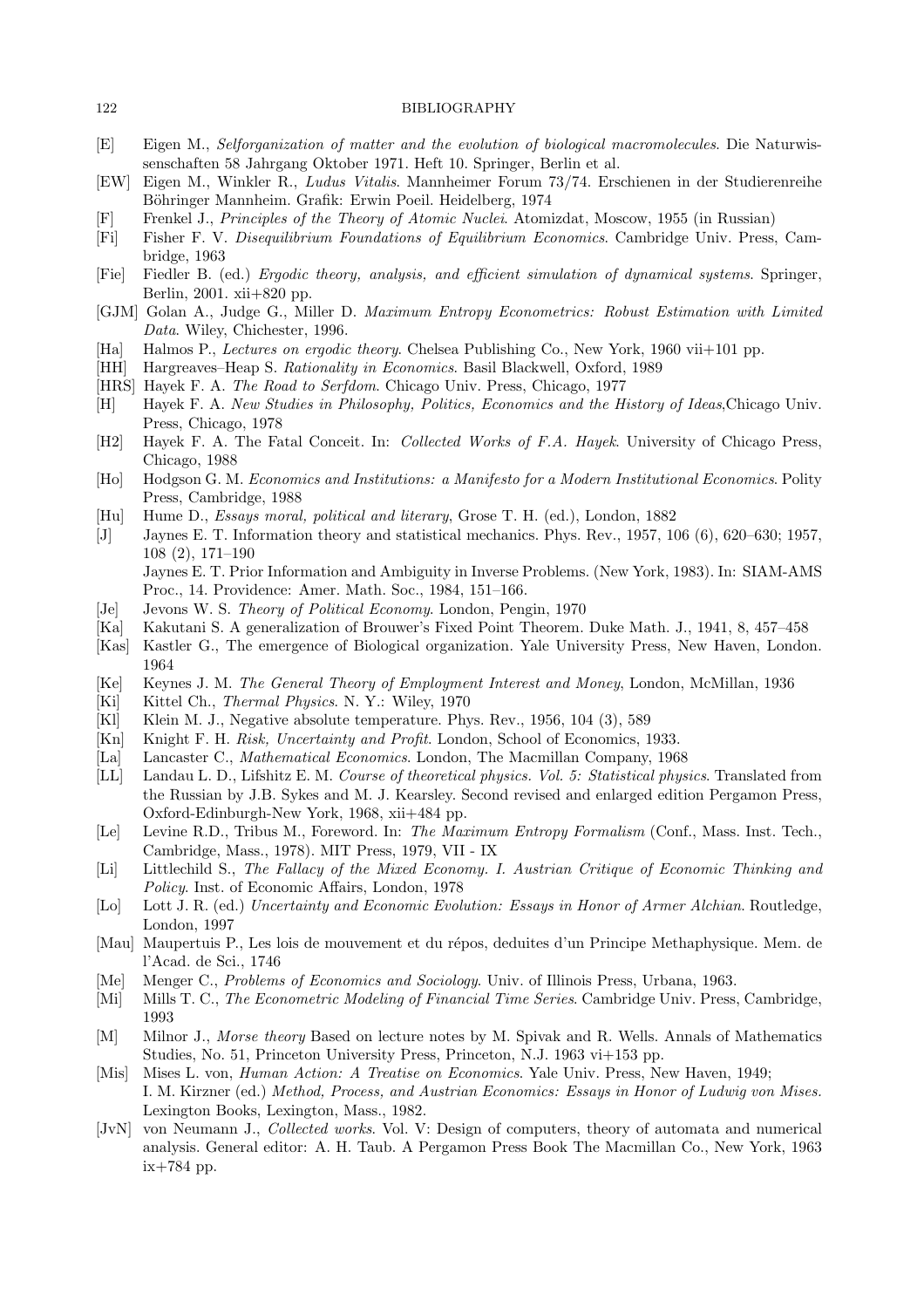- [JvN2] von Neumann J., Mathematische Grundlagen der Quantenmechanik, Verlag von Julius Springer, Berlin, 1932
- [NM] von Neumann J. Morgenstern O., Theory of games and economic behavior. Reprint of the 1953 third edition. Princeton University Press, Princeton, N.J., 1980. xx+641 pp.
- [NoI] North D. C. Institutions, Institutional Changes and Economic Performance. Cambridge Univ. Press, Cambridge, 1990
- [NoS] North D. C. Structure and Change in Economic History. Norton, New York, 1981.
- [Saa] Saati T. Mathematical models of arms control and disarmament, John Wiley and Sons Inc., 1968
- [Sam] Samuelson P.A., The collected scientific papers Merton R.C. (ed.) v. 3, MIT Press, Cambridge Mass. – London, 1972
- [Sci] Szilard L., Uber die Entropieverminderung in einem thermodynamischen System bei Eingriffen intel- ¨ ligenter Wesen., Z. Phys. 53 (1929) 840–856
- [Sch] Schrödinger E. What is life?, Cambridge Univ. Press, Cambridge, 1944
- [SLR] Sergeev V., The Limits of Rationality (A thermodynamic approach to the theory of economic equilibrium), Fazis, Moscow, 1999 (in Russian)
- [SW] Sergeev V., The Wild East (Crime and lawlessness in post-Soviet Russia), M. E. Sharp Armonk, NY, 1998
- [SDe] Sergeev V., Democracy as a negotiation process, MONF, Moscow, 1999 (in Russian)
- [SPU] Sergeev V., Problem of understanding: certain thought experiments. In: Theory and models of knowledge (Theory and practice of creation of artificial intellegence) Proceedings in artificial intellegence. [Uchenye zapiski Tartusskogo universiteta], Tartu State Univercity, Tartu, 1985, 133–147 (Russian)
- [Sco] Sergeev V., Cognitive models and the study of thinking: the structure and ontology of knowledge. In: Intellegence processes and their modelling. Nauka, Moscow, 1987, 179–195
- [SB1] Sergeev V., Biryukov N. Russia's Road to Democracy. Aldershot, Edward Elgar, 1993
- [Si] Simon H. A. Models of Bounded Rationality and Other Topics in Economics. MIT Press, Cambridge, Mass., 1982
- [Sin] Sinai Ya. (ed.); Bunimovich, L. A.; Dani, S. G.; Dobrushin, R. L.; Jakobson, M. V.; Kornfeld, I. P.; Maslova, N. B.; Pesin, Ya. B.; Sinai, Ya. G.; Smillie, J.; Sukhov, Yu. M.; Vershik, A. M., Dynamical systems, ergodic theory and applications. Edited and with a preface by Sinai. Translated from the Russian. Second, expanded and revised edition. Encyclopaedia of Mathematical Sciences, 100. Mathematical Physics, I. Springer, Berlin, 2000. xii+459 pp.
- [Sm1] Smith A. An Inquiry into the Nature and Causes of the Wealth of Nations. London, 1776 (reproduced by Viking Penguin, York, 1986)
- [Sm2] Smith A. The theory of moral sentiments Raphael D. D., Macfie A. L. (eds.), Clarendon Press, Oxford, 1976
- [So] Sommerfeld A., Thermodynamics and statistical mechanics. (Lectures on theoretical physics, vol. V.) Edited by F. Bopp and J. Meixner. Translated by J. Kestin. Academic Press Inc., New York, 1956.  $xviii+401$  pp.
- [To] Tolman R. C., The principles of statistical mechanics, Oxford Univ. Press, Oxford, 1938;
- [Th] Thom, R., Structural stability and morphogenesis. An outline of a general theory of models. Translated from the French by D. H. Fowler. With a foreword by C. H. Waddington. Advanced Book Classics. Addison-Wesley Publishing Company, Advanced Book Program, Redwood City, CA, 1989. xxxvi+348 pp.
- [Tr] Tricomi F. G., Differential equations. Translated by Elizabeth A. McHarg Hafner Publishing Co., New York 1961 x+273 pp.
- [V] Vany A. de. Information, Change and Evolution: Alchian and the Economics of Self-organization. In: Uncertainty and Economic Evol ution. J. Polit. Econom., 1950, 58, p. 21
- [Wdd] Waddington C. H., Organisers and Genes. Cambridge University Press, Cambridge, 1940
- [W] Wald A., On Some Systems of Equations of Mathematical Economics. Econometrica, 1951, 19, 368– 403
- [Wa] Walras L. Elements of Pure Economics. Allen and Unwin Ltd, London, 1954
- [We] Wertheimer M., Productive thinking, University of Chicago Press, Chicago, 1982
- [Wh] Whiteheed W. Forgotten Limits: Reason and Regulation in Economics Theory. In: K. R. Monroe (ed.), The Economic Approach to Politics (A Critical Reassessment of the Theory of Rational Action). Harpen Collins Publishers, 1991
- [WE] Wilson A. G. Entropy in Urban and Regional Modeling. Pion, London, 1970.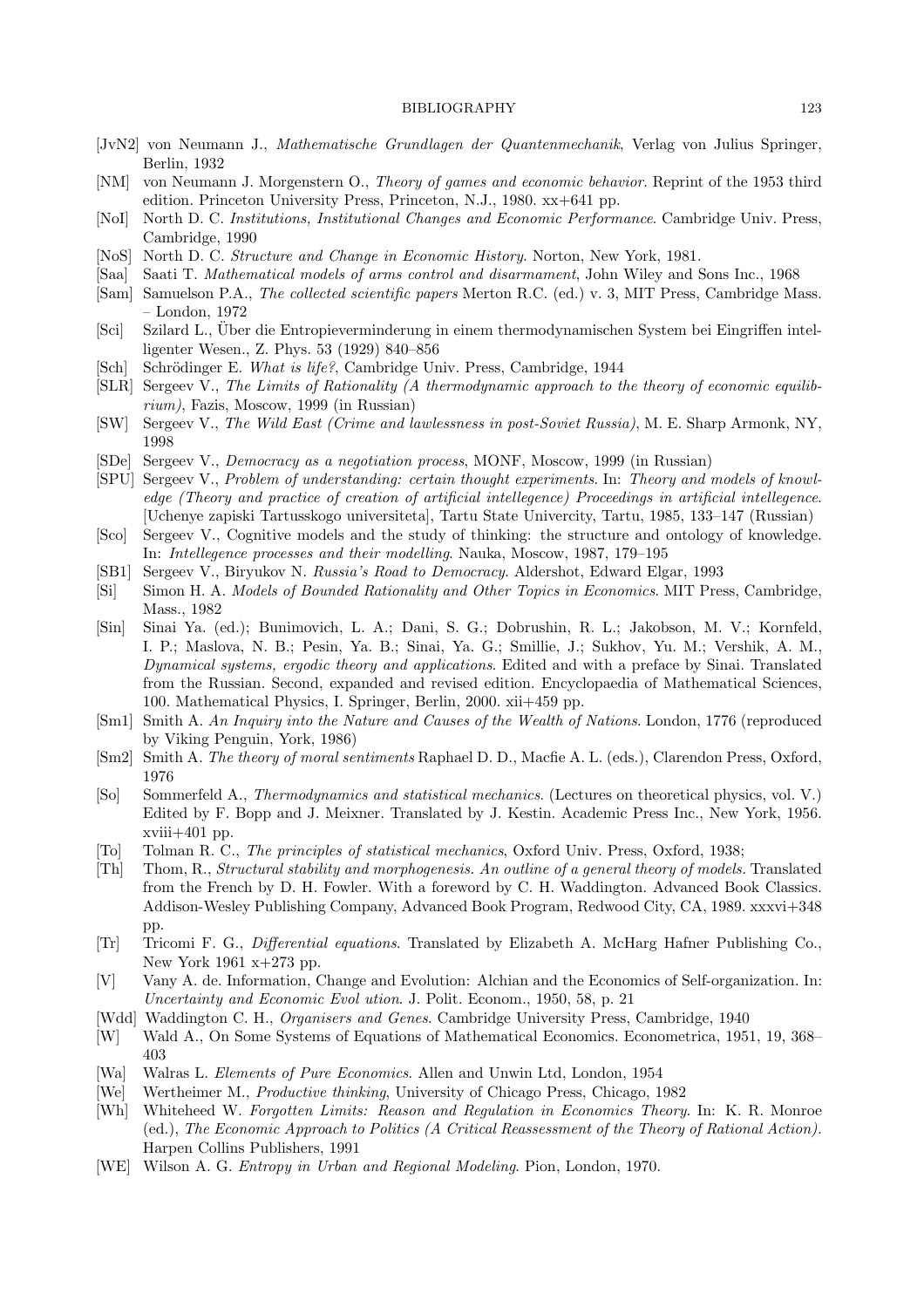- [W1] Wiener, N., The Fourier integral and certain of its applications. Reprint of the 1933 edition. With a foreword by Jean-Pierre Kahane. Cambridge Mathematical Library. Cambridge University Press, Cambridge, 1988. xviii+201 pp.
- [W2] Wiener, N., Nonlinear problems in random theory. Technology Press Research Monographs The Technology Press of The Massachusetts Institute of Technology and John Wiley & Sons, Inc., New York; Chapman & Hall, Ltd., London 1958. ix+131 pp.
- [W3] Wiener N., Collected works. Vol. I. Mathematical philosophy and foundations; potential theory; Brownian movement, Wiener integrals, ergodic and chaos theories, turbulence and statistical mechanics. With commentaries. Edited by P. Masani. Mathematicians of Our Time, 10. MIT Press, Cambridge, Mass.-London, 1976. x+761 pp. Collected works with commentaries. Vol. II. Generalized harmonic analysis and Tauberian theory;

classical harmonic and complex analysis. Edited by Pesi Rustom Masani. Mathematicians of Our Time, 15. MIT Press, Cambridge, Mass.-London, 1979. xiii+969 pp.

Collected works with commentaries. Vol. III. The Hopf-Wiener integral equation; prediction and filtering; quantum mechanics and relativity; miscellaneous mathematical papers. Edited and with an introduction by Pesi Rustom Masani. Mathematicians of Our Time, 20. MIT Press, Cambridge, Mass.-London, 1981. xiii+753 pp.

Collected works with commentaries. Vol. IV. Cybernetics, science, and society; ethics, aesthetics, and literary criticism; book reviews and obituaries. Edited and with an introduction by P. Masani. Mathematicians of Our Time, 23. MIT Press, Cambridge, MA, 1985. xx+1083 pp

- [Wi] Williamson O. E. Markets and Hierarchies: Analysis and Antitrust Implications. N.Y., Free Press, McMillan, London, 1975
- [Wnt] Winter S. G. Jr. Economic "Natural Selection" and the Theory of the Firm. Yale Economic Essays, 1964, 4(1), 225–272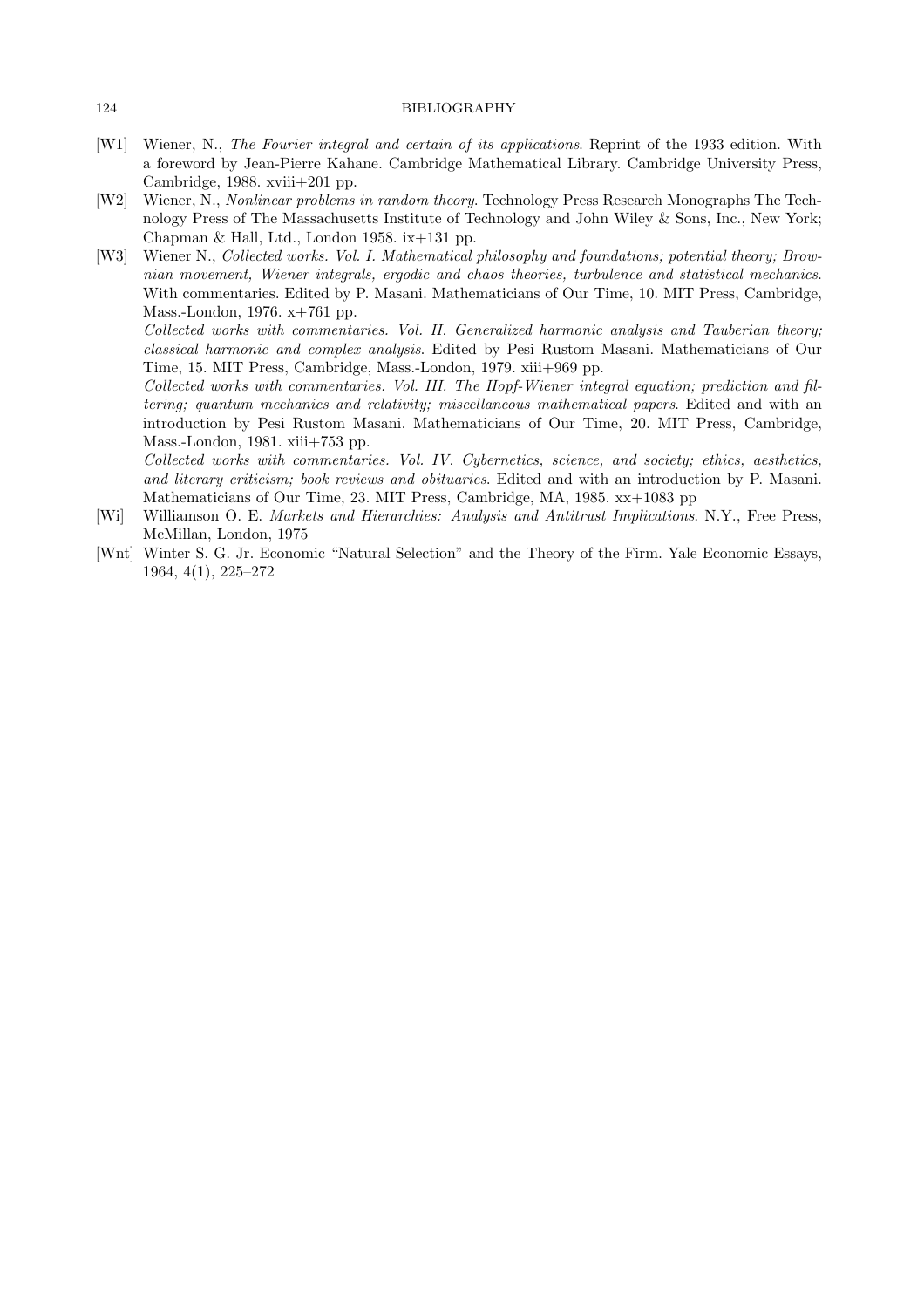### APPENDIX 1

## Physics as a tool in sociology

### §1. Social changes and tacit knowledge

It is well known that under certain circumstances sudden transformations that change the most important parameters of social structures can take place in human societies. Sudden revolutionary changes may touch the relation of the members of the society to the religion, or economic, or political system. Until now there are no models except, perhaps, the catastrophe theory able to describe such processes however rigorously.

Despite of the fact that an uncountable amount of literature is devoted to revolutions of all types (social and intellectual) the nature of the jump-like modification of the mass conscience cannot be grasped by purely functional models. One can, of course, guess that further exploitation might ensue in a revolt, and that the widening of corruption in the church hierarchy might lead to success of a new religious trend. Such happenings, however, do not always occur and to determine the precise moment of time or a concrete situations when such jump-like changes of mass patterns of behavior is beyond the limits of the possibilities of any theoretical analysis.

The most serious obstruction for such mass changes is the conservative nature of the social patterns of behavior. The institutional structure of the society is targeted precisely to maintaining such conservativeness, see [1]. At the same time, the factor that obstructs any institutional changes is the fact that the knowledge determining the functioning of social institutes is a two-level one.

In addition to formal rules abided by the members of the society  $-$  the rules that formulate and restrict the human behavior — there is a huge volume of non-formalized knowledge, and it is the latter that makes the functioning of the visible social forms actually possible. Since these informal rules (tacit knowledge) are rooted very deeply, they are seldom an object of reflection, and therefore are subject to conscience changes with more difficulty than rules understood, see [2], [3].

### §2. The paradox of changes

The above described situation leads to the paradox of changes: rational (meaning: understood) changes of formal social institutes do not touch the existing deep tacit knowledge that constitute their basis. But, on the other hand, without changing the formal rules how can the tower of tacit knowledge be created, the tower that should be a pillar of these changes?

This paradox of the hen and the egg is the stumbling point of any however developed evolutionary theory (the theory of biological evolution is, perhaps, the most graphic example).

The moment two ontological changes become objects of the study of an evolution theory (for example, in biology: the phenotype and genotype) the problem of relation between them and the interrelation between changes that take place on these two levels become subjects of heated discussions. Here, I think, lie the roots of incessant discussion between neo-Darwinists and neo-Lamarcists in the theory of biological evolution, see [4].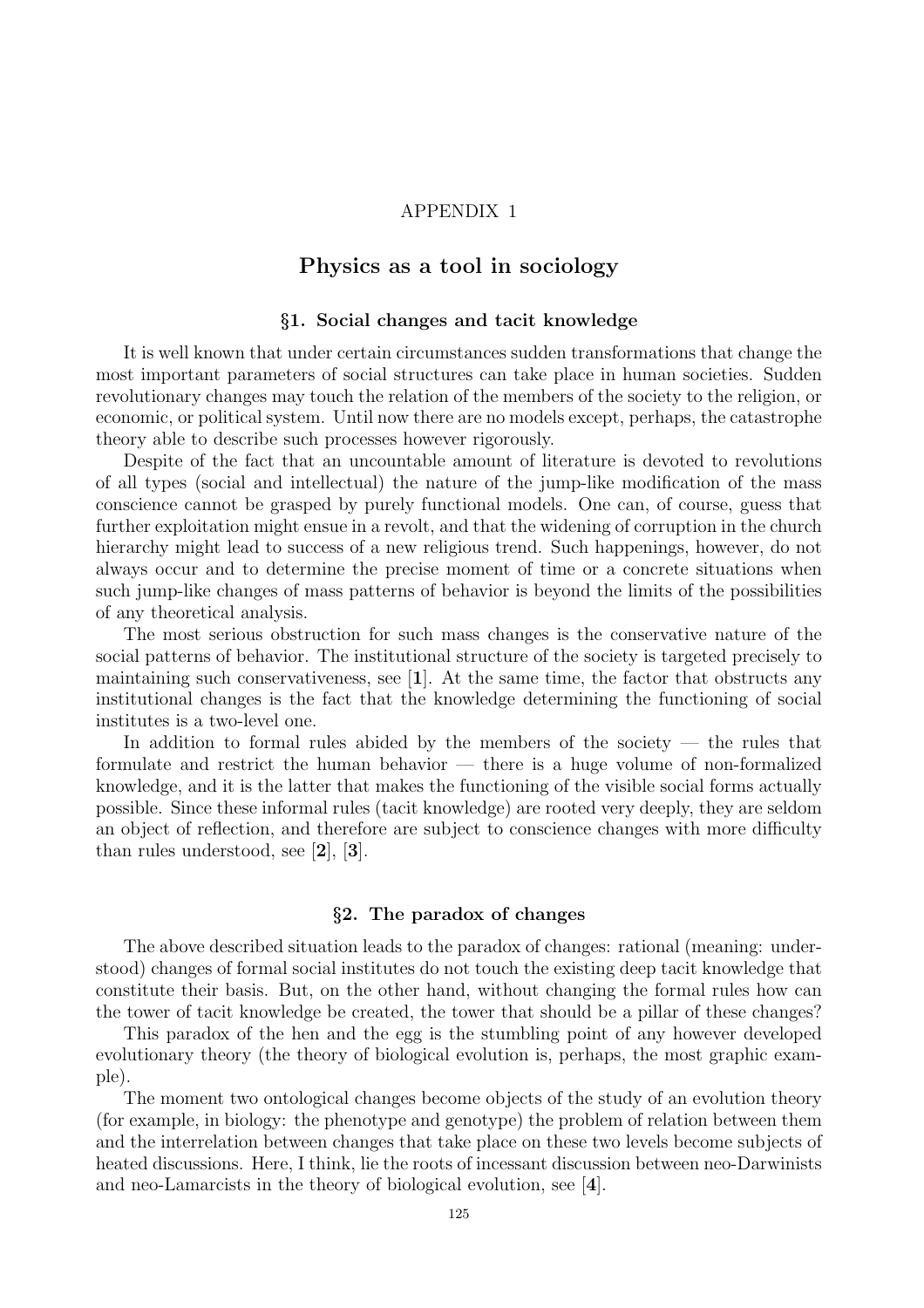Negation by neo-Darwinism of the principal possibilities of directed influence of the environment on the genotype leads to logical difficulties in the theory, whereas at the same time there are no examples of such an influence.

In the theory of social evolution, there are, fortunately, no such logical difficulties that make the development of the evolutionary theory in biology so painful: the directed influence of the environment on the tacit knowledge is quite obvious. However, the presence of interaction in both directions between the two ontological levels of social reality does not, nevertheless, eliminate the paradox of changes.

Heated debates on the possibility to use the theory of rational choice in order to explain revolutionary changes, such as the one at the seminar organized by Swedish Collegium of Future Studies in Social Sciences in 1995, is one of many examples. If the selection of rules of behavior is subject to a rational choice, then how to describe the mass support of revolutionary changes that lead to equally large-scale worsening of social conditions?

Ethnic conflicts similar to recent conflict in Bosnia are subject to a rational explanation even less. One can, of course, try to interpret such phenomena on the base of national spirit in the spirit of theoreticians of nationalism. But from the methodological point of view such theories encounter serious counterarguments, see, e.g., [5].

It seems vitally necessary to have a theory that unifies phenomena of social evolution and avoids both the logical difficulties of the theory of rational choice and the additionally non-observable entities.

### §3. The Interaction Space

We assume that the reader got acquainted himself or herself with ideas of application of thermodynamics to economic systems in the main text. The only difference is that transaction costs in social networks can be considered in the same way as a flow of money to the market.

In physical systems of many particles, the interaction takes place in a space. The interaction depends on the distance and all reasonable mathematical models take this into account. All interactions occur somewhere. The space in physics is the place that rooms the changes. Some difficulties in creation of mathematical models of social systems are related first of all with the fact that, obviously, social interactions occur not in a physical space.

Of course, the actors are placed in a physical space, but does their interaction depend on the distance between them?

Manifestly, for very large distances, the possibility to interact depends on the level of communication technology. But it is precisely this dependence that robs the physical space of social sciences of the meaning it has in physics. If the possibility to interact depends on technology, then the physical space ceases to be universal. Ten kilometers in mountains is more than 100 km in the steppe or along the sea with the sufficient means of transportation provided.

The structure of social space in this example depends on the means of transportation. Therefore the natural desire of the researcher to consider the physical space as the one that hosts social interactions is inapplicable. If the physical space does not fit to host social interactions, what can we offer as the space of social interactions?

The answer to this question is one of the main objectives of this Appendix. And with all its simplicity the answer seems to be rather unexpected. If the object of a social study is the social network, each relation of which is characterized by a transaction cost, why shouldn't we consider a graph of a social network that is the set of vertices–agents joined by edges–interactions?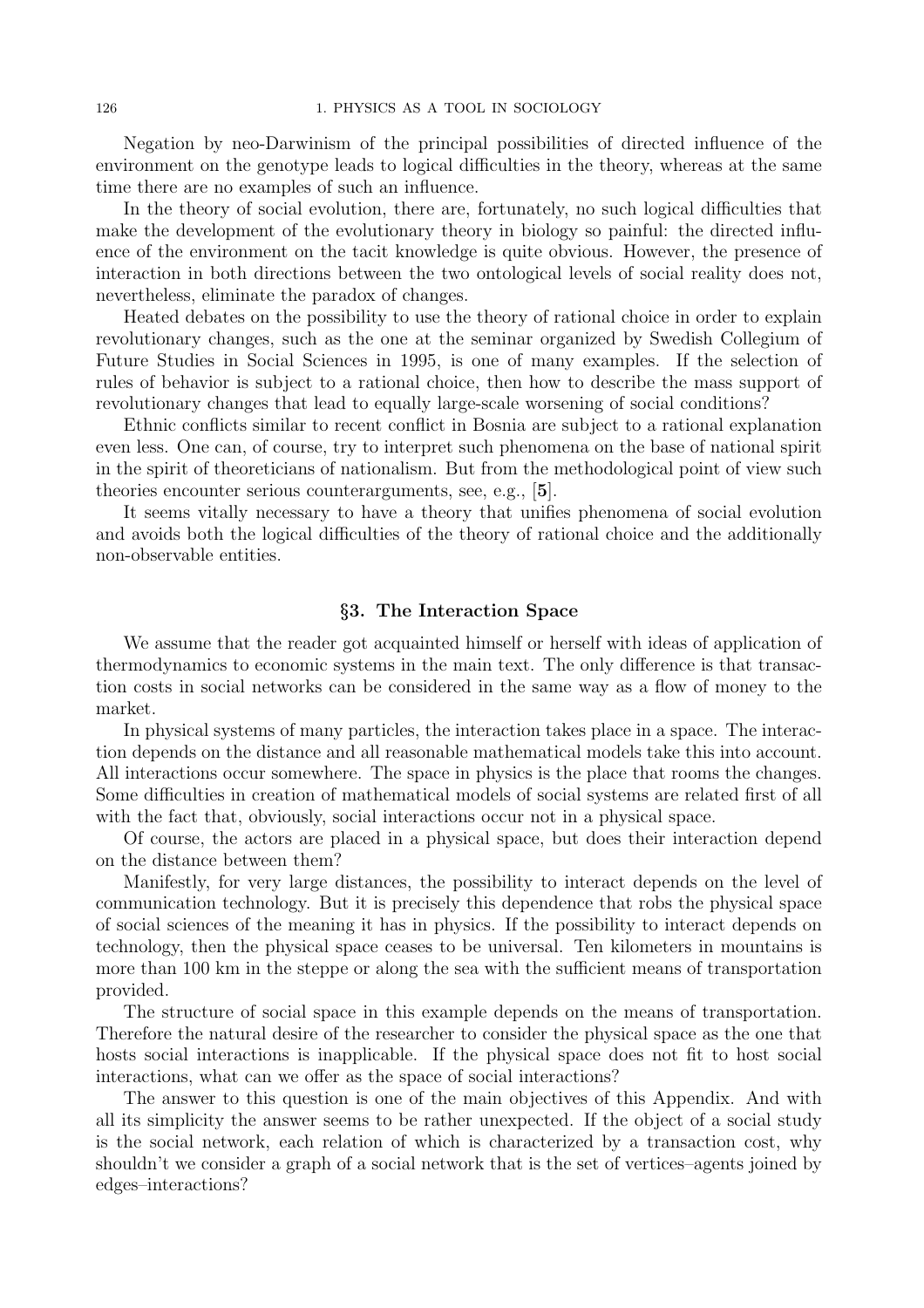The problem is immediately solved. Thus, a formally defined graph is a typological structure insensitive to the actual distance between the vertices. One can express such graphs differently but as a mathematical object any two of its presentations are indistinguishable, see Fig. A1.



FIGURE A1

Therefore, for a model of a social system, we can consider the totality of agents with certain patterns of behavior and connected into a social network represented by a graph.

To the edges of this graph we ascribe transaction costs depending on the patterns of behavior at the vertices of the graph. Nothing prevents us from expanding the ontology of the model and considering that the costs depend not only on the patterns of behavior but also on the patterns of tacit knowledge. Such an approach to the definition of the space of interaction admits a very important generalization.

Suppose we know the construction of the stable relations in the social network. Does it mean that the social agents do not interact outside these stable channels?

Obviously not. Therefore we must have a possibility to introduce transaction costs between the agents not directly connected in the social network. How is this done?

The answer is again very simple. Having the graph of stable relations we may introduce the distance between the vertices taking for this distance the least number of edges that form a path that connects these two vertices. It is not difficult to see that thus defined integer distance satisfies the axioms of the metric space. Therefore, having a graph that represents a social network, we can introduce an interaction that depends on the (integer) distance in a totally classical way.

If we consider the common for all social agents patterns of inner states as analogues of the spin of physical particles, then for the space determined by the graph of social network we obtain a formal description equally identical to the description of a physical system by means of the Hamiltonian of the interaction. If we want to study the properties of such a system at equilibrium, it suffices to compute the statistical sum as a function on the temperature:

(195) 
$$
Q = \sum_{\sigma} \left\langle e^{-H/T} \right\rangle,
$$

where  $H = \sum$  $V(\sigma_i \sigma_j)$  and were  $\sigma$  run over all possible states of "mental patterns".

ij Considering the expression for the heat capacity of such a system, i.e., the ratio of the change in transaction cost to the change in temperature in terms of the derivatives of the statistical sum, we may find a point of phase transition in a social system in exactly the same way as one does this for physical systems. Now we have a means to obtain mathematically absolutely non-trivial corollaries describing behavior of the social systems under the influence of significant external social and economic forces, the structure of the social networks, and the level of economic prosperity.

Finally, we have obtained a possibility to regularly construct and investigate by mathematical methods highly non-trivial models of social systems, predict behavior of such models in various situations and compare these predictions with experimental historical data, and search for known and previously unknown effects.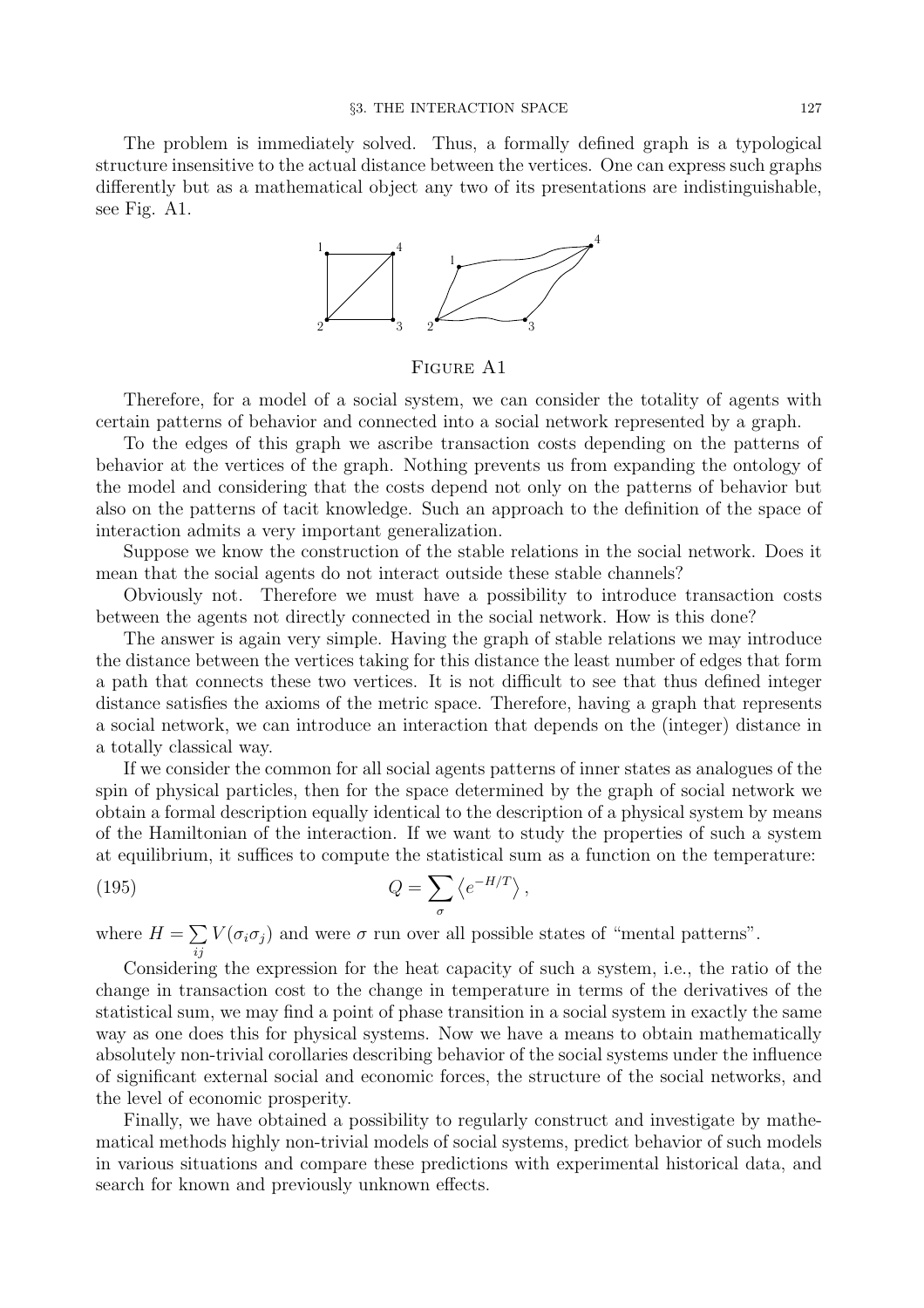#### §4. Phase Transitions in Social Systems

Social and political studies under such formulation of the problem begin to correspond to natural sciences at the level of probability. We have, of course, taken into account general considerations with respect to the nature of social models. Since we are interested in the thermodynamic limit, i.e., the behavior of the system when its size (the number of agentsnodes) grows without bound, then it is clear that such a thermodynamic limit exists only for some types of social systems.

To obtain a thermodynamic limit of the model, we should be able to expand the graph without changing its macrostructure. There exist several simple, but important from the point of view of description of social networks, graphs of such type. One such is, for example, the graph of the *n*-dimensional lattice (Fig. A2 a), the graph of a regularly branching tree (Fig. A2 b), the complete graph of all interactions (Fig. A2 c). Such graphs can be enlarged without changing their type.



Figure A2

Let us make one more important remark. The paradox of this approach that eliminates the physical space from the models of social networks and replaces it by the space of a graph of social interaction is very interesting from the point of view of tractability of statistical models.

The point is that a number of exactly solvable statistical models (in particular, the spin statistics of the Boethe tree) do not have any corollary in physics.

To realize such models, one needs not a three-dimensional but an infinite-dimensional physical space.

Conversely, in the study of statistical behavior of social networks, these exactly solvable models are very meaningful. It suffices to observe that the *Boethe tree* is just the graph describing the structure of a regular social hierarchy (Fig. A2b).

The question of the existence of a phase transition in a social hierarchy  $-$  i.e., its collapse or essential inner transformation — is one of the principal problems in the study of social changes. And, within the framework of the above described model, this problem has an exact analytical solution.

In what follows we consider several similar results and their interpretation. Now consider several simple network models.

First, consider a social network in which each agent has a fixed and equal for all agents number of neighbors in the network and in which there are only two patterns of behavior (agent's states). We may further assume that only nearest neighboring agents interact. Assume also that the transaction costs for all pairs of interacting neighbors are equal and only depend on the combination of two possible patterns of the agents' behavior:

(196) 
$$
V(\sigma_i, \sigma_j) = J\sigma_i \sigma_j,
$$

where  $\sigma_i$  and  $\sigma_j$  can be equal to either 1 or -1. The system obtained is known in physics as the Ising model.

Observe that the Ising model can describe two essentially different situations: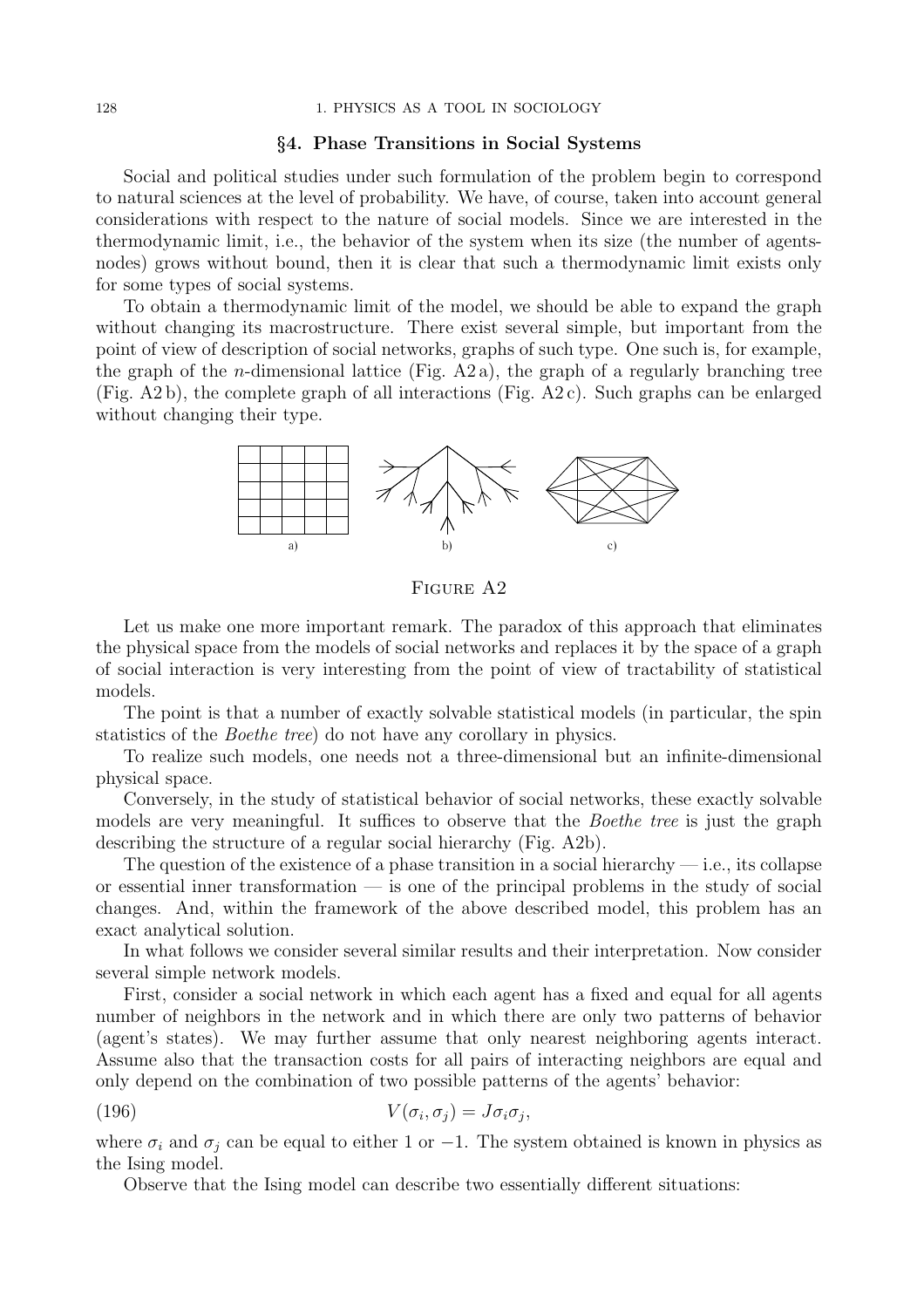- (1) an analogue of the spin system or
- (2) the case of replacement.

In the first case, each of the agents can change the pattern of behavior.

In the second case, there are two types of agents incapable to change their own patterns of behavior but capable to replace each other in the nodes of graph. The second case, where the interaction between the agents of two types  $(A \text{ and } B)$  is given by three values of transactional expenditures  $V_{AA}$ ,  $V_{BB}$  and  $V_{AB}$ , is reduced to the Ising model but the statistical sum in the Hamiltonian of the interaction accrues by the term corresponding to an external field.

Certain important conclusions concerning the social network represented by the replacement solution can be made immediately as a result of its formal reduction to the spin model. It turns out that the quantity

(197) 
$$
2J = \frac{1}{2}(V_{AA} + V_{BB}) - V_{AB}
$$

is a very essential parameter. If this parameter is negative, then the agents of types A and B will tend to randomly replace each other in the network whereas, if it is positive, then under the decrease of the total costs (the sum of all transaction costs) the network will fragment into clusters consisting of agents of type A and agents of type B.

In a real social system (in which types  $A$  and  $B$  are ethnic or social groups), ethnic or social cleansing correspond to this process.

Now consider a social network in which each agent has  $2n$  neighbors. The most easy way to realize such a network is to form of an n-dimensional lattice. Simple thermodynamic arguments allow one to determine whether in this case the one-phase state (when both patterns of behavior are the same) is stable or not.

First, consider the case of a one-dimensional network. If, in such a system, we allow domains with different patterns of behavior, then we allow the changes of the level of transaction costs. The appearance of one borderline causes the total change of the transaction costs by the doubled constant of interaction between two neighbors.

At the same time the borderline can occur at  $N$  distinct places, where  $N$  is the length of the network. Therefore the change of the free energy can be estimated as

(198) 
$$
\Delta F = \Delta E - T\Delta S = 2J - T\ln N,
$$

so  $\Delta F$  becomes negative for sufficiently long net. The negative value of the change of the free energy in the process of creation of the disordered state means that this ordered state is thermodynamic unstable (this argument is due to Peierls, see [6]).

Somewhat more sophisticated arguments prove that, in the network represented by a twodimensional lattice, the domains with orientation opposite to that of dominant one are unstable at low temperatures.

The same applies also for lattices of higher dimensions.

In other words, the dissident clusters in the scenario described by the Ising model of social networks in dimensions  $> 1$  are only stable at temperatures above a critical one, and therefore in this case a phase transition is possible.

Though very rough, this model catches one very essential aspect of the situation. The diminishing of the temperature in the network causes fragmentation of the model. Therefore the tolerance of the system to dissidents is a corollary of a sufficiently high level of well-being.

It is very well known empirically that democratic regimes tend to exist stably under the level of per capita income exceeding three–four thousand dollars. It is interesting to try to relate this empirical fact with phase transitions in network models.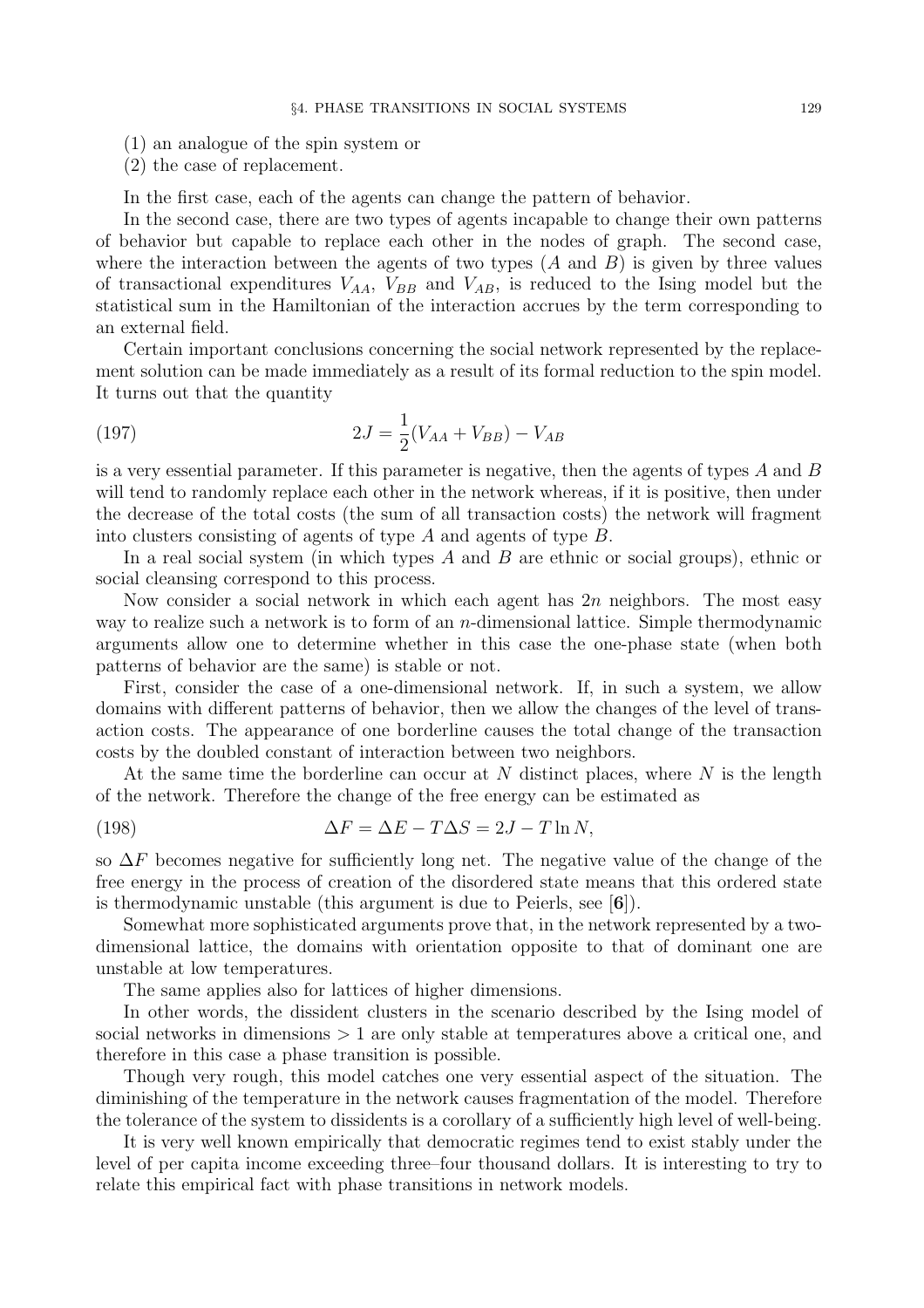With the help of Peierls arguments we can also evaluate the stability of clusters in regular transitions (i.e., in nets corresponding to Boethe lattices). The results obtained here are rather astonishing: The branches of the hierarchical tree are unstable with respect to reorientation. But this is not the case for the inner domains of the hierarchical tree in which, for sufficiently low temperatures, the "dissident" clusters cannot occur. Once again the social projection of these corollaries is not without interest. It is very well known that under lower temperature conditions (that is when the total costs diminish) rigid hierarchies tend to appear. This rigidity of hierarchies melts with the heightening of the temperature that is with the growth of income. The history of collapses of autocratic regimes illustrates that the dissident groups are usually formed on the middle levels of autocratic hierarchies (the branches fall off) and the social changes by means of coups occur much more often than people-driven revolutions.

It goes without saying that the Ising model of transactional interactions is too rough, if not rude, to describe social networks. It is not difficult, however, to improve it by considering the mean field approximation ([7]). Under such an approach the interaction of each agent with its nearest neighbors is also influenced by a mean field of interactions with the more distant agents; let this interaction be self-consistent.

The obtained approximate description of the system is known as the Curie-Weiss model, which also has a phase transition for a sufficiently low temperature. In other words, in terms of the social theory the result consists in the fact that for the low total income there is a tendency towards a uniform behavior.

### §5. Certain Conclusions

In this note we have no possibility to analyze in detail a larger number of statistical models of social networks. To do so, though not truly difficult, would require a much larger amount of work.

We have no possibility to discuss interesting mathematical details of the models of phase transitions in social nets, either. The level of mathematical apparatus necessary for a reasonable discussion of such models far exceeds the level of complexity of the mathematical apparatus usually applied in social studies.

To understand the inner quantitative peculiarities of such models, it is natural to use modern representations of the spectral analysis of operators in functional spaces, Feynman integrals, and certain basic notions of the modern quantum field theory and statistical mechanics, such as renormalization group and scaling.  $\frac{1}{1}$ 

Such a situation naturally poses several serious questions pertaining to the realm of the theory of science.

First of all, the very fact that thermodynamic approaches and, speaking more broadly, the methods of statistical mechanics have not been, so far, widely used in the social theory is astonishing. As in disordered physical systems, in social systems, the distributions of a certain conserved parameter among the elements of the system is of huge importance, which guarantees the success of thermodynamic approach to the study of such systems.

Furthermore, in social systems, the parameters of order can be naturally introduced which allows one to apply physical models of phase transitions for the description of social systems. The utility of application of statistical models of social systems, in spite of their roughness, can hardly cause any doubt.

<sup>&</sup>lt;sup>1</sup>The nature of the mathematical machinery useful in the study of statistical theory of social networks can be appreciated, for example, with the help of the books [8, 9].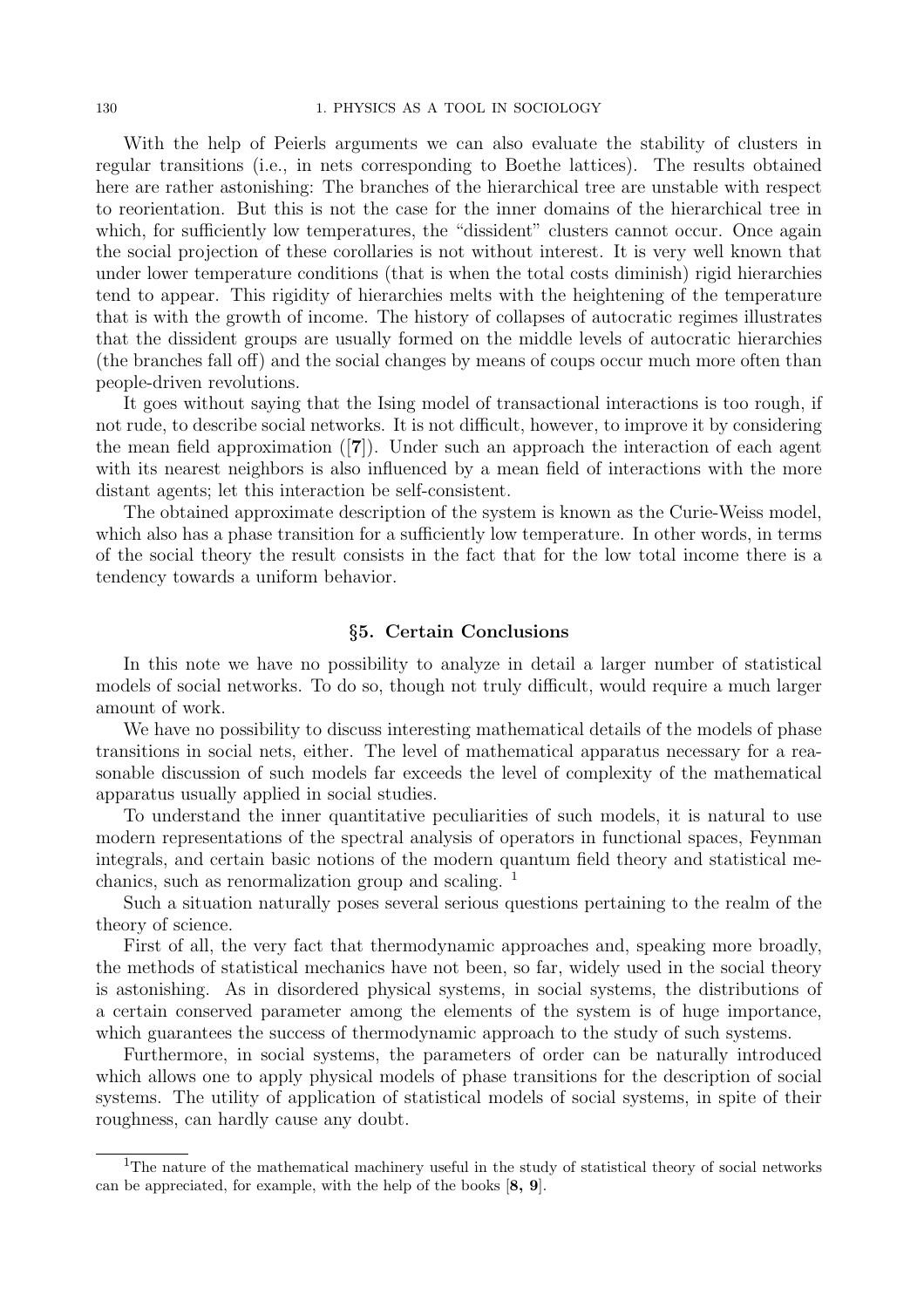The perspective of development of such methods is, nevertheless, considerably impaired by the social structure of science and higher education.

It seems to me that the general level of mathematical education at the universities preparing researchers in the domain of social sciences does not correspond to the level necessary for the active work with models of such sophistication.

On the other hand, the interest to work in the domain of social studies among experts with sufficient mathematical training  $-$  theoretical physicists and mathematicians  $-$  is restrained precisely due to the widespread understanding among theoretical physicists and mathematicians of dullness of social sciences, that is impossibility for the representatives of the natural and precise sciences to apply their intellectual potential in its totality.

One of the main tasks of this note was to demonstrate how faulty these prejudices are. We believe that at the moment the social sciences represent one of the most promising domains for application of the enormous stock of methods and models worked out in mathematics, theoretical and mathematical physics, especially lately.

### Bibliography

- [1] North D. Institutions, Institutional Changes and Economic Performance. Cambridge University Press, London, 1991.
- [2] Simon H. Models of Bounded Rationality, M.I.T. Press, Cambridge Mass., 1982.
- [3] Polanyi M. The Tacit Dimension, Anchor, 1967.
- [4] Koestler A., Janus. The Summing Up, Picador, London, 1979.
- [5] Kassiner E. The Myth of the State, Yale University Press, New Haven, 1968
- [6] Peierls R., Quelques propriétés typiques des corps solides. (French) Ann. Inst. Henri Poincaré, v.5, 1935, 177–222; see also Ziman, J. Models of disorder. The theoretical physics of homogeneously disordered systems. Cambridge University Press, Cambridge-New York, 1979. xiii+525 pp
- [7] Ziman J., Models of disorder. The theoretical physics of homogeneously disordered systems. Cambridge University Press, Cambridge-New York, 1979. xiii+525 pp.
- [8] Stability and phase transitions (Russian) Translated from the English by S. P. Malyshenko and E. G. Skrockaya. Mir, Moscow, 1973. 373 pp. This collection contains translations into Russian of four lectures. The first three were presented by F. J. Dyson, E. W. Montroll and M. Kac at the Brandeis University Summer Institute in Theoretical Physics in 1966 [Statistical physics: phase transitions and superfluidity (Brandeis Univ. Summer Inst. in Theoret. Phys., 1966), Vols. 1, 2, Gordon and Breach, New York, 1968], the fourth by M. E. Fisher at the International School of Physics "Enrico Fermi" in Varenna in 1970 [Proceedings of the International School of Physics "Enrico Fermi" (Varenna, 1970). Course 51: Critical phenomena, Academic Press, New York, 1971].
- [9] Wilson K., Kogut J., The renormalization group and  $\epsilon$ -expansion, Physics reports. 12C no.2 (1974) 75–199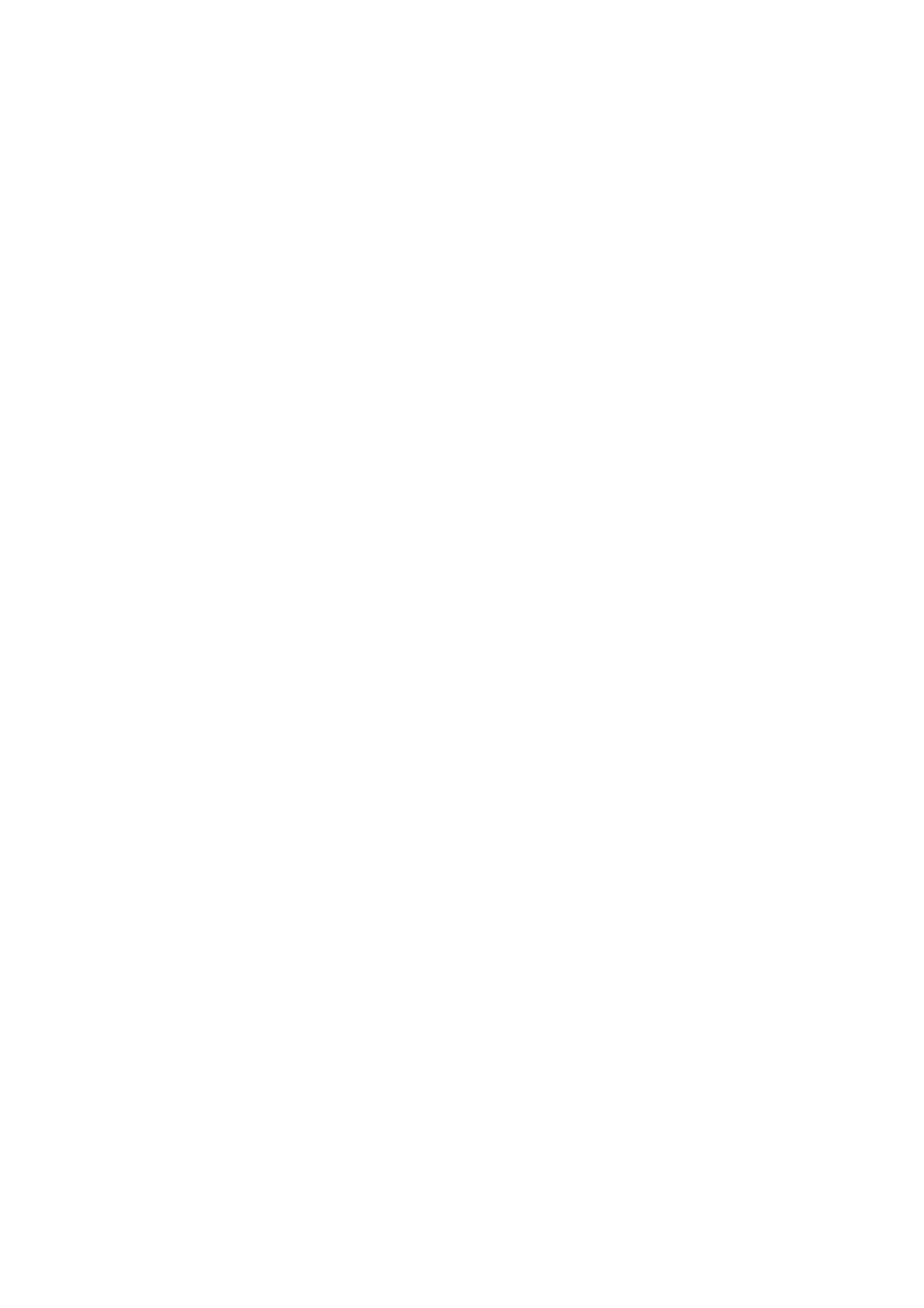### APPENDIX 2

## Economic dynamics as geometry

If the macro-parameters of an economic system are functionally dependent, and the surface of state is differentiable, then the differentials of the macro-parameter are related by a system of Pfaff equations.

In fact, we may consider a general system described by parameters  $x, \ldots, z$ . If we change the state of this system, small changes may be considered as differentials  $dx, \ldots, dz$ . Generally speaking, if the system is constrained by internal links, the differentials of parameters are not independent. They are related by linear equations of the form

$$
(199) \qquad A(x,\ldots,z)dx + B(x,\ldots,z)dy + \ldots = 0.
$$

We can find a number of such Pffaf equations that single out our system.

Such a general case is too complicated for analysis. Let us restrict ourselves with a simpler case with one Pfaff equation and a number of functional dependencies between parameters of our system:

(200) 
$$
f(x, ..., z) = 0, \quad g(x, ..., z) = 0, ...
$$

We can change the system of coordinates and minimize the number of independent parameters of the Pfaff equation. The smallest such number is called the class of the Pfaff equation. The class of one equation is always odd  $(|\mathbf{R}|)$ .

We have just obtained a system completely identical to the generalized Hamiltonian system studied by Dirac  $[D11]$  (see also Faddeev  $[F]$ , Pavlov  $[P]$ ). Formally, all functional constraints are equivalent and each one may be considered as a Hamiltonian function.

In the analysis of generalized Hamiltonian system, time plays an outstanding role. In our case, we do not need to distinguish the role of one parameter. We may choose one constraint  $f(x,\ldots,z) = 0$  equation on the surface defined by the constraints (199), see [**R**], Chap. IX. It is possible to relate a vector field to each field of characteristic directions. We may act by this vector field on any function  $g(x, \ldots, z)$ . The result is called the *Jacobi*, or *Legendre*, or contact, bracket  $\{f,g\}_{K.b.}$  (see [**R**], Chap. IX).

The difference between the Jacobi and Poisson brackets consist of the fact that the Poisson brackets are defined on an even-dimensional space with a bivector whose Schouten bracket  $({\bf Gr})$  with itself vanishes (if the bivector is nondegenerate, it is equivalent to a nondegenerate closed differential 2-form that determines a symplectic space). The Jacobi brackets are defined not for differential form but for a Pfaff equation in the space with odd dimension.

To find a k-dimensional integral surface on the surface singled out by the equations of functional constraints is only possible if all Jacobi brackets between the constraints vanish on this surface  $[\mathbf{R}]$ , Chap. IX. If some of these brackets do not vanish, we must include the result of bracketing into the set of constraints and calculate Jacobi brackets between all the elements of the new set. After several iterations we may come to one and only one of the following results:

(a) The number of constraints exceeds  $k + 1$ , so no integral surface of the Pfaff equation exists.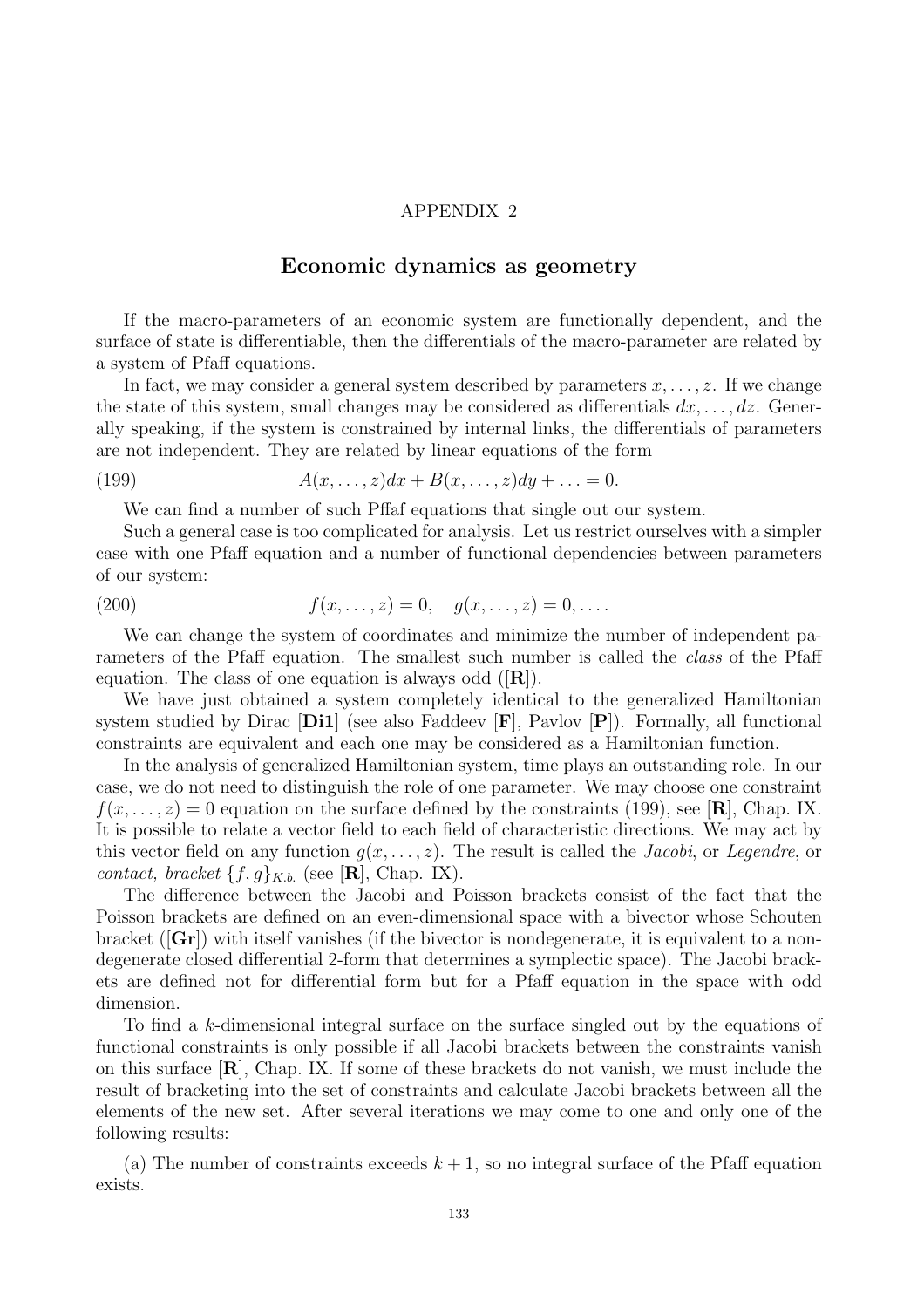(b) The process terminates and we get a surface on which we can find an integral surface of our Pfaff equation. In absence of singularities this surface simply consists of  $k$ -dimensional integral surfaces of the Pfaff equation.

Despite the simplicity of the argument the consequences could be very important for the economic systems. We need a check of coherence of constraints imposed on the system. This means that, in the case of economic system, control actions cannot be arbitrary. Any additional constraint imposed on the system must be checked on compatibility with other constraints, it should not destroy the very existence of a solution of the system of equations.

Consider a hypothetical example. Imagine that, in a certain country, the currency board is established. This means that an additional link is created between the country's economy and the world economy. Could we be sure that such an additional link would not destroy the equilibrium of the country's economy?

One more remark. It is known that, for some equations of generalized Hamiltonian systems, there exist certain hidden, "non-physical" variables [D2]. This means that, under certain conditions, there exist functions of parameters of the system that could be changed without visible effect. A contemporary physical theory (gauge theory) attributes a great importance to the role of such cases. It is rather interesting to investigate what kind of effects could be connected with that type of equations. We may conclude here with one very general and challenging statement: The integral surface of a system of Pfaff equations has some geometrical features. It is possible to define, for example, different connections on this manifold, using the natural frame bundle, or to define characteristic classes. All such geometrical objects may be interpreted as dynamic objects, if dynamics is introduced properly.

We may change the direction of inference and interpret equilibrium economical dynamics as geometry.

Of course, this is only general definition of a very complex program of future studies, but I am convinced that the realization of such a program could change significantly our understanding of economic processes.

Editor's remarks. The idea of locality. Basically, when we describe our world by mathematical equations, we may use two distinct types of theories: local and non-local ones. Non-local theories are described by integral or integro-differential equations.

Locality of a theory means that any change of the system's parameters of a point is defined by its infinitesimally small area i.e., the long-distant interaction is absent. In such a case, the mathematical model of the system is represented by differential equations (perhaps, of arbitrary order, non-linear, etc.).

Any system of differential equations may be reformulated as a system of Pfaff equations [BCG]. Some of these systems determine an integrable distribution, others determine nonintegrable distributions; Hertz called such distributions nonholonomic. A branch of mathematics I am working in (representation theory) provides with tools to analyze — at least, in principle — on a qualitative level solvability of a given system of differential equations and stability of its solutions, if any exist.

This book shows how to represent economic theories as nonholonomic systems.

How to solve differential equations. I could never understand why engineers (or any other customer who needs to solve differential equations in earnest, in real life) never use criteria for formal integrability of differential equations Goldschmidt suggested in late 1960's (for an exposition, see  $[\text{BCG}]$ ). As a byproduct, these criteria yield an approximate solution. It is just inconceivable that these criteria are only good for nothing but theoretical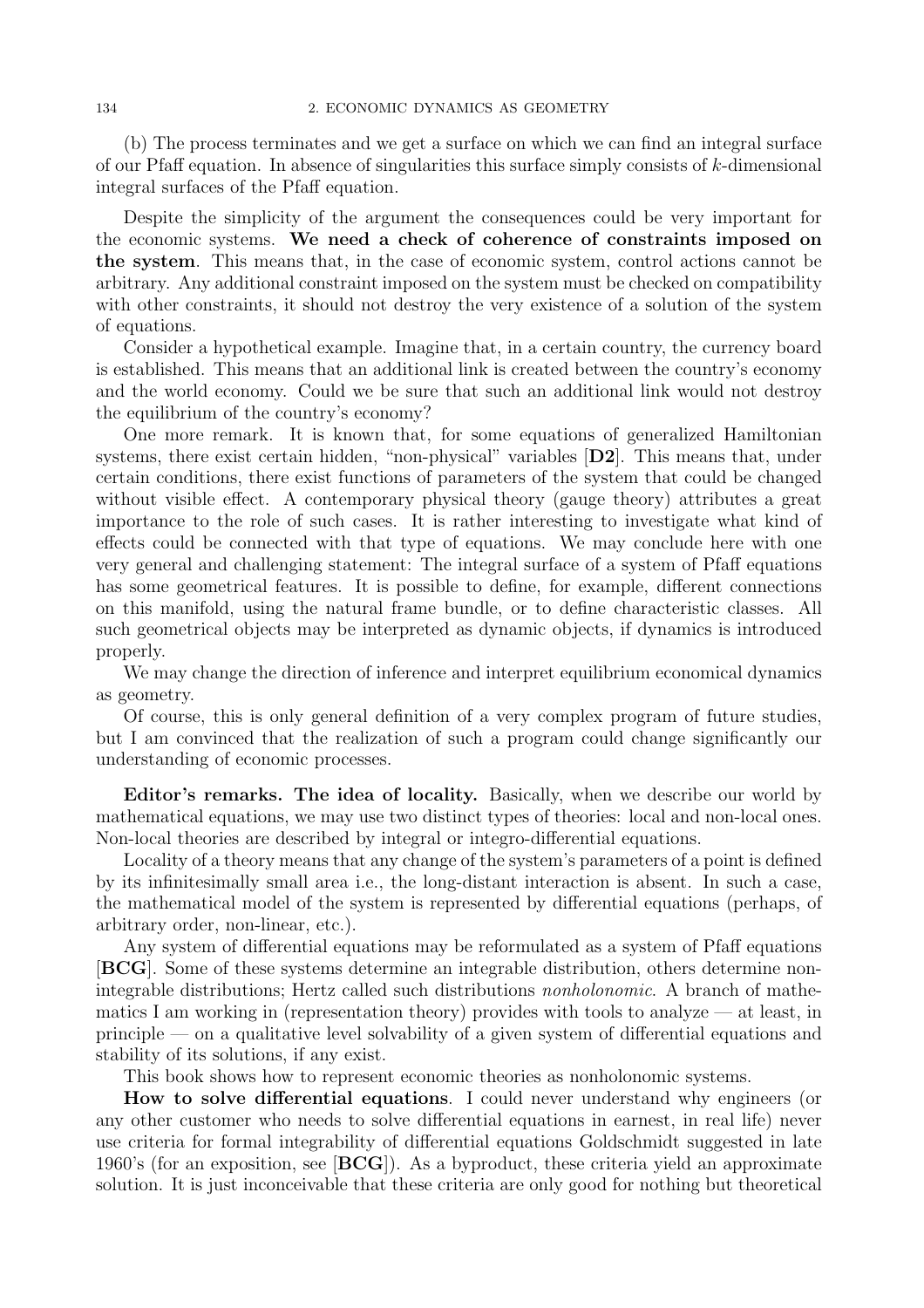discussions and no type of differential equations is "convenient" enough for these criteria to be implemented in real computations.

The following facts constituted, perhaps, the stumbling block:

(a) psychological threshold: these criteria are formulated in terms of Spencer cohomol $qqy \sim a$  new and scary term, not clear if worth learning;

(b) even now no efficient code for computing cohomology exists (although the problem obviously involves lots of repeated computations and sparse matrices, none of these features was ever exploited); at the time Goldschmidt suggested his criteria the situation was much worse;

(c) the criteria embraced only "one half" of all equations.

To explain (c), recall that a theorem of S. Lie  $([KLV])$  states that all differential equations are of the two types: for one, all its symmetries are induced by point transformations, for the other one, all its symmetries are induced by contact transformations. Goldschmidt's criteria fit only differential equations whose symmetries are induced by point transformations, they did not embrace differential equations whose symmetries are induced by contact transformations. Now, recall that the contact structure is the simplest of nonholonomic structures.

The first nonholonomic examples were from mechanics: a body rolling with friction over other body. Among various images that spring to mind, a simplest is that of a bike, or just a ball, rolling on an asphalt road. At the point of tangency of the wheel or the ball with asphalt the velocity is zero. This is a linear constraint.

More generally, a manifold (no dynamics) is said to be *nonholonomic* if endowed with a nonintegrable distribution (a subbundle of the tangent bundle). A famous theorem of Frobenius gives criteria of local integrability: the sections of the subbundle should form a Lie algebra. One often encounters non-linear constraints: switching the cruise control of your car ON you single out in the phase space of your car a distribution of spheres over the configuration space.

On my advice this book is appended with a paper by Vershik with first rigorous and lucid mathematical formulations of nonholonomic geometry and indications to various similar structures in several unexpected, at the time Vershik's paper was written, areas (like optimal control or macro-economics, where nonlinear constraints are also natural). Vershik summarizes about 100 years of studies of nonholonomic geometry (Hertz, Carathéodory, Vrănceanu, Wagner, Schouten, Faddeev, Griffiths, Godbillon; to his list we should add that Internet returns hundreds of thousands entries for "nonholonomic", and its synonyms (anholonomic, "sub-Riemannian", "Finsler", "cat's problem" and "autoparallel"; there seems to be more, actually, nonholonomic dynamical systems than holonomic ones; finally "supergravity" is also a nonholonomic structure, albeit on supermanifolds).

### Bibliography

- [Di1] P. A. M. Dirac, The Hamiltonian form of field dynamics. Canadian J. Physics 2, No. 1 (1951), 1–23.
- [D2] P. A. M. Dirac, Lectures on Quantum Mechanics. Yeshiva University, New York (1964).
- [F] L. D. Faddeev, Feynman integral for singular Lagrangians. Teor. Matem. Fizika 1, No. 1 (1969), 3–18.
- [Gr] Grozman P., Classification of bilinear invariant operators on tensor fields. Functional Anal. Appl. 14 (1980), no. 2, 127–128; for details, see id., ESI-preprint 1114 (2001) (http://www.esi.ac.at); math.RT/0509562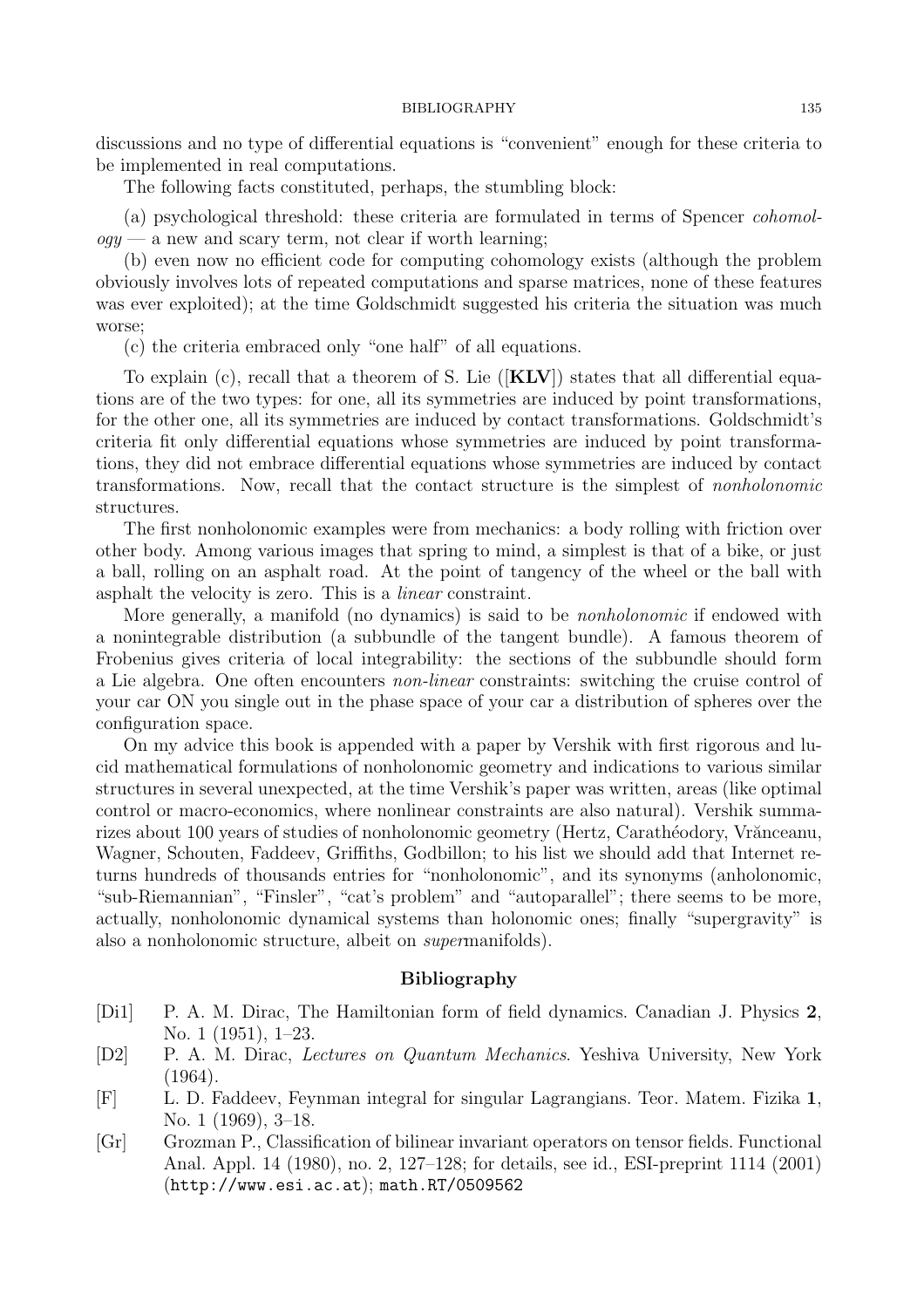- [KLV] Krasilshchik, I. S.; Lychagin, V. V.; Vinogradov, A. M. Geometry of jet spaces and nonlinear partial differential equations. Translated from the Russian by A. B. Sosinsky. Advanced Studies in Contemporary Mathematics, 1. Gordon and Breach Science Publishers, New York, 1986. xx+441 pp.
- [P] V. P. Pavlov, Dirac's bracket. Teoret. Mat. Fiz. 92, No. 3 (1992), 451–456.
- [R] P. K. Rashevsky, Geometrical Theory of Partial Differential Equations. OGIZ, Moscow–Leningrad, 1947. 354 pp. (Russian)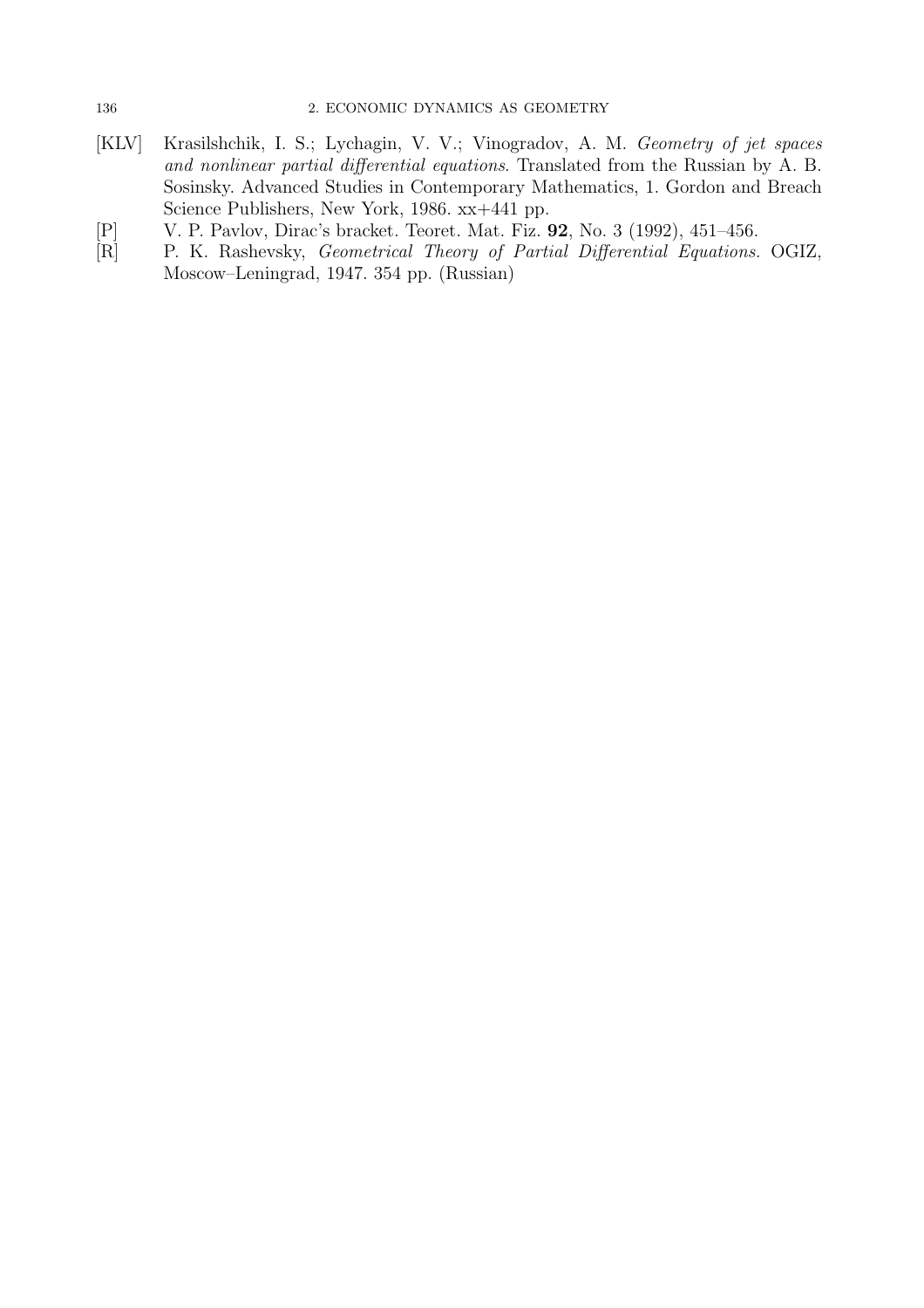### APPENDIX 3

## Mathematics of nonholonomicity (A. M. Vershik)

## §1. Dynamics with constraints

The purpose of this article<sup>1</sup> is to give a detailed and, to a large extent, self-contained account of results, to raise a number of questions on dynamics with constraints on the tangent bundle of a smooth manifold. The classical problems of this kind are the problems of nonholonomic mechanics, nonclassical ones — the problems of optimal control and economic dynamics. The investigation of these topics from the point of view of global analysis was started fairly recently (see [VF1, VF2, G]). Such a treatment needs a detailed study of geometry of the tangent bundle, connections and other notions necessary for general Lagrangian mechanics and, particularly, for the theory of nonholonomic problems. The present article continues the investigations of geometry of the tangent bundle and dynamics on it. For standard facts from the geometry of manifolds and the Riemannian geometry, see [KN, BC, SS].

1.1. Lagrangian dynamics. The Lagrangian formalism is based on a procedure that allows one to invariantly construct a special (see  $(201)$  vector field given an arbitrary  $C<sup>2</sup>$ smooth function on the tangent bundle (this function is called the *Lagrangian*). Formally, this construction uses only two canonical objects present in the tangent bundle of any manifold: the principal tensor and the fundamental vertical field. These structures are invariantly defined in [VF1, VF2,  $G$ ].

The Lagrangian mechanics studies the structure of trajectories of special vector fields their integrability, stability, integrals, and so on — as dependent on the Lagrangian.

Such entities and principles of classical mechanics as forces, virtual displacements, variational principles can be completely described in terms of geometry of the tangent bundle. In addition to that, there is a number of geometric notions insufficiently used so far but, probably, important for mechanics, e.g., the notion of connection.

Recall here the following fundamental result due to Levi-Civita (later elaborated by Synge et al.) which connects mechanics with geometry:

any mechanical system with quadratic Lagrangian moves by inertia along the geodesics of the corresponding Riemannian manifold.

<sup>&</sup>lt;sup>1</sup>This is an edited (by me,  $D.L.$ ), as far as English is concerned, version of the namesake article published in Yu. Borisovich, Yu. Gliklikh (eds.), Global Analysis — Studies and Applications. I., Lecture Notes in Mathematics 1108, 1984, 278–301. I tried to return this difficult to read version of English to match the original Russian transcript of Vershik's inspiring lecture at Voronezh Vinter sschool: Vershik, A. M. Classical and nonclassical dynamics with constraints. (Russian) In: Yu. G. Borisovich and Yu. E. Gliklikh (eds.) Geometry and topology in global nonlinear problems, 23–48, Novoe Global. Anal., Voronezh. Gos. Univ., Voronezh, 1984. The article expounds the joint paper of A. Vershik and L. Faddeev (Lagrangian metrics in invariant form. In: Problems of Theoretical Physics. vol. 2, Leningrad, 1975 = Selecta Math. Sov. 1:4 (1981), 339–350) and gives a mathematical description of several aspects of nonholonomic manifolds, i.e., manifolds with a nonintegrable distribution. A similarity of the constrained dynamics for the linear constraints with fields of cones in the optimal control is observed. I also tried to update references and eliminate typos. D.L.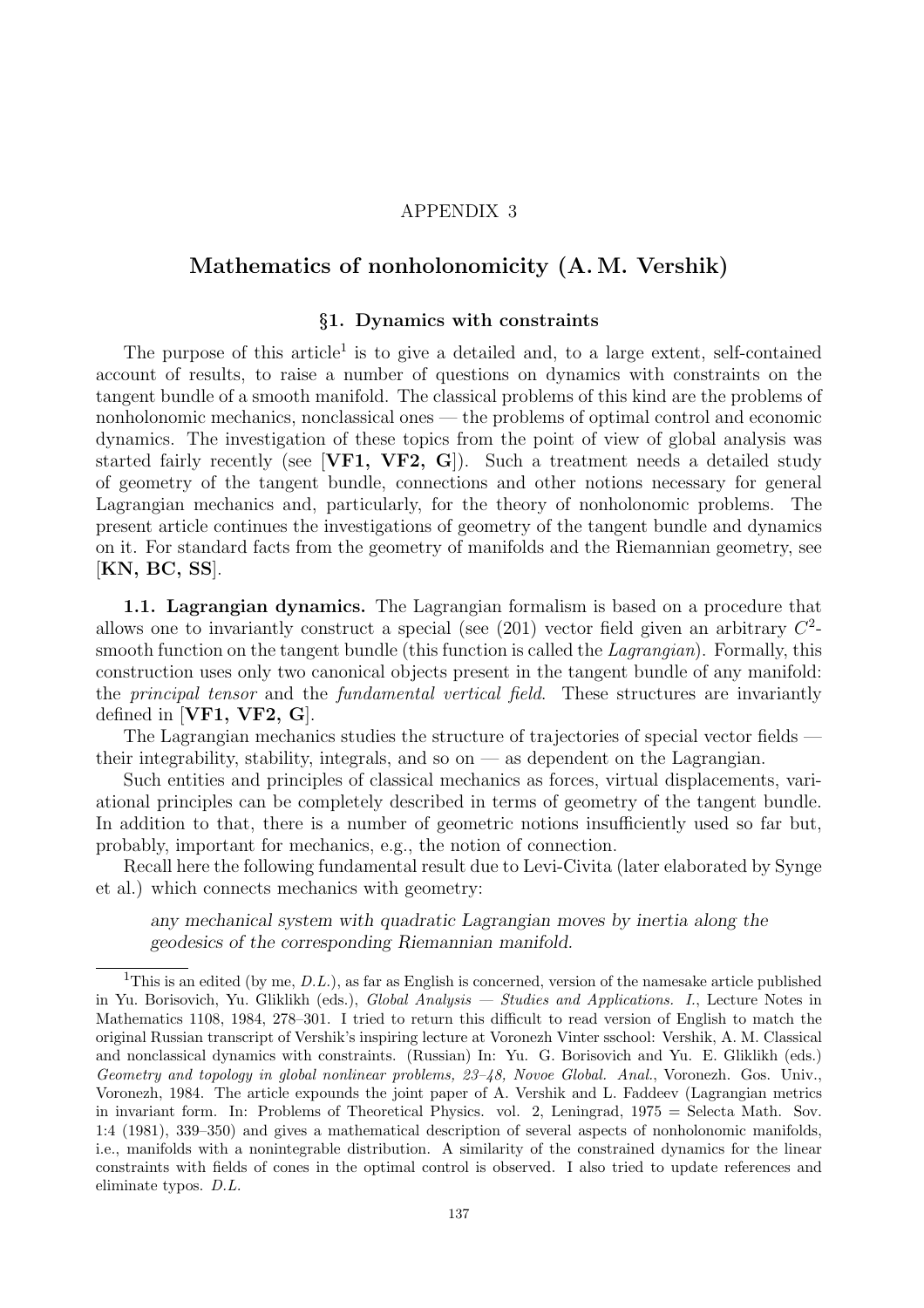Levi-Civita also defined the Riemannian connection. In [VF1, VF2] (see §2) this theorem was generalized to the non-Riemannian connections that appear in the nonholonomic case.

The translation of Lagrangian mechanics into the language of geometry was initiated in the works  $[\mathbf{V}\mathbf{F1}, \mathbf{V}\mathbf{F2}, \mathbf{G}]$ , but it is not entirely completed. For an invariant formulation of  $d'Alembert's principle$  — the most general local principle of mechanics also valid for dynamics with constraints, see [VF2].

Observe that the Hamiltonian mechanics in an invariant form (symplectic dynamics) gained much more attention than the Lagrangian one. This is quite understandable, because the symplectic structure is a universal object of analysis and geometry (see  $|A|$ ). Yet, from the point of view of mechanics, examples of symplectic dynamics are scantier, such dynamics have no equivalent for certain mechanical notions (force, constraint, and several more).

Apart from that, the presence and necessity of two parallel formalisms (the Lagrangian and Hamiltonian ones) in the quantum theory indicates that they might be unable to completely replace each other on the classical level, either. In this article we primarily use the Lagrangian formalism, passing to symplectic geometry only for reduction and examples  $(see §4).$ 

1.2. The dynamics with constraints. At least three branches of science — nonholonomic mechanics, optimal control and dynamics of economics — lead to necessity of considering the following generalization of Lagrangian dynamics:

given a submanifold (e.g., a subbundle) or a distribution (a field of subspaces) in the tangent bundle  $TQ$  of a manifold  $Q$ , construct a dynamics so as the trajectories could not leave the given submanifold, or, equivalently, the vector field would belong to the given distribution.

In some problems (e.g., of optimal control) the value of vector field at each point might belong to a submanifold with boundary or even with corners.

These problems were almost nowhere considered from the point of view of global analysis and coordinate free differential geometry, save the study of nonholonomic dynamics in [VF2]. The initial aim of the article  $[\mathbf{V} \mathbf{F} \mathbf{2}]$  was to comprehend nonholonomic mechanics in an invariant form and to revise Lagrangian mechanics in conformity with this comprehension.

The fields of cones or polytops in the tangent bundle (see  $[A, V]$ ) are important in optimal control and economic dynamics.

There exist two different constructions of dynamics with constraints, each of construction leading to reasonable mathematical problems. A choice between the two possibilities lies outside mathematics.

Let a field of submanifolds in the tangent spaces be given either as the set of zeros or as the set of non-positivity of a collection of functions and, additionally, let there be given a Lagrangian or, more generally, a functional. Then one can:

1) consider the conditional variational problem of minimizing a certain functional (action, time, and the like) provided the trajectories belong to the given submanifold, and, with the help of an appropriate version of the Lagrange method, derive the Euler-Lagrange equation, which in other words can be expressed, as we will see, as a vector field,

2) consider the projection of the vector field that corresponds by 1) to the Euler-Lagrange equation of the unconditional problem (on the whole tangent bundle) at every point of the given submanifold onto the tangent space to the submanifold at this point, and again obtain a vector field.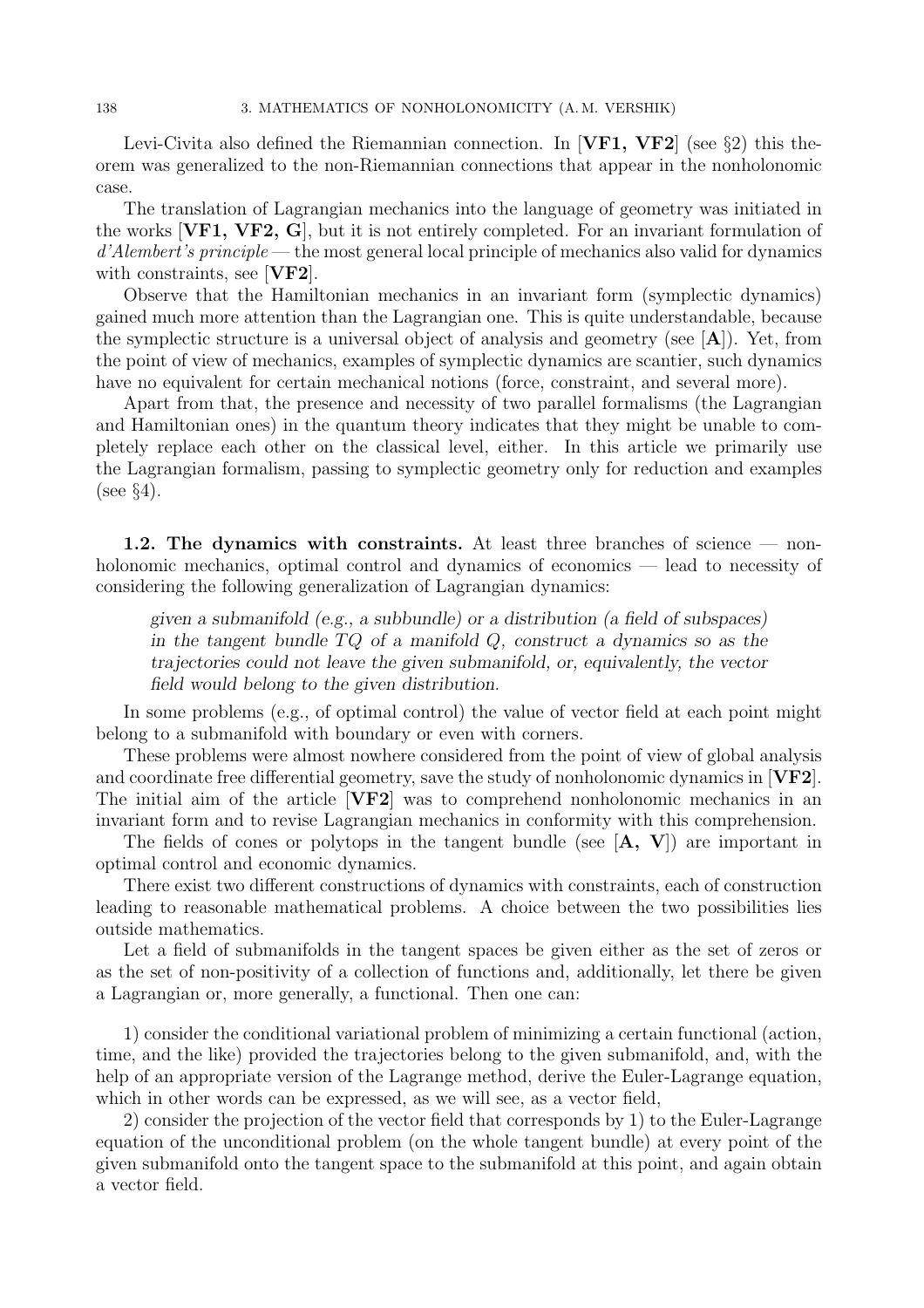Both these vector fields tangent to the submanifold of constraints, are special (201), and therefore determine a dynamics with constraints. But, generally speaking, these fields do not coincide. In the first case, the constraints are "in-built" in the Lagrangian, in the second case, only the reactions of constraints take effect.

It is the second construction this should be used for description of the movement of mechanical systems. In a number of special cases (holonomic constraints, Chaplygin's case a special case of linear constraints, and so on), both constructions lead to the same vector field. (Among a considerable number of works on nonholonomic mechanics, we mention here [Ch, D, NF, G], where one can find further references. I know no work on this topic that uses an invariant approach except [VF2], [Gl].)

Faddeev and me shown in  $|\nabla F2|$  that the second construction corresponds to the general d'Alembert's principle, and, in this situation, no variational principle corresponds to it. $^2$ 

Of course, the principle is a postulate verified by practice, and by no means a theorem.

An implicit abusing of the two approaches favored confusions in the foundations of nonholonomic mechanics until recently. Starting with the first works of classics, these confusions were present, in some form, in almost all mathematical textbooks on Calculus of Variations.

For example, in mathematics, the conditional Lagrange problems with non-integrable conditions on derivatives are called nonholonomic. This usage might give the reader an idea that the nonholonomic mechanical problems are conditional variational problems with non-integrable constraints. As we observed above, this is not true. (Of all the textbooks I know, the difference between the "problems with nonholonomic constraints" and "problems of nonholonomic mechanics" is distinguished in [Sm] only.)

The first construction is employed in optimal control and other applications of dynamics with constraints. However, it is also possible to use the second construction.

Many technical difficulties appearing in the treatment of dynamics with constraints are due to the absence or insufficient usage of the adequate geometric apparatus. We mean here, first of all, the coordinate-free theory of distributions and connections. With these notions instead of vague "quasi-coordinates" and sophisticated procedures of exclusion, the account becomes simple and the whole dynamics turns into the source of new lucid mathematical problems whose solution will promote new effective applications.

1.3. Contents and main results. In this article, we give a detailed account of the theory of the problems with constraints on the tangent bundle. In §2, we briefly, with certain innovations and simplifications, recall the results from  $[\mathbf{V}\mathbf{F1}, \mathbf{V}\mathbf{F2}]$ , i.e., we give an invariant derivation of the Euler-Lagrange equations for an arbitrary Lagrangian and an invariant study of equations with constraints.

In §3, we analyze the systems with a quadratic Lagrangian (the Newton equations), and the systems with linear constraints. For this purpose, we define a new geometric object the reduced connection on a subbundle of the tangent bundle of a Riemannian manifold. To my mind, this object corresponds to the old coordinate notion of "nonholonomic manifold" which appeared in a number of geometric works written in the 1930s–40s (V.V. Wagner, Schouten, Vrănceanu). The geodesic flow for this connection is the main object to study.

The most interesting is the case of an *absolutely nonholonomic constraint*: the corresponding phase space is then endowed with a new (non-Riemannian) metric, and the  $Hopf-Rinow$ theorem (3.4.2) in the usual formulation is false for this metric.

<sup>&</sup>lt;sup>2</sup>Boldface is mine: this important observation might explain the in-built (and, perhaps, impenatrable) obstacles in quantizing supergravity since the Minkovski superspace is nonholonomic. D.L.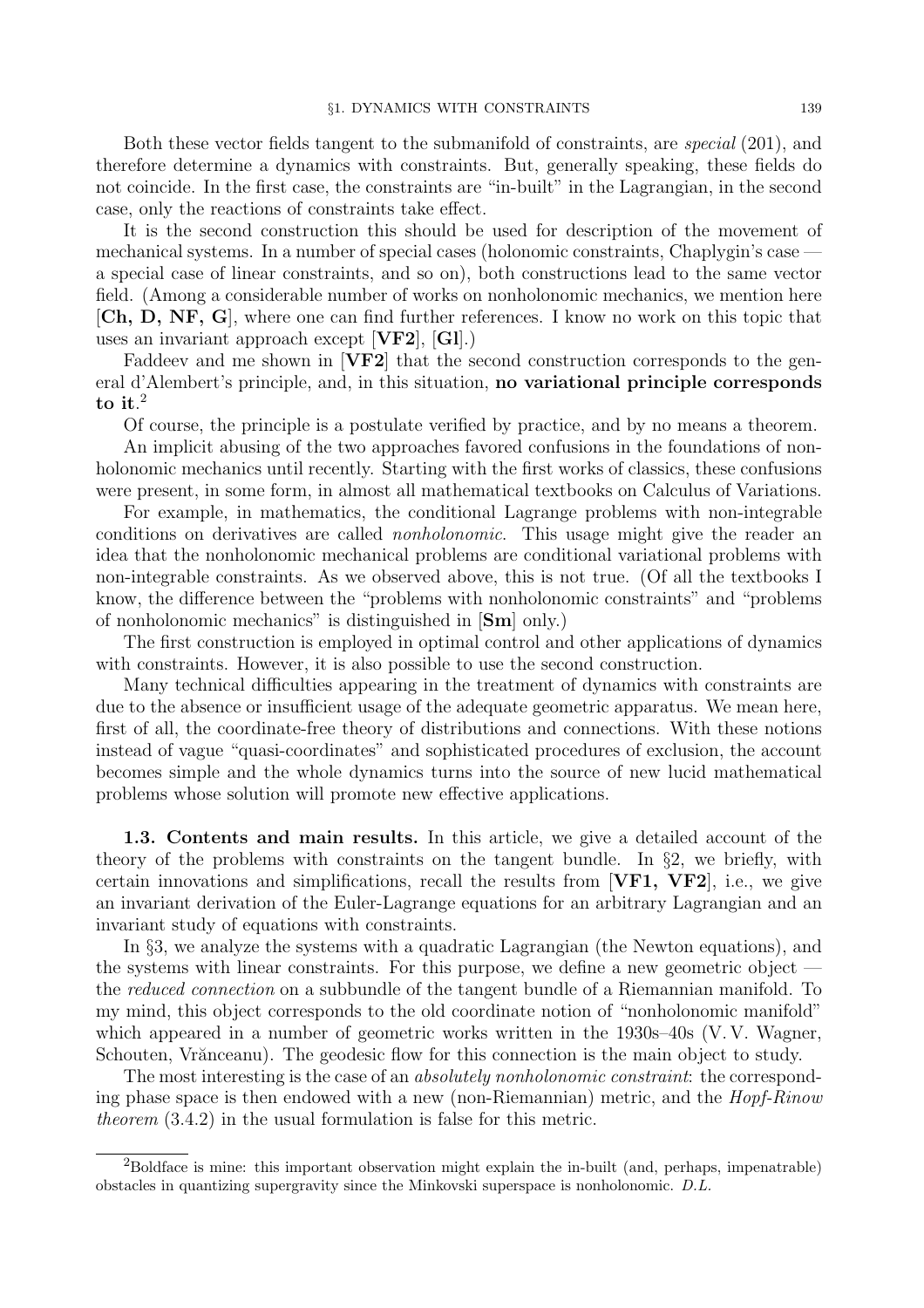Further in §3 we consider the general problem with linear constraints and quadratic Lagrangian, and give a complete proof of the following theorem:

> The gliding of a system with quadratic Lagrangian and linear constraints occurs along the geodesics of the reduced connection in the subbundle that the constraints single out.

In a less precise form this theorem is given in [VF1, VF2].

§4 is devoted to the main example — the group theory (symmetry study) of the problems with constraints. We formulate the problems of rolling without sliding as group-theoretical ones and consider gliding. The main statement of this section is a reduction theorem analogous to that of symplectic dynamics. We reduce the problem to dynamics on the dual of a Lie algebra. It is interesting to find out the cases of its integrability.

In §5, we briefly consider non-classical problems for the fields of indicatrices. The peculiarity of these problems is that the constraints are given by inequalities; in each tangent space, they single out submanifolds with boundary or with corners. In problems of optimal control (stated in terms of differential inclusions) and of dynamics in economics, there appear analogous fields of convex subsets in the tangent spaces — analogs of distributions (linear subspaces) in the classical case, see [V, VCh, Ger].

Here it is necessary to use the extremal posing of the problem, because the constraints work in an active form (through control) and not through reactions.

These problems are also very close to the problem of infinite dimensional convex programming. In the simplest case, this phenomenon was noted in  $[V, T-K]$ .

We also formulate a number of open problems.

### §2. Geometry of the tangent bundle and Lagrangian mechanics

**2.1. Background.** Let Q be a smooth (always  $C^{\infty}$ ) connected manifold without boundary,  $TQ$  its tangent bundle,  $\pi: TQ \longrightarrow Q$  the canonical projection, let  $T^2Q = T(TQ)$  and  $d\pi\colon T^2Q\longrightarrow TQ.$ 

The tangent spaces at the points  $q \in Q$  and  $(q, v) \in TQ$  are denoted by  $T_q$  and  $T_{q,v}$ , respectively. A vector field  $X$  on  $TQ$  is called *special* if

$$
d\pi(X_{q,v}) = v.
$$

The term "special vector field" is a synonym of the terms "virtual displacement" in Mechanics and "second order differential equation" in Calculus.

The vertical tangent vectors, i.e., the vectors tangent to the fiber  $T_q \subset TQ$  over q of the vector bundle TQ, form the subspace  $\tilde{T}_{q,v} \subset T_{q,v}$ . Evidently,  $\tilde{T}_{q,v}$  can be identified with  $\tilde{T}_q$ and, by the same token, with  $T_q$ . Thus, we have the following canonical monomorphism

$$
\gamma_{q,v} \colon T_q \longrightarrow T_{q,v}
$$

and a  $(1, 1)$ -tensor

$$
\tau_{q,v} = \gamma_{q,v} d\pi_{q,v}
$$

on TQ.

The tensor field  $\tau = {\tau_{q,v} | (q, v) \in TQ}$  is called the *principal tensor field* on TQ. This field, as a map of vector fields, annihilates all the vertical vector fields (because they are annihilated by  $d\pi$ ) and only them. The range of  $\tau$  is the subbundle consisting of vertical vector fields.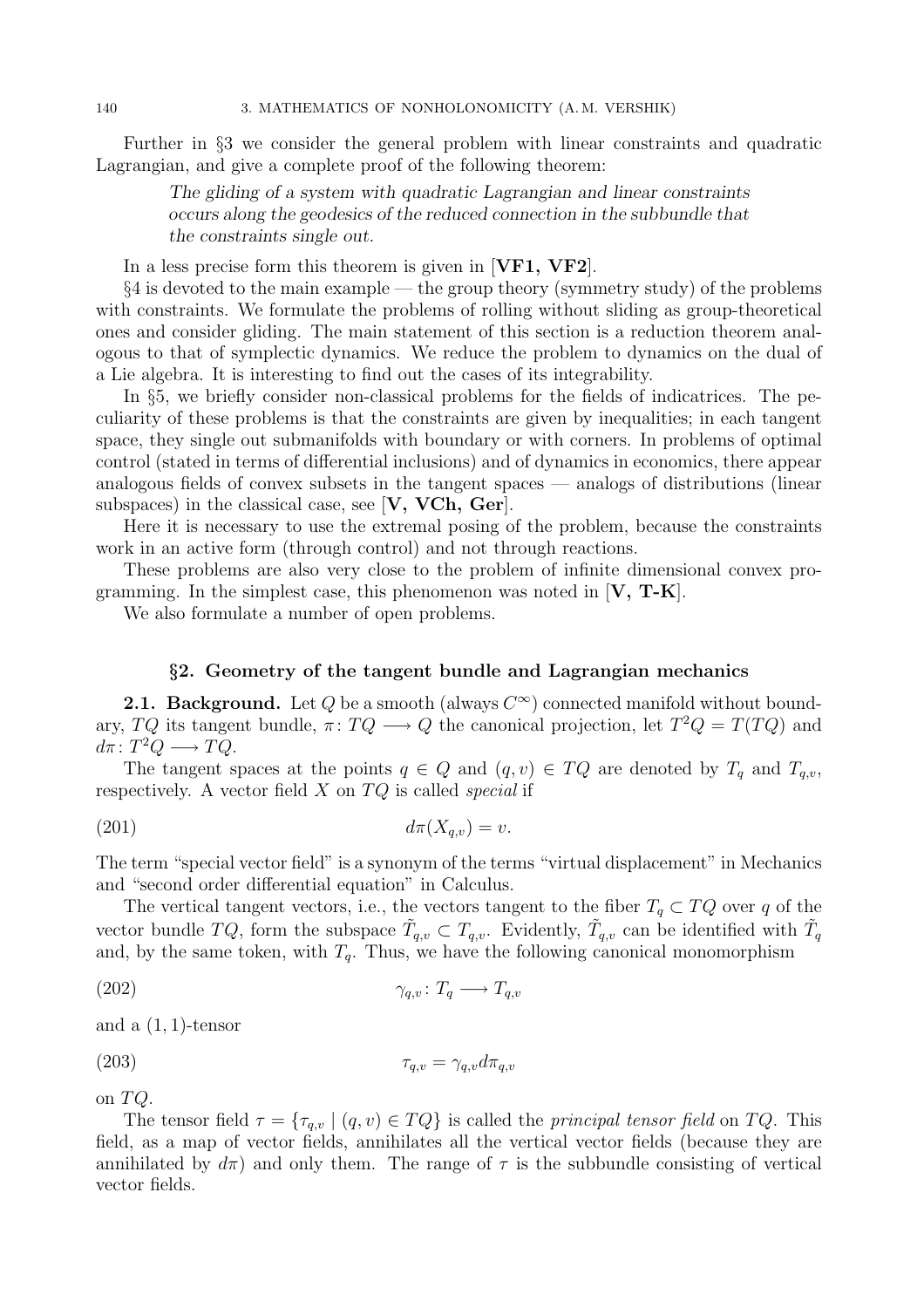The coordinate form of  $\tau$  is as follows:

(204) 
$$
\tau \left( a \frac{\partial}{\partial q} + b \frac{\partial}{\partial v} \right) = a \frac{\partial}{\partial v}.
$$

The dual tensor field  $\tau^*$  acts on forms:

(205) τ ∗ (adq + bdv) = bdq.

The range and the kernel of  $\tau^*$  coincides with the bundle of horizontal 1-forms on  $TQ$  (i.e., the forms that annihilate the vertical fields).

The vertical field on TQ with coordinates

(206) 
$$
\Phi_{q,v} = \gamma_{q,v} v = \sum v_i \frac{\partial}{\partial v_i}
$$

will be called the *fundamental* one.

As is easy to see,

(207) a field X is special if and only if 
$$
\tau X = \Phi
$$
.

Indeed, in local coordinates,  $X_{q,v} = \sum v_i \frac{\partial}{\partial q_i}$  $\frac{\partial}{\partial q_i} + \dots$  and  $(\tau X)_{q,v} \sum_i v_i \frac{\partial}{\partial q_i}$  $\frac{\partial}{\partial q_i} = \Phi.$ 

With these two notions  $-\tau$  and  $\Phi$  — we formulate all of Lagrangian mechanics in invariant way.<sup>3</sup>

Let L be a Lagrangian, i.e., a linear on fibers smooth function on  $TQ$  (i.e., a 1-form on  $Q$ ). Then  $\tau^*(dL) = \frac{\partial L}{\partial v_i} dq_i$  is a horizontal 1-form called the momenta field of the Lagrangian.

In mechanics, the horizontal 1-forms describe forces, and the integral of such a form along an integral curve of a special field is the work performed by the force along this curve.

The Lagrangian 2-form is  $\Omega_L = d(\tau^*(dL))$  (cf. [**G**], Ch. 11, §1); in coordinates, we have:

.

(208) 
$$
\Omega_L = \frac{\partial^2 L}{\partial v_i \partial v_j} dq_i dv_j + \frac{\partial^2 L}{\partial v_i \partial q_j} dq_i dq_j
$$

The image of this 2-form under the Legendre transformation (provided the Hessian  $\frac{\partial^2 L}{\partial x \cdot \partial t}$  $\partial v_i\partial v_j$ is non-degenerate) is the canonical 2-form  $\sum dp_i dq_i$  on the cotangent bundle. The energy (or the Hamiltonian) is

$$
(209) \t\t\t H_L = dL(\Phi) - L,
$$

and the Lagrangian force on the virtual displacement (special field)  $X$  is

$$
\Omega_L(X,\cdot) - dH_L.
$$

This is a horizontal 1-form, its value on the vector field Y can be interpreted as the work of the Lagrangian force along  $X$  on  $Y$ .

In our terms, d'Alembert's principle (the principle of virtual displacements) is formulated as follows:

On the vector field that determines the real trajectories of motion, the Lagrangian force is equal to the exterior force  $\omega$ . In particular, if the exterior force vanishes, then so does the Lagrangian force:

(211) 
$$
\Omega_L(X,\cdot) - dH_L = \omega.
$$

<sup>&</sup>lt;sup>3</sup>L. D. Faddeev and me defined the tensor  $\tau$  in 1968. A report on invariant construction was made for the Leningrad Mathematical Society in May 1970 (see Uspekhi Mat. Nauk, 1973, v. 28, no. 4, p. 230). Later I learned about the book [G], published in French in 1969 and translated into Russian in 1973, where  $\tau$ , called a "vertical endomorphism", was considered and where the invariant form of the Euler equations (without constraints) was given. The work [VF2] has been accomplished in 1971 and was sent to press in early 1973.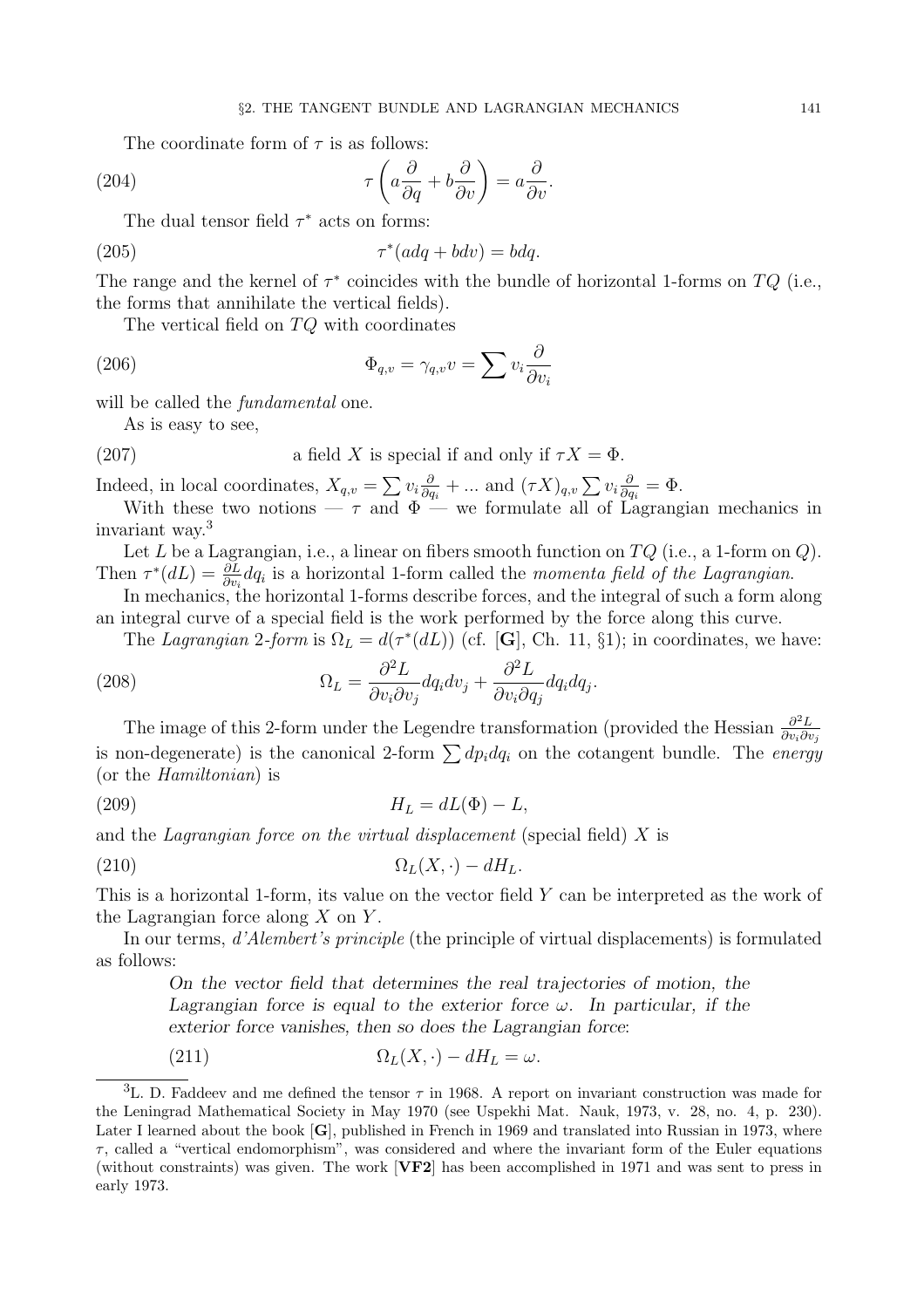In coordinates, the *Euler-Lagrange equations* are:

(212) 
$$
\frac{d}{dt}\frac{\partial L}{\partial \dot{q}_i} = \frac{\partial L}{\partial q_i}, \text{ where } i = 1, ..., \dim Q.
$$

If the 2-form  $\Omega_L$  is non-degenerate, then one can easily find the vector field  $X_L$  itself (i.e., solve the equations with respect to second derivatives) in a Hamiltonian form:

$$
(213) \t\t X_L = \Pi_L(dH_L),
$$

where  $\Pi_L$  is the bivector given by the expression

(214) 
$$
\Omega_L(\Pi_L(\omega), Y) = \omega(Y).
$$

The fact that the field  $X_L$  is special follows from local formulas ([VF2]).

The form  $\Omega_L$  is non-degenerate if and only if det $\left(\frac{\partial^2 L}{\partial w \partial v}\right)$  $\frac{\partial^2 L}{\partial v_i \partial v_j}$   $\neq 0$ .

Eq. (213) is the equation of motion written in the Hamiltonian form. The matrix  $\Gamma_L = \left(\frac{\partial^2 L}{\partial v_i \partial v_j}\right)$  $\frac{\partial^2 L}{\partial v_i \partial v_j}$  determines a quadratic form on the fiber and is connected with  $\Pi_L$  by the relation<sup>4</sup>

(215) 
$$
\Gamma_L^{-1} = \Pi_L \tau^* = -\tau \Pi_L.
$$

The case where L is a positive definite quadratic form on the fibers of  $TQ$ , i.e., L is a Riemannian metric on  $Q$ , is of special interest. In this case formula  $(211)$  can be reduced to the form of the Newton equations by means of the Riemannian connection on  $Q$  (see §4).

Observe that the Lagrangian can be considered as a closed (rather than exact) 1-form on TQ. All the arguments are valid for this case, but the Hamiltonian is defined only locally. This theory is being actively studied in recent years [Nov].

**2.2. Constraints.** Consider a dynamical system on a smooth manifold  $Q$ . A *constraint* is a distribution  $S \subset TQ$ , and a *dynamical system on Q with constraint* S is a dynamical system for which the velocities at every point  $q \in Q$  belong to S. Accordingly, the most general notion of constraint in mechanics (and in the theory of the second order equations in general) is defined as a subbundle in  $T^2Q$ .

It is often more convenient to consider the codistributions, i.e., the subbundles of T <sup>∗</sup>Q. Then the above distribution S can be regarded as the annihilator of a codistribution.

A constraint on the phase space  $TQ$  is a codistribution  $\theta$  on  $TQ$ . A dynamical system concordant with the constraint  $\theta$  is a special vector field X on TQ such that  $\theta(X) = 0$  at every point. In coordinates:

(216) 
$$
\theta = Span(a_{ik}dq_k + b_{ik}dv_k \mid i = 1,\ldots,m).
$$

We do not require here the codistribution to be integrable, but in the majority of "usual" examples they are:  $\theta$  is given as the linear span of differentials of a set of functions on  $TQ$ , these functions (or rather their zeros or the level sets) determine a constraint in the usual sense of this word. Such a constraint can be called a functional one. In this case all vector fields and forms are considered only on the level sets of these functions rather than on the whole  $TQ$  without particular reservations.

<sup>&</sup>lt;sup>4</sup>Cf. **[VF2]**, where "horizontal forms" on p. 132, 7-th line from below, should be replaced by "quotient" space modulo horizontal forms" and where  $\tau^*$  means what  $\tau$  means here.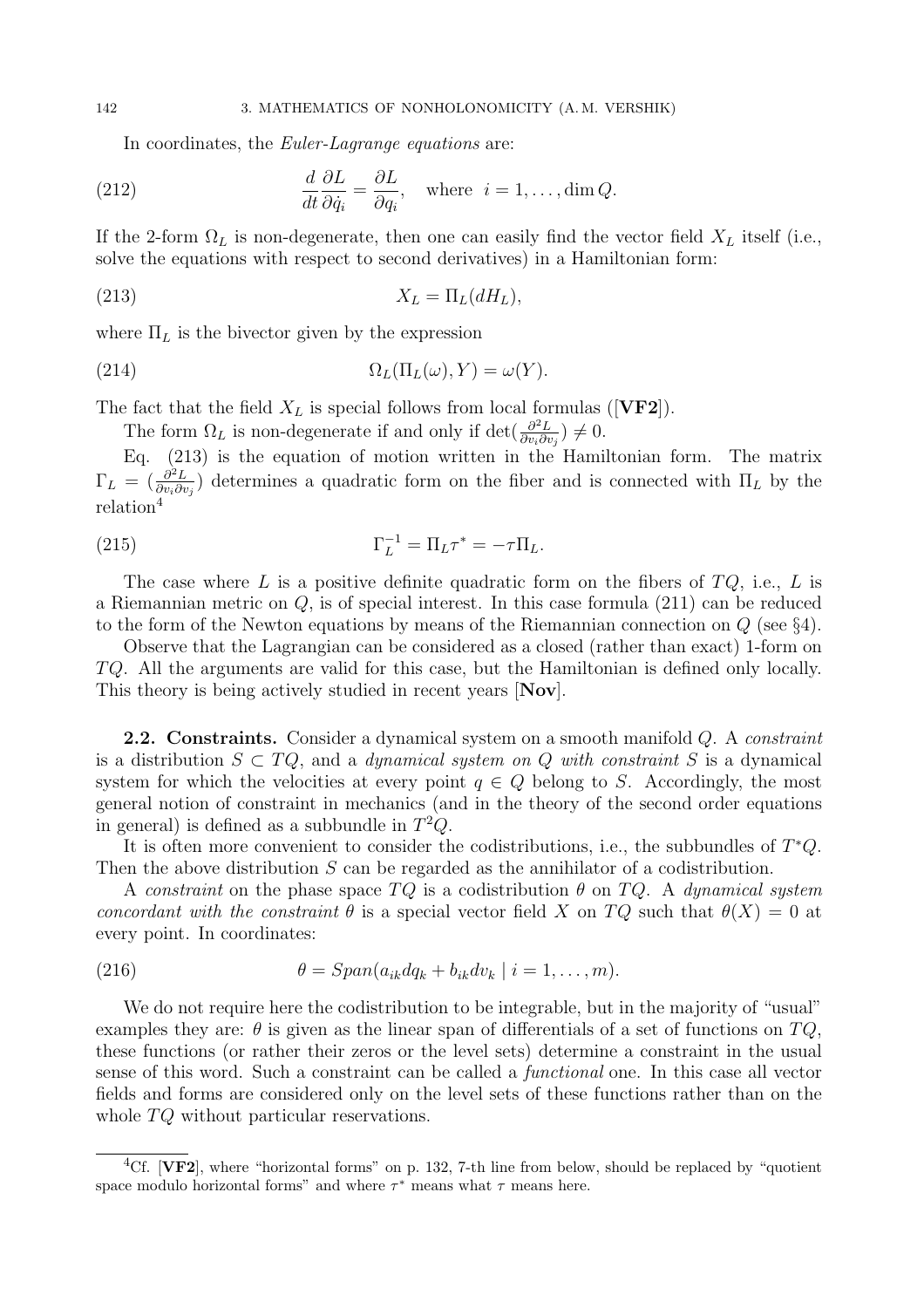A classical example of this kind: linear constraints — functions on  $TQ$  linear in velocities:

(217) 
$$
\theta = Span\left(\varphi_i(q, v) = \sum_k a_{ik} v_k \mid i = 1, ..., m\right) =
$$

$$
Span\left(\sum_k a_{ik} dv_k + \sum_{k,j} \frac{\partial a_{ik}}{\partial q_j} dq_j \mid i = 1, ..., m\right).
$$

The corresponding subset of TQ is the subbundle formed by the codistribution

(218) 
$$
Span\left(\sum_{k} a_{ik} dv_k \mid i = 1, ..., m\right).
$$

The principal tensor field permits one to define the notion of constraint reactions. By that we mean the horizontal codistribution  $\tau^*\theta$ , where  $\theta$  is the constraint.

Any 1-form belonging to  $\tau^*\theta$  is called a *constraint reaction force*. A constraint is said to be *admissible* if dim  $\tau^*\theta = \dim \theta$ , i.e., if the codistribution  $\theta$  has no horizontal covectors at any point (recall that the kernel of  $\tau^*$  is the space of horizontal 1-forms).

A constraint is said to be an ideal one if it annihilates the fundamental vector field Φ.

**2.2.1.** STATEMENT. 1) If a constraint is admissible, then there exist a special vector fields that satisfies this constraint.

2) If a constraint is an ideal one, then the 1-forms that represent constraint reactions vanish on cycles lifted to  $TQ$  from  $Q$  (i.e., "do no work").

**PROOF.** 1) Since the special fields X are exactly those for which  $\tau X = \Phi$ , we have to establish solvability of the linear system

(219) 
$$
\tau X = \Phi, \quad \theta(X) = 0.
$$

Let

(220)  
\n
$$
X = \sum_{i} v_{i} \frac{\partial}{\partial q_{i}} + \sum f_{i} \frac{\partial}{\partial v_{i}};
$$
\n
$$
\theta = Span\left(\sum_{i} (\theta_{ki}^{1} dq_{i} + \theta_{ki}^{2} dv_{i}) \mid 1 \leq k \leq m\right);
$$
\n
$$
\tau^{*}\theta = Span\left(\sum_{i} \theta_{ki}^{2} dq_{i} \mid 1 \leq k \leq m\right).
$$

Since  $\dim \tau^* \theta = \dim \theta$ , it follows that  $\text{rk}(\theta^1, \theta^2) = \text{rk}\theta^2$ ; but

(221) 
$$
\theta(X) = \sum_{i} (\theta_{ki}^{1} v_i + \theta_{ki}^{2} f_i) = 0;
$$

hence the system

(222) 
$$
\sum_{i} \theta_{ki}^{2} f_{i} = \sum_{i} \theta_{ki}^{1} v_{i} \quad (k = 1, ..., m)
$$

is solvable (for  $f$ ). It is easy to see that, in this case, the number of linearly independent special vector fields is  $\geq \dim Q - \dim \theta$ .

2) Let  $\xi$  be a cycle in  $Q$  (i.e.,  $\xi: S^1 \longrightarrow Q$ , where  $S^1$  is the circle, is a continuous map), let  $\tilde{\xi}$  be its lift to TQ. Then

(223) 
$$
\int_{\tilde{\xi}} \tau^* \theta = \int_{S^1} \langle \tau^* \theta, \dot{\xi} \rangle = \int_{S^1} \langle \theta, \tau \dot{\xi} \rangle = \int_{S^1} \langle \theta, \Phi \rangle = 0.
$$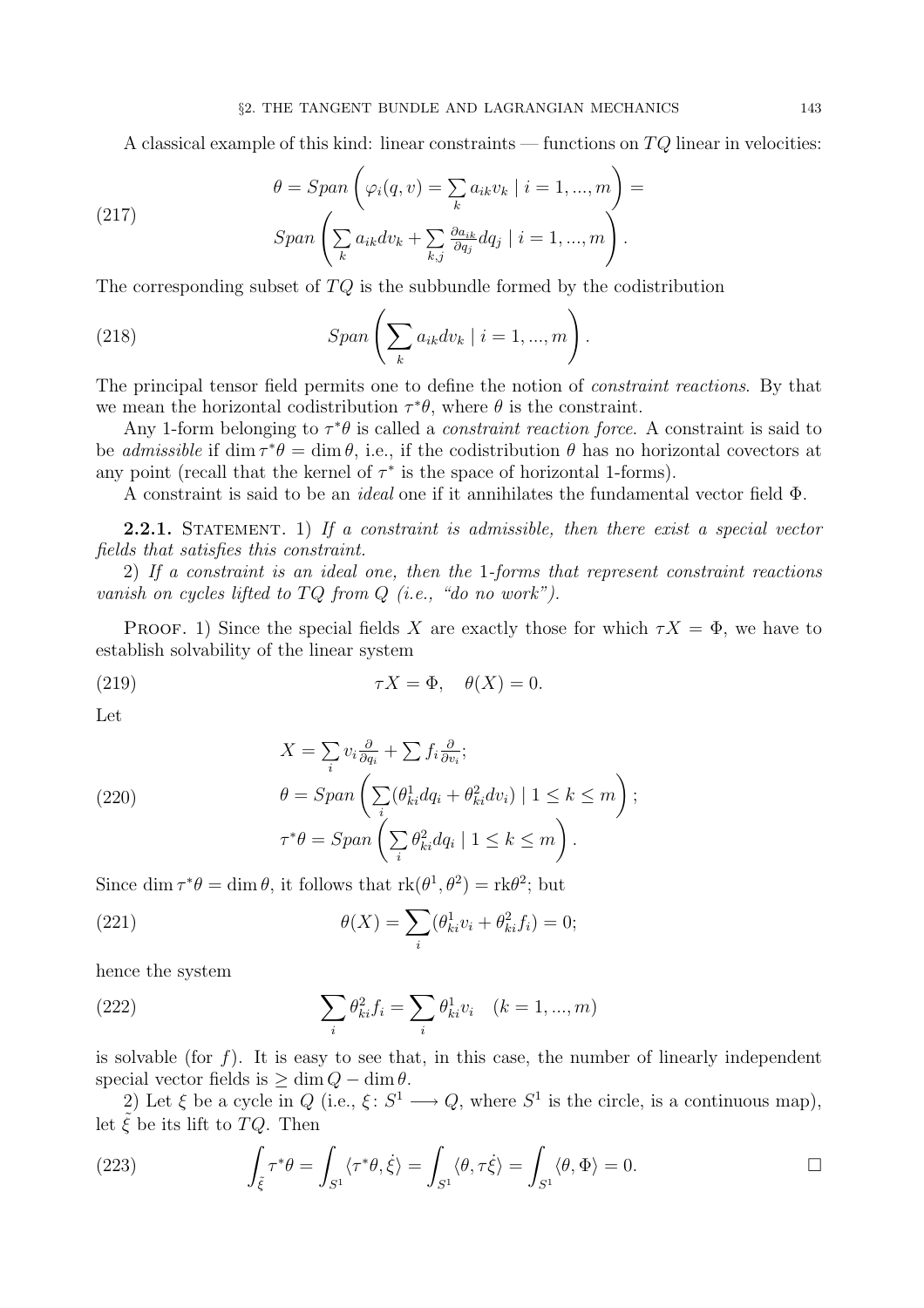Let a distribution  $\theta$  be given as a system of Pfaff equations for X (for some functions  $\varphi_i$ on  $TQ$ :

(224) 
$$
\theta = Span(X \in \text{Vect}(Q) \mid d\varphi_i(X) = 0 \text{ where } i \in I).
$$

**2.2.2.** STATEMENT. If the functions  $\varphi_i$  are homogeneous in v of homogeneity degree one, then the constraint  $\theta$  is an ideal one.

PROOF. It follows from a theorem of Euler that, on the zero set of the collection of functions  $\varphi_i$ , where  $i \in I$ , we have

(225) 
$$
\sum_{j} v_{j} \frac{\partial \varphi_{i}}{\partial v_{j}} = \lambda \varphi_{i},
$$
  
and hence 
$$
\sum_{j} v_{j} \frac{\partial \varphi_{i}}{\partial v_{j}} = 0
$$
 on the set of zeros of the  $\varphi_{i}$ ,

i.e.,  $\langle \varphi_i, \Phi \rangle = 0$ .  $\langle \Phi \rangle = 0.$ 

Now let us proceed to derivation of the equations of constrained dynamics (cf. [VF2]). Let  $\alpha = {\alpha_i}_{i\in I}$  be a set of 1-forms that define a distribution on Q, let L be the Lagrangian, let  $H_L$  and  $\Omega_L$  be the corresponding Hamiltonian and the Lagrangian 2-forms (see above). As before, we proceed from the d'Alembert principle:

(226) 
$$
\Omega_L(X,\cdot) - dH_L = \omega,
$$

where  $\omega$  is the constraint reaction force that causes the vector field X to be found be compatible with the constraints

(227) 
$$
\alpha_i(X) = 0 \text{ for } i \in I. \qquad \Box
$$

**2.2.3.** THEOREM. If the Lagrangian L is non-degenerate, and the Hessian  $\left(\frac{\partial^2}{\partial w \partial w}\right)^2$  $\partial v_i\partial v_j$  $\big)$  is positive definite at all points  $(q, v)$ , then, for every admissible constraint  $\alpha$ , there exists a special vector field X concordant with constraints (227) and satisfying d'Alembert's principle  $(211)$ , where  $\omega$  is a certain constrained reaction force.

**PROOF.** Let us solve the system composed of (226), (227) for X and  $\omega$ . Since  $\Omega_L$  is non-degenerate, there exist an antisymmetric 2-field  $\Pi_L$  of maps from the space of 1-forms to that of vector fields defined from

(228) 
$$
\Omega_L(\Pi_L(\rho), Y) = \rho(Y) \text{ for any 1-form } \rho.
$$

Then we have

(229) 
$$
X = \Pi_L(dH_L + \omega),
$$

and by (227) we have (for  $i \in I$ )

(230) 
$$
\langle \alpha_i, \Pi_L(dH_L + \omega) \rangle = 0
$$

or

(231) 
$$
\langle \alpha_i, \Pi_L(dH_L) \rangle = -\langle \alpha_i, \Pi_L(\omega) \rangle \text{ and } X = X_L + \Pi_L(\omega),
$$

where  $X_L = \Pi_L(dH_L)$ .

By the definition of constraint reaction we seek  $\omega$  in the form  $\tau^*\rho$ , where  $\rho \in \alpha$ , i.e,

(232) 
$$
\langle \alpha_i, X_L \rangle = -\langle \alpha_i, \Pi_L(\tau^* \rho) \rangle.
$$

Since the constraint  $\alpha$  is admissible,  $\tau^*$  preserves its dimension. As the Hessian, and hence  $\Pi_L$ , is positive definite, the restriction of  $\Pi_L$  onto  $\tau^*\alpha$  is also positive definite, and therefore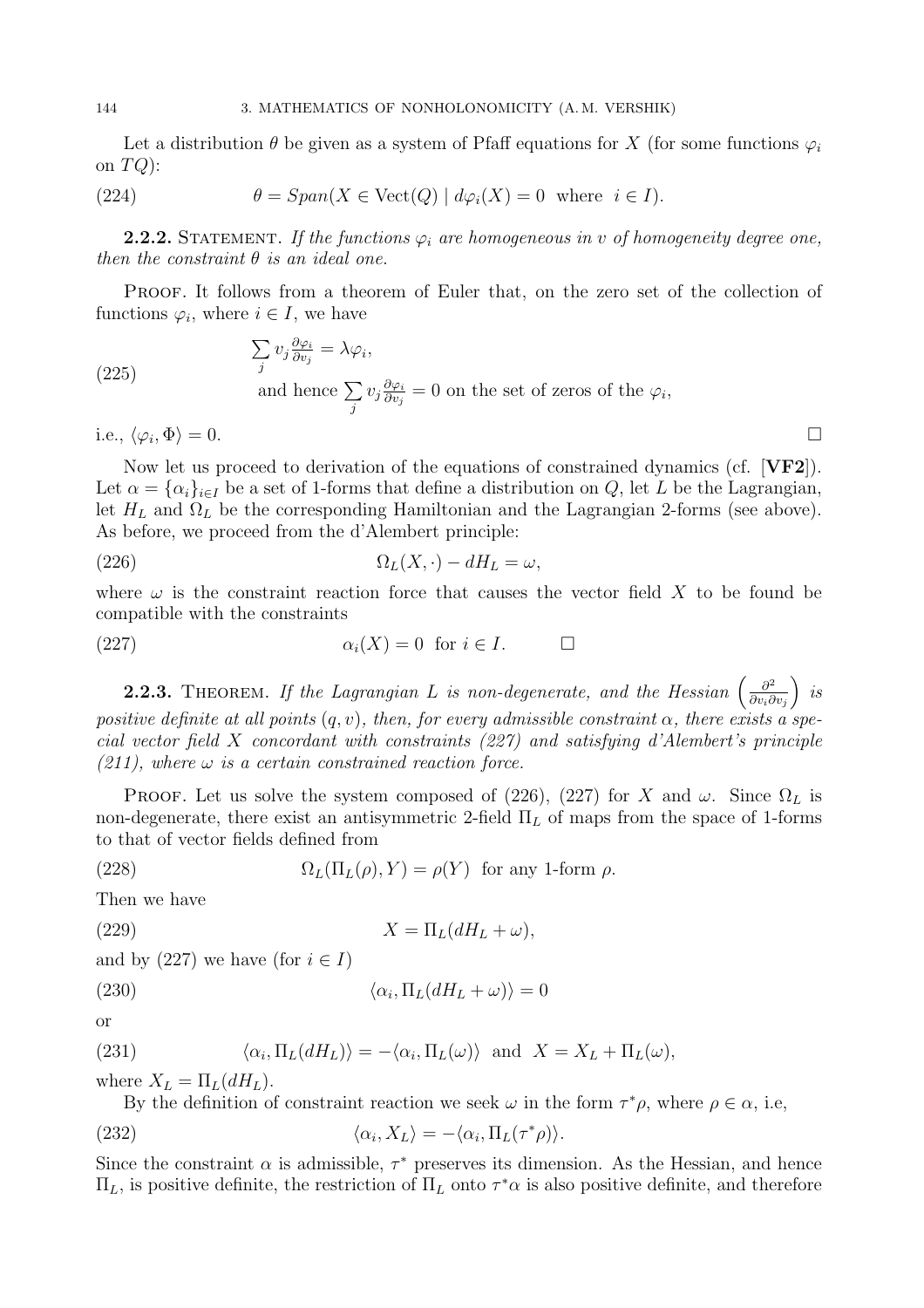non-degenerate. The determinant of the system of equations (232) for  $\rho$  is nonzero at every point:

(233) 
$$
\rho = \sum_{j=1}^{m} \lambda_j \alpha_j, \quad \sum_{j=1}^{m} \lambda_j \langle \alpha_j (\Pi_L(\tau), \alpha_i \rangle = -\alpha_i(X_L).
$$

Here the  $\lambda_j$  are the desired coefficients of expansion — the Lagrange multipliers.  $\Box$ 

Remarks. 1) The vector field desired is the sum of a special vector field for the constraintfree problem and an additional vector field  $\Pi_L(\omega)$ , the latter field being vertical, since  $\omega$  is a horizontal 1-form. Thus, one can obtain the field for the constrained problem from the field of the constraint-free problem by means of a projection. This projection consists in adding a certain vertical field (the horizontal component being unchanged) whereupon the field becomes tangent to the constraint. This projection depends on the Lagrangian (see §3).

2) If the Hessian, even a non-degenerate one, were not positive definite, its restriction on a certain codistribution would, possibly, be not of the maximal rank, i.e., the determinant of system (233) could vanish for a certain constraint. Similarly, if the constraint were not admissible, the rank of the system could drop for a certain Lagrangian. In this sense, both conditions of the Theorem are necessary for the existence of a solution.

3) One can allow violation of these conditions on submanifolds of TQ of lower dimensional (and this is inevitable for certain problems). In this case the vector field desired can have singular points.

4) A coordinate expression of equations (233) is

(234) 
$$
\frac{d}{dt}\frac{\partial L}{\partial \dot{q}_i} - \frac{\partial L}{\partial q_i} = \sum_{j=1}^m \lambda_j \alpha_j^i, \quad i = 1, \dots, m.
$$

Here one finds the  $\lambda_j$  from the conditions of concordance of the solution to the constraints:

(235) 
$$
\sum_{j=1}^{m} \alpha_j^i dq_i + \tilde{\alpha}_j^i d\dot{q}_i = 0, \text{ where } j = 1, ..., m,
$$

where  $\alpha_j = (\alpha_j^1, ..., \alpha_j^n, \tilde{\alpha}_j^1, ..., \tilde{\alpha}_j^n)$  are the coordinates of the constraining forms in variables  $q_1, ..., q_n, v_1, ..., v_n$  and the  $d\dot{q}_i$  are taken from (234). In the case of functional constraints (exact forms  $\alpha$ ), equations (235) turn into functional relations

(236) 
$$
\varphi_j(q, \dot{q}) = 0
$$
, where  $j = 1, ..., m$ ,

i.e., into common constrained equations. In particular, for linear homogeneous functional constraints, they turn into the conditions

(237) 
$$
\sum_{i=1}^{n} a_j^i(q)\dot{q}_i = 0, \text{ where } j = 1, ..., m.
$$

Once again observe that (234) and (235) are not, generally speaking, the Euler-Lagrange equations for any conditional variational problem: the Lagrange multipliers enter the righthand side of the Euler equation, rather than the Lagrangian. Thus, universally adopted motion equations of nonholonomic Lagrangian mechanics are derived from the general d'Alembert principle by means of invariant structures in the tangent bundle.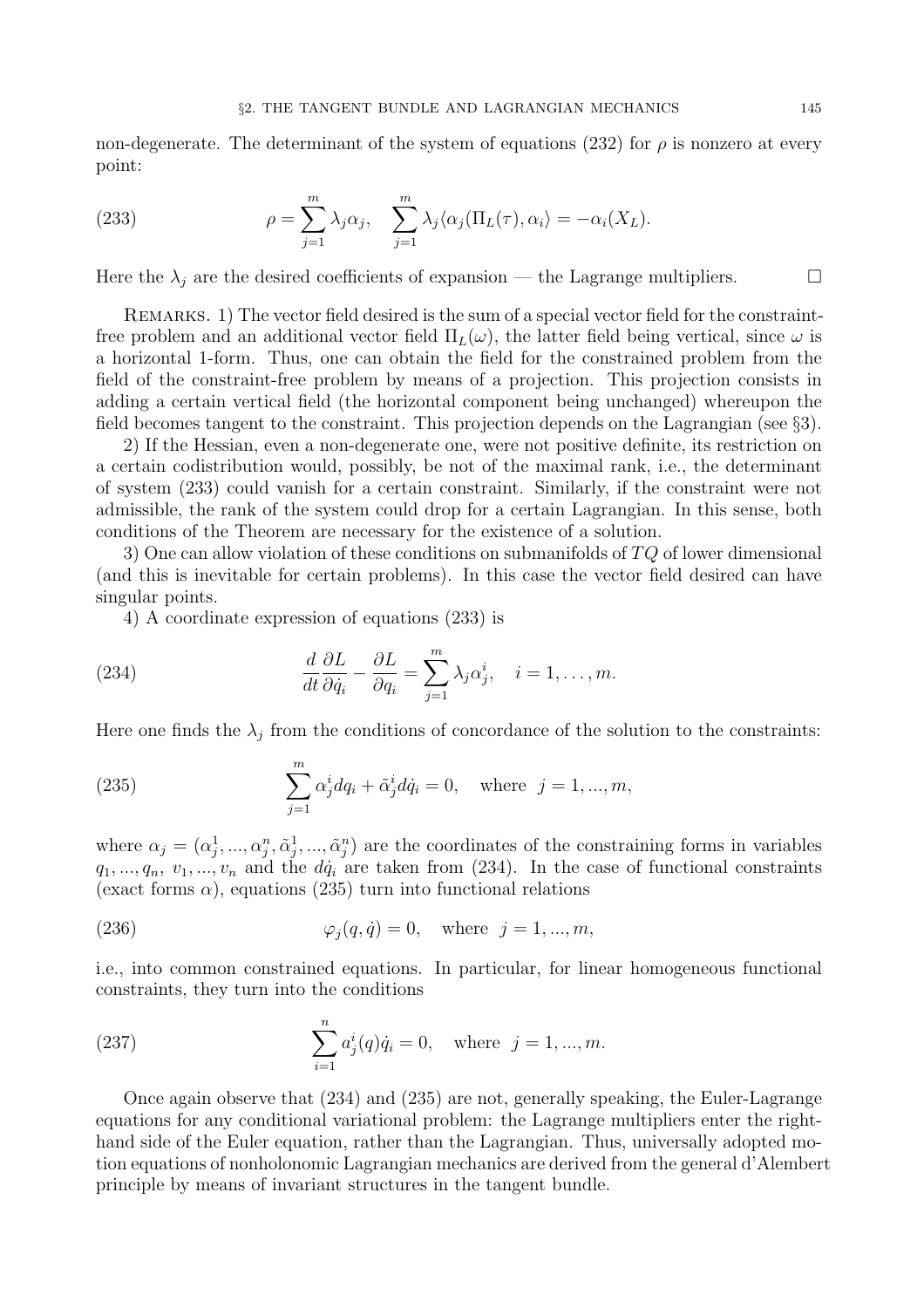## §3. Riemannian metric and reduced connection

3.1. Various classical formulations for Riemannian manifolds. If  $2L = g$  is a Riemannian metric on Q, i.e., a quadratic symmetric positive definite form on  $T<sub>a</sub>$  for every q, and, by the same token, a quadratic on fibers function on  $TQ$ , then the vector field of the dynamical system with the Lagrangian  $L$  admits many descriptions. In textbooks, one usually proves the equivalence of these descriptions implicitly. Let us recall the most important formulations, several simplifications having been fixed previously. Let

(238) 
$$
L = H_L = \frac{1}{2}g.
$$

Then  $T^*Q$  can be identified with  $TQ$  by means of the metric<sup>5</sup>, and  $\Omega_L$  is the canonical 2-form on  $TQ$ . The manifold  $TQ$  is also a Riemannian one with the metric G defined on  $T^2Q$  from the decomposition  $T_{q,v} = T_{q,v}^{\text{vert}} \oplus T_{q,v}^{\text{hor}}$  (as Euclidean spaces), where  $T_{q,v}^{\text{vert}}$  and  $T_{q,v}^{\text{hor}}$ are the vertical and horizontal subspaces of  $T_{q,v}$ , respectively (they exist due to existence of the Riemannian connection). Each of these subspaces is canonically isomorphic to  $T<sub>q</sub>$ (thanks to the isomorphisms  $d\pi$ :  $T_{q,v}^{\text{hor}} \simeq T_q$ ; and  $T_{q,v}^{\text{vert}} = \tilde{T}_{q,v}$ , see §2), hence, each of them is endowed with the form  $g_q$ . The explicit block form of the tensors  $\tau$  and  $\tau^*$  (with respect to the decomposition  $T = T^{\text{vert}} \oplus T^{\text{hor}}$  is very simple:

(239) 
$$
\tau = \begin{pmatrix} 0 & 1_a \\ 0 & 0 \end{pmatrix}, \quad \tau^* = \begin{pmatrix} 0 & 0 \\ 1_b & 0 \end{pmatrix}, \text{ where } a = \dim T^{\text{vert}} = b = \dim T^{\text{hor}}.
$$

The horizontal forms (fields) are connected with vertical forms (fields) by a fixed isometry, because every vector from  $T_q$  has the horizontal lifting in  $T_{q,v}$ , and  $T_{q,v}^{\text{vert}} \simeq T_q$ .

Finally, the matrix form of  $\Pi_L$  is  $\begin{pmatrix} 0 & 1_a \\ -1 & 0 \end{pmatrix}$  $-1_a$  0  $\setminus$ . All these facts follow from elementary geometry of Riemannian spaces.

The vector field  $X_L$  corresponding to the motion with the Lagrangian  $L = \frac{1}{2}$  $\frac{1}{2}g$  can be described by any of the following principles:

A)  $X_L$  is a Hamiltonian field in  $TQ$ , i.e.,  $X_L = \Pi_L(dg)$ , i.e.,  $\Omega_L(X_L, \cdot) = dg(\cdot)$ .

The field  $X_L$  is horizontal with respect to the Riemannian connection because it determines the geodesic flow. Hence, its integral curves permit another description:

**B**) Integral curves of the field  $X_L$  are the curves  $x(\cdot)$  in Q satisfying the Newton equation  $\nabla_{\dot{x}}\dot{x} = 0$  (in coordinates,  $\ddot{x}^k = \Gamma^k_{ij}\dot{x}^i\dot{x}^j$ ) lifted to  $TQ$ .

C) The field  $X_L$  is the field corresponding according to (213) to the Euler equation for the variational problem of minimum length (the principle of least action).

The equivalence of the formulations of principles A and B is an important fact usually proved by comparing formulas or by establishing an equivalence with principle C. However, A and B are local principles (d'Alembert's and Gauss's, respectively), and their nature is distinct from that of principle C.

Ordered as generality deminishes, these principles are: A, C,  $B<sup>6</sup>$ .

<sup>&</sup>lt;sup>5</sup>One can also identify  $TQ$  with  $T^*Q$  for arbitrary non-degenerate Lagrangians, too (the Legendre transformation), but it is important that in our case this identification is linear on fibers, hence, it preserves linearity of constraints.

<sup>&</sup>lt;sup>6</sup>The principle B seems to have more generality than formulated here. I think that the objects like connection and covariant derivative exist for a more general class of Lagrangians than Riemannian metrics.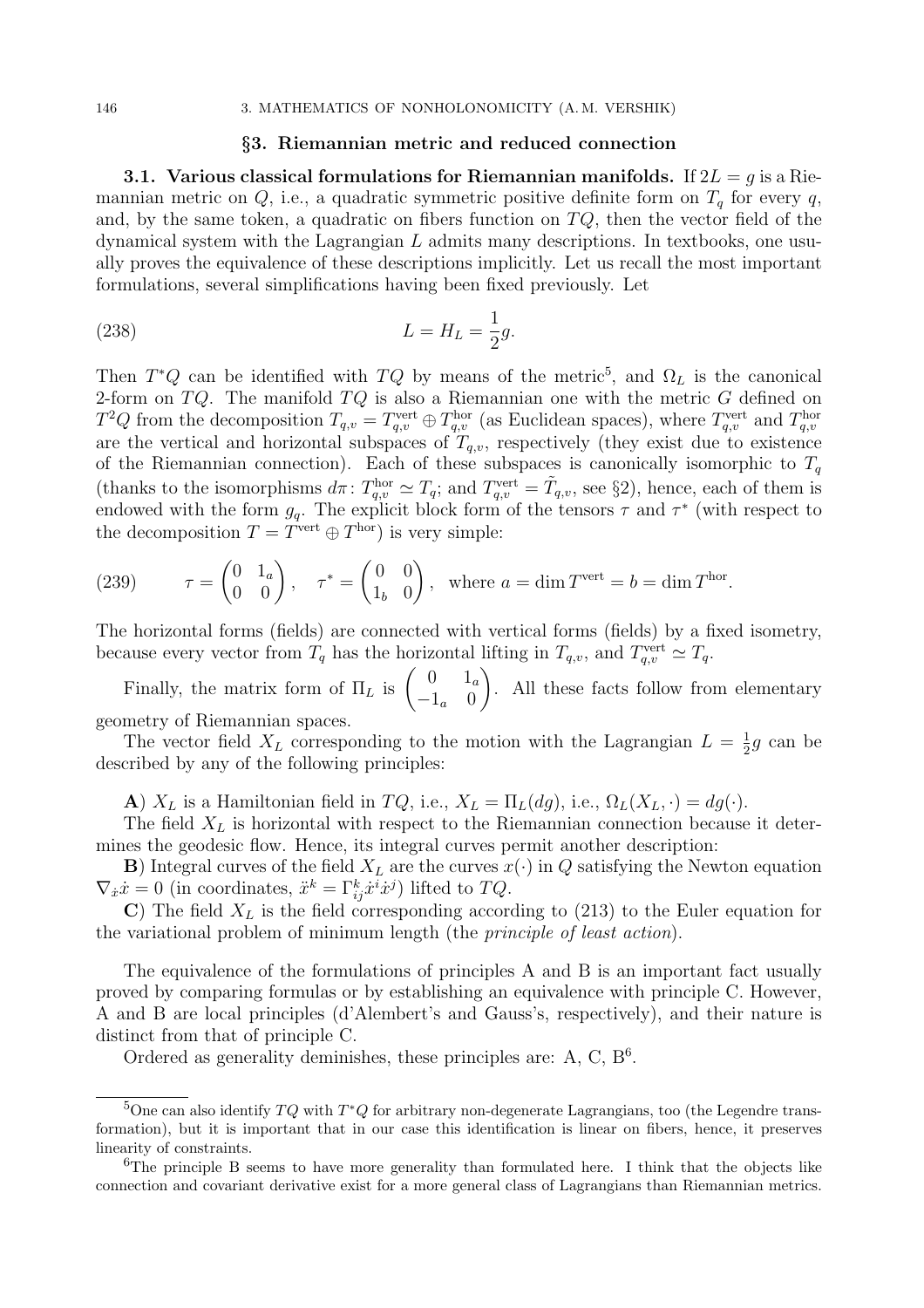3.2. Linear constraints and the reduced connection. Now, let us proceed to the specialization of equations from §2 for the case of the Riemannian metric and linear constraints. In mechanics, one usually considers the linear constraints. This accounts for linearity of constraints in the majority of nonholonomic applied problems (rolling, etc.). Moreover, the possibility of realizing non-linear constraints in mechanical problems has been an open problem for a long time, cf. [NF].

Let  $Q$  be a Riemannian manifold with metric  $g$ , let  $\beta$  be a codistribution on  $Q$ , and let  $\beta^{\perp}$  be the distribution annihilating  $\beta$ . From here on we make no distinction between distributions and codistributions since the metric allows us to identify 1-forms with vector fields. However, we determine every constraint by its annihilator, hence, we denote the distribution of admissible vectors as  $\beta^{\perp}$ . The set of pairs

(240) 
$$
T^{\beta}Q = \{(q, v) | \beta_q(v) = 0\}
$$

is a subbundle of TQ. The subbundle  $T^{\beta}Q$  determines a constraint and is described by the system of equations

(241) 
$$
\varphi_i(q, v) := \langle a_i(q), v \rangle = 0, \quad i = 1, ..., m,
$$

where  $a_i(q)$  are 1-forms forming a basis of the space of sections of  $\beta$  at q. The forms that correspond to our constraint are determined by the set of differentials of the functions  $\varphi_i$ . We do not need these forms thanks to the following statement (true for arbitrary manifolds).

**3.2.1.** STATEMENT. Reactions of the linear constraints defined by a codistribution  $\beta$  on  $Q$ form the codistribution  $(d\pi)^*\beta$  on  $TQ$ , see sec. 2.2. The linear constraints are admissible and ideal ones.

PROOF. For  $i = 1, ..., m$ , we have

(242) 
$$
\tau^*(d\varphi_i) = \tau^*\{\partial_q a_i dq + a_i dv\} = \{a_i dq\} = (d\pi)^* a_i.
$$

The ideal nature of constraints follows from homogeneity in v; admissibility is evident.  $\Box$ 

Now, define connections in  $T^{\beta}Q$ . By the definition, any connection in  $T^{\beta}Q$  is an adjoint connection in the principal fiber bundle  $B^{\beta}Q$  of partial frames, where the fiber over  $q \in Q$ is the space of all frames in the subspace  $\beta_q^{\perp}$ , and the structure group is  $GL(\text{rk }\beta^{\perp})$ . Since  $T^{\beta}Q$  is a vector bundle, the connection can be determined by a covariant derivative for the fields compatible with  $\beta^{\perp}$ .

First, let us prove the following general lemma (without using the metric).

**3.2.2.** LEMMA. Let Q be an arbitrary manifold with a linear connection determined by a covariant derivative  $\nabla$ . Given a subbundle  $T^{\beta}Q$  in  $TQ$ , and, for every fiber  $R_q$  (a subspace of  $T_q$ ), a projection  $F_q: T_q \longrightarrow R_q$  smoothly depending on q. Then

$$
\widetilde{\nabla}_X(Y) := F \nabla_X(Y) \quad \text{ for any } X, Y \in \Gamma(T^{\beta}Q)
$$

determines a connection in the subbundle.

PROOF. Let us verify that the properties of connection are satisfied for  $\tilde{\nabla}$  (see [KN]). Of the four properties, only the following one is nontrivial:

(243) 
$$
\widetilde{\nabla}_X(\lambda Y) = (X\lambda)Y + \lambda \widetilde{\nabla}_X(Y) \text{ for any function } \lambda.
$$

This property holds since

(244) 
$$
F\nabla_X(\lambda Y) = X(\lambda Y)) + F\lambda(\nabla_X(Y)) = \lambda \widetilde{\nabla}_X(Y) + X\lambda \cdot FY
$$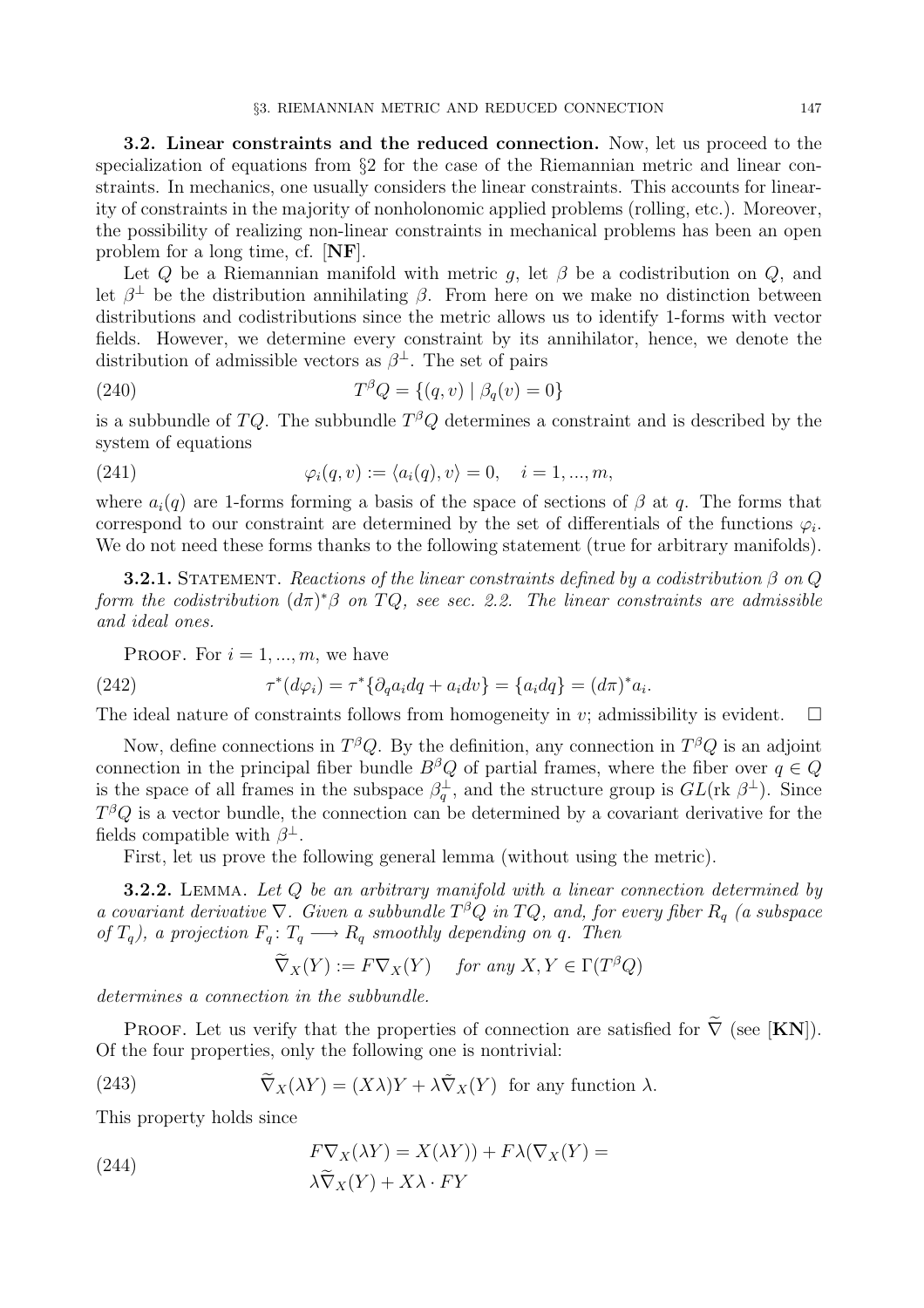and  $FY = Y$  for any  $Y \in T^{\beta}X$ . Hence,  $\tilde{\nabla}$  is a connection in  $T^{\beta}X$ .

Let Q be a Riemannian manifold and  $\beta$ ,  $\beta^{\perp}$  distributions on Q. At every point q, define the orthogonal projection  $F_q: T_q \longrightarrow \beta_q^{\perp}$  by means of the Riemannian metric on Q, and the connection  $\overline{\nabla} := \nabla^{\beta}$  by Lemma 3.2.2. The connection  $\overline{\nabla}$  (on  $T^{\beta}Q$ ) is said to be a *reduced* one.

**3.2.3.** THEOREM. In local coordinates, the reduced connection  $\widetilde{\nabla}$  in the subbundle  $T^{\beta}Q$ is expressed as:

(245) 
$$
\nabla_{X_i}^{\beta} X_j = \sum_k \Gamma_{ij}^k X_k, \quad i, j, k = 1, \dots, m,
$$

where the  $\Gamma_{ij}^k$  are the Christoffel symbols of the Riemannian connection but  $X_i, X_j, X_k$  are the linearly independent (coordinate) fields from  $\beta^{\perp}$  only.

**PROOF.** Since F is the orthogonal projection onto  $\beta^{\perp}$ , eq. (245) follows from the expression for the covariant derivative.  $\Box$ 

**3.2.4.** REMARKS. 1) If the distribution  $\beta^{\perp}$  is an involutive one, then  $\nabla^{\beta}$  is the induced Riemannian connection on the fibers of the bundle determined by  $\nabla^{\beta}$ .

2) The reduced connection can be extended to a (non-Riemannian) connection in  $TQ$ , but there hardly exists any canonical extension.<sup>7</sup>

3) The expression

(246) 
$$
\nabla_X^{\beta}(Y) - \nabla_Y^{\beta}(X) - [X, Y] = F([X, Y]) - [X, Y]
$$

does not vanish if  $\beta^{\perp}$  is not involutive. On the other hand, the symbol  $\Gamma_{ij}^{k}$  is symmetric. This means that one can not define torsion by formula (246). It well may be true that the torsion for  $\nabla^{\beta}$  can not be defined at all.<sup>8</sup>

4) The curvature form is rather sophisticated<sup>9</sup> and is studied insufficiently. A most interesting problem is to find the holonomy groups for  $\nabla^{\beta}$ .

3.3. Inertial motion with quadratic Lagrangian and linear constraints. Now, apply the results of §2 and subsec. 3.1, 3.2 to the initial problem.

**3.3.1.** THEOREM. Let Q be the position space,  $L = \frac{1}{2}$  $\frac{1}{2}g$ , where g is a Riemannian metric on Q. Let  $T^{\beta}Q = \{(q, v) \mid \beta_q(v) = 0\}$  be the subbundle corresponding to a distribution  $\beta$ . Then the equations of motion for the dynamical system with the Lagrangian L and linear constraints  $\beta$  are equations of the geodesics for the reduced connection  $\nabla^{\beta}$ .

PROOF. By Theorem 2.2.3 the field desired exists in  $T^{\beta}Q$  because the constraint is admissible; it is given by the formula  $X_L = X + \Pi_L(\omega)$ , where X is the vector field for the system without constraints (geodesic field), and  $\omega$  is a 1-form from the codistribution of the constraint reactions. This means that  $\omega$  is a covector (hence, vector) field on Q lying in  $\beta$ . Thus,  $\Pi_L(\omega)$  is a vertical field. It is chosen so that the field  $X_L$  be concordant with the constraint, i.e., the vertical projection of  $X_L$  lies in the image of  $\beta^{\perp}$ .

On the other hand, the connection  $\nabla^{\beta}$  can be represented as

(247)  $\nabla^{\beta} = F \nabla = \nabla + S,$ 

<sup>&</sup>lt;sup>7</sup>Boldface is mine. Here, Vershik was too pessimistic, as one can see in  $[L]$ . *D.L.* 

<sup>8</sup>Boldface is mine. Fortunately (this is an important place), Vershik was too pessimistic here also, as one can see in [L]. D.L.

<sup>&</sup>lt;sup>9</sup>It is not if defined as in [**L**].  $D.L$ .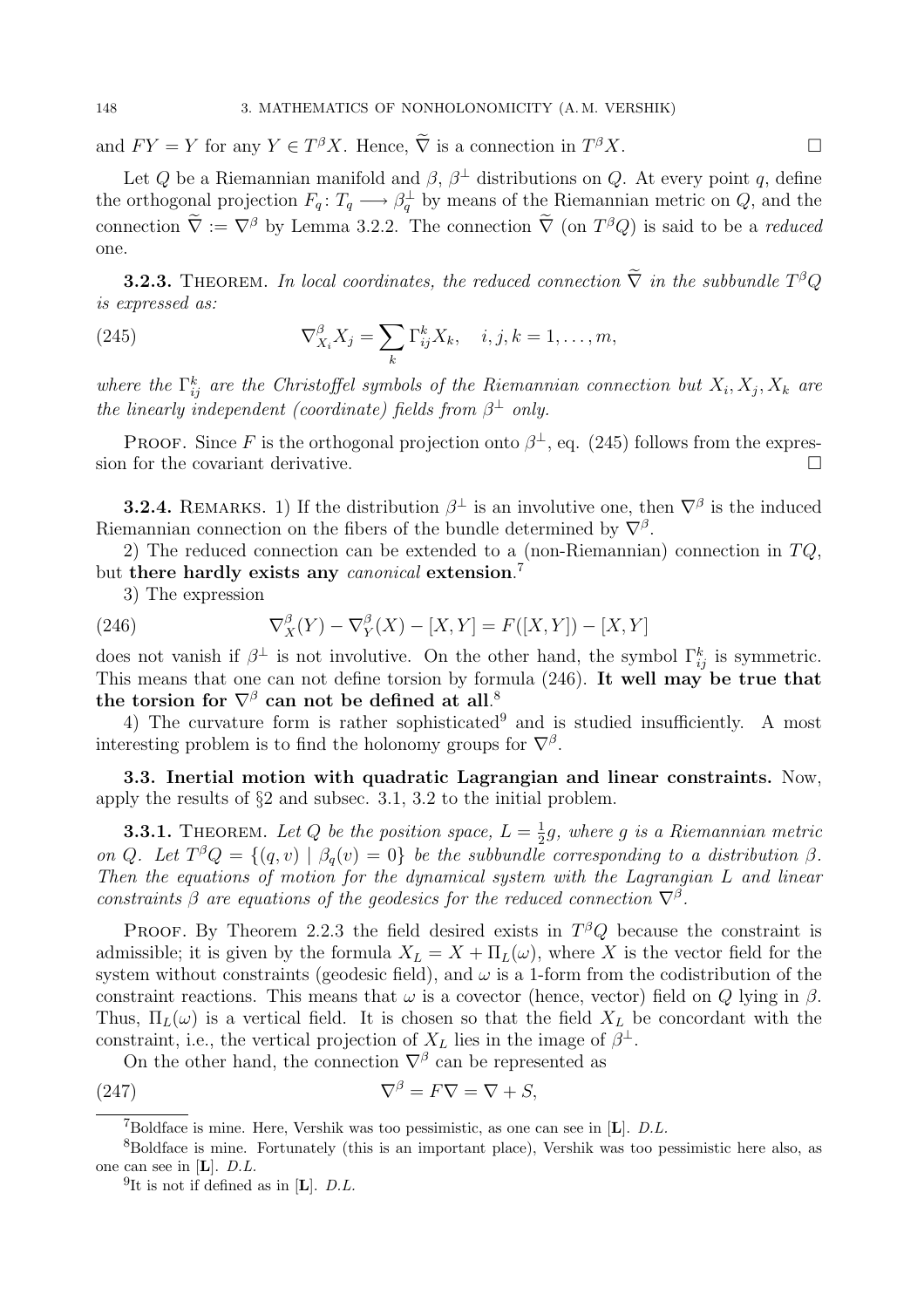where S is a  $(1, 2)$ -tensor (the difference between any two covariant differentiations is a  $(1, 2)$ -tensor), i.e.,  $S = F^{\perp} \nabla$ , where  $F^{\perp}$  is the projection on  $\beta$ . Hence, any horizontal vector of the connection  $\nabla^{\beta}$  differs from a horizontal vector of the connection  $\nabla$  in a vertical vector lying in  $\beta$  and is concordant with the constraint. The decomposition into vertical and horizontal components is unique, and hence the special horizontal field of the connection  $\nabla^{\beta}$  at the points  $(a, v) \in T^{\beta}Q$  and the field X coincide. points  $(q, v) \in T^{\beta}Q$  and the field X coincide.  $\square$ 

**3.3.2.** COROLLARY. The equations of motion for our problem can be represented as

$$
\nabla_{\dot{X}_i}^{\beta} \dot{X}_j = 0
$$

or

(249) 
$$
\ddot{X}^k = \sum_k \Gamma_{ij}^k \dot{X}^i \dot{X}^j, \quad i, j, k = 1, ..., m = \dim \beta^{\perp},
$$

where the coordinates are chosen so that  $\dot{X}^1, \ldots, \dot{X}^m$  form a basis in the fiber of the distribution  $\beta^{\perp}$ . If there are exterior forces, potential, etc., then one makes a change in (248) in the usual way:

$$
\nabla_{\dot{X}_i}^{\beta} \dot{X}_j = \omega_1,
$$

where  $\omega_1$  is the vector field of exterior forces (the gradient in the potential case).

If the distribution  $\beta^{\perp}$  is involutive, then (248) is the equation of geodesics in the fiber of the bundle, and if the distribution is geodesic (i.e., its fiber is completely geodesic, see [KN]), then the solution of (248) coincide with the solution of the constraint free problem.

**3.3.3.** REMARK. As we have said already, for the dynamical problem, one usually uses the field  $X_L$  (in our terms: the field of geodesics) only. Connections were not generally used even for constraint-free problems. As one can see from above, their roles are rather essential.

3.4. Non-holonomicity and the Hopf-Rinow theorem. Of the most interest is the case when the involutive hall of the distribution  $\beta^{\perp}$  generates the whole bundle. By the Frobenius theorem this happens when the brackets of the vector fields from  $\beta^{\perp}$  generate the whole Lie algebra of vector fields on Q.

**3.4.1.** PROBLEM. Describe the distributions of dimension  $m$  in general position and involutivity of these distributions. (One can suppose that, for  $m > 1$ , the distribution generates the whole  $T_q$  for generic points  $q \in Q$ , and the dimension of the involutive hull diminishes at singular points.)

**3.4.2.** STATEMENT. (The Hopf-Rinow theorem, cf. [KN], Ch. 3, §6, and [JJ]) The connection  $\beta^{\perp}$  on a complete Riemannian manifold is complete.

**3.4.3.** COROLLARY. If the distribution  $\beta^{\perp}$  is nonholonomic, then, for any two points  $q_1, q_2 \in Q$ , there exists a continuous curve connecting these points and consisting of pieces of the geodesics of the connection  $\nabla^{\beta}$ . In other words, the geodesic flow is transitive.

At the same time not every two points can be immediately connected by a  $\nabla^{\beta}$ -geodesic.<sup>10</sup> The following interesting problem arises.

On a Riemannian manifold Q with a nonholonomic distribution  $\beta^{\perp}$ , define the following new metric:

(251) 
$$
d_{\beta}(q_1, q_2) = \inf \{ l(\tau) \mid \tau(0) = q_1, \ \tau(1) = q_2, \ \dot{\tau} \in \beta^{\perp} \},
$$

 $10$ For the most lucid example, see [**Poi**]. *D.L.*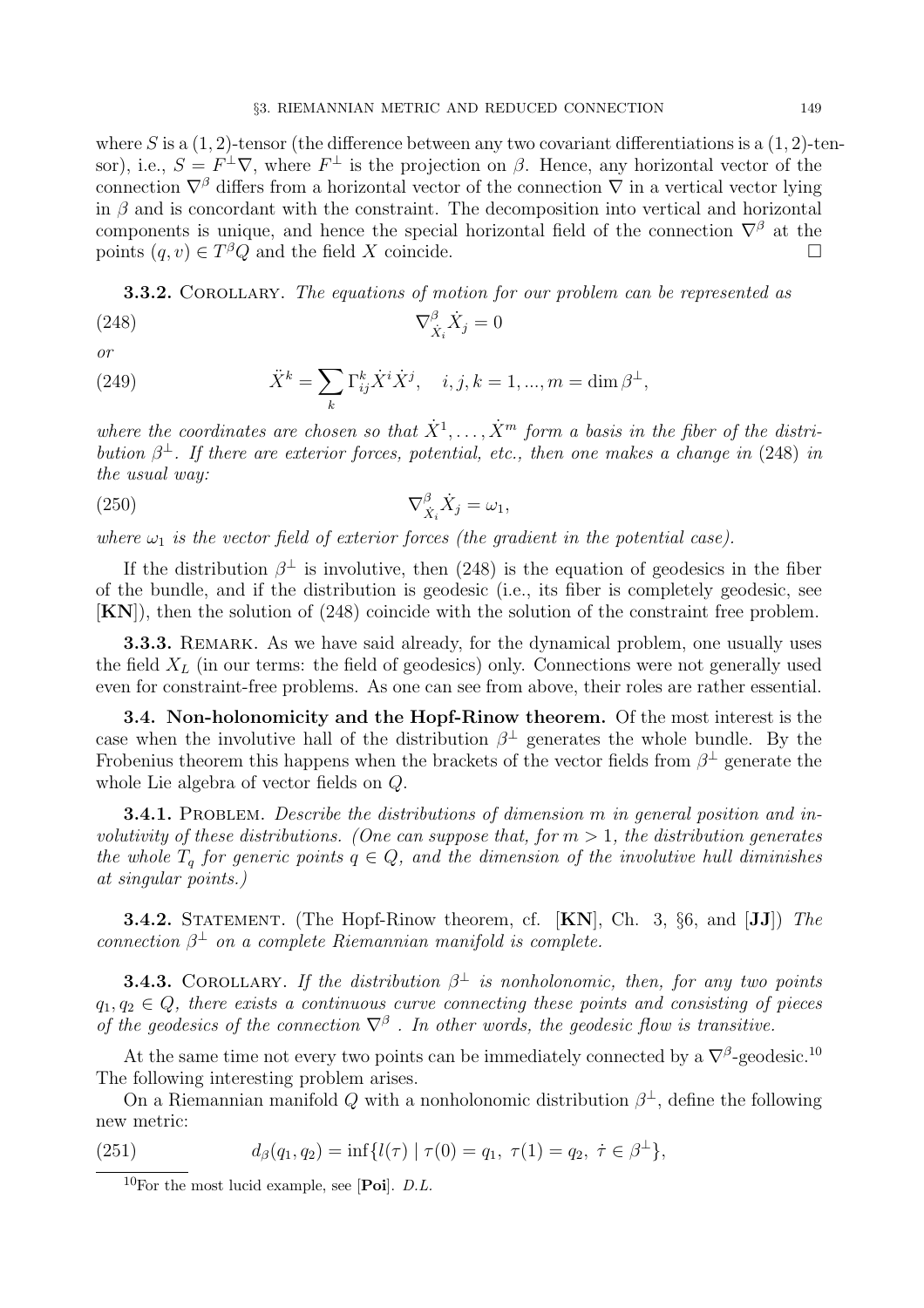where  $\tau$  is a smooth curve,  $l(\cdot)$  the length with respect to the initial Riemannian metric. This infimum is not attained on the geodesics of the connection  $\nabla^{\beta}$ , and hence the classical Hopf-Rinow theorem is not valid in this case.

**3.4.4.** PROBLEM. Describe intrinsically the  $d_{\beta}$ -type metrics on Riemannian manifolds. (Compare with the "space of geodesics" defined by Busemann  $[B]$ .)

An example of this kind was considered by Gershkovich [Ger].

## §4. Group mechanics with constraints

4.1. Problem of rolling and its group model. The most popular example of a nonholonomic problem is the following one: two bodies (e.g., a ball and a plane) move (from force of inertia or in a field) so that the linear velocities of both bodies at the point of contact coincide (no sliding). The reader interested in the traditional technique of derivation of the constraint equations is referred to special literature. Here we describe (apparently for the first time) the group model of this problem in a reasonably general formulation. The group example is a central one here, as in the case of ordinary dynamics.

Let  $G_1$  and  $G_2$  be two arbitrary connected Lie groups determining position of each body in a moving coordinate system,  $G_1^o$  and  $G_2^o$  their stationary subgroups (provided the point of contact is fixed). The coincidence of velocities at the point of contact is expressed as an isomorphism  $s: \mathfrak{g}_1/\mathfrak{g}_1^o \simeq \mathfrak{g}_2/\mathfrak{g}_2^o$ , where  $\mathfrak{g}_i$  is the Lie algebra of  $G_i$ . Now consider  $Q = G_1 \times G_2$ as the position space and, in  $(TQ)_e = \mathfrak{g}_1 \oplus \mathfrak{g}_2$ , single out the subspace  $\mathfrak{M}$  spanned by

(252) 
$$
(a_1, a_2) \text{ such that } s \circ t_1(a_1) = t_2(a_2),
$$

where  $t_i: \mathfrak{g}_i \longrightarrow \mathfrak{g}_i^o$  are the canonical projections. Clearly,  $\mathfrak{M}$  is a linear subspace of  $\mathfrak{g}_1 \oplus \mathfrak{g}_2$ . By transferring this subspace to all points of  $G = G_1 \times G_2$  by means of left translations we obtain a distribution (linear elements with coinciding velocities at the points of contact). This is the principal model.

Now one can consider a Lagrangian (left-invariant for inertial motions) and apply the methods developed in §3 to form the equations of motion. For a more general scheme, one does not need to specialize the group as the direct product of two (or more) groups. The most natural form of our scheme is the following one.

Let G be an arbitrary connected Lie group,  $\mathfrak{M}$  a subspace in the Lie algebra  $\mathfrak{g}$  (usually, a complement to a subalgebra). The distribution  $\beta^{\perp}$  is the distribution of the left translates of  $\mathfrak M$  in TG. Such a model will be called a group one.

4.1.1. EXAMPLE. 1)  $G = SO(3)$ ,  $\mathfrak{g} = \mathfrak{o}(3)$ . This is the rotation of a solid body with a fixed point and a zero linear velocity at it.

 $2)$   $\tilde{G} = SO(3) \times \mathbb{R}^2$ ,  $\mathfrak{g} = \mathfrak{o}(3) \oplus \mathbb{R}^2$ ,  $\mathfrak{M} = \{(a, h) \mid \pi(a) = h\} \subset \mathfrak{g}$ , where  $\pi \colon \mathfrak{o}(3) \longrightarrow$  $\mathfrak{o}(3)/\mathfrak{o}(2) \simeq \mathbb{R}^2$ . This is a description of a rolling ball on a rough plane.

4.2. Reduction. For the case of a left-invariant Lagrangian, we can reduce the proposed group model to a system on the Lie algebra. Observe that the problems with constraints are not symplectic, i.e., the fields that appear do not preserve, generally, any 2-form, hence, the question about integrals and reduction for these systems should be considered separately. Reduction of the order of these systems is less than that of symplectic systems. The following statement refers to a general system with constraints.

**4.2.1.** STATEMENT. (See [VF2].) If the constraint  $\alpha$  is an ideal one, then the energy  $H_L$  is a motion integral for system with the Lagrangian L.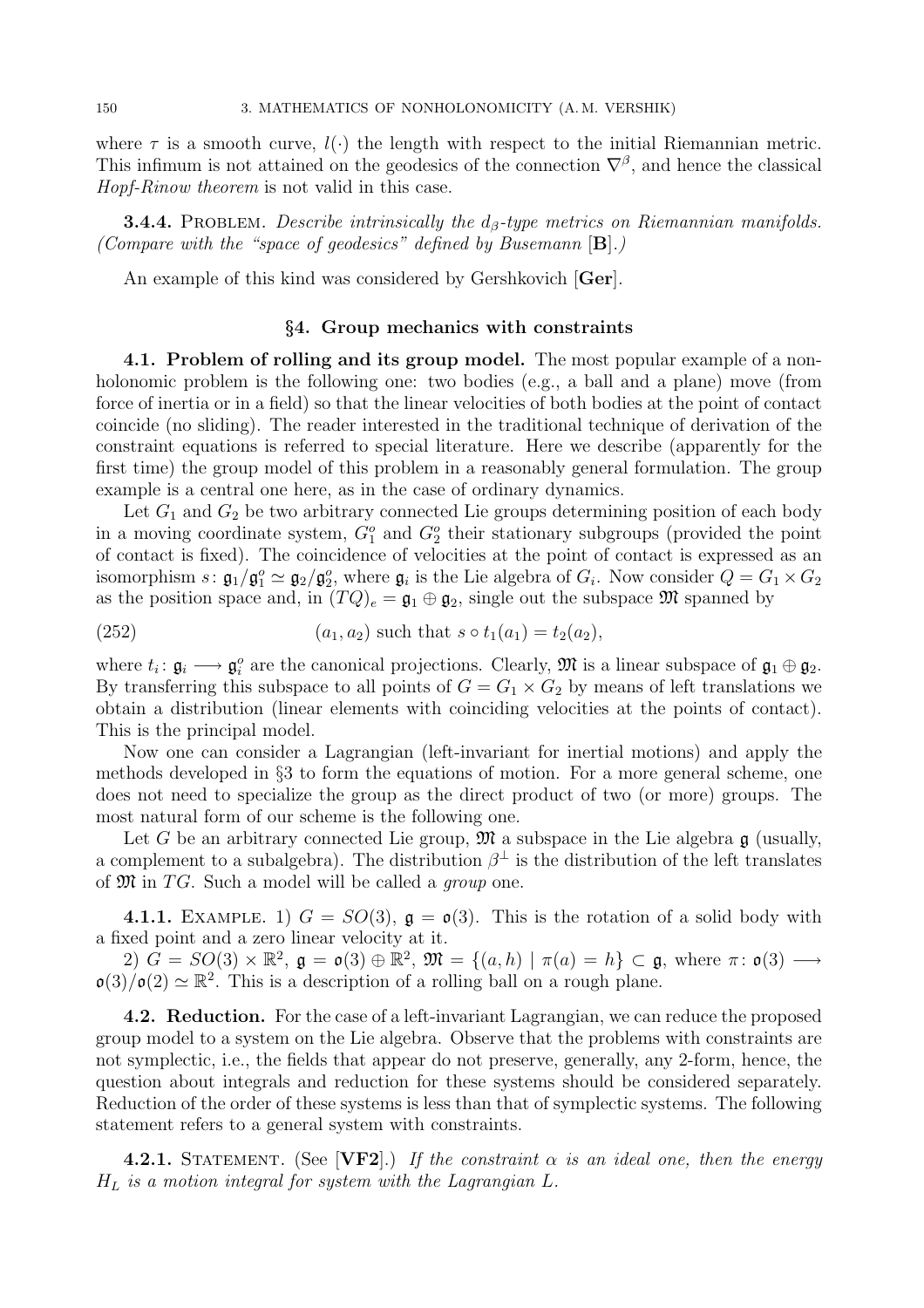PROOF.

(253)  
\n
$$
\frac{d}{dt}H_L = X(dH_L) = \Omega_L(\Pi_L(dH_L), X) =
$$
\n
$$
\Omega_L(\Pi_L(dH_L), \Pi_L(dH_L)) + \Omega_L(\Pi_L(dH_L), \Pi_L(\omega)) =
$$
\n
$$
\omega(\Pi_L(dH_L) = \omega(X_L) = \tau^* \rho(X_L) =
$$
\n
$$
\rho \tau(X_L) = \rho(\Phi) = 0. \qquad \Box
$$

**4.2.2.** THEOREM. Let the position space be a Lie group  $G$ , and the (linear) constraints and the (quadratic) Lagrangian of the system are left-invariant. Then the phase flow of the system is the fiber bundle whose base is the set of flows whose vector fields are the projections of the Euler fields (without constraints) on the subspace of constraints in the Lie coalgebra, and the fiber is the set of conditionally periodic flows on the group.

PROOF. We identify  $TG$  and  $T^*G$  by means of the Lagrangian (or, for semi-simple groups, by means of the Killing form). The field  $X$  that describes the motion of the system commutes with the left-invariant fields  $A$  on  $G$ . Indeed, by hypothesis we have

(254) 
$$
[X, A] = [X_L, A] + [X, \Pi_L(\omega)] = 0.
$$

Hence, the partition into orbits of the natural (Hamiltonian) action of the group G in  $T^*G$  is invariant under the flow of the field X. Thus, the base of the fiber bundle is  $T^{\beta}G/G \simeq \mathfrak{M} \subset$  $\mathfrak{g}^*$ , where  $\mathfrak M$  is the subspace determined by the constraints and the fiber is the group G. The flow on the fiber is determined by the motion on orbits, i.e., on the group, and commutes with the left translations, and hence it reduces to the flow on left cosets with respect to a maximal torus, the latter flow being conditionally periodic on each of these cosets. The trajectories are determined by their initial vectors at a certain point, e.g., at the unity element of the group.

Proceed now to the base. Recall that for the constraint-free systems one can define the moment map  $dH: T^*G \longrightarrow \mathfrak{g}$ , see, e.g., [**A**]. On  $\mathfrak{g}^*$ , we have the Euler equation:

$$
(255) \qquad \qquad \dot{a} = \{dH(a), a\},
$$

where  $a \in \mathfrak{g}^*$  and  $\{\cdot, \cdot\}$  is the Poisson bracket. For the constraint-free system, the Euler equation determines the motion on the base.

By Theorem 4.2.2, in our case the vector field defined on the subspace of constraints  $\mathfrak{M}$ is the orthogonal projection of the field corresponding to the Euler equation on  $\mathfrak{M} \subset \mathfrak{g} = \mathfrak{g}^*$ . Thus, the equation on  $\mathfrak{M}$  takes the form

$$
(256) \qquad \qquad \dot{a} = P\{dH(a), a\},
$$

where P is the orthogonal (with respect to the Lagrangian) projection of  $\mathfrak g$  onto  $\mathfrak M$ .  $\Box$ 

4.2.3. REMARK. 1) Actually, we asserted that the projection of the initial field onto constraints commutes with the group factorization. But, unlike the generalized Noether theorem, here one can not assert that the elements from the center of the enveloping algebra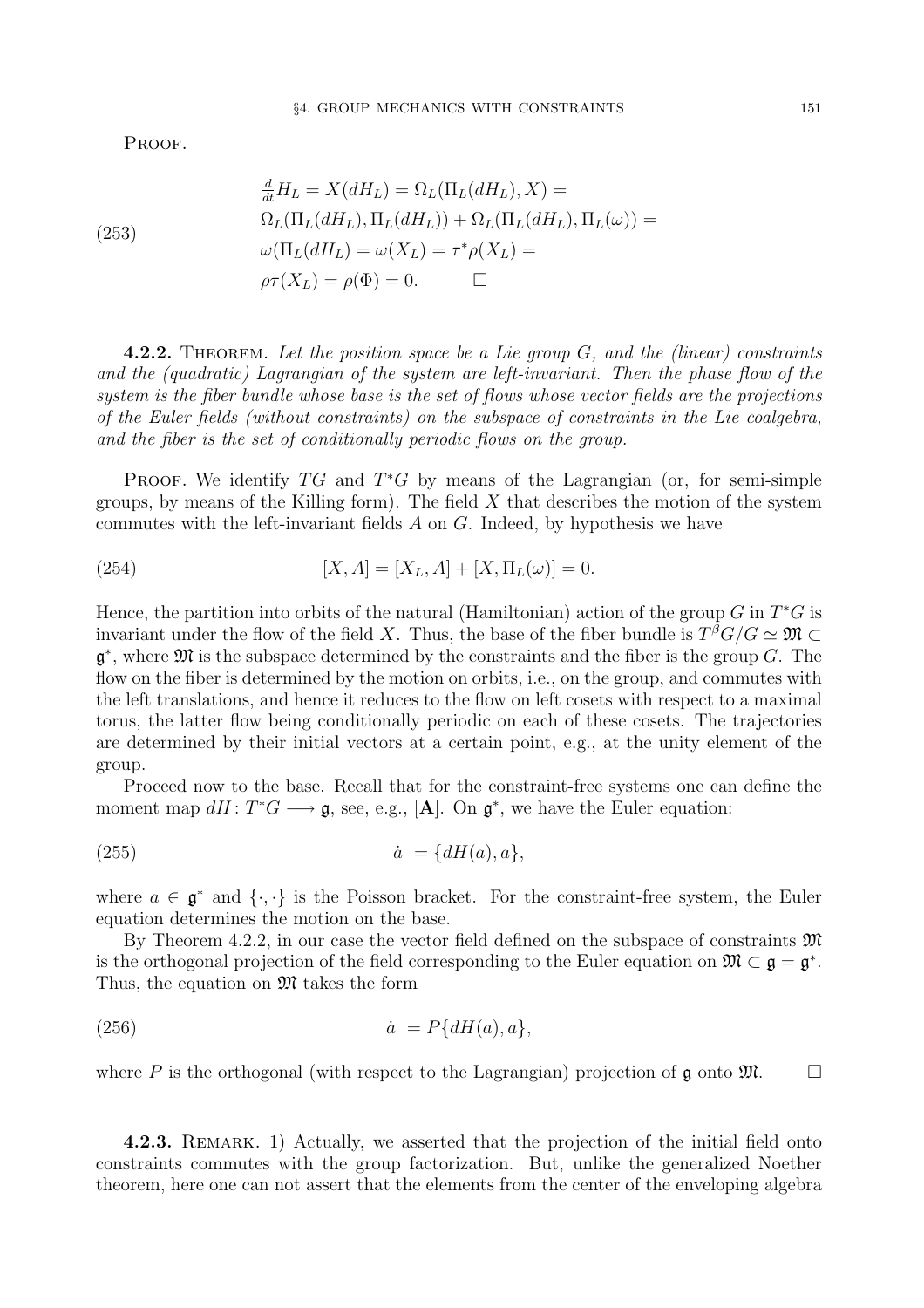are integrals of motion.<sup>11</sup> Hence, the system obtained on  $\mathfrak{M}$  does not preserve, generally, the orbits of the coadjoint action.

2) If the Lagrangian is not quadratic, the reduction is also possible, but in this case the Legendre transformation on the fiber of TG is non-linear, the quotient space  $T^*G/G$  has no linear structure, and the reduced system is rather sophisticated.

**4.2.4.** EXAMPLE. Consider the problem of rolling by inertia of two  $n$ -dimensional solid bodies. In this case, we have (in notations of sec. 4.1):

$$
G_1 = G_2 = SO(n), \quad G_1^o = G_2^o = SO(n-1), \quad G = G_1 \times G_2;
$$
  
\n
$$
\mathfrak{g} = \mathfrak{g}_1 \oplus \mathfrak{g}_2 = \mathfrak{o}(n) \oplus \mathfrak{o}(n), \quad \mathfrak{g}^o := \mathfrak{g}_1^o = \mathfrak{g}_2^o = \mathfrak{o}(n-1),
$$
  
\n
$$
\mathfrak{M} = \text{diag } \mathfrak{g}^o \oplus (\mathfrak{g}_1^o \oplus \mathfrak{g}_2^o),
$$
  
\nwhere diag  $\mathfrak{g}^o = \{(a, a) \mid a \in \mathfrak{g}^o\} \subset \mathfrak{g}_1 \oplus \mathfrak{g}_2.$ 

Hence,

(257)

(258) 
$$
\mathfrak{M} = \{(a+b, a+c) \mid a, b, c \in \mathfrak{o}(n-1)\}.
$$

Let P be the projection onto  $\mathfrak{M}$ . (In our case, the orthogonal projection P does not depend on the inertia tensors.) Then, for  $i, j = 1, ..., n-1$ , we have

(259) 
$$
P(X_{ij}^1, X_{ij}^2) = \begin{pmatrix} X_{ij}^1 + X_{ij}^2 & X_{ij}^1 \ -X_{ij}^1 & 0 \end{pmatrix} + \begin{pmatrix} X_{ij}^1 + X_{ij}^2 & X_{ij}^2 \ -X_{ij}^2 & 0 \end{pmatrix}
$$

Let  $L_1, L_2$  be the inertia tensors of the bodies. Then the equations of motion in  $\mathfrak{M}$  have the form

.

(260)  
\n
$$
\dot{a}^{(1)} = P((a^{(1)})^2 I_1 - I_1(a^{(1)})^2),
$$
\n
$$
\dot{a}^{(2)} = P((a^{(2)})^2 I_2 - I_2(a^{(2)})^2),
$$

for any  $(a^{(1)}, a^{(1)}) \in \beta$ . The projection P connects both equations.

I do not know to qualitatively describe the motion for this system.

In the same manner one can take another stationary subgroup (e.g.,  $SO(n - k)$ ) that corresponds to the Stifel manifold; however, I do not know whether the constraint-free problem is integrable or not).

## §5. Non-classical problems with constraints

The following problems arise in optimal control and economics dynamics.

**5.1.** PROBLEM. Let  $Q$  be a manifold,  $TQ$  its tangent bundle, and we are given a field  $B$ of submanifolds  $B(q)$  (with boundary or corners) in fibers  $T_q$  of  $TQ$ . We have to minimize a certain functional of the boundary value problem, the tangent vectors to admissible curves lying in the given submanifold:

(261) 
$$
\inf \{ F(q(\cdot)) \mid \dot{q} \in B(q) \subset T_q; \ q(a) = \bar{q}, \ q(b) = \bar{\bar{q}} \}.
$$

<sup>&</sup>lt;sup>11</sup>The reduction of Hamiltonian systems under the regular actions of Lie groups (generalizations of the Noether theorem) was considered and rediscovered by many researchers. For Lie groups, I defined it as early as 1968 (the reports were made at seminars in Leningrad and Moscow State Universities and at a conference in Tsakhkadzor in 1969). The well-known 2-form discovered by A. A. Kirillov in 1962 ([A]) naturally appears from the canonical form in  $T^*G$  in the process of reduction. A list of literature on this topic (by no means complete) is given in the book  $[A]$  and in the surveys  $[P]$ , the latter being devoted to the symmetries of more complicated nature.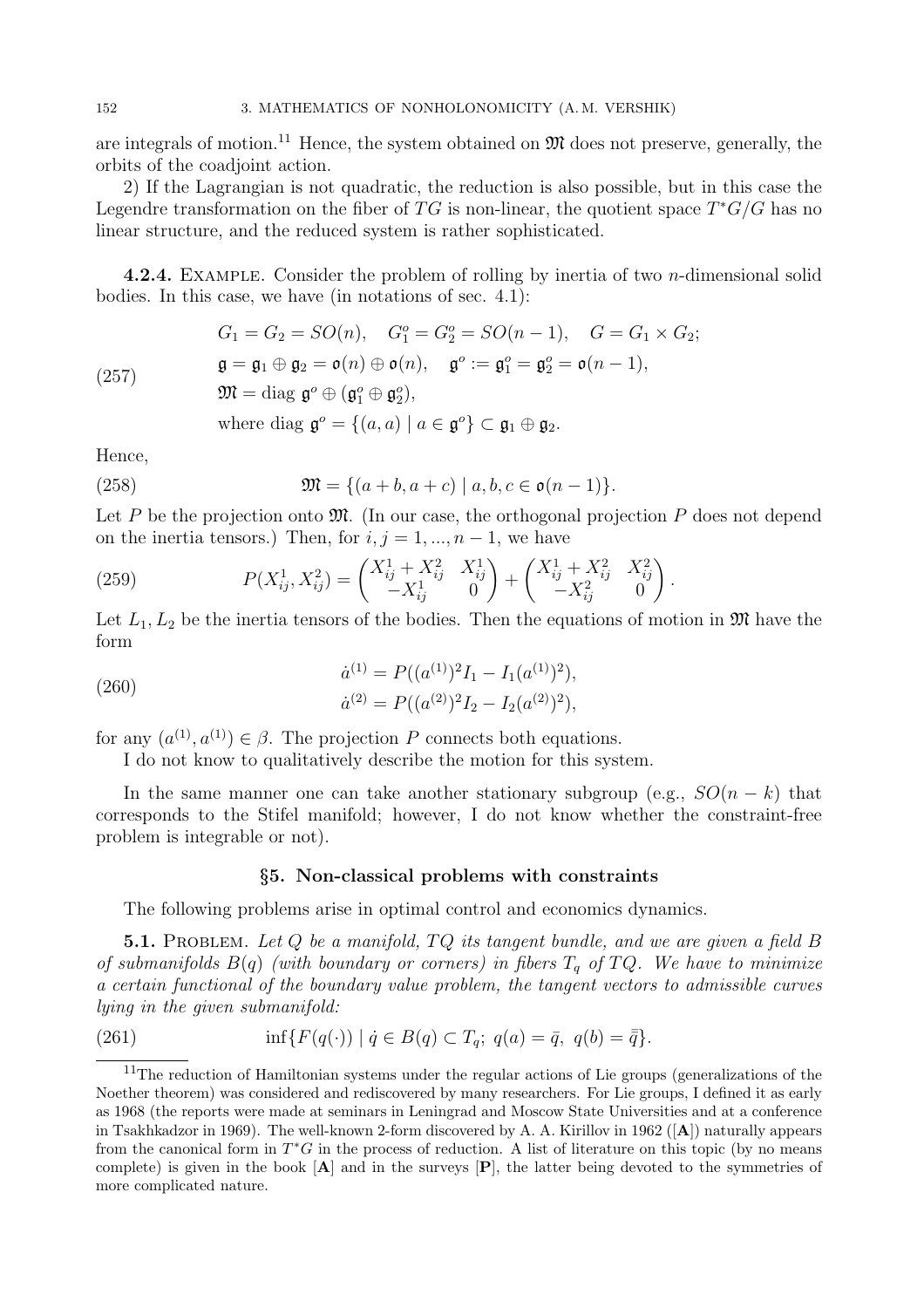The problem in this formulation is said to be problem in contingencies (differential inclusions).

One passes to this formulation from the traditional one in the following way:  $B(q)$  is the set of right-hand sides of differential equations when controls run over the admissible region.

Usually,  $B(q)$  are convex solids, in particular, polyhedral sets (cones or polytops). In connection with this it is important to consider the theory of fields of such sets as a generalization of the theory of distributions (involutivity, singularities, etc.). For another motivation (connected with other problems), see [VCh, Ger].

**5.2.** PROBLEM. Consider the following principle and apply it to these problems.

One can construct the field corresponding to the Euler equation for the constraint-free problem and then project this field onto the constrain manifold as we did it above.

In the interior points, the field does not change under this projection, but jumps (switches) can appear on the boundary. Constraints of this kind are not ideal in general.

5.3. PROBLEM. Find out problems of optimal control for which the field desired is obtained by the above principle.

Mostly, the field of sets  $B(\cdot) \subset TQ$  is defined by means of inequalities. For example, let  $B(\cdot)$  be the field of polyhedral sets  $B(q) = \{v \mid A(q)v \leq b(q)\}\,$ , where  $b(\cdot)$  is a map from Q to  $\mathbb{R}^m$  and  $A(\cdot) \in \text{Hom}(\mathbb{R}^n, \mathbb{R}^m)$ . In this case, we have the following general problem:

(262)  $\inf{\Phi(q(\cdot)) | A(q)q \leq b(q), q \in Q}.$ 

Thus, this is a field of problems of linear (if  $\Phi$  is linear) or convex programming in the tangent bundle TQ. Similar problems were considered in the linear theory of optimal control and also (for  $Q = \mathbb{R}^1$  or  $Q = [a, b] \subset \mathbb{R}^1$ ) in the theory of continuous economic models.

**5.4.** PROBLEM. For the above problems, relate Pontriagin's optimality principle with the duality theorem of convex programming. Conjecturally, these two statements are equivalent, as one can easily verify for the case when  $A(\cdot), b(\cdot)$  are constant on  $Q = \mathbb{R}^n$ .

**5.5.** PROBLEM. A problem close to the classical ones from  $\S 3$  and  $\S 4$  consists in finding a minimum in the following situation. Let  $Q$  be a Riemannian (or Finsler) manifold,  $B(\cdot)$ a field of convex sets (polytops, spheres, etc.) in  $TQ$ . It is convenient to suppose that  $B(q)$ is central-symmetric for all q. One should find the shortest (in the sense of metric) curves that are admissible for the restrictions  $q \in B(q)$ .

The obtained new metric (non-Riemannian) seems to be similar to the metric from §3. Manifolds with these metrics possess, perhaps, unusual properties. (I did not see this formulation of the problem in the literature, but, possibly, similar questions were stated and solved. There is a considerable number of works that indirectly refer to the question discussed. We confine ourselves to the reference to the monograph  $[T-K]$ .)

Study metrics on smooth manifolds appearing in these problems, see sec. 3.4, cf. [Ger].

5.6. PROBLEM. In non-classical dynamics (as well as in arbitrary dynamics), the most interesting example of a problem with constraints is the group one. Let a Lie group act transitively on a manifold M, and let the field of constraints be invariant under this action. If the functional is invariant too, then one can, conjecturally, reduce the problem (in the same manner as in  $\S_4$ ) to the Lie algebra if M is a group.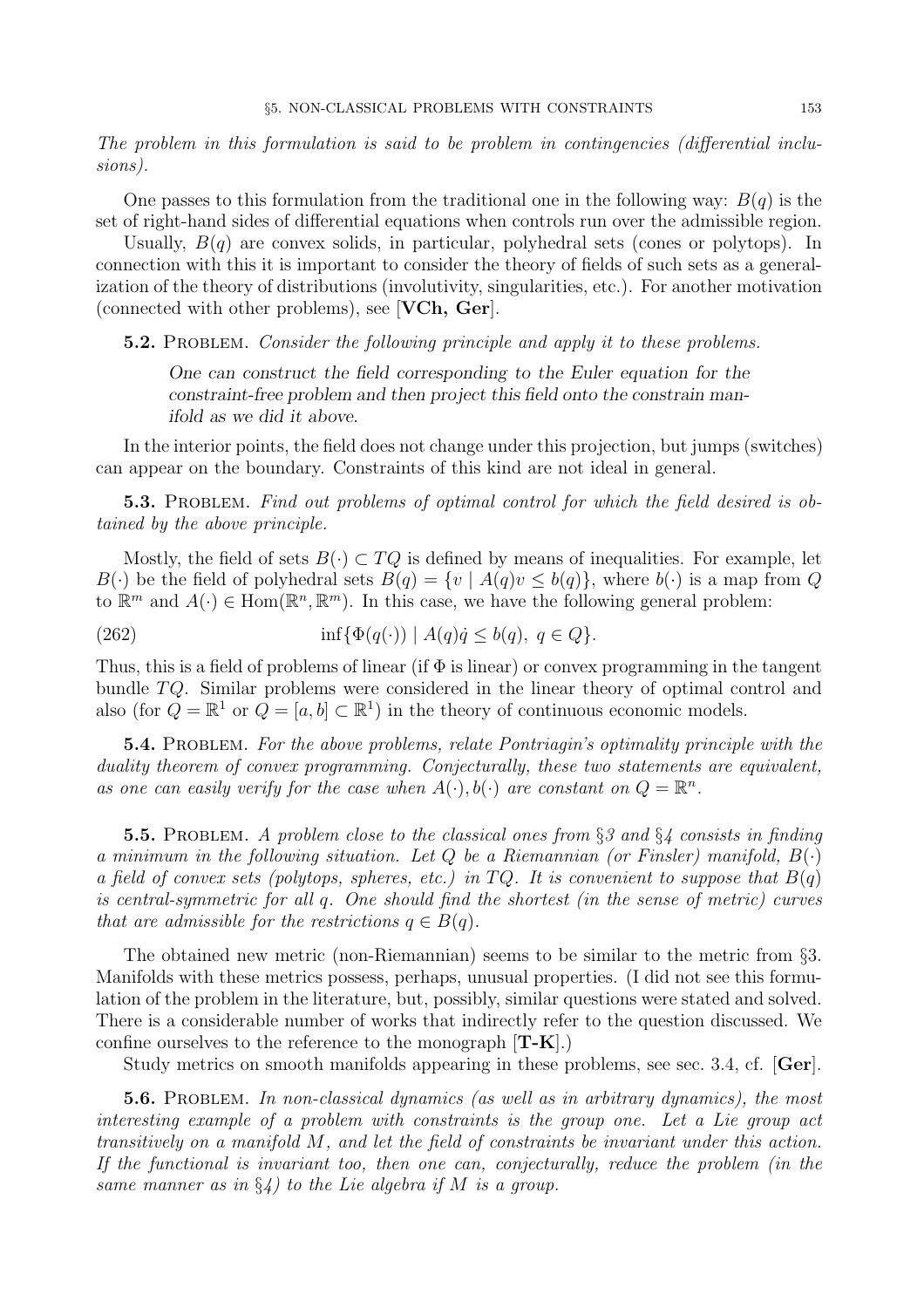#### 154 3. MATHEMATICS OF NONHOLONOMICITY (A. M. VERSHIK)

The difficulty appearing here is that the reduction permits one to study only the Cauchy problem rather than the boundary value problem (same as in  $\S$ 4). This circumstance is not substantial for classical mechanics without constraints, because usually (e.g., for Riemannian complete manifolds) the set of solutions of the Cauchy problem includes solutions of all boundary value problems (the Hopf-Rinow theorem). Here this is not the case and one should search for a solution considering not only the result of reduction but the whole fiber bundle.

5.7. Problem. Describe the reduction for group problems of optimal control and the structure of the corresponding fiber bundle.

## Bibliography

- [ATF] Alekseev, V. M.; Tikhomirov, V. M.; Fomin, S. V. Optimal control. Consultants Bureau, New York, 1987. xiv+309 pp.
- [A] Arnold V., Mathematical Methods of Classical Mechanics, Graduate Texts in Mathematics, 60. Springer, New York, 1997. xvi+516 pp.
- [BC] Bishop R.L., Crittenden R.J., Geometry of Manofolds, Academic Press, New York. 1964.
- [B] Busemann H. The Geometry of Geodesics, Academic Press, New York, 1955.
- [Ch] Chaplygin S.A., Studies on Dynamics of Non-Holonomic Systems, Moscow, 1949 (in Russian); [Selected works. Gas and fluid mechanics. Mathematics. General mechanics] Annotations and commentaries by S. A. Hristianovič, L. V. Kantorovič, Ju. I. Neĭmark and N. A. Fufaev. Biographical sketch by M. V. Keldyš. Documentary biographical chronology, and complete bibliography of the works of  $S$ . A. Caplygin by N. M. Semenova. Nauka, Moscow, 1976. 495 pp.
- [D] Dobronravov V. V., Foundations of Mechanics of Non-Holonomic Systems, Moscow, 1970 (in Russian).
- [F] Fomenko, A. T. Integrability and nonintegrability in geometry and mechanics. Kluwer, Dordrecht, 1988. xvi+343 pp.
- [Ger] Gershkovich V., Two-sided estimates of metrics generated by absolutely nonholonomic distributions on Riemannian manifolds. (Russian) Dokl. Akad. Nauk SSSR 278 (1984), no. 5, 1040–1044. English translation: Soviet Math. Dokl. 30 (1984), no. 2, 506–510
- [Gl] Gliklikh Yu., Riemanian parallel translation in nonlinear mechanics. In: Yu. Borisovich, Yu. Gliklikh (eds.), Global Analysis — Studies and Applications. I., LN in Mathematics, Springer, 1108, 1984, 128–151
- [G] Godbillon C., Géometrie differéntielle et méchanique analytique, Hermann, Paris, 1969.
- [G] Gohman A.V. Differential-geometric foundations of the classical dynamics of systems Izdat. Saratov. Univ., Saratov, 1969. 93 pp. (in Russian).
- [JJ] Jost J., Riemannian Geometry and Geometric Analysis, Springer, Berlin, 2002,  $XIII+455$  pp.
- [KN] Kobayashi S., Nomizu K. Foundations of Differential Geometry, vol. 1, Interscience, New York, 1963.
- [L] Leites D., The Riemann tensor for nonholonomic manifolds. Homology, Homotopy and Applications, vol 4 (2), 2002, 397–407; math.RT/0202213;

Grozman P., Leites D., The nonholonomic Riemann and Weyl tensors for flag manifolds; math.DG/0509399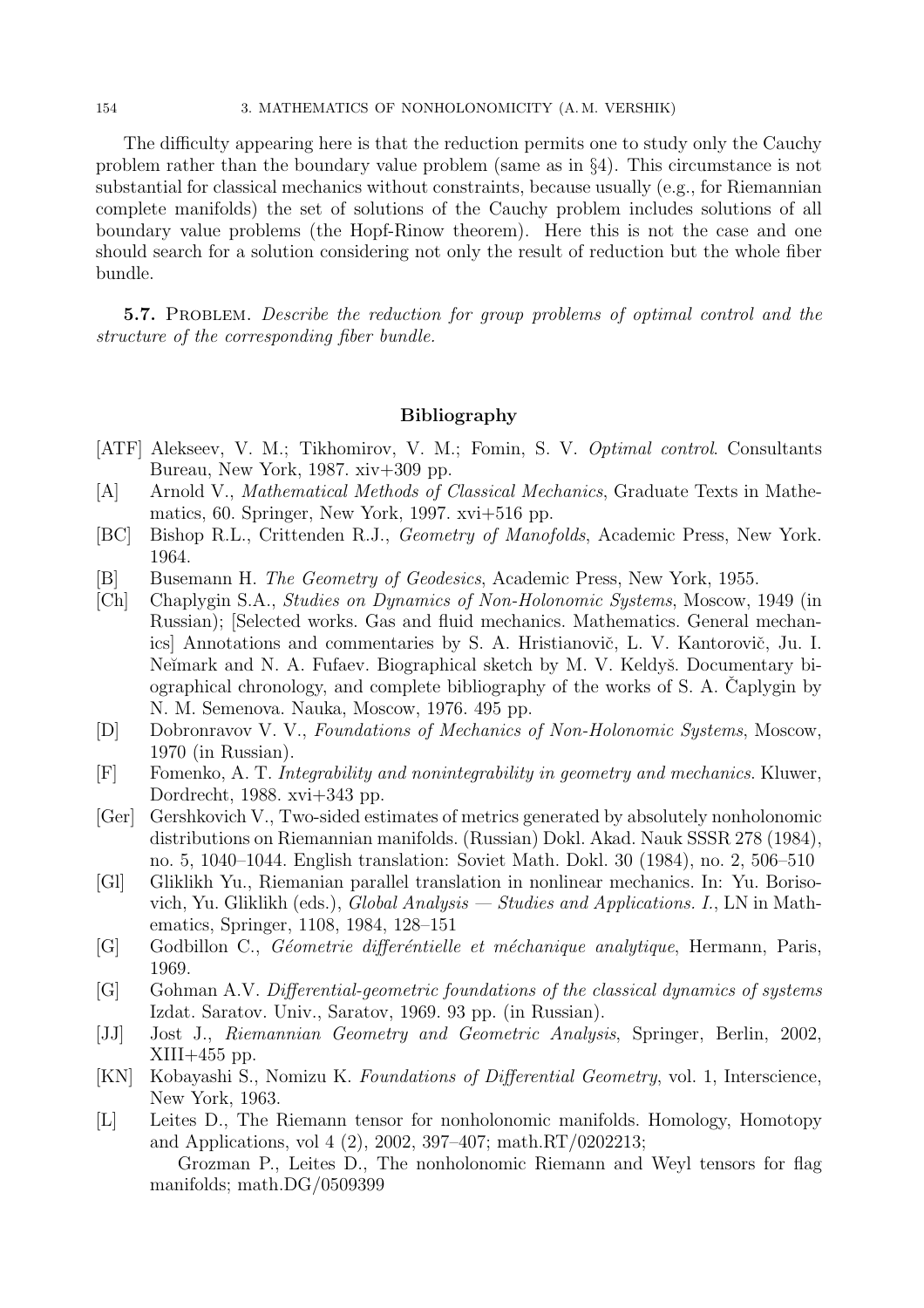#### BIBLIOGRAPHY 155

- [M] Manakov S. V. A remark on the integration of the Eulerian equations of the dynamics of an *n*-dimensional rigid body. (Russian) Funkcional. Anal. i Priložen. 10 (1976), no. 4, 93–94. English translation: Functional Anal. Appl. 10 (1976), no. 4, 328–329 (1977)
- [MF] Mishchenko A.S., Fomenko A.T., A generalized Liouville method for the integration of Hamiltonian systems. (Russian) Funkcional. Anal. i Priložen. 12 (1978), no. 2, 46–56, 96. English translation: Functional Anal. Appl. 12 (1978), no. 2, 113–121.
- [NF] Neimark Yu., Fufaev N.A., Dynamics of Non-Holonomic Systems, Nauka, Moscow, 1967 (in Russian).
- [Nov] Novikov S., Periodic solutions of Kirchhoff equations for the free motion of a rigid body in a fluid and the extended Lyusternik-Shnirel′man-Morse theory. I. (Russian) Funktsional. Anal. i Prilozhen. 15 (1981), no. 3, 54–66; id., Variational methods and periodic solutions of equations of Kirchhoff type. II. (Russian) Funktsional. Anal. i Prilozhen. 15 (1981), no. 4, 37–52, 96. English translation: part I, Functional Anal. Appl. 15 (1981), no. 3, 197–207 (1982); part II, ibid. 15 (1981), no. 4, 263–274 (1982)
- [P] Perelomov A., Integrable systems of classical mechanic and Lie algebras. Systems with constraints. ITEP-116, preprint, Moscow, 1983 Olshanetsky, M. A.; Perelomov, A. M.; Reyman, A. G.; Semenov-Tyan-Shanski˘ı,

M. A. Integrable systems. II. (Russian) Current problems in mathematics. Fundamental directions, Vol. 16 (Russian), 86–226, 307, Itogi Nauki i Tekhniki, Akad. Nauk SSSR, Vsesoyuz. Inst. Nauchn. i Tekhn. Inform., Moscow, 1987.

Perelomov, A. M. Integrable systems of classical mechanics and Lie algebras. Vol. I. Birkhäuser, Basel, 1990. x+307 pp.

- [Poi] Poincaré, H., Les idées de Hertz sur la Mécanique (Revue générale des Sciences, t. 8, 1897, 734–43. In: Œuvres. Tome VII. (French) [Works. Vol. VII] Masses fluides en rotation. Principes de mécanique analytique. Problème des trois corps. [Rotating] fluid masses. Principles of analytic mechanics. Three-body problem] With a preface by Jacques Lvy. Reprint of the 1952 edition. Les Grands Classiques Gauthier-Villars. [Gauthier-Villars Great Classics] Editions Jacques Gabay, Sceaux, 1996. viii+635 pp. ´
- [Sm] Smirnov V., A course of higher mathematics, vol. IV, p. 1, Moscow, 1974 (in Russian).
- [SS] Stenberg S., Lectures on differential geometry. Second edition. Chelsea Publishing Co., New York, 1983. xviii+442 pp.
- [T-K] Ter-Krikorov A.M., Optimal Control and Mathematical Economics, Nauka, Moscow, 1977, 216 pp. (in Russian).
- [V] Vershik A.M., Several remarks on infinite-dimensional problems of linear programming. Usp. Mat. Nauk 25:5 (1970), 117–124.
- [VCh] Vershik, A. M.; Chernyakov, A. G. Fields of convex polyhedra and Pareto-Smale optimum. (Russian) Optimizatsiya No. 28(45) (1982), 112–145, 149. English translation in: Leifman L. (ed.) Functional analysis, optimization, and mathematical economics. A collection of papers dedicated to the memory of Leonid Vitalevich Kantorovich, The Clarendon Press, Oxford University Press, New York, 1990, 290–313
- [VCh] Vershik A., Chernyakov A., Critical points of fields of convex polyhedra and the Pareto-Smale optimum relative to a convex cone. (Russian) Dokl. Akad. Nauk SSSR 266 (1982), no. 3, 529–532. English translation: Soviet Math. Dokl. 26 (1982), no. 2, 353–356
- [VF1] Vershik A.M., Faddeev L.D. Differential geometry and Lagrangian mechanics with constraints. Dokl. Akad. Nauk SSSR 202:3 (1972), 555–557 = Soviet Physics Doklady 17:1 (1972), 34–36.
- [VF2] Vershik A.M., Faddeev L.D., Lagrangian mechanics in an invariant form. In: Problems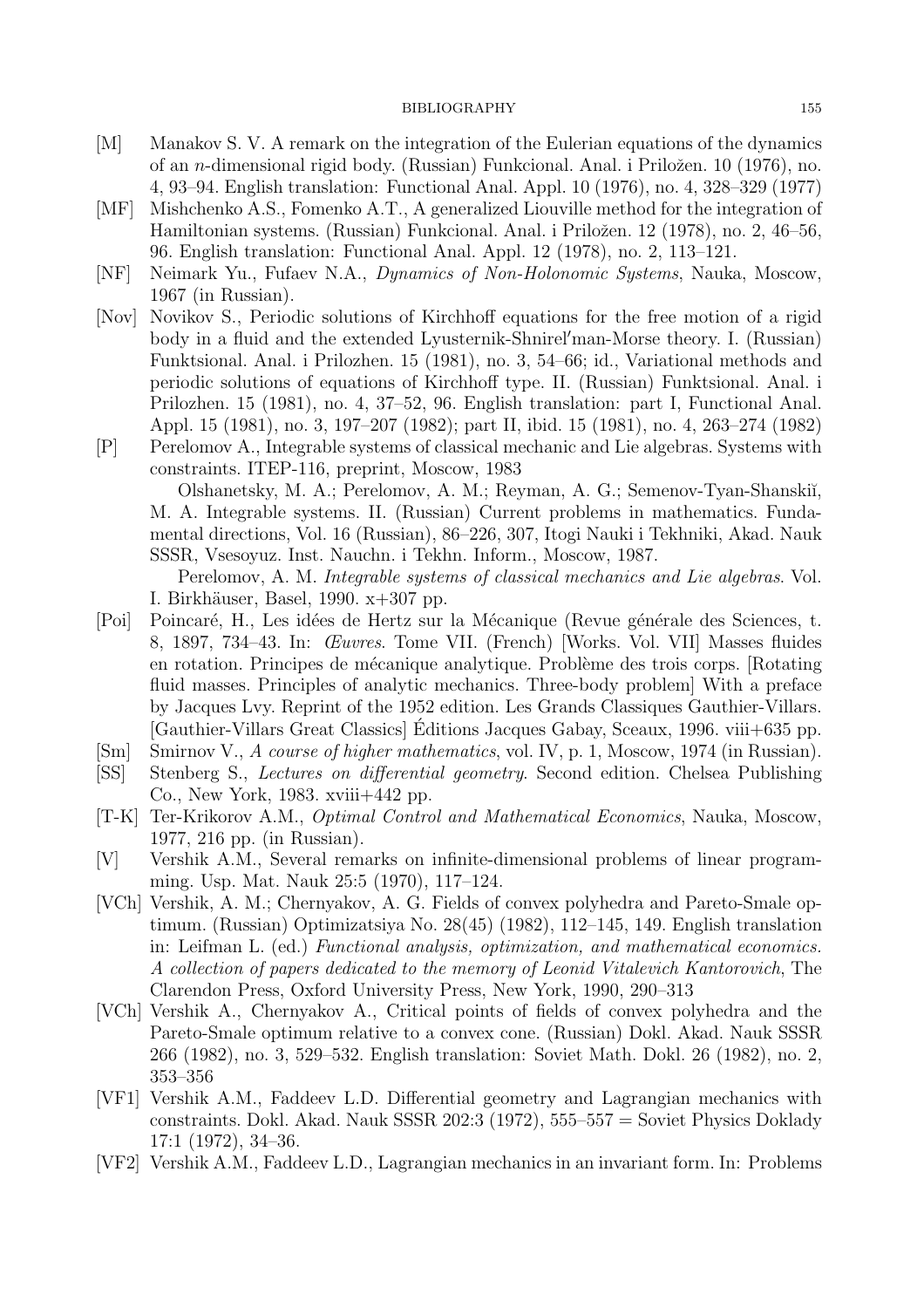of Theoretical Physics. vol. 2, Leningrad, 1975 = Selecta Math. Sov. 1:4 (1981), 339– 350.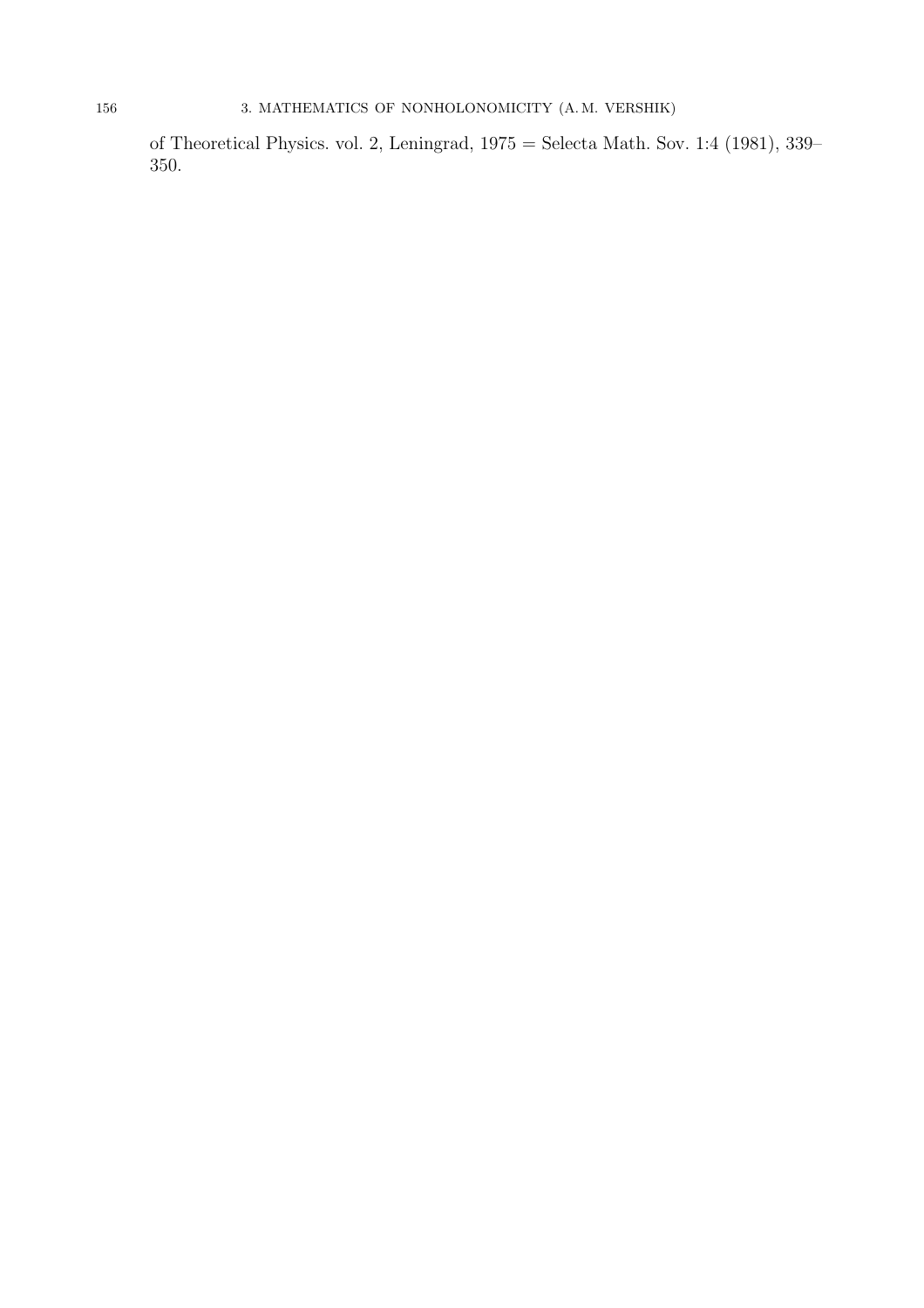# Index

agent, 29, 31, 33, 34, 37, 40, 41, 51, 53–55, 57, 58, 60–63, 65, 66, 68, 76, 78, 80, 95, 98, 99, 102, 104, 105, 111, 126–130 Akerloff G., 70, 71, 100 Alchian A., 38, 112, 114 Andersson O., 5, 13 approach to economic, neoclassical, 24 Aristotle, 25 Arrow K., 32, 34, 48, 86 Arthur B., 48 Austrian school, 20, 24, 37, 38, 47, 48, 111, 113 Axelrod R., 121 Bacon, 19 Bear game, 105 Bentham I., 33 Bibler V. S., 121 Biryukov N., 7, 15 Blaug M., 121 Bogaevski V. N., 121 Bohr N., 26, 28 Boltzmann distribution, 56 Born M., 51 Bose-condensation, 115 Bose-Einstein distribution, 115 bracket, contact, 133 bracket, Jacobi, 133 Brahe, Tycho, 25 Brillouin L., 20, 48 Brouwer L. E. J., 34 Bryant R. L., 121 Bull game, 105 Bunimovich L. A., 123 Carathéodory C., 46 Carnot cycle, 103–105 chaos, 39, 109 Chern S. S., 121 Coase R., 110, 111 connection, reduced, 148 constraint, 142 Courant R., 121 Curie-Weiss model, 130 d'Alembert's principle, 141, 146 Damsets H., 121

Dani S. G., 123 Darwin's theory, 113 Darwinism, 113 Debreu G., 32, 34, 48, 86 deconstruction, 28 Derrida W., 28 Descartes, 19 differential equation, second order, 140 differential topology, 46 Dilthey W., 19 discovery procedure, 38 displacement, virtual, see virtual displacement, 137 distribution, Boltzmann, 56 distribution, Bose-Einstein, 115 distribution, Gauss, 93, 94 distribution, nonholonomic, 8, 16 Dobrushin R. L., 123 dogma of private interest, 37 Dorfman Ya., 5, 13 Durlauf S., 121 dynamical system, 32, 34, 41, 42, 45, 48, 142 Eigen M., 122 Einstein, 26 Einstein A., 26 energy, 141 entropy, 26, 41, 46, 48–50, 54–61, 65–70, 72–74, 76, 78, 79, 83, 85, 86, 88, 92–94, 109 equation of state, 46 equation, Pfaff, 8, 16, 46, 51, 77, 117, 133, 134, 144 equations, Euler-Lagrange, 142 equilibrium, 45 equilibrium price, 74 equilibrium, market, 19, 25, 28–30, 32–34, 38, 40–42, 45, 46, 48–50, 53, 54, 59, 60, 62, 63, 65–69, 71, 74–77, 79, 80, 83, 85–87, 91–94, 96, 97, 106, 109–111, 114, 116, 127, 134 ethics, protestant, 47 Euler-Lagrange equations, 142 evolution, 39, 41, 45, 98, 111–113 evolutionary ontology, 39 evolutionary theory, 38, 39, 41, 113, 114, 116, 125, 126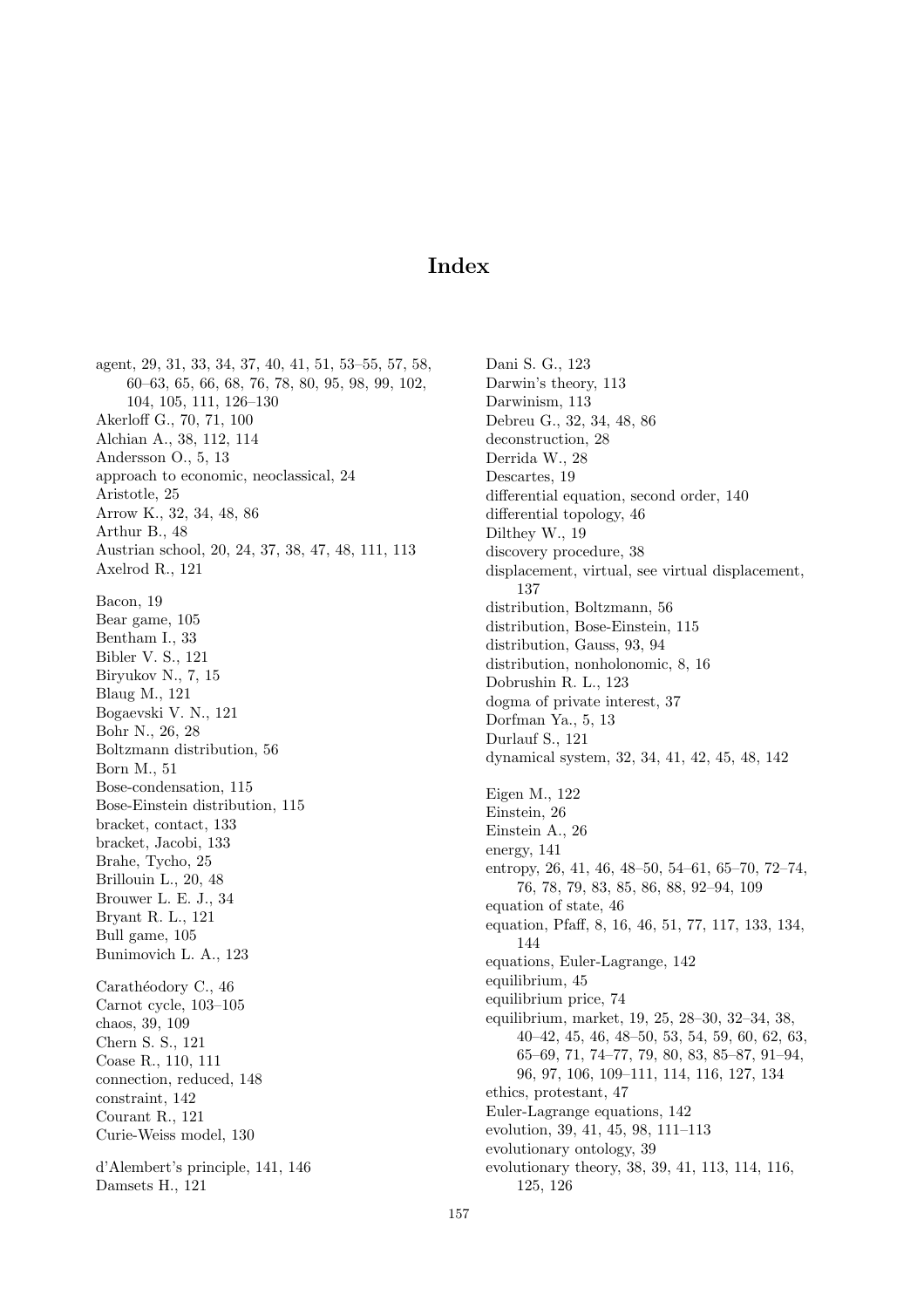#### 158 INDEX

financial stabilization, 45 Fisher F. V., 122 Foucault M., 28 free competition, 31, 32, 34 free energy, 78, 85, 129 Frenkel J., 122 Galileo, 25 game theory, 23 game, Bull Bear, 105 Gardner R. B., 121 Gauss distribution, 93, 94 Gauss principle, 146 General Equilibrium Theory, 29, 49 globalization, 117 Golan A., 122 Goldschmidt H. L., 121 Gorbachev M., 100 Grasham law, 71 Griffiths P. A., 121 Hamiltonian, 141 Hargreaves–Heap S., 110, 122 Hayek F., 20, 38–41, 47, 48, 53, 75, 98, 112, 113, 122 heat capacity of the market under the constant flow of goods, 84 heat machine, 102 Hilbert D., 121 Hodgson G. M., 122 homeostasis, 47 Hopf-Rinow theorem, 149 human actions, 111 human behavior, 30, 33, 37, 125 Hume D., 42, 122 incomplete information, 75 inequality, thermodynamic, first, 84 inequality, thermodynamic, second, 84 information theory, 20, 27, 41, 43, 48, 112, 114 institutional restrictions, 51 interest, 19, 20, 24, 31–34, 37, 39–41, 47 International Monetary Fund, 105 invisible hand, 20, 28, 31, 32, 45, 47, 112, 117 Jakobson M. V., 123 Jaynes E. T., 49, 122 Jevons W., 24 Jevons W. S., 122 Judge G., 122 Kakutani S., 34, 122 Kantorovich L., 23 Kapitsa P., 45 Kastler G., 122 Keynes J. M., 60, 111, 122 Kittel Ch., 122 Klein M. J., 122

Knight F. H., 111, 122 Kornfeld I. P., 123 Lagrangian 2-form, 141 Lamark's theory, 113 Lamarkism, 113 Lancaster C., 122 Landau L. D., 122 latent instability, 69, 70 Legendre transform, 78 Legendre transformation, 77, 79, 141, 146, 152 lemon, 71 Levine R.D., 122 Lifshitz E. M., 122 Littlechild S., 38, 122 Lott J. R., 122 Mahatir M., 105 manifold, nonholonomic, 8, 16 marginal price, 66–71, 74, 99 marginalist revolution, 33, 34, 37, 75 market fluctuations, 91, 98 market, asymmetric, 102 market, buyer's, 66 Maupertuis P., 24, 122 Maxwell's Demon, 26, 28, 41, 106, 107 McKenzie L., 48 mean price, 99 Menger C., 20, 24, 25, 32, 37–39, 83, 86, 122 metaphor, 28, 32–34, 40–43, 45–49, 51, 95, 107, 110, 112, 117 migration potential, 60–63, 66, 72, 114, 115, 117 Mill J. H., 32 Miller D., 122 Mills T. C., 122 Milnor J., 122 Mises L. von, 122 model, Curie-Weiss, 130 model, spin, see spin model, 58 Morgenstern O., 23 neoclassical approach to economic, 24 Nixon R., 100 nonholonomic manifold, distribution, dynamics, 8, 16 North D., 38, 112 ontological rationality, 111 Pauli W., 26 Pfaff equation, 8, 16, 46, 51, 77, 117, 133, 134, 144 Povzner A., 121 principle of least action, 24 principle, behavioral, 41 principle, complementarity, Bohr's, 28 principle, d'Alembert, 141 principle, Le Chatelieu, 46, 49, 86, 88